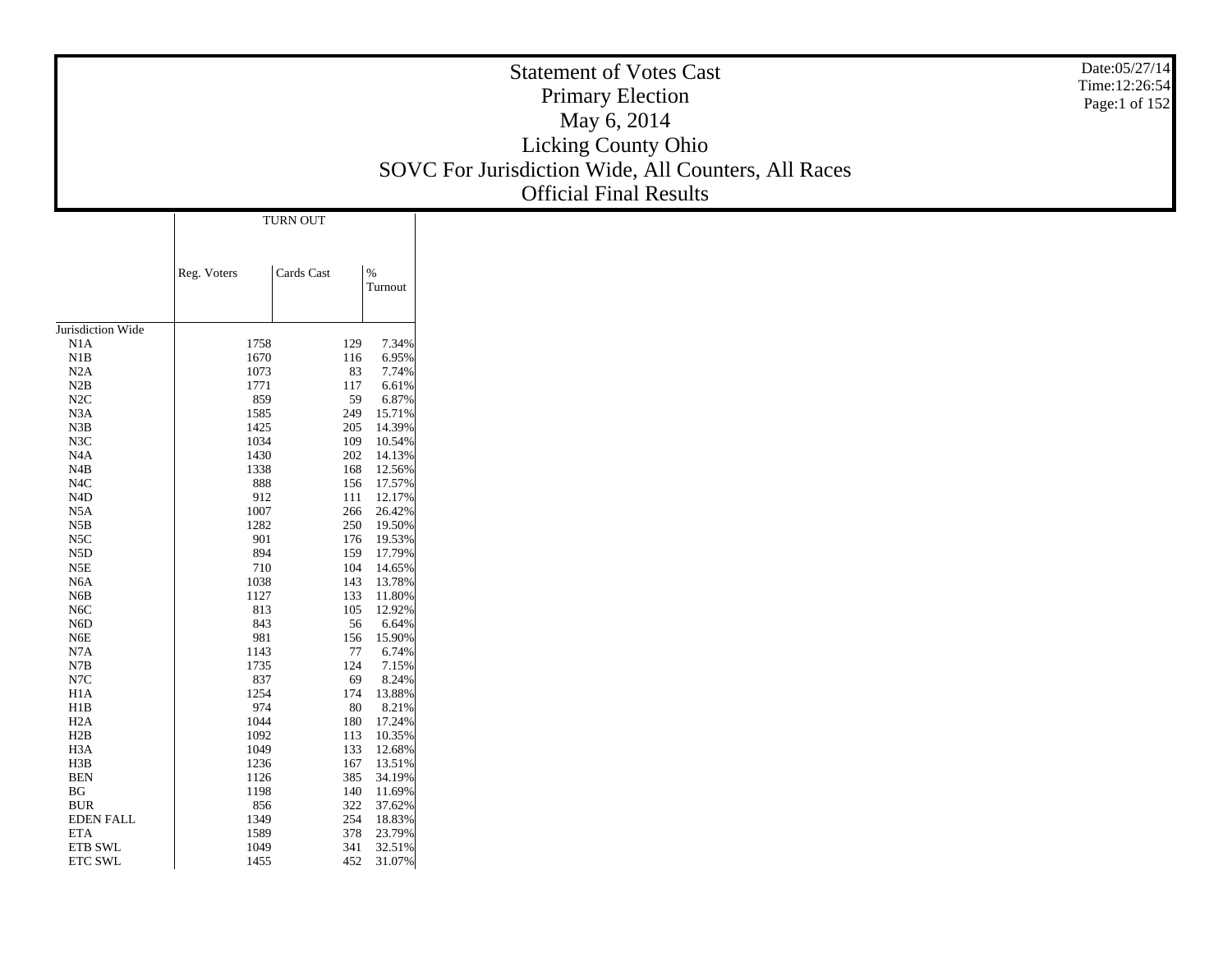|                                     |             |                 |                                  | <b>Statement of Votes Cast</b><br><b>Primary Election</b><br>May 6, 2014<br>Licking County Ohio<br>SOVC For Jurisdiction Wide, All Counters, All Races<br><b>Official Final Results</b> | Date:05/27/14<br>Time: 12:26:54<br>Page: 2 of 152 |
|-------------------------------------|-------------|-----------------|----------------------------------|-----------------------------------------------------------------------------------------------------------------------------------------------------------------------------------------|---------------------------------------------------|
|                                     |             | <b>TURN OUT</b> |                                  |                                                                                                                                                                                         |                                                   |
|                                     |             |                 |                                  |                                                                                                                                                                                         |                                                   |
|                                     | Reg. Voters | Cards Cast      | $\%$<br>$\operatorname{Turnout}$ |                                                                                                                                                                                         |                                                   |
| ETD SWL                             | 1517        | 495             | 32.63%                           |                                                                                                                                                                                         |                                                   |
| R2A                                 | 1077        |                 | 72<br>6.69%                      |                                                                                                                                                                                         |                                                   |
| R3A RCS                             | 1399        | 149             | 10.65%                           |                                                                                                                                                                                         |                                                   |
| R3B<br>R3C                          | 937<br>1304 | $107\,$         | 79<br>8.43%<br>8.21%             |                                                                                                                                                                                         |                                                   |
| R3D RCS                             | 1336        | 116             | 8.68%                            |                                                                                                                                                                                         |                                                   |
| FRANKLIN TWP                        | 1494        | 204             | 13.65%                           |                                                                                                                                                                                         |                                                   |
| <b>GTA</b>                          | 992         | 243             | 24.50%                           |                                                                                                                                                                                         |                                                   |
| $\operatorname{GTB}$<br>${\rm GTC}$ | 930<br>1376 | 272<br>408      | 29.25%<br>29.65%                 |                                                                                                                                                                                         |                                                   |
| <b>GVA</b>                          | 1294        | 352             | 27.20%                           |                                                                                                                                                                                         |                                                   |
| $\rm GVB$                           | 1233        | 290             | 23.52%                           |                                                                                                                                                                                         |                                                   |
| $\operatorname{GVC}$                | 2020        | 124             | 6.14%                            |                                                                                                                                                                                         |                                                   |
| <b>HAN TWP</b><br>HAN V             | 1147<br>715 | 157<br>136      | 13.69%<br>19.02%                 |                                                                                                                                                                                         |                                                   |
| HR A                                | 1007        | 347             | 34.46%                           |                                                                                                                                                                                         |                                                   |
| HR B KIRK                           | 1318        | 469             | 35.58%                           |                                                                                                                                                                                         |                                                   |
| $\rm{HR}$ C<br>$\rm HR$ D           | 909<br>1375 | 334<br>520      | 36.74%<br>37.82%                 |                                                                                                                                                                                         |                                                   |
| $\rm HR\,E$                         | 1115        | 396             | 35.52%                           |                                                                                                                                                                                         |                                                   |
| <b>HFT</b>                          | 905         | 308             | 34.03%                           |                                                                                                                                                                                         |                                                   |
| $\rm HWG$                           | 886         | 144             | 16.25%                           |                                                                                                                                                                                         |                                                   |
| JRA<br>JRB                          | 1196<br>816 | 400<br>179      | 33.44%<br>21.94%                 |                                                                                                                                                                                         |                                                   |
| LBA                                 | 823         | 309             | 37.55%                           |                                                                                                                                                                                         |                                                   |
| LBB                                 | 933         | 333             | 35.69%                           |                                                                                                                                                                                         |                                                   |
| LKA                                 | 1412        | 187             | 13.24%                           |                                                                                                                                                                                         |                                                   |
| LKB<br>${\rm LKC}$                  | 827<br>1012 | 124<br>122      | 14.99%<br>12.06%                 |                                                                                                                                                                                         |                                                   |
| MADA                                | 1278        |                 | 188<br>14.71%                    |                                                                                                                                                                                         |                                                   |
| $\rm MADB$                          | 833         |                 | 100 12.00%                       |                                                                                                                                                                                         |                                                   |
| <b>MARY TWP</b>                     | 1331        |                 | 149 11.19%                       |                                                                                                                                                                                         |                                                   |
| MK<br>$\rm{MONA}$                   | 1081<br>799 |                 | 254 23.50%<br>283 35.42%         |                                                                                                                                                                                         |                                                   |
| $\rm{MONB}$                         | 884         |                 | 378<br>42.76%                    |                                                                                                                                                                                         |                                                   |
| <b>JOHNA</b>                        | 1428        | 585             | 40.97%                           |                                                                                                                                                                                         |                                                   |
| $_{\rm JOHNB}$                      | 1582        |                 | 26.93%<br>426                    |                                                                                                                                                                                         |                                                   |
| NK TWP<br><b>NNTA</b>               | 1508        |                 | 274 18.17%                       |                                                                                                                                                                                         |                                                   |
|                                     | 1283        |                 | 226 17.61%                       |                                                                                                                                                                                         |                                                   |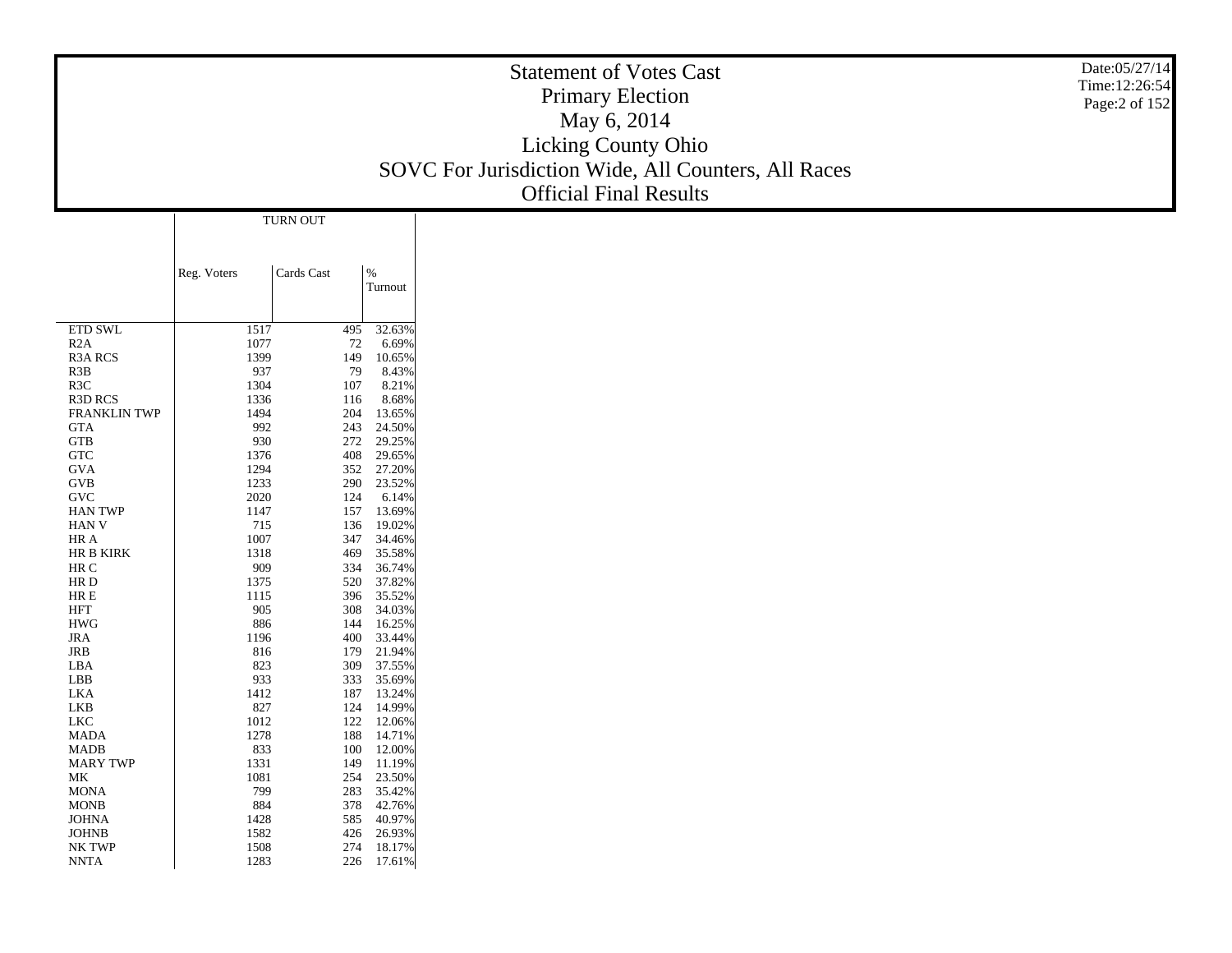|                   |             |            |         | Date:05/27/14<br><b>Statement of Votes Cast</b>     |
|-------------------|-------------|------------|---------|-----------------------------------------------------|
|                   |             |            |         | Time: 12:26:54<br><b>Primary Election</b>           |
|                   |             |            |         | Page: 3 of 152                                      |
|                   |             |            |         | May 6, 2014                                         |
|                   |             |            |         | <b>Licking County Ohio</b>                          |
|                   |             |            |         |                                                     |
|                   |             |            |         | SOVC For Jurisdiction Wide, All Counters, All Races |
|                   |             |            |         | <b>Official Final Results</b>                       |
|                   |             |            |         |                                                     |
|                   |             | TURN OUT   |         |                                                     |
|                   |             |            |         |                                                     |
|                   |             |            |         |                                                     |
|                   | Reg. Voters | Cards Cast | $\%$    |                                                     |
|                   |             |            | Turnout |                                                     |
|                   |             |            |         |                                                     |
| <b>NNTB STLOU</b> | 860         | 166        | 19.30%  |                                                     |
| P1A               | 1315        | 206        | 15.67%  |                                                     |
| P <sub>1</sub> B  | 1305        | 229        | 17.55%  |                                                     |
| P <sub>2</sub> A  | 1222        | 155        | 12.68%  |                                                     |
| P <sub>2</sub> B  | 1132        | 96         | 8.48%   |                                                     |
| P <sub>3</sub> A  | 1426        | 348        | 24.40%  |                                                     |
| P3B               | 1284        | 417        | 32.48%  |                                                     |
| P <sub>4</sub> A  | 1075        | 274        | 25.49%  |                                                     |
| P <sub>4</sub> B  | 1296        | 351        | 27.08%  |                                                     |
| <b>PERRY</b>      | 970         | 150        | 15.46%  |                                                     |
| <b>STAA</b>       | 826         | 293        | 35.47%  |                                                     |
| <b>STAB ALEX</b>  | 988         | 345        | 34.92%  |                                                     |
| <b>UTA</b>        | 1377        | 321        | 23.31%  |                                                     |
| <b>UTB</b>        | 1382        | 342        | 24.75%  |                                                     |
| <b>BL VLG</b>     | 1546        | 124        | 8.02%   |                                                     |
| <b>HEB VLG</b>    | 1470        | 205        | 13.95%  |                                                     |
| WASH              | 650         | 147        | 22.62%  |                                                     |
| <b>UTICA</b>      | 1227        | 206        | 16.79%  |                                                     |
| Total             | 110988      | 21255      | 19.15%  |                                                     |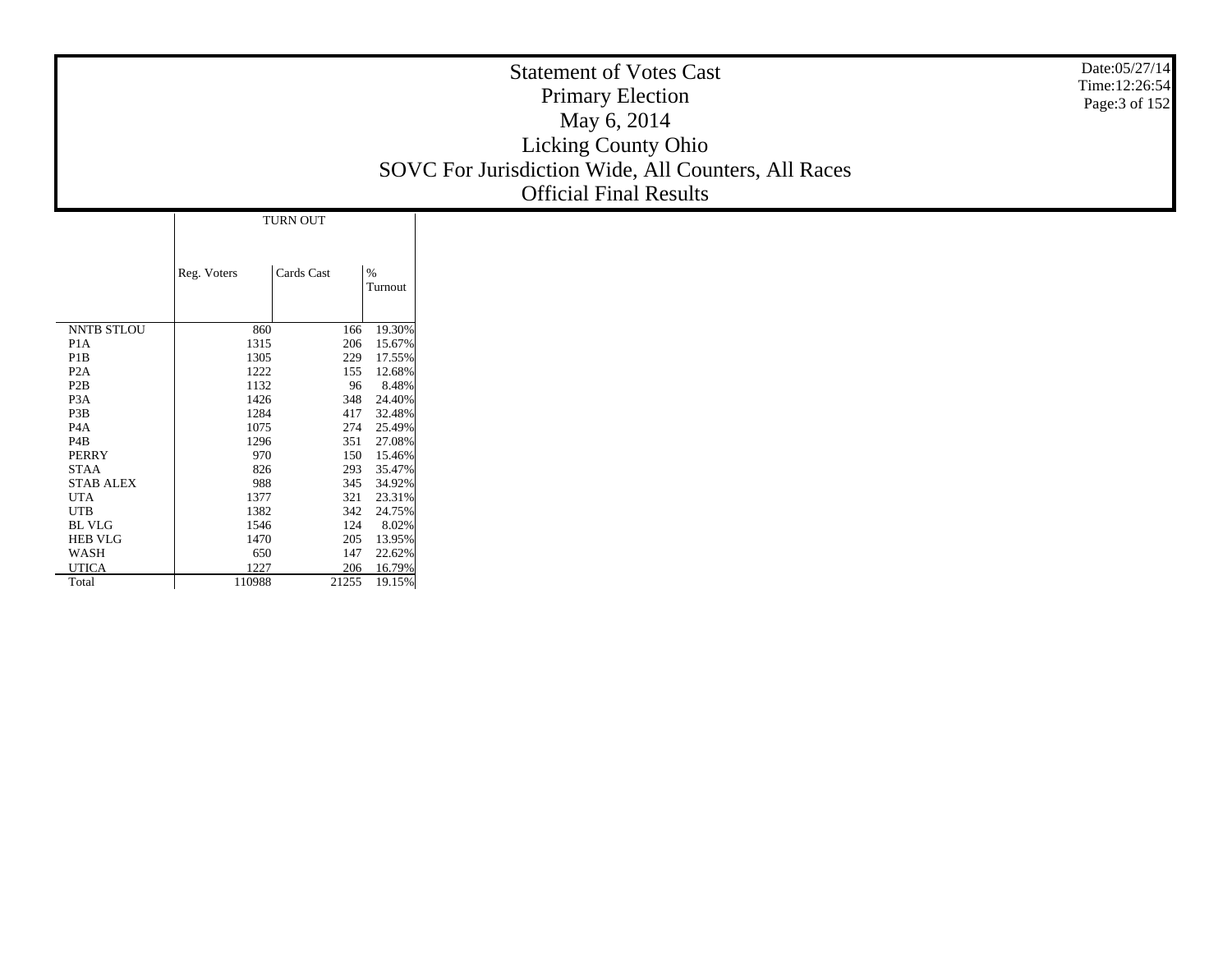Jurisdiction Wide N1A N1B N2A N2B N2C N3A N3B N3C N4A N4B N4C N4D N5A N5B N5C N5D N5E N6A N6B N6C N6D N6E N7A N7B N7C H1A H1B H2A H2B H3A H3B BEN BG BUR EDEN FALL ETA ETB SWL ETC SWL Reg. Voters Times CountedTotal VotesEaly Gray | FitzGerald Neuhard Gov Lt Gov D1758 51 50 15 30.00% 35 70.00% 1670 54 49 15 30.61% 34 69.39% 1073 33 29 8 27.59% 21 72.41% 1771 58 50 8 16.00% 42 84.00% 859 31 26 7 26.92% 19 73.08% 1585 71 62 13 20.97% 49 79.03% 1425 43 36 6 16.67% 30 83.33% 1034 39 34 3 8.82% 31 91.18% 1430 57 49 12 24.49% 37 75.51% 1338 65 56 6 10.71% 50 89.29% 888 32 30 10 33.33% 20 66.67% 912 36 31 10 32.26% 21 67.74% 1007 58 52 7 13.46% 45 86.54% 1282 39 36 2 5.56% 34 94.44% 901 57 50 7 14.00% 43 86.00% 894 48 39 7 17.95% 32 82.05% 710 31 28 8 28.57% 20 71.43% 1038 39 34 13 38.24% 21 61.76% 1127 44 37 6 16.22% 31 83.78% 813 21 18 4 22.22% 14 77.78% 843 16 13 2 15.38% 11 84.62% 981 44 38 5 13.16% 33 86.84% 1143 31 30 4 13.33% 26 86.67% 1735 48 44 9 20.45% 35 79.55% 837 29 27 6 22.22% 21 77.78% 1254 43 36 7 19.44% 29 80.56% 974 32 31 2 6.45% 29 93.55% 1044 57 50 12 24.00% 38 76.00% 1092 37 35 7 20.00% 28 80.00% 1049 35 32 3 9.38% 29 90.63% 1236 39 34 6 17.65% 28 82.35% 1126 69 46 10 21.74% 36 78.26% 1198 36 30 4 13.33% 26 86.67% 856 82 60 15 25.00% 45 75.00% 1349 82 67 23 34.33% 44 65.67% 1589 102 82 18 21.95% 64 78.05% 1049 75 57 15 26.32% 42 73.68% 1455 107 83 19 22.89%64 77.11% Date:05/27/14Time:12:26:54Page:4 of 152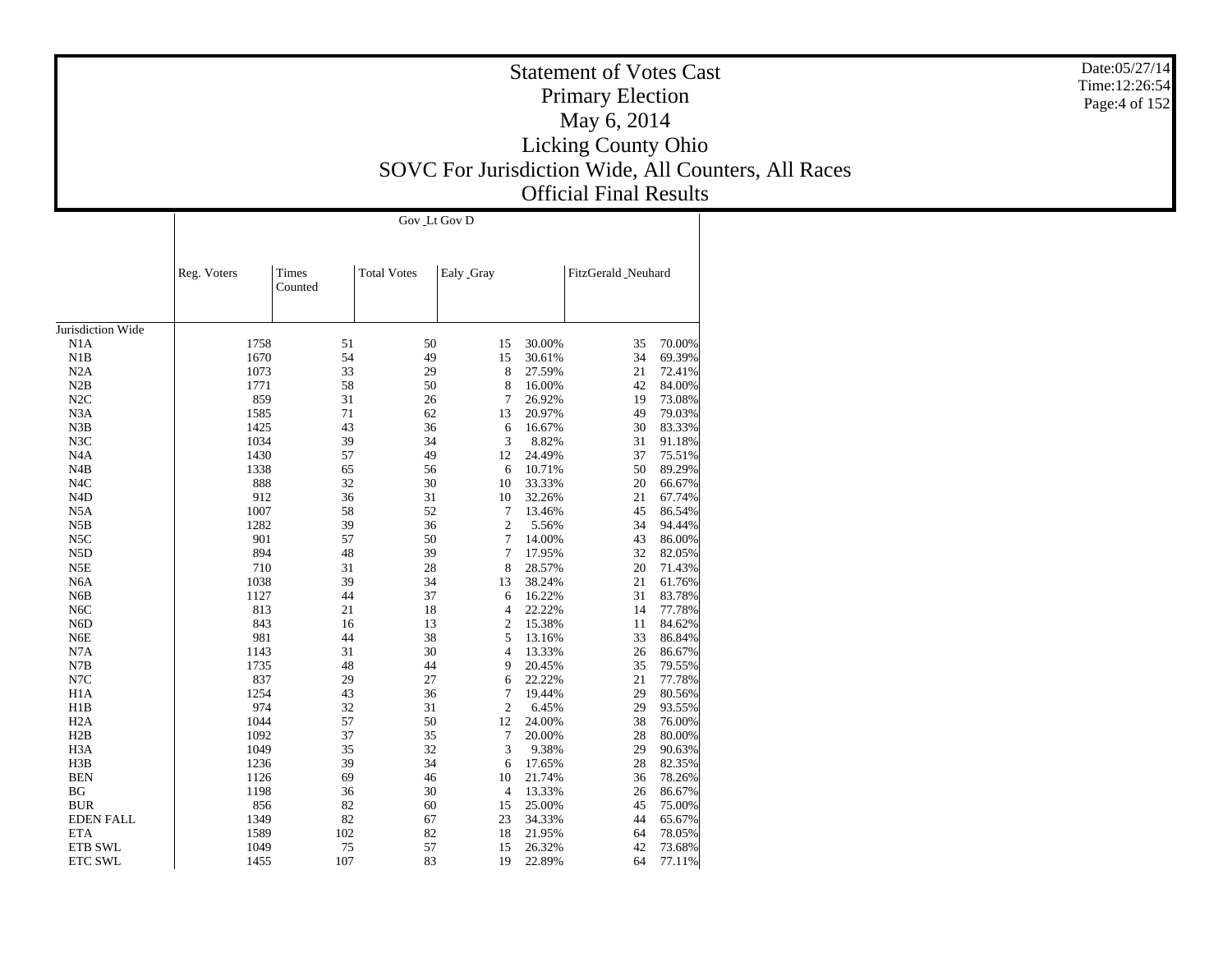ETD SWL R2A R3A RCS R3B R3C R3D RCS FRANKLIN TWP GTA GTB GTC GVA GVB GVC HAN TWP HAN V HR A HR B KIRK HR C HR D HR E HFT HWG JRA JRB LBA LBB LKA LKB LKC MADA MADB MARY TWP MK MONA MONB JOHNA JOHNB NK TWP NNTAReg. Voters Times CountedTotal VotesEaly Gray | FitzGerald Neuhard  $1517$ 134 102 21 20.59%  $81 \overline{79.41\%}$ 1077 27 26 4 15.38% 22 84.62% 1399 42 35 8 22.86% 27 77.14% 937 17 16 2 12.50% 14 87.50% 1304 45 45 12 26.67% 33 73.33% 1336 50 48 4 8.33% 44 91.67% 1494 57 47 13 27.66% 34 72.34% 992 69 57 6 10.53% 51 89.47% 930 79 71 5 7.04% 66 92.96% 1376 120 106 10 9.43% 96 90.57% 1294 136 121 8 6.61% 113 93.39% 1233 72 65 4 6.15% 61 93.85% 2020 61 48 2 4.17% 46 95.83% 1147 44 41 13 31.71% 28 68.29% 715 35 26 7 26.92% 19 73.08% 1007 77 63 11 17.46% 52 82.54% 1318 128 95 20 21.05% 75 78.95% 909 70 55 11 20.00% 44 80.00% 1375 105 86 19 22.09% 67 77.91% 1115 83 59 14 23.73% 45 76.27% 905 36 23 5 21.74% 18 78.26% 886 51 43 4 9.30% 39 90.70% 1196 75 57 13 22.81% 44 77.19% 816 36 32 5 15.63% 27 84.38% 823 62 46 4 8.70% 42 91.30% 933 46 38 9 23.68% 29 76.32% 1412 42 34 8 23.53% 26 76.47% 827 35 31 2 6.45% 29 93.55% 1012 42 32 10 31.25% 22 68.75% 1278 53 40 13 32.50% 27 67.50% 833 28 27 6 22.22% 21 77.78% 1331 44 34 10 29.41% 24 70.59% 1081 75 67 11 16.42% 56 83.58% 799 59 45 6 13.33% 39 86.67% 884 60 45 13 28.89% 32 71.11% 1428 121 95 12 12.63% 83 87.37% 1582 97 77 19 24.68% 58 75.32% 1508 58 47 10 21.28% 37 78.72% 1283 80 71 20 28.17%51 71.83%

Gov Lt Gov D

Date:05/27/14Time:12:26:54 Page:5 of 152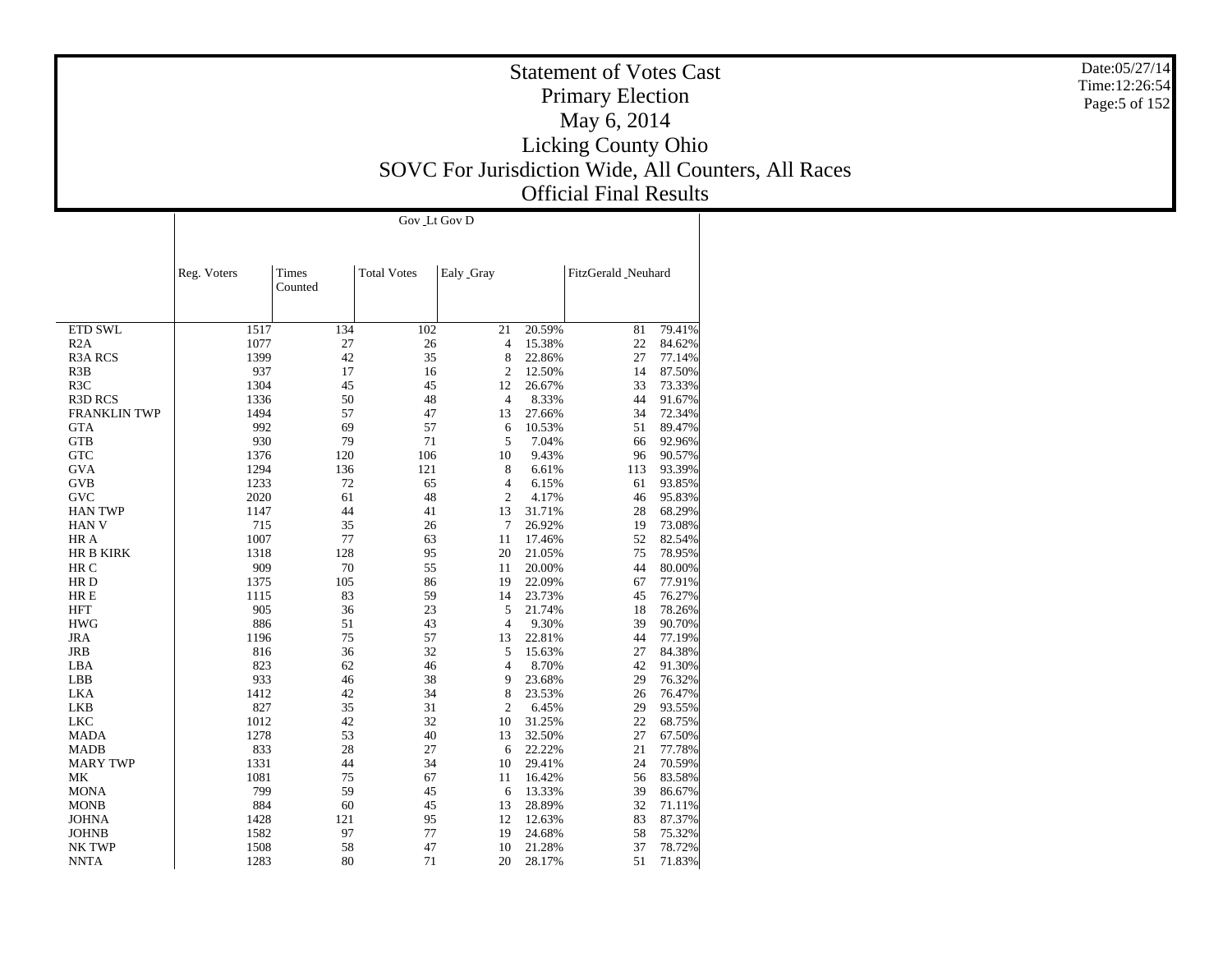NNTB STLOU P1A P1B P2A P2B P3A P3B P4A P4B PERRY STAA STAB ALEX UTA UTB BL VLG HEB VLG WASH UTICA Total Reg. Voters Times CountedTotal VotesEaly Gray | FitzGerald Neuhard Gov Lt Gov D86056 51 18 35.29%  $33 - 64.71\%$ 1315 52 48 8 16.67% 40 83.33% 1305 56 48 8 16.67% 40 83.33% 1222 50 40 10 25.00% 30 75.00% 1132 22 17 2 11.76% 15 88.24% 1426 89 71 8 11.27% 63 88.73% 1284 95 79 10 12.66% 69 87.34% 1075 65 54 13 24.07% 41 75.93% 1296 71 59 10 16.95% 49 83.05% 970 33 27 4 14.81% 23 85.19% 826 54 50 14 28.00% 36 72.00% 988 68 60 16 26.67% 44 73.33% 1377 51 39 5 12.82% 34 87.18% 1382 75 55 12 21.82% 43 78.18% 1546 45 41 7 17.07% 34 82.93% 1470 61 52 13 25.00% 39 75.00% 650 44 35 9 25.71% 26 74.29% 1227 85 78 21 26.92% 57 73.08% 110988 5494 4591 896 19.52%3695 80.48%

Date:05/27/14 Time:12:26:54Page:6 of 152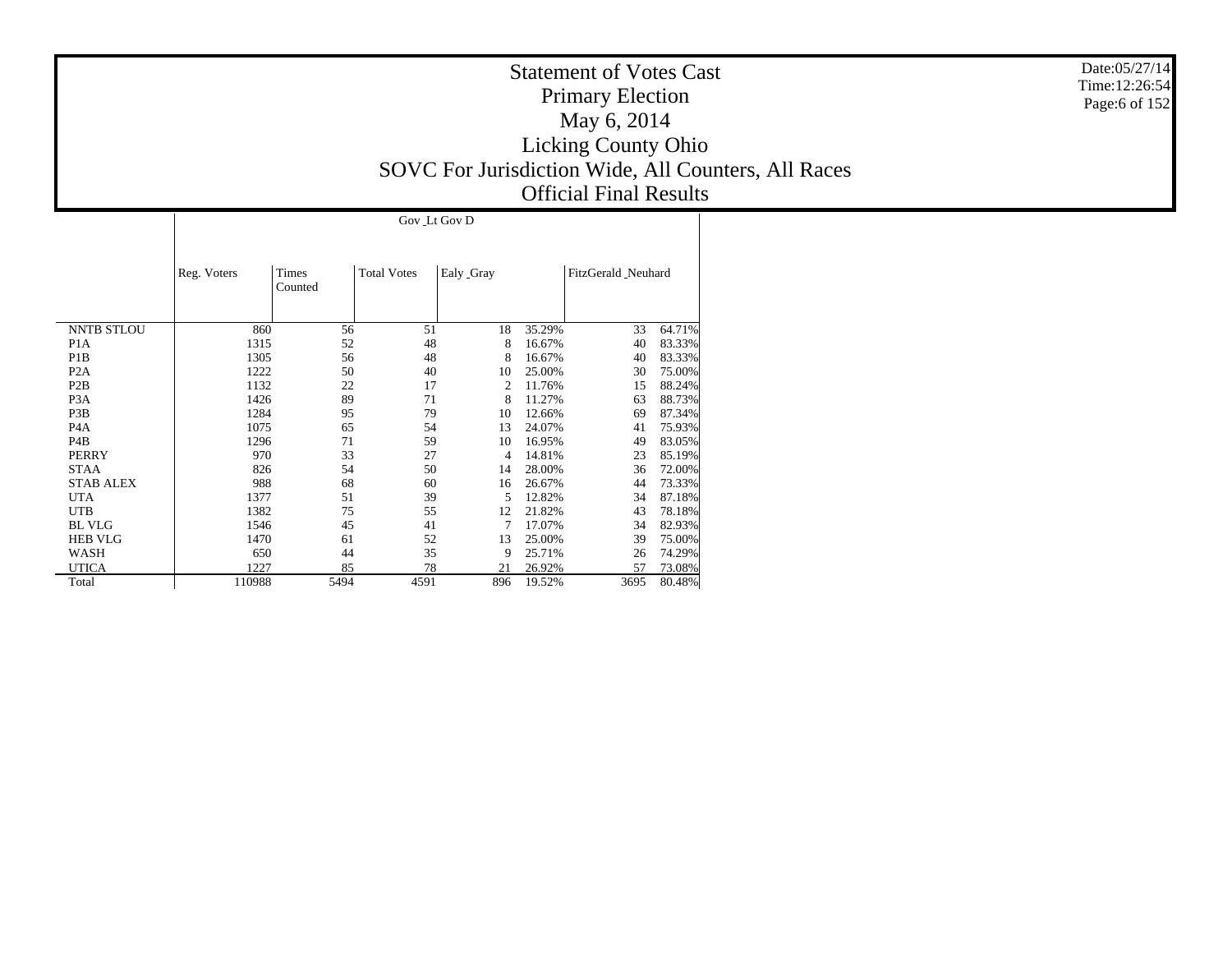| <b>Statement of Votes Cast</b>                      |
|-----------------------------------------------------|
| <b>Primary Election</b>                             |
| May 6, 2014                                         |
| <b>Licking County Ohio</b>                          |
| SOVC For Jurisdiction Wide, All Counters, All Races |
| <b>Official Final Results</b>                       |

Date:05/27/14 Time:12:26:54 Page:7 of 152

|                   |             |              | <b>Attorney General D</b> |              |            |
|-------------------|-------------|--------------|---------------------------|--------------|------------|
|                   | Reg. Voters | <b>Times</b> | <b>Total Votes</b>        | David Pepper |            |
|                   |             | Counted      |                           |              |            |
|                   |             |              |                           |              |            |
| Jurisdiction Wide |             |              |                           |              |            |
| N1A               | 1758        | 51           | 40                        |              | 40 100.00% |
| N1B               | 1670        | 54           | 42                        |              | 42 100.00% |
| N2A               | 1073        | 33           | 29                        |              | 29 100.00% |
| N2B               | 1771        | 58           | 46                        |              | 46 100.00% |
| N2C               | 859         | 31           | 23                        |              | 23 100.00% |
| N3A               | 1585        | 71           | 53                        |              | 53 100.00% |
| N3B               | 1425        | 43           | 37                        |              | 37 100.00% |
| N3C               | 1034        | 39           | 28                        |              | 28 100.00% |
| N4A               | 1430        | 57           | 34                        |              | 34 100.00% |
| N4B               | 1338        | 65           | 52                        |              | 52 100.00% |
| N <sub>4</sub> C  | 888         | 32           | 27                        |              | 27 100.00% |
| N4D               | 912         | 36           | 27                        |              | 27 100.00% |
| N <sub>5</sub> A  | 1007        | 58           | 40                        |              | 40 100.00% |
| N5B               | 1282        | 39           | 33                        |              | 33 100.00% |
| N5C               | 901         | 57           | 49                        |              | 49 100.00% |
| N5D               | 894         | 48           | 40                        |              | 40 100.00% |
| N5E               | 710         | 31           | 25                        |              | 25 100.00% |
| N <sub>6</sub> A  | 1038        | 39           | 30                        |              | 30 100.00% |
| N6B               | 1127        | 44           | 34                        |              | 34 100.00% |
| N <sub>6</sub> C  | 813         | 21           | 13                        |              | 13 100.00% |
| N6D               | 843         | 16           | 9                         |              | 9 100.00%  |
| N6E               | 981         | 44           | 31                        | 31           | 100.00%    |
| N7A               | 1143        | 31           | 28                        |              | 28 100.00% |
| N7B               | 1735        | 48           | 42                        |              | 42 100.00% |
| N7C               | 837         | 29           | 21                        | 21           | 100.00%    |
| H <sub>1</sub> A  | 1254        | 43           | 29                        |              | 29 100.00% |
| H1B               | 974         | 32           | 29                        |              | 29 100.00% |
| H2A               | 1044        | 57           | 43                        |              | 43 100.00% |
| H2B               | 1092        | 37           | 31                        | 31           | 100.00%    |
| H <sub>3</sub> A  | 1049        | 35           | 29                        |              | 29 100.00% |
| H3B               | 1236        | 39           | 30                        |              | 30 100.00% |
| <b>BEN</b>        | 1126        | 69           | 43                        |              | 43 100.00% |
| BG                | 1198        | 36           | 25                        |              | 25 100.00% |
| <b>BUR</b>        | 856         | 82           | 48                        |              | 48 100.00% |
| <b>EDEN FALL</b>  | 1349        | 82           | 57                        |              | 57 100.00% |
| <b>ETA</b>        | 1589        | 102          | 71                        | 71           | 100.00%    |
| <b>ETB SWL</b>    | 1049        | 75           | 53                        | 53           | 100.00%    |
| <b>ETC SWL</b>    | 1455        | 107          | 72                        | 72           | 100.00%    |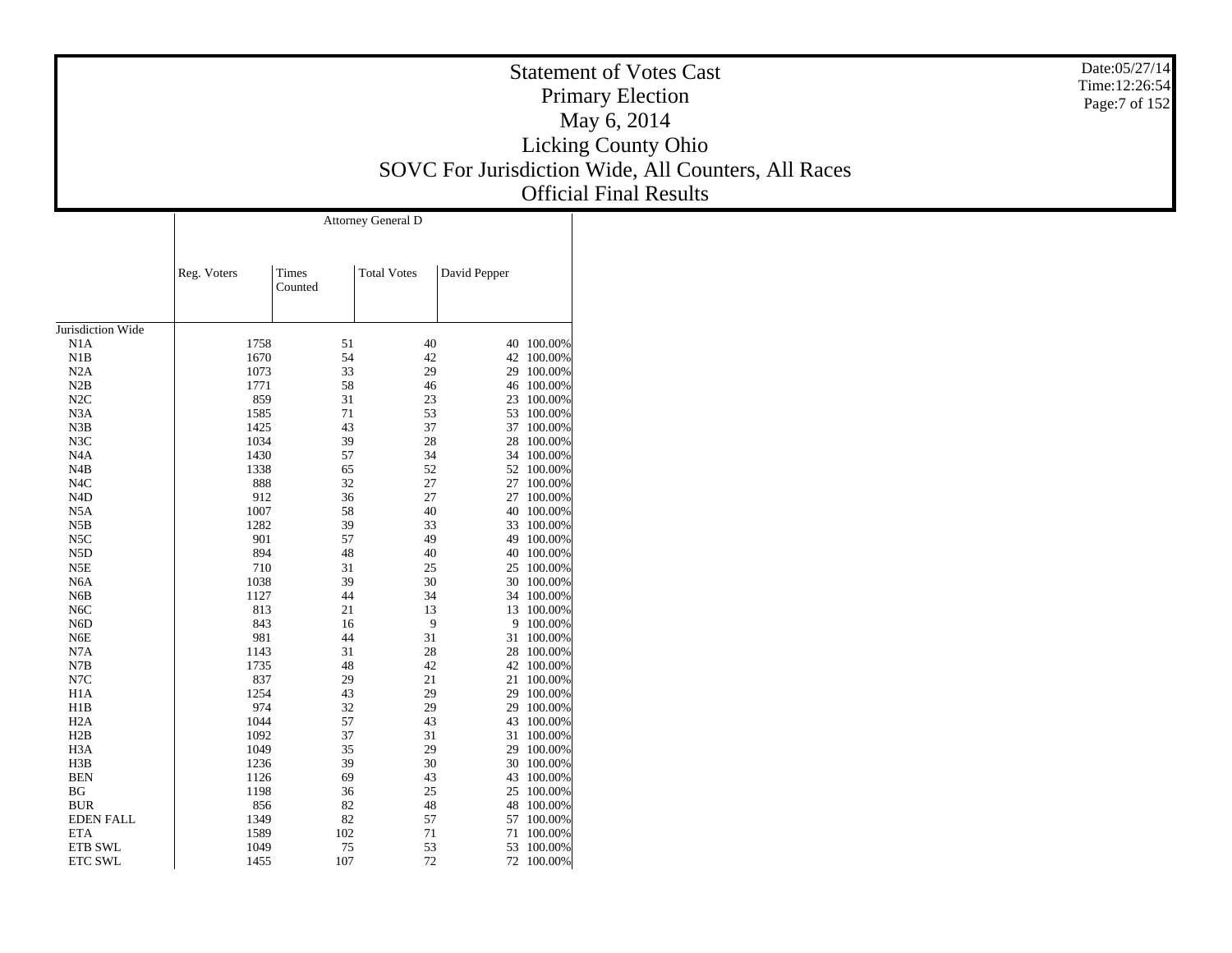|                     |             |                  | <b>Attorney General D</b> |              |            |
|---------------------|-------------|------------------|---------------------------|--------------|------------|
|                     |             |                  |                           |              |            |
|                     | Reg. Voters | Times<br>Counted | <b>Total Votes</b>        | David Pepper |            |
| <b>ETD SWL</b>      | 1517        | 134              | 90                        | 90           | 100.00%    |
| R2A                 | 1077        | 27               | 19                        | 19           | 100.00%    |
| <b>R3A RCS</b>      | 1399        | 42               | 31                        | 31           | 100.00%    |
| R3B                 | 937         | 17               | 13                        | 13           | 100.00%    |
| R3C                 | 1304        | 45               | 38                        | 38           | 100.00%    |
| <b>R3D RCS</b>      | 1336        | 50               | 40                        | 40           | 100.00%    |
| <b>FRANKLIN TWP</b> | 1494        | 57               | 41                        | 41           | 100.00%    |
| GTA                 | 992         | 69               | 50                        | 50           | 100.00%    |
| <b>GTB</b>          | 930         | 79               | 69                        | 69           | 100.00%    |
| <b>GTC</b>          | 1376        | 120              | 89                        | 89           | 100.00%    |
| <b>GVA</b>          | 1294        | 136              | 101                       | 101          | 100.00%    |
| GVB                 | 1233        | 72               | 58                        | 58           | 100.00%    |
| GVC                 | 2020        | 61               | 41                        | 41           | 100.00%    |
| <b>HAN TWP</b>      | 1147        | 44               | 30                        | 30           | 100.00%    |
| <b>HAN V</b>        | 715         | 35               | 21                        | 21           | 100.00%    |
| HR A                | 1007        | 77               | 53                        | 53           | 100.00%    |
| <b>HR B KIRK</b>    | 1318        | 128              | 83                        | 83           | 100.00%    |
| HR C                | 909         | 70               | 43                        | 43           | 100.00%    |
| HR D                | 1375        | 105              | 71                        | 71           | 100.00%    |
| HR E                | 1115        | 83               | 49                        | 49           | 100.00%    |
| <b>HFT</b>          | 905         | 36               | 19                        | 19           | 100.00%    |
| <b>HWG</b>          | 886         | 51               | 38                        | 38           | 100.00%    |
| JRA                 | 1196        | 75               | 44                        | 44           | 100.00%    |
| JRB                 | 816         | 36               | 26                        |              | 26 100.00% |
| LBA                 | 823         | 62               | 41                        | 41           | 100.00%    |
| LBB                 | 933         | 46               | 28                        | 28           | 100.00%    |
| <b>LKA</b>          | 1412        | 42               | 33                        | 33           | 100.00%    |
| LKB                 | 827         | 35               | 25                        |              | 25 100.00% |
| LKC                 | 1012        | 42               | 30                        | 30           | 100.00%    |
| MADA                | 1278        | 53               | 37                        | 37           | 100.00%    |
| <b>MADB</b>         | 833         | 28               | 22                        | 22           | 100.00%    |
| <b>MARY TWP</b>     | 1331        | 44               | 29                        | 29           | 100.00%    |
| MK                  | 1081        | 75               | 57                        | 57           | 100.00%    |
| <b>MONA</b>         | 799         | 59               | 42                        | 42           | 100.00%    |
| <b>MONB</b>         | 884         | 60               | 40                        | 40           | 100.00%    |
| JOHNA               | 1428        | 121              | 94                        | 94           | 100.00%    |
| JOHNB               | 1582        | 97               | 55                        | 55           | 100.00%    |
| <b>NK TWP</b>       | 1508        | 58               | 38                        | 38           | 100.00%    |
| <b>NNTA</b>         | 1283        | 80               | 67                        | 67           | 100.00%    |

Date:05/27/14 Time:12:26:55Page:8 of 152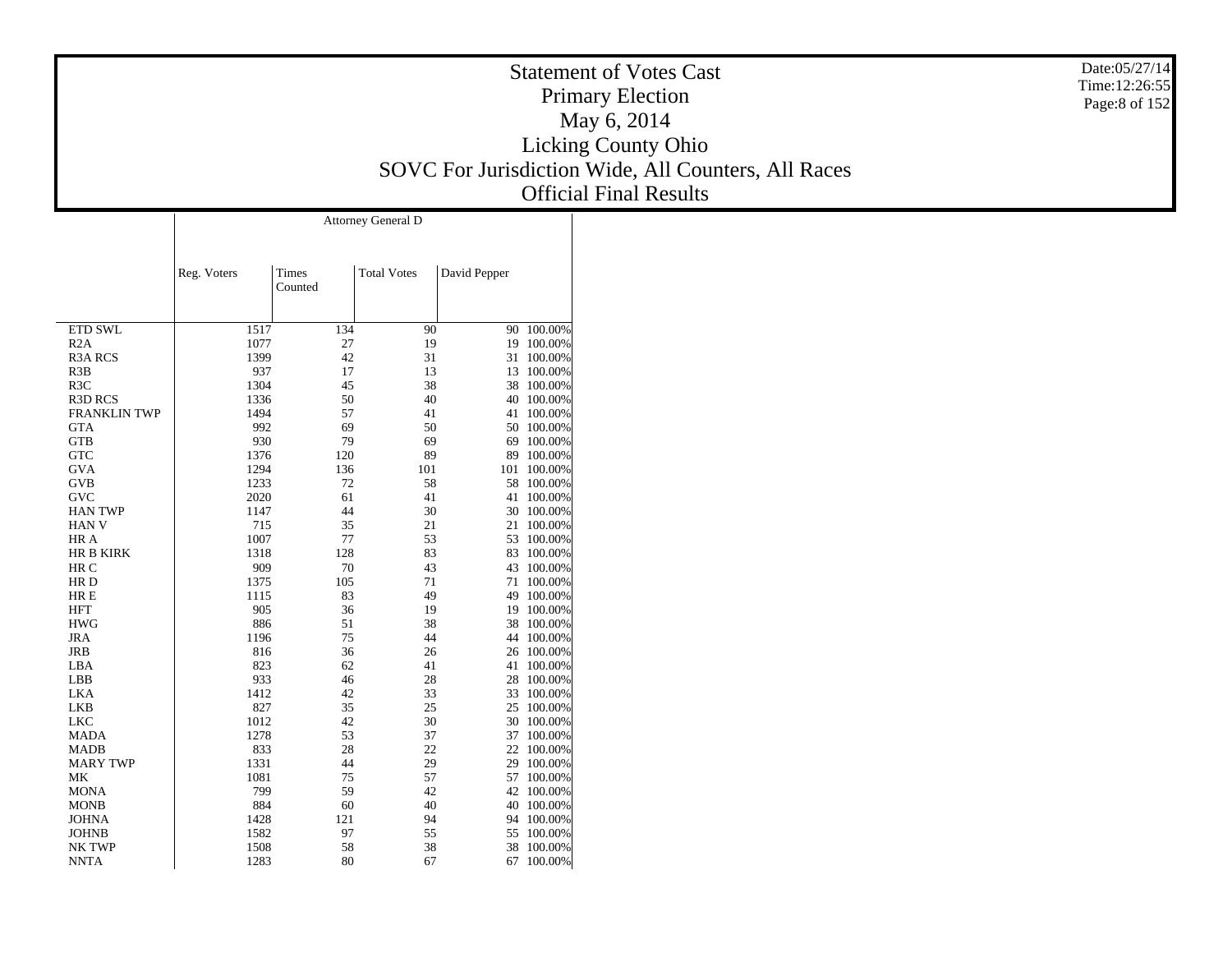|                   |             |                  | <b>Attorney General D</b> |              |         |
|-------------------|-------------|------------------|---------------------------|--------------|---------|
|                   |             |                  |                           |              |         |
|                   | Reg. Voters | Times<br>Counted | <b>Total Votes</b>        | David Pepper |         |
|                   |             |                  |                           |              |         |
| <b>NNTB STLOU</b> | 860         | 56               | 42                        | 42           | 100.00% |
| P <sub>1</sub> A  | 1315        | 52               | 35                        | 35           | 100.00% |
| P <sub>1</sub> B  | 1305        | 56               | 46                        | 46           | 100.00% |
| P <sub>2</sub> A  | 1222        | 50               | 35                        | 35           | 100.00% |
| P <sub>2</sub> B  | 1132        | 22               | 12                        | 12           | 100.00% |
| P <sub>3</sub> A  | 1426        | 89               | 63                        | 63           | 100.00% |
| P3B               | 1284        | 95               | 70                        | 70           | 100.00% |
| P <sub>4</sub> A  | 1075        | 65               | 51                        | 51           | 100.00% |
| P <sub>4</sub> B  | 1296        | 71               | 52                        | 52           | 100.00% |
| <b>PERRY</b>      | 970         | 33               | 28                        | 28           | 100.00% |
| <b>STAA</b>       | 826         | 54               | 45                        | 45           | 100.00% |
| <b>STAB ALEX</b>  | 988         | 68               | 52                        | 52           | 100.00% |
| <b>UTA</b>        | 1377        | 51               | 32                        | 32           | 100.00% |
| UTB               | 1382        | 75               | 46                        | 46           | 100.00% |
| <b>BL VLG</b>     | 1546        | 45               | 33                        | 33           | 100.00% |
| <b>HEB VLG</b>    | 1470        | 61               | 41                        | 41           | 100.00% |
| WASH              | 650         | 44               | 28                        | 28           | 100.00% |
| <b>UTICA</b>      | 1227        | 85               | 59                        | 59           | 100.00% |
| Total             | 110988      | 5494             | 3958                      | 3958         | 100.00% |

Date:05/27/14 Time:12:26:55Page:9 of 152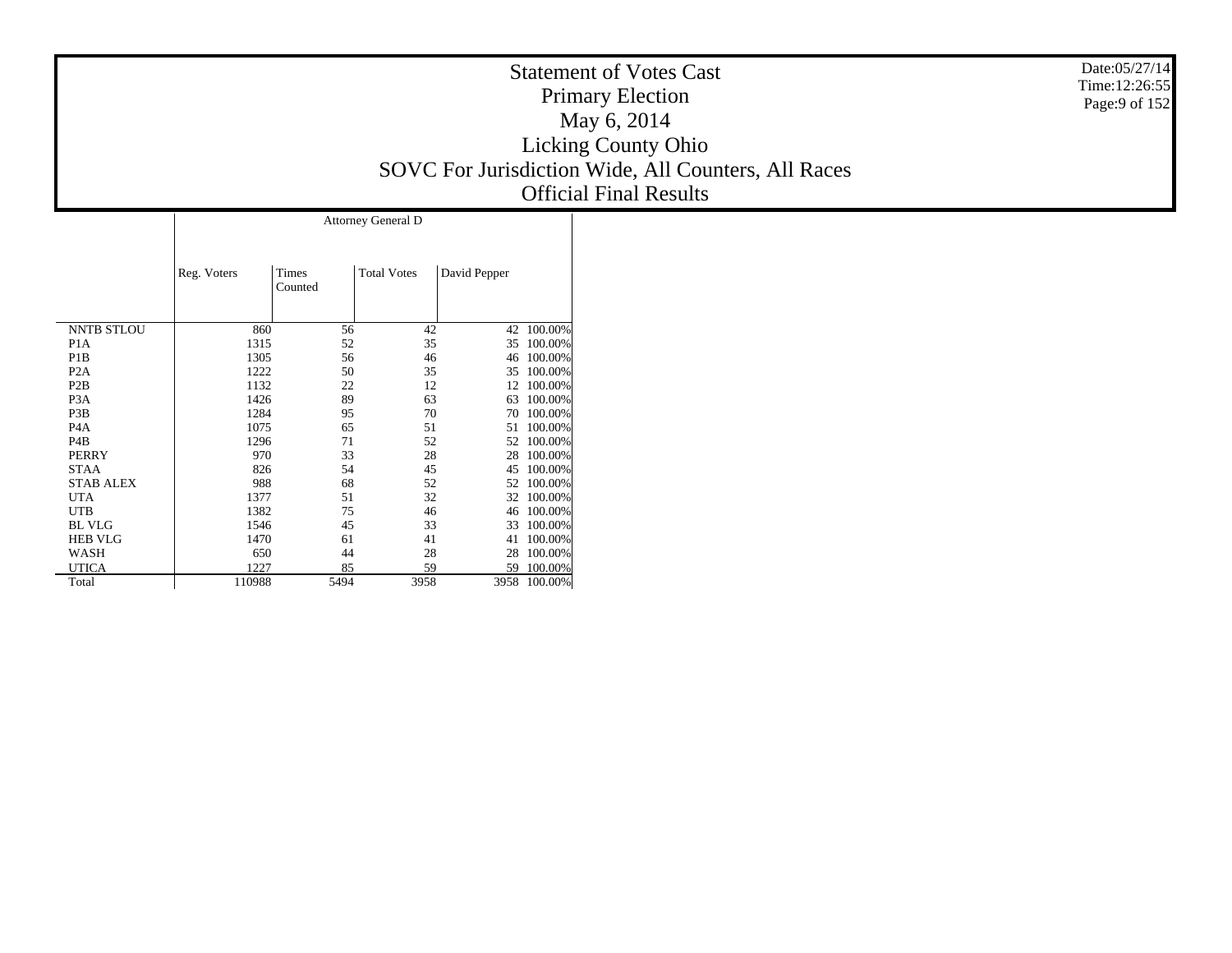| <b>Statement of Votes Cast</b>                      |
|-----------------------------------------------------|
| <b>Primary Election</b>                             |
| May 6, 2014                                         |
| <b>Licking County Ohio</b>                          |
| SOVC For Jurisdiction Wide, All Counters, All Races |
| <b>Official Final Results</b>                       |

Date:05/27/14 Time:12:26:55 Page:10 of 152

|                                  |              |                         | Auditor of State   |                     |                    |
|----------------------------------|--------------|-------------------------|--------------------|---------------------|--------------------|
|                                  |              |                         |                    |                     |                    |
|                                  | Reg. Voters  | <b>Times</b><br>Counted | <b>Total Votes</b> | John Patrick Carney |                    |
| Jurisdiction Wide                |              |                         |                    |                     |                    |
| N1A                              | 1758         | 51                      | 41                 | 41                  | 100.00%            |
| N1B                              | 1670         | 54                      | 43                 | 43                  | 100.00%            |
| N2A                              | 1073         | 33                      | 29                 | 29                  | 100.00%            |
| N2B                              | 1771         | 58                      | 47                 | 47                  | 100.00%            |
| N2C                              | 859          | 31                      | 24                 | 24                  | 100.00%            |
| N <sub>3</sub> A                 | 1585         | 71                      | 54                 | 54                  | 100.00%            |
| N3B                              | 1425         | 43                      | 37                 | 37                  | 100.00%            |
| N3C                              | 1034         | 39                      | 27                 | 27                  | 100.00%            |
| N <sub>4</sub> A                 | 1430         | 57                      | 35                 | 35                  | 100.00%            |
| N <sub>4</sub> B                 | 1338         | 65                      | 53                 | 53                  | 100.00%            |
| N <sub>4</sub> C                 | 888          | 32                      | 28                 | 28                  | 100.00%            |
| N <sub>4</sub> D                 | 912          | 36                      | 27                 | 27                  | 100.00%            |
| N5A                              | 1007         | 58                      | 41                 | 41                  | 100.00%            |
| N5B                              | 1282         | 39                      | 33                 | 33                  | 100.00%            |
| N <sub>5</sub> C                 | 901          | 57                      | 46                 | 46                  | 100.00%            |
| N <sub>5</sub> D                 | 894          | 48                      | 40                 | 40                  | 100.00%            |
| N5E                              | 710          | 31                      | 23                 | 23                  | 100.00%            |
| N <sub>6</sub> A                 | 1038         | 39                      | 29                 | 29                  | 100.00%            |
| N6B                              | 1127         | 44                      | 33                 | 33                  | 100.00%            |
| N <sub>6</sub> C                 | 813          | 21                      | 13                 | 13                  | 100.00%            |
| N <sub>6</sub> D                 | 843          | 16                      | 9                  | 9                   | 100.00%            |
| N6E                              | 981          | 44                      | 31                 | 31                  | 100.00%            |
| N7A                              | 1143         | 31                      | 28                 | 28                  | 100.00%            |
| N7B                              | 1735         | 48                      | 41                 | 41                  | 100.00%            |
| N7C                              | 837          | 29                      | 21                 | 21                  | 100.00%            |
| H1A                              | 1254         | 43                      | 29                 | 29                  | 100.00%            |
| H1B                              | 974          | 32                      | 29                 | 29                  | 100.00%            |
| H2A                              | 1044         | 57                      | 43                 | 43                  | 100.00%            |
| H2B                              | 1092         | 37                      | 30                 | 30                  | 100.00%            |
| H <sub>3</sub> A                 | 1049         | 35                      | 28                 | 28                  | 100.00%            |
| H3B                              | 1236         | 39                      | 29                 | 29                  | 100.00%            |
| <b>BEN</b>                       | 1126         | 69                      | 43                 | 43                  | 100.00%            |
| <b>BG</b>                        | 1198         | 36                      | 26                 | 26                  | 100.00%            |
| <b>BUR</b>                       | 856          | 82                      | 47                 | 47                  | 100.00%            |
| <b>EDEN FALL</b><br><b>ETA</b>   | 1349         | 82                      | 56                 | 56                  | 100.00%            |
|                                  | 1589         | 102                     | 73<br>52           | 73<br>52            | 100.00%            |
| <b>ETB SWL</b><br><b>ETC SWL</b> | 1049<br>1455 | 75<br>107               | 70                 | 70                  | 100.00%<br>100.00% |
|                                  |              |                         |                    |                     |                    |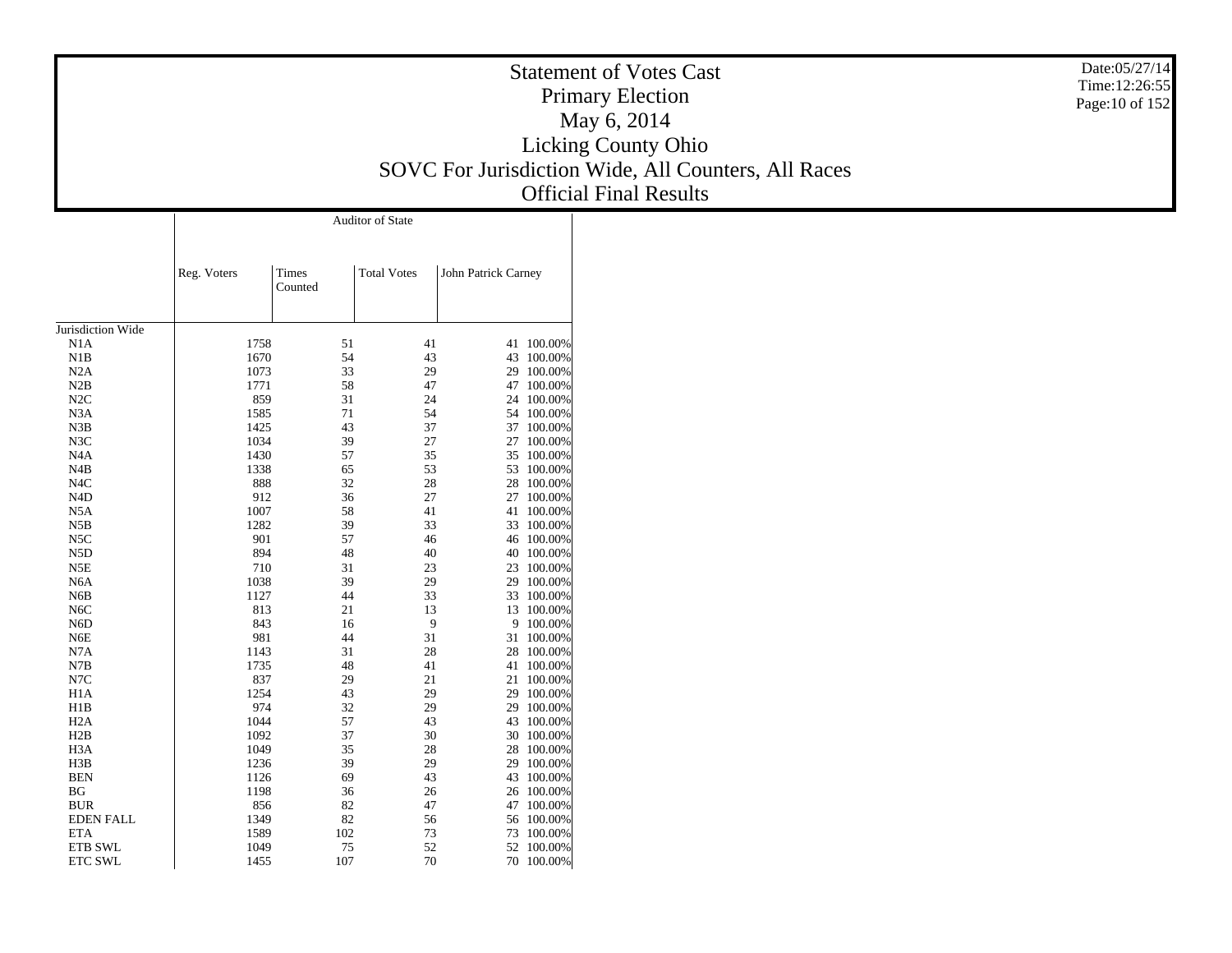|                     |             |           | <b>Auditor of State</b> |                     |                       |
|---------------------|-------------|-----------|-------------------------|---------------------|-----------------------|
|                     |             |           |                         |                     |                       |
|                     |             |           |                         |                     |                       |
|                     | Reg. Voters | Times     | <b>Total Votes</b>      | John Patrick Carney |                       |
|                     |             | Counted   |                         |                     |                       |
|                     |             |           |                         |                     |                       |
|                     |             |           |                         |                     |                       |
| ETD SWL             | 1517        | 134       | 93                      | 93                  | 100.00%               |
| R2A                 | 1077        | 27        | 21                      | 21                  | 100.00%               |
| <b>R3A RCS</b>      | 1399        | 42        | 32                      | 32                  | 100.00%               |
| R3B                 | 937         | 17        | 13                      | 13                  | 100.00%               |
| R <sub>3</sub> C    | 1304        | 45        | 41                      | 41                  | 100.00%               |
| R3D RCS             | 1336        | 50        | 39                      |                     | 39 100.00%            |
| <b>FRANKLIN TWP</b> | 1494        | 57        | 41                      | 41                  | 100.00%               |
| <b>GTA</b>          | 992         | 69        | 47                      | 47                  | 100.00%               |
| <b>GTB</b>          | 930         | 79        | 67                      | 67                  | 100.00%               |
| GTC                 | 1376        | 120       | 88                      | 88                  | 100.00%               |
| <b>GVA</b>          | 1294        | 136       | 103                     |                     | 103 100.00%           |
| GVB                 | 1233        | 72        | 59                      |                     | 59 100.00%            |
| <b>GVC</b>          | 2020        | 61        | 42                      |                     | 42 100.00%            |
| <b>HAN TWP</b>      | 1147        | 44        | 30                      |                     | 30 100.00%            |
| <b>HAN V</b>        | 715         | 35        | 23                      | 23                  | 100.00%               |
| HR A                | 1007        | 77        | 53                      | 53                  | 100.00%               |
| <b>HR B KIRK</b>    | 1318<br>909 | 128<br>70 | 83<br>46                | 83                  | 100.00%               |
| HR C                | 1375        | 105       | 69                      |                     | 46 100.00%            |
| HR D<br>HR E        | 1115        | 83        | 48                      | 48                  | 69 100.00%<br>100.00% |
| <b>HFT</b>          | 905         | 36        | 20                      | 20                  | 100.00%               |
| <b>HWG</b>          | 886         | 51        | 39                      | 39                  | 100.00%               |
| JRA                 | 1196        | 75        | 44                      |                     | 44 100.00%            |
| JRB                 | 816         | 36        | 27                      | 27                  | 100.00%               |
| LBA                 | 823         | 62        | 42                      |                     | 42 100.00%            |
| LBB                 | 933         | 46        | 28                      | 28                  | 100.00%               |
| LKA                 | 1412        | 42        | 31                      | 31                  | 100.00%               |
| LKB                 | 827         | 35        | 24                      | 24                  | 100.00%               |
| <b>LKC</b>          | 1012        | 42        | 29                      | 29                  | 100.00%               |
| MADA                | 1278        | 53        | 37                      | 37                  | 100.00%               |
| MADB                | 833         | 28        | 23                      | 23                  | 100.00%               |
| <b>MARY TWP</b>     | 1331        | 44        | 30                      | 30                  | 100.00%               |
| МK                  | 1081        | 75        | 60                      | 60                  | 100.00%               |
| <b>MONA</b>         | 799         | 59        | 41                      | 41                  | 100.00%               |
| MONB                | 884         | 60        | 39                      |                     | 39 100.00%            |
| JOHNA               | 1428        | 121       | 92                      | 92                  | 100.00%               |
| <b>JOHNB</b>        | 1582        | 97        | 60                      | 60                  | 100.00%               |
| <b>NK TWP</b>       | 1508        | 58        | 38                      | 38                  | 100.00%               |
| <b>NNTA</b>         | 1283        | 80        | 66                      | 66                  | 100.00%               |

Date:05/27/14 Time:12:26:55Page:11 of 152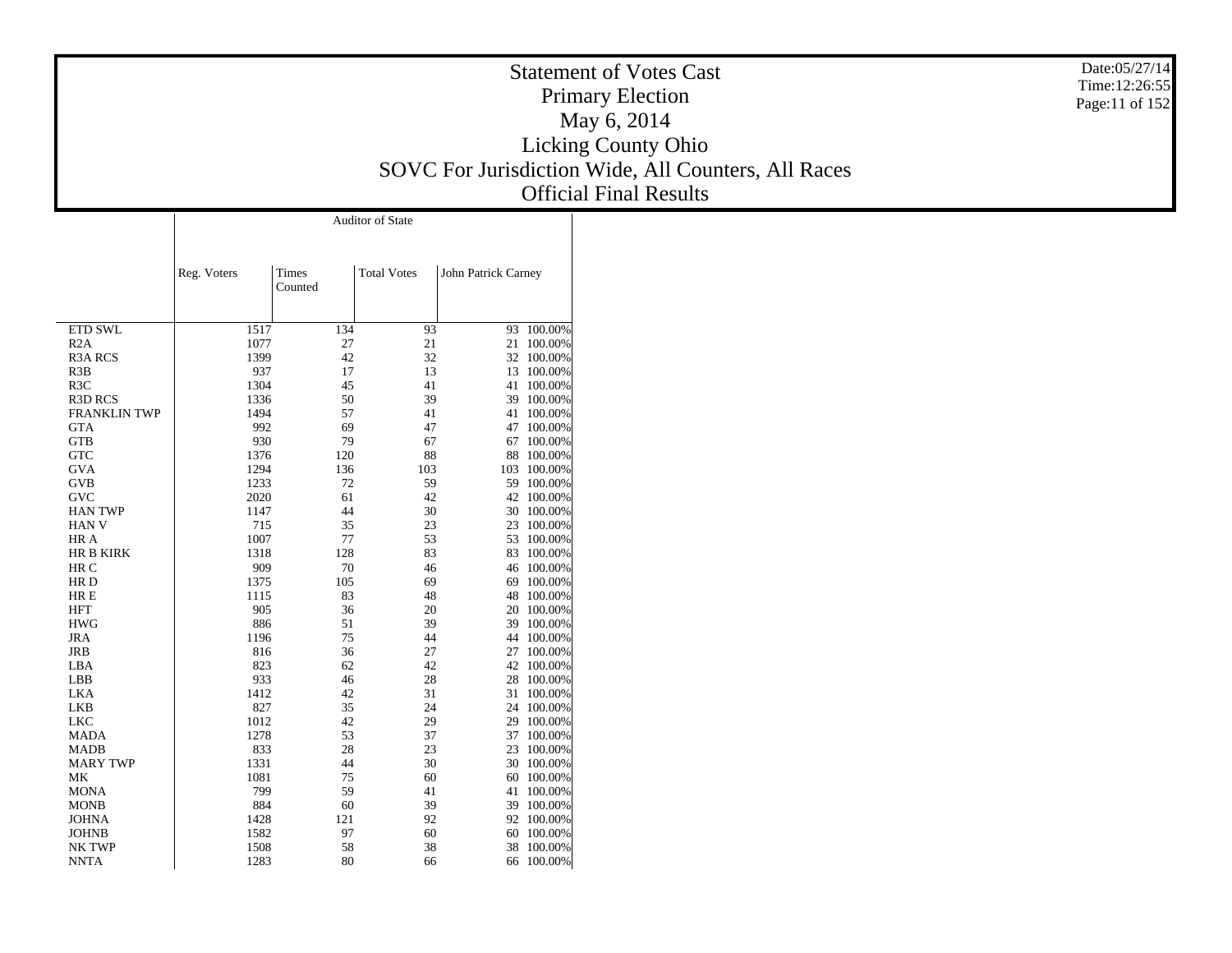Date:05/27/14 Time:12:26:55Page:12 of 152

|                   |             |                  | <b>Auditor of State</b> |                     |         |
|-------------------|-------------|------------------|-------------------------|---------------------|---------|
|                   | Reg. Voters | Times<br>Counted | <b>Total Votes</b>      | John Patrick Carney |         |
| <b>NNTB STLOU</b> | 860         | 56               | 40                      | 40                  | 100.00% |
| P <sub>1</sub> A  | 1315        | 52               | 33                      | 33                  | 100.00% |
| P <sub>1</sub> B  | 1305        | 56               | 46                      | 46                  | 100.00% |
| P <sub>2</sub> A  | 1222        | 50               | 31                      | 31                  | 100.00% |
| P <sub>2</sub> B  | 1132        | 22               | 12                      | 12                  | 100.00% |
| P <sub>3</sub> A  | 1426        | 89               | 58                      | 58                  | 100.00% |
| P3B               | 1284        | 95               | 70                      | 70                  | 100.00% |
| P <sub>4</sub> A  | 1075        | 65               | 52                      | 52                  | 100.00% |
| P <sub>4</sub> B  | 1296        | 71               | 52                      | 52                  | 100.00% |
| <b>PERRY</b>      | 970         | 33               | 27                      | 27                  | 100.00% |
| <b>STAA</b>       | 826         | 54               | 46                      | 46                  | 100.00% |
| <b>STAB ALEX</b>  | 988         | 68               | 53                      | 53                  | 100.00% |
| UTA               | 1377        | 51               | 33                      | 33                  | 100.00% |
| UTB               | 1382        | 75               | 46                      | 46                  | 100.00% |
| <b>BL VLG</b>     | 1546        | 45               | 34                      | 34                  | 100.00% |
| <b>HEB VLG</b>    | 1470        | 61               | 43                      | 43                  | 100.00% |
| WASH              | 650         | 44               | 28                      | 28                  | 100.00% |
| UTICA             | 1227        | 85               | 56                      | 56                  | 100.00% |
| Total             | 110988      | 5494             | 3956                    | 3956                | 100.00% |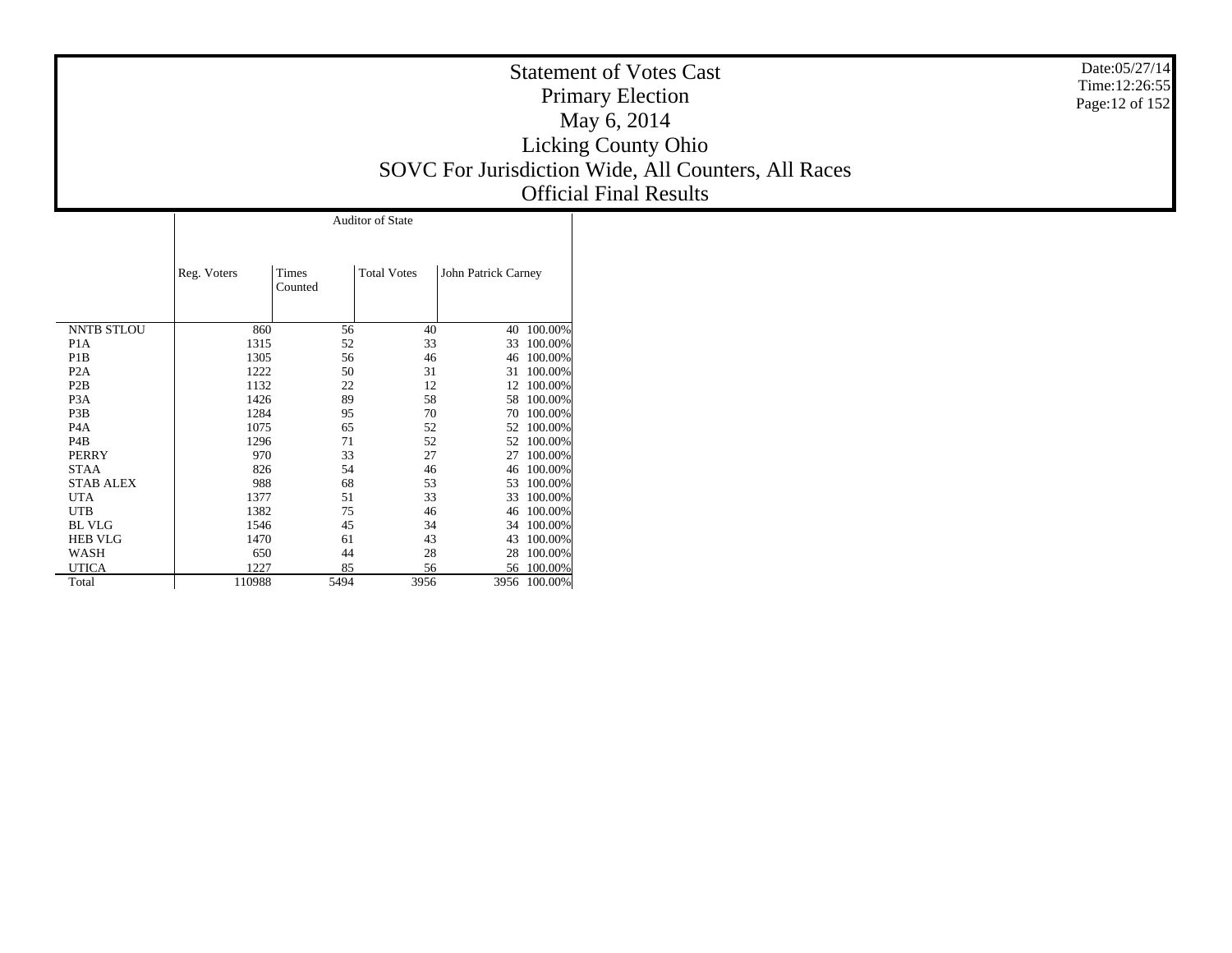| <b>Statement of Votes Cast</b>                      |
|-----------------------------------------------------|
| <b>Primary Election</b>                             |
| May 6, 2014                                         |
| <b>Licking County Ohio</b>                          |
| SOVC For Jurisdiction Wide, All Counters, All Races |
| <b>Official Final Results</b>                       |

| Date:05/27/14  |
|----------------|
| Time: 12:26:55 |
| Page:13 of 152 |

|                   | Sec of State D |                  |                    |             |            |  |
|-------------------|----------------|------------------|--------------------|-------------|------------|--|
|                   | Reg. Voters    | Times<br>Counted | <b>Total Votes</b> | Nina Turner |            |  |
| Jurisdiction Wide |                |                  |                    |             |            |  |
| N1A               | 1758           | 51               | 41                 | 41          | 100.00%    |  |
| N1B               | 1670           | 54               | 40                 | 40          | 100.00%    |  |
| N2A               | 1073           | 33               | 30                 | 30          | 100.00%    |  |
| N2B               | 1771           | 58               | 45                 | 45          | 100.00%    |  |
| N2C               | 859            | 31               | 22                 | 22          | 100.00%    |  |
| N3A               | 1585           | 71               | 57                 | 57          | 100.00%    |  |
| N3B               | 1425           | 43               | 37                 | 37          | 100.00%    |  |
| N3C               | 1034           | 39               | 27                 | 27          | 100.00%    |  |
| N <sub>4</sub> A  | 1430           | 57               | 38                 | 38          | 100.00%    |  |
| N <sub>4</sub> B  | 1338           | 65               | 51                 | 51          | 100.00%    |  |
| N <sub>4</sub> C  | 888            | 32               | 25                 | 25          | 100.00%    |  |
| N <sub>4</sub> D  | 912            | 36               | 27                 | 27          | 100.00%    |  |
| N <sub>5</sub> A  | 1007           | 58               | 37                 | 37          | 100.00%    |  |
| N5B               | 1282           | 39               | 30                 | 30          | 100.00%    |  |
| N <sub>5</sub> C  | 901            | 57               | 46                 | 46          | 100.00%    |  |
| N <sub>5</sub> D  | 894            | 48               | 38                 | 38          | 100.00%    |  |
| N5E               | 710            | 31               | 24                 | 24          | 100.00%    |  |
| N <sub>6</sub> A  | 1038           | 39               | 30                 | 30          | 100.00%    |  |
| N6B               | 1127           | 44               | 33                 | 33          | 100.00%    |  |
| N <sub>6</sub> C  | 813            | 21               | 13                 | 13          | 100.00%    |  |
| N6D               | 843            | 16               | 11                 | 11          | 100.00%    |  |
| N6E               | 981            | 44               | 29                 | 29          | 100.00%    |  |
| N7A               | 1143           | 31               | 27                 | 27          | 100.00%    |  |
| N7B               | 1735           | 48               | 42                 | 42          | 100.00%    |  |
| N7C               | 837            | 29               | 24                 | 24          | 100.00%    |  |
| H1A               | 1254           | 43               | 27                 | 27          | 100.00%    |  |
| H1B               | 974            | 32               | 29                 | 29          | 100.00%    |  |
| H <sub>2</sub> A  | 1044           | 57               | 43                 | 43          | 100.00%    |  |
| H2B               | 1092           | 37               | 33                 | 33          | 100.00%    |  |
| H <sub>3</sub> A  | 1049           | 35               | 27                 | 27          | 100.00%    |  |
| H3B               | 1236           | 39               | 30                 | 30          | 100.00%    |  |
| <b>BEN</b>        | 1126           | 69               | 41                 | 41          | 100.00%    |  |
| BG                | 1198           | 36               | 25                 | 25          | 100.00%    |  |
| <b>BUR</b>        | 856            | 82               | 43                 | 43          | 100.00%    |  |
| <b>EDEN FALL</b>  | 1349           | 82               | 57                 | 57          | 100.00%    |  |
| <b>ETA</b>        | 1589           | 102              | 71                 | 71          | 100.00%    |  |
| <b>ETB SWL</b>    | 1049           | 75               | 52                 | 52          | 100.00%    |  |
| <b>ETC SWL</b>    | 1455           | 107              | 70                 |             | 70 100.00% |  |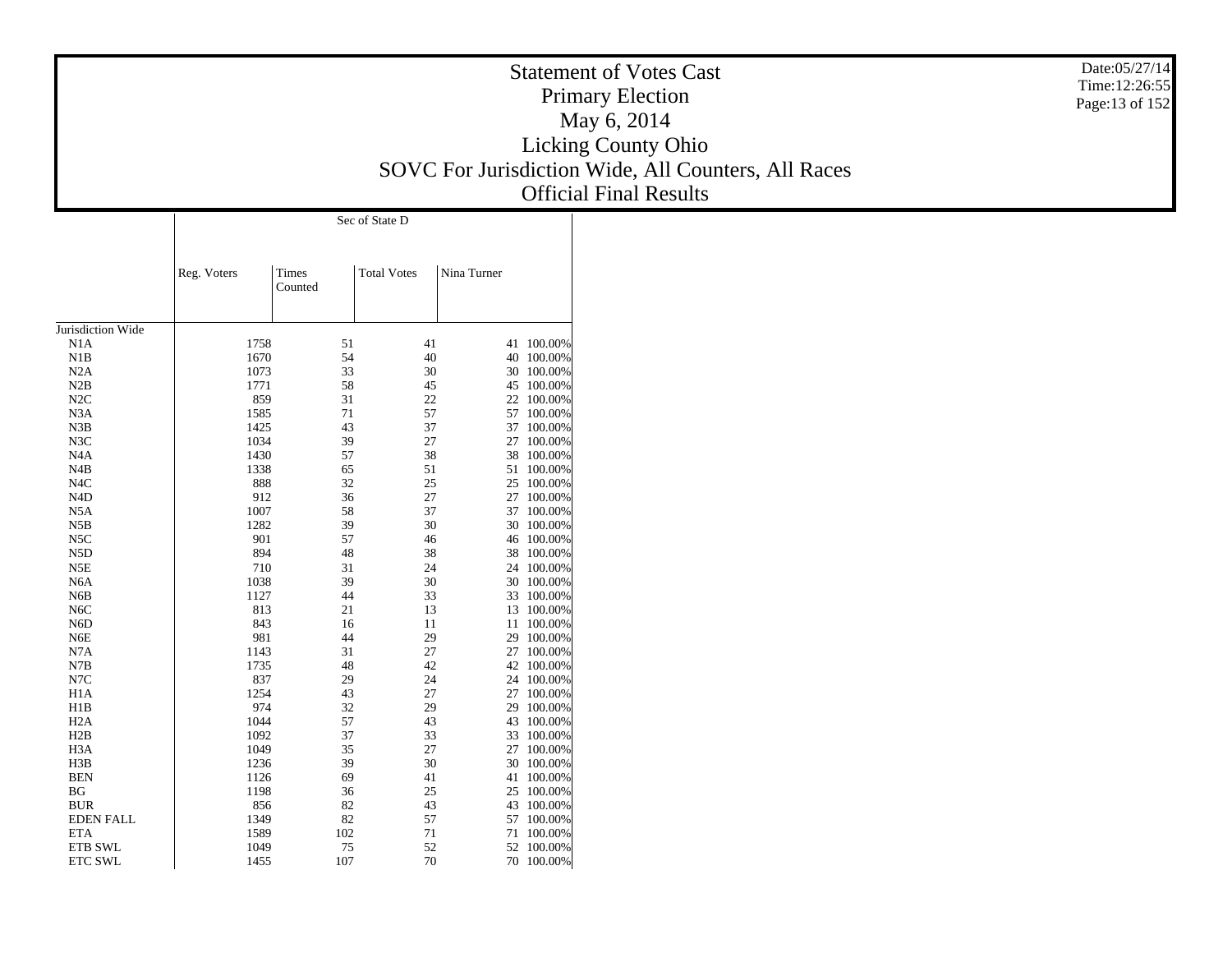|                     | Sec of State D |         |                    |             |         |  |  |
|---------------------|----------------|---------|--------------------|-------------|---------|--|--|
|                     |                |         |                    |             |         |  |  |
|                     |                |         |                    |             |         |  |  |
|                     | Reg. Voters    | Times   | <b>Total Votes</b> | Nina Turner |         |  |  |
|                     |                | Counted |                    |             |         |  |  |
|                     |                |         |                    |             |         |  |  |
|                     |                |         |                    |             |         |  |  |
| ETD SWL             | 1517           | 134     | 92                 | 92          | 100.00% |  |  |
| R2A                 | 1077           | 27      | 23                 | 23          | 100.00% |  |  |
| <b>R3A RCS</b>      | 1399           | 42      | 32                 | 32          | 100.00% |  |  |
| R3B                 | 937            | 17      | 14                 | 14          | 100.00% |  |  |
| R <sub>3</sub> C    | 1304           | 45      | 41                 | 41          | 100.00% |  |  |
| R3D RCS             | 1336           | 50      | 45                 | 45          | 100.00% |  |  |
| <b>FRANKLIN TWP</b> | 1494           | 57      | 42                 | 42          | 100.00% |  |  |
| <b>GTA</b>          | 992            | 69      | 48                 | 48          | 100.00% |  |  |
| GTB                 | 930            | 79      | 68                 | 68          | 100.00% |  |  |
| <b>GTC</b>          | 1376           | 120     | 85                 | 85          | 100.00% |  |  |
| <b>GVA</b>          | 1294           | 136     | 105                | 105         | 100.00% |  |  |
| GVB                 | 1233           | 72      | 57                 | 57          | 100.00% |  |  |
| GVC                 | 2020           | 61      | 44                 | 44          | 100.00% |  |  |
| <b>HAN TWP</b>      | 1147           | 44      | 30                 | 30          | 100.00% |  |  |
| <b>HAN V</b>        | 715            | 35      | 22                 | 22          | 100.00% |  |  |
| HR A                | 1007           | 77      | 55                 | 55          | 100.00% |  |  |
| <b>HR B KIRK</b>    | 1318           | 128     | 85                 | 85          | 100.00% |  |  |
| HR C                | 909            | 70      | 43                 | 43          | 100.00% |  |  |
| HR D                | 1375           | 105     | 74                 | 74          | 100.00% |  |  |
| HR E                | 1115           | 83      | 50                 | 50          | 100.00% |  |  |
| <b>HFT</b>          | 905            | 36      | 20                 | 20          | 100.00% |  |  |
| <b>HWG</b>          | 886            | 51      | 39                 | 39          | 100.00% |  |  |
| JRA                 | 1196           | 75      | 45                 | 45          | 100.00% |  |  |
| JRB                 | 816            | 36      | 23                 | 23          | 100.00% |  |  |
| LBA                 | 823            | 62      | 42                 | 42          | 100.00% |  |  |
| LBB                 | 933            | 46      | 28                 | 28          | 100.00% |  |  |
| LKA                 | 1412           | 42      | 30                 | 30          | 100.00% |  |  |
| LKB                 | 827            | 35      | 25                 | 25          | 100.00% |  |  |
| <b>LKC</b>          | 1012           | 42      | 30                 | 30          | 100.00% |  |  |
| MADA                | 1278           | 53      | 36                 | 36          | 100.00% |  |  |
| MADB                | 833            | 28      | 23                 | 23          | 100.00% |  |  |
| MARY TWP            | 1331           | 44      | 29                 | 29          | 100.00% |  |  |
| МK                  | 1081           | 75      | 57                 | 57          | 100.00% |  |  |
| <b>MONA</b>         | 799            | 59      | 40                 | 40          | 100.00% |  |  |
| MONB                | 884            | 60      | 39                 | 39          | 100.00% |  |  |
| JOHNA               | 1428           | 121     | 96                 | 96          | 100.00% |  |  |
| <b>JOHNB</b>        | 1582           | 97      | 61                 | 61          | 100.00% |  |  |
| <b>NK TWP</b>       | 1508           | 58      | 37                 | 37          | 100.00% |  |  |
| <b>NNTA</b>         | 1283           | 80      | 66                 | 66          | 100.00% |  |  |

Date:05/27/14 Time:12:26:55Page:14 of 152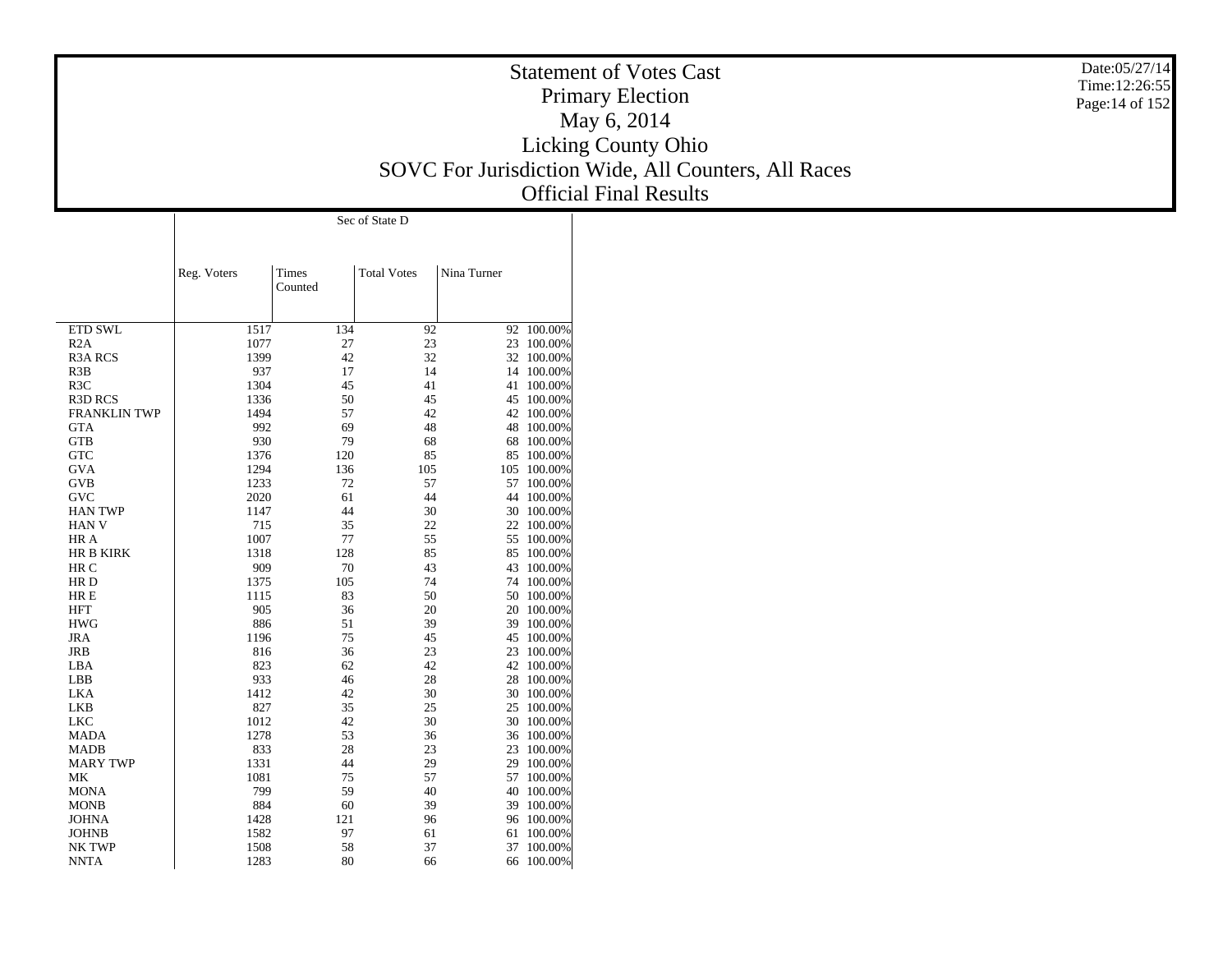|                   | Sec of State D |                  |                    |             |         |  |
|-------------------|----------------|------------------|--------------------|-------------|---------|--|
|                   | Reg. Voters    | Times<br>Counted | <b>Total Votes</b> | Nina Turner |         |  |
| <b>NNTB STLOU</b> | 860            | 56               | 44                 | 44          | 100.00% |  |
| P <sub>1</sub> A  | 1315           | 52               | 35                 | 35          | 100.00% |  |
| P <sub>1</sub> B  | 1305           | 56               | 46                 | 46          | 100.00% |  |
| P <sub>2</sub> A  | 1222           | 50               | 35                 | 35          | 100.00% |  |
| P <sub>2</sub> B  | 1132           | 22               | 15                 | 15          | 100.00% |  |
| P <sub>3</sub> A  | 1426           | 89               | 61                 | 61          | 100.00% |  |
| P3B               | 1284           | 95               | 69                 | 69          | 100.00% |  |
| P <sub>4</sub> A  | 1075           | 65               | 52                 | 52          | 100.00% |  |
| P4B               | 1296           | 71               | 52                 | 52          | 100.00% |  |
| <b>PERRY</b>      | 970            | 33               | 28                 | 28          | 100.00% |  |
| <b>STAA</b>       | 826            | 54               | 45                 | 45          | 100.00% |  |
| <b>STAB ALEX</b>  | 988            | 68               | 51                 | 51          | 100.00% |  |
| UTA               | 1377           | 51               | 31                 | 31          | 100.00% |  |
| UTB               | 1382           | 75               | 47                 | 47          | 100.00% |  |
| <b>BL VLG</b>     | 1546           | 45               | 34                 | 34          | 100.00% |  |
| <b>HEB VLG</b>    | 1470           | 61               | 43                 | 43          | 100.00% |  |
| WASH              | 650            | 44               | 28                 | 28          | 100.00% |  |
| <b>UTICA</b>      | 1227           | 85               | 59                 | 59          | 100.00% |  |
| Total             | 110988         | 5494             | 3968               | 3968        | 100.00% |  |

Date:05/27/14 Time:12:26:55Page:15 of 152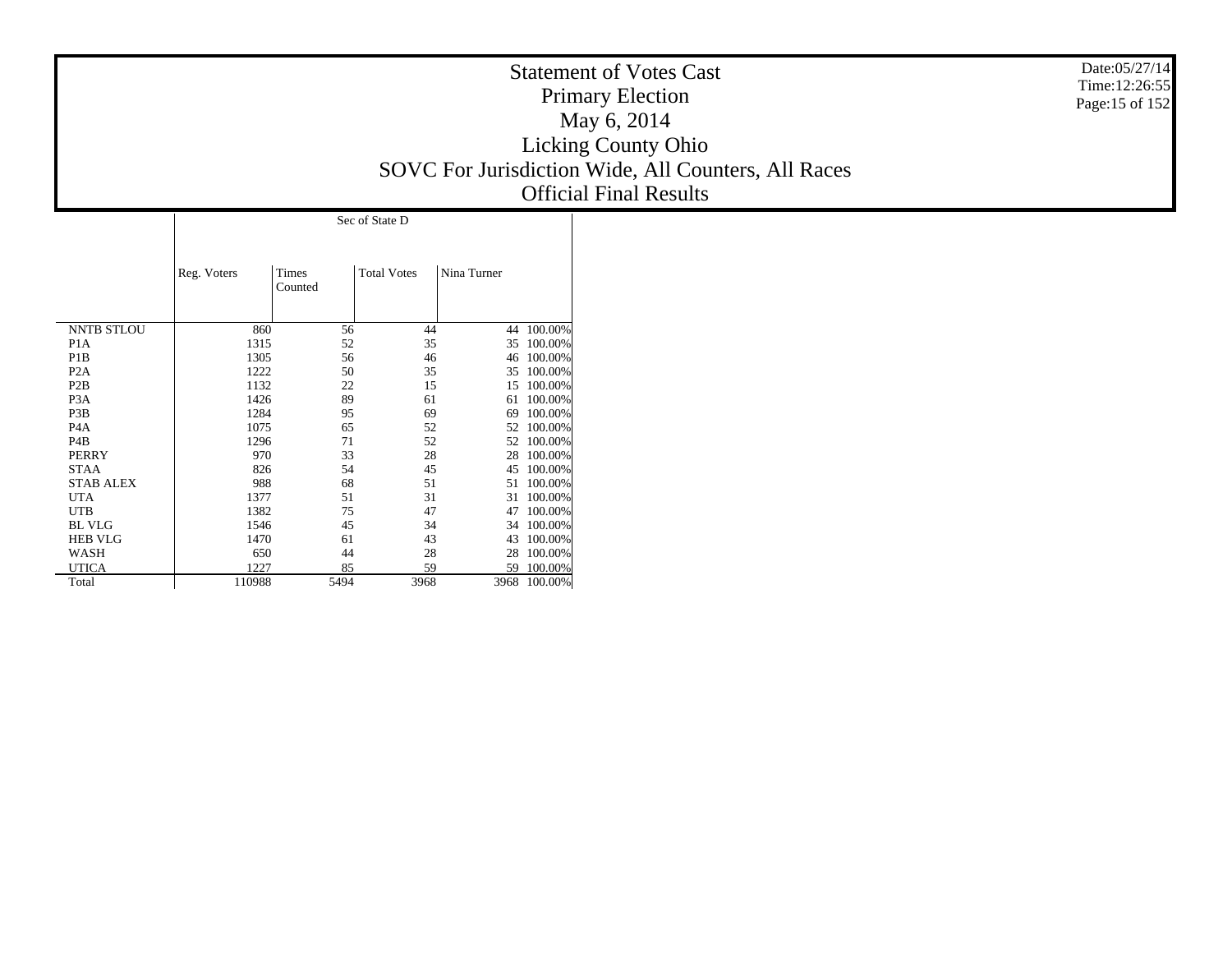| <b>Statement of Votes Cast</b>                      |
|-----------------------------------------------------|
| <b>Primary Election</b>                             |
| May 6, 2014                                         |
| <b>Licking County Ohio</b>                          |
| SOVC For Jurisdiction Wide, All Counters, All Races |
| <b>Official Final Results</b>                       |

|                   |             |                  | Treasurer of State D |                |            |
|-------------------|-------------|------------------|----------------------|----------------|------------|
|                   |             |                  |                      |                |            |
|                   | Reg. Voters | Times<br>Counted | <b>Total Votes</b>   | Connie Pillich |            |
| Jurisdiction Wide |             |                  |                      |                |            |
| N1A               | 1758        | 51               | 40                   | 40             | 100.00%    |
| N1B               | 1670        | 54               | 43                   | 43             | 100.00%    |
| N2A               | 1073        | 33               | 27                   | 27             | 100.00%    |
| N2B               | 1771        | 58               | 44                   | 44             | 100.00%    |
| N2C               | 859         | 31               | 23                   | 23             | 100.00%    |
| N3A               | 1585        | 71               | 55                   | 55             | 100.00%    |
| N3B               | 1425        | 43               | 37                   | 37             | 100.00%    |
| N3C               | 1034        | 39               | 26                   | 26             | 100.00%    |
| N4A               | 1430        | 57               | 33                   |                | 33 100.00% |
| N4B               | 1338        | 65               | 52                   |                | 52 100.00% |
| N4C               | 888         | 32               | 27                   | 27             | 100.00%    |
| N4D               | 912         | 36               | 27                   | 27             | 100.00%    |
| N5A               | 1007        | 58               | 40                   | 40             | 100.00%    |
| N5B               | 1282        | 39               | 31                   | 31             | 100.00%    |
| N5C               | 901         | 57               | 45                   | 45             | 100.00%    |
| N5D               | 894         | 48               | 36                   | 36             | 100.00%    |
| N5E               | 710         | 31               | 25                   | 25             | 100.00%    |
| N <sub>6</sub> A  | 1038        | 39               | 29                   | 29             | 100.00%    |
| N6B               | 1127        | 44               | 32                   | 32             | 100.00%    |
| N6C               | 813         | 21               | 14                   | 14             | 100.00%    |
| N6D               | 843         | 16               | 10                   | 10             | 100.00%    |
| N6E               | 981         | 44               | 29                   | 29             | 100.00%    |
| N7A               | 1143        | 31               | 28                   | 28             | 100.00%    |
| N7B               | 1735        | 48               | 41                   | 41             | 100.00%    |
| N7C               | 837         | 29               | 21                   | 21             | 100.00%    |
| H1A               | 1254        | 43               | 29                   | 29             | 100.00%    |
| H1B               | 974         | 32               | 29                   | 29             | 100.00%    |
| H <sub>2</sub> A  | 1044        | 57               | 42                   | 42             | 100.00%    |
| H2B               | 1092        | 37               | 31                   | 31             | 100.00%    |
| H <sub>3</sub> A  | 1049        | 35               | 28                   | 28             | 100.00%    |
| H3B               | 1236        | 39               | 32                   | 32             | 100.00%    |
| <b>BEN</b>        | 1126        | 69               | 42                   | 42             | 100.00%    |
| BG                | 1198        | 36               | 27                   | 27             | 100.00%    |
| <b>BUR</b>        | 856         | 82               | 43                   | 43             | 100.00%    |
| <b>EDEN FALL</b>  | 1349        | 82               | 51                   | 51             | 100.00%    |
| <b>ETA</b>        | 1589        | 102              | 68                   | 68             | 100.00%    |
| <b>ETB SWL</b>    | 1049        | 75               | 53                   | 53             | 100.00%    |
| <b>ETC SWL</b>    | 1455        | 107              | 73                   | 73             | 100.00%    |

Date:05/27/14 Time:12:26:55 Page:16 of 152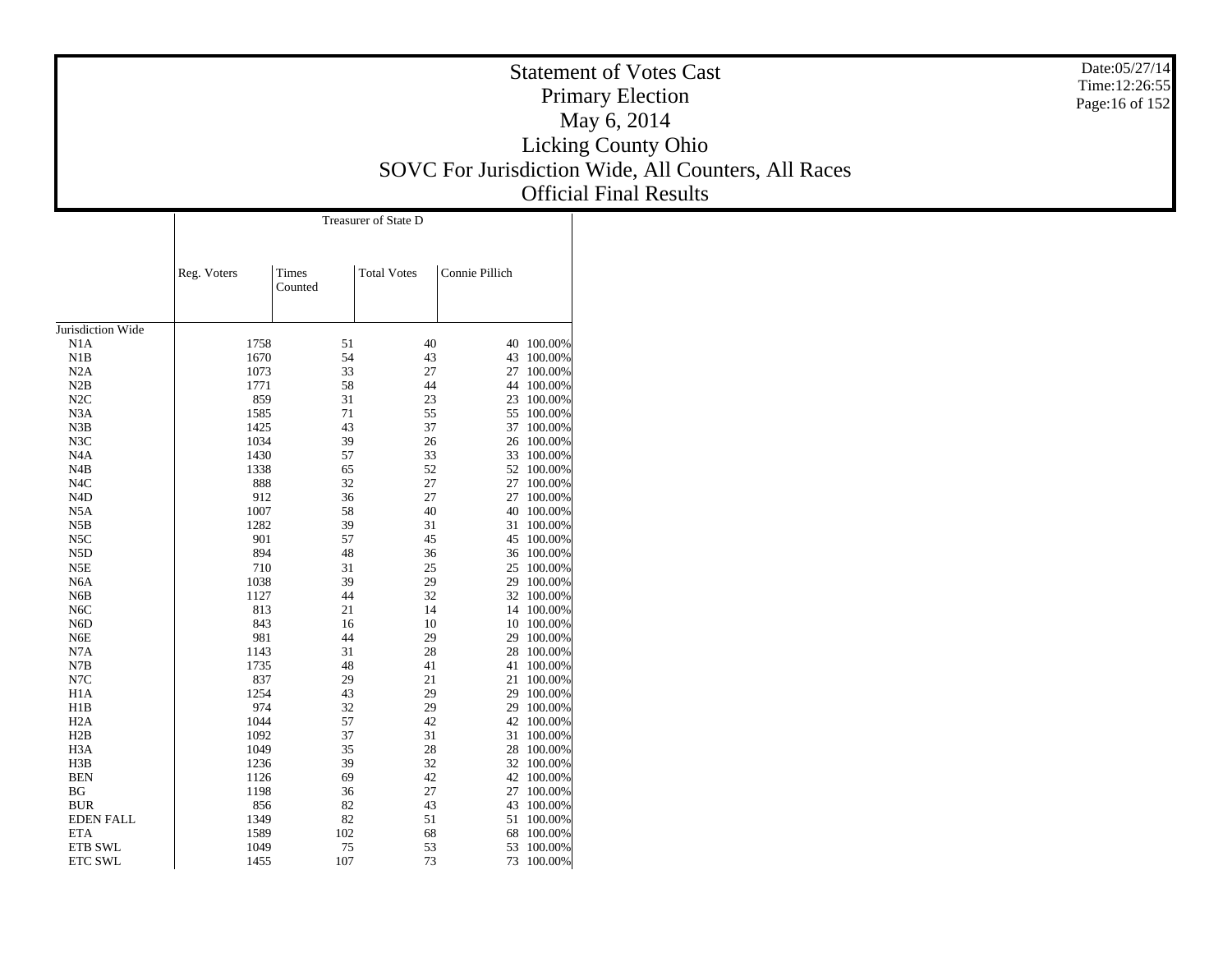|                                | Treasurer of State D |                         |                    |                |                       |  |
|--------------------------------|----------------------|-------------------------|--------------------|----------------|-----------------------|--|
|                                | Reg. Voters          | <b>Times</b><br>Counted | <b>Total Votes</b> | Connie Pillich |                       |  |
| ETD SWL                        | 1517                 | 134                     | 94                 | 94             | 100.00%               |  |
| R2A                            | 1077                 | 27                      | 19                 | 19             | 100.00%               |  |
| R3A RCS                        | 1399                 | 42                      | 32                 | 32             | 100.00%               |  |
| R3B                            | 937                  | 17                      | 13                 | 13             | 100.00%               |  |
| R3C                            | 1304                 | 45                      | 42                 |                | 42 100.00%            |  |
| <b>R3D RCS</b>                 | 1336                 | 50                      | 41                 | 41             | 100.00%               |  |
| <b>FRANKLIN TWP</b>            | 1494                 | 57                      | 43                 | 43             | 100.00%               |  |
| <b>GTA</b>                     | 992                  | 69                      | 48                 | 48             | 100.00%               |  |
| <b>GTB</b>                     | 930                  | 79                      | 68                 | 68             | 100.00%               |  |
| GTC                            | 1376                 | 120                     | 85                 | 85             | 100.00%               |  |
| GVA                            | 1294                 | 136                     | 101                | 101            | 100.00%               |  |
| <b>GVB</b>                     | 1233                 | 72                      | 58                 | 58             | 100.00%               |  |
| <b>GVC</b>                     | 2020                 | 61                      | 42<br>30           |                | 42 100.00%            |  |
| <b>HAN TWP</b><br><b>HAN V</b> | 1147<br>715          | 44<br>35                | 21                 | 21             | 30 100.00%<br>100.00% |  |
| HR A                           | 1007                 | 77                      | 54                 | 54             | 100.00%               |  |
| <b>HR B KIRK</b>               | 1318                 | 128                     | 81                 | 81             | 100.00%               |  |
| HR C                           | 909                  | 70                      | 42                 |                | 42 100.00%            |  |
| HR D                           | 1375                 | 105                     | 72                 | 72             | 100.00%               |  |
| HR E                           | 1115                 | 83                      | 44                 | 44             | 100.00%               |  |
| <b>HFT</b>                     | 905                  | 36                      | 20                 | 20             | 100.00%               |  |
| <b>HWG</b>                     | 886                  | 51                      | 37                 | 37             | 100.00%               |  |
| JRA                            | 1196                 | 75                      | 46                 | 46             | 100.00%               |  |
| JRB                            | 816                  | 36                      | 25                 | 25             | 100.00%               |  |
| LBA                            | 823                  | 62                      | 39                 | 39             | 100.00%               |  |
| LBB                            | 933                  | 46                      | 28                 | 28             | 100.00%               |  |
| <b>LKA</b>                     | 1412                 | 42                      | 34                 | 34             | 100.00%               |  |
| LKB                            | 827                  | 35                      | 23                 | 23             | 100.00%               |  |
| <b>LKC</b>                     | 1012                 | 42                      | 29                 | 29             | 100.00%               |  |
| MADA                           | 1278                 | 53                      | 34                 | 34             | 100.00%               |  |
| MADB                           | 833                  | 28                      | 23                 | 23             | 100.00%               |  |
| <b>MARY TWP</b>                | 1331                 | 44                      | 27                 | 27             | 100.00%               |  |
| MK                             | 1081                 | 75                      | 57                 | 57             | 100.00%               |  |
| MONA                           | 799                  | 59                      | 41                 | 41             | 100.00%               |  |
| <b>MONB</b>                    | 884                  | 60                      | 38                 | 38             | 100.00%               |  |
| <b>JOHNA</b>                   | 1428                 | 121                     | 92                 | 92             | 100.00%               |  |
| JOHNB                          | 1582                 | 97                      | 59                 | 59             | 100.00%               |  |
| NK TWP                         | 1508                 | 58                      | 36                 | 36             | 100.00%               |  |
| <b>NNTA</b>                    | 1283                 | 80                      | 64                 | 64             | 100.00%               |  |

Date:05/27/14 Time:12:26:55 Page:17 of 152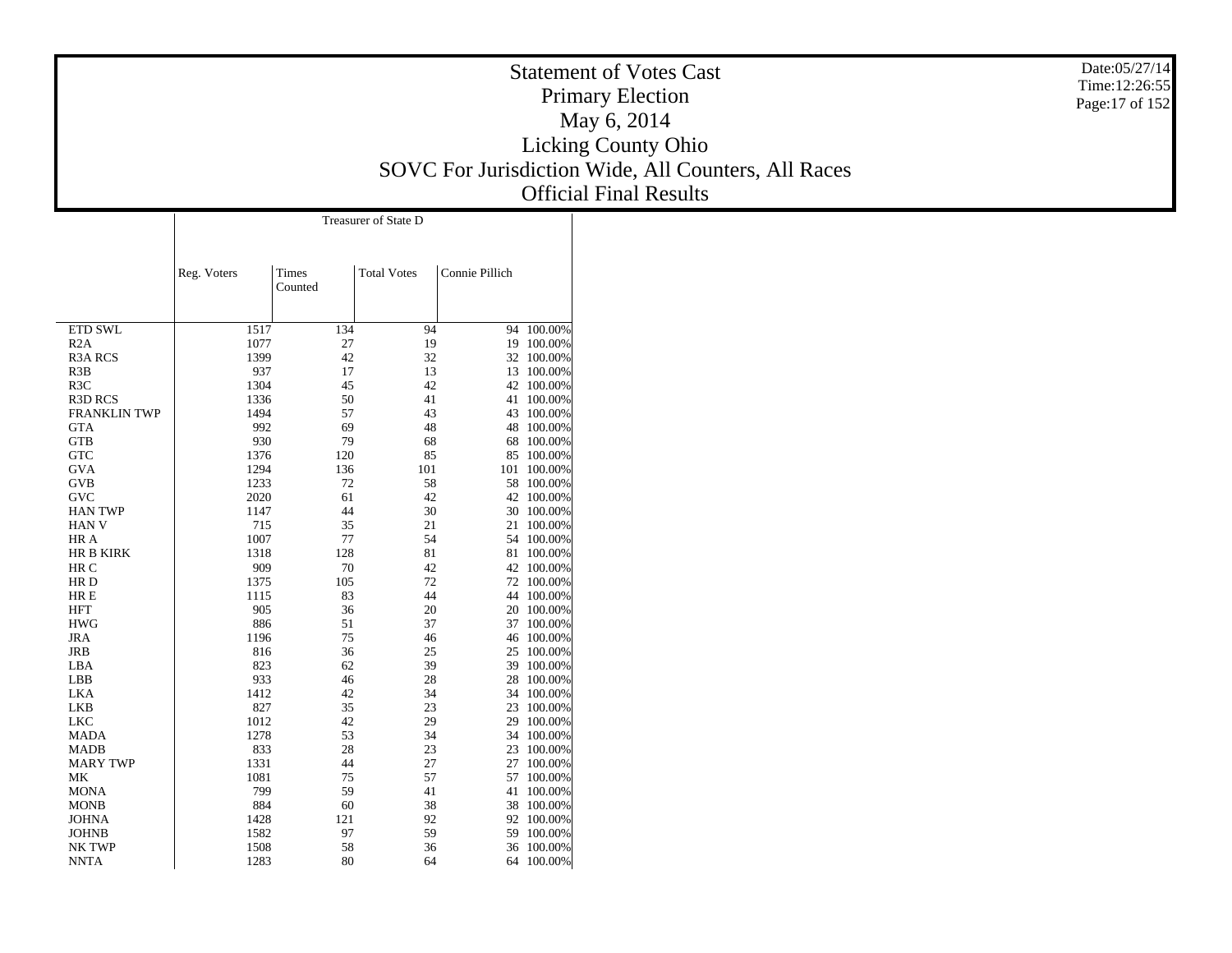Date:05/27/14 Time:12:26:55Page:18 of 152

|                   | Treasurer of State D |                  |                    |                |         |  |  |
|-------------------|----------------------|------------------|--------------------|----------------|---------|--|--|
|                   | Reg. Voters          | Times<br>Counted | <b>Total Votes</b> | Connie Pillich |         |  |  |
| <b>NNTB STLOU</b> | 860                  | 56               | 38                 | 38             | 100.00% |  |  |
| P1A               | 1315                 | 52               | 34                 | 34             | 100.00% |  |  |
| P <sub>1</sub> B  | 1305                 | 56               | 44                 | 44             | 100.00% |  |  |
| P <sub>2</sub> A  | 1222                 | 50               | 32                 | 32             | 100.00% |  |  |
| P <sub>2</sub> B  | 1132                 | 22               | 13                 | 13             | 100.00% |  |  |
| P <sub>3</sub> A  | 1426                 | 89               | 55                 | 55             | 100.00% |  |  |
| P3B               | 1284                 | 95               | 68                 | 68             | 100.00% |  |  |
| P <sub>4</sub> A  | 1075                 | 65               | 51                 | 51             | 100.00% |  |  |
| P4B               | 1296                 | 71               | 50                 | 50             | 100.00% |  |  |
| PERRY             | 970                  | 33               | 27                 | 27             | 100.00% |  |  |
| <b>STAA</b>       | 826                  | 54               | 45                 | 45             | 100.00% |  |  |
| <b>STAB ALEX</b>  | 988                  | 68               | 49                 | 49             | 100.00% |  |  |
| UTA               | 1377                 | 51               | 31                 | 31             | 100.00% |  |  |
| UTB               | 1382                 | 75               | 45                 | 45             | 100.00% |  |  |
| <b>BL VLG</b>     | 1546                 | 45               | 33                 | 33             | 100.00% |  |  |
| <b>HEB VLG</b>    | 1470                 | 61               | 38                 | 38             | 100.00% |  |  |
| WASH              | 650                  | 44               | 27                 | 27             | 100.00% |  |  |
| UTICA             | 1227                 | 85               | 55                 | 55             | 100.00% |  |  |
| Total             | 110988               | 5494             | 3880               | 3880           | 100.00% |  |  |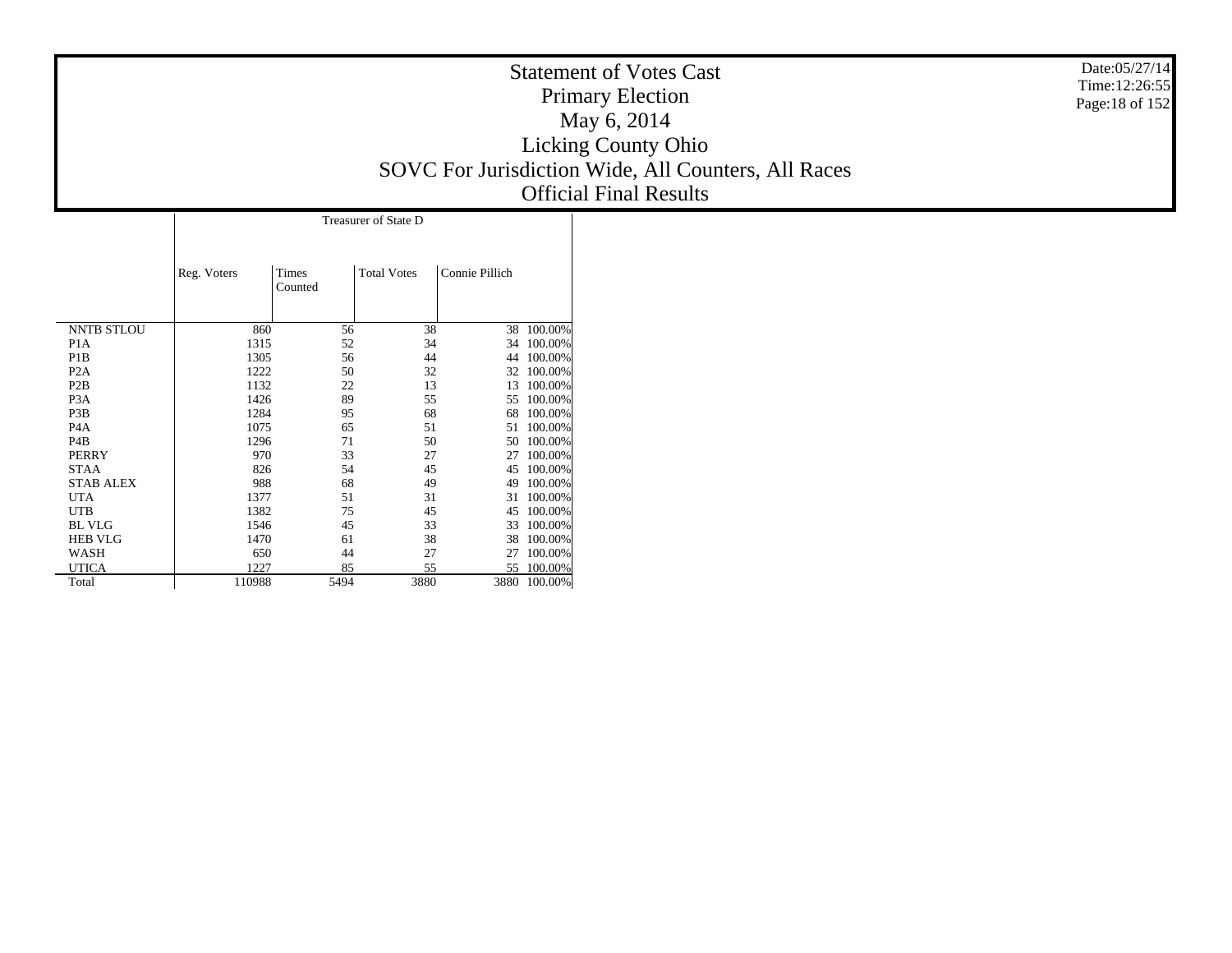|                   |              |                  |                          |                    |                          | Date:05/27/14                                       |
|-------------------|--------------|------------------|--------------------------|--------------------|--------------------------|-----------------------------------------------------|
|                   |              |                  |                          |                    |                          | <b>Statement of Votes Cast</b><br>Time: 12:26:55    |
|                   |              |                  |                          |                    |                          | <b>Primary Election</b><br>Page: 19 of 152          |
|                   |              |                  |                          |                    |                          | May 6, 2014                                         |
|                   |              |                  |                          |                    |                          |                                                     |
|                   |              |                  |                          |                    |                          | Licking County Ohio                                 |
|                   |              |                  |                          |                    |                          | SOVC For Jurisdiction Wide, All Counters, All Races |
|                   |              |                  |                          |                    |                          | <b>Official Final Results</b>                       |
|                   |              |                  |                          |                    |                          |                                                     |
|                   |              |                  | 12th Cong Dist D         |                    |                          |                                                     |
|                   |              |                  |                          |                    |                          |                                                     |
|                   |              |                  |                          |                    |                          |                                                     |
|                   | Reg. Voters  | Times<br>Counted | <b>Total Votes</b>       | David Arthur Tibbs |                          |                                                     |
|                   |              |                  |                          |                    |                          |                                                     |
|                   |              |                  |                          |                    |                          |                                                     |
| Jurisdiction Wide |              |                  |                          |                    |                          |                                                     |
| N1A<br>N1B        | 1758<br>1670 |                  | 51<br>40<br>54<br>39     |                    | 40 100.00%<br>39 100.00% |                                                     |
| N2A               | 1073         |                  | 33<br>$28\,$             |                    | 28 100.00%               |                                                     |
| N2B               | 1771         |                  | 58<br>$45\,$             |                    | 45 100.00%               |                                                     |
| N2C               |              | 859              | 31<br>$22\,$             |                    | 22 100.00%               |                                                     |
| N3A               | 1585         |                  | $71\,$<br>$48\,$         |                    | 48 100.00%               |                                                     |
| N3B               | 1425         |                  | 43<br>$38\,$             |                    | 38 100.00%               |                                                     |
| N3C               | 1034         |                  | 39<br>$27\,$             |                    | 27 100.00%               |                                                     |
| N <sub>4</sub> A  | 1430         |                  | 57<br>39                 |                    | 39 100.00%               |                                                     |
| N4B               | 1338         |                  | 65<br>53                 |                    | 53 100.00%               |                                                     |
| N <sub>4</sub> C  |              | 888              | $32\,$<br>$27\,$         |                    | 27 100.00%               |                                                     |
| N <sub>4</sub> D  |              | 912              | 36<br>$28\,$             |                    | 28 100.00%               |                                                     |
| N5A               | 1007         |                  | 58<br>37                 |                    | 37 100.00%               |                                                     |
| N5B               | 1282         |                  | 39<br>29                 |                    | 29 100.00%               |                                                     |
| N5C               |              | 901              | 57<br>47                 |                    | 47 100.00%               |                                                     |
| N <sub>5</sub> D  |              | 894              | $48\,$<br>37             |                    | 37 100.00%               |                                                     |
| N5E               |              | 710              | 31<br>$26\,$             |                    | 26 100.00%               |                                                     |
| N <sub>6</sub> A  | 1038         |                  | $28\,$<br>39             |                    | 28 100.00%               |                                                     |
| N <sub>6</sub> B  | 1127         |                  | 44<br>34                 |                    | 34 100.00%               |                                                     |
| N <sub>6</sub> C  |              | 813              | 21<br>13                 |                    | 13 100.00%               |                                                     |
| N <sub>6</sub> D  |              | 843              | $12\,$<br>16             |                    | 12 100.00%               |                                                     |
| N6E<br>N7A        | 1143         | 981              | 44<br>29<br>$27\,$<br>31 |                    | 29 100.00%<br>27 100.00% |                                                     |
| N7B               | 1735         |                  | $\sqrt{48}$<br>$40\,$    |                    | 40 100.00%               |                                                     |
| N7C               |              | 837              | $22\,$<br>29             |                    | 22 100.00%               |                                                     |
| H <sub>1</sub> A  | 1254         |                  | $43\,$<br>$28\,$         |                    | 28 100.00%               |                                                     |
| H1B               | 974          |                  | 32<br>$29\,$             |                    | 29 100.00%               |                                                     |
| H <sub>2</sub> A  | 1044         |                  | 57<br>41                 |                    | 41 100.00%               |                                                     |
| H2B               | 1092         |                  | 37<br>$30\,$             |                    | 30 100.00%               |                                                     |
| H <sub>3</sub> A  | 1049         |                  | 35<br>$27\,$             |                    | 27 100.00%               |                                                     |
| H3B               | 1236         |                  | 39<br>30                 |                    | 30 100.00%               |                                                     |
| <b>BEN</b>        | 1126         |                  | $43\,$<br>69             |                    | 43 100.00%               |                                                     |
| BG                | 1198         |                  | $25\,$<br>36             |                    | 25 100.00%               |                                                     |
| <b>BUR</b>        |              | 856              | $48\,$<br>82             |                    | 48 100.00%               |                                                     |
| <b>EDEN FALL</b>  | 1349         |                  | 82<br>56                 |                    | 56 100.00%               |                                                     |
| <b>ETA</b>        | 1589         | 102              | 66                       |                    | 66 100.00%               |                                                     |
| <b>ETB SWL</b>    | 1049         |                  | 75<br>50                 |                    | 50 100.00%               |                                                     |
| <b>ETC SWL</b>    | 1455         | 107              | 68                       |                    | 68 100.00%               |                                                     |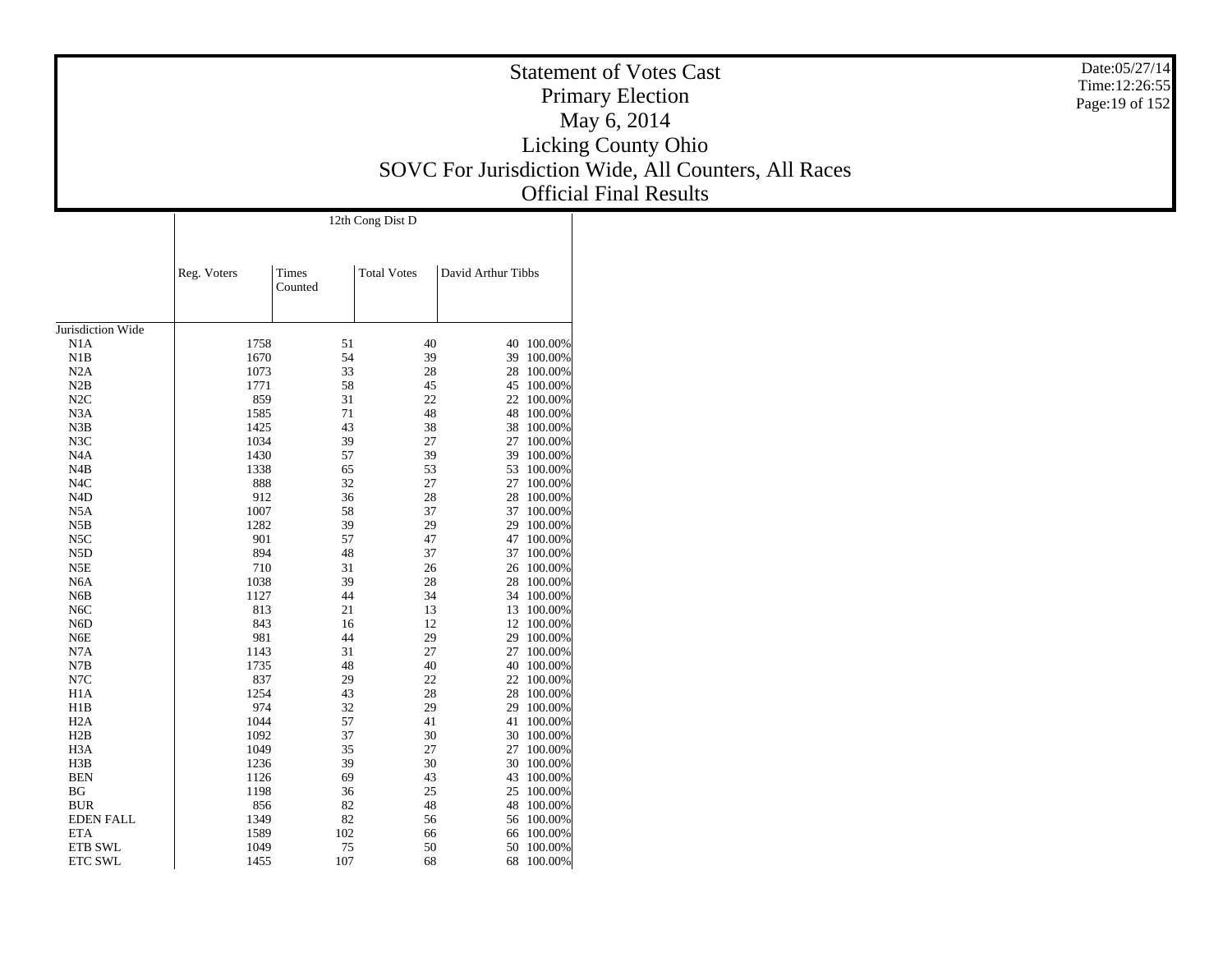| <b>Statement of Votes Cast</b>                      |
|-----------------------------------------------------|
| <b>Primary Election</b>                             |
| May 6, 2014                                         |
| <b>Licking County Ohio</b>                          |
| SOVC For Jurisdiction Wide, All Counters, All Races |
| <b>Official Final Results</b>                       |

Date:05/27/14 Time:12:26:55 Page:20 of 152

|                     | 12th Cong Dist D |          |                    |                    |                    |  |  |
|---------------------|------------------|----------|--------------------|--------------------|--------------------|--|--|
|                     |                  |          |                    |                    |                    |  |  |
|                     |                  |          |                    |                    |                    |  |  |
|                     | Reg. Voters      | Times    | <b>Total Votes</b> | David Arthur Tibbs |                    |  |  |
|                     |                  | Counted  |                    |                    |                    |  |  |
|                     |                  |          |                    |                    |                    |  |  |
|                     |                  |          |                    |                    |                    |  |  |
| ETD SWL             | 1517             | 134      | 91                 | 91                 | 100.00%            |  |  |
| R2A                 | 1077             | 27       | 20                 | 20                 | 100.00%            |  |  |
| R3A RCS             | 1399             | 42       | 30                 | 30                 | 100.00%            |  |  |
| R3B                 | 937              | 17       | 13                 | 13                 | 100.00%            |  |  |
| R3C                 | 1304             | 45       | 40                 | 40                 | 100.00%            |  |  |
| R3D RCS             | 1336             | 50       | 38                 | 38                 | 100.00%            |  |  |
| <b>FRANKLIN TWP</b> | 1494             | 57       | 42                 | 42                 | 100.00%            |  |  |
| <b>GTA</b>          | 992              | 69       | 46                 | 46                 | 100.00%            |  |  |
| GTB                 | 930              | 79       | 65                 | 65                 | 100.00%            |  |  |
| GTC                 | 1376             | 120      | 85                 | 85                 | 100.00%            |  |  |
| GVA                 | 1294             | 136      | 104                | 104                | 100.00%            |  |  |
| GVB                 | 1233             | 72       | 56                 | 56                 | 100.00%            |  |  |
| GVC                 | 2020             | 61       | 43                 | 43                 | 100.00%            |  |  |
| <b>HAN TWP</b>      | 1147             | 44       | 29                 | 29                 | 100.00%            |  |  |
| <b>HAN V</b>        | 715              | 35       | 23                 | 23                 | 100.00%            |  |  |
| HR A                | 1007             | 77       | 54                 | 54                 | 100.00%            |  |  |
| <b>HR B KIRK</b>    | 1318             | 128      | 84                 | 84                 | 100.00%            |  |  |
| HR C                | 909              | 70       | 40                 | 40                 | 100.00%            |  |  |
| HR D                | 1375             | 105      | 72                 | 72                 | 100.00%            |  |  |
| HR E                | 1115             | 83       | 50                 | 50                 | 100.00%            |  |  |
| <b>HFT</b>          | 905              | 36       | 19                 | 19                 | 100.00%            |  |  |
| <b>HWG</b>          | 886              | 51       | 40                 | 40                 | 100.00%            |  |  |
| JRA                 | 1196             | 75       | 44                 | 44                 | 100.00%            |  |  |
| JRB                 | 816              | 36       | 25                 | 25                 | 100.00%            |  |  |
| LBA                 | 823<br>933       | 62       | 39                 | 39                 | 100.00%            |  |  |
| LBB<br><b>LKA</b>   | 1412             | 46<br>42 | 26<br>30           | 26<br>30           | 100.00%            |  |  |
|                     | 827              | 35       | 24                 | 24                 | 100.00%<br>100.00% |  |  |
| LKB<br>LKC          | 1012             | 42       | 30                 | 30                 |                    |  |  |
| <b>MADA</b>         | 1278             | 53       | 39                 | 39                 | 100.00%<br>100.00% |  |  |
| MADB                | 833              | 28       | 22                 | 22                 | 100.00%            |  |  |
| <b>MARY TWP</b>     | 1331             | 44       | 30                 | 30                 | 100.00%            |  |  |
| МK                  | 1081             | 75       | 61                 | 61                 | 100.00%            |  |  |
| MONA                | 799              | 59       | 41                 | 41                 | 100.00%            |  |  |
| MONB                | 884              | 60       | 38                 | 38                 | 100.00%            |  |  |
| JOHNA               | 1428             | 121      | 90                 | 90                 | 100.00%            |  |  |
| JOHNB               | 1582             | 97       | 58                 | 58                 | 100.00%            |  |  |
| NK TWP              | 1508             | 58       | 36                 | 36                 | 100.00%            |  |  |
| NNTA                | 1283             | 80       | 65                 | 65                 | 100.00%            |  |  |
|                     |                  |          |                    |                    |                    |  |  |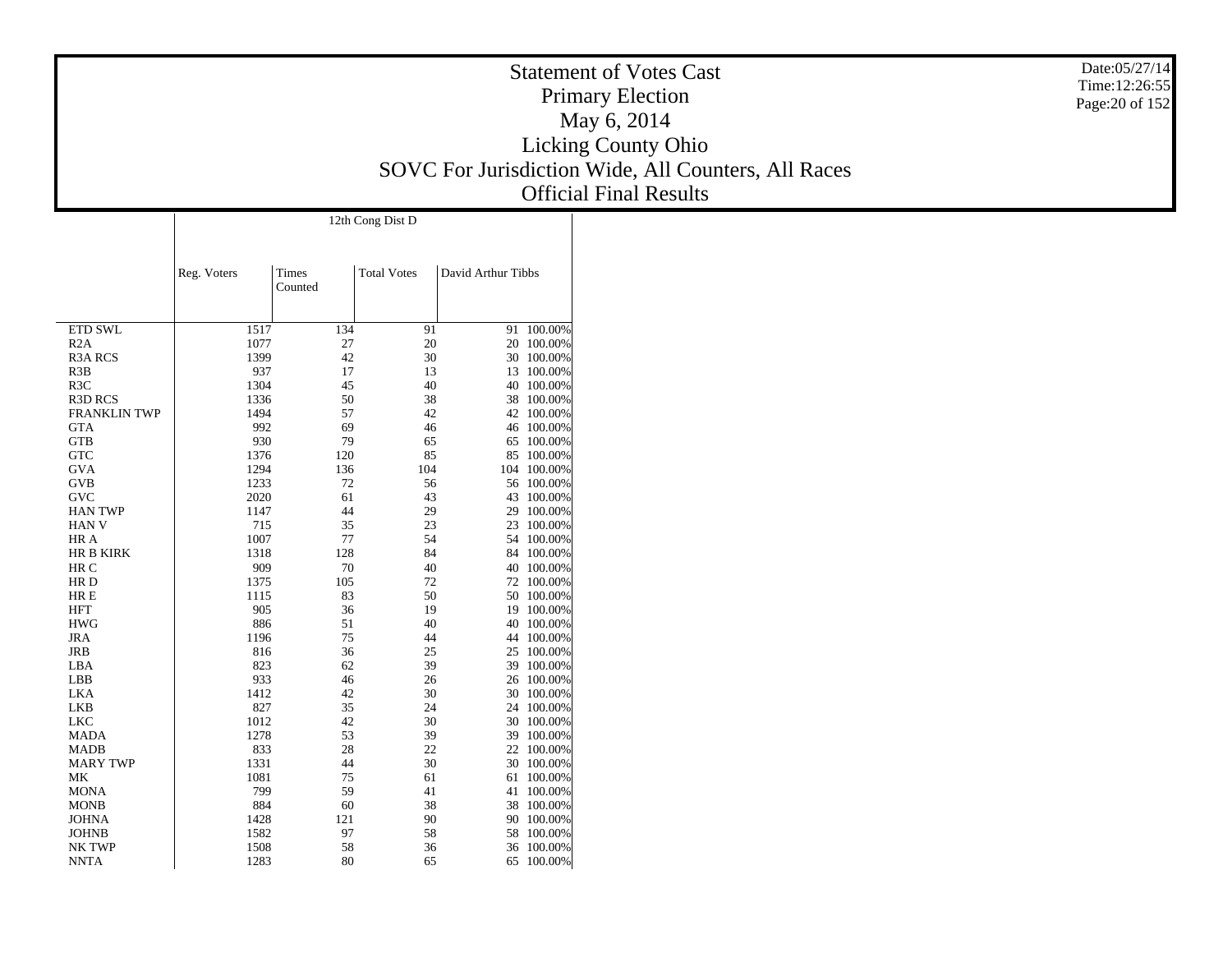|                   | 12th Cong Dist D |                  |                    |                    |         |  |  |  |
|-------------------|------------------|------------------|--------------------|--------------------|---------|--|--|--|
|                   |                  |                  |                    |                    |         |  |  |  |
|                   | Reg. Voters      | Times<br>Counted | <b>Total Votes</b> | David Arthur Tibbs |         |  |  |  |
|                   |                  |                  |                    |                    |         |  |  |  |
| <b>NNTB STLOU</b> | 860              | 56               | 40                 | 40                 | 100.00% |  |  |  |
| P <sub>1</sub> A  | 1315             | 52               | 35                 | 35                 | 100.00% |  |  |  |
| P <sub>1</sub> B  | 1305             | 56               | 44                 | 44                 | 100.00% |  |  |  |
| P <sub>2</sub> A  | 1222             | 50               | 33                 | 33                 | 100.00% |  |  |  |
| P <sub>2</sub> B  | 1132             | 22               | 14                 | 14                 | 100.00% |  |  |  |
| P <sub>3</sub> A  | 1426             | 89               | 56                 | 56                 | 100.00% |  |  |  |
| P3B               | 1284             | 95               | 70                 | 70                 | 100.00% |  |  |  |
| P <sub>4</sub> A  | 1075             | 65               | 50                 | 50                 | 100.00% |  |  |  |
| P4B               | 1296             | 71               | 51                 | 51                 | 100.00% |  |  |  |
| PERRY             | 970              | 33               | 27                 | 27                 | 100.00% |  |  |  |
| <b>STAA</b>       | 826              | 54               | 42                 | 42                 | 100.00% |  |  |  |
| <b>STAB ALEX</b>  | 988              | 68               | 47                 | 47                 | 100.00% |  |  |  |
| UTA               | 1377             | 51               | 31                 | 31                 | 100.00% |  |  |  |
| UTB               | 1382             | 75               | 46                 | 46                 | 100.00% |  |  |  |
| <b>BL VLG</b>     | 1546             | 45               | 31                 | 31                 | 100.00% |  |  |  |
| <b>HEB VLG</b>    | 1470             | 61               | 39                 | 39                 | 100.00% |  |  |  |
| WASH              | 650              | 44               | 29                 | 29                 | 100.00% |  |  |  |
| <b>UTICA</b>      | 1227             | 85               | 58                 | 58                 | 100.00% |  |  |  |
| Total             | 110988           | 5494             | 3881               | 3881               | 100.00% |  |  |  |

Date:05/27/14 Time:12:26:55Page:21 of 152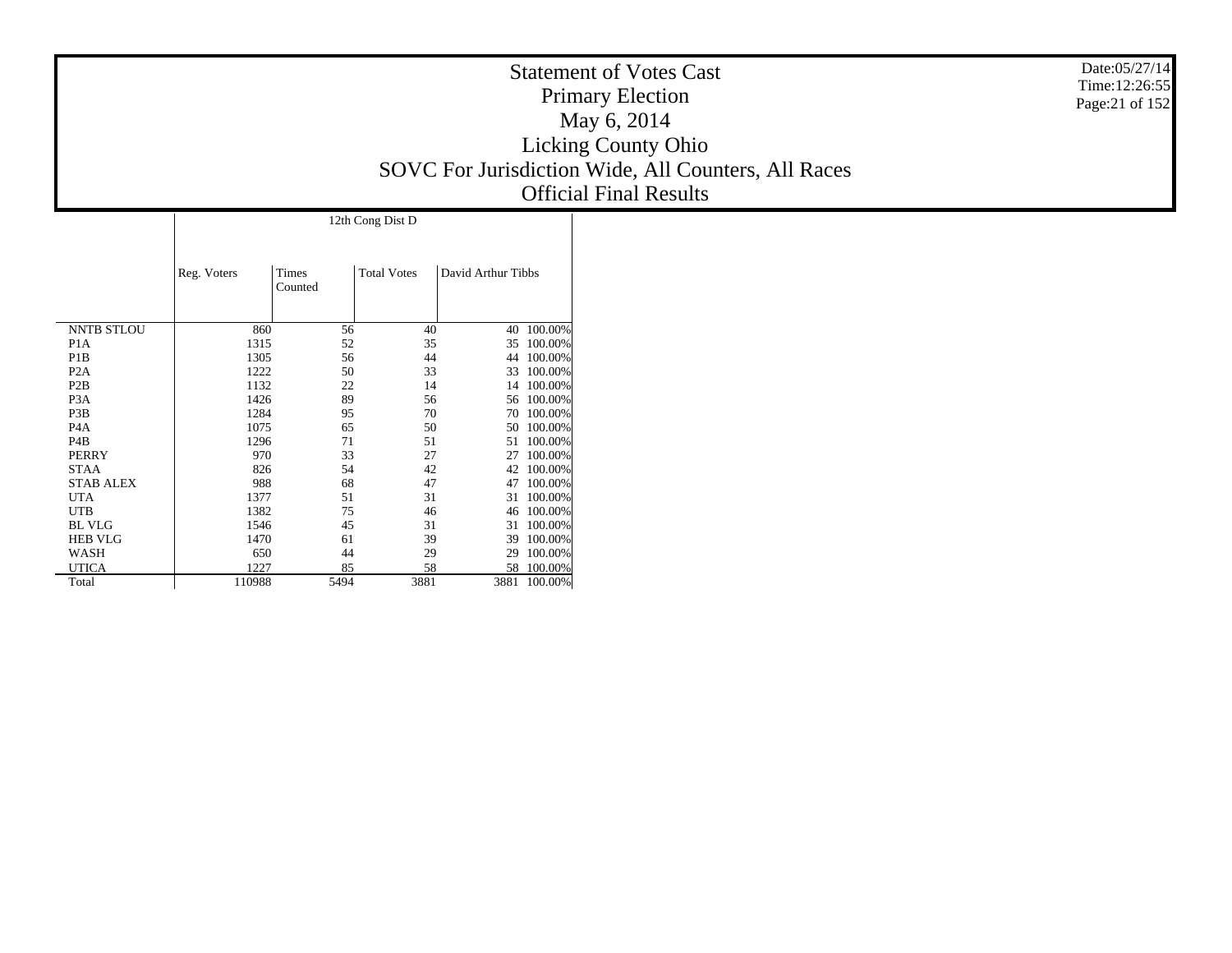|                                      |              |            |                          |                |                          | Date:05/27/14<br><b>Statement of Votes Cast</b>     |
|--------------------------------------|--------------|------------|--------------------------|----------------|--------------------------|-----------------------------------------------------|
|                                      |              |            |                          |                |                          | Time: 12:26:55                                      |
|                                      |              |            |                          |                |                          | <b>Primary Election</b><br>Page: 22 of 152          |
|                                      |              |            |                          |                |                          | May 6, 2014                                         |
|                                      |              |            |                          |                |                          |                                                     |
|                                      |              |            |                          |                |                          | Licking County Ohio                                 |
|                                      |              |            |                          |                |                          | SOVC For Jurisdiction Wide, All Counters, All Races |
|                                      |              |            |                          |                |                          |                                                     |
|                                      |              |            |                          |                |                          | <b>Official Final Results</b>                       |
|                                      |              |            | Justice of SC 1-1-15 D   |                |                          |                                                     |
|                                      |              |            |                          |                |                          |                                                     |
|                                      |              |            |                          |                |                          |                                                     |
|                                      | Reg. Voters  | Times      | <b>Total Votes</b>       | Tom Letson     |                          |                                                     |
|                                      |              | Counted    |                          |                |                          |                                                     |
|                                      |              |            |                          |                |                          |                                                     |
|                                      |              |            |                          |                |                          |                                                     |
| Jurisdiction Wide<br>N1A             | 1758         |            |                          |                | 36 100.00%               |                                                     |
| N1B                                  | 1670         |            | 51<br>36<br>54<br>34     |                | 34 100.00%               |                                                     |
| N2A                                  | 1073         |            | 33<br>27                 |                | 27 100.00%               |                                                     |
| N2B                                  | 1771         |            | 58<br>$40\,$             |                | 40 100.00%               |                                                     |
| N2C                                  |              | 859        | 31<br>19                 |                | 19 100.00%               |                                                     |
| N3A                                  | 1585         |            | $71\,$<br>51             |                | 51 100.00%               |                                                     |
| N3B                                  | 1425         |            | 43<br>34                 |                | 34 100.00%               |                                                     |
| N3C                                  | 1034         |            | $27\,$<br>39             |                | 27 100.00%               |                                                     |
| N <sub>4</sub> A                     | 1430         |            | 57<br>32                 |                | 32 100.00%               |                                                     |
| N4B                                  | 1338         |            | 65<br>49                 |                | 49 100.00%               |                                                     |
| N <sub>4</sub> C<br>N <sub>4</sub> D |              | 888<br>912 | $32\,$<br>26             |                | 26 100.00%               |                                                     |
| N5A                                  | 1007         |            | 36<br>26<br>58<br>$42\,$ |                | 26 100.00%<br>42 100.00% |                                                     |
| N5B                                  | 1282         |            | 39<br>29                 |                | 29 100.00%               |                                                     |
| N <sub>5</sub> C                     |              | 901        | 57<br>39                 |                | 39 100.00%               |                                                     |
| N <sub>5</sub> D                     |              | 894        | 48<br>36                 |                | 36 100.00%               |                                                     |
| N5E                                  |              | 710        | 31<br>24                 |                | 24 100.00%               |                                                     |
| N <sub>6</sub> A                     | 1038         |            | $26\,$<br>39             |                | 26 100.00%               |                                                     |
| N <sub>6</sub> B                     | 1127         |            | 44<br>31                 |                | 31 100.00%               |                                                     |
| N <sub>6</sub> C                     |              | 813        | 21<br>13                 |                | 13 100.00%               |                                                     |
| N <sub>6</sub> D<br>N6E              |              | 843<br>981 | 16<br>44<br>$28\,$       | $8\phantom{1}$ | 8 100.00%<br>28 100.00%  |                                                     |
| N7A                                  | 1143         |            | $27\,$<br>31             |                | 27 100.00%               |                                                     |
| N7B                                  | 1735         |            | $\sqrt{48}$<br>$40\,$    |                | 40 100.00%               |                                                     |
| N7C                                  |              | 837        | $22\,$<br>29             |                | 22 100.00%               |                                                     |
| H <sub>1</sub> A                     | 1254         |            | $43\,$<br>$26\,$         |                | 26 100.00%               |                                                     |
| H1B                                  |              | 974        | 32<br>$28\,$             |                | 28 100.00%               |                                                     |
| H <sub>2</sub> A                     | 1044         |            | 57<br>38                 |                | 38 100.00%               |                                                     |
| H2B                                  | 1092         |            | 37<br>$30\,$             |                | 30 100.00%               |                                                     |
| H <sub>3</sub> A                     | 1049         |            | 35<br>$27\,$             |                | 27 100.00%               |                                                     |
| H3B<br><b>BEN</b>                    | 1236<br>1126 |            | 39<br>29<br>41<br>69     |                | 29 100.00%<br>41 100.00% |                                                     |
| BG                                   | 1198         |            | $23\,$<br>36             |                | 23 100.00%               |                                                     |
| <b>BUR</b>                           |              | 856        | 37<br>82                 |                | 37 100.00%               |                                                     |
| <b>EDEN FALL</b>                     | 1349         |            | 82<br>54                 |                | 54 100.00%               |                                                     |
| <b>ETA</b>                           | 1589         |            | 102<br>67                |                | 67 100.00%               |                                                     |
| <b>ETB SWL</b>                       | 1049         |            | 75<br>47                 |                | 47 100.00%               |                                                     |
| <b>ETC SWL</b>                       |              | 1455       | 107<br>68                |                | 68 100.00%               |                                                     |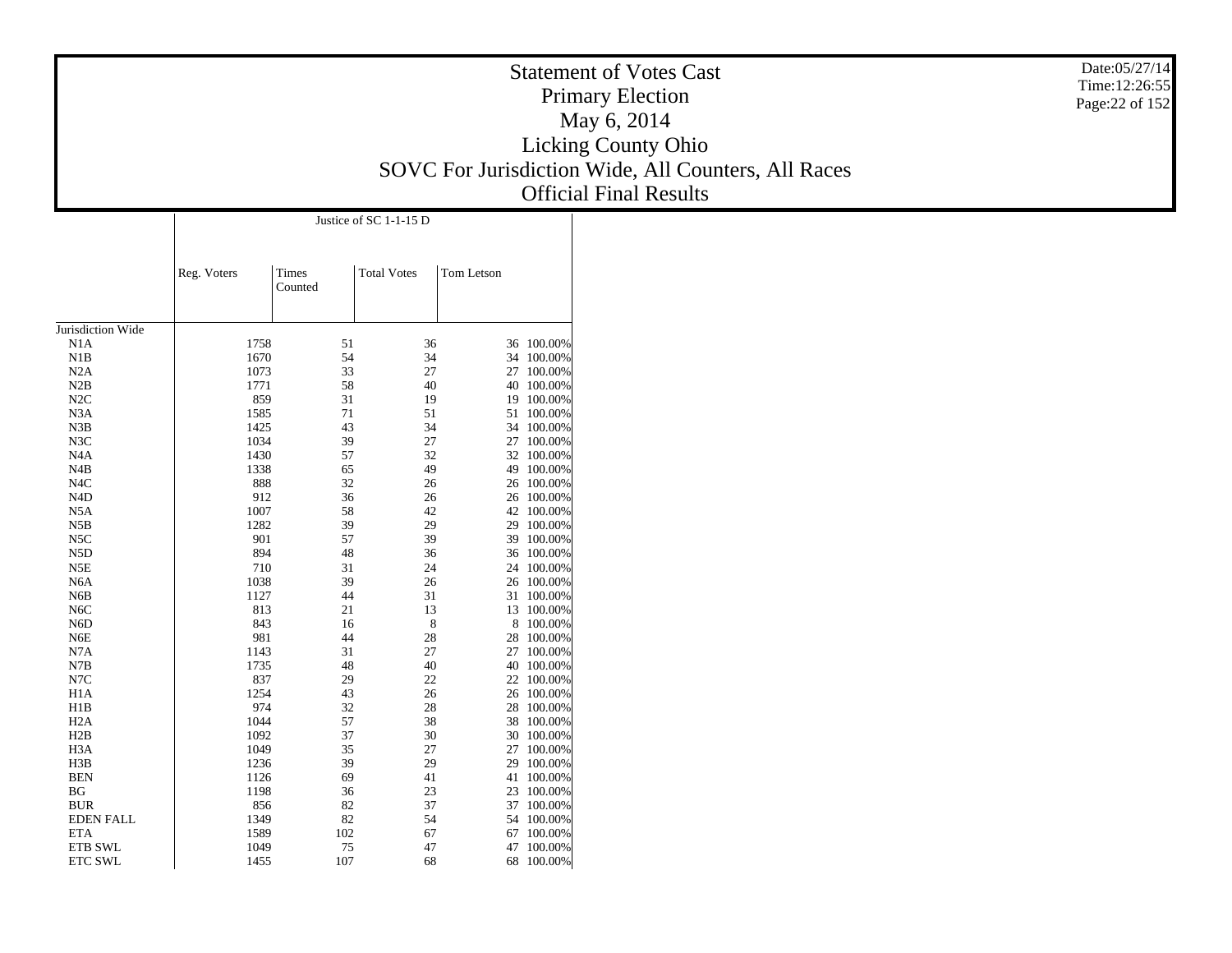|                          |              |                  |                        |            |                           | Date:05/27/14<br><b>Statement of Votes Cast</b><br>Time:12:26:55<br><b>Primary Election</b><br>Page:23 of 152<br>May 6, 2014<br>Licking County Ohio |
|--------------------------|--------------|------------------|------------------------|------------|---------------------------|-----------------------------------------------------------------------------------------------------------------------------------------------------|
|                          |              |                  |                        |            |                           | SOVC For Jurisdiction Wide, All Counters, All Races                                                                                                 |
|                          |              |                  |                        |            |                           | <b>Official Final Results</b>                                                                                                                       |
|                          |              |                  | Justice of SC 1-1-15 D |            |                           |                                                                                                                                                     |
|                          |              |                  |                        |            |                           |                                                                                                                                                     |
|                          | Reg. Voters  | Times<br>Counted | <b>Total Votes</b>     | Tom Letson |                           |                                                                                                                                                     |
|                          |              |                  |                        |            |                           |                                                                                                                                                     |
| ETD SWL                  | 1517         | 134              | 88                     |            | 88 100.00%                |                                                                                                                                                     |
| R2A<br>R3A RCS           | 1077<br>1399 | 27<br>$42\,$     | 19<br>27               |            | 19 100.00%<br>27 100.00%  |                                                                                                                                                     |
| R3B                      | 937          | 17               | $10\,$                 |            | 10 100.00%                |                                                                                                                                                     |
| R <sub>3</sub> C         | 1304         | 45               | 38                     |            | 38 100.00%                |                                                                                                                                                     |
| R3D RCS                  | 1336         | 50               | 37                     |            | 37 100.00%                |                                                                                                                                                     |
| <b>FRANKLIN TWP</b>      | 1494         | 57               | 41                     |            | 41 100.00%                |                                                                                                                                                     |
| <b>GTA</b>               | 992          | 69               | 45                     |            | 45 100.00%                |                                                                                                                                                     |
| <b>GTB</b>               | 930          | 79               | 67                     |            | 67 100.00%                |                                                                                                                                                     |
| GTC                      | 1376         | 120              | 83                     |            | 83 100.00%                |                                                                                                                                                     |
| <b>GVA</b><br><b>GVB</b> | 1294<br>1233 | 136<br>72        | 103<br>57              |            | 103 100.00%<br>57 100.00% |                                                                                                                                                     |
| <b>GVC</b>               | 2020         | 61               | 40                     |            | 40 100.00%                |                                                                                                                                                     |
| <b>HAN TWP</b>           | 1147         | 44               | 30                     |            | 30 100.00%                |                                                                                                                                                     |
| <b>HAN V</b>             | 715          | 35               | $22\,$                 |            | 22 100.00%                |                                                                                                                                                     |
| HR A                     | 1007         | 77               | 53                     |            | 53 100.00%                |                                                                                                                                                     |
| HR B KIRK                | 1318         | 128              | 76                     |            | 76 100.00%                |                                                                                                                                                     |
| HR C                     | 909          | 70               | 41                     |            | 41 100.00%                |                                                                                                                                                     |
| HR D<br>HRE              | 1375<br>1115 | 105              | 67<br>47               |            | 67 100.00%                |                                                                                                                                                     |
| HFT                      | 905          | 83<br>36         | 18                     |            | 47 100.00%<br>18 100.00%  |                                                                                                                                                     |
| <b>HWG</b>               | 886          | 51               | 37                     |            | 37 100.00%                |                                                                                                                                                     |
| <b>JRA</b>               | 1196         | 75               | 44                     |            | 44 100.00%                |                                                                                                                                                     |
| JRB                      | 816          | 36               | 23                     |            | 23 100.00%                |                                                                                                                                                     |
| LBA                      | 823          | 62               | 38                     |            | 38 100.00%                |                                                                                                                                                     |
| LBB                      | 933          |                  | 28<br>46               |            | 28 100.00%                |                                                                                                                                                     |
| LKA                      | 1412         | $42\,$           | 31                     |            | 31 100.00%                |                                                                                                                                                     |
| LKB                      | 827<br>1012  | 35               | 23                     |            | 23 100.00%                |                                                                                                                                                     |
| LKC<br>MADA              | 1278         | 53               | 42<br>26<br>36         |            | 26 100.00%<br>36 100.00%  |                                                                                                                                                     |
| <b>MADB</b>              | 833          | $28\,$           | 21                     |            | 21 100.00%                |                                                                                                                                                     |
| <b>MARY TWP</b>          | 1331         | 44               | 29                     |            | 29 100.00%                |                                                                                                                                                     |
| МK                       | 1081         | 75               | 53                     |            | 53 100.00%                |                                                                                                                                                     |
| <b>MONA</b>              | 799          | 59               | 40                     |            | 40 100.00%                |                                                                                                                                                     |
| <b>MONB</b>              | 884          | 60               | 36                     |            | 36 100.00%                |                                                                                                                                                     |
| <b>JOHNA</b>             | 1428         | 121              | 88                     |            | 88 100.00%                |                                                                                                                                                     |
| JOHNB                    | 1582         | 97               | 56                     |            | 56 100.00%                |                                                                                                                                                     |
| NK TWP                   | 1508         | 58               | 35                     |            | 35 100.00%                |                                                                                                                                                     |
| <b>NNTA</b>              | 1283         | 80               | 65                     |            | 65 100.00%                |                                                                                                                                                     |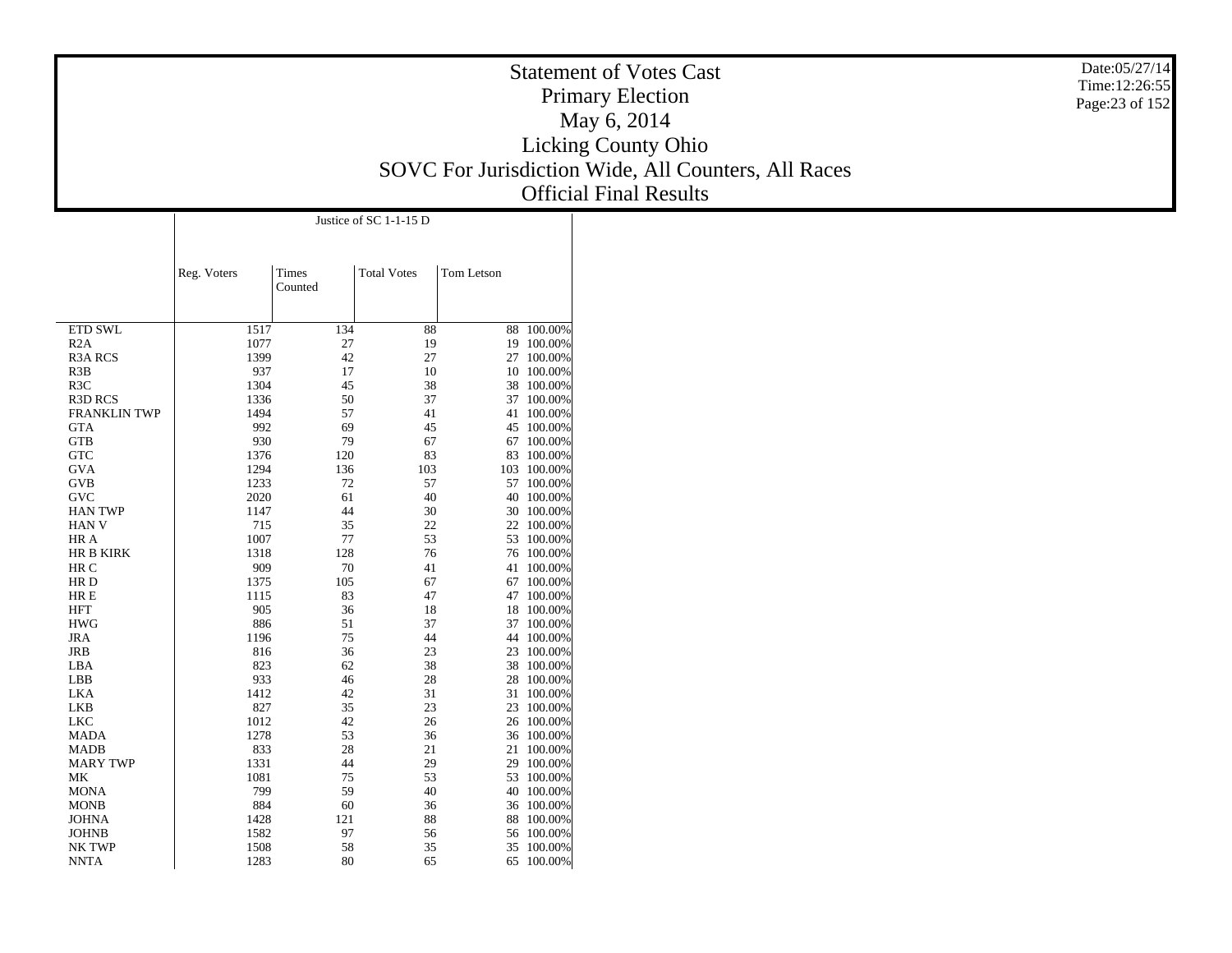NNTB STLOU P1A P1B P2A P2B P3A P3B P4A P4B PERRY STAA STAB ALEX UTA UTB BL VLG HEB VLG WASH UTICAReg. Voters | Times CountedTotal Votes Tom LetsonJustice of SC 1-1-15 D860 56 38 38 100.00% 52 32 32 100.00%1315 56 44 44 100.00%13052 50 33 33 100.00% 1222113222 14 100.00% 89 54 54 100.00% 14261284 95 69 69 100.00% 65 51 51 100.00% 10751296 71 49 49 100.00%0 33 23 23 100.00% 970 54 44 44 100.00%826 68 46 46 100.00% 9881377 51 31 31 100.00% 75 43 43 100.00% 13821546 45 32 32 100.00%0 61 39 39 100.00% 1470650 44 27 27 100.00% 85 52 52 100.00%1227 5494 3720 3720 100.00%110988

Total

Date:05/27/14 Time:12:26:56 Page:24 of 152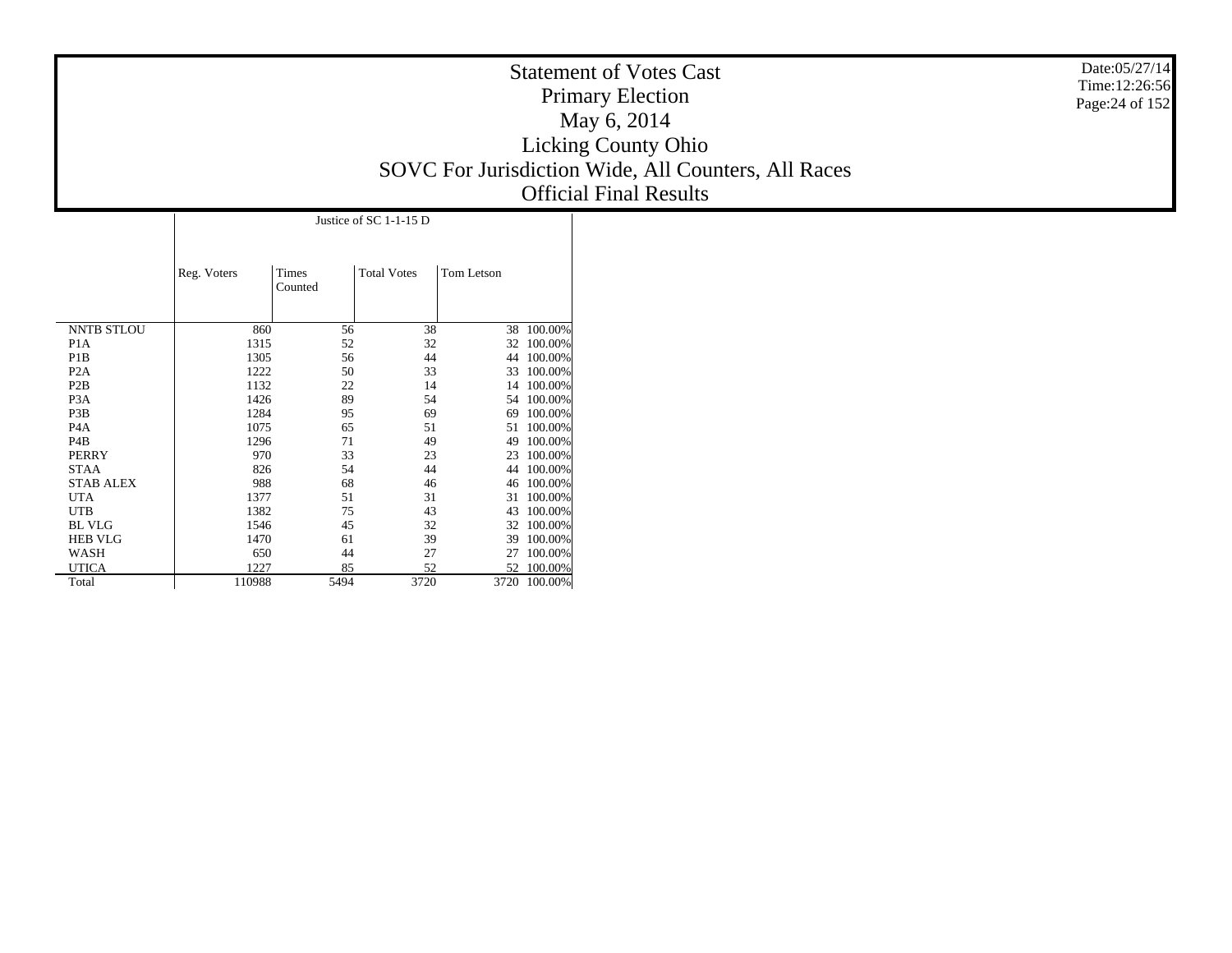|                            |              |           |                        |                          | <b>Statement of Votes Cast</b>                      | Date:05/27/14   |
|----------------------------|--------------|-----------|------------------------|--------------------------|-----------------------------------------------------|-----------------|
|                            |              |           |                        |                          |                                                     | Time: 12:26:56  |
|                            |              |           |                        |                          | <b>Primary Election</b>                             | Page: 25 of 152 |
|                            |              |           |                        |                          | May 6, 2014                                         |                 |
|                            |              |           |                        |                          |                                                     |                 |
|                            |              |           |                        |                          | Licking County Ohio                                 |                 |
|                            |              |           |                        |                          | SOVC For Jurisdiction Wide, All Counters, All Races |                 |
|                            |              |           |                        |                          |                                                     |                 |
|                            |              |           |                        |                          | <b>Official Final Results</b>                       |                 |
|                            |              |           | Justice of SC 1-2-15 D |                          |                                                     |                 |
|                            |              |           |                        |                          |                                                     |                 |
|                            | Reg. Voters  | Times     | <b>Total Votes</b>     | John P O'Donnell         |                                                     |                 |
|                            |              | Counted   |                        |                          |                                                     |                 |
|                            |              |           |                        |                          |                                                     |                 |
| Jurisdiction Wide          |              |           |                        |                          |                                                     |                 |
| N1A                        | 1758         | 51        | 40                     | 40 100.00%               |                                                     |                 |
| N1B                        | 1670         |           | 54<br>42               | 42 100.00%               |                                                     |                 |
| N2A                        | 1073<br>1771 |           | 33<br>27               | 27 100.00%               |                                                     |                 |
| N2B<br>N2C                 | 859          |           | 42<br>58<br>31<br>22   | 42 100.00%<br>22 100.00% |                                                     |                 |
| N3A                        | 1585         |           | 71<br>56               | 56 100.00%               |                                                     |                 |
| N3B                        | 1425         |           | 43<br>36               | 36 100.00%               |                                                     |                 |
| N3C                        | 1034         |           | 39<br>28               | 28 100.00%               |                                                     |                 |
| N4A                        | 1430         |           | 57<br>34               | 34 100.00%               |                                                     |                 |
| N4B                        | 1338         |           | 65<br>52               | 52 100.00%               |                                                     |                 |
| N4C                        | 888          |           | 32<br>26               | 26 100.00%               |                                                     |                 |
| N4D                        | 912          |           | 36<br>29               | 29 100.00%               |                                                     |                 |
| N5A                        | 1007         |           | 58<br>43               | 43 100.00%               |                                                     |                 |
| N5B                        | 1282         |           | 39<br>32               | 32 100.00%               |                                                     |                 |
| N5C<br>N5D                 | 901<br>894   |           | 57<br>43<br>48<br>40   | 43 100.00%<br>40 100.00% |                                                     |                 |
| N5E                        | 710          |           | 31<br>26               | 26 100.00%               |                                                     |                 |
| N <sub>6</sub> A           | 1038         |           | 39<br>28               | 28 100.00%               |                                                     |                 |
| N6B                        | 1127         |           | 44<br>33               | 33 100.00%               |                                                     |                 |
| N <sub>6</sub> C           | 813          |           | 21<br>13               | 13 100.00%               |                                                     |                 |
| N <sub>6</sub> D           | 843          |           | 10<br>16               | 10 100.00%               |                                                     |                 |
| N <sub>6</sub> E           | 981          |           | 44<br>30               | 30 100.00%               |                                                     |                 |
| N7A                        | 1143         |           | 31<br>27               | 27 100.00%               |                                                     |                 |
| N7B                        | 1735         |           | 48<br>43               | 43 100.00%               |                                                     |                 |
| N7C<br>H <sub>1</sub> A    | 837          |           | 29<br>21               | 21 100.00%               |                                                     |                 |
| H1B                        | 1254<br>974  |           | 43<br>27<br>32<br>29   | 27 100.00%<br>29 100.00% |                                                     |                 |
| H2A                        | 1044         |           | 57<br>41               | 41 100.00%               |                                                     |                 |
| H2B                        | 1092         |           | 37<br>30               | 30 100.00%               |                                                     |                 |
| H3A                        | 1049         |           | 35<br>$28\,$           | 28 100.00%               |                                                     |                 |
| H3B                        | 1236         |           | 39<br>31               | 31 100.00%               |                                                     |                 |
| <b>BEN</b>                 | 1126         |           | 69<br>43               | 43 100.00%               |                                                     |                 |
| BG                         | 1198         |           | 36<br>27               | 27 100.00%               |                                                     |                 |
| <b>BUR</b>                 | 856          |           | $82\,$<br>48           | 48 100.00%               |                                                     |                 |
| <b>EDEN FALL</b>           | 1349         |           | 82<br>56               | 56 100.00%               |                                                     |                 |
| <b>ETA</b>                 | 1589         | 102       | 72                     | 72 100.00%               |                                                     |                 |
| ${\rm ETB}$ SWL<br>ETC SWL | 1049<br>1455 | 75<br>107 | 50<br>65               | 50 100.00%<br>65 100.00% |                                                     |                 |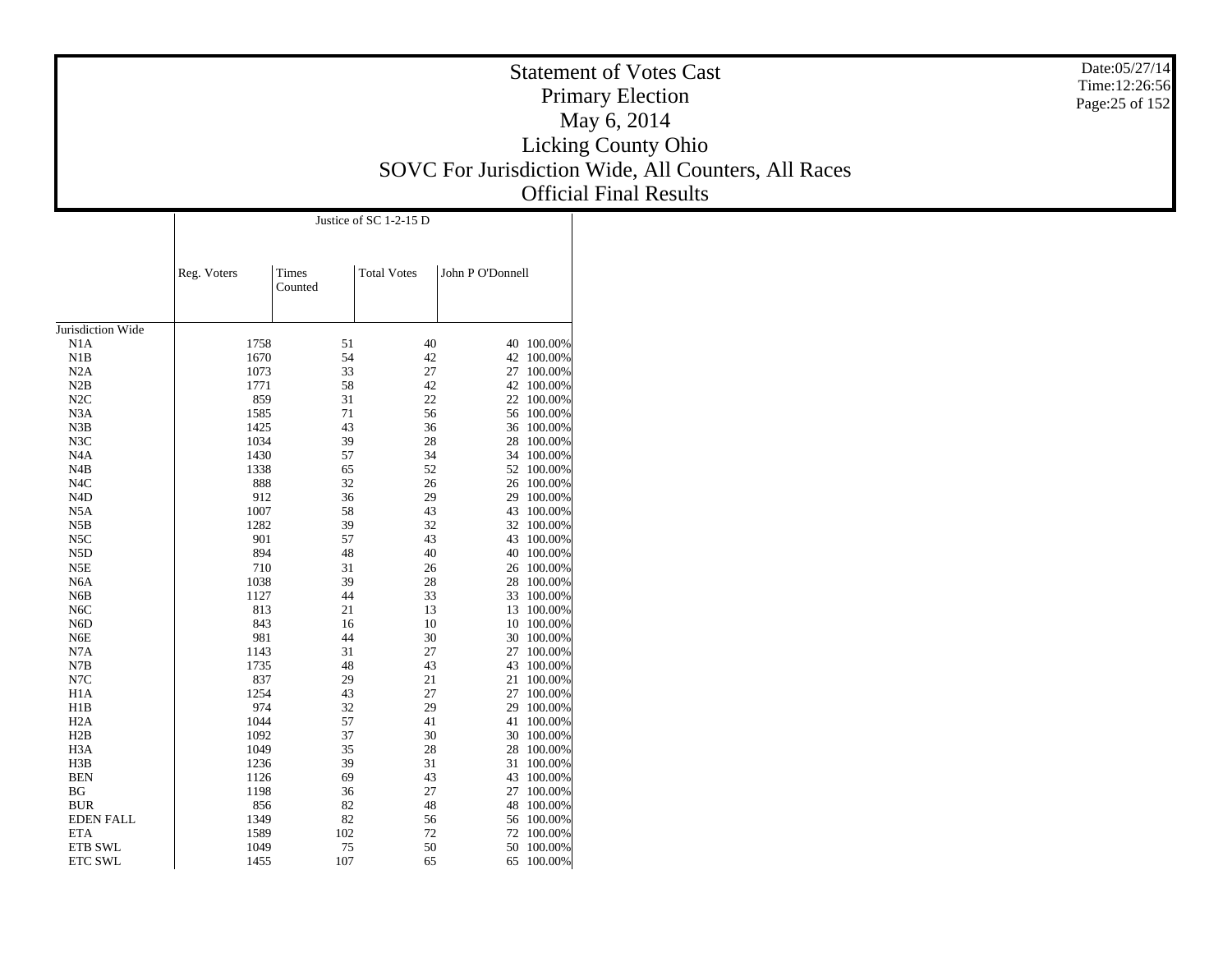|                              |              |                  |                        |                                                     | <b>Statement of Votes Cast</b> |
|------------------------------|--------------|------------------|------------------------|-----------------------------------------------------|--------------------------------|
|                              |              |                  |                        |                                                     | <b>Primary Election</b>        |
|                              |              |                  |                        |                                                     | May 6, 2014                    |
|                              |              |                  |                        |                                                     | <b>Licking County Ohio</b>     |
|                              |              |                  |                        | SOVC For Jurisdiction Wide, All Counters, All Races |                                |
|                              |              |                  |                        |                                                     |                                |
|                              |              |                  |                        |                                                     | <b>Official Final Results</b>  |
|                              |              |                  | Justice of SC 1-2-15 D |                                                     |                                |
|                              |              |                  |                        |                                                     |                                |
|                              |              |                  |                        |                                                     |                                |
|                              | Reg. Voters  | Times<br>Counted | <b>Total Votes</b>     | John P O'Donnell                                    |                                |
|                              |              |                  |                        |                                                     |                                |
| ETD SWL                      | 1517         | 134              | 91                     |                                                     | 91 100.00%                     |
| R2A                          | 1077         | 27               | 20                     |                                                     | 20 100.00%                     |
| <b>R3A RCS</b>               | 1399         | 42               | 31                     |                                                     | 31 100.00%                     |
| R3B                          | 937          | 17               | 12                     |                                                     | 12 100.00%                     |
| R3C<br>R3D RCS               | 1304<br>1336 | 45<br>50         | 38<br>42               |                                                     | 38 100.00%<br>42 100.00%       |
| <b>FRANKLIN TWP</b>          | 1494         | 57               | 41                     |                                                     | 41 100.00%                     |
| <b>GTA</b>                   | 992          | 69               | 46                     |                                                     | 46 100.00%                     |
| GTB                          | 930          | 79               | 67                     |                                                     | 67 100.00%                     |
| ${\rm GTC}$<br><b>GVA</b>    | 1376<br>1294 | 120<br>136       | 86<br>104              |                                                     | 86 100.00%<br>104 100.00%      |
| <b>GVB</b>                   | 1233         | 72               | 57                     |                                                     | 57 100.00%                     |
| GVC                          | 2020         | 61               | 43                     |                                                     | 43 100.00%                     |
| <b>HAN TWP</b>               | 1147         | 44               | 29                     |                                                     | 29 100.00%                     |
| <b>HAN V</b><br>HR A         | 715<br>1007  | 35<br>77         | 23<br>55               |                                                     | 23 100.00%<br>55 100.00%       |
| HR B KIRK                    | 1318         | 128              | 83                     |                                                     | 83 100.00%                     |
| HR C                         | 909          | 70               | 40                     |                                                     | 40 100.00%                     |
| HR D                         | 1375         | 105              | 72                     |                                                     | 72 100.00%                     |
| HR E<br><b>HFT</b>           | 1115<br>905  | 83<br>36         | 51<br>19               |                                                     | 51 100.00%<br>19 100.00%       |
| <b>HWG</b>                   | 886          | 51               | 39                     |                                                     | 39 100.00%                     |
| JRA                          | 1196         | 75               | 46                     |                                                     | 46 100.00%                     |
| JRB                          | 816          | 36               | 25                     |                                                     | 25 100.00%                     |
| LBA<br>LBB                   | 823          | 62               | 38                     |                                                     | 38 100.00%                     |
| LKA                          | 933<br>1412  | 46<br>42         | 28<br>34               |                                                     | 28 100.00%<br>34 100.00%       |
| LKB                          | 827          | 35               | 24                     |                                                     | 24 100.00%                     |
| LKC                          | 1012         | 42               | 30                     |                                                     | 30 100.00%                     |
| <b>MADA</b><br>MADB          | 1278<br>833  | 53               | 37<br>23               |                                                     | 37 100.00%<br>23 100.00%       |
| <b>MARY TWP</b>              | 1331         | 28<br>44         | 30                     |                                                     | 30 100.00%                     |
| MK                           | 1081         | 75               | 56                     |                                                     | 56 100.00%                     |
| <b>MONA</b>                  | 799          | 59               | 41                     |                                                     | 41 100.00%                     |
| <b>MONB</b>                  | 884          | 60               | 40                     |                                                     | 40 100.00%                     |
| <b>JOHNA</b><br><b>JOHNB</b> | 1428<br>1582 | 121<br>97        | 91<br>59               |                                                     | 91 100.00%<br>59 100.00%       |
| NK TWP                       | 1508         | 58               | 38                     |                                                     | 38 100.00%                     |
| <b>NNTA</b>                  | 1283         | 80               | 64                     |                                                     | 64 100.00%                     |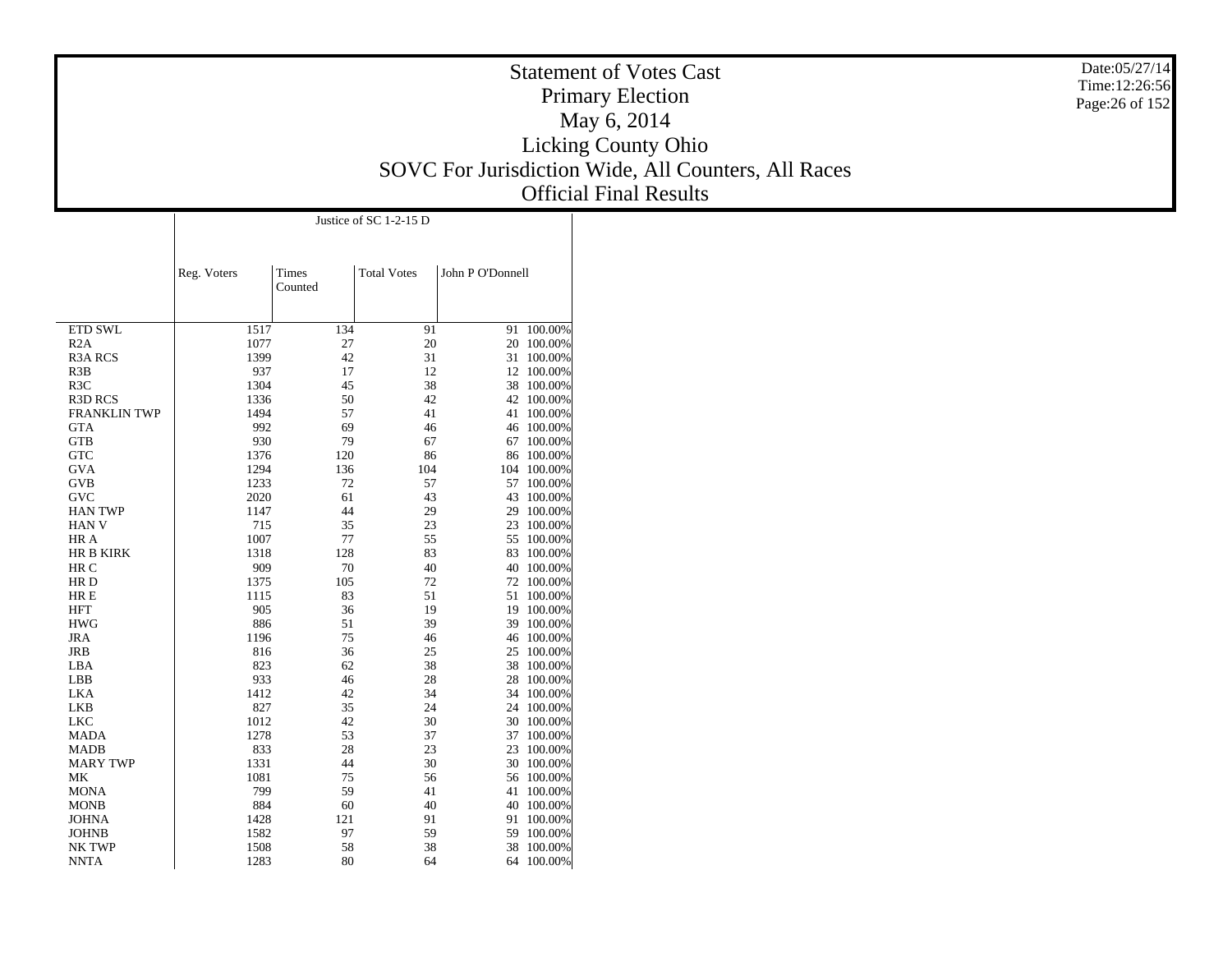Date:05/27/14 Time:12:26:56Page:27 of 152

|                   | Justice of SC 1-2-15 D |                  |                    |                  |         |  |  |  |  |  |
|-------------------|------------------------|------------------|--------------------|------------------|---------|--|--|--|--|--|
|                   | Reg. Voters            | Times<br>Counted | <b>Total Votes</b> | John P O'Donnell |         |  |  |  |  |  |
| <b>NNTB STLOU</b> | 860                    | 56               | 44                 | 44               | 100.00% |  |  |  |  |  |
| P <sub>1</sub> A  | 1315                   | 52               | 36                 | 36               | 100.00% |  |  |  |  |  |
| P <sub>1</sub> B  | 1305                   | 56               | 45                 | 45               | 100.00% |  |  |  |  |  |
| P <sub>2</sub> A  | 1222                   | 50               | 33                 | 33               | 100.00% |  |  |  |  |  |
| P <sub>2</sub> B  | 1132                   | 22               | 14                 | 14               | 100.00% |  |  |  |  |  |
| P <sub>3</sub> A  | 1426                   | 89               | 53                 | 53               | 100.00% |  |  |  |  |  |
| P3B               | 1284                   | 95               | 70                 | 70               | 100.00% |  |  |  |  |  |
| P <sub>4</sub> A  | 1075                   | 65               | 50                 | 50               | 100.00% |  |  |  |  |  |
| P4B               | 1296                   | 71               | 49                 | 49               | 100.00% |  |  |  |  |  |
| <b>PERRY</b>      | 970                    | 33               | 29                 | 29               | 100.00% |  |  |  |  |  |
| <b>STAA</b>       | 826                    | 54               | 44                 | 44               | 100.00% |  |  |  |  |  |
| <b>STAB ALEX</b>  | 988                    | 68               | 50                 | 50               | 100.00% |  |  |  |  |  |
| UTA               | 1377                   | 51               | 31                 | 31               | 100.00% |  |  |  |  |  |
| UTB               | 1382                   | 75               | 44                 | 44               | 100.00% |  |  |  |  |  |
| <b>BL VLG</b>     | 1546                   | 45               | 35                 | 35               | 100.00% |  |  |  |  |  |
| <b>HEB VLG</b>    | 1470                   | 61               | 43                 | 43               | 100.00% |  |  |  |  |  |
| WASH              | 650                    | 44               | 30                 | 30               | 100.00% |  |  |  |  |  |
| <b>UTICA</b>      | 1227                   | 85               | 61                 | 61               | 100.00% |  |  |  |  |  |
| Total             | 110988                 | 5494             | 3924               | 3924             | 100.00% |  |  |  |  |  |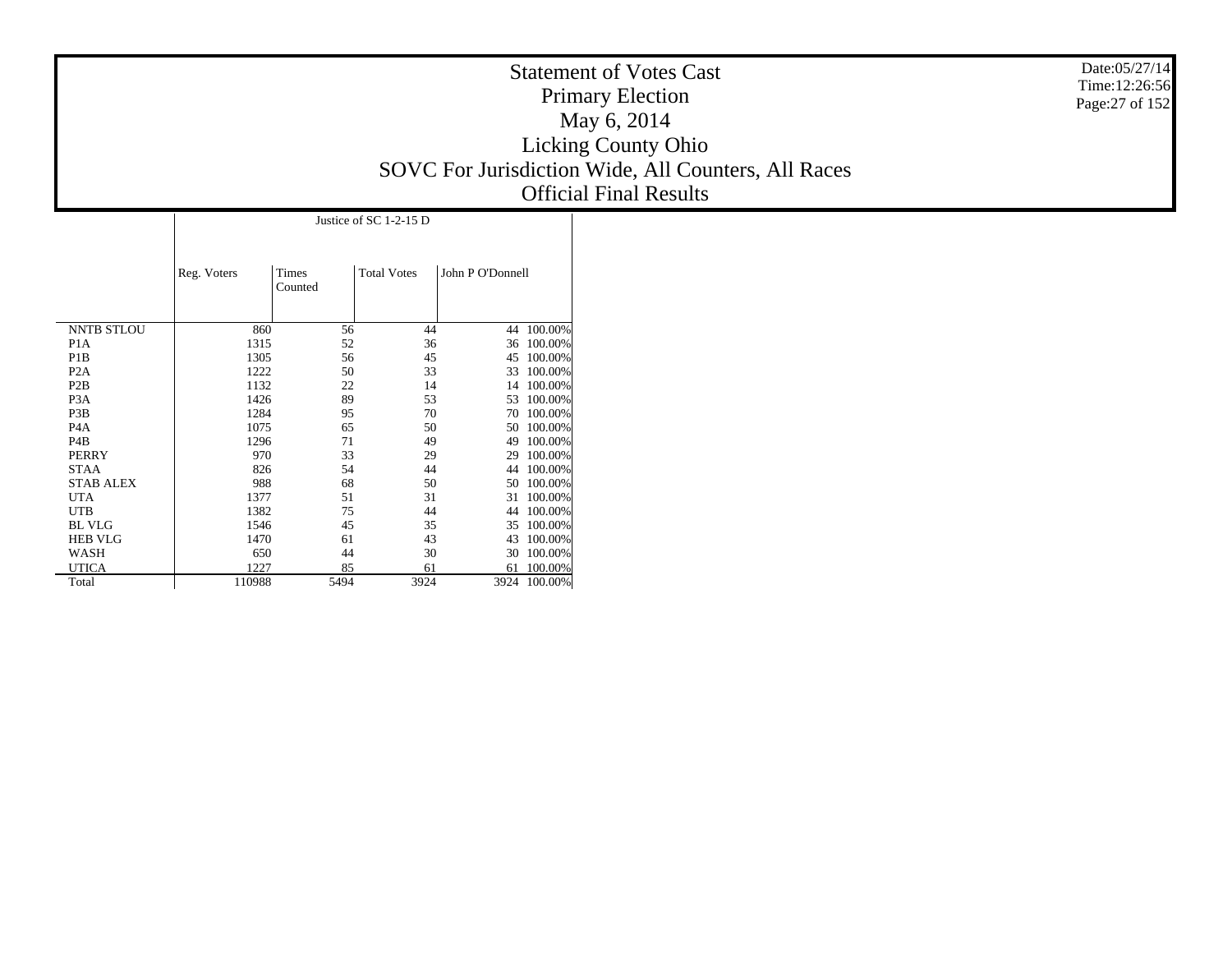|             |                  |                                                                                                                                                                                                                                                                                                  |                                                                                                                                                                                                                                    |                                                                                                                                                                                                                                                                | Date:05/27/14                                                                                                                                                                                                                                                                                                                                                                                                                                                                                                                                                                                                       |
|-------------|------------------|--------------------------------------------------------------------------------------------------------------------------------------------------------------------------------------------------------------------------------------------------------------------------------------------------|------------------------------------------------------------------------------------------------------------------------------------------------------------------------------------------------------------------------------------|----------------------------------------------------------------------------------------------------------------------------------------------------------------------------------------------------------------------------------------------------------------|---------------------------------------------------------------------------------------------------------------------------------------------------------------------------------------------------------------------------------------------------------------------------------------------------------------------------------------------------------------------------------------------------------------------------------------------------------------------------------------------------------------------------------------------------------------------------------------------------------------------|
|             |                  |                                                                                                                                                                                                                                                                                                  |                                                                                                                                                                                                                                    |                                                                                                                                                                                                                                                                | Time: 12:26:56                                                                                                                                                                                                                                                                                                                                                                                                                                                                                                                                                                                                      |
|             |                  |                                                                                                                                                                                                                                                                                                  |                                                                                                                                                                                                                                    |                                                                                                                                                                                                                                                                | Page: 28 of 152                                                                                                                                                                                                                                                                                                                                                                                                                                                                                                                                                                                                     |
|             |                  |                                                                                                                                                                                                                                                                                                  |                                                                                                                                                                                                                                    |                                                                                                                                                                                                                                                                |                                                                                                                                                                                                                                                                                                                                                                                                                                                                                                                                                                                                                     |
|             |                  |                                                                                                                                                                                                                                                                                                  |                                                                                                                                                                                                                                    |                                                                                                                                                                                                                                                                |                                                                                                                                                                                                                                                                                                                                                                                                                                                                                                                                                                                                                     |
|             |                  |                                                                                                                                                                                                                                                                                                  |                                                                                                                                                                                                                                    |                                                                                                                                                                                                                                                                |                                                                                                                                                                                                                                                                                                                                                                                                                                                                                                                                                                                                                     |
|             |                  |                                                                                                                                                                                                                                                                                                  |                                                                                                                                                                                                                                    |                                                                                                                                                                                                                                                                |                                                                                                                                                                                                                                                                                                                                                                                                                                                                                                                                                                                                                     |
|             |                  |                                                                                                                                                                                                                                                                                                  |                                                                                                                                                                                                                                    |                                                                                                                                                                                                                                                                |                                                                                                                                                                                                                                                                                                                                                                                                                                                                                                                                                                                                                     |
|             |                  |                                                                                                                                                                                                                                                                                                  |                                                                                                                                                                                                                                    |                                                                                                                                                                                                                                                                |                                                                                                                                                                                                                                                                                                                                                                                                                                                                                                                                                                                                                     |
|             |                  |                                                                                                                                                                                                                                                                                                  |                                                                                                                                                                                                                                    |                                                                                                                                                                                                                                                                |                                                                                                                                                                                                                                                                                                                                                                                                                                                                                                                                                                                                                     |
| Reg. Voters | Times<br>Counted | <b>Total Votes</b>                                                                                                                                                                                                                                                                               | William B. Hoffman                                                                                                                                                                                                                 |                                                                                                                                                                                                                                                                |                                                                                                                                                                                                                                                                                                                                                                                                                                                                                                                                                                                                                     |
|             |                  |                                                                                                                                                                                                                                                                                                  |                                                                                                                                                                                                                                    |                                                                                                                                                                                                                                                                |                                                                                                                                                                                                                                                                                                                                                                                                                                                                                                                                                                                                                     |
|             |                  |                                                                                                                                                                                                                                                                                                  |                                                                                                                                                                                                                                    |                                                                                                                                                                                                                                                                |                                                                                                                                                                                                                                                                                                                                                                                                                                                                                                                                                                                                                     |
|             |                  |                                                                                                                                                                                                                                                                                                  | 38 100.00%                                                                                                                                                                                                                         |                                                                                                                                                                                                                                                                |                                                                                                                                                                                                                                                                                                                                                                                                                                                                                                                                                                                                                     |
|             |                  |                                                                                                                                                                                                                                                                                                  | 29 100.00%                                                                                                                                                                                                                         |                                                                                                                                                                                                                                                                |                                                                                                                                                                                                                                                                                                                                                                                                                                                                                                                                                                                                                     |
|             |                  |                                                                                                                                                                                                                                                                                                  | 43 100.00%                                                                                                                                                                                                                         |                                                                                                                                                                                                                                                                |                                                                                                                                                                                                                                                                                                                                                                                                                                                                                                                                                                                                                     |
|             |                  |                                                                                                                                                                                                                                                                                                  |                                                                                                                                                                                                                                    |                                                                                                                                                                                                                                                                |                                                                                                                                                                                                                                                                                                                                                                                                                                                                                                                                                                                                                     |
|             |                  |                                                                                                                                                                                                                                                                                                  |                                                                                                                                                                                                                                    |                                                                                                                                                                                                                                                                |                                                                                                                                                                                                                                                                                                                                                                                                                                                                                                                                                                                                                     |
|             |                  |                                                                                                                                                                                                                                                                                                  |                                                                                                                                                                                                                                    |                                                                                                                                                                                                                                                                |                                                                                                                                                                                                                                                                                                                                                                                                                                                                                                                                                                                                                     |
|             |                  |                                                                                                                                                                                                                                                                                                  |                                                                                                                                                                                                                                    |                                                                                                                                                                                                                                                                |                                                                                                                                                                                                                                                                                                                                                                                                                                                                                                                                                                                                                     |
|             |                  |                                                                                                                                                                                                                                                                                                  | 50 100.00%                                                                                                                                                                                                                         |                                                                                                                                                                                                                                                                |                                                                                                                                                                                                                                                                                                                                                                                                                                                                                                                                                                                                                     |
|             |                  |                                                                                                                                                                                                                                                                                                  | 28 100.00%                                                                                                                                                                                                                         |                                                                                                                                                                                                                                                                |                                                                                                                                                                                                                                                                                                                                                                                                                                                                                                                                                                                                                     |
|             |                  |                                                                                                                                                                                                                                                                                                  |                                                                                                                                                                                                                                    |                                                                                                                                                                                                                                                                |                                                                                                                                                                                                                                                                                                                                                                                                                                                                                                                                                                                                                     |
|             |                  |                                                                                                                                                                                                                                                                                                  |                                                                                                                                                                                                                                    |                                                                                                                                                                                                                                                                |                                                                                                                                                                                                                                                                                                                                                                                                                                                                                                                                                                                                                     |
|             |                  |                                                                                                                                                                                                                                                                                                  |                                                                                                                                                                                                                                    |                                                                                                                                                                                                                                                                |                                                                                                                                                                                                                                                                                                                                                                                                                                                                                                                                                                                                                     |
|             |                  |                                                                                                                                                                                                                                                                                                  |                                                                                                                                                                                                                                    |                                                                                                                                                                                                                                                                |                                                                                                                                                                                                                                                                                                                                                                                                                                                                                                                                                                                                                     |
|             |                  |                                                                                                                                                                                                                                                                                                  |                                                                                                                                                                                                                                    |                                                                                                                                                                                                                                                                |                                                                                                                                                                                                                                                                                                                                                                                                                                                                                                                                                                                                                     |
|             |                  |                                                                                                                                                                                                                                                                                                  | 27 100.00%                                                                                                                                                                                                                         |                                                                                                                                                                                                                                                                |                                                                                                                                                                                                                                                                                                                                                                                                                                                                                                                                                                                                                     |
|             |                  |                                                                                                                                                                                                                                                                                                  | 31 100.00%                                                                                                                                                                                                                         |                                                                                                                                                                                                                                                                |                                                                                                                                                                                                                                                                                                                                                                                                                                                                                                                                                                                                                     |
|             |                  |                                                                                                                                                                                                                                                                                                  |                                                                                                                                                                                                                                    |                                                                                                                                                                                                                                                                |                                                                                                                                                                                                                                                                                                                                                                                                                                                                                                                                                                                                                     |
|             |                  |                                                                                                                                                                                                                                                                                                  |                                                                                                                                                                                                                                    |                                                                                                                                                                                                                                                                |                                                                                                                                                                                                                                                                                                                                                                                                                                                                                                                                                                                                                     |
|             |                  |                                                                                                                                                                                                                                                                                                  |                                                                                                                                                                                                                                    |                                                                                                                                                                                                                                                                |                                                                                                                                                                                                                                                                                                                                                                                                                                                                                                                                                                                                                     |
|             |                  |                                                                                                                                                                                                                                                                                                  |                                                                                                                                                                                                                                    |                                                                                                                                                                                                                                                                |                                                                                                                                                                                                                                                                                                                                                                                                                                                                                                                                                                                                                     |
|             |                  |                                                                                                                                                                                                                                                                                                  |                                                                                                                                                                                                                                    |                                                                                                                                                                                                                                                                |                                                                                                                                                                                                                                                                                                                                                                                                                                                                                                                                                                                                                     |
|             |                  |                                                                                                                                                                                                                                                                                                  | 30 100.00%                                                                                                                                                                                                                         |                                                                                                                                                                                                                                                                |                                                                                                                                                                                                                                                                                                                                                                                                                                                                                                                                                                                                                     |
|             |                  |                                                                                                                                                                                                                                                                                                  | 29 100.00%                                                                                                                                                                                                                         |                                                                                                                                                                                                                                                                |                                                                                                                                                                                                                                                                                                                                                                                                                                                                                                                                                                                                                     |
|             |                  |                                                                                                                                                                                                                                                                                                  |                                                                                                                                                                                                                                    |                                                                                                                                                                                                                                                                |                                                                                                                                                                                                                                                                                                                                                                                                                                                                                                                                                                                                                     |
|             |                  |                                                                                                                                                                                                                                                                                                  |                                                                                                                                                                                                                                    |                                                                                                                                                                                                                                                                |                                                                                                                                                                                                                                                                                                                                                                                                                                                                                                                                                                                                                     |
|             |                  |                                                                                                                                                                                                                                                                                                  |                                                                                                                                                                                                                                    |                                                                                                                                                                                                                                                                |                                                                                                                                                                                                                                                                                                                                                                                                                                                                                                                                                                                                                     |
|             |                  |                                                                                                                                                                                                                                                                                                  |                                                                                                                                                                                                                                    |                                                                                                                                                                                                                                                                |                                                                                                                                                                                                                                                                                                                                                                                                                                                                                                                                                                                                                     |
|             |                  |                                                                                                                                                                                                                                                                                                  |                                                                                                                                                                                                                                    |                                                                                                                                                                                                                                                                |                                                                                                                                                                                                                                                                                                                                                                                                                                                                                                                                                                                                                     |
|             |                  |                                                                                                                                                                                                                                                                                                  |                                                                                                                                                                                                                                    |                                                                                                                                                                                                                                                                |                                                                                                                                                                                                                                                                                                                                                                                                                                                                                                                                                                                                                     |
|             |                  |                                                                                                                                                                                                                                                                                                  |                                                                                                                                                                                                                                    |                                                                                                                                                                                                                                                                |                                                                                                                                                                                                                                                                                                                                                                                                                                                                                                                                                                                                                     |
|             |                  |                                                                                                                                                                                                                                                                                                  |                                                                                                                                                                                                                                    |                                                                                                                                                                                                                                                                |                                                                                                                                                                                                                                                                                                                                                                                                                                                                                                                                                                                                                     |
|             |                  |                                                                                                                                                                                                                                                                                                  |                                                                                                                                                                                                                                    |                                                                                                                                                                                                                                                                |                                                                                                                                                                                                                                                                                                                                                                                                                                                                                                                                                                                                                     |
|             |                  | 1758<br>1670<br>1073<br>1771<br>859<br>1585<br>1425<br>1034<br>1430<br>1338<br>888<br>912<br>1007<br>1282<br>901<br>894<br>710<br>1038<br>1127<br>813<br>843<br>981<br>1143<br>1735<br>837<br>1254<br>974<br>1044<br>1092<br>1049<br>1236<br>1126<br>1198<br>856<br>1349<br>1589<br>1049<br>1455 | 51<br>54<br>33<br>58<br>31<br>71<br>43<br>39<br>57<br>65<br>32<br>36<br>58<br>39<br>57<br>48<br>31<br>39<br>44<br>21<br>16<br>44<br>31<br>48<br>29<br>43<br>32<br>57<br>37<br>35<br>39<br>69<br>36<br>82<br>82<br>102<br>75<br>107 | Judge 5th Dist 2/9/15 D<br>39<br>38<br>29<br>43<br>21<br>53<br>37<br>29<br>34<br>50<br>28<br>28<br>43<br>31<br>42<br>39<br>25<br>27<br>31<br>12<br>9<br>30<br>27<br>42<br>22<br>30<br>29<br>43<br>31<br>28<br>30<br>43<br>24<br>45<br>60<br>70<br>53<br>$71\,$ | <b>Statement of Votes Cast</b><br><b>Primary Election</b><br>May 6, 2014<br><b>Licking County Ohio</b><br>SOVC For Jurisdiction Wide, All Counters, All Races<br><b>Official Final Results</b><br>39 100.00%<br>21 100.00%<br>53 100.00%<br>37 100.00%<br>29 100.00%<br>34 100.00%<br>28 100.00%<br>43 100.00%<br>31 100.00%<br>42 100.00%<br>39 100.00%<br>25 100.00%<br>12 100.00%<br>9 100.00%<br>30 100.00%<br>27 100.00%<br>42 100.00%<br>22 100.00%<br>43 100.00%<br>31 100.00%<br>28 100.00%<br>30 100.00%<br>43 100.00%<br>24 100.00%<br>45 100.00%<br>60 100.00%<br>70 100.00%<br>53 100.00%<br>71 100.00% |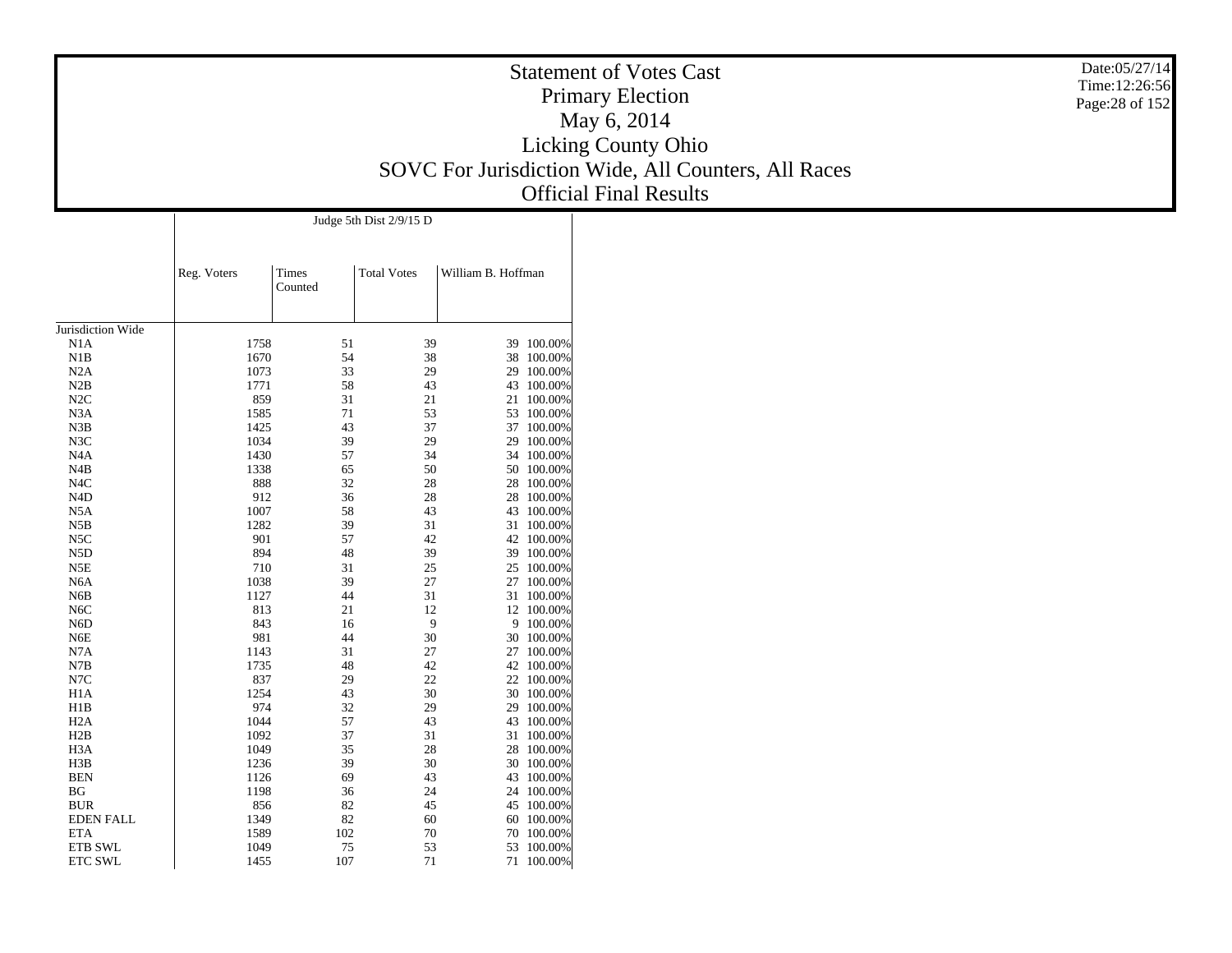| <b>Statement of Votes Cast</b>                      |
|-----------------------------------------------------|
| <b>Primary Election</b>                             |
| May 6, 2014                                         |
| <b>Licking County Ohio</b>                          |
| SOVC For Jurisdiction Wide, All Counters, All Races |
| <b>Official Final Results</b>                       |

Date:05/27/14 Time:12:26:56 Page:29 of 152

|                     | Judge 5th Dist 2/9/15 D |                  |                    |                    |                    |  |  |  |  |
|---------------------|-------------------------|------------------|--------------------|--------------------|--------------------|--|--|--|--|
|                     | Reg. Voters             | Times<br>Counted | <b>Total Votes</b> | William B. Hoffman |                    |  |  |  |  |
| <b>ETD SWL</b>      | 1517                    | 134              | 88                 | 88                 | 100.00%            |  |  |  |  |
| R2A                 | 1077                    | 27               | 21                 | 21                 | 100.00%            |  |  |  |  |
| <b>R3A RCS</b>      | 1399                    | 42               | 29                 | 29                 | 100.00%            |  |  |  |  |
| R3B                 | 937                     | 17               | 13                 | 13                 | 100.00%            |  |  |  |  |
| R <sub>3</sub> C    | 1304                    | 45               | 40                 | 40                 | 100.00%            |  |  |  |  |
| <b>R3D RCS</b>      | 1336                    | 50               | 38                 | 38                 | 100.00%            |  |  |  |  |
| <b>FRANKLIN TWP</b> | 1494                    | 57               | 43                 | 43                 | 100.00%            |  |  |  |  |
| <b>GTA</b>          | 992                     | 69               | 44                 | 44                 | 100.00%            |  |  |  |  |
| <b>GTB</b>          | 930                     | 79               | 69                 |                    | 69 100.00%         |  |  |  |  |
| <b>GTC</b>          | 1376                    | 120              | 87                 | 87                 | 100.00%            |  |  |  |  |
| <b>GVA</b>          | 1294                    | 136              | 105                | 105                | 100.00%            |  |  |  |  |
| <b>GVB</b>          | 1233                    | 72               | 56                 | 56                 | 100.00%            |  |  |  |  |
| GVC                 | 2020                    | 61               | 40                 |                    | 40 100.00%         |  |  |  |  |
| <b>HAN TWP</b>      | 1147                    | 44               | 30                 |                    | 30 100.00%         |  |  |  |  |
| <b>HAN V</b>        | 715                     | 35               | 22                 | 22                 | 100.00%            |  |  |  |  |
| HR A                | 1007                    | 77               | 56                 | 56                 | 100.00%            |  |  |  |  |
| <b>HR B KIRK</b>    | 1318                    | 128              | 80                 | 80                 | 100.00%            |  |  |  |  |
| HR C                | 909                     | 70               | 39                 |                    | 39 100.00%         |  |  |  |  |
| HR <sub>D</sub>     | 1375                    | 105              | 72                 | 72                 | 100.00%            |  |  |  |  |
| HR E                | 1115                    | 83               | 52                 | 52                 | 100.00%            |  |  |  |  |
| <b>HFT</b>          | 905                     | 36               | 18                 | 18                 | 100.00%            |  |  |  |  |
| <b>HWG</b>          | 886                     | 51               | 38                 | 38                 | 100.00%            |  |  |  |  |
| <b>JRA</b>          | 1196                    | 75               | 44                 |                    | 44 100.00%         |  |  |  |  |
| JRB<br>LBA          | 816<br>823              | 36<br>62         | 27<br>38           | 27<br>38           | 100.00%<br>100.00% |  |  |  |  |
| LBB                 | 933                     | 46               | 28                 | 28                 | 100.00%            |  |  |  |  |
| <b>LKA</b>          | 1412                    | 42               | 32                 |                    | 32 100.00%         |  |  |  |  |
| <b>LKB</b>          | 827                     | 35               | 24                 | 24                 | 100.00%            |  |  |  |  |
| <b>LKC</b>          | 1012                    | 42               | 27                 | 27                 | 100.00%            |  |  |  |  |
| <b>MADA</b>         | 1278                    | 53               | 38                 | 38                 | 100.00%            |  |  |  |  |
| <b>MADB</b>         | 833                     | 28               | 22                 | 22                 | 100.00%            |  |  |  |  |
| <b>MARY TWP</b>     | 1331                    | 44               | 31                 | 31                 | 100.00%            |  |  |  |  |
| МK                  | 1081                    | 75               | 54                 |                    | 54 100.00%         |  |  |  |  |
| <b>MONA</b>         | 799                     | 59               | 41                 | 41                 | 100.00%            |  |  |  |  |
| <b>MONB</b>         | 884                     | 60               | 37                 | 37                 | 100.00%            |  |  |  |  |
| <b>JOHNA</b>        | 1428                    | 121              | 86                 | 86                 | 100.00%            |  |  |  |  |
| <b>JOHNB</b>        | 1582                    | 97               | 58                 | 58                 | 100.00%            |  |  |  |  |
| NK TWP              | 1508                    | 58               | 38                 | 38                 | 100.00%            |  |  |  |  |
| <b>NNTA</b>         | 1283                    | 80               | 67                 | 67                 | 100.00%            |  |  |  |  |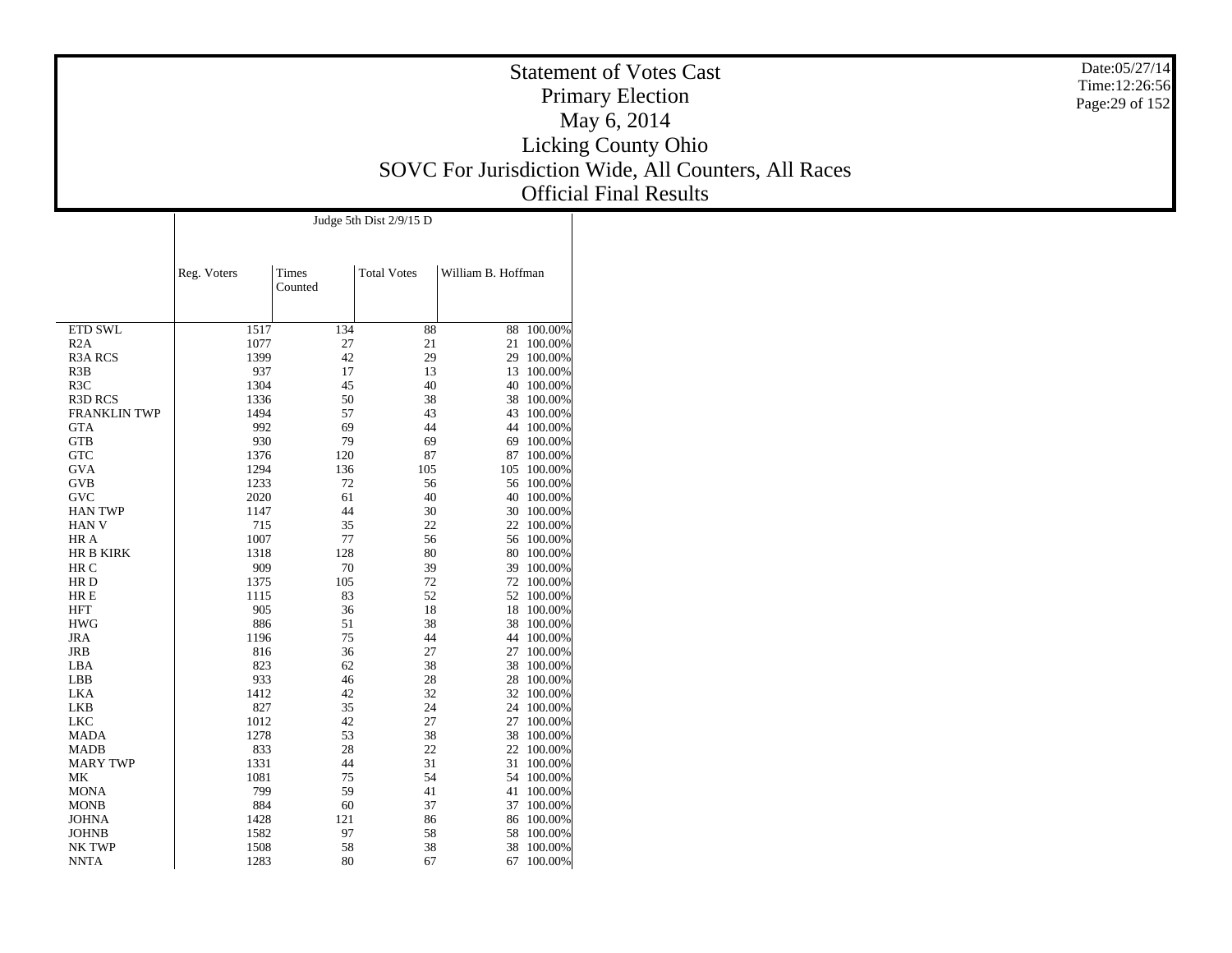|                   | Judge 5th Dist 2/9/15 D |                  |                    |                    |         |  |  |  |  |  |
|-------------------|-------------------------|------------------|--------------------|--------------------|---------|--|--|--|--|--|
|                   |                         |                  |                    |                    |         |  |  |  |  |  |
|                   | Reg. Voters             | Times<br>Counted | <b>Total Votes</b> | William B. Hoffman |         |  |  |  |  |  |
|                   |                         |                  |                    |                    |         |  |  |  |  |  |
| <b>NNTB STLOU</b> | 860                     | 56               | 43                 | 43                 | 100.00% |  |  |  |  |  |
| P <sub>1</sub> A  | 1315                    | 52               | 33                 | 33                 | 100.00% |  |  |  |  |  |
| P <sub>1</sub> B  | 1305                    | 56               | 45                 | 45                 | 100.00% |  |  |  |  |  |
| P <sub>2</sub> A  | 1222                    | 50               | 31                 | 31                 | 100.00% |  |  |  |  |  |
| P <sub>2</sub> B  | 1132                    | 22               | 15                 | 15                 | 100.00% |  |  |  |  |  |
| P <sub>3</sub> A  | 1426                    | 89               | 55                 | 55                 | 100.00% |  |  |  |  |  |
| P3B               | 1284                    | 95               | 67                 | 67                 | 100.00% |  |  |  |  |  |
| P <sub>4</sub> A  | 1075                    | 65               | 51                 | 51                 | 100.00% |  |  |  |  |  |
| P4B               | 1296                    | 71               | 49                 | 49                 | 100.00% |  |  |  |  |  |
| <b>PERRY</b>      | 970                     | 33               | 28                 | 28                 | 100.00% |  |  |  |  |  |
| <b>STAA</b>       | 826                     | 54               | 44                 | 44                 | 100.00% |  |  |  |  |  |
| <b>STAB ALEX</b>  | 988                     | 68               | 48                 | 48                 | 100.00% |  |  |  |  |  |
| UTA               | 1377                    | 51               | 30                 | 30                 | 100.00% |  |  |  |  |  |
| UTB               | 1382                    | 75               | 44                 | 44                 | 100.00% |  |  |  |  |  |
| <b>BL VLG</b>     | 1546                    | 45               | 32                 | 32                 | 100.00% |  |  |  |  |  |
| <b>HEB VLG</b>    | 1470                    | 61               | 40                 | 40                 | 100.00% |  |  |  |  |  |
| WASH              | 650                     | 44               | 27                 | 27                 | 100.00% |  |  |  |  |  |
| <b>UTICA</b>      | 1227                    | 85               | 56                 | 56                 | 100.00% |  |  |  |  |  |
| Total             | 110988                  | 5494             | 3876               | 3876               | 100.00% |  |  |  |  |  |

Date:05/27/14 Time:12:26:56Page:30 of 152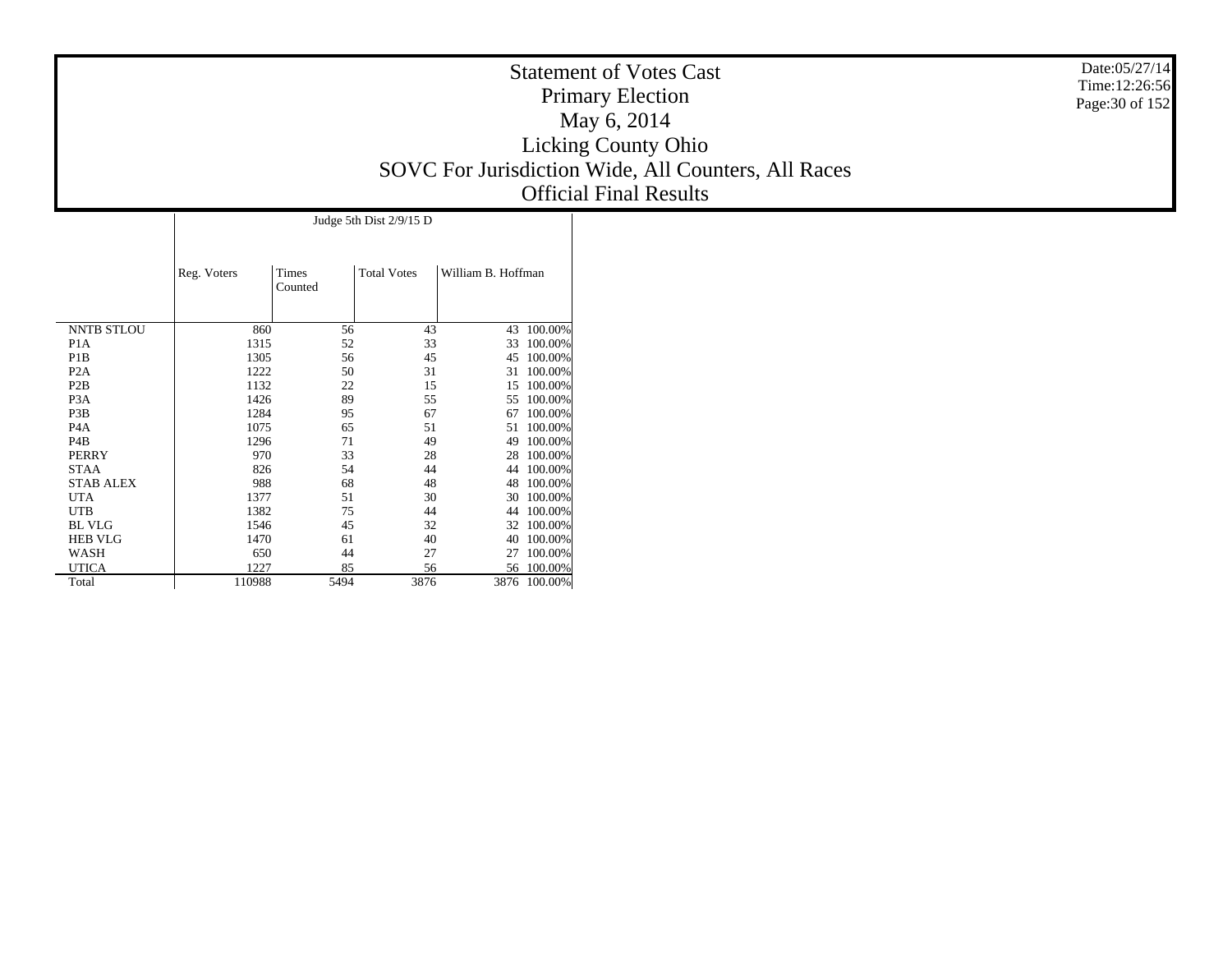Jurisdiction Wide N1A N1B N2A N2B N2C N3A N3B N3C N4A N4B N4C N4D N5A N5B N5C N5D N5E N6A N6B N6C N6D N6E N7A N7B N7C H1A H1B H2A H2B H3A H3B BEN BG BUR EDEN FALL ETA ETB SWL ETC SWL Reg. Voters Times CountedTotal VotesNatalie R. Haupt Earle E. Wise, Jr. Judge 5th Dist Unexpired D 1758 51 48 27 56.25% 21 43.75% 1670 54 42 22 52.38% 20 47.62% 1073 33 30 18 60.00% 12 40.00% 1771 58 50 29 58.00% 21 42.00% 859 31 21 13 61.90% 8 38.10% 1585 71 59 37 62.71% 22 37.29% 1425 43 32 24 75.00% 8 25.00% 1034 39 30 17 56.67% 13 43.33% 1430 57 44 27 61.36% 17 38.64% 1338 65 52 25 48.08% 27 51.92% 888 32 30 17 56.67% 13 43.33% 912 36 28 13 46.43% 15 53.57% 1007 58 45 30 66.67% 15 33.33% 1282 39 29 20 68.97% 9 31.03% 901 57 48 32 66.67% 16 33.33% 894 48 37 16 43.24% 21 56.76% 710 31 24 13 54.17% 11 45.83% 1038 39 29 18 62.07% 11 37.93% 1127 44 38 29 76.32% 9 23.68% 813 21 14 9 64.29% 5 35.71% 843 16 14 10 71.43% 4 28.57% 981 44 35 21 60.00% 14 40.00% 1143 31 28 16 57.14% 12 42.86% 1735 48 42 23 54.76% 19 45.24% 837 29 25 18 72.00% 7 28.00% 1254 43 34 14 41.18% 20 58.82% 974 32 29 23 79.31% 6 20.69% 1044 57 47 24 51.06% 23 48.94% 1092 37 34 18 52.94% 16 47.06% 1049 35 29 19 65.52% 10 34.48% 1236 39 31 21 67.74% 10 32.26% 1126 69 44 21 47.73% 23 52.27% 1198 36 30 16 53.33% 14 46.67% 856 82 55 20 36.36% 35 63.64% 1349 82 63 26 41.27% 37 58.73% 1589 102 75 45 60.00% 30 40.00% 1049 75 52 35 67.31% 17 32.69% 1455 107 67 30 44.78%37 55.22%

Date:05/27/14Time:12:26:56Page:31 of 152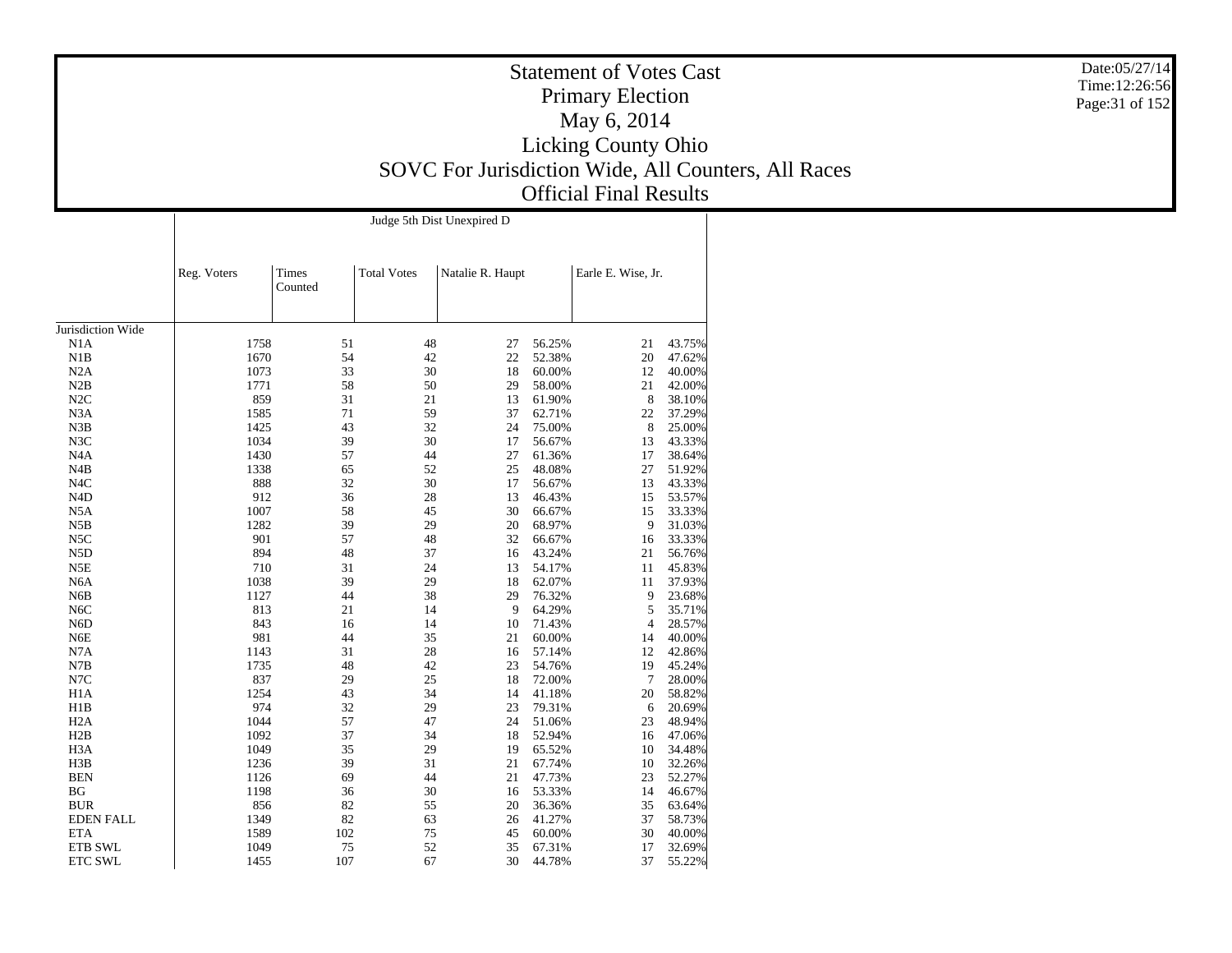ETD SWL R2A R3A RCS R3B R3C R3D RCS FRANKLIN TWP GTA GTB GTC GVA GVB GVC HAN TWP HAN V HR A HR B KIRK HR C HR D HR E HFT HWG JRA JRB LBA LBB LKA LKB LKC MADA MADB MARY TWP MK MONA MONB JOHNA JOHNB NK TWP NNTAReg. Voters Times CountedTotal VotesNatalie R. Haupt Earle E. Wise, Jr. Judge 5th Dist Unexpired D  $1517$  134 92 57 61.96% $35 - 38.04\%$ 1077 27 21 14 66.67% 7 33.33% 1399 42 27 15 55.56% 12 44.44% 937 17 15 11 73.33% 4 26.67% 1304 45 42 23 54.76% 19 45.24% 1336 50 42 18 42.86% 24 57.14% 1494 57 43 25 58.14% 18 41.86% 992 69 50 36 72.00% 14 28.00% 930 79 64 53 82.81% 11 17.19% 1376 120 87 64 73.56% 23 26.44% 1294 136 99 85 85.86% 14 14.14% 1233 72 56 44 78.57% 12 21.43% 2020 61 38 35 92.11% 3 7.89% 1147 44 37 16 43.24% 21 56.76% 715 35 24 14 58.33% 10 41.67% 1007 77 60 38 63.33% 22 36.67% 1318 128 90 57 63.33% 33 36.67% 909 70 49 28 57.14% 21 42.86% 1375 105 74 43 58.11% 31 41.89% 1115 83 57 39 68.42% 18 31.58% 905 36 25 18 72.00% 7 28.00% 886 51 39 16 41.03% 23 58.97% 1196 75 53 35 66.04% 18 33.96% 816 36 27 13 48.15% 14 51.85% 823 62 41 25 60.98% 16 39.02% 933 46 29 19 65.52% 10 34.48% 1412 42 36 20 55.56% 16 44.44% 827 35 27 18 66.67% 9 33.33% 1012 42 28 16 57.14% 12 42.86% 1278 53 40 22 55.00% 18 45.00% 833 28 25 13 52.00% 12 48.00% 1331 44 36 14 38.89% 22 61.11% 1081 75 61 35 57.38% 26 42.62% 799 59 42 18 42.86% 24 57.14% 884 60 39 21 53.85% 18 46.15% 1428 121 84 45 53.57% 39 46.43% 1582 97 72 47 65.28% 25 34.72% 1508 58 43 23 53.49% 20 46.51% 1283 80 65 28 43.08%37 56.92%

Date:05/27/14Time:12:26:56 Page:32 of 152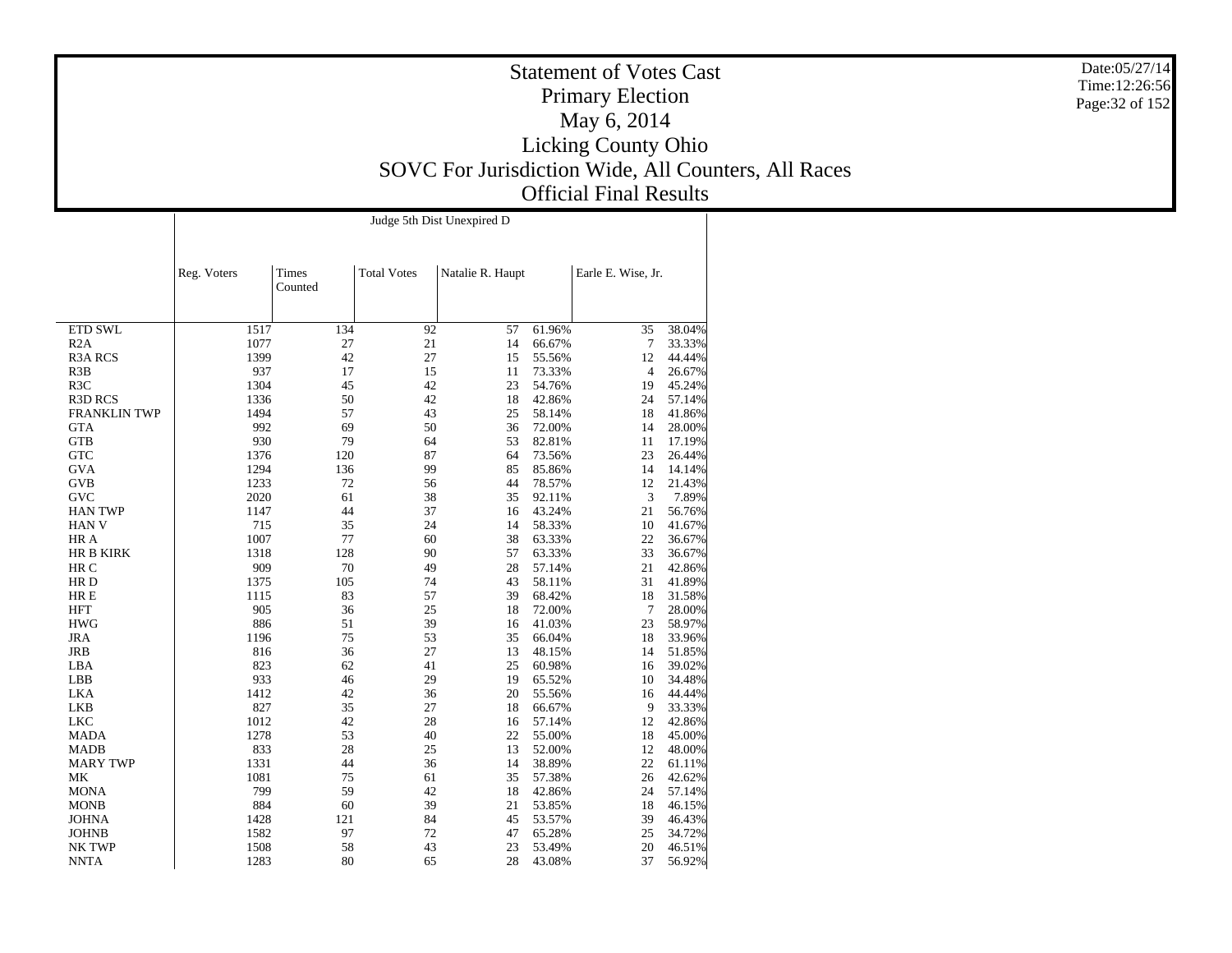NNTB STLOU P1A P1B P2A P2B P3A P3B P4A P4B PERRY STAA STAB ALEX UTA UTB BL VLG HEB VLG WASH UTICA Total Reg. Voters Times CountedTotal VotesNatalie R. Haupt | Earle E. Wise, Jr. Judge 5th Dist Unexpired D 860 56 47 15 31.91% $32 - 68.09\%$ 1315 52 40 23 57.50% 17 42.50% 1305 56 45 25 55.56% 20 44.44% 1222 50 35 25 71.43% 10 28.57% 1132 22 16 7 43.75% 9 56.25% 1426 89 59 44 74.58% 15 25.42% 1284 95 71 49 69.01% 22 30.99% 1075 65 51 29 56.86% 22 43.14% 1296 71 50 33 66.00% 17 34.00% 970 33 27 14 51.85% 13 48.15% 826 54 47 24 51.06% 23 48.94% 988 68 47 31 65.96% 16 34.04% 1377 51 36 26 72.22% 10 27.78% 1382 75 52 29 55.77% 23 44.23% 1546 45 38 16 42.11%22 57.89%<br>22 51.16% 1470 61 43 21 48.84%51.16% 650 44 34 18 52.94% 16 47.06% 1227 85 72 39 54.17% 33 45.83% 110988 5494 4153 2465 59.35%1688 40.65%

Date:05/27/14 Time:12:26:56 Page:33 of 152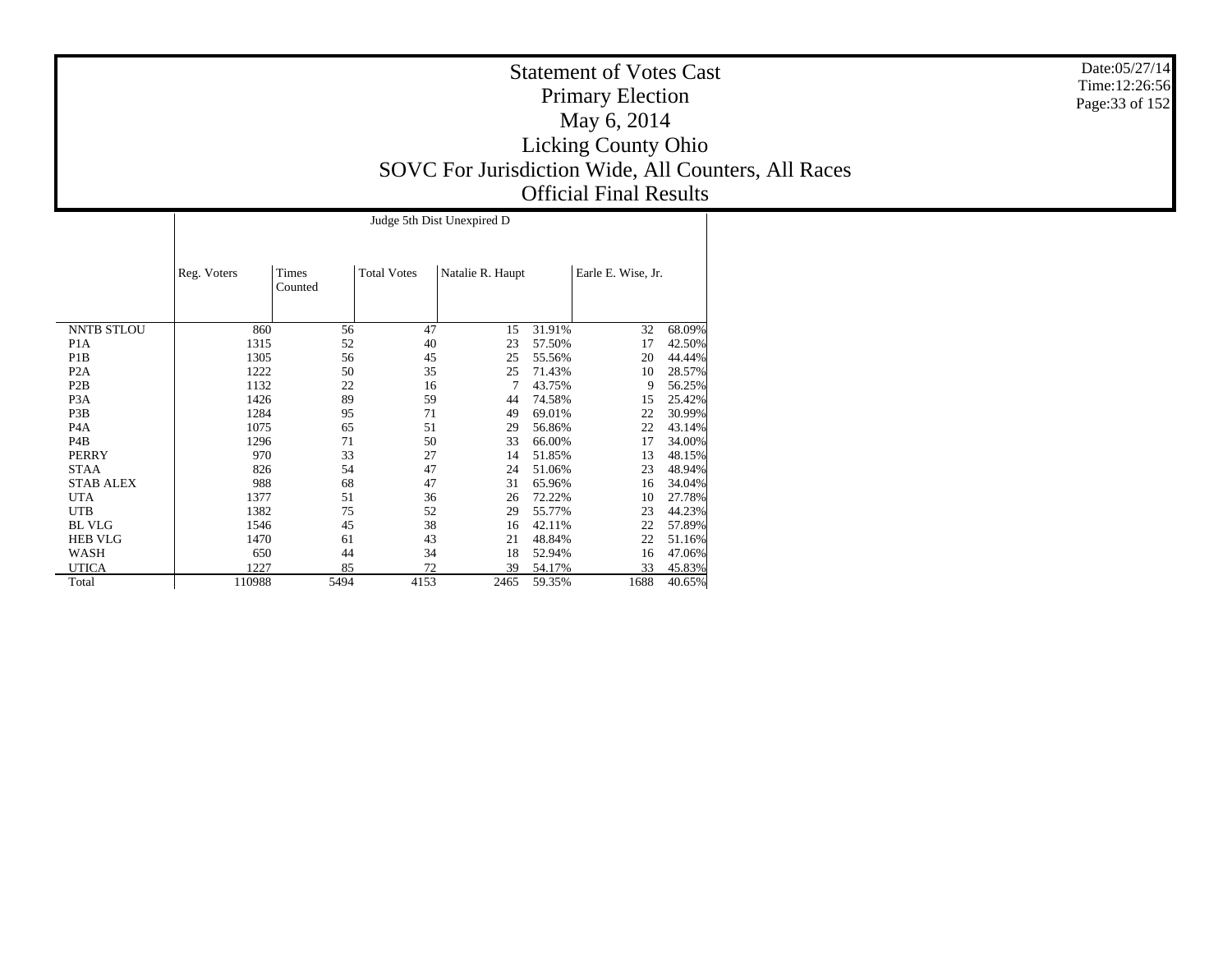|                                       |              |                  |                      |                 |                          | Date:05/27/14<br><b>Statement of Votes Cast</b>     |
|---------------------------------------|--------------|------------------|----------------------|-----------------|--------------------------|-----------------------------------------------------|
|                                       |              |                  |                      |                 |                          | Time: 12:26:56                                      |
|                                       |              |                  |                      |                 |                          | <b>Primary Election</b><br>Page: 34 of 152          |
|                                       |              |                  |                      |                 |                          | May 6, 2014                                         |
|                                       |              |                  |                      |                 |                          | <b>Licking County Ohio</b>                          |
|                                       |              |                  |                      |                 |                          |                                                     |
|                                       |              |                  |                      |                 |                          | SOVC For Jurisdiction Wide, All Counters, All Races |
|                                       |              |                  |                      |                 |                          | <b>Official Final Results</b>                       |
|                                       |              |                  | State CC Man D       |                 |                          |                                                     |
|                                       |              |                  |                      |                 |                          |                                                     |
|                                       | Reg. Voters  | Times<br>Counted | <b>Total Votes</b>   | Marc D. Guthrie |                          |                                                     |
|                                       |              |                  |                      |                 |                          |                                                     |
| Jurisdiction Wide                     |              |                  |                      |                 |                          |                                                     |
| N1A                                   | 1758         |                  | 51<br>40             |                 | 40 100.00%               |                                                     |
| N1B                                   | 1670         |                  | 54<br>49             |                 | 49 100.00%               |                                                     |
| N2A                                   | 1073<br>1771 |                  | 33<br>31             |                 | 31 100.00%<br>54 100.00% |                                                     |
| N2B<br>N2C                            | 859          |                  | 58<br>54<br>28<br>31 |                 | 28 100.00%               |                                                     |
| N3A                                   | 1585         |                  | 71<br>58             |                 | 58 100.00%               |                                                     |
| N3B                                   | 1425         |                  | 43<br>33             |                 | 33 100.00%               |                                                     |
| N3C                                   | 1034         |                  | $32\,$<br>39         |                 | 32 100.00%               |                                                     |
| N <sub>4</sub> A                      | 1430         |                  | 57<br>45             |                 | 45 100.00%               |                                                     |
| N4B                                   | 1338         |                  | 65<br>59             |                 | 59 100.00%               |                                                     |
| N4C<br>N <sub>4</sub> D               | 888<br>912   |                  | 32<br>29<br>36<br>29 |                 | 29 100.00%<br>29 100.00% |                                                     |
| N5A                                   | 1007         |                  | 58<br>47             |                 | 47 100.00%               |                                                     |
| N5B                                   | 1282         |                  | 39<br>36             |                 | 36 100.00%               |                                                     |
| N5C                                   | 901          |                  | 57<br>47             |                 | 47 100.00%               |                                                     |
| N <sub>5</sub> D                      | 894          |                  | 48<br>42             |                 | 42 100.00%               |                                                     |
| N5E                                   | 710          |                  | 31<br>24             |                 | 24 100.00%               |                                                     |
| N <sub>6</sub> A<br>N <sub>6</sub> B  | 1038<br>1127 |                  | 39<br>34<br>44<br>42 |                 | 34 100.00%<br>42 100.00% |                                                     |
| N <sub>6</sub> C                      | 813          |                  | 21                   | 16              | 16 100.00%               |                                                     |
| N <sub>6</sub> D                      | 843          |                  | 16<br>11             |                 | 11 100.00%               |                                                     |
| N6E                                   | 981          |                  | 37<br>44             |                 | 37 100.00%               |                                                     |
| N7A                                   | 1143         |                  | 31<br>29             |                 | 29 100.00%               |                                                     |
| N7B                                   | 1735         |                  | 48<br>43             |                 | 43 100.00%               |                                                     |
| $_{\mathrm{N7C}}$<br>H <sub>1</sub> A | 837<br>1254  |                  | 29<br>23<br>43<br>34 |                 | 23 100.00%<br>34 100.00% |                                                     |
| H1B                                   | 974          |                  | 32<br>26             |                 | 26 100.00%               |                                                     |
| H <sub>2</sub> A                      | 1044         |                  | 57<br>45             |                 | 45 100.00%               |                                                     |
| H2B                                   | 1092         |                  | 37<br>33             |                 | 33 100.00%               |                                                     |
| H3A                                   | 1049         |                  | 35<br>30             |                 | 30 100.00%               |                                                     |
| H3B                                   | 1236         |                  | 39<br>31             |                 | 31 100.00%               |                                                     |
| <b>BEN</b><br>BG                      | 1126<br>1198 |                  | 69<br>45<br>36<br>30 |                 | 45 100.00%<br>30 100.00% |                                                     |
| <b>BUR</b>                            |              | 856              | 82<br>57             |                 | 57 100.00%               |                                                     |
| <b>EDEN FALL</b>                      | 1349         |                  | $82\,$<br>64         |                 | 64 100.00%               |                                                     |
| <b>ETA</b>                            | 1589         | 102              | 72                   |                 | 72 100.00%               |                                                     |
| ${\rm ETB}$ SWL                       | 1049         |                  | 75<br>51             |                 | 51 100.00%               |                                                     |
| <b>ETC SWL</b>                        | 1455         | 107              | $72\,$               |                 | 72 100.00%               |                                                     |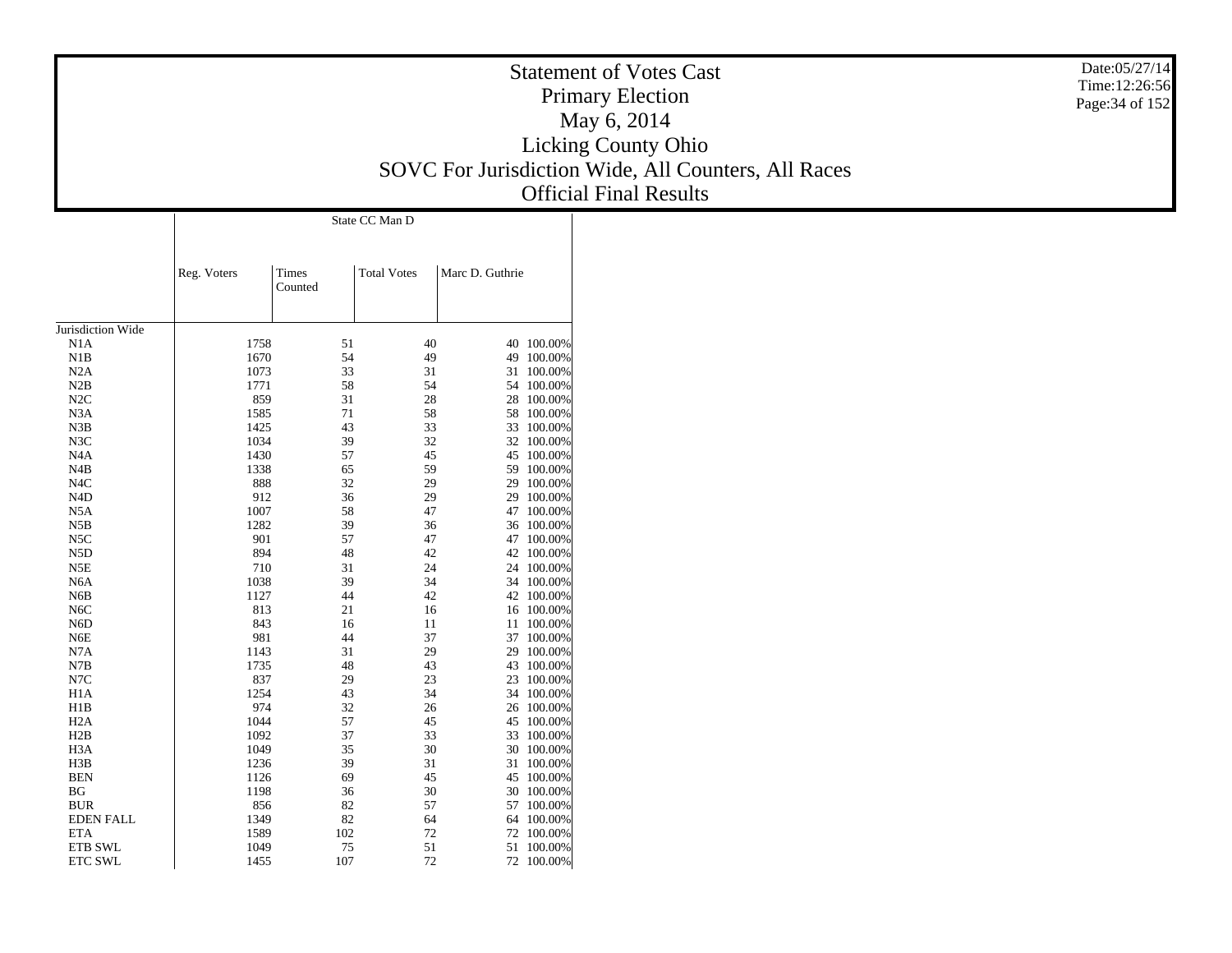| <b>Statement of Votes Cast</b>                      |
|-----------------------------------------------------|
| <b>Primary Election</b>                             |
| May 6, 2014                                         |
| <b>Licking County Ohio</b>                          |
| SOVC For Jurisdiction Wide, All Counters, All Races |
| <b>Official Final Results</b>                       |

Date:05/27/14 Time:12:26:56 Page:35 of 152

|                             |             |                         | State CC Man D     |                 |                       |
|-----------------------------|-------------|-------------------------|--------------------|-----------------|-----------------------|
|                             | Reg. Voters | <b>Times</b><br>Counted | <b>Total Votes</b> | Marc D. Guthrie |                       |
| <b>ETD SWL</b>              | 1517        | 134                     | 90                 | 90              | 100.00%               |
| R2A                         | 1077        | 27                      | 16                 | 16              | 100.00%               |
| <b>R3A RCS</b>              | 1399        | 42                      | 28                 |                 | 28 100.00%            |
| R3B                         | 937         | 17                      | 13                 | 13              | 100.00%               |
| R <sub>3</sub> C            | 1304        | 45                      | 37                 | 37              | 100.00%               |
| <b>R3D RCS</b>              | 1336        | 50                      | 38                 | 38              | 100.00%               |
| <b>FRANKLIN TWP</b>         | 1494        | 57                      | 42                 |                 | 42 100.00%            |
| <b>GTA</b>                  | 992         | 69                      | 49                 | 49              | 100.00%               |
| <b>GTB</b>                  | 930         | 79                      | 68                 | 68              | 100.00%               |
| <b>GTC</b>                  | 1376        | 120                     | 88                 |                 | 88 100.00%            |
| <b>GVA</b>                  | 1294        | 136                     | 111                | 111             | 100.00%               |
| <b>GVB</b>                  | 1233        | 72                      | 58                 | 58              | 100.00%               |
| GVC                         | 2020        | 61                      | 47                 |                 | 47 100.00%            |
| <b>HAN TWP</b>              | 1147        | 44                      | 39                 |                 | 39 100.00%            |
| <b>HAN V</b>                | 715         | 35                      | 27                 | 27              | 100.00%               |
| HR A                        | 1007        | 77                      | 55                 |                 | 55 100.00%            |
| <b>HR B KIRK</b>            | 1318        | 128                     | 84                 | 84              | 100.00%               |
| HR C                        | 909         | 70                      | 46                 | 46              | 100.00%               |
| HR D                        | 1375        | 105                     | 72                 | 72              | 100.00%               |
| HR E                        | 1115        | 83                      | 57                 | 57              | 100.00%               |
| <b>HFT</b>                  | 905         | 36                      | 26                 |                 | 26 100.00%            |
| <b>HWG</b>                  | 886         | 51                      | 40                 | 40              | 100.00%               |
| <b>JRA</b>                  | 1196        | 75                      | 47                 |                 | 47 100.00%            |
| <b>JRB</b>                  | 816         | 36                      | 27                 | 27              | 100.00%               |
| LBA                         | 823         | 62                      | 39                 | 39              | 100.00%               |
| LBB                         | 933         | 46                      | 29                 |                 | 29 100.00%            |
| <b>LKA</b>                  | 1412        | 42                      | 36                 | 36              | 100.00%               |
| <b>LKB</b>                  | 827         | 35                      | 25                 |                 | 25 100.00%            |
| <b>LKC</b>                  | 1012        | 42                      | 32                 | 32              | 100.00%               |
| <b>MADA</b>                 | 1278        | 53                      | 41                 | 41              | 100.00%               |
| <b>MADB</b>                 | 833         | 28                      | 25                 |                 | 25 100.00%            |
| <b>MARY TWP</b>             | 1331        | 44                      | 32                 |                 | 32 100.00%            |
| MK                          | 1081        | 75                      | 64                 |                 | 64 100.00%            |
| <b>MONA</b>                 | 799<br>884  | 59<br>60                | 40                 | 40<br>40        | 100.00%               |
| <b>MONB</b><br><b>JOHNA</b> | 1428        | 121                     | 40<br>93           |                 | 100.00%<br>93 100.00% |
| <b>JOHNB</b>                | 1582        | 97                      | 58                 | 58              | 100.00%               |
| <b>NK TWP</b>               | 1508        | 58                      | 46                 | 46              | 100.00%               |
| <b>NNTA</b>                 | 1283        | 80                      | 70                 | 70              | 100.00%               |
|                             |             |                         |                    |                 |                       |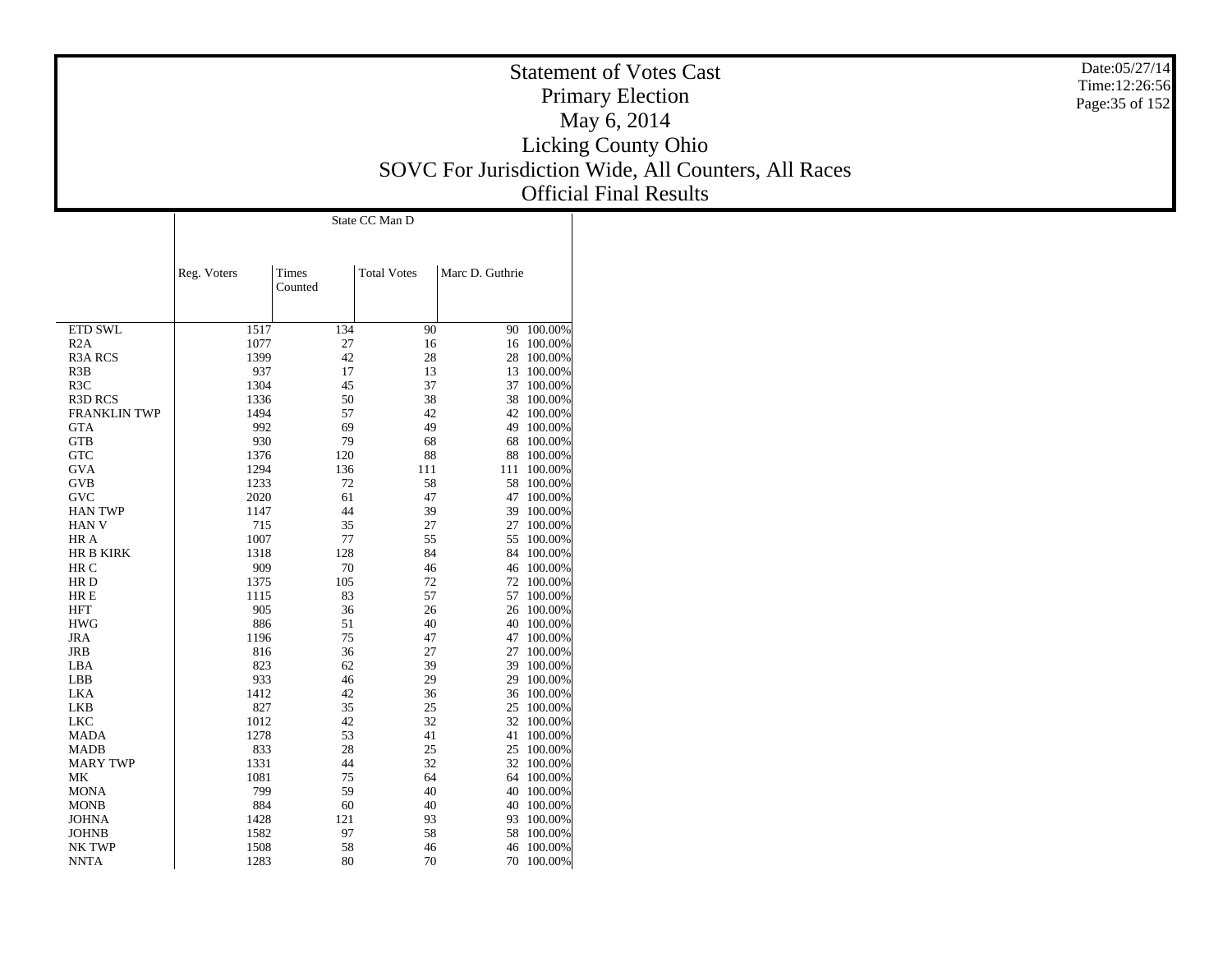|                   | State CC Man D |                  |                    |                 |            |
|-------------------|----------------|------------------|--------------------|-----------------|------------|
|                   | Reg. Voters    | Times<br>Counted | <b>Total Votes</b> | Marc D. Guthrie |            |
| <b>NNTB STLOU</b> | 860            | 56               | 46                 |                 | 46 100.00% |
| P <sub>1</sub> A  | 1315           | 52               | 33                 | 33              | 100.00%    |
| P <sub>1</sub> B  | 1305           | 56               | 48                 | 48              | 100.00%    |
| P <sub>2</sub> A  | 1222           | 50               | 36                 | 36              | 100.00%    |
| P <sub>2</sub> B  | 1132           | 22               | 14                 | 14              | 100.00%    |
| P <sub>3</sub> A  | 1426           | 89               | 58                 | 58              | 100.00%    |
| P3B               | 1284           | 95               | 68                 | 68              | 100.00%    |
| P <sub>4</sub> A  | 1075           | 65               | 49                 | 49              | 100.00%    |
| P4B               | 1296           | 71               | 50                 | 50              | 100.00%    |
| <b>PERRY</b>      | 970            | 33               | 26                 | 26              | 100.00%    |
| <b>STAA</b>       | 826            | 54               | 45                 | 45              | 100.00%    |
| <b>STAB ALEX</b>  | 988            | 68               | 51                 | 51              | 100.00%    |
| UTA               | 1377           | 51               | 40                 | 40              | 100.00%    |
| UTB               | 1382           | 75               | 50                 | 50              | 100.00%    |
| <b>BL VLG</b>     | 1546           | 45               | 38                 | 38              | 100.00%    |
| <b>HEB VLG</b>    | 1470           | 61               | 46                 | 46              | 100.00%    |
| WASH              | 650            | 44               | 31                 | 31              | 100.00%    |
| <b>UTICA</b>      | 1227           | 85               | 72                 | 72              | 100.00%    |
| Total             | 110988         | 5494             | 4184               | 4184            | 100.00%    |

Date:05/27/14 Time:12:26:56Page:36 of 152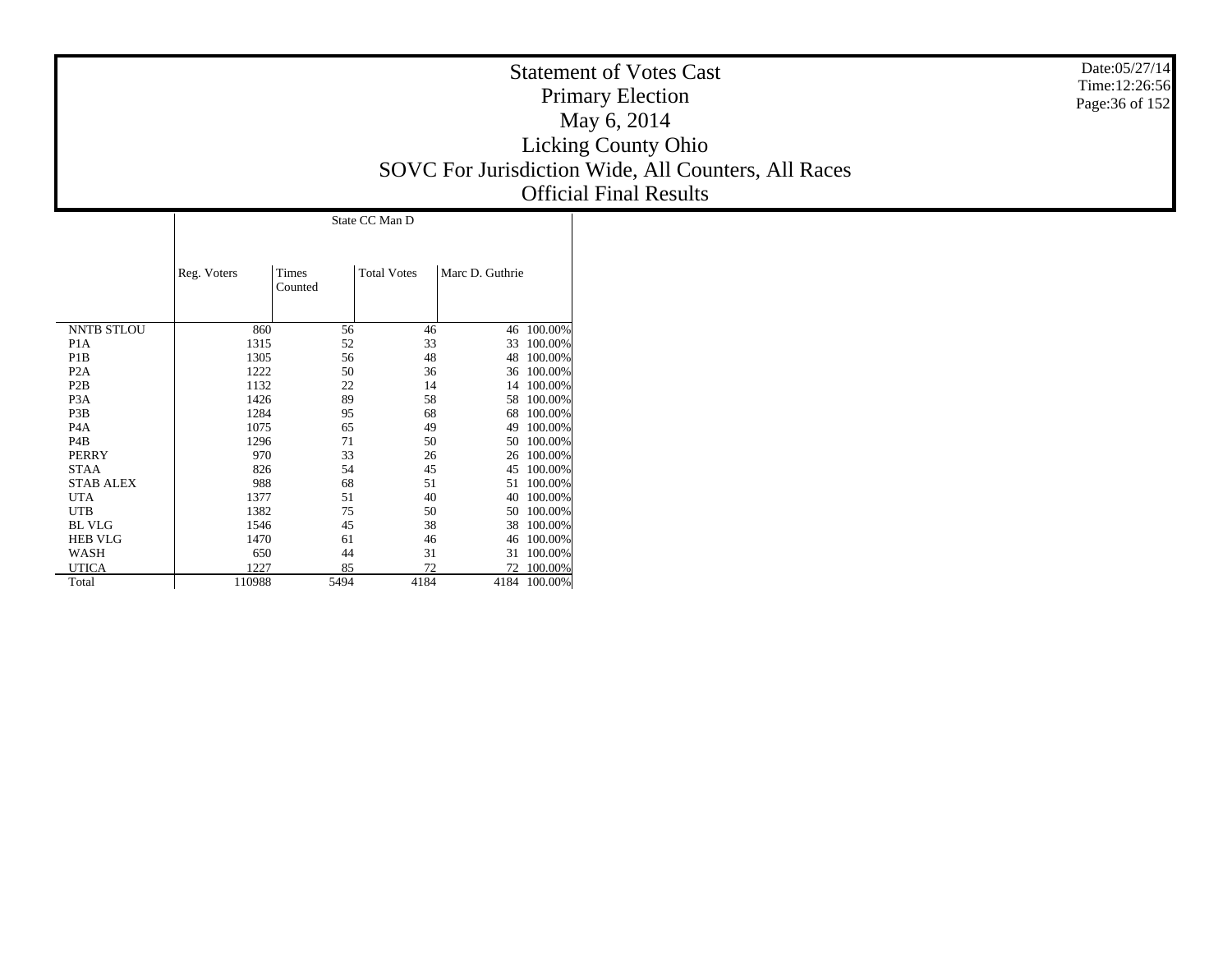Jurisdiction Wide N1A N1B N2A N2B N2C N3A N3B N3C N4A N4B N4C N4D N5A N5B N5C N5D N5E N6A N6B N6C N6D N6E N7A N7B N7C H1A H1B H2A H2B H3A H3B BEN BG BUR EDEN FALL ETA ETB SWL ETC SWL Reg. Voters Times CountedTotal VotesMartha J. Campbell Grace Ann Cherringto State CC Woman D1758 51 46 33 71.74% 13 28.26% 1670 54 48 32 66.67% 16 33.33% 1073 33 31 22 70.97% 9 29.03% 1771 58 49 34 69.39% 15 30.61% 859 31 24 12 50.00% 12 50.00% 1585 71 59 36 61.02% 23 38.98% 1425 43 31 18 58.06% 13 41.94% 1034 39 28 16 57.14% 12 42.86% 1430 57 45 31 68.89% 14 31.11% 1338 65 51 24 47.06% 27 52.94% 888 32 28 18 64.29% 10 35.71% 912 36 27 19 70.37% 8 29.63% 1007 58 41 23 56.10% 18 43.90% 1282 39 29 20 68.97% 9 31.03% 901 57 45 28 62.22% 17 37.78% 894 48 37 20 54.05% 17 45.95% 710 31 26 17 65.38% 9 34.62% 1038 39 28 20 71.43% 8 28.57% 1127 44 35 20 57.14% 15 42.86% 813 21 16 9 56.25% 7 43.75% 843 16 11 7 63.64% 4 36.36% 981 44 36 21 58.33% 15 41.67% 1143 31 28 16 57.14% 12 42.86% 1735 48 41 24 58.54% 17 41.46% 837 29 24 17 70.83% 7 29.17% 1254 43 38 26 68.42% 12 31.58% 974 32 26 19 73.08% 7 26.92% 1044 57 47 38 80.85% 9 19.15% 1092 37 34 26 76.47% 8 23.53% 1049 35 29 16 55.17% 13 44.83% 1236 39 32 19 59.38% 13 40.63% 1126 69 44 20 45.45% 24 54.55% 1198 36 30 20 66.67% 10 33.33% 856 82 53 36 67.92% 17 32.08% 1349 82 67 42 62.69% 25 37.31% 1589 102 74 46 62.16% 28 37.84% 1049 75 52 30 57.69% 22 42.31% 1455 107 71 48 67.61%23 32.39%

Date:05/27/14Time:12:26:56Page:37 of 152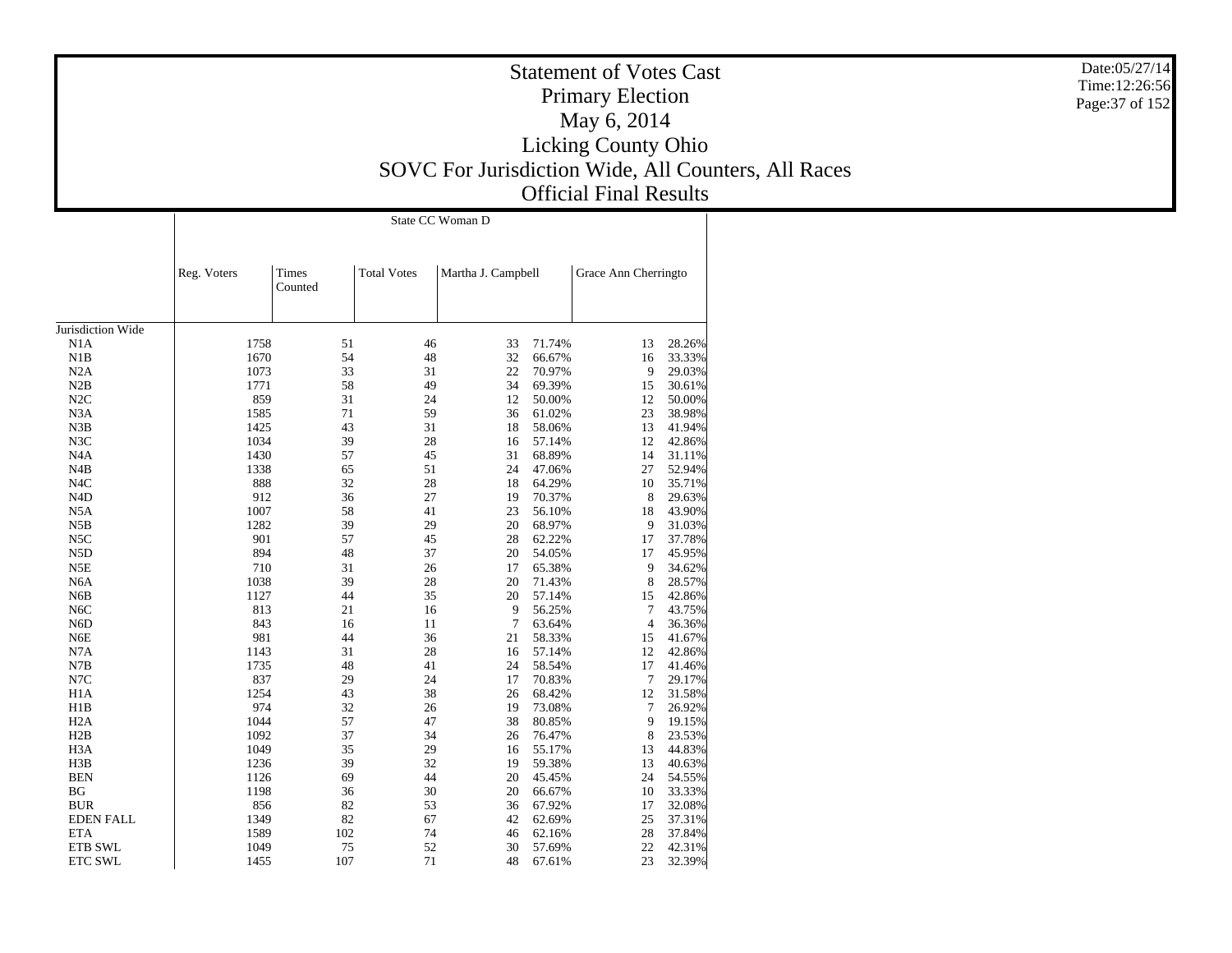ETD SWL R2A R3A RCS R3B R3C R3D RCS FRANKLIN TWP GTA GTB GTC GVA GVB GVC HAN TWP HAN V HR A HR B KIRK HR C HR D HR E HFT HWG JRA JRB LBA LBB LKA LKB LKC MADA MADB MARY TWP MK MONA MONB JOHNA JOHNB NK TWP NNTAReg. Voters Times CountedTotal VotesMartha J. Campbell Grace Ann Cherringto  $1517$ 134 89 50 56.18% 39 43.82% 1077 27 24 13 54.17% 11 45.83% 1399 42 29 20 68.97% 9 31.03% 937 17 15 12 80.00% 3 20.00% 1304 45 40 26 65.00% 14 35.00% 1336 50 40 20 50.00% 20 50.00% 1494 57 45 27 60.00% 18 40.00% 992 69 46 26 56.52% 20 43.48% 930 79 63 31 49.21% 32 50.79% 1376 120 86 47 54.65% 39 45.35% 1294 136 94 54 57.45% 40 42.55% 1233 72 50 29 58.00% 21 42.00% 2020 61 35 18 51.43% 17 48.57% 1147 44 39 28 71.79% 11 28.21% 715 35 27 20 74.07% 7 25.93% 1007 77 57 29 50.88% 28 49.12% 1318 128 88 54 61.36% 34 38.64% 909 70 45 16 35.56% 29 64.44% 1375 105 70 47 67.14% 23 32.86% 1115 83 52 34 65.38% 18 34.62% 905 36 23 16 69.57% 7 30.43% 886 51 40 28 70.00% 12 30.00% 1196 75 51 22 43.14% 29 56.86% 816 36 28 18 64.29% 10 35.71% 823 62 38 23 60.53% 15 39.47% 933 46 27 15 55.56% 12 44.44% 1412 42 33 25 75.76% 8 24.24% 827 35 25 13 52.00% 12 48.00% 1012 42 27 20 74.07% 7 25.93% 1278 53 38 24 63.16% 14 36.84% 833 28 25 15 60.00% 10 40.00% 1331 44 34 21 61.76% 13 38.24% 1081 75 56 31 55.36% 25 44.64% 799 59 39 16 41.03% 23 58.97% 884 60 38 22 57.89% 16 42.11% 1428 121 89 56 62.92% 33 37.08% 1582 97 64 34 53.13% 30 46.88% 1508 58 40 34 85.00% 6 15.00% 1283 80 62 47 75.81%15 24.19%

State CC Woman D

Date:05/27/14Time:12:26:57Page:38 of 152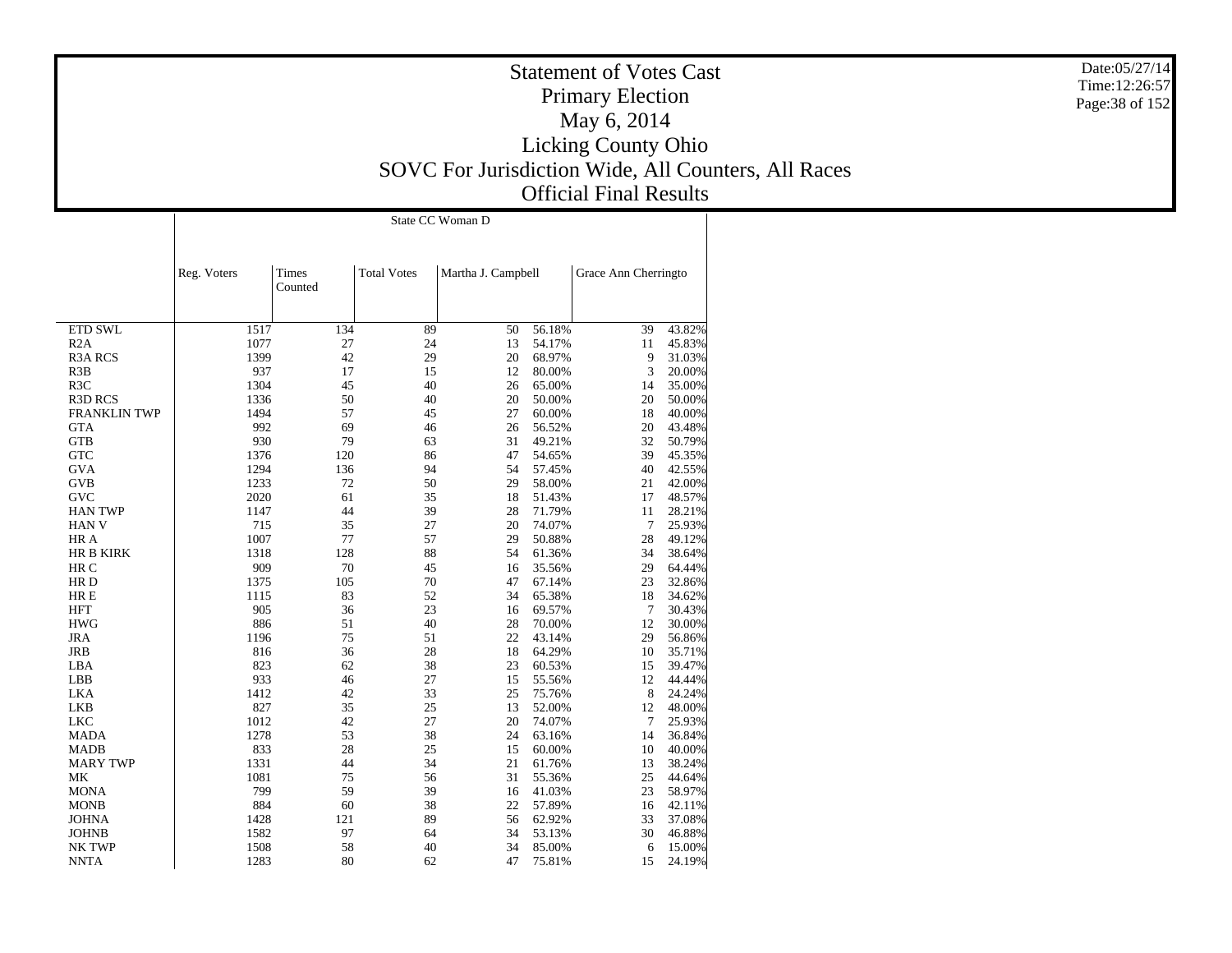NNTB STLOU P1A P1B P2A P2B P3A P3B P4A P4B PERRY STAA STAB ALEX UTA UTB BL VLG HEB VLG WASH UTICA Total Reg. Voters Times CountedTotal VotesMartha J. Campbell Grace Ann Cherringto State CC Woman D860 56 45 32 71.11% 13 28.89% 1315 52 36 20 55.56% 16 44.44% 1305 56 45 26 57.78% 19 42.22% 1222 50 39 17 43.59% 22 56.41% 1132 22 15 5 33.33% 10 66.67% 1426 89 63 34 53.97% 29 46.03% 1284 95 69 29 42.03% 40 57.97% 1075 65 51 24 47.06% 27 52.94% 1296 71 50 23 46.00% 27 54.00% 970 33 25 19 76.00% 6 24.00% 826 54 43 29 67.44% 14 32.56% 988 68 51 36 70.59% 15 29.41% 1377 51 30 19 63.33% 11 36.67% 1382 75 51 34 66.67% 17 33.33% 1546 45 32 17 53.13% 15 46.88% 1470 61 41 29 70.73% 12 29.27% 650 44 34 25 73.53% 9 26.47% 1227 85 71 53 74.65% 18 25.35% 110988 5494 4063 2475 60.92%1588 39.08%

Date:05/27/14 Time:12:26:57Page:39 of 152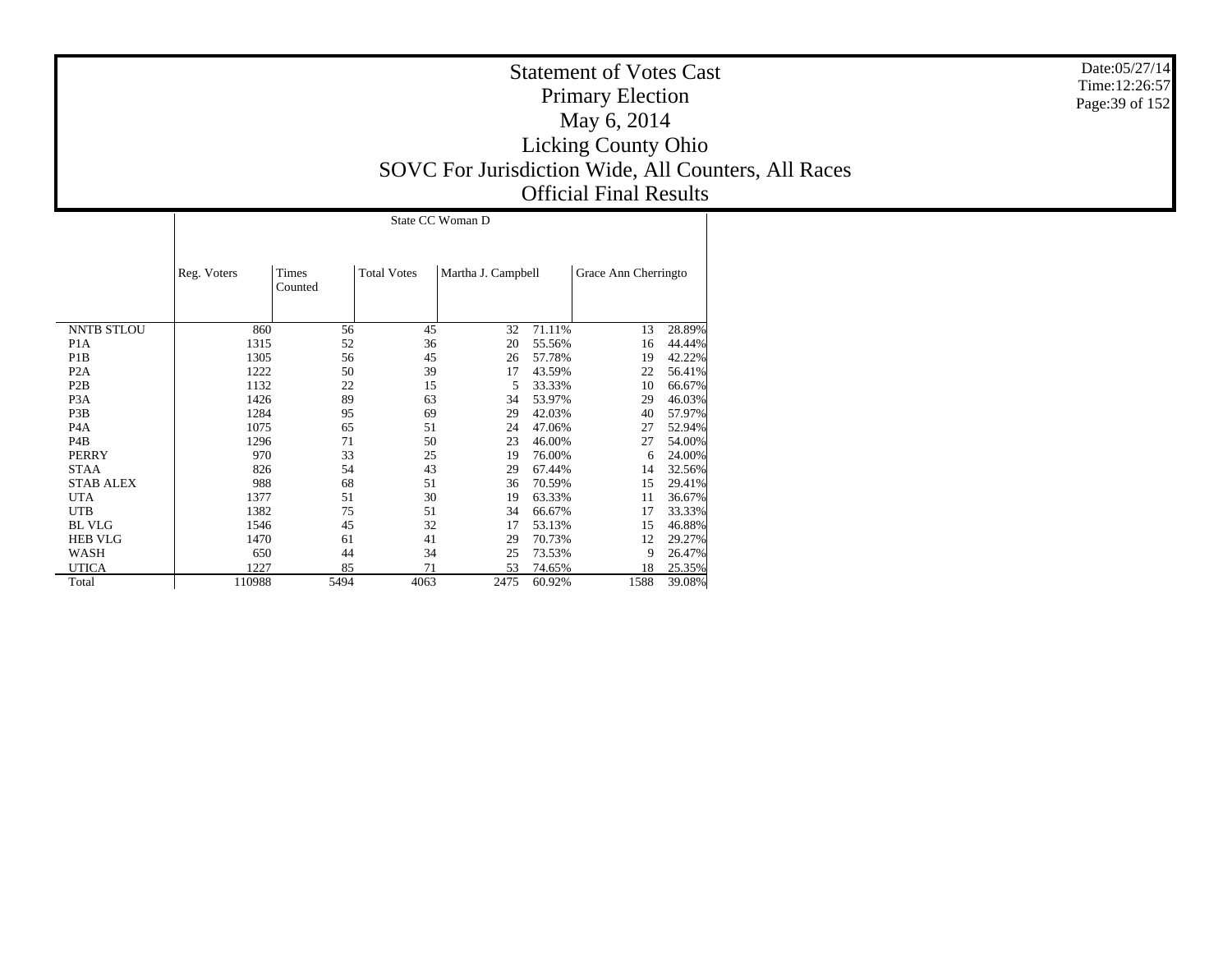| <b>Statement of Votes Cast</b>                      |
|-----------------------------------------------------|
| <b>Primary Election</b>                             |
| May 6, 2014                                         |
| <b>Licking County Ohio</b>                          |
| SOVC For Jurisdiction Wide, All Counters, All Races |
| <b>Official Final Results</b>                       |

|                   |             |         |                        |               | <i>r</i> 1101u |
|-------------------|-------------|---------|------------------------|---------------|----------------|
|                   |             |         | <b>State Senator D</b> |               |                |
|                   | Reg. Voters | Times   | <b>Total Votes</b>     | John Carlisle |                |
|                   |             | Counted |                        |               |                |
| Jurisdiction Wide |             |         |                        |               |                |
| N1A               | 1758        | 51      | 40                     | 40            | 100.00%        |
| N1B               | 1670        | 54      | 40                     | 40            | 100.00%        |
| N2A               | 1073        | 33      | 31                     | 31            | 100.00%        |
| N2B               | 1771        | 58      | 43                     | 43            | 100.00%        |
| N2C               | 859         | 31      | 22                     | 22            | 100.00%        |
| N <sub>3</sub> A  | 1585        | 71      | 54                     | 54            | 100.00%        |
| N3B               | 1425        | 43      | 37                     | 37            | 100.00%        |
| N3C               | 1034        | 39      | 29                     | 29            | 100.00%        |
| N4A               | 1430        | 57      | 37                     | 37            | 100.00%        |
| N4B               | 1338        | 65      | 52                     | 52            | 100.00%        |
| N4C               | 888         | 32      | 26                     | 26            | 100.00%        |
| N4D               | 912         | 36      | 26                     | 26            | 100.00%        |
| N5A               | 1007        | 58      | 39                     | 39            | 100.00%        |
| N5B               | 1282        | 39      | 27                     | 27            | 100.00%        |
| N5C               | 901         | 57      | 46                     | 46            | 100.00%        |
| N <sub>5</sub> D  | 894         | 48      | 38                     | 38            | 100.00%        |
|                   |             |         |                        |               |                |
| N5E               | 710         | 31      | 26                     | 26            | 100.00%        |
| N <sub>6</sub> A  | 1038        | 39      | 29                     | 29            | 100.00%        |
| N <sub>6</sub> B  | 1127        | 44      | 30                     | 30            | 100.00%        |
| N <sub>6</sub> C  | 813         | 21      | 13                     | 13            | 100.00%        |
| N <sub>6</sub> D  | 843         | 16      | 10                     | 10            | 100.00%        |
| N <sub>6</sub> E  | 981         | 44      | 31                     | 31            | 100.00%        |
| N7A               | 1143        | 31      | 26                     |               | 26 100.00%     |
| N7B               | 1735        | 48      | 40                     |               | 40 100.00%     |
| N7C               | 837         | 29      | 20                     | 20            | 100.00%        |
| H <sub>1</sub> A  | 1254        | 43      | 30                     |               | 30 100.00%     |
| H1B               | 974         | 32      | 28                     | 28            | 100.00%        |
| H2A               | 1044        | 57      | 44                     | 44            | 100.00%        |
| H2B               | 1092        | 37      | 31                     | 31            | 100.00%        |
| H <sub>3</sub> A  | 1049        | 35      | 26                     | 26            | 100.00%        |
| H3B               | 1236        | 39      | 30                     | 30            | 100.00%        |
| <b>BEN</b>        | 1126        | 69      | 42                     | 42            | 100.00%        |
| BG                | 1198        | 36      | 26                     | 26            | 100.00%        |
| <b>BUR</b>        | 856         | 82      | 48                     | 48            | 100.00%        |
| <b>EDEN FALL</b>  | 1349        | 82      | 57                     | 57            | 100.00%        |
| <b>ETA</b>        | 1589        | 102     | 70                     | 70            | 100.00%        |
| ETB SWL           | 1049        | 75      | 52                     | 52            | 100.00%        |
| <b>ETC SWL</b>    | 1455        | 107     | 65                     | 65            | 100.00%        |

Date:05/27/14 Time:12:26:57 Page:40 of 152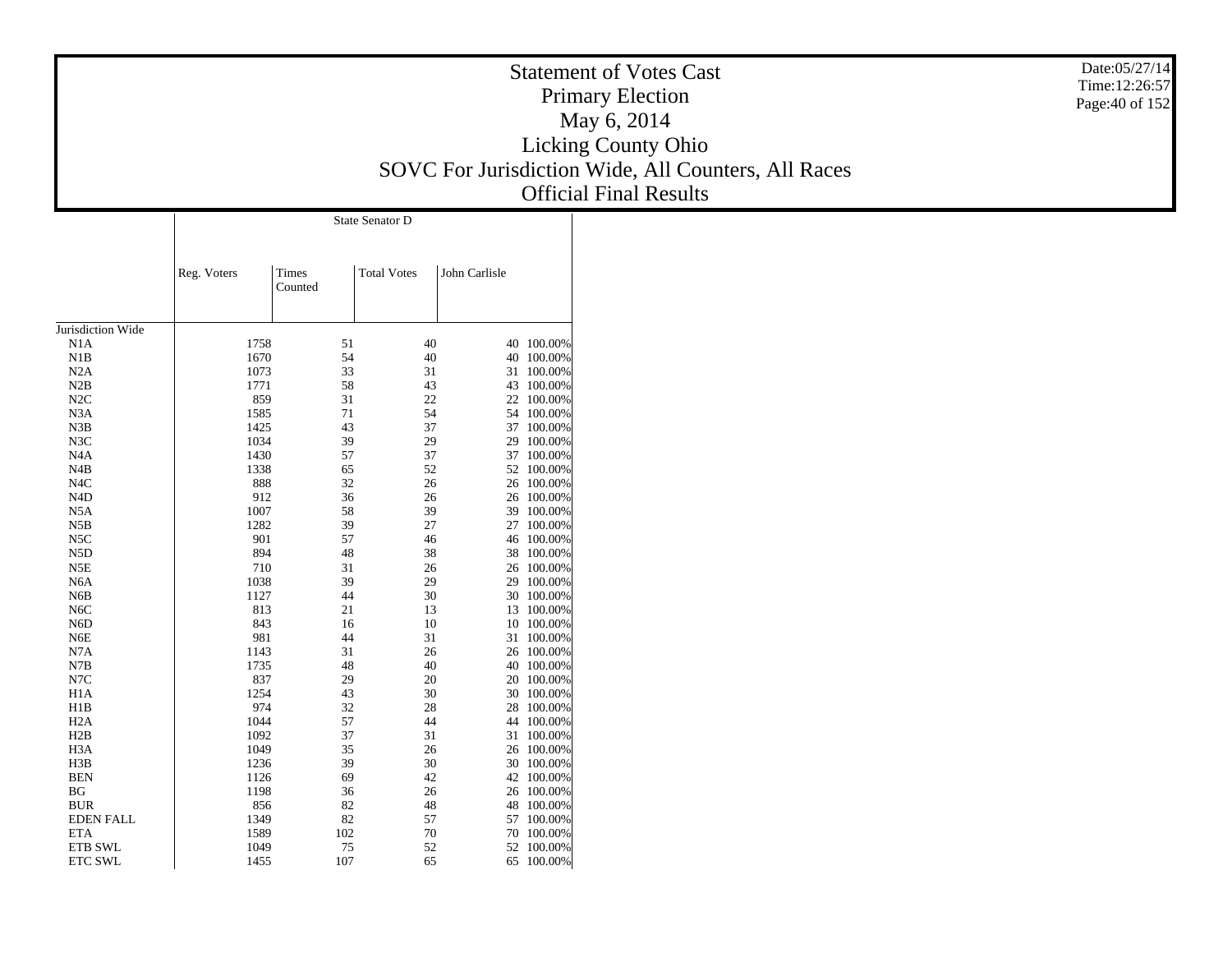|                        | State Senator D |           |                    |               |                    |  |  |  |
|------------------------|-----------------|-----------|--------------------|---------------|--------------------|--|--|--|
|                        |                 |           |                    |               |                    |  |  |  |
|                        |                 |           |                    |               |                    |  |  |  |
|                        | Reg. Voters     | Times     | <b>Total Votes</b> | John Carlisle |                    |  |  |  |
|                        |                 | Counted   |                    |               |                    |  |  |  |
|                        |                 |           |                    |               |                    |  |  |  |
| <b>ETD SWL</b>         |                 | 134       | 89                 |               |                    |  |  |  |
| R2A                    | 1517<br>1077    | 27        | 19                 | 89<br>19      | 100.00%<br>100.00% |  |  |  |
| R3A RCS                | 1399            | 42        | 30                 | 30            | 100.00%            |  |  |  |
| R3B                    | 937             | 17        | 14                 | 14            | 100.00%            |  |  |  |
| R3C                    | 1304            | 45        | 38                 | 38            | 100.00%            |  |  |  |
| <b>R3D RCS</b>         | 1336            | 50        | 39                 | 39            | 100.00%            |  |  |  |
| <b>FRANKLIN TWP</b>    | 1494            | 57        | 40                 | 40            | 100.00%            |  |  |  |
| <b>GTA</b>             | 992             | 69        | 43                 | 43            | 100.00%            |  |  |  |
| <b>GTB</b>             | 930             | 79        | 65                 | 65            | 100.00%            |  |  |  |
| GTC                    | 1376            | 120       | 83                 | 83            | 100.00%            |  |  |  |
| GVA                    | 1294            | 136       | 102                | 102           | 100.00%            |  |  |  |
| GVB                    | 1233            | 72        | 56                 | 56            | 100.00%            |  |  |  |
| GVC                    | 2020            | 61        | 39                 | 39            | 100.00%            |  |  |  |
| <b>HAN TWP</b>         | 1147            | 44        | 31                 | 31            | 100.00%            |  |  |  |
| <b>HAN V</b>           | 715             | 35        | 21                 | 21            | 100.00%            |  |  |  |
| HR A                   | 1007            | 77        | 53                 | 53            | 100.00%            |  |  |  |
| <b>HR B KIRK</b>       | 1318            | 128       | 84                 | 84            | 100.00%            |  |  |  |
| HR C                   | 909             | 70        | 44                 | 44            | 100.00%            |  |  |  |
| HR D                   | 1375            | 105       | 70                 | 70            | 100.00%            |  |  |  |
| HR E                   | 1115            | 83        | 49                 | 49            | 100.00%            |  |  |  |
| <b>HFT</b>             | 905             | 36        | 18                 | 18            | 100.00%            |  |  |  |
| <b>HWG</b>             | 886             | 51        | 39                 | 39            | 100.00%            |  |  |  |
| JRA                    | 1196            | 75        | 44                 | 44            | 100.00%            |  |  |  |
| JRB                    | 816             | 36        | 25                 | 25            | 100.00%            |  |  |  |
| LBA                    | 823             | 62        | 40                 | 40            | 100.00%            |  |  |  |
| LBB                    | 933             | 46        | 26                 | 26            | 100.00%            |  |  |  |
| <b>LKA</b>             | 1412            | 42        | 31                 | 31            | 100.00%            |  |  |  |
| LKB                    | 827             | 35        | 21                 | 21            | 100.00%            |  |  |  |
| <b>LKC</b>             | 1012            | 42        | 27                 | 27            | 100.00%            |  |  |  |
| MADA                   | 1278            | 53        | 38                 | 38            | 100.00%            |  |  |  |
| MADB                   | 833             | 28        | 23                 | 23            | 100.00%            |  |  |  |
| MARY TWP               | 1331            | 44        | 34                 | 34            | 100.00%            |  |  |  |
| MK                     | 1081            | 75        | 54                 | 54            | 100.00%            |  |  |  |
| <b>MONA</b>            | 799             | 59        | 39                 | 39            | 100.00%            |  |  |  |
| <b>MONB</b>            | 884             | 60        | 38                 | 38            | 100.00%            |  |  |  |
| JOHNA                  | 1428            | 121<br>97 | 89<br>56           | 89            | 100.00%            |  |  |  |
| <b>JOHNB</b><br>NK TWP | 1582<br>1508    | 58        | 36                 | 56            | 100.00%            |  |  |  |
|                        |                 |           |                    | 36            | 100.00%            |  |  |  |
| <b>NNTA</b>            | 1283            | 80        | 64                 | 64            | 100.00%            |  |  |  |

Date:05/27/14 Time:12:26:57Page:41 of 152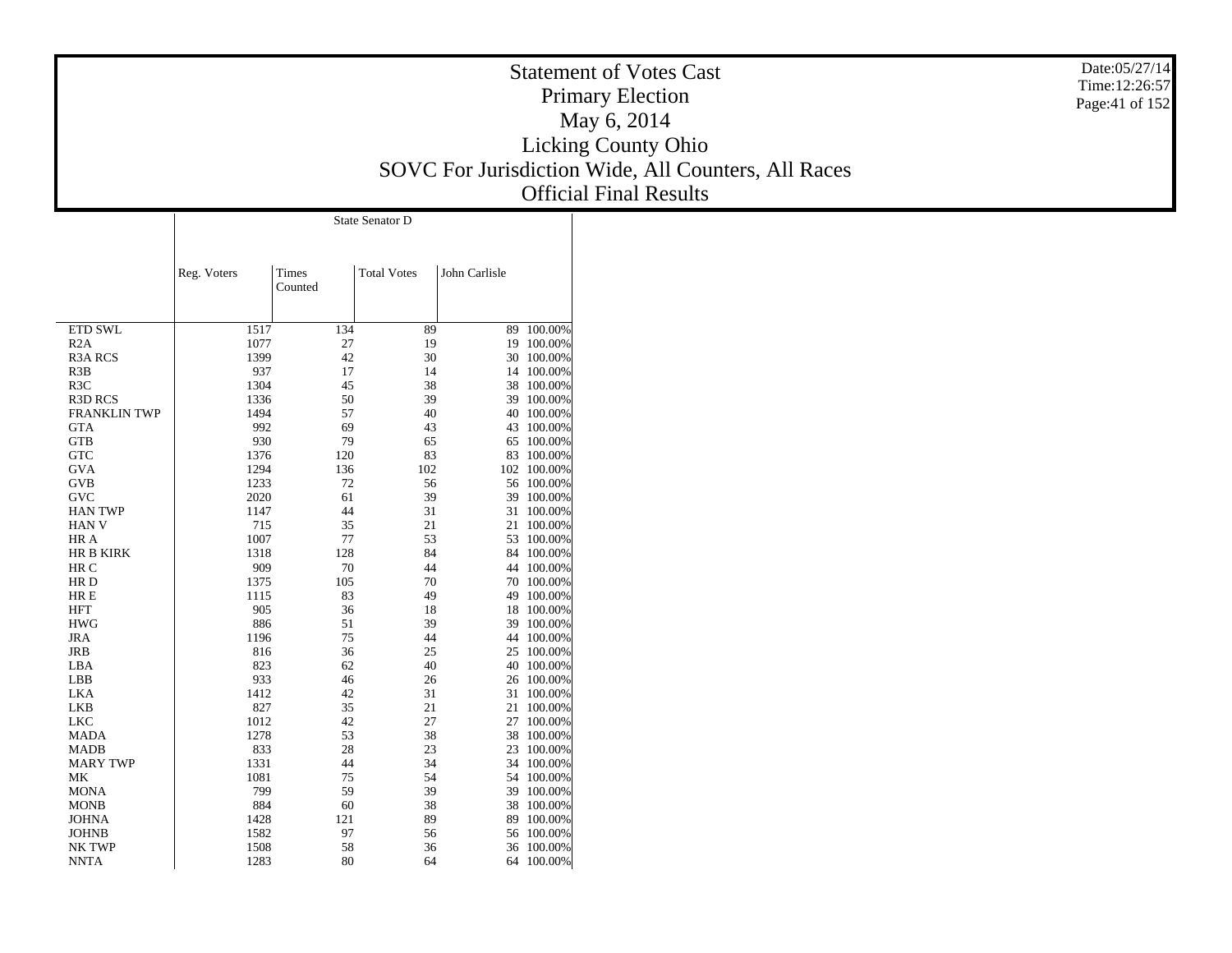|                   | <b>State Senator D</b> |                  |                    |               |         |  |  |
|-------------------|------------------------|------------------|--------------------|---------------|---------|--|--|
|                   | Reg. Voters            | Times<br>Counted | <b>Total Votes</b> | John Carlisle |         |  |  |
| <b>NNTB STLOU</b> | 860                    | 56               | 41                 | 41            | 100.00% |  |  |
| P <sub>1</sub> A  | 1315                   | 52               | 28                 | 28            | 100.00% |  |  |
| P <sub>1</sub> B  | 1305                   | 56               | 46                 | 46            | 100.00% |  |  |
| P <sub>2</sub> A  | 1222                   | 50               | 33                 | 33            | 100.00% |  |  |
| P <sub>2</sub> B  | 1132                   | 22               | 15                 | 15            | 100.00% |  |  |
| P <sub>3</sub> A  | 1426                   | 89               | 52                 | 52            | 100.00% |  |  |
| P3B               | 1284                   | 95               | 72                 | 72            | 100.00% |  |  |
| P <sub>4</sub> A  | 1075                   | 65               | 47                 | 47            | 100.00% |  |  |
| P4B               | 1296                   | 71               | 53                 | 53            | 100.00% |  |  |
| <b>PERRY</b>      | 970                    | 33               | 27                 | 27            | 100.00% |  |  |
| <b>STAA</b>       | 826                    | 54               | 45                 | 45            | 100.00% |  |  |
| <b>STAB ALEX</b>  | 988                    | 68               | 48                 | 48            | 100.00% |  |  |
| <b>UTA</b>        | 1377                   | 51               | 32                 | 32            | 100.00% |  |  |
| UTB               | 1382                   | 75               | 43                 | 43            | 100.00% |  |  |
| <b>BL VLG</b>     | 1546                   | 45               | 31                 | 31            | 100.00% |  |  |
| <b>HEB VLG</b>    | 1470                   | 61               | 41                 | 41            | 100.00% |  |  |
| WASH              | 650                    | 44               | 28                 | 28            | 100.00% |  |  |
| <b>UTICA</b>      | 1227                   | 85               | 58                 | 58            | 100.00% |  |  |
| Total             | 110988                 | 5494             | 3852               | 3852          | 100.00% |  |  |

Date:05/27/14 Time:12:26:57Page:42 of 152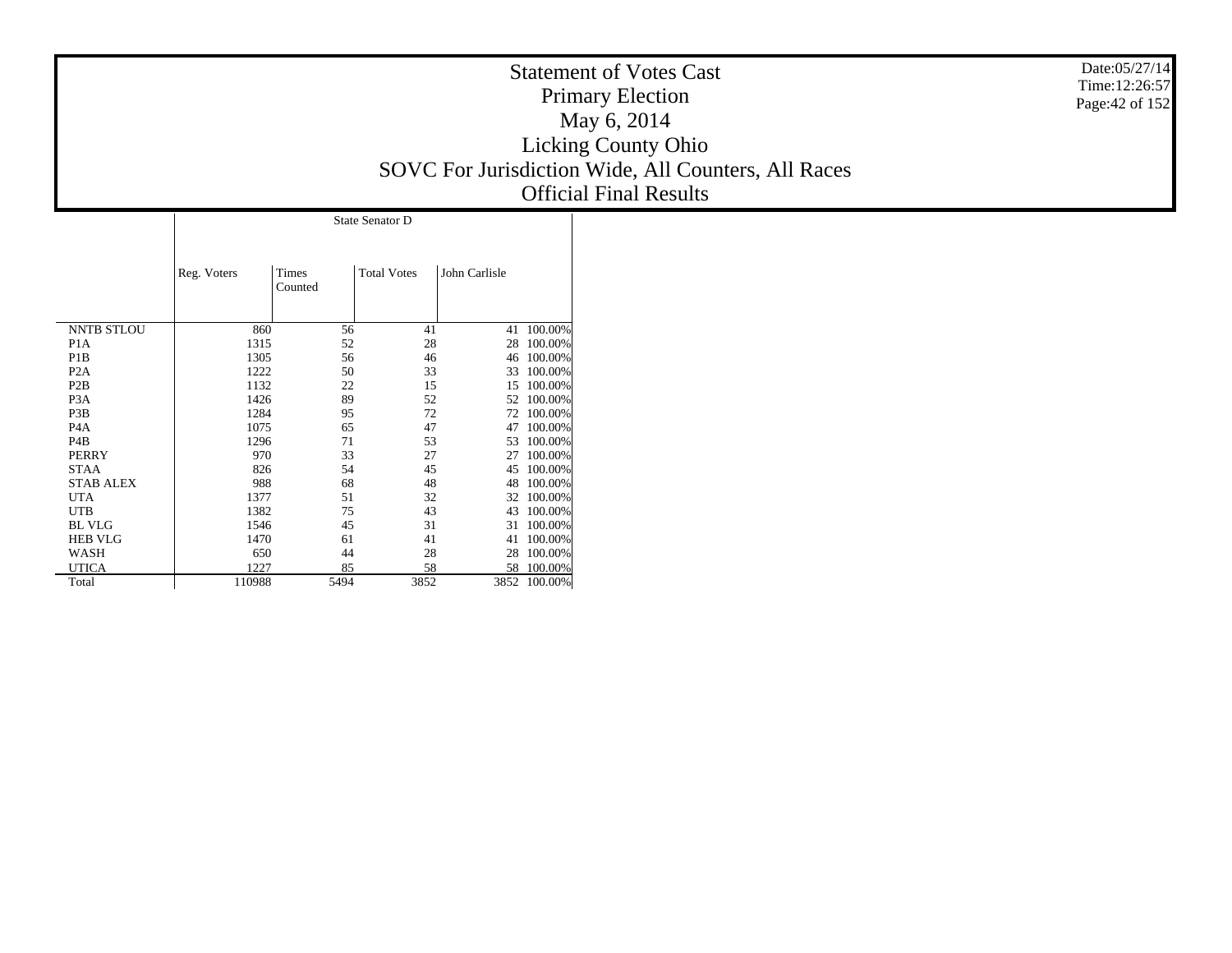| <b>Statement of Votes Cast</b>                      |
|-----------------------------------------------------|
| <b>Primary Election</b>                             |
| May 6, 2014                                         |
| <b>Licking County Ohio</b>                          |
| SOVC For Jurisdiction Wide, All Counters, All Races |
| <b>Official Final Results</b>                       |

|                         | State Rep 71st D |                  |                    |           |                    |  |
|-------------------------|------------------|------------------|--------------------|-----------|--------------------|--|
|                         | Reg. Voters      | Times<br>Counted | <b>Total Votes</b> | Ann Rader |                    |  |
| Jurisdiction Wide       |                  |                  |                    |           |                    |  |
| N1A                     | 1758             | 51               | 40                 |           | 40 100.00%         |  |
| N1B                     | 1670             | 54               | 42                 | 42        | 100.00%            |  |
| N2A                     | 1073             | 33               | 29                 | 29        | 100.00%            |  |
| N2B                     | 1771             | 58               | 47                 | 47        | 100.00%            |  |
| N2C                     | 859              | 31               | 23                 | 23        | 100.00%            |  |
| N3A                     | 1585             | 71               | 55                 | 55        | 100.00%            |  |
| N3B                     | 1425             | 43               | 39                 |           | 39 100.00%         |  |
| N3C                     | 1034             | 39               | 28                 | 28        | 100.00%            |  |
| N4A                     | 1430             | 57               | 38                 | 38        | 100.00%            |  |
| N4B                     | 1338             | 65               | 55                 | 55        | 100.00%            |  |
| N <sub>4</sub> C        | 888              | 32               | 26                 | 26        | 100.00%            |  |
| N <sub>4</sub> D        | 912              | 36               | 26                 |           | 26 100.00%         |  |
| N <sub>5</sub> A        | 1007             | 58               | 44                 |           | 44 100.00%         |  |
| N5B                     | 1282             | 39               | 33                 | 33        | 100.00%            |  |
| N <sub>5</sub> C        | 901              | 57               | 49                 |           | 49 100.00%         |  |
| N <sub>5</sub> D        | 894              | 48               | 42                 | 42        | 100.00%            |  |
| N <sub>5</sub> E        | 710              | 31               | 25                 | 25        | 100.00%            |  |
| N <sub>6</sub> A        | 1038             | 39               | 29                 |           | 29 100.00%         |  |
| N <sub>6</sub> B        | 1127             | 44               | 31                 | 31        | 100.00%            |  |
| N <sub>6</sub> C        | 813              | 21               | 14                 | 14        | 100.00%            |  |
| N <sub>6</sub> D        | 843              | 16               | 9                  |           | 9 100.00%          |  |
| N <sub>6</sub> E        | 981              | 44               | 29                 | 29        | 100.00%            |  |
| N7A                     | 1143             | 31               | 29                 |           | 29 100.00%         |  |
| N7B                     | 1735             | 48               | 39                 | 39        | 100.00%            |  |
| N7C                     | 837              | 29               | 22                 | 22        | 100.00%            |  |
| H1A                     | 1254             | 43               | 27                 | 27        | 100.00%            |  |
| H1B                     | 974              | 32               | 29                 | 29        | 100.00%            |  |
| H2A                     | 1044             | 57               | 42                 | 42        | 100.00%            |  |
| H2B<br>H <sub>3</sub> A | 1092<br>1049     | 37<br>35         | 30<br>25           | 30        | 100.00%            |  |
| H3B                     | 1236             | 39               | 32                 | 25<br>32  | 100.00%<br>100.00% |  |
| <b>BEN</b>              | 1126             | 69               | 43                 |           | 43 100.00%         |  |
| <b>BUR</b>              | 856              | 82               | 40                 |           | 40 100.00%         |  |
| <b>EDEN FALL</b>        | 736              | 53               | 35                 | 35        | 100.00%            |  |
| R2A                     | 1077             | 27               | 20                 | 20        | 100.00%            |  |
| <b>R3A RCS</b>          | 1399             | 42               | 30                 | 30        | 100.00%            |  |
| R3B                     | 937              | 17               | 15                 | 15        | 100.00%            |  |
| R <sub>3</sub> C        | 1304             | 45               | 36                 | 36        | 100.00%            |  |

Date:05/27/14 Time:12:26:57 Page:43 of 152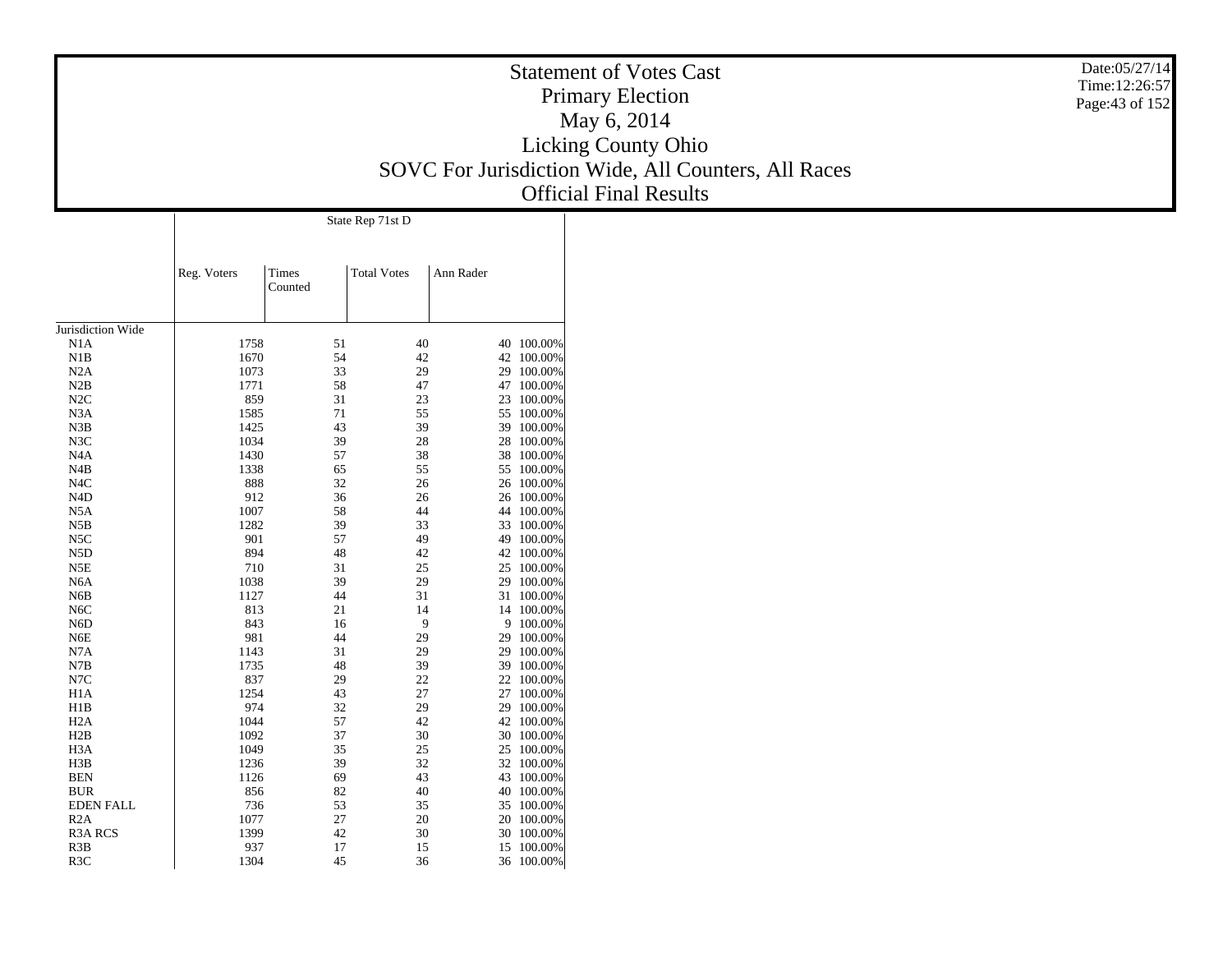|                   | State Rep 71st D |         |                    |           |         |  |  |  |
|-------------------|------------------|---------|--------------------|-----------|---------|--|--|--|
|                   |                  |         |                    |           |         |  |  |  |
|                   |                  |         |                    |           |         |  |  |  |
|                   | Reg. Voters      | Times   | <b>Total Votes</b> | Ann Rader |         |  |  |  |
|                   |                  | Counted |                    |           |         |  |  |  |
|                   |                  |         |                    |           |         |  |  |  |
| <b>R3D RCS</b>    | 1336             | 50      | 40                 | 40        | 100.00% |  |  |  |
| <b>GTA</b>        | 992              | 69      | 47                 | 47        | 100.00% |  |  |  |
| <b>GTB</b>        | 930              | 79      | 63                 | 63        | 100.00% |  |  |  |
| <b>GTC</b>        | 1376             | 120     | 84                 | 84        | 100.00% |  |  |  |
| <b>GVA</b>        | 1294             | 136     | 106                | 106       | 100.00% |  |  |  |
| <b>GVB</b>        | 1233             | 72      | 56                 | 56        | 100.00% |  |  |  |
| GVC               | 2020             | 61      | 39                 | 39        | 100.00% |  |  |  |
| <b>HFT</b>        | 905              | 36      | 19                 | 19        | 100.00% |  |  |  |
| <b>JRA</b>        | 1196             | 75      | 43                 | 43        | 100.00% |  |  |  |
| <b>JRB</b>        | 816              | 36      | 25                 | 25        | 100.00% |  |  |  |
| LBA               | 823              | 62      | 36                 | 36        | 100.00% |  |  |  |
| LBB               | 933              | 46      | 23                 | 23        | 100.00% |  |  |  |
| MK                | 1081             | 75      | 58                 | 58        | 100.00% |  |  |  |
| <b>MONA</b>       | 799              | 59      | 39                 | 39        | 100.00% |  |  |  |
| <b>MONB</b>       | 884              | 60      | 35                 | 35        | 100.00% |  |  |  |
| <b>JOHNA</b>      | 1428             | 121     | 89                 | 89        | 100.00% |  |  |  |
| <b>JOHNB</b>      | 1582             | 97      | 61                 | 61        | 100.00% |  |  |  |
| NK TWP            | 1508             | 58      | 41                 | 41        | 100.00% |  |  |  |
| <b>NNTA</b>       | 1283             | 80      | 63                 | 63        | 100.00% |  |  |  |
| <b>NNTB STLOU</b> | 860              | 56      | 41                 | 41        | 100.00% |  |  |  |
| P <sub>1</sub> A  | 1315             | 52      | 30                 | 30        | 100.00% |  |  |  |
| P <sub>1</sub> B  | 1305             | 56      | 44                 | 44        | 100.00% |  |  |  |
| P <sub>2</sub> A  | 1222             | 50      | 34                 | 34        | 100.00% |  |  |  |
| P <sub>2</sub> B  | 1132             | 22      | 15                 | 15        | 100.00% |  |  |  |
| P <sub>3</sub> A  | 1426             | 89      | 55                 | 55        | 100.00% |  |  |  |
| P <sub>3</sub> B  | 1284             | 95      | 65                 | 65        | 100.00% |  |  |  |
| P <sub>4</sub> A  | 1075             | 65      | 47                 | 47        | 100.00% |  |  |  |
| P <sub>4</sub> B  | 1296             | 71      | 50                 | 50        | 100.00% |  |  |  |
| WASH              | 650              | 44      | 28                 | 28        | 100.00% |  |  |  |
| <b>UTICA</b>      | 1227             | 85      | 58                 | 58        | 100.00% |  |  |  |
| Total             | 78349            | 3730    | 2681               | 2681      | 100.00% |  |  |  |

Date:05/27/14 Time:12:26:57Page:44 of 152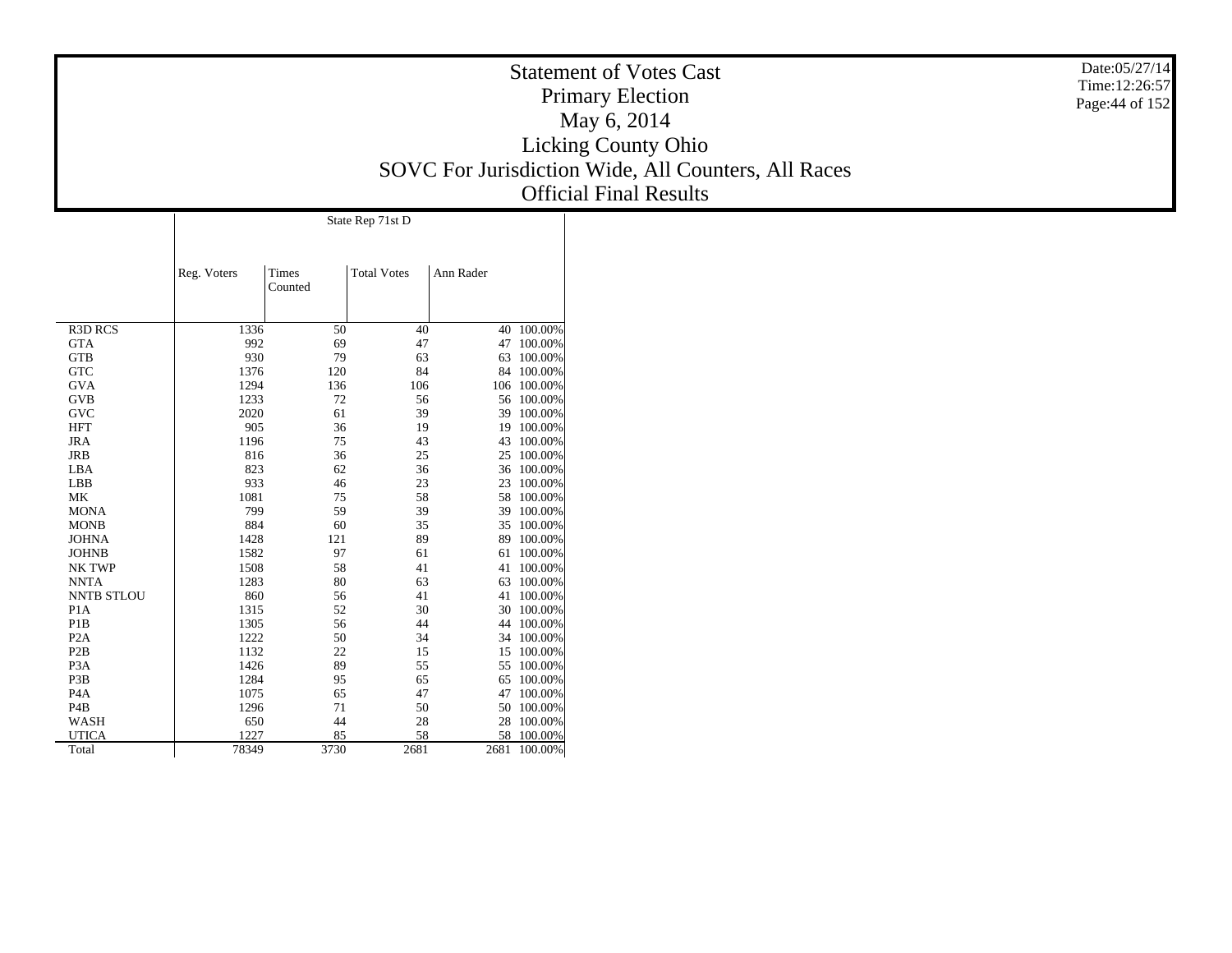|                     | State Rep 72nd D |                  |                    |                  |         |  |  |
|---------------------|------------------|------------------|--------------------|------------------|---------|--|--|
|                     | Reg. Voters      | Times<br>Counted | <b>Total Votes</b> | Janee' L. Bowman |         |  |  |
| Jurisdiction Wide   |                  |                  |                    |                  |         |  |  |
| <b>BG</b>           | 1198             | 36               | 27                 | 27               | 100.00% |  |  |
| <b>EDEN FALL</b>    | 613              | 29               | 19                 | 19               | 100.00% |  |  |
| <b>ETA</b>          | 1589             | 102              | 67                 | 67               | 100.00% |  |  |
| <b>ETB SWL</b>      | 1049             | 75               | 47                 | 47               | 100.00% |  |  |
| <b>ETC SWL</b>      | 1455             | 107              | 64                 | 64               | 100.00% |  |  |
| <b>ETD SWL</b>      | 1517             | 134              | 87                 | 87               | 100.00% |  |  |
| <b>FRANKLIN TWP</b> | 1494             | 57               | 41                 | 41               | 100.00% |  |  |
| <b>HAN TWP</b>      | 1147             | 44               | 30                 | 30               | 100.00% |  |  |
| <b>HAN V</b>        | 715              | 35               | 23                 | 23               | 100.00% |  |  |
| HR A                | 1007             | 77               | 51                 | 51               | 100.00% |  |  |
| <b>HR B KIRK</b>    | 1318             | 128              | 80                 | 80               | 100.00% |  |  |
| HR C                | 909              | 70               | 38                 | 38               | 100.00% |  |  |
| HR <sub>D</sub>     | 1375             | 105              | 66                 | 66               | 100.00% |  |  |
| HR E                | 1115             | 83               | 49                 | 49               | 100.00% |  |  |
| <b>HWG</b>          | 886              | 51               | 38                 | 38               | 100.00% |  |  |
| LKA                 | 1412             | 42               | 31                 | 31               | 100.00% |  |  |
| <b>LKB</b>          | 827              | 35               | 22                 | 22               | 100.00% |  |  |
| <b>LKC</b>          | 1012             | 42               | 28                 | 28               | 100.00% |  |  |
| <b>MADA</b>         | 1278             | 53               | 33                 | 33               | 100.00% |  |  |
| <b>MADB</b>         | 833              | 28               | 21                 | 21               | 100.00% |  |  |
| <b>MARY TWP</b>     | 1331             | 44               | 27                 | 27               | 100.00% |  |  |
| PERRY               | 970              | 33               | 27                 | 27               | 100.00% |  |  |
| <b>STAA</b>         | 826              | 54               | 44                 | 44               | 100.00% |  |  |
| <b>STAB ALEX</b>    | 988              | 68               | 45                 | 45               | 100.00% |  |  |
| <b>UTA</b>          | 1377             | 51               | 31                 | 31               | 100.00% |  |  |
| UTB                 | 1382             | 75               | 44                 | 44               | 100.00% |  |  |
| <b>BL VLG</b>       | 1546             | 45               | 30                 | 30               | 100.00% |  |  |
| <b>HEB VLG</b>      | 1470             | 61               | 39                 | 39               | 100.00% |  |  |
| Total               | 32639            | 1764             | 1149               | 1149             | 100.00% |  |  |

Date:05/27/14 Time:12:26:57Page:45 of 152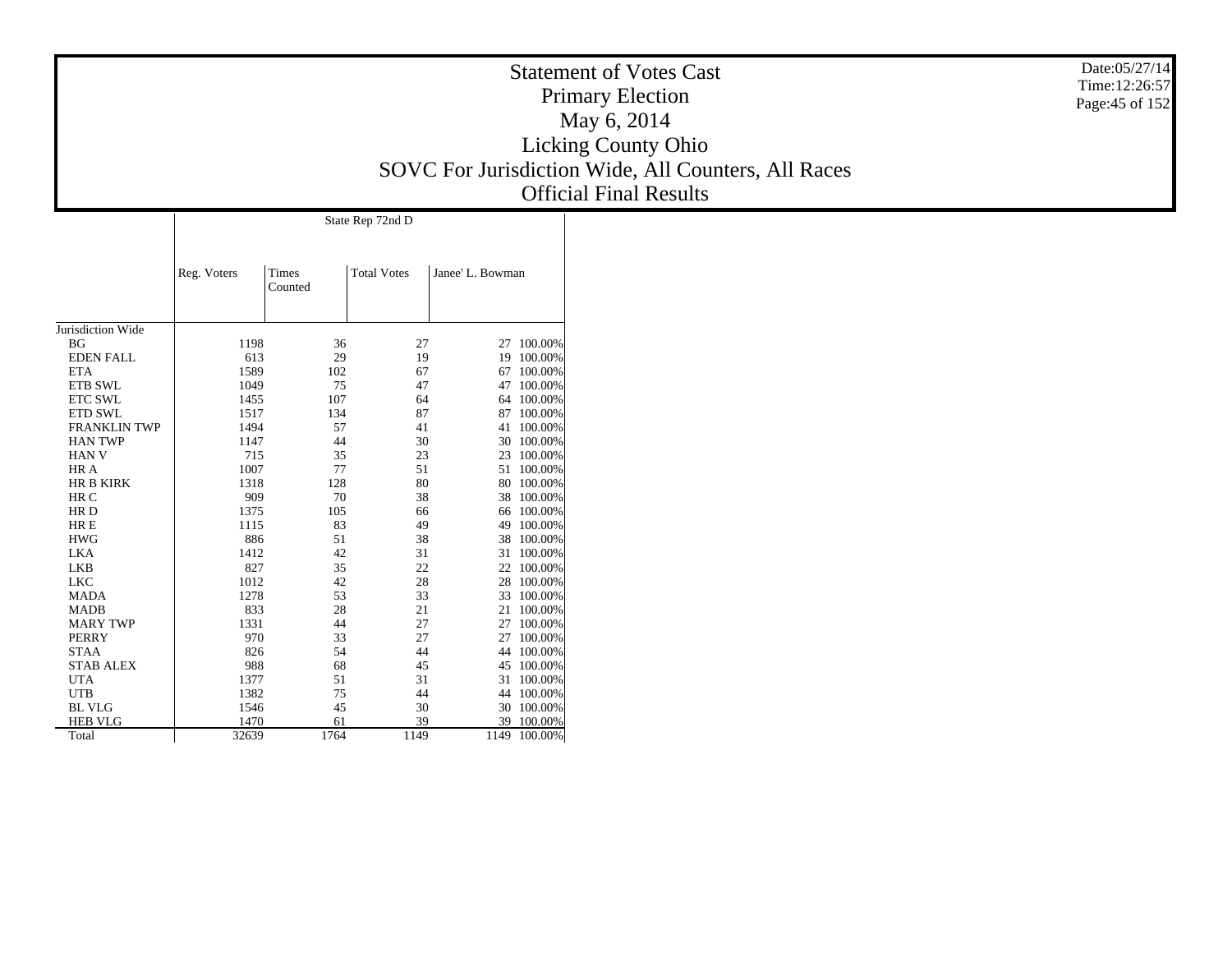|                         |              |                  |                            |                   |                          | Date:05/27/14<br><b>Statement of Votes Cast</b><br>Time: 12:26:57<br><b>Primary Election</b><br>Page: 46 of 152<br>May 6, 2014<br>Licking County Ohio<br>SOVC For Jurisdiction Wide, All Counters, All Races |
|-------------------------|--------------|------------------|----------------------------|-------------------|--------------------------|--------------------------------------------------------------------------------------------------------------------------------------------------------------------------------------------------------------|
|                         |              |                  |                            |                   |                          | <b>Official Final Results</b>                                                                                                                                                                                |
|                         |              |                  | Judge Com Pleas Dom Unex D |                   |                          |                                                                                                                                                                                                              |
|                         |              |                  |                            |                   |                          |                                                                                                                                                                                                              |
|                         | Reg. Voters  | Times<br>Counted | <b>Total Votes</b>         | Philip L. Proctor |                          |                                                                                                                                                                                                              |
| Jurisdiction Wide       |              |                  |                            |                   |                          |                                                                                                                                                                                                              |
| N1A                     | 1758         |                  | 51                         | 36                | 36 100.00%               |                                                                                                                                                                                                              |
| N1B                     | 1670         |                  | 54                         | 39                | 39 100.00%               |                                                                                                                                                                                                              |
| N2A                     | 1073         |                  | 33                         | 29                | 29 100.00%               |                                                                                                                                                                                                              |
| N2B                     | 1771         |                  | 58                         | 42                | 42 100.00%               |                                                                                                                                                                                                              |
| N2C                     | 859          |                  | 31                         | $23\,$            | 23 100.00%               |                                                                                                                                                                                                              |
| N <sub>3</sub> A        | 1585         |                  | 71                         | 55<br>32          | 55 100.00%               |                                                                                                                                                                                                              |
| N3B<br>N3C              | 1425<br>1034 |                  | 43<br>39                   | $27\,$            | 32 100.00%<br>27 100.00% |                                                                                                                                                                                                              |
| N <sub>4</sub> A        | 1430         |                  | 57                         | 30                | 30 100.00%               |                                                                                                                                                                                                              |
| N4B                     | 1338         |                  | 65                         | 51                | 51 100.00%               |                                                                                                                                                                                                              |
| $_{\mathrm{N4C}}$       | 888          |                  | 32                         | $26\,$            | 26 100.00%               |                                                                                                                                                                                                              |
| N <sub>4</sub> D        | 912          |                  | 36                         | $25\,$            | 25 100.00%               |                                                                                                                                                                                                              |
| N <sub>5</sub> A        | 1007         |                  | 58                         | 34                | 34 100.00%               |                                                                                                                                                                                                              |
| N5B                     | 1282         |                  | 39                         | 26                | 26 100.00%               |                                                                                                                                                                                                              |
| $_{\rm NSC}$            | 901          |                  | 57                         | 40                | 40 100.00%               |                                                                                                                                                                                                              |
| N <sub>5</sub> D        | 894          |                  | 48                         | $40\,$            | 40 100.00%               |                                                                                                                                                                                                              |
| N5E                     | 710<br>1038  |                  | 31                         | 24<br>$27\,$      | 24 100.00%               |                                                                                                                                                                                                              |
| N <sub>6</sub> A<br>N6B | 1127         |                  | 39<br>44                   | 30                | 27 100.00%<br>30 100.00% |                                                                                                                                                                                                              |
| N <sub>6</sub> C        | 813          |                  | 21                         | 12                | 12 100.00%               |                                                                                                                                                                                                              |
| N <sub>6</sub> D        | 843          |                  | 16                         | $\overline{9}$    | 9 100.00%                |                                                                                                                                                                                                              |
| N6E                     | 981          |                  | 44                         | 31                | 31 100.00%               |                                                                                                                                                                                                              |
| N7A                     | 1143         |                  | 31                         | 26                | 26 100.00%               |                                                                                                                                                                                                              |
| N7B                     | 1735         |                  | 48                         | 40                | 40 100.00%               |                                                                                                                                                                                                              |
| N7C                     | 837          |                  | 29                         | 19                | 19 100.00%               |                                                                                                                                                                                                              |
| H <sub>1</sub> A        | 1254         |                  | 43                         | $30\,$            | 30 100.00%               |                                                                                                                                                                                                              |
| H1B                     | 974<br>1044  |                  | 32                         | 29                | 29 100.00%               |                                                                                                                                                                                                              |
| H <sub>2</sub> A<br>H2B | 1092         |                  | 57<br>37                   | 42<br>31          | 42 100.00%<br>31 100.00% |                                                                                                                                                                                                              |
| H <sub>3</sub> A        | 1049         |                  | 35                         | 24                | 24 100.00%               |                                                                                                                                                                                                              |
| H3B                     | 1236         |                  | 39                         | $30\,$            | 30 100.00%               |                                                                                                                                                                                                              |
| <b>BEN</b>              | 1126         |                  | 69                         | 37                | 37 100.00%               |                                                                                                                                                                                                              |
| BG                      | 1198         |                  | 36                         | 27                | 27 100.00%               |                                                                                                                                                                                                              |
| <b>BUR</b>              | 856          |                  | 82                         | 42                | 42 100.00%               |                                                                                                                                                                                                              |
| <b>EDEN FALL</b>        | 1349         |                  | 82                         | 58                | 58 100.00%               |                                                                                                                                                                                                              |
| <b>ETA</b>              | 1589         |                  | 102                        | 68                | 68 100.00%               |                                                                                                                                                                                                              |
| ETB SWL                 | 1049         |                  | 75                         | 44                | 44 100.00%               |                                                                                                                                                                                                              |
| ETC SWL                 | 1455         |                  | 107                        | 60                | 60 100.00%               |                                                                                                                                                                                                              |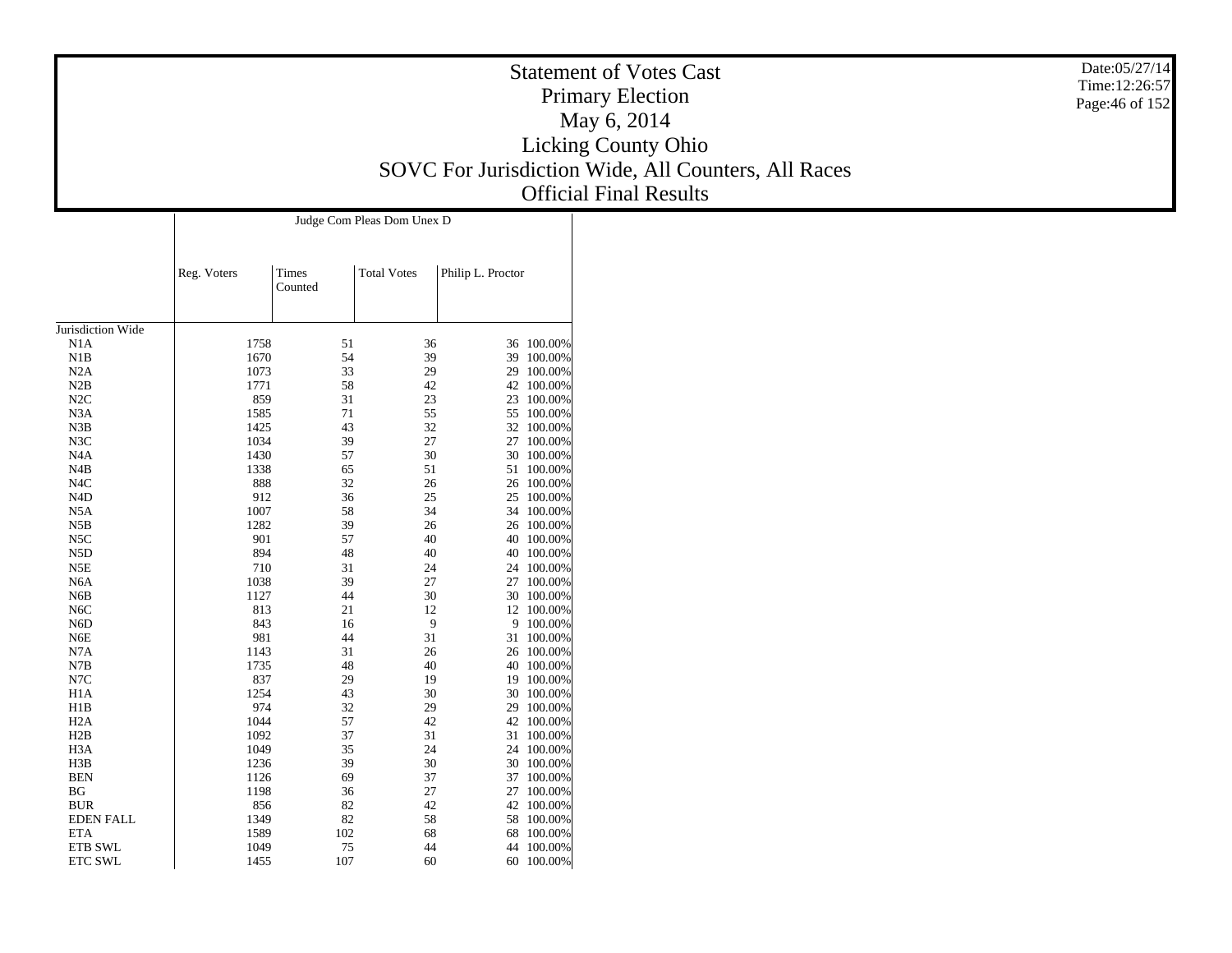| <b>Statement of Votes Cast</b>                      |
|-----------------------------------------------------|
| <b>Primary Election</b>                             |
| May 6, 2014                                         |
| <b>Licking County Ohio</b>                          |
| SOVC For Jurisdiction Wide, All Counters, All Races |
| <b>Official Final Results</b>                       |

Date:05/27/14 Time:12:26:57 Page:47 of 152

|                     | Judge Com Pleas Dom Unex D |                  |                    |                   |                          |  |  |  |
|---------------------|----------------------------|------------------|--------------------|-------------------|--------------------------|--|--|--|
|                     | Reg. Voters                | Times<br>Counted | <b>Total Votes</b> | Philip L. Proctor |                          |  |  |  |
| <b>ETD SWL</b>      | 1517                       | 134              | 83                 | 83                | 100.00%                  |  |  |  |
| R2A                 | 1077                       | 27               | 19                 |                   | 19 100.00%               |  |  |  |
| <b>R3A RCS</b>      | 1399                       | 42               | 28                 |                   | 28 100.00%               |  |  |  |
| R3B                 | 937                        | 17               | 15                 |                   | 15 100.00%               |  |  |  |
| R <sub>3</sub> C    | 1304                       | 45               | 38                 |                   | 38 100.00%               |  |  |  |
| <b>R3D RCS</b>      | 1336                       | 50               | 37                 |                   | 37 100.00%               |  |  |  |
| <b>FRANKLIN TWP</b> | 1494                       | 57               | 41                 | 41                | 100.00%                  |  |  |  |
| <b>GTA</b>          | 992                        | 69               | 44                 |                   | 44 100.00%               |  |  |  |
| <b>GTB</b>          | 930                        | 79               | 66                 |                   | 66 100.00%               |  |  |  |
| <b>GTC</b>          | 1376                       | 120              | 79                 |                   | 79 100.00%               |  |  |  |
| <b>GVA</b>          | 1294                       | 136              | 101                |                   | 101 100.00%              |  |  |  |
| <b>GVB</b>          | 1233                       | 72               | 54                 |                   | 54 100.00%               |  |  |  |
| <b>GVC</b>          | 2020                       | 61               | 35                 |                   | 35 100.00%               |  |  |  |
| <b>HAN TWP</b>      | 1147                       | 44               | 31                 |                   | 31 100.00%               |  |  |  |
| <b>HANV</b>         | 715                        | 35               | 22                 |                   | 22 100.00%               |  |  |  |
| HR A                | 1007                       | 77               | 52                 |                   | 52 100.00%               |  |  |  |
| <b>HR B KIRK</b>    | 1318                       | 128              | 77                 |                   | 77 100.00%               |  |  |  |
| HR C                | 909                        | 70<br>105        | 36                 |                   | 36 100.00%               |  |  |  |
| HR D                | 1375                       | 83               | 66<br>51           |                   | 66 100.00%               |  |  |  |
| HR E<br><b>HFT</b>  | 1115<br>905                | 36               | 19                 |                   | 51 100.00%<br>19 100.00% |  |  |  |
| <b>HWG</b>          | 886                        | 51               | 37                 |                   | 37 100.00%               |  |  |  |
| <b>JRA</b>          | 1196                       | 75               | 43                 |                   | 43 100.00%               |  |  |  |
| JRB                 | 816                        | 36               | 24                 |                   | 24 100.00%               |  |  |  |
| LBA                 | 823                        | 62               | 38                 |                   | 38 100.00%               |  |  |  |
| LBB                 | 933                        | 46               | 26                 |                   | 26 100.00%               |  |  |  |
| <b>LKA</b>          | 1412                       | 42               | 31                 |                   | 31 100.00%               |  |  |  |
| <b>LKB</b>          | 827                        | 35               | 20                 |                   | 20 100.00%               |  |  |  |
| <b>LKC</b>          | 1012                       | 42               | 23                 |                   | 23 100.00%               |  |  |  |
| MADA                | 1278                       | 53               | 35                 |                   | 35 100.00%               |  |  |  |
| <b>MADB</b>         | 833                        | 28               | 20                 |                   | 20 100.00%               |  |  |  |
| <b>MARY TWP</b>     | 1331                       | 44               | 29                 |                   | 29 100.00%               |  |  |  |
| МK                  | 1081                       | 75               | 53                 |                   | 53 100.00%               |  |  |  |
| <b>MONA</b>         | 799                        | 59               | 39                 |                   | 39 100.00%               |  |  |  |
| <b>MONB</b>         | 884                        | 60               | 37                 |                   | 37 100.00%               |  |  |  |
| <b>JOHNA</b>        | 1428                       | 121              | 87                 |                   | 87 100.00%               |  |  |  |
| <b>JOHNB</b>        | 1582                       | 97               | 57                 | 57                | 100.00%                  |  |  |  |
| NK TWP              | 1508                       | 58               | 36                 | 36                | 100.00%                  |  |  |  |
| <b>NNTA</b>         | 1283                       | 80               | 59                 |                   | 59 100.00%               |  |  |  |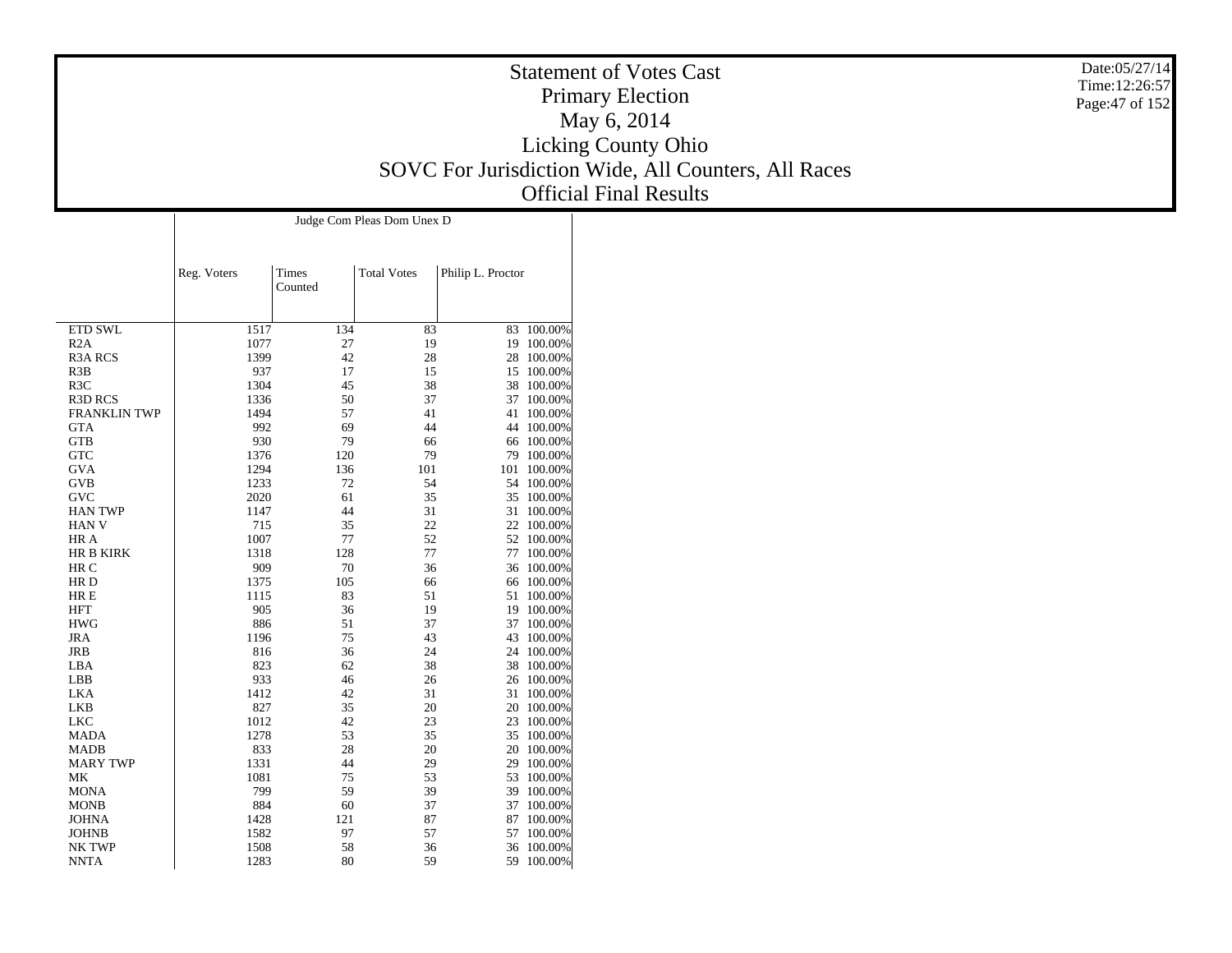|                   | Judge Com Pleas Dom Unex D |                  |                    |                   |         |  |  |  |
|-------------------|----------------------------|------------------|--------------------|-------------------|---------|--|--|--|
|                   |                            |                  |                    |                   |         |  |  |  |
|                   | Reg. Voters                | Times<br>Counted | <b>Total Votes</b> | Philip L. Proctor |         |  |  |  |
|                   |                            |                  |                    |                   |         |  |  |  |
| <b>NNTB STLOU</b> | 860                        | 56               | 41                 | 41                | 100.00% |  |  |  |
| P <sub>1</sub> A  | 1315                       | 52               | 31                 | 31                | 100.00% |  |  |  |
| P <sub>1</sub> B  | 1305                       | 56               | 44                 | 44                | 100.00% |  |  |  |
| P <sub>2</sub> A  | 1222                       | 50               | 31                 | 31                | 100.00% |  |  |  |
| P <sub>2</sub> B  | 1132                       | 22               | 13                 | 13                | 100.00% |  |  |  |
| P <sub>3</sub> A  | 1426                       | 89               | 50                 | 50                | 100.00% |  |  |  |
| P3B               | 1284                       | 95               | 68                 | 68                | 100.00% |  |  |  |
| P <sub>4</sub> A  | 1075                       | 65               | 49                 | 49                | 100.00% |  |  |  |
| P <sub>4</sub> B  | 1296                       | 71               | 50                 | 50                | 100.00% |  |  |  |
| <b>PERRY</b>      | 970                        |                  |                    |                   |         |  |  |  |
|                   |                            | 33               | 26                 | 26                | 100.00% |  |  |  |
| <b>STAA</b>       | 826                        | 54               | 41                 | 41                | 100.00% |  |  |  |
| <b>STAB ALEX</b>  | 988                        | 68               | 48                 | 48                | 100.00% |  |  |  |
| UTA               | 1377                       | 51               | 30                 | 30                | 100.00% |  |  |  |
| UTB               | 1382                       | 75               | 42                 | 42                | 100.00% |  |  |  |
| <b>BL VLG</b>     | 1546                       | 45               | 31                 | 31                | 100.00% |  |  |  |
| <b>HEB VLG</b>    | 1470                       | 61               | 38                 | 38                | 100.00% |  |  |  |
| WASH              | 650                        | 44               | 26                 | 26                | 100.00% |  |  |  |
| <b>UTICA</b>      | 1227                       | 85               | 60                 | 60                | 100.00% |  |  |  |
| Total             | 110988                     | 5494             | 3702               | 3702              | 100.00% |  |  |  |

Date:05/27/14 Time:12:26:57Page:48 of 152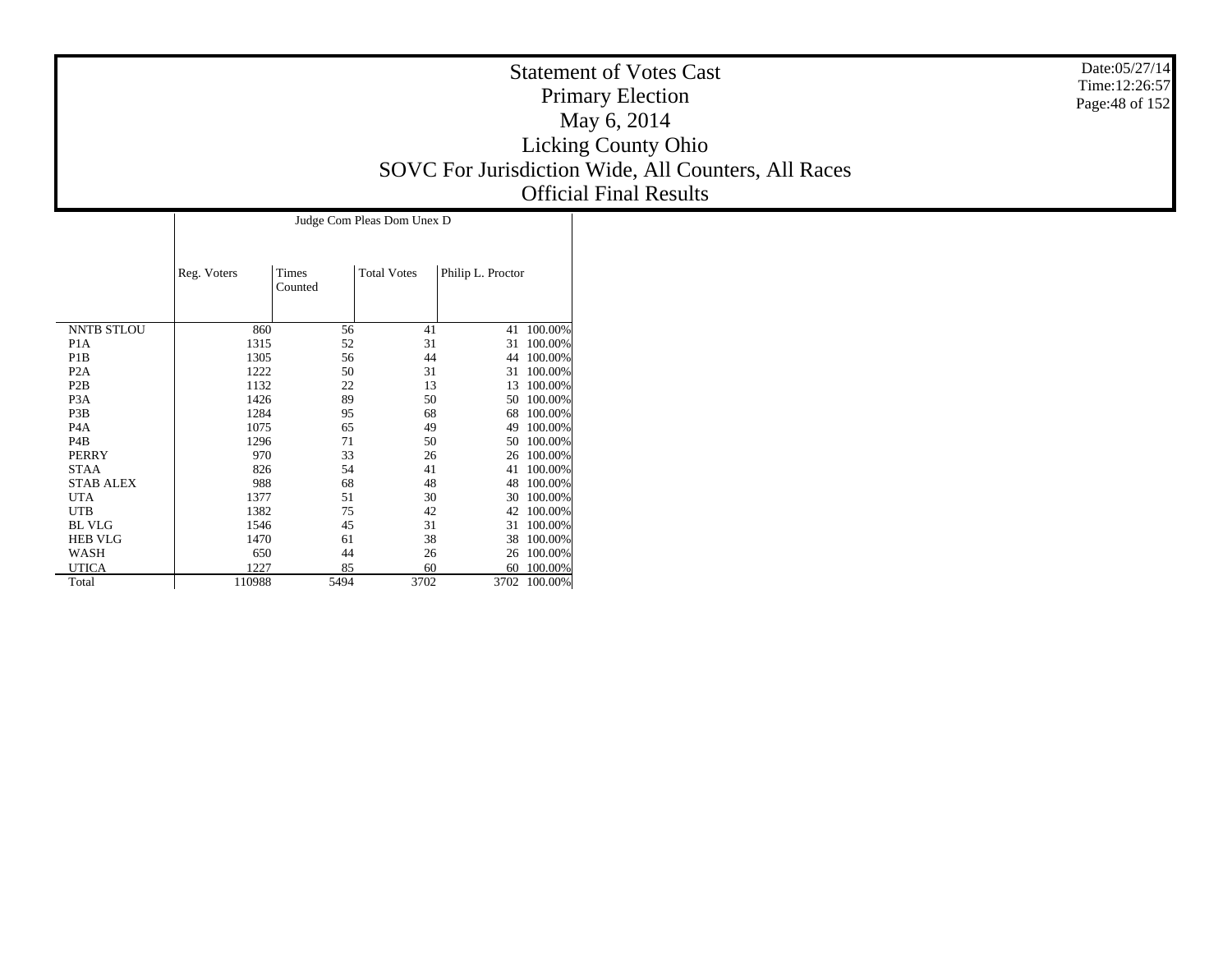| <b>Statement of Votes Cast</b>                      |
|-----------------------------------------------------|
| <b>Primary Election</b>                             |
| May 6, 2014                                         |
| <b>Licking County Ohio</b>                          |
| SOVC For Jurisdiction Wide, All Counters, All Races |
| <b>Official Final Results</b>                       |

| Date:05/27/14  |
|----------------|
| Time: 12:26:57 |
| Page:49 of 152 |

|                   |             |                  | County Commissioner D |                  |            |
|-------------------|-------------|------------------|-----------------------|------------------|------------|
|                   | Reg. Voters | Times<br>Counted | <b>Total Votes</b>    | Mark A. VanBuren |            |
| Jurisdiction Wide |             |                  |                       |                  |            |
| N1A               | 1758        | 51               | 39                    | 39               | 100.00%    |
| N1B               | 1670        | 54               | 46                    | 46               | 100.00%    |
| N2A               | 1073        | 33               | 29                    | 29               | 100.00%    |
| N2B               | 1771        | 58               | 45                    | 45               | 100.00%    |
| N2C               | 859         | 31               | 25                    | 25               | 100.00%    |
| N3A               | 1585        | 71               | 57                    | 57               | 100.00%    |
| N3B               | 1425        | 43               | 34                    | 34               | 100.00%    |
| N3C               | 1034        | 39               | 30                    |                  | 30 100.00% |
| N4A               | 1430        | 57               | 40                    | 40               | 100.00%    |
| N <sub>4</sub> B  | 1338        | 65               | 55                    | 55               | 100.00%    |
| N <sub>4</sub> C  | 888         | 32               | 25                    | 25               | 100.00%    |
| N4D               | 912         | 36               | 31                    | 31               | 100.00%    |
| N5A               | 1007        | 58               | 40                    |                  | 40 100.00% |
| N5B               | 1282        | 39               | 32                    | 32               | 100.00%    |
| N <sub>5</sub> C  | 901         | 57               | 47                    | 47               | 100.00%    |
| N <sub>5</sub> D  | 894         | 48               | 38                    | 38               | 100.00%    |
| N5E               | 710         | 31               | 25                    | 25               | 100.00%    |
| N <sub>6</sub> A  | 1038        | 39               | 31                    | 31               | 100.00%    |
| N <sub>6</sub> B  | 1127        | 44               | 41                    | 41               | 100.00%    |
| N <sub>6</sub> C  | 813         | 21               | 12                    |                  | 12 100.00% |
| N <sub>6</sub> D  | 843         | 16               | 8                     | 8                | 100.00%    |
| N <sub>6</sub> E  | 981         | 44               | 31                    | 31               | 100.00%    |
| N7A               | 1143        | 31               | 25                    | 25               | 100.00%    |
| N7B               | 1735        | 48               | 41                    | 41               | 100.00%    |
| N7C               | 837         | 29               | 24                    | 24               | 100.00%    |
| H1A               | 1254        | 43               | 32                    | 32               | 100.00%    |
| H1B               | 974         | 32               | 28                    | 28               | 100.00%    |
| H2A               | 1044        | 57               | 45                    | 45               | 100.00%    |
| H2B               | 1092        | 37               | 31                    | 31               | 100.00%    |
| H <sub>3</sub> A  | 1049        | 35               | 27                    | 27               | 100.00%    |
| H3B               | 1236        | 39               | 32                    | 32               | 100.00%    |
| <b>BEN</b>        | 1126        | 69               | 47                    | 47               | 100.00%    |
| BG                | 1198        | 36               | 31                    | 31               | 100.00%    |
| <b>BUR</b>        | 856         | 82               | 57                    | 57               | 100.00%    |
| <b>EDEN FALL</b>  | 1349        | 82               | 60                    | 60               | 100.00%    |
| <b>ETA</b>        | 1589        | 102              | 66                    | 66               | 100.00%    |
| <b>ETB SWL</b>    | 1049        | 75               | 53                    | 53               | 100.00%    |
| ETC SWL           | 1455        | 107              | 79                    | 79               | 100.00%    |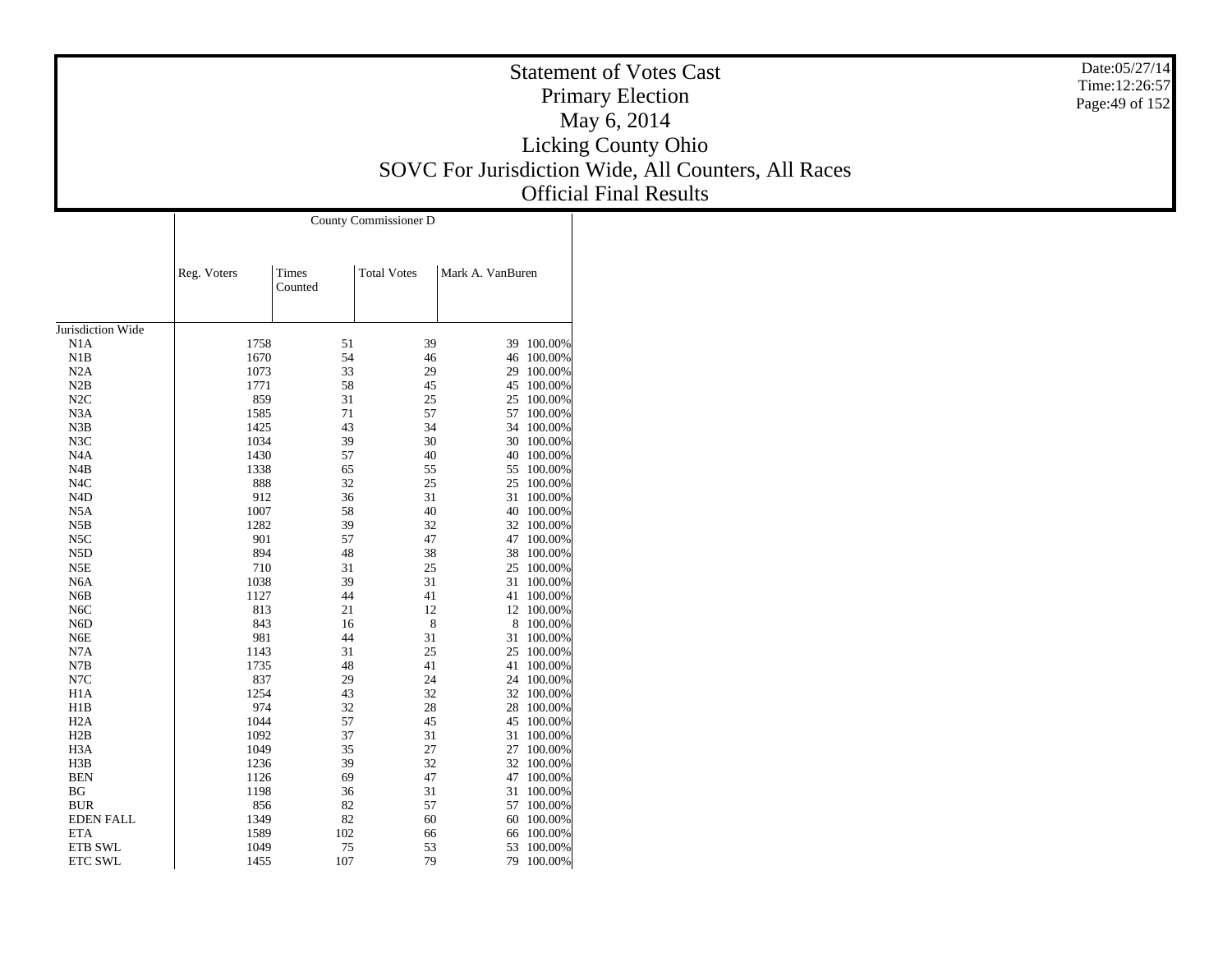Date:05/27/14 Time:12:26:57Page:50 of 152

|                     | County Commissioner D |                  |                    |                  |            |  |
|---------------------|-----------------------|------------------|--------------------|------------------|------------|--|
|                     | Reg. Voters           | Times<br>Counted | <b>Total Votes</b> | Mark A. VanBuren |            |  |
| ETD SWL             | 1517                  | 134              | 89                 | 89               | 100.00%    |  |
| R2A                 | 1077                  | 27               | 17                 | 17               | 100.00%    |  |
| <b>R3A RCS</b>      | 1399                  | 42               | 32                 | 32               | 100.00%    |  |
| R3B                 | 937                   | 17               | 11                 | 11               | 100.00%    |  |
| R <sub>3</sub> C    | 1304                  | 45               | 37                 | 37               | 100.00%    |  |
| R3D RCS             | 1336                  | 50               | 43                 | 43               | 100.00%    |  |
| <b>FRANKLIN TWP</b> | 1494                  | 57               | 44                 |                  | 44 100.00% |  |
| <b>GTA</b>          | 992                   | 69               | 46                 |                  | 46 100.00% |  |
| <b>GTB</b>          | 930                   | 79               | 70                 |                  | 70 100.00% |  |
| <b>GTC</b>          | 1376                  | 120              | 86                 |                  | 86 100.00% |  |
| <b>GVA</b>          | 1294                  | 136              | 112                | 112              | 100.00%    |  |
| <b>GVB</b>          | 1233                  | 72               | 56                 |                  | 56 100.00% |  |
| GVC                 | 2020                  | 61               | 46                 |                  | 46 100.00% |  |
| <b>HAN TWP</b>      | 1147                  | 44               | 32                 |                  | 32 100.00% |  |
| <b>HAN V</b>        | 715                   | 35               | 24                 | 24               | 100.00%    |  |
| HR A                | 1007                  | 77               | 61                 | 61               | 100.00%    |  |
| <b>HR B KIRK</b>    | 1318                  | 128              | 95                 | 95               | 100.00%    |  |
| HR C                | 909                   | 70               | 48                 | 48               | 100.00%    |  |
| HR <sub>D</sub>     | 1375                  | 105              | 78                 |                  | 78 100.00% |  |
| HR E                | 1115                  | 83               | 57                 | 57               | 100.00%    |  |
| <b>HFT</b>          | 905                   | 36               | 27                 | 27               | 100.00%    |  |
| <b>HWG</b>          | 886                   | 51               | 36                 | 36               | 100.00%    |  |
| <b>JRA</b>          | 1196                  | 75               | 50                 | 50               | 100.00%    |  |
| <b>JRB</b>          | 816                   | 36               | 28                 | 28               | 100.00%    |  |
| LBA                 | 823                   | 62               | 41                 | 41               | 100.00%    |  |
| LBB                 | 933                   | 46               | 30                 |                  | 30 100.00% |  |
| LKA                 | 1412                  | 42               | 32                 | 32               | 100.00%    |  |
| <b>LKB</b>          | 827                   | 35               | 20                 | 20               | 100.00%    |  |
| <b>LKC</b>          | 1012                  | 42               | 29                 |                  | 29 100.00% |  |
| MADA                | 1278                  | 53               | 42                 | 42               | 100.00%    |  |
| <b>MADB</b>         | 833                   | 28               | 25                 | 25               | 100.00%    |  |
| <b>MARY TWP</b>     | 1331                  | 44               | 35                 | 35               | 100.00%    |  |
| МK                  | 1081                  | 75               | 61                 | 61               | 100.00%    |  |
| <b>MONA</b>         | 799                   | 59               | 43                 | 43               | 100.00%    |  |
| <b>MONB</b>         | 884                   | 60               | 47                 | 47               | 100.00%    |  |
| <b>JOHNA</b>        | 1428                  | 121              | 92                 | 92               | 100.00%    |  |
| <b>JOHNB</b>        | 1582                  | 97               | 61                 | 61               | 100.00%    |  |
| NK TWP              | 1508                  | 58               | 41                 | 41               | 100.00%    |  |
| NNTA                | 1283                  | 80               | 66                 |                  | 66 100.00% |  |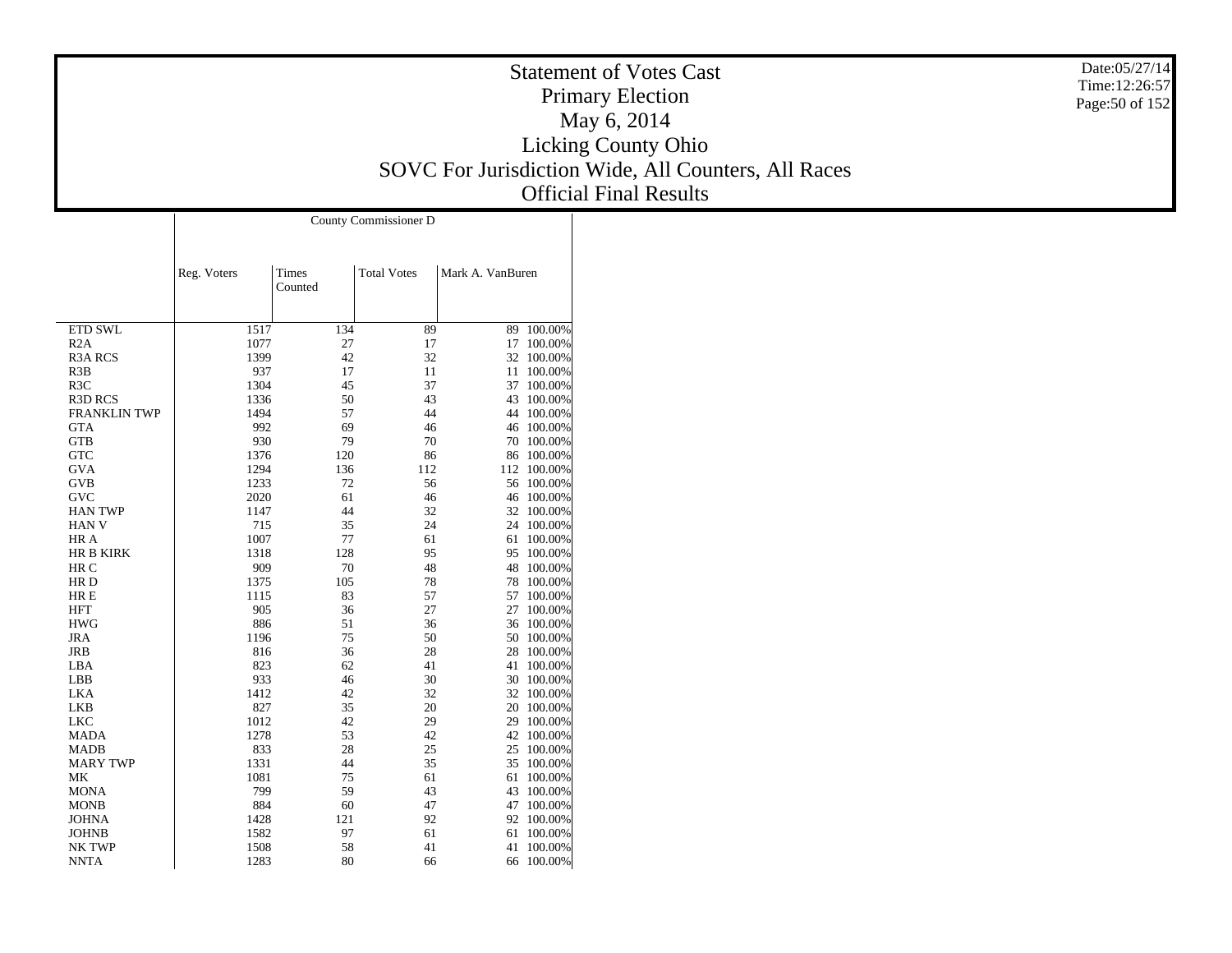|                   | County Commissioner D |                         |                    |                  |         |  |  |
|-------------------|-----------------------|-------------------------|--------------------|------------------|---------|--|--|
|                   |                       |                         |                    |                  |         |  |  |
|                   | Reg. Voters           | <b>Times</b><br>Counted | <b>Total Votes</b> | Mark A. VanBuren |         |  |  |
|                   |                       |                         |                    |                  |         |  |  |
|                   |                       |                         |                    |                  |         |  |  |
| <b>NNTB STLOU</b> | 860                   | 56                      | 41                 | 41               | 100.00% |  |  |
| P <sub>1</sub> A  | 1315                  | 52                      | 33                 | 33               | 100.00% |  |  |
| P <sub>1</sub> B  | 1305                  | 56                      | 49                 | 49               | 100.00% |  |  |
| P <sub>2</sub> A  | 1222                  | 50                      | 36                 | 36               | 100.00% |  |  |
| P <sub>2</sub> B  | 1132                  | 22                      | 17                 | 17               | 100.00% |  |  |
| P <sub>3</sub> A  | 1426                  | 89                      | 61                 | 61               | 100.00% |  |  |
| P3B               | 1284                  | 95                      | 71                 | 71               | 100.00% |  |  |
| P <sub>4</sub> A  | 1075                  | 65                      | 54                 | 54               | 100.00% |  |  |
| P4B               | 1296                  | 71                      | 54                 | 54               | 100.00% |  |  |
| PERRY             | 970                   | 33                      | 28                 | 28               | 100.00% |  |  |
| <b>STAA</b>       | 826                   | 54                      | 44                 | 44               | 100.00% |  |  |
| <b>STAB ALEX</b>  | 988                   | 68                      | 54                 | 54               | 100.00% |  |  |
| UTA               | 1377                  | 51                      | 38                 | 38               | 100.00% |  |  |
| UTB               | 1382                  | 75                      | 53                 | 53               | 100.00% |  |  |
| <b>BL VLG</b>     | 1546                  | 45                      | 36                 | 36               | 100.00% |  |  |
| <b>HEB VLG</b>    | 1470                  | 61                      | 49                 | 49               | 100.00% |  |  |
| WASH              | 650                   | 44                      | 37                 | 37               | 100.00% |  |  |
| <b>UTICA</b>      | 1227                  | 85                      | 68                 | 68               | 100.00% |  |  |
| Total             | 110988                | 5494                    | 4152               | 4152             | 100.00% |  |  |

Date:05/27/14 Time:12:26:57Page:51 of 152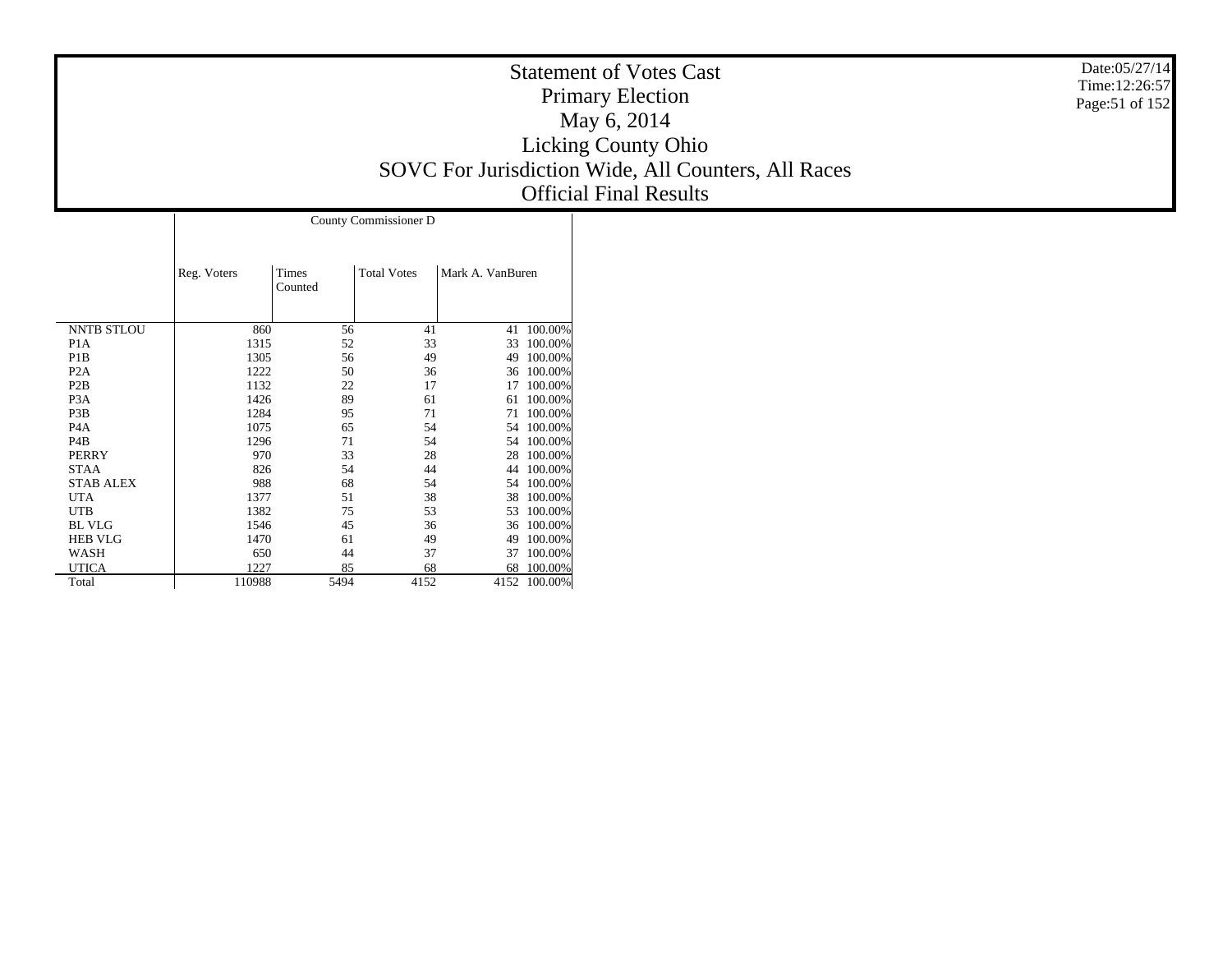| <b>Statement of Votes Cast</b><br><b>Primary Election</b><br>May 6, 2014 |              |                  |                      |                              |                                                     | Date:05/27/14<br>Time: 12:26:57<br>Page: 52 of 152 |
|--------------------------------------------------------------------------|--------------|------------------|----------------------|------------------------------|-----------------------------------------------------|----------------------------------------------------|
|                                                                          |              |                  |                      |                              |                                                     |                                                    |
|                                                                          |              |                  |                      |                              | Licking County Ohio                                 |                                                    |
|                                                                          |              |                  |                      |                              | SOVC For Jurisdiction Wide, All Counters, All Races |                                                    |
|                                                                          |              |                  |                      |                              |                                                     |                                                    |
|                                                                          |              |                  |                      |                              | <b>Official Final Results</b>                       |                                                    |
|                                                                          |              |                  | County Auditor D     |                              |                                                     |                                                    |
|                                                                          |              |                  |                      |                              |                                                     |                                                    |
|                                                                          | Reg. Voters  | Times<br>Counted | <b>Total Votes</b>   | Pamela G. Wilson             |                                                     |                                                    |
|                                                                          |              |                  |                      |                              |                                                     |                                                    |
| Jurisdiction Wide                                                        |              |                  |                      |                              |                                                     |                                                    |
| N1A                                                                      | 1758         |                  | 51<br>37             | 37 100.00%                   |                                                     |                                                    |
| N1B                                                                      | 1670         |                  | 39<br>54             | 39 100.00%                   |                                                     |                                                    |
| N2A                                                                      | 1073         |                  | 33<br>26             | 26 100.00%                   |                                                     |                                                    |
| N2B                                                                      | 1771         |                  | 58<br>43             | 43 100.00%                   |                                                     |                                                    |
| N2C                                                                      |              | 859<br>31        | $22\,$               | 22 100.00%                   |                                                     |                                                    |
| N3A                                                                      | 1585         |                  | 54<br>71             | 54 100.00%                   |                                                     |                                                    |
| N3B                                                                      | 1425         |                  | 35<br>43             | 35 100.00%                   |                                                     |                                                    |
| N3C<br>N <sub>4</sub> A                                                  | 1034<br>1430 |                  | 30<br>39<br>35<br>57 | 30 100.00%<br>35 100.00%     |                                                     |                                                    |
| N4B                                                                      | 1338         |                  | 48<br>65             | 48 100.00%                   |                                                     |                                                    |
| N <sub>4</sub> C                                                         |              | 888              | 32<br>$25\,$         | 25 100.00%                   |                                                     |                                                    |
| N <sub>4</sub> D                                                         |              | 912              | 36<br>26             | 26 100.00%                   |                                                     |                                                    |
| N5A                                                                      | 1007         |                  | 40<br>58             | 40 100.00%                   |                                                     |                                                    |
| N5B                                                                      | 1282         |                  | 39<br>31             | 31 100.00%                   |                                                     |                                                    |
| N5C                                                                      | 901          |                  | 39<br>57             | 39 100.00%                   |                                                     |                                                    |
| N <sub>5</sub> D                                                         |              | 894              | 35<br>48             | 35 100.00%                   |                                                     |                                                    |
| N5E                                                                      |              | 710              | 23<br>31             | 23 100.00%                   |                                                     |                                                    |
| N <sub>6</sub> A                                                         | 1038         |                  | 31<br>39             | 31 100.00%                   |                                                     |                                                    |
| N6B<br>N <sub>6</sub> C                                                  | 1127<br>813  |                  | 44<br>28<br>10<br>21 | 28 100.00%                   |                                                     |                                                    |
| N <sub>6</sub> D                                                         | 843          |                  | 16                   | 10 100.00%<br>9 100.00%<br>9 |                                                     |                                                    |
| N <sub>6</sub> E                                                         | 981          |                  | 44<br>27             | 27 100.00%                   |                                                     |                                                    |
| N7A                                                                      | 1143         |                  | 31<br>25             | 25 100.00%                   |                                                     |                                                    |
| N7B                                                                      | 1735         |                  | 40<br>48             | 40 100.00%                   |                                                     |                                                    |
| N7C                                                                      | 837          |                  | $22\,$<br>29         | 22 100.00%                   |                                                     |                                                    |
| H <sub>1</sub> A                                                         | 1254         |                  | 27<br>43             | 27 100.00%                   |                                                     |                                                    |
| H1B                                                                      | 974          |                  | 32<br>28             | 28 100.00%                   |                                                     |                                                    |
| H <sub>2</sub> A                                                         | 1044         |                  | 57<br>$38\,$         | 38 100.00%                   |                                                     |                                                    |
| H2B                                                                      | 1092         |                  | 37<br>29             | 29 100.00%                   |                                                     |                                                    |
| H <sub>3</sub> A<br>H3B                                                  | 1049<br>1236 |                  | 26<br>35<br>31<br>39 | 26 100.00%<br>31 100.00%     |                                                     |                                                    |
| <b>BEN</b>                                                               | 1126         |                  | 69<br>41             | 41 100.00%                   |                                                     |                                                    |
| BG                                                                       | 1198         |                  | 36<br>24             | 24 100.00%                   |                                                     |                                                    |
| <b>BUR</b>                                                               |              | 856              | $82\,$<br>45         | 45 100.00%                   |                                                     |                                                    |
| <b>EDEN FALL</b>                                                         | 1349         |                  | 52<br>82             | 52 100.00%                   |                                                     |                                                    |
| <b>ETA</b>                                                               | 1589         | 102              | 68                   | 68 100.00%                   |                                                     |                                                    |
| <b>ETB SWL</b>                                                           | 1049         |                  | 75<br>46             | 46 100.00%                   |                                                     |                                                    |
| <b>ETC SWL</b>                                                           | 1455         | 107              | 55                   | 55 100.00%                   |                                                     |                                                    |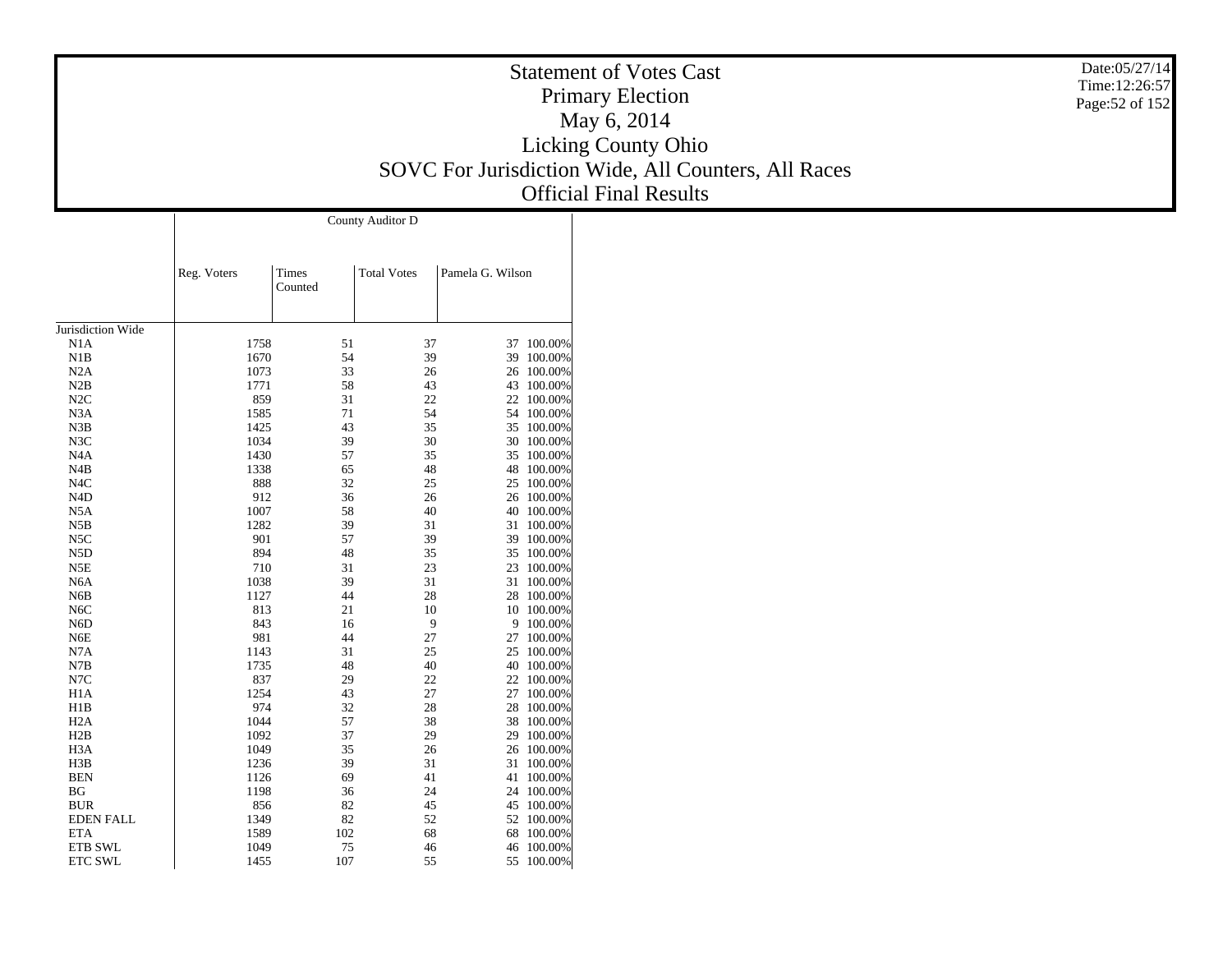| <b>Statement of Votes Cast</b>                      |
|-----------------------------------------------------|
| <b>Primary Election</b>                             |
| May 6, 2014                                         |
| <b>Licking County Ohio</b>                          |
| SOVC For Jurisdiction Wide, All Counters, All Races |
| <b>Official Final Results</b>                       |

|                          | County Auditor D |                  |                    |                  |                          |  |  |
|--------------------------|------------------|------------------|--------------------|------------------|--------------------------|--|--|
|                          |                  |                  |                    |                  |                          |  |  |
|                          | Reg. Voters      | Times<br>Counted | <b>Total Votes</b> | Pamela G. Wilson |                          |  |  |
|                          |                  |                  |                    |                  |                          |  |  |
| <b>ETD SWL</b><br>R2A    | 1517<br>1077     | 134<br>27        | 85<br>22           |                  | 85 100.00%<br>22 100.00% |  |  |
| <b>R3A RCS</b>           | 1399             | 42               | 28                 | 28               | 100.00%                  |  |  |
| R3B                      | 937              | 17               | 14                 | 14               | 100.00%                  |  |  |
| R <sub>3</sub> C         | 1304             | 45               | 38                 |                  | 38 100.00%               |  |  |
| R3D RCS                  | 1336             | 50               | 41                 | 41               | 100.00%                  |  |  |
| <b>FRANKLIN TWP</b>      | 1494             | 57               | 41                 | 41               | 100.00%                  |  |  |
| GTA                      | 992              | 69               | 49                 | 49               | 100.00%                  |  |  |
| <b>GTB</b>               | 930              | 79               | 66                 |                  | 66 100.00%               |  |  |
| <b>GTC</b>               | 1376             | 120              | 89                 |                  | 89 100.00%               |  |  |
| <b>GVA</b>               | 1294             | 136              | 105                |                  | 105 100.00%              |  |  |
| <b>GVB</b>               | 1233             | 72               | 52                 | 52               | 100.00%                  |  |  |
| <b>GVC</b>               | 2020             | 61               | 43                 | 43               | 100.00%                  |  |  |
| <b>HAN TWP</b>           | 1147             | 44               | 31                 | 31               | 100.00%                  |  |  |
| <b>HAN V</b>             | 715              | 35               | 21                 | 21               | 100.00%                  |  |  |
| HR A                     | 1007             | 77               | 54                 |                  | 54 100.00%               |  |  |
| <b>HR B KIRK</b>         | 1318             | 128              | 75                 |                  | 75 100.00%               |  |  |
| HR C                     | 909              | 70               | 38                 | 38               | 100.00%                  |  |  |
| HR D                     | 1375             | 105              | 63                 |                  | 63 100.00%               |  |  |
| HR E                     | 1115             | 83               | 42                 | 20               | 42 100.00%               |  |  |
| <b>HFT</b><br><b>HWG</b> | 905<br>886       | 36<br>51         | 20<br>39           |                  | 100.00%<br>39 100.00%    |  |  |
| JRA                      | 1196             | 75               | 46                 |                  | 46 100.00%               |  |  |
| JRB                      | 816              | 36               | 24                 |                  | 24 100.00%               |  |  |
| LBA                      | 823              | 62               | 36                 | 36               | 100.00%                  |  |  |
| LBB                      | 933              | 46               | 29                 |                  | 29 100.00%               |  |  |
| <b>LKA</b>               | 1412             | 42               | 29                 | 29               | 100.00%                  |  |  |
| <b>LKB</b>               | 827              | 35               | 21                 | 21               | 100.00%                  |  |  |
| LKC                      | 1012             | 42               | 24                 |                  | 24 100.00%               |  |  |
| MADA                     | 1278             | 53               | 34                 |                  | 34 100.00%               |  |  |
| <b>MADB</b>              | 833              | 28               | 21                 | 21               | 100.00%                  |  |  |
| <b>MARY TWP</b>          | 1331             | 44               | 29                 | 29               | 100.00%                  |  |  |
| МK                       | 1081             | 75               | 51                 | 51               | 100.00%                  |  |  |
| <b>MONA</b>              | 799              | 59               | 35                 | 35               | 100.00%                  |  |  |
| <b>MONB</b>              | 884              | 60               | 37                 | 37               | 100.00%                  |  |  |
| JOHNA                    | 1428             | 121              | 86                 | 86               | 100.00%                  |  |  |
| JOHNB                    | 1582             | 97               | 59                 | 59               | 100.00%                  |  |  |
| <b>NK TWP</b>            | 1508             | 58               | 38                 | 38               | 100.00%                  |  |  |
| <b>NNTA</b>              | 1283             | 80               | 57                 | 57               | 100.00%                  |  |  |

Date:05/27/14 Time:12:26:57 Page:53 of 152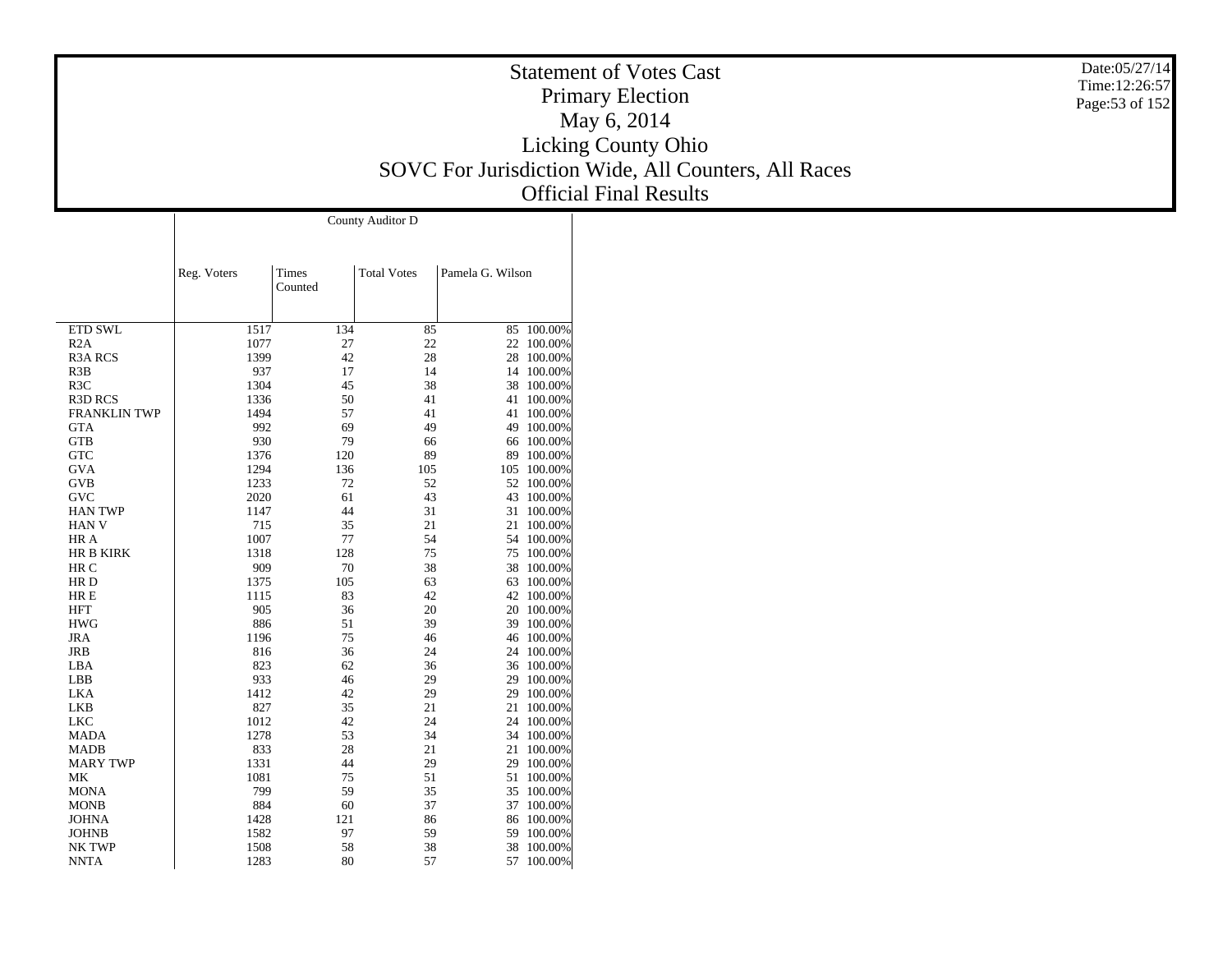|                   | County Auditor D |                  |                    |                  |         |  |  |
|-------------------|------------------|------------------|--------------------|------------------|---------|--|--|
|                   |                  |                  |                    |                  |         |  |  |
|                   | Reg. Voters      | Times<br>Counted | <b>Total Votes</b> | Pamela G. Wilson |         |  |  |
|                   |                  |                  |                    |                  |         |  |  |
| <b>NNTB STLOU</b> | 860              | 56               | 37                 | 37               | 100.00% |  |  |
| P <sub>1</sub> A  | 1315             | 52               | 35                 | 35               | 100.00% |  |  |
| P <sub>1</sub> B  | 1305             | 56               | 42                 | 42               | 100.00% |  |  |
| P <sub>2</sub> A  | 1222             | 50               | 32                 | 32               | 100.00% |  |  |
| P <sub>2</sub> B  | 1132             | 22               | 15                 | 15               | 100.00% |  |  |
| P <sub>3</sub> A  | 1426             | 89               | 55                 | 55               | 100.00% |  |  |
| P3B               | 1284             | 95               | 67                 | 67               | 100.00% |  |  |
| P <sub>4</sub> A  | 1075             | 65               | 46                 | 46               | 100.00% |  |  |
| P <sub>4</sub> B  | 1296             | 71               | 50                 | 50               | 100.00% |  |  |
| PERRY             | 970              | 33               | 25                 | 25               | 100.00% |  |  |
| <b>STAA</b>       | 826              | 54               | 43                 | 43               | 100.00% |  |  |
| <b>STAB ALEX</b>  | 988              | 68               | 51                 | 51               | 100.00% |  |  |
| UTA               | 1377             | 51               | 27                 | 27               | 100.00% |  |  |
| UTB               | 1382             | 75               | 46                 | 46               | 100.00% |  |  |
| <b>BL VLG</b>     | 1546             | 45               | 30                 | 30               | 100.00% |  |  |
| <b>HEB VLG</b>    | 1470             | 61               | 40                 | 40               | 100.00% |  |  |
| WASH              | 650              | 44               | 24                 | 24               | 100.00% |  |  |
| <b>UTICA</b>      | 1227             | 85               | 57                 | 57               | 100.00% |  |  |
| Total             | 110988           | 5494             | 3724               | 3724             | 100.00% |  |  |

Date:05/27/14 Time:12:26:58Page:54 of 152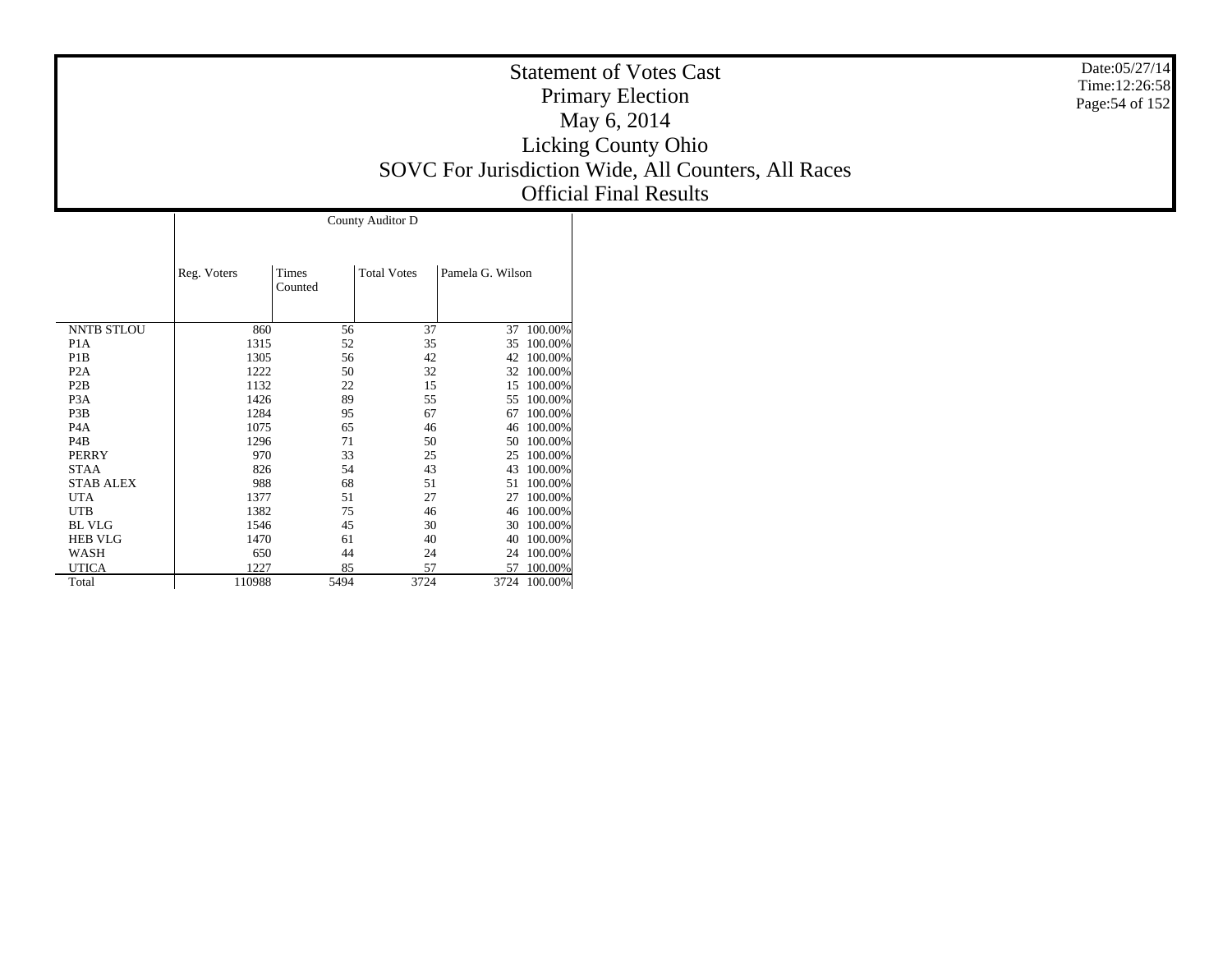|                         |              |                      |                    |                            | <b>Statement of Votes Cast</b>                      | Date:05/27/14   |
|-------------------------|--------------|----------------------|--------------------|----------------------------|-----------------------------------------------------|-----------------|
|                         |              |                      |                    |                            |                                                     | Time: 12:26:58  |
|                         |              |                      |                    |                            | <b>Primary Election</b>                             | Page: 55 of 152 |
|                         | May 6, 2014  |                      |                    |                            |                                                     |                 |
|                         |              |                      |                    |                            |                                                     |                 |
|                         |              |                      |                    |                            | <b>Licking County Ohio</b>                          |                 |
|                         |              |                      |                    |                            | SOVC For Jurisdiction Wide, All Counters, All Races |                 |
|                         |              |                      |                    |                            |                                                     |                 |
|                         |              |                      |                    |                            | <b>Official Final Results</b>                       |                 |
|                         |              |                      | Gov_Lt Gov R       |                            |                                                     |                 |
|                         |              |                      |                    |                            |                                                     |                 |
|                         | Reg. Voters  | <b>Times Counted</b> | <b>Total Votes</b> | <b>Kasich Taylor</b>       |                                                     |                 |
|                         |              |                      |                    |                            |                                                     |                 |
|                         |              |                      |                    |                            |                                                     |                 |
| Jurisdiction Wide       |              |                      |                    |                            |                                                     |                 |
| N1A                     | 1758         | 64                   | 56                 | 56 100.00%                 |                                                     |                 |
| N1B                     | 1670         | 54                   | 43                 | 43 100.00%                 |                                                     |                 |
| N2A                     | 1073         | 41                   | 36                 | 36 100.00%                 |                                                     |                 |
| N2B                     | 1771         | 50                   | 41                 | 41 100.00%                 |                                                     |                 |
| N2C                     | 859          | 22                   | 18                 | 18 100.00%                 |                                                     |                 |
| N3A                     | 1585         | 161                  | 142                | 142 100.00%                |                                                     |                 |
| N3B                     | 1425         | 134                  | 114                | 114 100.00%                |                                                     |                 |
| N3C<br>N <sub>4</sub> A | 1034<br>1430 | 65<br>134            | 60<br>120          | 60 100.00%<br>120 100.00%  |                                                     |                 |
| N4B                     | 1338         | 92                   | 81                 | 81 100.00%                 |                                                     |                 |
| $_{\mathrm{N4C}}$       | 888          | 112                  | 99                 | 99 100.00%                 |                                                     |                 |
| N <sub>4</sub> D        | 912          | 64                   | 56                 | 56 100.00%                 |                                                     |                 |
| N5A                     | 1007         | 203                  | 190                | 190 100.00%                |                                                     |                 |
| N5B                     | 1282         | 194                  | 172                | 172 100.00%                |                                                     |                 |
| N <sub>5</sub> C        | 901          | 112                  | 88                 | 88 100.00%                 |                                                     |                 |
| N <sub>5</sub> D        | 894          | 100                  | 89                 | 89 100.00%                 |                                                     |                 |
| N5E<br>N <sub>6</sub> A | 710<br>1038  | 59<br>96             | 51<br>84           | 51 100.00%<br>84 100.00%   |                                                     |                 |
| N6B                     | 1127         | 83                   | 75                 | 75 100.00%                 |                                                     |                 |
| N <sub>6</sub> C        | 813          | 81                   | 73                 | 73 100.00%                 |                                                     |                 |
| N <sub>6</sub> D        | 843          | 36                   | 34                 | 34 100.00%                 |                                                     |                 |
| N <sub>6</sub> E        | 981          | 105                  | 95                 | 95 100.00%                 |                                                     |                 |
| N7A                     | 1143         | 39                   | 38                 | 38 100.00%                 |                                                     |                 |
| N7B                     | 1735         | 68                   | 59                 | 59 100.00%                 |                                                     |                 |
| N7C                     | 837          | 31                   | 30                 | 30 100.00%                 |                                                     |                 |
| H <sub>1</sub> A<br>H1B | 1254<br>974  | 110<br>44            | 101<br>42          | 101 100.00%<br>42 100.00%  |                                                     |                 |
| H <sub>2</sub> A        | 1044         | 106                  | 99                 | 99 100.00%                 |                                                     |                 |
| H2B                     | 1092         | 70                   | 62                 | 62 100.00%                 |                                                     |                 |
| $_{\rm H3A}$            | 1049         | 87                   | 73                 | 73 100.00%                 |                                                     |                 |
| H3B                     | 1236         | 117                  | 102                | 102 100.00%                |                                                     |                 |
| <b>BEN</b>              | 1126         | 233                  | 190                | 190 100.00%                |                                                     |                 |
| $\mathbf{B}\mathbf{G}$  | 1198         | 94                   | 79                 | 79 100.00%                 |                                                     |                 |
| <b>BUR</b>              | 856          | 202                  | 178                | 178 100.00%                |                                                     |                 |
| <b>EDEN FALL</b>        | 1349         | 158                  | 135                | 135 100.00%                |                                                     |                 |
| <b>ETA</b><br>ETB SWL   | 1589<br>1049 | 189                  | 163                | 163 100.00%<br>185 100.00% |                                                     |                 |
| ETC SWL                 | 1455         | $214\,$<br>241       | 185<br>221         | 221 100.00%                |                                                     |                 |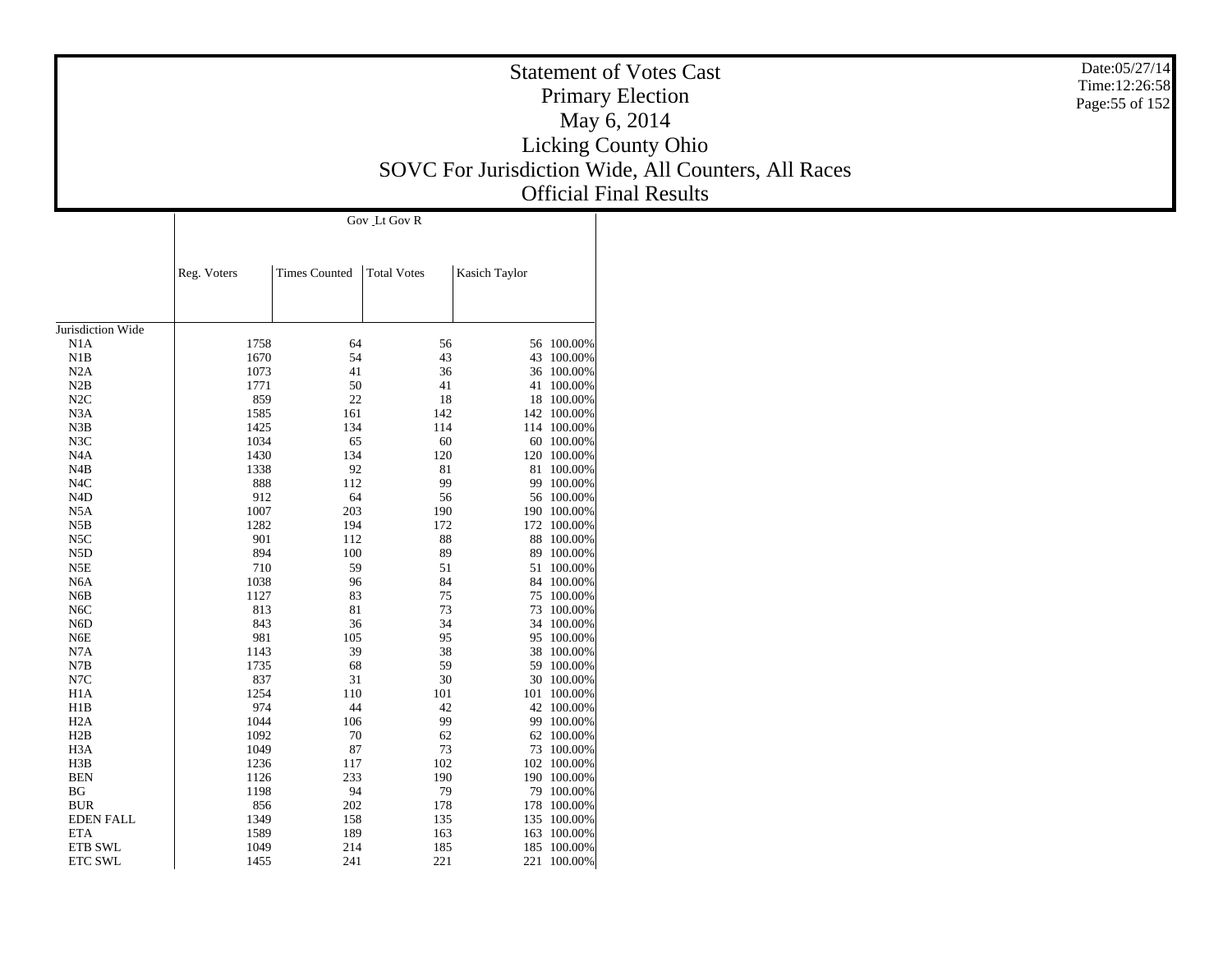|                            |                                                              |               |              |                            | <b>Statement of Votes Cast</b>                      | Date:05/27/14 |  |  |
|----------------------------|--------------------------------------------------------------|---------------|--------------|----------------------------|-----------------------------------------------------|---------------|--|--|
|                            | Time: 12:26:58<br><b>Primary Election</b><br>Page: 56 of 152 |               |              |                            |                                                     |               |  |  |
|                            | May 6, 2014                                                  |               |              |                            |                                                     |               |  |  |
|                            |                                                              |               |              |                            |                                                     |               |  |  |
|                            |                                                              |               |              |                            | <b>Licking County Ohio</b>                          |               |  |  |
|                            |                                                              |               |              |                            | SOVC For Jurisdiction Wide, All Counters, All Races |               |  |  |
|                            |                                                              |               |              |                            | <b>Official Final Results</b>                       |               |  |  |
|                            |                                                              |               | Gov_Lt Gov R |                            |                                                     |               |  |  |
|                            |                                                              |               |              |                            |                                                     |               |  |  |
|                            |                                                              |               |              |                            |                                                     |               |  |  |
|                            | Reg. Voters                                                  | Times Counted | Total Votes  | Kasich Taylor              |                                                     |               |  |  |
|                            |                                                              |               |              |                            |                                                     |               |  |  |
|                            |                                                              |               |              |                            |                                                     |               |  |  |
| <b>ETD SWL</b><br>R2A      | 1517<br>1077                                                 | 264<br>42     | 215<br>36    | 215 100.00%<br>36 100.00%  |                                                     |               |  |  |
| <b>R3A RCS</b>             | 1399                                                         | 98            | 89           | 89 100.00%                 |                                                     |               |  |  |
| R3B                        | 937                                                          | 55            | 50           | 50 100.00%                 |                                                     |               |  |  |
| R3C                        | 1304                                                         | 52            | 45           | 45 100.00%                 |                                                     |               |  |  |
| R3D RCS                    | 1336                                                         | 51            | 48           | 48 100.00%                 |                                                     |               |  |  |
| <b>FRANKLIN TWP</b>        | 1494                                                         | 130           | 112          | 112 100.00%                |                                                     |               |  |  |
| <b>GTA</b><br><b>GTB</b>   | 992<br>930                                                   | 140<br>164    | 126<br>152   | 126 100.00%<br>152 100.00% |                                                     |               |  |  |
| $_{\rm GTC}$               | 1376                                                         | 232           | 209          | 209 100.00%                |                                                     |               |  |  |
| <b>GVA</b>                 | 1294                                                         | 155           | 138          | 138 100.00%                |                                                     |               |  |  |
| <b>GVB</b>                 | 1233                                                         | 184           | 173          | 173 100.00%                |                                                     |               |  |  |
| $\operatorname{GVC}$       | 2020                                                         | 39            | 33           | 33 100.00%                 |                                                     |               |  |  |
| <b>HAN TWP</b>             | 1147                                                         | 106           | 92           | 92 100.00%                 |                                                     |               |  |  |
| <b>HANV</b><br>HR A        | 715<br>1007                                                  | 89            | 76           | 76 100.00%                 |                                                     |               |  |  |
| HR B KIRK                  | 1318                                                         | 200<br>260    | 181<br>235   | 181 100.00%<br>235 100.00% |                                                     |               |  |  |
| HR C                       | 909                                                          | 194           | 175          | 175 100.00%                |                                                     |               |  |  |
| HR D                       | 1375                                                         | 321           | 281          | 281 100.00%                |                                                     |               |  |  |
| HR E                       | 1115                                                         | 249           | 225          | 225 100.00%                |                                                     |               |  |  |
| <b>HFT</b>                 | 905                                                          | 210           | 180          | 180 100.00%                |                                                     |               |  |  |
| $\rm HWG$                  | 886                                                          | 87            | 71           | 71 100.00%                 |                                                     |               |  |  |
| <b>JRA</b><br><b>JRB</b>   | 1196<br>816                                                  | 253<br>124    | 218<br>117   | 218 100.00%<br>117 100.00% |                                                     |               |  |  |
| LBA                        | 823                                                          | 186           | 160          | 160 100.00%                |                                                     |               |  |  |
| LBB                        | 933                                                          | $222\,$       | 196          | 196 100.00%                |                                                     |               |  |  |
| <b>LKA</b>                 | 1412                                                         | 134           | 114          | 114 100.00%                |                                                     |               |  |  |
| LKB                        | 827                                                          | 84            | 79           | 79 100.00%                 |                                                     |               |  |  |
| ${\rm LKC}$                | 1012                                                         | 68            | 55           | 55 100.00%                 |                                                     |               |  |  |
| <b>MADA</b>                | 1278                                                         | 122           | 99           | 99 100.00%                 |                                                     |               |  |  |
| MADB                       | 833<br>1331                                                  | 67<br>97      | 55<br>$85\,$ | 55 100.00%<br>85 100.00%   |                                                     |               |  |  |
| <b>MARY TWP</b><br>МK      | 1081                                                         | 148           | 133          | 133 100.00%                |                                                     |               |  |  |
| <b>MONA</b>                | 799                                                          | 166           | 152          | 152 100.00%                |                                                     |               |  |  |
| <b>MONB</b>                | 884                                                          | 247           | 213          | 213 100.00%                |                                                     |               |  |  |
| <b>JOHNA</b>               | 1428                                                         | 328           | 297          | 297 100.00%                |                                                     |               |  |  |
| <b>JOHNB</b>               | 1582                                                         | 236           | 213          | 213 100.00%                |                                                     |               |  |  |
| NK TWP                     | 1508                                                         | 193           | 177          | 177 100.00%                |                                                     |               |  |  |
| $\ensuremath{\text{NNTA}}$ | 1283                                                         | 130           | 117          | 117 100.00%                |                                                     |               |  |  |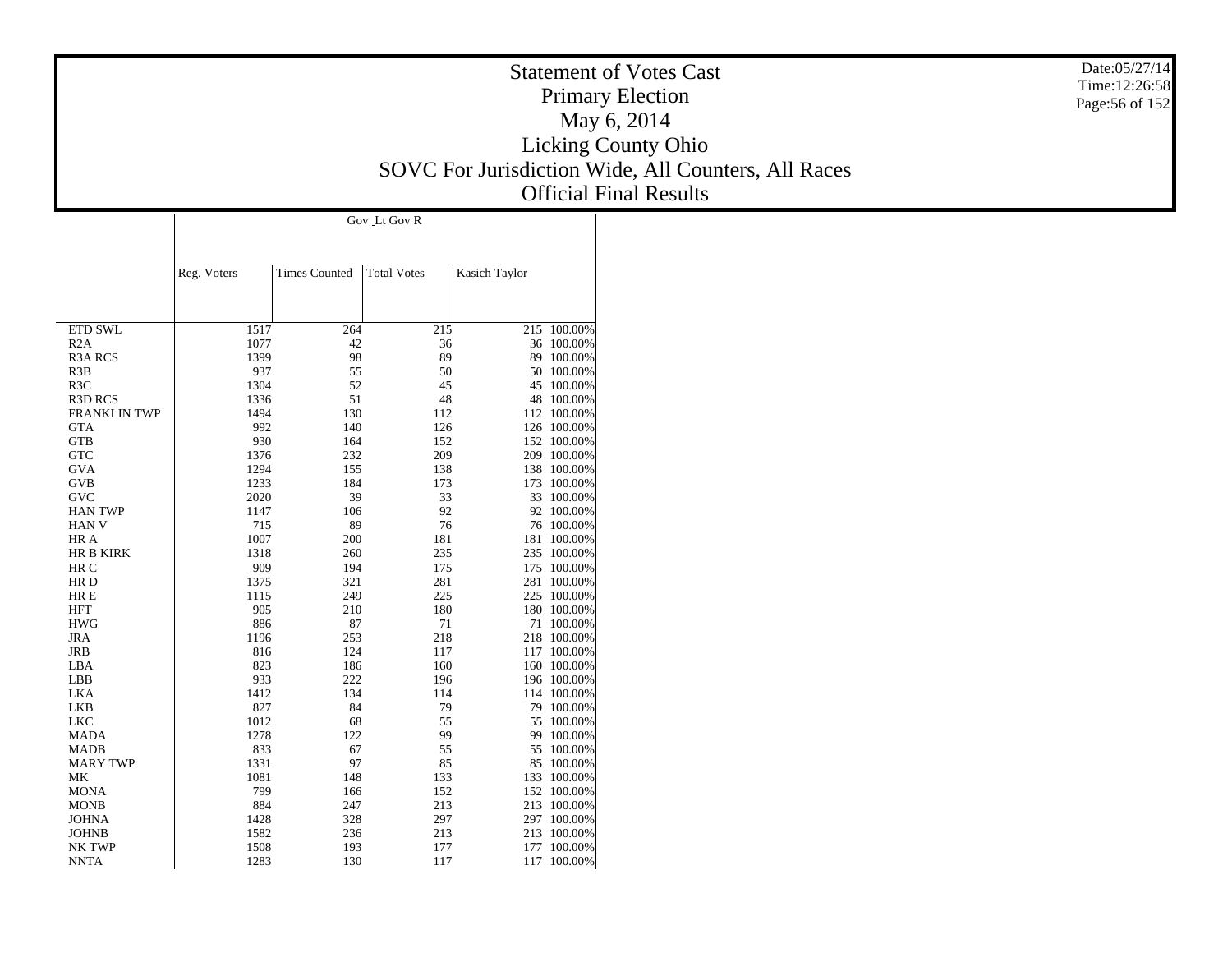| <b>Statement of Votes Cast</b>                      |
|-----------------------------------------------------|
| <b>Primary Election</b>                             |
| May 6, 2014                                         |
| <b>Licking County Ohio</b>                          |
| SOVC For Jurisdiction Wide, All Counters, All Races |
| <b>Official Final Results</b>                       |

| ry Election                   |  |
|-------------------------------|--|
| y 6, 2014                     |  |
| <b>County Ohio</b>            |  |
| Vide, All Counters, All Races |  |
|                               |  |

|                   |             |                      | Gov Lt Gov R       |               |         |
|-------------------|-------------|----------------------|--------------------|---------------|---------|
|                   | Reg. Voters | <b>Times Counted</b> | <b>Total Votes</b> | Kasich Taylor |         |
|                   |             |                      |                    |               |         |
| <b>NNTB STLOU</b> | 860         | 100                  | 86                 | 86            | 100.00% |
| P <sub>1</sub> A  | 1315        | 130                  | 115                | 115           | 100.00% |
| P <sub>1</sub> B  | 1305        | 131                  | 113                | 113           | 100.00% |
| P <sub>2</sub> A  | 1222        | 83                   | 74                 | 74            | 100.00% |
| P <sub>2</sub> B  | 1132        | 64                   | 57                 | 57            | 100.00% |
| P <sub>3</sub> A  | 1426        | 207                  | 181                | 181           | 100.00% |
| P3B               | 1284        | 227                  | 197                | 197           | 100.00% |
| P <sub>4</sub> A  | 1075        | 159                  | 145                | 145           | 100.00% |
| P4B               | 1296        | 213                  | 190                | 190           | 100.00% |
| PERRY             | 970         | 109                  | 91                 | 91            | 100.00% |
| <b>STAA</b>       | 826         | 194                  | 174                | 174           | 100.00% |
| <b>STAB ALEX</b>  | 988         | 223                  | 188                | 188           | 100.00% |
| <b>UTA</b>        | 1377        | 218                  | 180                | 180           | 100.00% |
| <b>UTB</b>        | 1382        | 234                  | 209                | 209           | 100.00% |
| <b>BL VLG</b>     | 1546        | 66                   | 63                 | 63            | 100.00% |
| <b>HEB VLG</b>    | 1470        | 129                  | 109                | 109           | 100.00% |
| WASH              | 650         | 96                   | 74                 | 74            | 100.00% |
| <b>UTICA</b>      | 1227        | 95                   | 85                 | 85            | 100.00% |
| Total             | 110988      | 12870                | 11327              | 11327         | 100.00% |

Date:05/27/14 Time:12:26:58 Page:57 of 152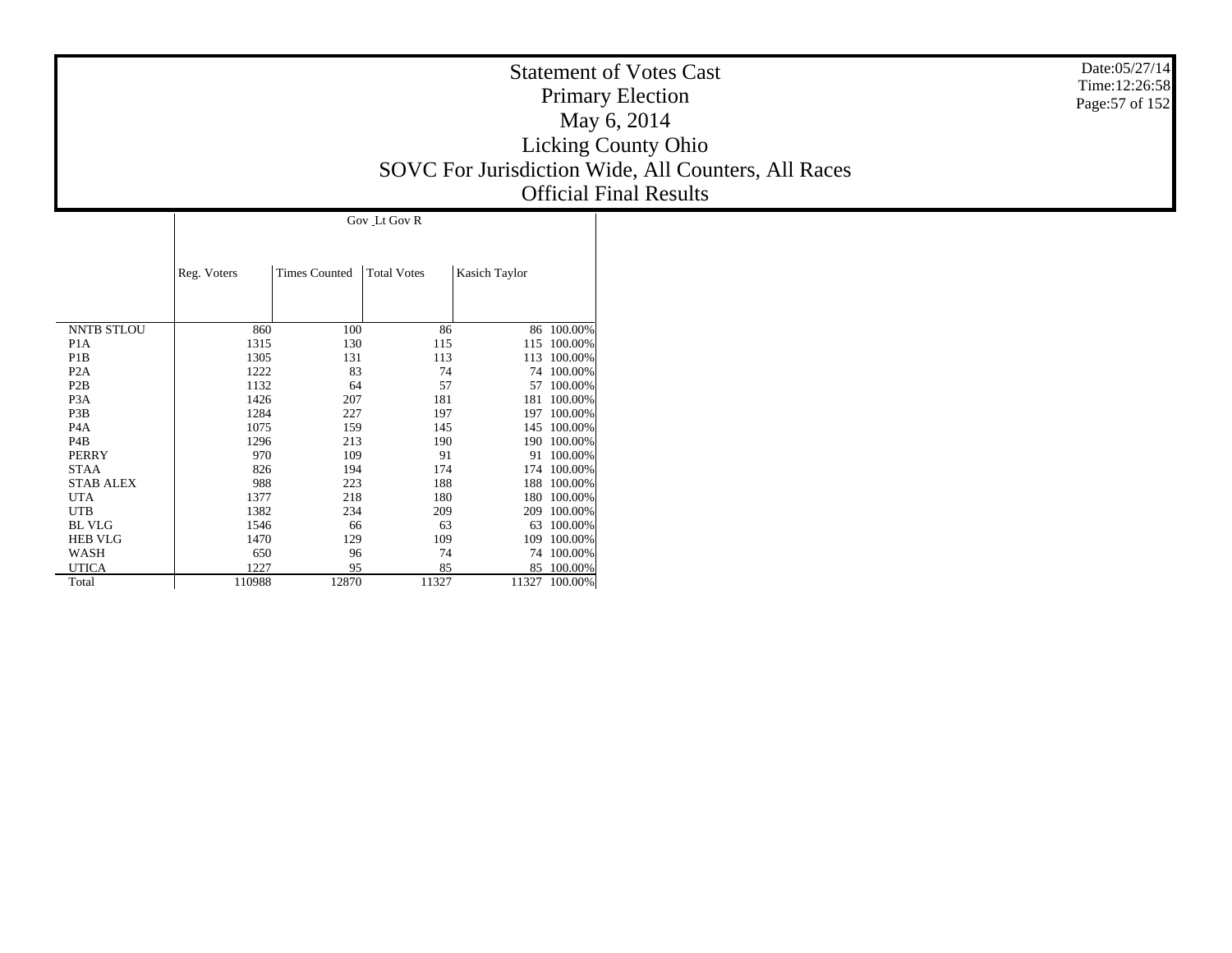|                               |                            |                      |                           |                                                     | <b>Statement of Votes Cast</b> |  |  |  |  |  |  |  |
|-------------------------------|----------------------------|----------------------|---------------------------|-----------------------------------------------------|--------------------------------|--|--|--|--|--|--|--|
|                               | <b>Primary Election</b>    |                      |                           |                                                     |                                |  |  |  |  |  |  |  |
|                               |                            |                      |                           |                                                     |                                |  |  |  |  |  |  |  |
|                               | May 6, 2014                |                      |                           |                                                     |                                |  |  |  |  |  |  |  |
|                               | <b>Licking County Ohio</b> |                      |                           |                                                     |                                |  |  |  |  |  |  |  |
|                               |                            |                      |                           | SOVC For Jurisdiction Wide, All Counters, All Races |                                |  |  |  |  |  |  |  |
|                               |                            |                      |                           |                                                     |                                |  |  |  |  |  |  |  |
|                               |                            |                      |                           |                                                     | <b>Official Final Results</b>  |  |  |  |  |  |  |  |
|                               |                            |                      | <b>Attorney General R</b> |                                                     |                                |  |  |  |  |  |  |  |
|                               |                            |                      |                           |                                                     |                                |  |  |  |  |  |  |  |
|                               |                            |                      |                           |                                                     |                                |  |  |  |  |  |  |  |
|                               | Reg. Voters                | <b>Times Counted</b> | <b>Total Votes</b>        | Mike DeWine                                         |                                |  |  |  |  |  |  |  |
|                               |                            |                      |                           |                                                     |                                |  |  |  |  |  |  |  |
|                               |                            |                      |                           |                                                     |                                |  |  |  |  |  |  |  |
| Jurisdiction Wide             |                            |                      |                           |                                                     |                                |  |  |  |  |  |  |  |
| N1A                           | 1758                       | 64                   | 60                        |                                                     | 60 100.00%                     |  |  |  |  |  |  |  |
| N1B                           | 1670                       | 54                   | 43                        |                                                     | 43 100.00%                     |  |  |  |  |  |  |  |
| N2A                           | 1073                       | 41                   | 39                        |                                                     | 39 100.00%                     |  |  |  |  |  |  |  |
| N2B                           | 1771                       | 50                   | 42                        |                                                     | 42 100.00%                     |  |  |  |  |  |  |  |
| N2C                           | 859                        | 22                   | 20                        |                                                     | 20 100.00%                     |  |  |  |  |  |  |  |
| N3A                           | 1585                       | 161                  | 137                       |                                                     | 137 100.00%                    |  |  |  |  |  |  |  |
| N3B                           | 1425                       | 134                  | 113                       |                                                     | 113 100.00%                    |  |  |  |  |  |  |  |
| N3C<br>N <sub>4</sub> A       | 1034<br>1430               | 65<br>134            | 56<br>120                 |                                                     | 56 100.00%<br>120 100.00%      |  |  |  |  |  |  |  |
| N4B                           | 1338                       | 92                   | 78                        |                                                     | 78 100.00%                     |  |  |  |  |  |  |  |
| N <sub>4</sub> C              | 888                        | 112                  | 97                        |                                                     | 97 100.00%                     |  |  |  |  |  |  |  |
| N4D                           | 912                        | 64                   | 52                        |                                                     | 52 100.00%                     |  |  |  |  |  |  |  |
| N5A                           | 1007                       | 203                  | 184                       |                                                     | 184 100.00%                    |  |  |  |  |  |  |  |
| N5B                           | 1282                       | 194                  | 164                       |                                                     | 164 100.00%                    |  |  |  |  |  |  |  |
| N5C                           | 901                        | 112                  | 88                        |                                                     | 88 100.00%                     |  |  |  |  |  |  |  |
| N5D                           | 894                        | 100                  | 83                        |                                                     | 83 100.00%                     |  |  |  |  |  |  |  |
| N5E<br>N6A                    | 710<br>1038                | 59<br>96             | 53<br>89                  |                                                     | 53 100.00%<br>89 100.00%       |  |  |  |  |  |  |  |
| N6B                           | 1127                       | 83                   | 69                        |                                                     | 69 100.00%                     |  |  |  |  |  |  |  |
| N <sub>6</sub> C              | 813                        | 81                   | 71                        |                                                     | 71 100.00%                     |  |  |  |  |  |  |  |
| N <sub>6</sub> D              | 843                        | 36                   | 32                        |                                                     | 32 100.00%                     |  |  |  |  |  |  |  |
| N6E                           | 981                        | 105                  | 89                        |                                                     | 89 100.00%                     |  |  |  |  |  |  |  |
| N7A                           | 1143                       | 39                   | 36                        |                                                     | 36 100.00%                     |  |  |  |  |  |  |  |
| N7B                           | 1735                       | 68                   | 55                        |                                                     | 55 100.00%                     |  |  |  |  |  |  |  |
| N7C                           | 837                        | 31                   | 27                        |                                                     | 27 100.00%                     |  |  |  |  |  |  |  |
| H <sub>1</sub> A              | 1254                       | 110                  | 100                       |                                                     | 100 100.00%                    |  |  |  |  |  |  |  |
| H1B                           | 974                        | 44                   | 42                        |                                                     | 42 100.00%                     |  |  |  |  |  |  |  |
| H <sub>2</sub> A<br>H2B       | 1044<br>1092               | 106<br>70            | 91<br>64                  |                                                     | 91 100.00%<br>64 100.00%       |  |  |  |  |  |  |  |
| H3A                           | 1049                       | 87                   | 69                        |                                                     | 69 100.00%                     |  |  |  |  |  |  |  |
| $_{\rm H3B}$                  | 1236                       | 117                  | 96                        |                                                     | 96 100.00%                     |  |  |  |  |  |  |  |
| $\operatorname{BEN}$          | 1126                       | 233                  | 178                       |                                                     | 178 100.00%                    |  |  |  |  |  |  |  |
| BG                            | 1198                       | 94                   | 77                        |                                                     | 77 100.00%                     |  |  |  |  |  |  |  |
| <b>BUR</b>                    | 856                        | 202                  | 165                       |                                                     | 165 100.00%                    |  |  |  |  |  |  |  |
| <b>EDEN FALL</b>              | 1349                       | 158                  | 119                       |                                                     | 119 100.00%                    |  |  |  |  |  |  |  |
| ETA                           | 1589                       | 189                  | 162                       |                                                     | 162 100.00%                    |  |  |  |  |  |  |  |
| ETB SWL                       | 1049                       | 214                  | 177                       |                                                     | 177 100.00%                    |  |  |  |  |  |  |  |
| $\ensuremath{\text{ETC}}$ SWL | 1455                       | $241\,$              | 198                       |                                                     | 198 100.00%                    |  |  |  |  |  |  |  |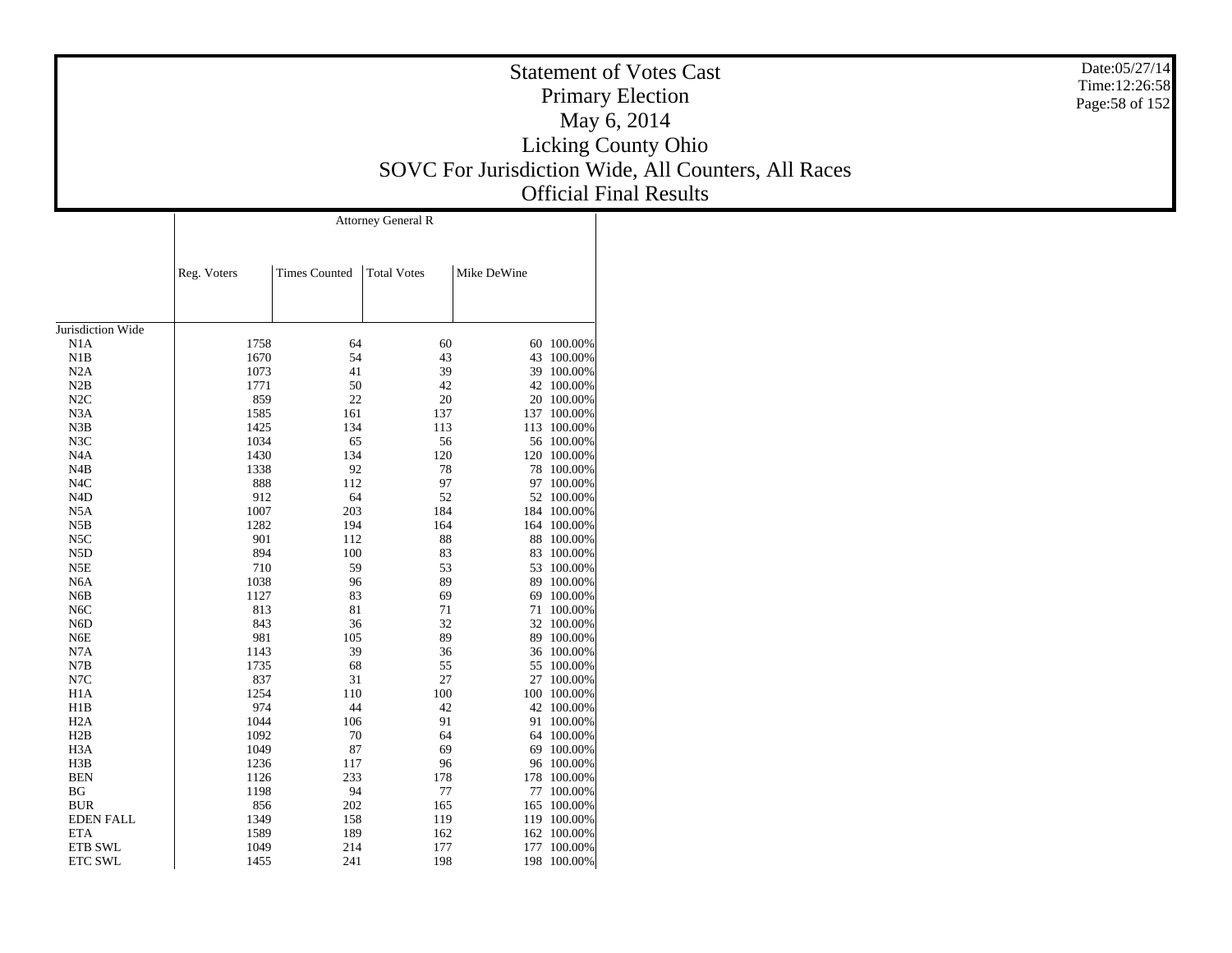| <b>Statement of Votes Cast</b>                      |
|-----------------------------------------------------|
| <b>Primary Election</b>                             |
| May 6, 2014                                         |
| <b>Licking County Ohio</b>                          |
| SOVC For Jurisdiction Wide, All Counters, All Races |
| <b>Official Final Results</b>                       |

Date:05/27/14 Time:12:26:58 Page:59 of 152

|                          |             |                      | <b>Attorney General R</b> |             |                           |
|--------------------------|-------------|----------------------|---------------------------|-------------|---------------------------|
|                          |             |                      |                           |             |                           |
|                          | Reg. Voters | <b>Times Counted</b> | <b>Total Votes</b>        | Mike DeWine |                           |
|                          |             |                      |                           |             |                           |
|                          |             |                      |                           |             |                           |
| <b>ETD SWL</b>           | 1517        | 264                  | 204                       |             | 204 100.00%               |
| R2A                      | 1077        | 42                   | 36                        |             | 36 100.00%                |
| <b>R3A RCS</b>           | 1399        | 98                   | 91                        |             | 91 100.00%                |
| R3B                      | 937         | 55                   | 48                        |             | 48 100.00%                |
| R <sub>3</sub> C         | 1304        | 52                   | 44                        |             | 44 100.00%                |
| <b>R3D RCS</b>           | 1336        | 51                   | 48                        |             | 48 100.00%                |
| <b>FRANKLIN TWP</b>      | 1494        | 130                  | 108                       |             | 108 100.00%               |
| <b>GTA</b>               | 992         | 140                  | 118                       |             | 118 100.00%               |
| <b>GTB</b>               | 930         | 164                  | 149                       |             | 149 100.00%               |
| <b>GTC</b>               | 1376        | 232                  | 199                       |             | 199 100.00%               |
| <b>GVA</b>               | 1294        | 155                  | 136                       |             | 136 100.00%               |
| <b>GVB</b>               | 1233        | 184                  | 162                       |             | 162 100.00%               |
| <b>GVC</b>               | 2020        | 39                   | 36                        |             | 36 100.00%                |
| <b>HAN TWP</b>           | 1147        | 106                  | 90                        |             | 90 100.00%                |
| <b>HANV</b>              | 715         | 89                   | 72                        |             | 72 100.00%                |
| HR A                     | 1007        | 200                  | 160                       |             | 160 100.00%               |
| <b>HR B KIRK</b>         | 1318        | 260                  | 214                       |             | 214 100.00%               |
| HR C                     | 909         | 194                  | 176                       |             | 176 100.00%               |
| HR D                     | 1375        | 321                  | 262                       |             | 262 100.00%               |
| HR E                     | 1115        | 249                  | 202                       |             | 202 100.00%               |
| <b>HFT</b><br><b>HWG</b> | 905         | 210                  | 177<br>70                 |             | 177 100.00%               |
| <b>JRA</b>               | 886<br>1196 | 87<br>253            | 195                       |             | 70 100.00%<br>195 100.00% |
| <b>JRB</b>               | 816         | 124                  | 107                       |             | 107 100.00%               |
| LBA                      | 823         | 186                  | 154                       |             | 154 100.00%               |
| LBB                      | 933         | 222                  | 172                       |             | 172 100.00%               |
| <b>LKA</b>               | 1412        | 134                  | 106                       |             | 106 100.00%               |
| LKB                      | 827         | 84                   | 73                        |             | 73 100.00%                |
| <b>LKC</b>               | 1012        | 68                   | 57                        |             | 57 100.00%                |
| <b>MADA</b>              | 1278        | 122                  | 98                        |             | 98 100.00%                |
| <b>MADB</b>              | 833         | 67                   | 56                        |             | 56 100.00%                |
| <b>MARY TWP</b>          | 1331        | 97                   | 85                        |             | 85 100.00%                |
| MK                       | 1081        | 148                  | 121                       |             | 121 100.00%               |
| MONA                     | 799         | 166                  | 140                       |             | 140 100.00%               |
| <b>MONB</b>              | 884         | 247                  | 196                       |             | 196 100.00%               |
| <b>JOHNA</b>             | 1428        | 328                  | 289                       |             | 289 100.00%               |
| <b>JOHNB</b>             | 1582        | 236                  | 199                       |             | 199 100.00%               |
| NK TWP                   | 1508        | 193                  | 168                       |             | 168 100.00%               |
| <b>NNTA</b>              | 1283        | 130                  | 106                       |             | 106 100.00%               |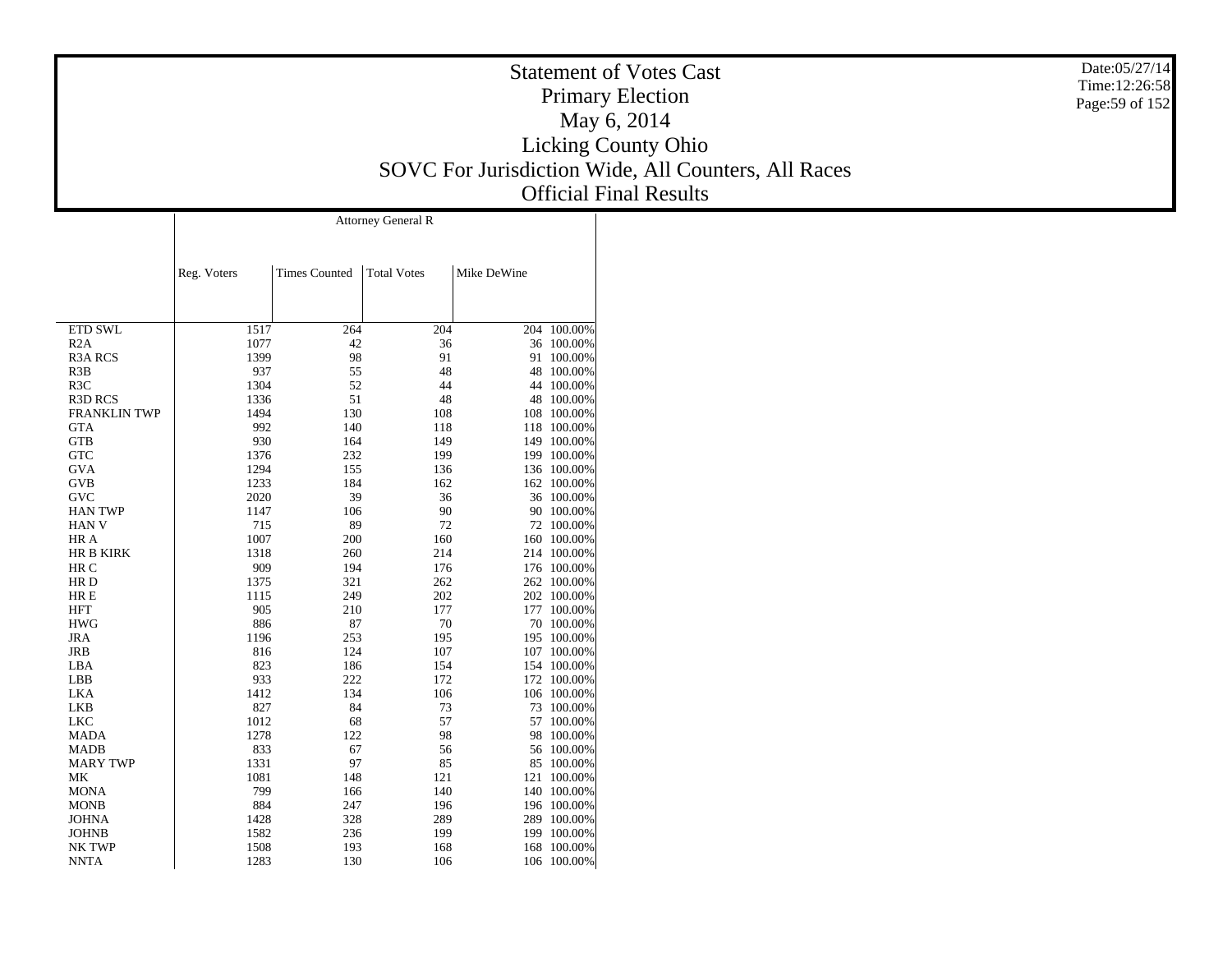Date:05/27/14 Time:12:26:58Page:60 of 152

|                   |             |                      | <b>Attorney General R</b> |             |         |
|-------------------|-------------|----------------------|---------------------------|-------------|---------|
|                   | Reg. Voters | <b>Times Counted</b> | <b>Total Votes</b>        | Mike DeWine |         |
|                   |             |                      |                           |             |         |
| <b>NNTB STLOU</b> | 860         | 100                  | 81                        | 81          | 100.00% |
| P <sub>1</sub> A  | 1315        | 130                  | 114                       | 114         | 100.00% |
| P <sub>1</sub> B  | 1305        | 131                  | 106                       | 106         | 100.00% |
| P <sub>2</sub> A  | 1222        | 83                   | 69                        | 69          | 100.00% |
| P <sub>2</sub> B  | 1132        | 64                   | 55                        | 55          | 100.00% |
| P <sub>3</sub> A  | 1426        | 207                  | 171                       | 171         | 100.00% |
| P3B               | 1284        | 227                  | 186                       | 186         | 100.00% |
| P <sub>4</sub> A  | 1075        | 159                  | 138                       | 138         | 100.00% |
| P4B               | 1296        | 213                  | 185                       | 185         | 100.00% |
| <b>PERRY</b>      | 970         | 109                  | 83                        | 83          | 100.00% |
| <b>STAA</b>       | 826         | 194                  | 156                       | 156         | 100.00% |
| <b>STAB ALEX</b>  | 988         | 223                  | 179                       | 179         | 100.00% |
| UTA               | 1377        | 218                  | 176                       | 176         | 100.00% |
| UTB               | 1382        | 234                  | 200                       | 200         | 100.00% |
| <b>BL VLG</b>     | 1546        | 66                   | 60                        | 60          | 100.00% |
| <b>HEB VLG</b>    | 1470        | 129                  | 105                       | 105         | 100.00% |
| WASH              | 650         | 96                   | 71                        | 71          | 100.00% |
| <b>UTICA</b>      | 1227        | 95                   | 80                        | 80          | 100.00% |
| Total             | 110988      | 12870                | 10774                     | 10774       | 100.00% |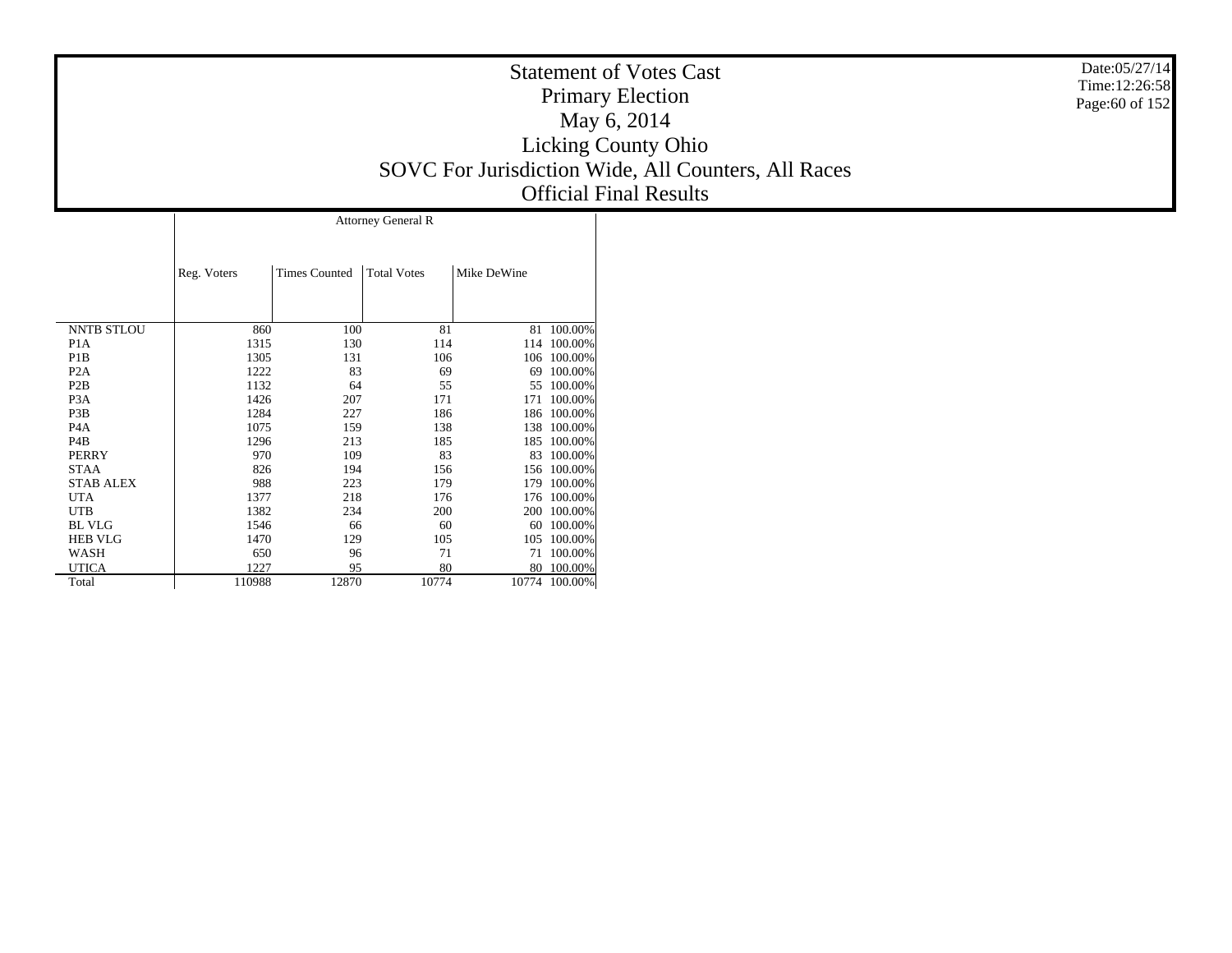|                                      |              |                         |                    |           |  |                           | <b>Statement of Votes Cast</b>                      | Date:05/27/14 |
|--------------------------------------|--------------|-------------------------|--------------------|-----------|--|---------------------------|-----------------------------------------------------|---------------|
|                                      |              | <b>Primary Election</b> | Time: 12:26:58     |           |  |                           |                                                     |               |
|                                      |              |                         |                    |           |  |                           | Page:61 of 152                                      |               |
|                                      |              |                         |                    |           |  |                           | May 6, 2014                                         |               |
|                                      |              |                         |                    |           |  |                           | <b>Licking County Ohio</b>                          |               |
|                                      |              |                         |                    |           |  |                           |                                                     |               |
|                                      |              |                         |                    |           |  |                           | SOVC For Jurisdiction Wide, All Counters, All Races |               |
|                                      |              |                         |                    |           |  |                           | <b>Official Final Results</b>                       |               |
|                                      |              |                         |                    |           |  |                           |                                                     |               |
|                                      |              |                         | Auditor of State R |           |  |                           |                                                     |               |
|                                      |              |                         |                    |           |  |                           |                                                     |               |
|                                      |              |                         |                    |           |  |                           |                                                     |               |
|                                      | Reg. Voters  | <b>Times Counted</b>    | Total Votes        | Dave Yost |  |                           |                                                     |               |
|                                      |              |                         |                    |           |  |                           |                                                     |               |
|                                      |              |                         |                    |           |  |                           |                                                     |               |
| Jurisdiction Wide                    |              |                         |                    |           |  |                           |                                                     |               |
| N1A<br>N1B                           | 1758<br>1670 | 64<br>54                | 55<br>39           |           |  | 55 100.00%<br>39 100.00%  |                                                     |               |
| N2A                                  | 1073         | 41                      | 36                 |           |  | 36 100.00%                |                                                     |               |
| N2B                                  | 1771         | 50                      | 38                 |           |  | 38 100.00%                |                                                     |               |
| N2C                                  | 859          | 22                      | 21                 |           |  | 21 100.00%                |                                                     |               |
| N3A                                  | 1585         | 161                     | 125                |           |  | 125 100.00%               |                                                     |               |
| N3B                                  | 1425         | 134                     | 106                |           |  | 106 100.00%               |                                                     |               |
| N3C                                  | 1034         | 65                      | 54                 |           |  | 54 100.00%                |                                                     |               |
| N4A                                  | 1430         | 134                     | 113                |           |  | 113 100.00%               |                                                     |               |
| N4B                                  | 1338         | 92                      | 77                 |           |  | 77 100.00%                |                                                     |               |
| N <sub>4</sub> C<br>N <sub>4</sub> D | 888<br>912   | 112<br>64               | 90<br>48           |           |  | 90 100.00%<br>48 100.00%  |                                                     |               |
| N5A                                  | 1007         | 203                     | 175                |           |  | 175 100.00%               |                                                     |               |
| N5B                                  | 1282         | 194                     | 159                |           |  | 159 100.00%               |                                                     |               |
| N <sub>5</sub> C                     | 901          | 112                     | 80                 |           |  | 80 100.00%                |                                                     |               |
| N <sub>5</sub> D                     | 894          | 100                     | 75                 |           |  | 75 100.00%                |                                                     |               |
| N5E                                  | 710          | 59                      | 50                 |           |  | 50 100.00%                |                                                     |               |
| N <sub>6</sub> A                     | 1038         | 96                      | 76                 |           |  | 76 100.00%                |                                                     |               |
| N <sub>6</sub> B                     | 1127         | 83                      | 68                 |           |  | 68 100.00%                |                                                     |               |
| N <sub>6</sub> C                     | 813          | 81                      | 69                 |           |  | 69 100.00%                |                                                     |               |
| N <sub>6</sub> D<br>N <sub>6</sub> E | 843<br>981   | 36<br>105               | 32<br>85           |           |  | 32 100.00%<br>85 100.00%  |                                                     |               |
| N7A                                  | 1143         | 39                      | 33                 |           |  | 33 100.00%                |                                                     |               |
| N7B                                  | 1735         | 68                      | 53                 |           |  | 53 100.00%                |                                                     |               |
| N7C                                  | 837          | 31                      | 28                 |           |  | 28 100.00%                |                                                     |               |
| H <sub>1</sub> A                     | 1254         | 110                     | 96                 |           |  | 96 100.00%                |                                                     |               |
| H1B                                  | 974          | 44                      | 38                 |           |  | 38 100.00%                |                                                     |               |
| H <sub>2</sub> A                     | 1044         | 106                     | 84                 |           |  | 84 100.00%                |                                                     |               |
| H2B                                  | 1092         | 70                      | 60                 |           |  | 60 100.00%                |                                                     |               |
| H3A                                  | 1049         | 87                      | 69                 |           |  | 69 100.00%                |                                                     |               |
| H3B<br><b>BEN</b>                    | 1236<br>1126 | 117<br>233              | 93<br>164          |           |  | 93 100.00%<br>164 100.00% |                                                     |               |
| BG                                   | 1198         | 94                      | 71                 |           |  | 71 100.00%                |                                                     |               |
| <b>BUR</b>                           | 856          | 202                     | 160                |           |  | 160 100.00%               |                                                     |               |
| EDEN FALL                            | 1349         | 158                     | 113                |           |  | 113 100.00%               |                                                     |               |
| ETA                                  | 1589         | 189                     | 146                |           |  | 146 100.00%               |                                                     |               |
| ETB SWL                              | 1049         | $214\,$                 | 158                |           |  | 158 100.00%               |                                                     |               |
| ETC SWL                              | 1455         | 241                     | 176                |           |  | 176 100.00%               |                                                     |               |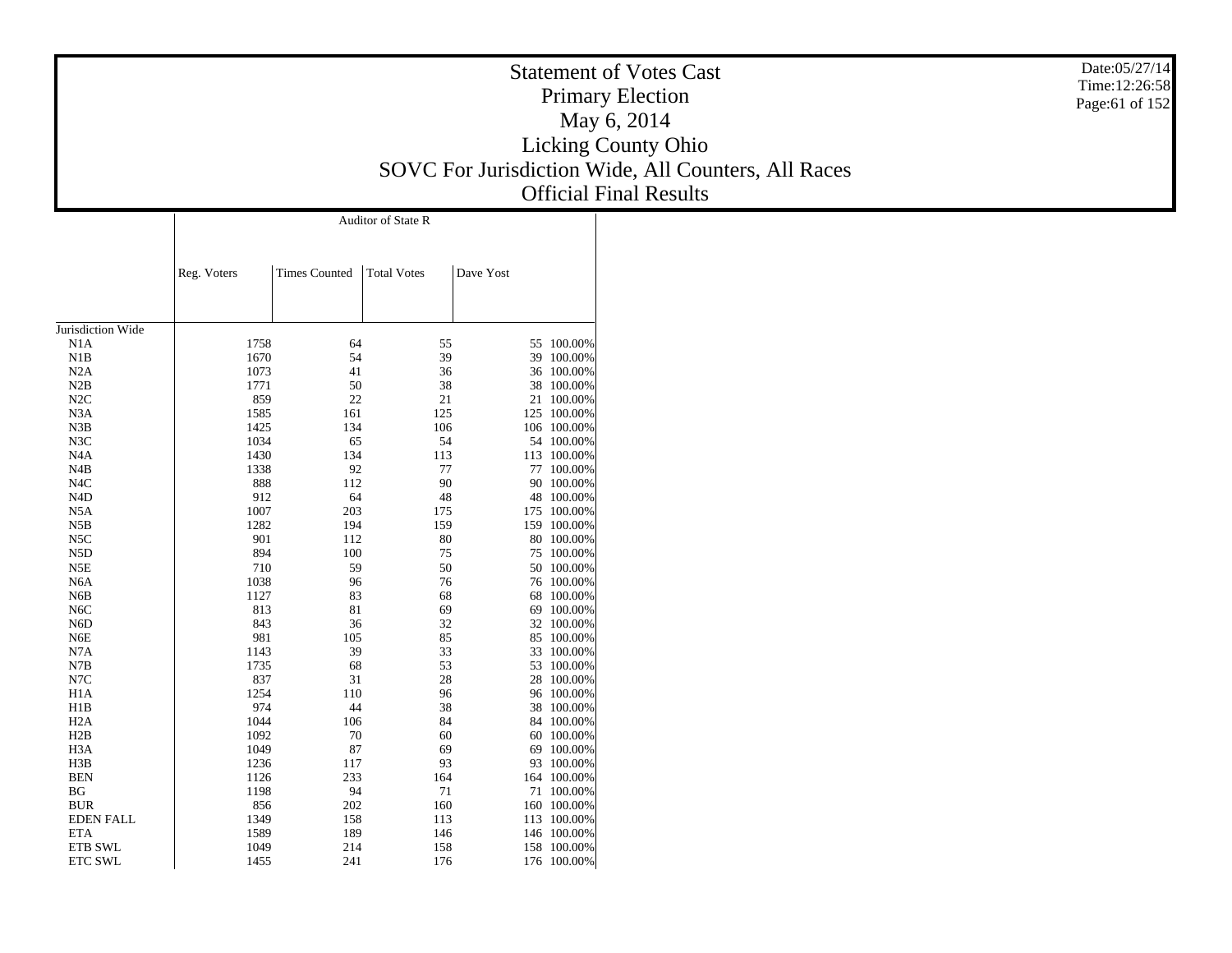|                             |              |                      |                    |           |                            | Date:05/27/14<br><b>Statement of Votes Cast</b><br>Time: 12:26:58<br><b>Primary Election</b> |  |
|-----------------------------|--------------|----------------------|--------------------|-----------|----------------------------|----------------------------------------------------------------------------------------------|--|
|                             |              |                      |                    |           |                            | Page:62 of 152<br>May 6, 2014                                                                |  |
|                             |              |                      |                    |           |                            |                                                                                              |  |
|                             |              |                      |                    |           | Licking County Ohio        |                                                                                              |  |
|                             |              |                      |                    |           |                            | SOVC For Jurisdiction Wide, All Counters, All Races                                          |  |
|                             |              |                      |                    |           |                            | <b>Official Final Results</b>                                                                |  |
|                             |              |                      | Auditor of State R |           |                            |                                                                                              |  |
|                             |              |                      |                    |           |                            |                                                                                              |  |
|                             |              |                      |                    |           |                            |                                                                                              |  |
|                             | Reg. Voters  | <b>Times Counted</b> | Total Votes        | Dave Yost |                            |                                                                                              |  |
|                             |              |                      |                    |           |                            |                                                                                              |  |
|                             |              |                      |                    |           |                            |                                                                                              |  |
| <b>ETD SWL</b>              | 1517         | 264                  | 191                |           | 191 100.00%                |                                                                                              |  |
| R2A<br>R <sub>3</sub> A RCS | 1077<br>1399 | 42<br>98             | 32<br>86           |           | 32 100.00%<br>86 100.00%   |                                                                                              |  |
| R3B                         | 937          | 55                   | 44                 |           | 44 100.00%                 |                                                                                              |  |
| R3C                         | 1304         | 52                   | 41                 |           | 41 100.00%                 |                                                                                              |  |
| R3D RCS                     | 1336         | 51                   | 47                 |           | 47 100.00%                 |                                                                                              |  |
| <b>FRANKLIN TWP</b>         | 1494         | 130                  | 102                |           | 102 100.00%                |                                                                                              |  |
| <b>GTA</b>                  | 992          | 140                  | 117                |           | 117 100.00%                |                                                                                              |  |
| <b>GTB</b>                  | 930          | 164                  | 148                |           | 148 100.00%                |                                                                                              |  |
| <b>GTC</b><br><b>GVA</b>    | 1376<br>1294 | 232<br>155           | 201<br>129         |           | 201 100.00%<br>129 100.00% |                                                                                              |  |
| <b>GVB</b>                  | 1233         | 184                  | 150                |           | 150 100.00%                |                                                                                              |  |
| GVC                         | 2020         | 39                   | 32                 |           | 32 100.00%                 |                                                                                              |  |
| <b>HAN TWP</b>              | 1147         | 106                  | 85                 |           | 85 100.00%                 |                                                                                              |  |
| <b>HAN V</b>                | 715          | 89                   | 64                 |           | 64 100.00%                 |                                                                                              |  |
| $\rm{HR}$ A                 | 1007         | 200                  | 150                |           | 150 100.00%                |                                                                                              |  |
| HR B KIRK                   | 1318         | 260                  | 200                |           | 200 100.00%                |                                                                                              |  |
| HR C                        | 909          | 194                  | 171                |           | 171 100.00%                |                                                                                              |  |
| HR D                        | 1375         | 321                  | 239                |           | 239 100.00%                |                                                                                              |  |
| HR E<br><b>HFT</b>          | 1115<br>905  | 249<br>210           | 186<br>167         |           | 186 100.00%<br>167 100.00% |                                                                                              |  |
| <b>HWG</b>                  | 886          | 87                   | 66                 |           | 66 100.00%                 |                                                                                              |  |
| $_{\rm JRA}$                | 1196         | 253                  | 186                |           | 186 100.00%                |                                                                                              |  |
| JRB                         | 816          | 124                  | 99                 |           | 99 100.00%                 |                                                                                              |  |
| LBA                         | 823          | 186                  | 140                |           | 140 100.00%                |                                                                                              |  |
| LBB                         | 933          | 222                  | 166                |           | 166 100.00%                |                                                                                              |  |
| <b>LKA</b>                  | 1412         | 134                  | 102                |           | 102 100.00%                |                                                                                              |  |
| <b>LKB</b>                  | 827          | 84                   | 67                 |           | 67 100.00%                 |                                                                                              |  |
| LKC                         | 1012         | 68                   | 55                 |           | 55 100.00%                 |                                                                                              |  |
| <b>MADA</b><br><b>MADB</b>  | 1278<br>833  | 122<br>67            | 93<br>52           |           | 93 100.00%<br>52 100.00%   |                                                                                              |  |
| <b>MARY TWP</b>             | 1331         | 97                   | 72                 |           | 72 100.00%                 |                                                                                              |  |
| $\rm MK$                    | 1081         | 148                  | 114                |           | 114 100.00%                |                                                                                              |  |
| <b>MONA</b>                 | 799          | 166                  | 130                |           | 130 100.00%                |                                                                                              |  |
| <b>MONB</b>                 | 884          | 247                  | 185                |           | 185 100.00%                |                                                                                              |  |
| <b>JOHNA</b>                | 1428         | 328                  | 269                |           | 269 100.00%                |                                                                                              |  |
| <b>JOHNB</b>                | 1582         | 236                  | 181                |           | 181 100.00%                |                                                                                              |  |
| <b>NKTWP</b>                | 1508         | 193                  | 163                |           | 163 100.00%                |                                                                                              |  |
| <b>NNTA</b>                 | 1283         | 130                  | 104                |           | 104 100.00%                |                                                                                              |  |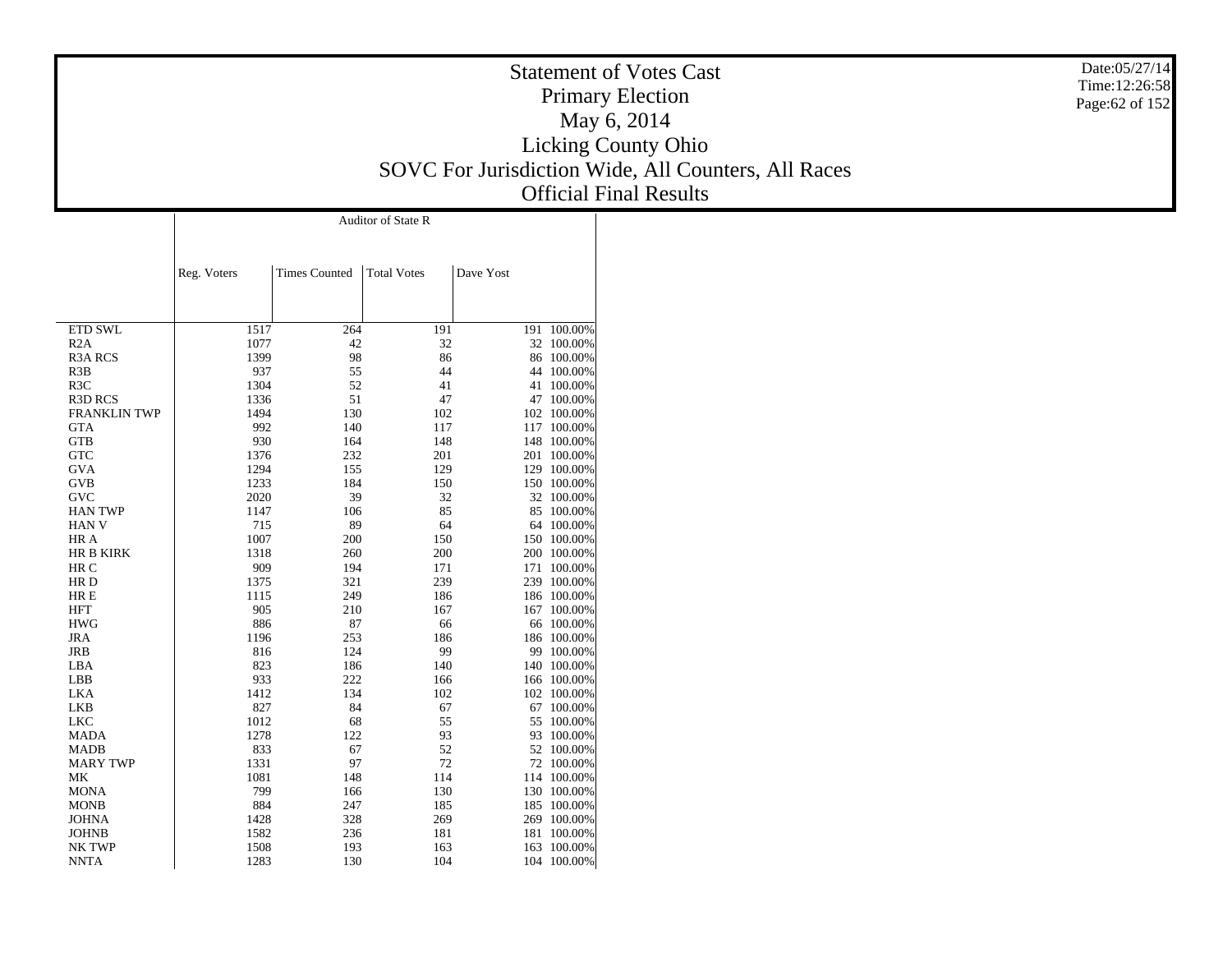| <b>Statement of Votes Cast</b>                      |
|-----------------------------------------------------|
| <b>Primary Election</b>                             |
| May 6, 2014                                         |
| <b>Licking County Ohio</b>                          |
| SOVC For Jurisdiction Wide, All Counters, All Races |
| <b>Official Final Results</b>                       |

Date:05/27/14 Time:12:26:58 Page:63 of 152

|                   | Auditor of State R |                      |                    |           |         |  |  |  |
|-------------------|--------------------|----------------------|--------------------|-----------|---------|--|--|--|
|                   | Reg. Voters        | <b>Times Counted</b> | <b>Total Votes</b> | Dave Yost |         |  |  |  |
|                   |                    |                      |                    |           |         |  |  |  |
| <b>NNTB STLOU</b> | 860                | 100                  | 78                 | 78        | 100.00% |  |  |  |
| P <sub>1</sub> A  | 1315               | 130                  | 99                 | 99        | 100.00% |  |  |  |
| P <sub>1</sub> B  | 1305               | 131                  | 100                | 100       | 100.00% |  |  |  |
| P <sub>2</sub> A  | 1222               | 83                   | 66                 | 66        | 100.00% |  |  |  |
| P <sub>2</sub> B  | 1132               | 64                   | 55                 | 55        | 100.00% |  |  |  |
| P <sub>3</sub> A  | 1426               | 207                  | 159                | 159       | 100.00% |  |  |  |
| P3B               | 1284               | 227                  | 175                | 175       | 100.00% |  |  |  |
| P <sub>4</sub> A  | 1075               | 159                  | 121                | 121       | 100.00% |  |  |  |
| P4B               | 1296               | 213                  | 170                | 170       | 100.00% |  |  |  |
| PERRY             | 970                | 109                  | 77                 | 77        | 100.00% |  |  |  |
| <b>STAA</b>       | 826                | 194                  | 148                | 148       | 100.00% |  |  |  |
| <b>STAB ALEX</b>  | 988                | 223                  | 161                | 161       | 100.00% |  |  |  |
| <b>UTA</b>        | 1377               | 218                  | 166                | 166       | 100.00% |  |  |  |
| <b>UTB</b>        | 1382               | 234                  | 184                | 184       | 100.00% |  |  |  |
| <b>BL VLG</b>     | 1546               | 66                   | 50                 | 50        | 100.00% |  |  |  |
| <b>HEB VLG</b>    | 1470               | 129                  | 97                 | 97        | 100.00% |  |  |  |
| WASH              | 650                | 96                   | 70                 | 70        | 100.00% |  |  |  |
| <b>UTICA</b>      | 1227               | 95                   | 81                 | 81        | 100.00% |  |  |  |
| Total             | 110988             | 12870                | 10096              | 10096     | 100.00% |  |  |  |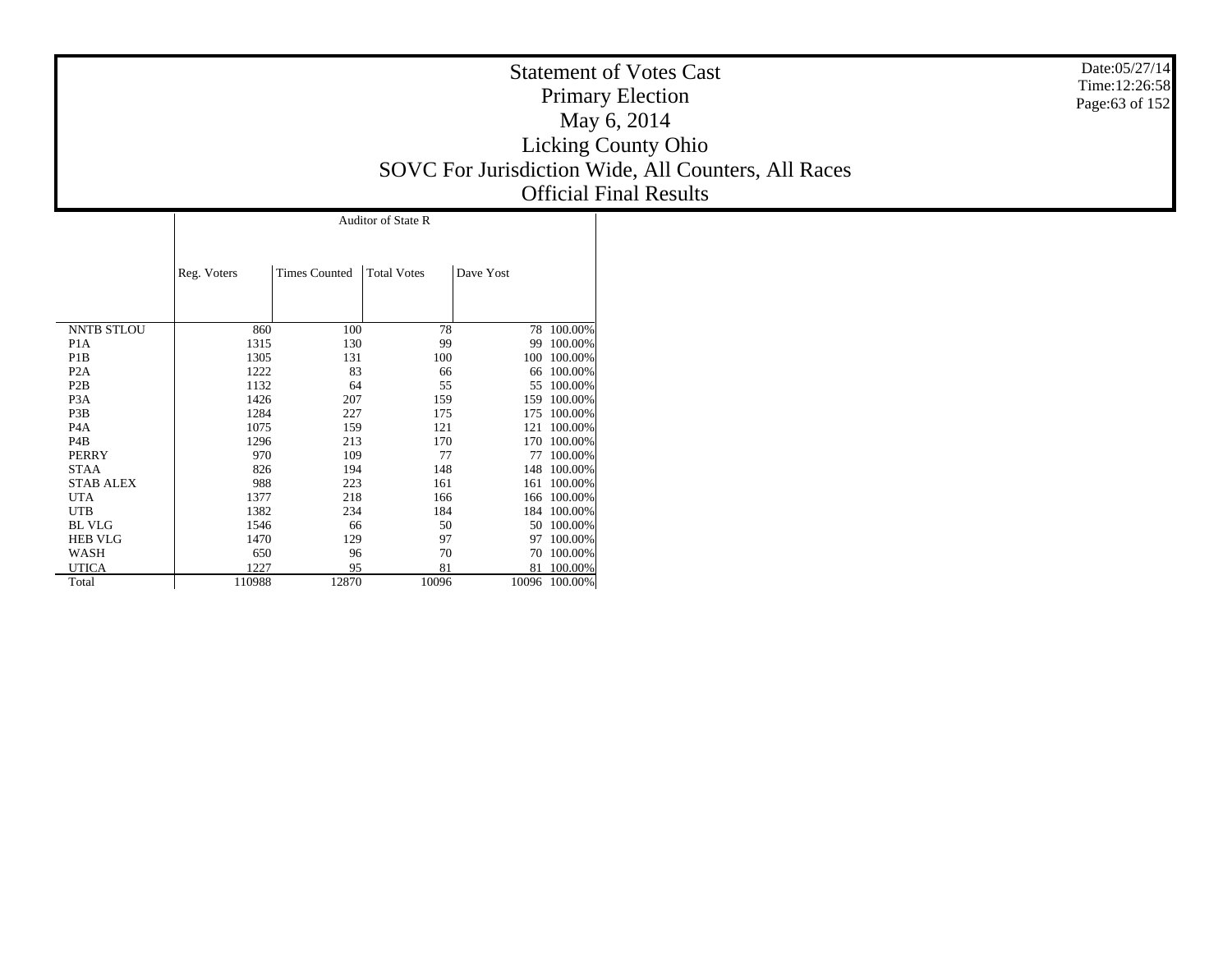|                         |              |                                           |                |            |                            | Date:05/27/14<br><b>Statement of Votes Cast</b>     |
|-------------------------|--------------|-------------------------------------------|----------------|------------|----------------------------|-----------------------------------------------------|
|                         |              | Time: 12:26:58                            |                |            |                            |                                                     |
|                         |              | <b>Primary Election</b><br>Page:64 of 152 |                |            |                            |                                                     |
|                         |              |                                           |                |            | May 6, 2014                |                                                     |
|                         |              |                                           |                |            |                            | <b>Licking County Ohio</b>                          |
|                         |              |                                           |                |            |                            |                                                     |
|                         |              |                                           |                |            |                            | SOVC For Jurisdiction Wide, All Counters, All Races |
|                         |              |                                           |                |            |                            | <b>Official Final Results</b>                       |
|                         |              |                                           | Sec of State R |            |                            |                                                     |
|                         |              |                                           |                |            |                            |                                                     |
|                         | Reg. Voters  | <b>Times Counted</b>                      | Total Votes    | Jon Husted |                            |                                                     |
|                         |              |                                           |                |            |                            |                                                     |
|                         |              |                                           |                |            |                            |                                                     |
| Jurisdiction Wide       |              |                                           |                |            |                            |                                                     |
| N1A                     | 1758         | 64                                        | 56             |            | 56 100.00%                 |                                                     |
| N1B                     | 1670         | 54                                        | 39             |            | 39 100.00%                 |                                                     |
| N2A                     | 1073         | 41                                        | 36             |            | 36 100.00%                 |                                                     |
| N2B                     | 1771         | 50                                        | 37             |            | 37 100.00%                 |                                                     |
| N2C                     | 859          | 22                                        | 22             |            | 22 100.00%                 |                                                     |
| N <sub>3</sub> A        | 1585         | 161                                       | 123            |            | 123 100.00%                |                                                     |
| N3B<br>N3C              | 1425<br>1034 | 134<br>65                                 | 107<br>54      |            | 107 100.00%<br>54 100.00%  |                                                     |
| N <sub>4</sub> A        | 1430         | 134                                       | 112            |            | 112 100.00%                |                                                     |
| N4B                     | 1338         | 92                                        | 73             |            | 73 100.00%                 |                                                     |
| N4C                     | 888          | 112                                       | 91             |            | 91 100.00%                 |                                                     |
| N <sub>4</sub> D        | 912          | 64                                        | 50             |            | 50 100.00%                 |                                                     |
| N5A                     | 1007         | 203                                       | 173            |            | 173 100.00%                |                                                     |
| N5B                     | 1282         | 194                                       | 159            |            | 159 100.00%                |                                                     |
| N5C                     | 901          | 112                                       | 80             |            | 80 100.00%                 |                                                     |
| N <sub>5</sub> D        | 894          | 100                                       | 76             |            | 76 100.00%                 |                                                     |
| N5E<br>N <sub>6</sub> A | 710<br>1038  | 59<br>96                                  | 53<br>72       |            | 53 100.00%<br>72 100.00%   |                                                     |
| N <sub>6</sub> B        | 1127         | 83                                        | 62             |            | 62 100.00%                 |                                                     |
| N <sub>6</sub> C        | 813          | 81                                        | 71             |            | 71 100.00%                 |                                                     |
| N <sub>6</sub> D        | 843          | 36                                        | 32             |            | 32 100.00%                 |                                                     |
| N <sub>6</sub> E        | 981          | 105                                       | 86             |            | 86 100.00%                 |                                                     |
| N7A                     | 1143         | 39                                        | 35             |            | 35 100.00%                 |                                                     |
| N7B                     | 1735         | 68                                        | 51             |            | 51 100.00%                 |                                                     |
| N7C                     | 837          | 31                                        | 26             |            | 26 100.00%                 |                                                     |
| H <sub>1</sub> A        | 1254         | 110                                       | 94             |            | 94 100.00%                 |                                                     |
| H1B<br>H <sub>2</sub> A | 974<br>1044  | 44<br>106                                 | 36<br>83       |            | 36 100.00%<br>83 100.00%   |                                                     |
| H2B                     | 1092         | 70                                        | 61             |            | 61 100.00%                 |                                                     |
| H3A                     | 1049         | 87                                        | 71             |            | 71 100.00%                 |                                                     |
| H3B                     | 1236         | 117                                       | 96             |            | 96 100.00%                 |                                                     |
| <b>BEN</b>              | 1126         | 233                                       | 170            |            | 170 100.00%                |                                                     |
| BG                      | 1198         | 94                                        | 73             |            | 73 100.00%                 |                                                     |
| <b>BUR</b>              | 856          | $202\,$                                   | 158            |            | 158 100.00%                |                                                     |
| <b>EDEN FALL</b>        | 1349         | 158                                       | 115            |            | 115 100.00%                |                                                     |
| ETA                     | 1589         | 189                                       | 147            |            | 147 100.00%                |                                                     |
| ETB SWL                 | 1049<br>1455 | $214\,$                                   | 162            |            | 162 100.00%<br>177 100.00% |                                                     |
| ETC SWL                 |              | 241                                       | 177            |            |                            |                                                     |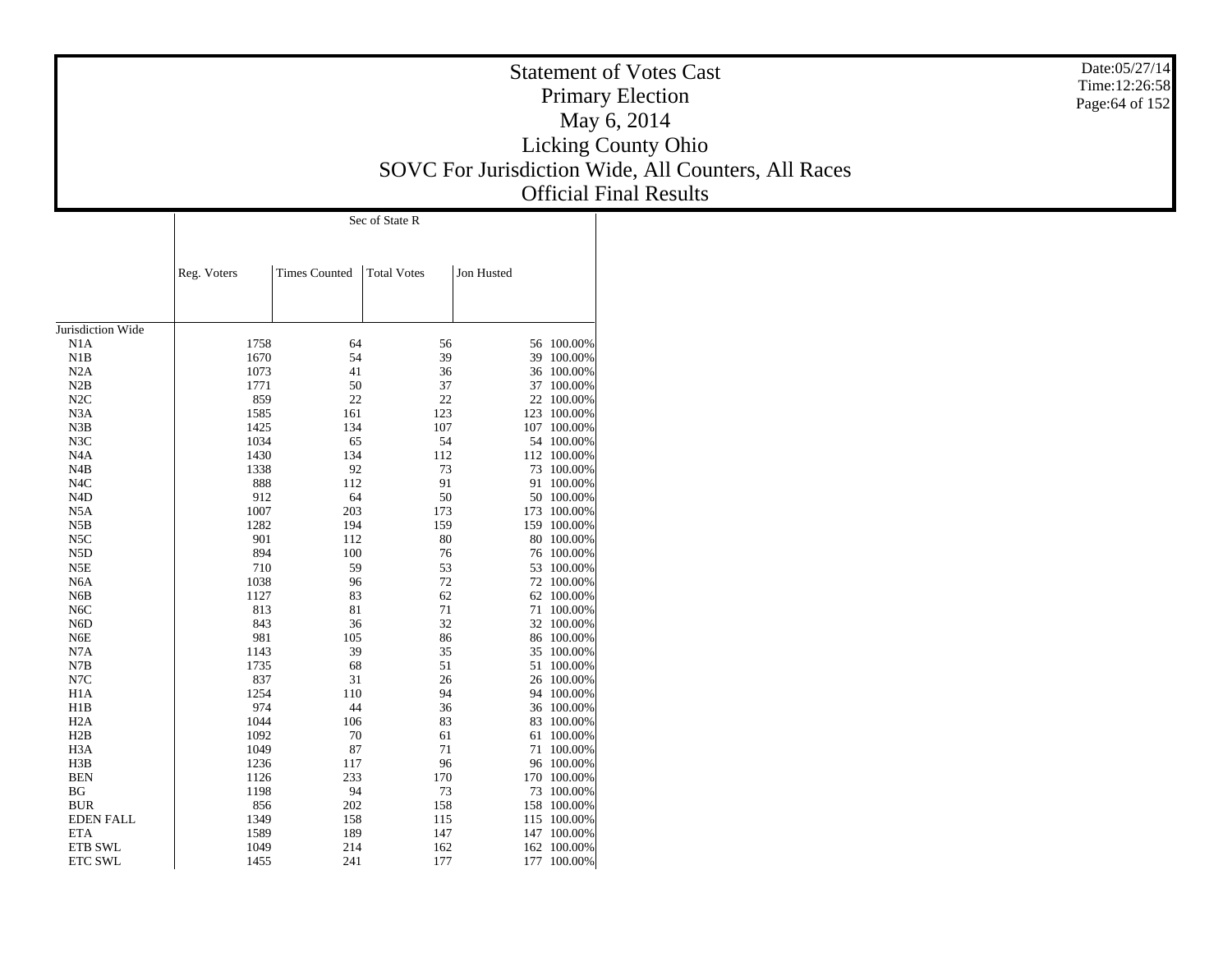|                          |              |                      |                |            |  |                            | Date:05/27/14<br><b>Statement of Votes Cast</b>     |
|--------------------------|--------------|----------------------|----------------|------------|--|----------------------------|-----------------------------------------------------|
|                          |              |                      |                |            |  |                            | Time: 12:26:58<br><b>Primary Election</b>           |
|                          |              |                      |                |            |  |                            | Page:65 of 152                                      |
|                          |              |                      |                |            |  |                            | May 6, 2014                                         |
|                          |              |                      |                |            |  | Licking County Ohio        |                                                     |
|                          |              |                      |                |            |  |                            |                                                     |
|                          |              |                      |                |            |  |                            | SOVC For Jurisdiction Wide, All Counters, All Races |
|                          |              |                      |                |            |  |                            | <b>Official Final Results</b>                       |
|                          |              |                      |                |            |  |                            |                                                     |
|                          |              |                      | Sec of State R |            |  |                            |                                                     |
|                          |              |                      |                |            |  |                            |                                                     |
|                          | Reg. Voters  | <b>Times Counted</b> | Total Votes    | Jon Husted |  |                            |                                                     |
|                          |              |                      |                |            |  |                            |                                                     |
|                          |              |                      |                |            |  |                            |                                                     |
|                          |              |                      |                |            |  |                            |                                                     |
| ETD SWL                  | 1517         | 264                  | 190            |            |  | 190 100.00%                |                                                     |
| R2A<br><b>R3A RCS</b>    | 1077<br>1399 | 42<br>98             | 33<br>85       |            |  | 33 100.00%<br>85 100.00%   |                                                     |
| R3B                      | 937          | 55                   | 45             |            |  | 45 100.00%                 |                                                     |
| R <sub>3</sub> C         | 1304         | 52                   | $40\,$         |            |  | 40 100.00%                 |                                                     |
| R3D RCS                  | 1336         | 51                   | 45             |            |  | 45 100.00%                 |                                                     |
| <b>FRANKLIN TWP</b>      | 1494         | 130                  | 100            |            |  | 100 100.00%                |                                                     |
| <b>GTA</b>               | 992          | 140                  | 119            |            |  | 119 100.00%                |                                                     |
| <b>GTB</b><br>GTC        | 930<br>1376  | 164<br>232           | 145<br>198     |            |  | 145 100.00%<br>198 100.00% |                                                     |
| <b>GVA</b>               | 1294         | 155                  | 128            |            |  | 128 100.00%                |                                                     |
| <b>GVB</b>               | 1233         | 184                  | 154            |            |  | 154 100.00%                |                                                     |
| <b>GVC</b>               | 2020         | 39                   | 32             |            |  | 32 100.00%                 |                                                     |
| <b>HAN TWP</b>           | 1147         | 106                  | 85             |            |  | 85 100.00%                 |                                                     |
| <b>HAN V</b>             | 715          | 89                   | 64             |            |  | 64 100.00%                 |                                                     |
| HR A<br><b>HR B KIRK</b> | 1007<br>1318 | 200<br>260           | 146<br>203     |            |  | 146 100.00%<br>203 100.00% |                                                     |
| HR C                     | 909          | 194                  | 165            |            |  | 165 100.00%                |                                                     |
| HR D                     | 1375         | 321                  | 237            |            |  | 237 100.00%                |                                                     |
| HR E                     | 1115         | 249                  | 188            |            |  | 188 100.00%                |                                                     |
| <b>HFT</b>               | 905          | 210                  | 159            |            |  | 159 100.00%                |                                                     |
| <b>HWG</b>               | 886          | 87                   | 64             |            |  | 64 100.00%                 |                                                     |
| <b>JRA</b><br>JRB        | 1196<br>816  | 253<br>124           | 190<br>99      |            |  | 190 100.00%<br>99 100.00%  |                                                     |
| LBA                      | 823          | 186                  | 139            |            |  | 139 100.00%                |                                                     |
| LBB                      | 933          | 222                  | 168            |            |  | 168 100.00%                |                                                     |
| LKA                      | 1412         | 134                  | 93             |            |  | 93 100.00%                 |                                                     |
| LKB                      | 827          | 84                   | 65             |            |  | 65 100.00%                 |                                                     |
| LKC                      | 1012         | 68                   | 55             |            |  | 55 100.00%                 |                                                     |
| MADA<br><b>MADB</b>      | 1278<br>833  | 122<br>67            | 92             |            |  | 92 100.00%<br>55 100.00%   |                                                     |
| <b>MARY TWP</b>          | 1331         | 97                   | 55<br>73       |            |  | 73 100.00%                 |                                                     |
| МK                       | 1081         | 148                  | 111            |            |  | 111 100.00%                |                                                     |
| <b>MONA</b>              | 799          | 166                  | 126            |            |  | 126 100.00%                |                                                     |
| <b>MONB</b>              | 884          | 247                  | 183            |            |  | 183 100.00%                |                                                     |
| <b>JOHNA</b>             | 1428         | 328                  | 257            |            |  | 257 100.00%                |                                                     |
| <b>JOHNB</b>             | 1582         | 236                  | 173            |            |  | 173 100.00%                |                                                     |
| NK TWP<br><b>NNTA</b>    | 1508<br>1283 | 193<br>130           | 160<br>106     |            |  | 160 100.00%<br>106 100.00% |                                                     |
|                          |              |                      |                |            |  |                            |                                                     |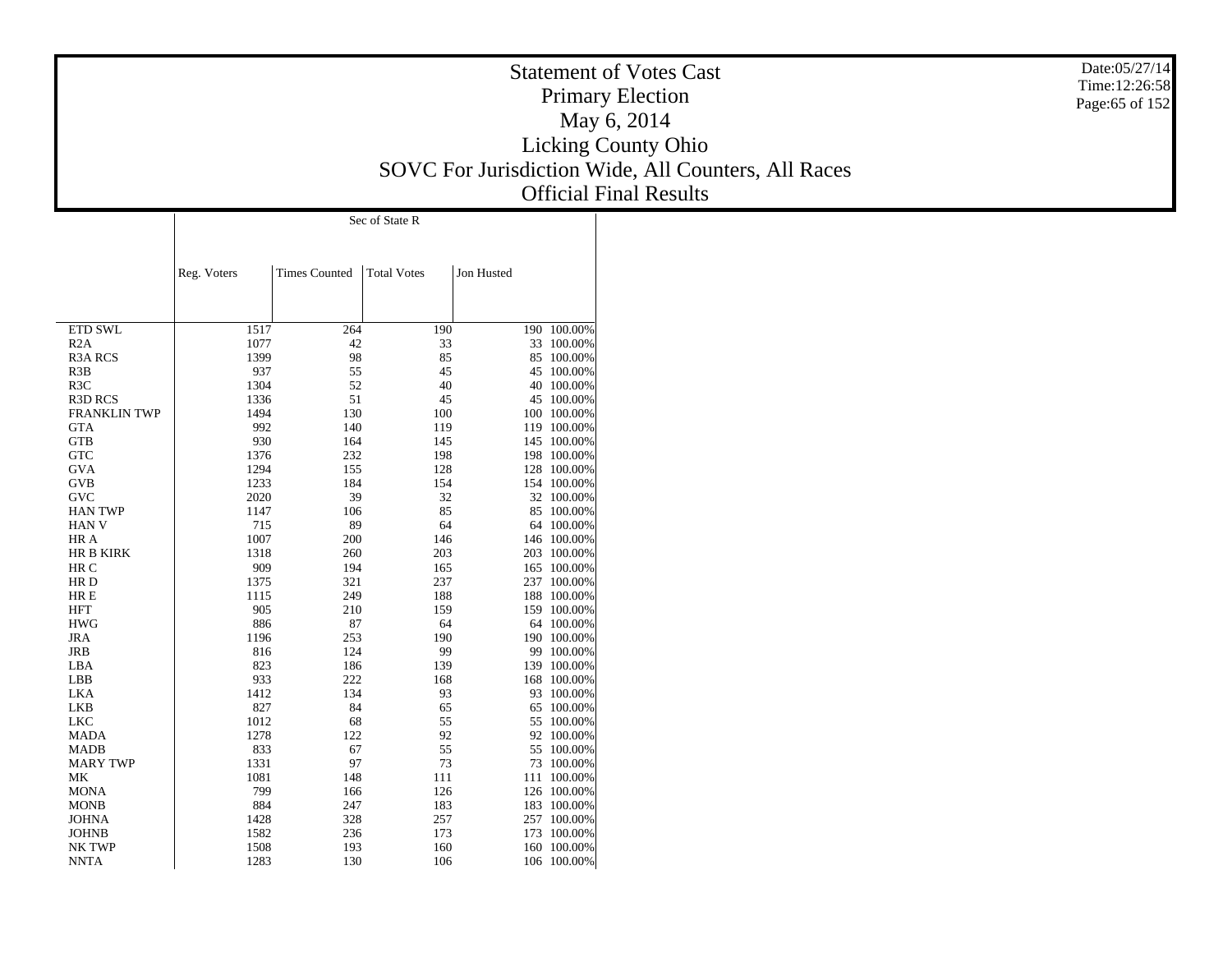| <b>Statement of Votes Cast</b>                      |  |  |  |  |  |  |  |  |  |
|-----------------------------------------------------|--|--|--|--|--|--|--|--|--|
| <b>Primary Election</b>                             |  |  |  |  |  |  |  |  |  |
| May 6, 2014                                         |  |  |  |  |  |  |  |  |  |
| <b>Licking County Ohio</b>                          |  |  |  |  |  |  |  |  |  |
| SOVC For Jurisdiction Wide, All Counters, All Races |  |  |  |  |  |  |  |  |  |
| <b>Official Final Results</b>                       |  |  |  |  |  |  |  |  |  |

|                   | Sec of State R |                      |                    |            |         |  |  |  |  |  |  |
|-------------------|----------------|----------------------|--------------------|------------|---------|--|--|--|--|--|--|
|                   |                |                      |                    |            |         |  |  |  |  |  |  |
|                   |                |                      |                    |            |         |  |  |  |  |  |  |
|                   | Reg. Voters    | <b>Times Counted</b> | <b>Total Votes</b> | Jon Husted |         |  |  |  |  |  |  |
|                   |                |                      |                    |            |         |  |  |  |  |  |  |
|                   |                |                      |                    |            |         |  |  |  |  |  |  |
|                   |                |                      |                    |            |         |  |  |  |  |  |  |
| <b>NNTB STLOU</b> | 860            | 100                  | 77                 | 77         | 100.00% |  |  |  |  |  |  |
| P <sub>1</sub> A  | 1315           | 130                  | 92                 | 92         | 100.00% |  |  |  |  |  |  |
| P <sub>1</sub> B  | 1305           | 131                  | 95                 | 95         | 100.00% |  |  |  |  |  |  |
| P <sub>2</sub> A  | 1222           | 83                   | 65                 | 65         | 100.00% |  |  |  |  |  |  |
| P <sub>2</sub> B  | 1132           | 64                   | 54                 | 54         | 100.00% |  |  |  |  |  |  |
| P <sub>3</sub> A  | 1426           | 207                  | 155                | 155        | 100.00% |  |  |  |  |  |  |
| P3B               | 1284           | 227                  | 179                | 179        | 100.00% |  |  |  |  |  |  |
| P <sub>4</sub> A  | 1075           | 159                  | 119                | 119        | 100.00% |  |  |  |  |  |  |
| P4B               | 1296           | 213                  | 166                | 166        | 100.00% |  |  |  |  |  |  |
| <b>PERRY</b>      | 970            | 109                  | 82                 | 82         | 100.00% |  |  |  |  |  |  |
| <b>STAA</b>       | 826            | 194                  | 148                | 148        | 100.00% |  |  |  |  |  |  |
| <b>STAB ALEX</b>  | 988            | 223                  | 160                | 160        | 100.00% |  |  |  |  |  |  |
| <b>UTA</b>        | 1377           | 218                  | 165                | 165        | 100.00% |  |  |  |  |  |  |
| <b>UTB</b>        | 1382           | 234                  | 181                | 181        | 100.00% |  |  |  |  |  |  |
| <b>BL VLG</b>     | 1546           | 66                   | 51                 | 51         | 100.00% |  |  |  |  |  |  |
| <b>HEB VLG</b>    | 1470           | 129                  | 95                 | 95         | 100.00% |  |  |  |  |  |  |
| WASH              | 650            | 96                   | 69                 | 69         | 100.00% |  |  |  |  |  |  |
| <b>UTICA</b>      | 1227           | 95                   | 78                 | 78         | 100.00% |  |  |  |  |  |  |
| Total             | 110988         | 12870                | 10020              | 10020      | 100.00% |  |  |  |  |  |  |

Date:05/27/14 Time:12:26:58 Page:66 of 152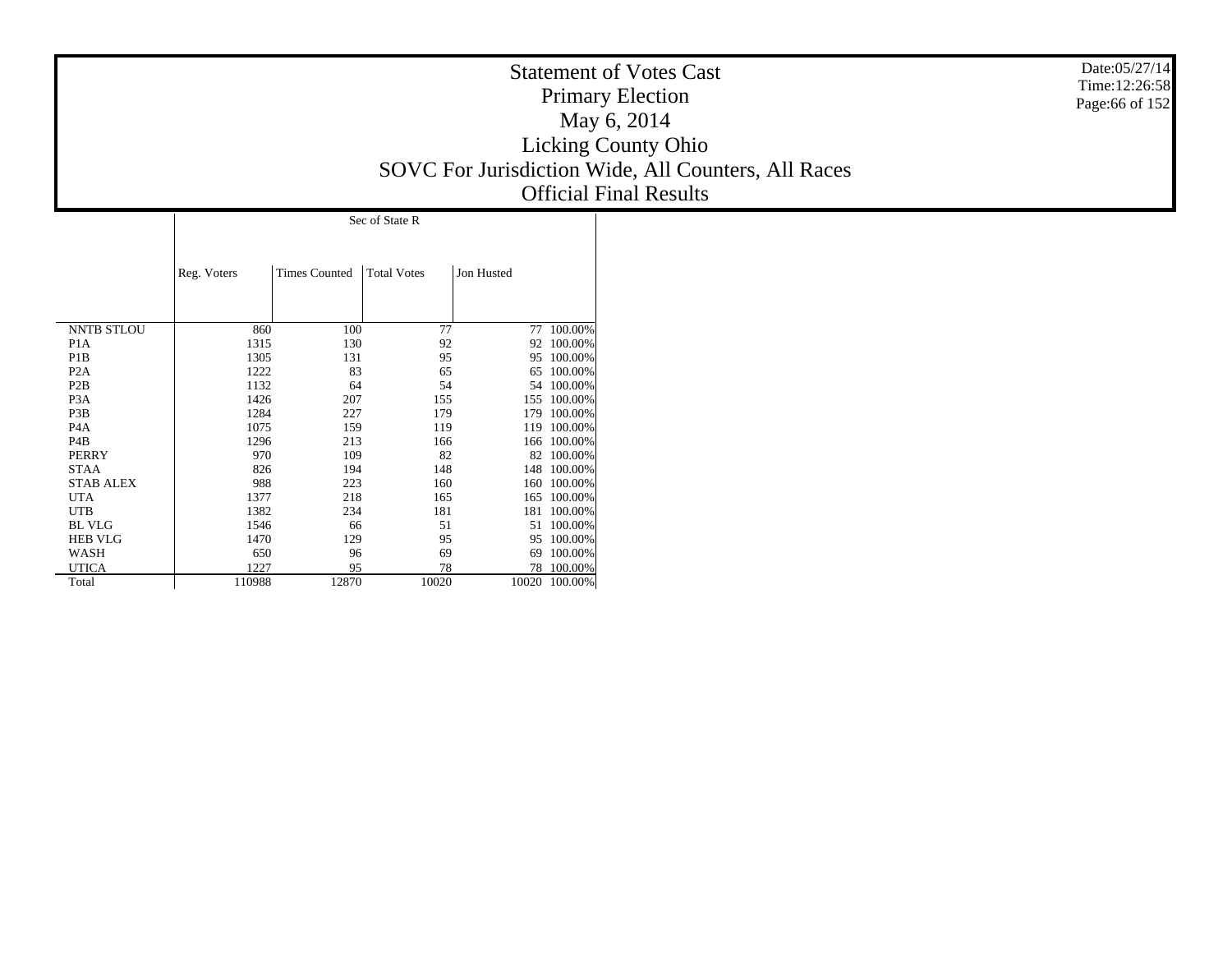|                      |                         |                      |                      |             |                            | <b>Statement of Votes Cast</b>                      | Date:05/27/14<br>Time: 12:26:58 |  |  |
|----------------------|-------------------------|----------------------|----------------------|-------------|----------------------------|-----------------------------------------------------|---------------------------------|--|--|
|                      | <b>Primary Election</b> |                      |                      |             |                            |                                                     |                                 |  |  |
|                      |                         |                      |                      |             |                            |                                                     | Page:67 of 152                  |  |  |
|                      |                         |                      |                      |             |                            | May 6, 2014                                         |                                 |  |  |
|                      |                         |                      |                      |             |                            | <b>Licking County Ohio</b>                          |                                 |  |  |
|                      |                         |                      |                      |             |                            |                                                     |                                 |  |  |
|                      |                         |                      |                      |             |                            | SOVC For Jurisdiction Wide, All Counters, All Races |                                 |  |  |
|                      |                         |                      |                      |             |                            | <b>Official Final Results</b>                       |                                 |  |  |
|                      |                         |                      | Treasurer of State R |             |                            |                                                     |                                 |  |  |
|                      |                         |                      |                      |             |                            |                                                     |                                 |  |  |
|                      | Reg. Voters             | <b>Times Counted</b> | <b>Total Votes</b>   | Josh Mandel |                            |                                                     |                                 |  |  |
|                      |                         |                      |                      |             |                            |                                                     |                                 |  |  |
|                      |                         |                      |                      |             |                            |                                                     |                                 |  |  |
| Jurisdiction Wide    |                         |                      |                      |             |                            |                                                     |                                 |  |  |
| N1A                  | 1758                    | 64                   | 56                   |             | 56 100.00%                 |                                                     |                                 |  |  |
| N1B<br>N2A           | 1670<br>1073            | 54<br>41             | 35<br>38             |             | 35 100.00%<br>38 100.00%   |                                                     |                                 |  |  |
| N2B                  | 1771                    | 50                   | 42                   |             | 42 100.00%                 |                                                     |                                 |  |  |
| N2C                  | 859                     | 22                   | 18                   |             | 18 100.00%                 |                                                     |                                 |  |  |
| N3A                  | 1585                    | 161                  | 121                  |             | 121 100.00%                |                                                     |                                 |  |  |
| N3B                  | 1425                    | 134                  | 100                  |             | 100 100.00%                |                                                     |                                 |  |  |
| N3C                  | 1034                    | 65                   | 53                   |             | 53 100.00%                 |                                                     |                                 |  |  |
| N <sub>4</sub> A     | 1430                    | 134                  | 107                  |             | 107 100.00%                |                                                     |                                 |  |  |
| N4B                  | 1338                    | 92                   | 75                   |             | 75 100.00%                 |                                                     |                                 |  |  |
| N <sub>4</sub> C     | 888                     | 112                  | 92                   |             | 92 100.00%                 |                                                     |                                 |  |  |
| N <sub>4</sub> D     | 912                     | 64                   | 51                   |             | 51 100.00%                 |                                                     |                                 |  |  |
| N5A<br>N5B           | 1007<br>1282            | 203<br>194           | 171<br>154           |             | 171 100.00%<br>154 100.00% |                                                     |                                 |  |  |
| N5C                  | 901                     | 112                  | 79                   |             | 79 100.00%                 |                                                     |                                 |  |  |
| N5D                  | 894                     | 100                  | 77                   |             | 77 100.00%                 |                                                     |                                 |  |  |
| N5E                  | 710                     | 59                   | 48                   |             | 48 100.00%                 |                                                     |                                 |  |  |
| N6A                  | 1038                    | 96                   | 75                   |             | 75 100.00%                 |                                                     |                                 |  |  |
| N6B                  | 1127                    | 83                   | 67                   |             | 67 100.00%                 |                                                     |                                 |  |  |
| N <sub>6</sub> C     | 813                     | 81                   | 67                   |             | 67 100.00%                 |                                                     |                                 |  |  |
| N <sub>6</sub> D     | 843                     | 36                   | 31                   |             | 31 100.00%                 |                                                     |                                 |  |  |
| N6E                  | 981                     | 105                  | 80                   |             | 80 100.00%                 |                                                     |                                 |  |  |
| N7A                  | 1143                    | 39                   | 38                   |             | 38 100.00%                 |                                                     |                                 |  |  |
| N7B<br>N7C           | 1735<br>837             | 68<br>31             | 53<br>25             |             | 53 100.00%<br>25 100.00%   |                                                     |                                 |  |  |
| H <sub>1</sub> A     | 1254                    | 110                  | 89                   |             | 89 100.00%                 |                                                     |                                 |  |  |
| H1B                  | 974                     | 44                   | 38                   |             | 38 100.00%                 |                                                     |                                 |  |  |
| H <sub>2</sub> A     | 1044                    | 106                  | 80                   |             | 80 100.00%                 |                                                     |                                 |  |  |
| H2B                  | 1092                    | 70                   | 58                   |             | 58 100.00%                 |                                                     |                                 |  |  |
| H3A                  | 1049                    | 87                   | 66                   |             | 66 100.00%                 |                                                     |                                 |  |  |
| H3B                  | 1236                    | 117                  | 89                   |             | 89 100.00%                 |                                                     |                                 |  |  |
| $\operatorname{BEN}$ | 1126                    | 233                  | 166                  |             | 166 100.00%                |                                                     |                                 |  |  |
| BG                   | 1198                    | 94                   | 68                   |             | 68 100.00%                 |                                                     |                                 |  |  |
| <b>BUR</b>           | 856                     | 202                  | 160                  |             | 160 100.00%                |                                                     |                                 |  |  |
| <b>EDEN FALL</b>     | 1349                    | 158                  | 114                  |             | 114 100.00%                |                                                     |                                 |  |  |
| ETA<br>ETB SWL       | 1589<br>1049            | 189<br>214           | 140<br>163           |             | 140 100.00%<br>163 100.00% |                                                     |                                 |  |  |
| ETC SWL              | 1455                    | 241                  | 188                  |             | 188 100.00%                |                                                     |                                 |  |  |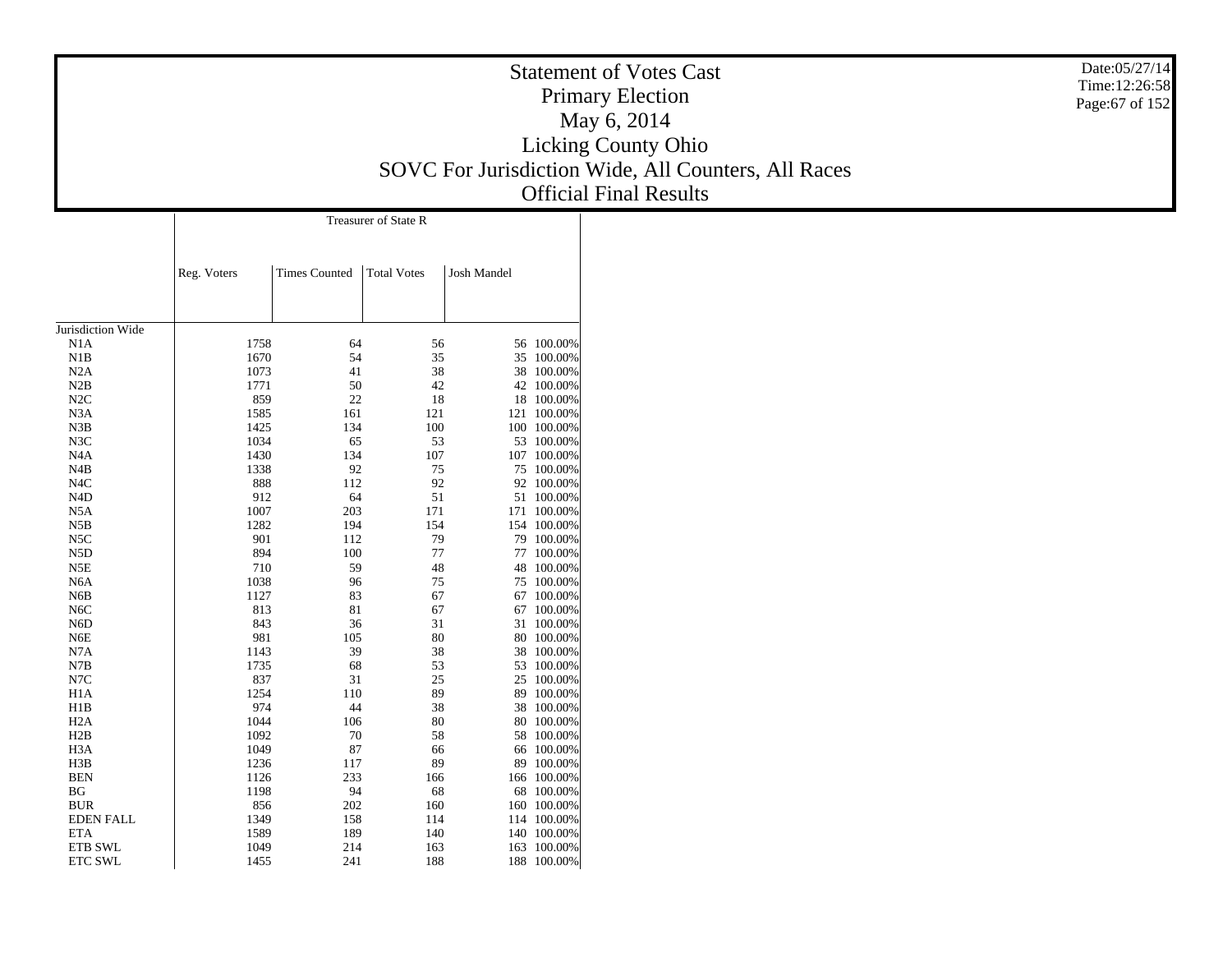ETD SWL R2A R3A RCS R3B R3C R3D RCS FRANKLIN TWP GTA GTB GTC GVA GVB GVC HAN TWP HAN V HR A HR B KIRK HR C HR D HR E HFT HWG JRA JRB LBA LBB LKA LKB LKC MADA MADB MARY TWP MK MONA MONB JOHNA JOHNB NK TWP Reg. Voters | Times Counted | Total Votes | Josh Mandel Treasurer of State R $1517$ 264 184 100.00% 42 34 34 100.00%10779 98 87 87 100.00% 1399 55 40 40 100.00%9374 52 44 44 100.00% 1304 51 48 48 100.00%1336 130 102 102 100.00%1494140 111 111 100.00% 992930164 131 131 100.00% 232 189 189 100.00%1376 155 126 126 100.00%1294184 144 100.00% 1233 39 30 30 100.00%2020106 83 83 100.00% 1147 89 66 66 100.00%715 200 145 145 100.00%1007 260 198 198 100.00%13189 194 166 100.00% 909 321 230 230 100.00%1375 249 182 182 100.00%1115 210 162 162 100.00%905 87 64 64 100.00%886 253 192 192 100.00%1196 124 105 105 100.00%816 186 135 135 100.00%823933 222 163 163 100.00% 134 102 102 100.00%1412 84 67 67 100.00%8272 68 53 53 100.00% 10128 122 93 93 100.00% 1278 67 51 51 100.00%833 97 75 75 100.00%13311 148 119 119 100.00% 10819 166 133 133 100.00% 799 247 187 187 100.00%884 328 262 262 100.00%1428 236 181 181 100.00%15821508193 161 161 100.00%

1283

130 94 94 100.00%

NNTA

Date:05/27/14Time:12:26:58Page:68 of 152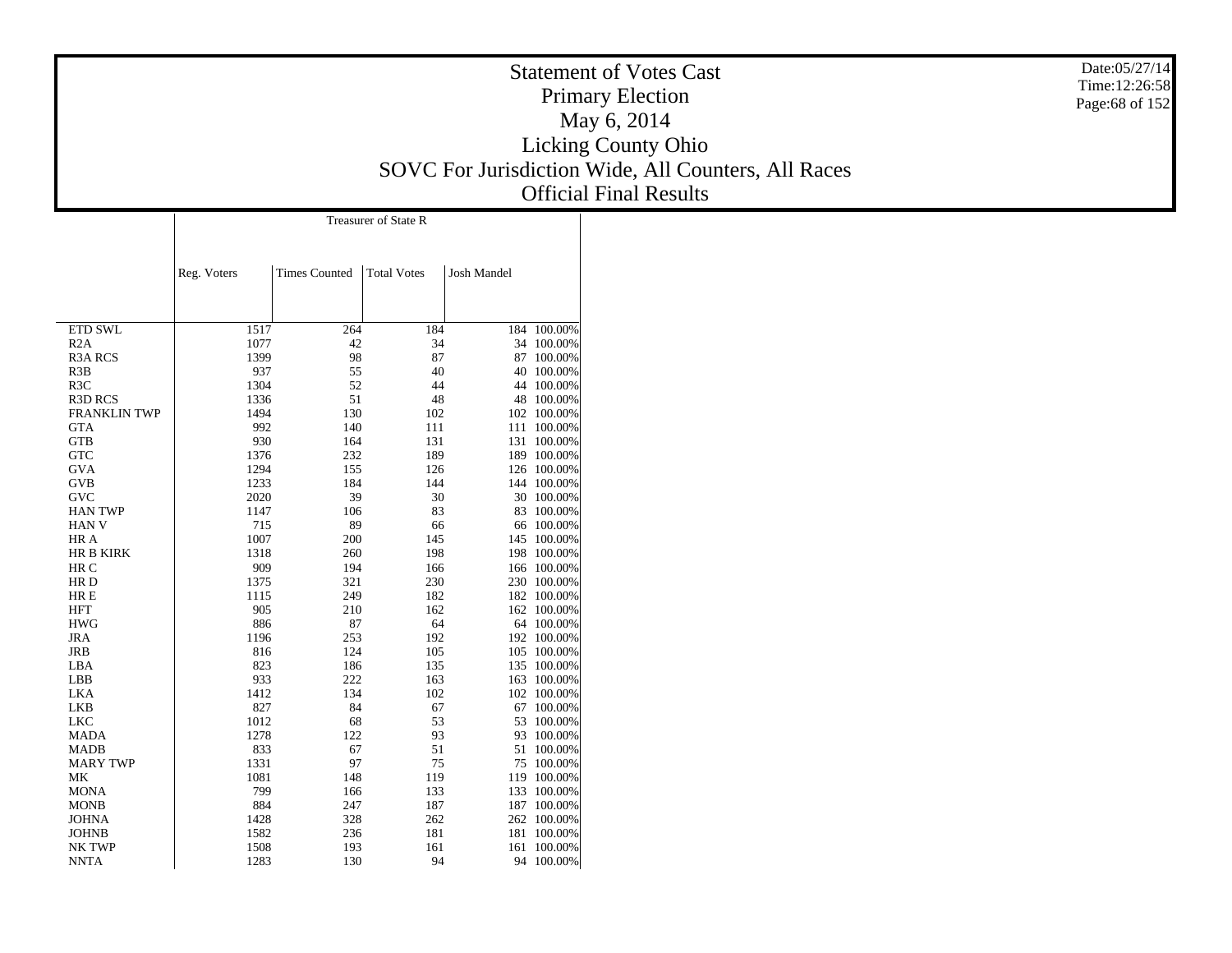|                   | Treasurer of State R |                      |                    |                    |         |  |  |  |  |  |
|-------------------|----------------------|----------------------|--------------------|--------------------|---------|--|--|--|--|--|
|                   | Reg. Voters          | <b>Times Counted</b> | <b>Total Votes</b> | <b>Josh Mandel</b> |         |  |  |  |  |  |
|                   |                      |                      |                    |                    |         |  |  |  |  |  |
| <b>NNTB STLOU</b> | 860                  | 100                  | 77                 | 77                 | 100.00% |  |  |  |  |  |
| P <sub>1</sub> A  | 1315                 | 130                  | 100                | 100                | 100.00% |  |  |  |  |  |
| P <sub>1</sub> B  | 1305                 | 131                  | 102                | 102                | 100.00% |  |  |  |  |  |
| P <sub>2</sub> A  | 1222                 | 83                   | 64                 | 64                 | 100.00% |  |  |  |  |  |
| P <sub>2</sub> B  | 1132                 | 64                   | 48                 | 48                 | 100.00% |  |  |  |  |  |
| P <sub>3</sub> A  | 1426                 | 207                  | 162                | 162                | 100.00% |  |  |  |  |  |
| P3B               | 1284                 | 227                  | 162                | 162                | 100.00% |  |  |  |  |  |
| P <sub>4</sub> A  | 1075                 | 159                  | 124                | 124                | 100.00% |  |  |  |  |  |
| P4B               | 1296                 | 213                  | 165                | 165                | 100.00% |  |  |  |  |  |
| PERRY             | 970                  | 109                  | 75                 | 75                 | 100.00% |  |  |  |  |  |
| <b>STAA</b>       | 826                  | 194                  | 147                | 147                | 100.00% |  |  |  |  |  |
| <b>STAB ALEX</b>  | 988                  | 223                  | 162                | 162                | 100.00% |  |  |  |  |  |
| UTA               | 1377                 | 218                  | 158                | 158                | 100.00% |  |  |  |  |  |
| UTB               | 1382                 | 234                  | 178                | 178                | 100.00% |  |  |  |  |  |
| <b>BL VLG</b>     | 1546                 | 66                   | 47                 | 47                 | 100.00% |  |  |  |  |  |
| <b>HEB VLG</b>    | 1470                 | 129                  | 95                 | 95                 | 100.00% |  |  |  |  |  |
| WASH              | 650                  | 96                   | 67                 | 67                 | 100.00% |  |  |  |  |  |
| <b>UTICA</b>      | 1227                 | 95                   | 79                 | 79                 | 100.00% |  |  |  |  |  |
| Total             | 110988               | 12870                | 9923               | 9923               | 100.00% |  |  |  |  |  |

Date:05/27/14 Time:12:26:59Page:69 of 152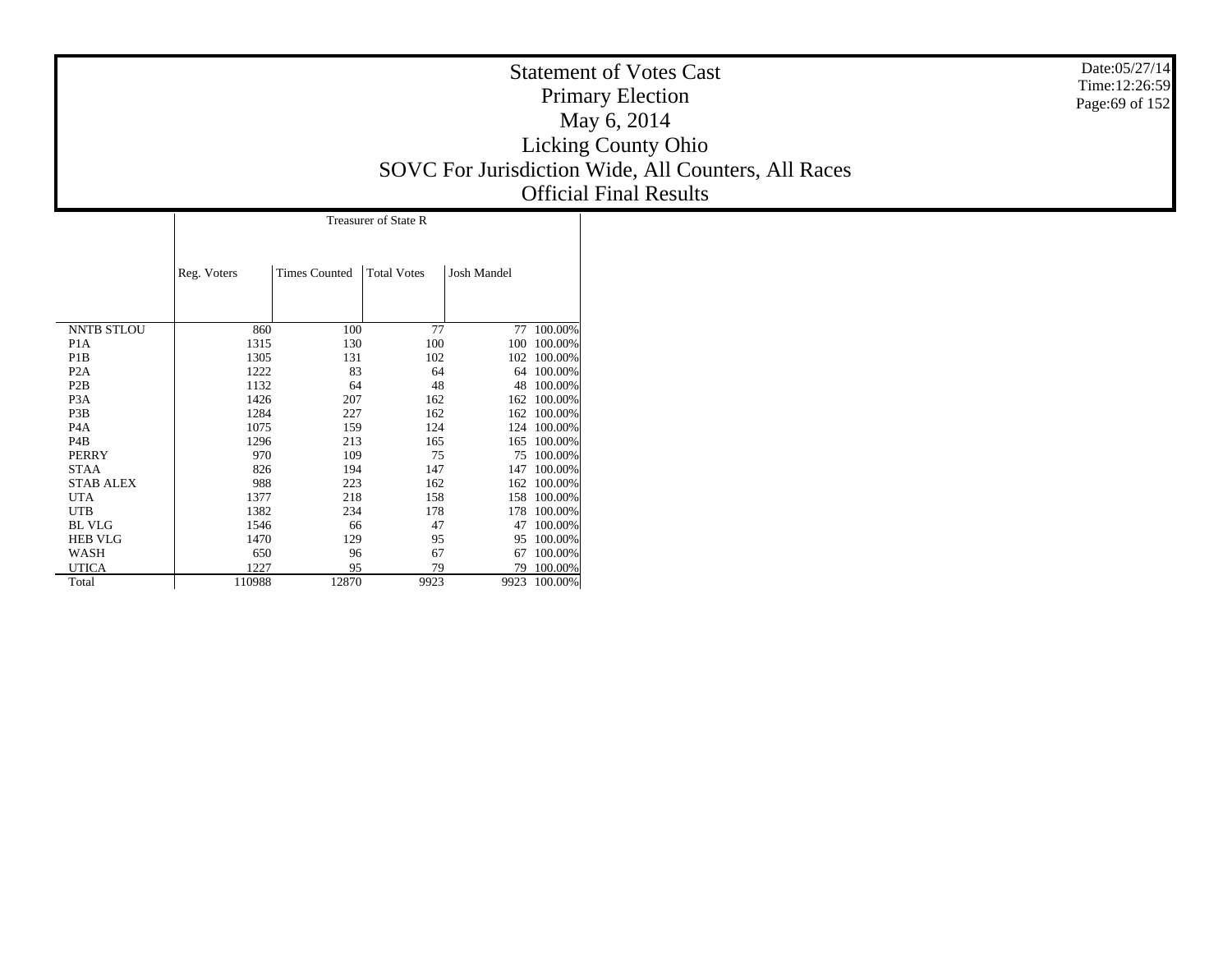|                            |                 |                         |                  |            |  |                            | <b>Statement of Votes Cast</b>                      | Date:05/27/14 |
|----------------------------|-----------------|-------------------------|------------------|------------|--|----------------------------|-----------------------------------------------------|---------------|
|                            |                 | <b>Primary Election</b> | Time: 12:26:59   |            |  |                            |                                                     |               |
|                            | Page: 70 of 152 |                         |                  |            |  |                            |                                                     |               |
|                            | May 6, 2014     |                         |                  |            |  |                            |                                                     |               |
|                            |                 |                         |                  |            |  |                            |                                                     |               |
|                            |                 |                         |                  |            |  |                            | <b>Licking County Ohio</b>                          |               |
|                            |                 |                         |                  |            |  |                            | SOVC For Jurisdiction Wide, All Counters, All Races |               |
|                            |                 |                         |                  |            |  |                            | <b>Official Final Results</b>                       |               |
|                            |                 |                         | 12th Cong Dist R |            |  |                            |                                                     |               |
|                            |                 |                         |                  |            |  |                            |                                                     |               |
|                            | Reg. Voters     | <b>Times Counted</b>    | Total Votes      | Pat Tiberi |  |                            |                                                     |               |
|                            |                 |                         |                  |            |  |                            |                                                     |               |
|                            |                 |                         |                  |            |  |                            |                                                     |               |
| Jurisdiction Wide          |                 |                         |                  |            |  |                            |                                                     |               |
| N1A                        | 1758            | 64                      | 59               |            |  | 59 100.00%                 |                                                     |               |
| N1B                        | 1670            | 54                      | 47               |            |  | 47 100.00%                 |                                                     |               |
| N2A                        | 1073            | 41                      | 37               |            |  | 37 100.00%                 |                                                     |               |
| N2B                        | 1771            | 50                      | 39               |            |  | 39 100.00%                 |                                                     |               |
| N2C                        | 859             | 22                      | 19               |            |  | 19 100.00%                 |                                                     |               |
| N3A                        | 1585            | 161                     | 132              |            |  | 132 100.00%                |                                                     |               |
| N3B                        | 1425            | 134                     | 108              |            |  | 108 100.00%                |                                                     |               |
| N3C                        | 1034            | 65                      | 57               |            |  | 57 100.00%                 |                                                     |               |
| N <sub>4</sub> A           | 1430            | 134                     | 117              |            |  | 117 100.00%                |                                                     |               |
| N4B<br>N <sub>4</sub> C    | 1338<br>888     | 92<br>112               | 81<br>98         |            |  | 81 100.00%<br>98 100.00%   |                                                     |               |
| N <sub>4</sub> D           | 912             | 64                      | 56               |            |  | 56 100.00%                 |                                                     |               |
| N <sub>5</sub> A           | 1007            | 203                     | 179              |            |  | 179 100.00%                |                                                     |               |
| N5B                        | 1282            | 194                     | 172              |            |  | 172 100.00%                |                                                     |               |
| N5C                        | 901             | 112                     | 92               |            |  | 92 100.00%                 |                                                     |               |
| N5D                        | 894             | 100                     | 83               |            |  | 83 100.00%                 |                                                     |               |
| N5E                        | 710             | 59                      | 54               |            |  | 54 100.00%                 |                                                     |               |
| N <sub>6</sub> A           | 1038            | 96                      | 80               |            |  | 80 100.00%                 |                                                     |               |
| N <sub>6</sub> B           | 1127            | 83                      | 69               |            |  | 69 100.00%                 |                                                     |               |
| N <sub>6</sub> C           | 813             | 81                      | 71               |            |  | 71 100.00%                 |                                                     |               |
| N <sub>6</sub> D           | 843             | 36                      | 33               |            |  | 33 100.00%                 |                                                     |               |
| N6E                        | 981<br>1143     | 105                     | 91               |            |  | 91 100.00%                 |                                                     |               |
| N7A<br>N7B                 | 1735            | 39<br>68                | 38<br>57         |            |  | 38 100.00%<br>57 100.00%   |                                                     |               |
| N7C                        | 837             | 31                      | 27               |            |  | 27 100.00%                 |                                                     |               |
| H <sub>1</sub> A           | 1254            | 110                     | 99               |            |  | 99 100.00%                 |                                                     |               |
| H1B                        | 974             | 44                      | 41               |            |  | 41 100.00%                 |                                                     |               |
| H <sub>2</sub> A           | 1044            | 106                     | 93               |            |  | 93 100.00%                 |                                                     |               |
| H2B                        | 1092            | 70                      | 63               |            |  | 63 100.00%                 |                                                     |               |
| H3A                        | 1049            | 87                      | 74               |            |  | 74 100.00%                 |                                                     |               |
| H3B                        | 1236            | 117                     | 101              |            |  | 101 100.00%                |                                                     |               |
| <b>BEN</b>                 | 1126            | 233                     | 192              |            |  | 192 100.00%                |                                                     |               |
| BG                         | 1198            | 94                      | 78               |            |  | 78 100.00%                 |                                                     |               |
| <b>BUR</b>                 | 856             | 202                     | 169              |            |  | 169 100.00%                |                                                     |               |
| <b>EDEN FALL</b>           | 1349            | 158                     | 119              |            |  | 119 100.00%                |                                                     |               |
| <b>ETA</b>                 | 1589            | 189                     | 158              |            |  | 158 100.00%                |                                                     |               |
| ${\rm ETB}$ SWL<br>ETC SWL | 1049<br>1455    | 214<br>241              | 178<br>$202\,$   |            |  | 178 100.00%<br>202 100.00% |                                                     |               |
|                            |                 |                         |                  |            |  |                            |                                                     |               |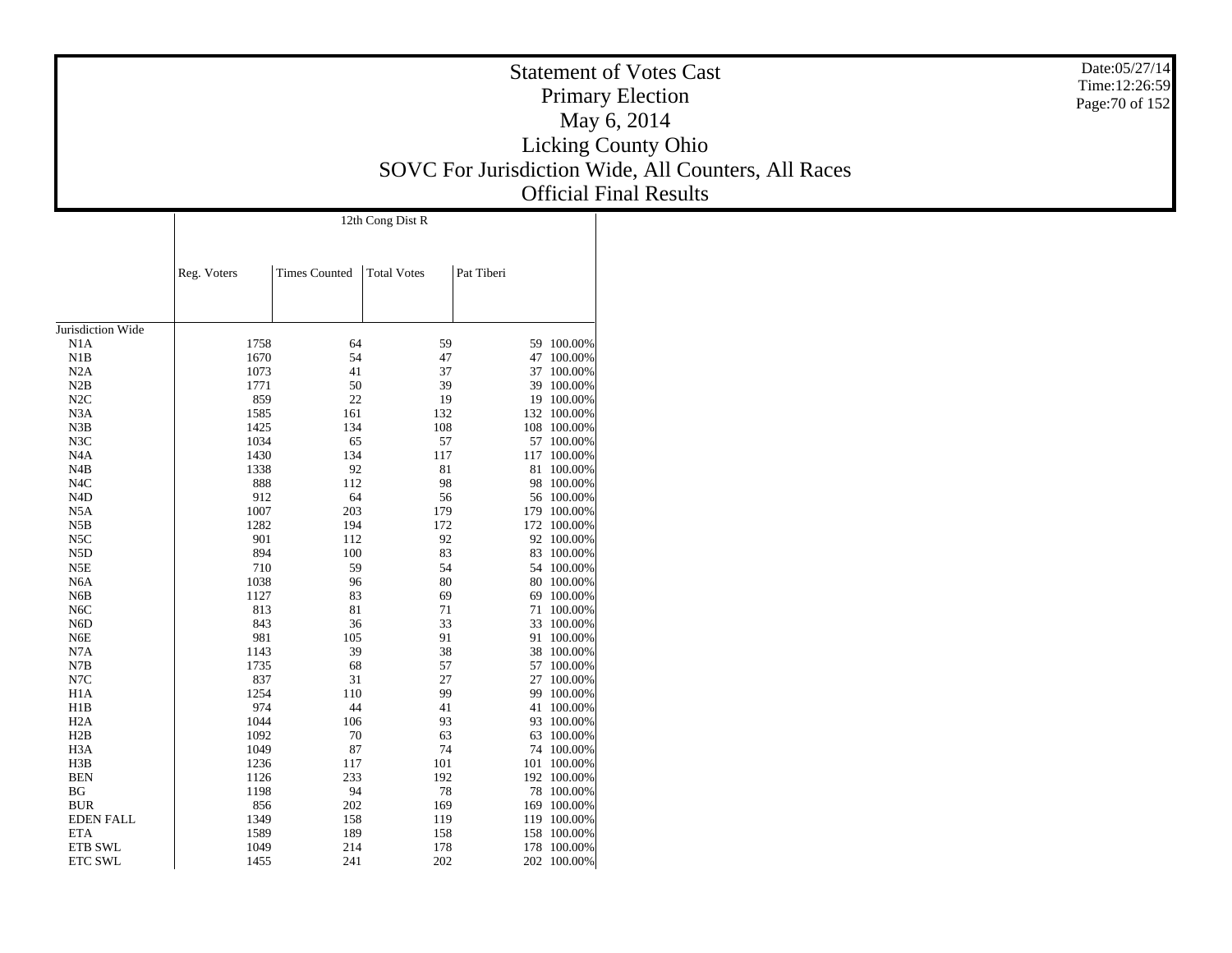| <b>Statement of Votes Cast</b>                 |              |                      |                                                     |            |  |                               |  |  |
|------------------------------------------------|--------------|----------------------|-----------------------------------------------------|------------|--|-------------------------------|--|--|
|                                                |              |                      |                                                     |            |  |                               |  |  |
| <b>Primary Election</b>                        |              |                      |                                                     |            |  |                               |  |  |
| May 6, 2014                                    |              |                      |                                                     |            |  |                               |  |  |
|                                                |              |                      |                                                     |            |  | Licking County Ohio           |  |  |
|                                                |              |                      |                                                     |            |  |                               |  |  |
|                                                |              |                      | SOVC For Jurisdiction Wide, All Counters, All Races |            |  |                               |  |  |
|                                                |              |                      |                                                     |            |  | <b>Official Final Results</b> |  |  |
|                                                |              |                      |                                                     |            |  |                               |  |  |
|                                                |              |                      | 12th Cong Dist R                                    |            |  |                               |  |  |
|                                                |              |                      |                                                     |            |  |                               |  |  |
|                                                |              |                      |                                                     |            |  |                               |  |  |
|                                                | Reg. Voters  | <b>Times Counted</b> | <b>Total Votes</b>                                  | Pat Tiberi |  |                               |  |  |
|                                                |              |                      |                                                     |            |  |                               |  |  |
|                                                |              |                      |                                                     |            |  |                               |  |  |
| ETD SWL                                        | 1517         | 264                  | 213                                                 |            |  | $213 - 100.00\%$              |  |  |
| R2A                                            | 1077         | 42                   | 36                                                  |            |  | 36 100.00%                    |  |  |
| <b>R3A RCS</b>                                 | 1399         | 98                   | 85                                                  |            |  | 85 100.00%                    |  |  |
| R3B                                            | 937          | 55                   | 46                                                  |            |  | 46 100.00%                    |  |  |
| R3C<br>R3D RCS                                 | 1304<br>1336 | 52<br>51             | 42<br>49                                            |            |  | 42 100.00%<br>49 100.00%      |  |  |
| <b>FRANKLIN TWP</b>                            | 1494         | 130                  | 107                                                 |            |  | 107 100.00%                   |  |  |
| <b>GTA</b>                                     | 992          | 140                  | 124                                                 |            |  | 124 100.00%                   |  |  |
| $\operatorname{GTB}$                           | 930          | 164                  | 151                                                 |            |  | 151 100.00%                   |  |  |
| ${\rm GTC}$                                    | 1376         | 232                  | 203                                                 |            |  | 203 100.00%                   |  |  |
| <b>GVA</b>                                     | 1294         | 155                  | 136                                                 |            |  | 136 100.00%                   |  |  |
| <b>GVB</b>                                     | 1233         | 184                  | 161                                                 |            |  | 161 100.00%                   |  |  |
| <b>GVC</b><br><b>HAN TWP</b>                   | 2020<br>1147 | 39<br>106            | 36<br>89                                            |            |  | 36 100.00%<br>89 100.00%      |  |  |
| <b>HAN V</b>                                   | 715          | 89                   | 73                                                  |            |  | 73 100.00%                    |  |  |
| HR A                                           | 1007         | 200                  | 174                                                 |            |  | 174 100.00%                   |  |  |
| <b>HR B KIRK</b>                               | 1318         | 260                  | 223                                                 |            |  | 223 100.00%                   |  |  |
| HR C                                           | 909          | 194                  | 173                                                 |            |  | 173 100.00%                   |  |  |
| HR D                                           | 1375         | 321                  | 270                                                 |            |  | 270 100.00%                   |  |  |
| HR E                                           | 1115         | 249                  | 216                                                 |            |  | 216 100.00%                   |  |  |
| <b>HFT</b><br>$\mathbf{H}\mathbf{W}\mathbf{G}$ | 905<br>886   | 210                  | 180                                                 |            |  | 180 100.00%                   |  |  |
| <b>JRA</b>                                     | 1196         | 87<br>253            | 67<br>200                                           |            |  | 67 100.00%<br>200 100.00%     |  |  |
| JRB                                            | 816          | 124                  | 113                                                 |            |  | 113 100.00%                   |  |  |
| LBA                                            | 823          | 186                  | 163                                                 |            |  | 163 100.00%                   |  |  |
| LBB                                            | 933          | 222                  | 187                                                 |            |  | 187 100.00%                   |  |  |
| <b>LKA</b>                                     | 1412         | 134                  | 109                                                 |            |  | 109 100.00%                   |  |  |
| <b>LKB</b>                                     | 827          | 84                   | 72                                                  |            |  | 72 100.00%                    |  |  |
| ${\rm LKC}$                                    | 1012         | 68                   | 55                                                  |            |  | 55 100.00%                    |  |  |
| MADA<br><b>MADB</b>                            | 1278<br>833  | 122<br>67            | 100<br>55                                           |            |  | 100 100.00%<br>55 100.00%     |  |  |
| <b>MARY TWP</b>                                | 1331         | 97                   | 82                                                  |            |  | 82 100.00%                    |  |  |
| МK                                             | 1081         | 148                  | 122                                                 |            |  | 122 100.00%                   |  |  |
| <b>MONA</b>                                    | 799          | 166                  | 149                                                 |            |  | 149 100.00%                   |  |  |
| <b>MONB</b>                                    | 884          | 247                  | 207                                                 |            |  | 207 100.00%                   |  |  |
| <b>JOHNA</b>                                   | 1428         | 328                  | 292                                                 |            |  | 292 100.00%                   |  |  |
| <b>JOHNB</b>                                   | 1582         | 236                  | 212                                                 |            |  | 212 100.00%                   |  |  |
| <b>NKTWP</b>                                   | 1508         | 193                  | 170                                                 |            |  | 170 100.00%                   |  |  |
| <b>NNTA</b>                                    | 1283         | 130                  | 112                                                 |            |  | 112 100.00%                   |  |  |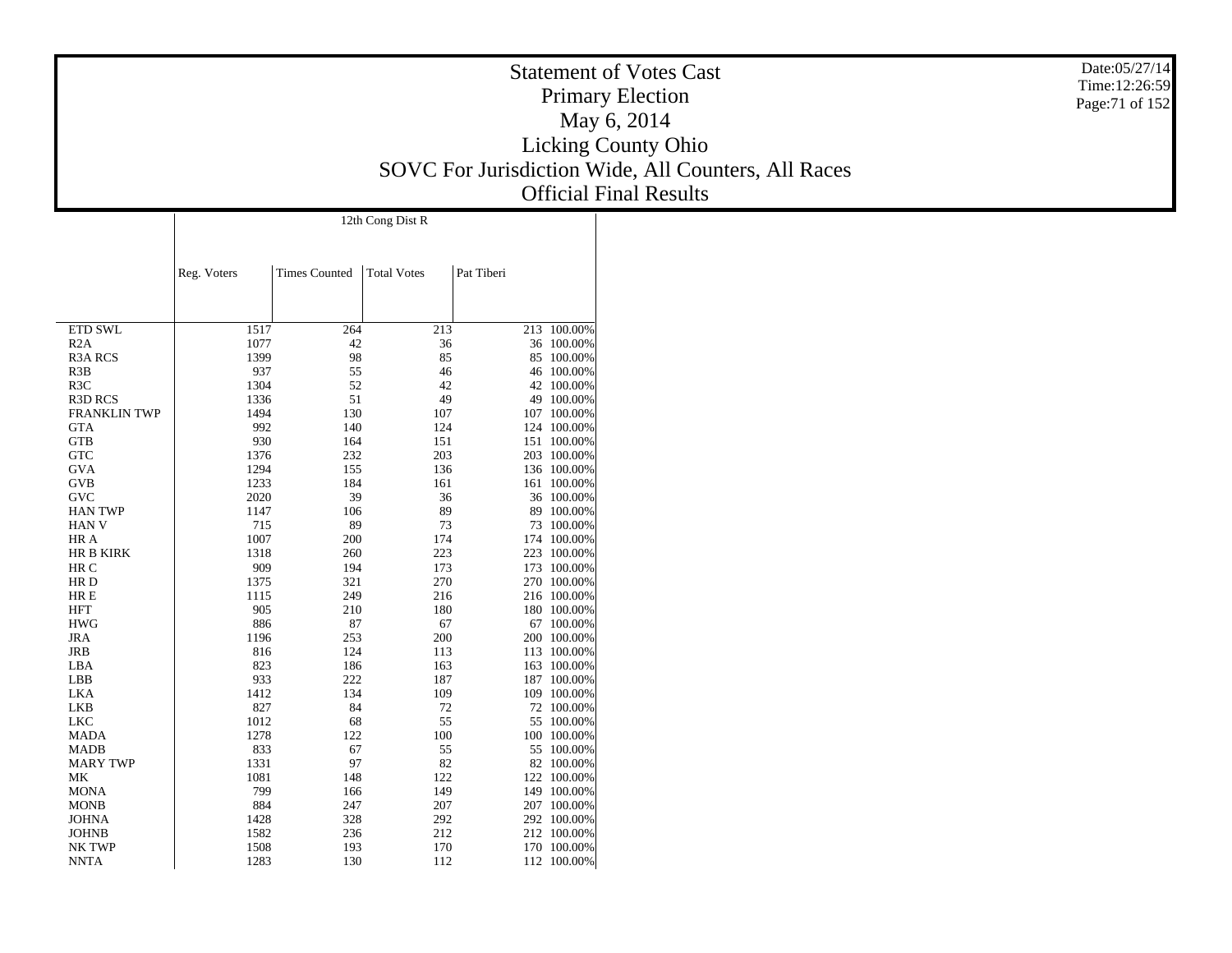| <b>Statement of Votes Cast</b>                      |  |  |  |  |  |  |  |  |
|-----------------------------------------------------|--|--|--|--|--|--|--|--|
| <b>Primary Election</b>                             |  |  |  |  |  |  |  |  |
| May 6, 2014                                         |  |  |  |  |  |  |  |  |
| <b>Licking County Ohio</b>                          |  |  |  |  |  |  |  |  |
| SOVC For Jurisdiction Wide, All Counters, All Races |  |  |  |  |  |  |  |  |
| <b>Official Final Results</b>                       |  |  |  |  |  |  |  |  |

Date:05/27/14 Time:12:26:59 Page:72 of 152

|                   | 12th Cong Dist R |                      |                    |            |         |  |  |  |  |  |  |
|-------------------|------------------|----------------------|--------------------|------------|---------|--|--|--|--|--|--|
|                   | Reg. Voters      | <b>Times Counted</b> | <b>Total Votes</b> | Pat Tiberi |         |  |  |  |  |  |  |
| <b>NNTB STLOU</b> | 860              | 100                  | 81                 | 81         | 100.00% |  |  |  |  |  |  |
| P <sub>1</sub> A  | 1315             | 130                  | 108                | 108        | 100.00% |  |  |  |  |  |  |
| P <sub>1</sub> B  | 1305             | 131                  | 110                | 110        | 100.00% |  |  |  |  |  |  |
| P <sub>2</sub> A  | 1222             | 83                   | 77                 | 77         | 100.00% |  |  |  |  |  |  |
| P <sub>2</sub> B  | 1132             | 64                   | 54                 | 54         | 100.00% |  |  |  |  |  |  |
| P <sub>3</sub> A  | 1426             | 207                  | 179                | 179        | 100.00% |  |  |  |  |  |  |
| P3B               | 1284             | 227                  | 198                | 198        | 100.00% |  |  |  |  |  |  |
| P <sub>4</sub> A  | 1075             | 159                  | 135                | 135        | 100.00% |  |  |  |  |  |  |
| P4B               | 1296             | 213                  | 186                | 186        | 100.00% |  |  |  |  |  |  |
| <b>PERRY</b>      | 970              | 109                  | 84                 | 84         | 100.00% |  |  |  |  |  |  |
| <b>STAA</b>       | 826              | 194                  | 162                | 162        | 100.00% |  |  |  |  |  |  |
| <b>STAB ALEX</b>  | 988              | 223                  | 192                | 192        | 100.00% |  |  |  |  |  |  |
| <b>UTA</b>        | 1377             | 218                  | 186                | 186        | 100.00% |  |  |  |  |  |  |
| <b>UTB</b>        | 1382             | 234                  | 192                | 192        | 100.00% |  |  |  |  |  |  |
| <b>BL VLG</b>     | 1546             | 66                   | 54                 | 54         | 100.00% |  |  |  |  |  |  |
| <b>HEB VLG</b>    | 1470             | 129                  | 104                | 104        | 100.00% |  |  |  |  |  |  |
| WASH              | 650              | 96                   | 70                 | 70         | 100.00% |  |  |  |  |  |  |
| <b>UTICA</b>      | 1227             | 95                   | 83                 | 83         | 100.00% |  |  |  |  |  |  |
| Total             | 110988           | 12870                | 10972              | 10972      | 100.00% |  |  |  |  |  |  |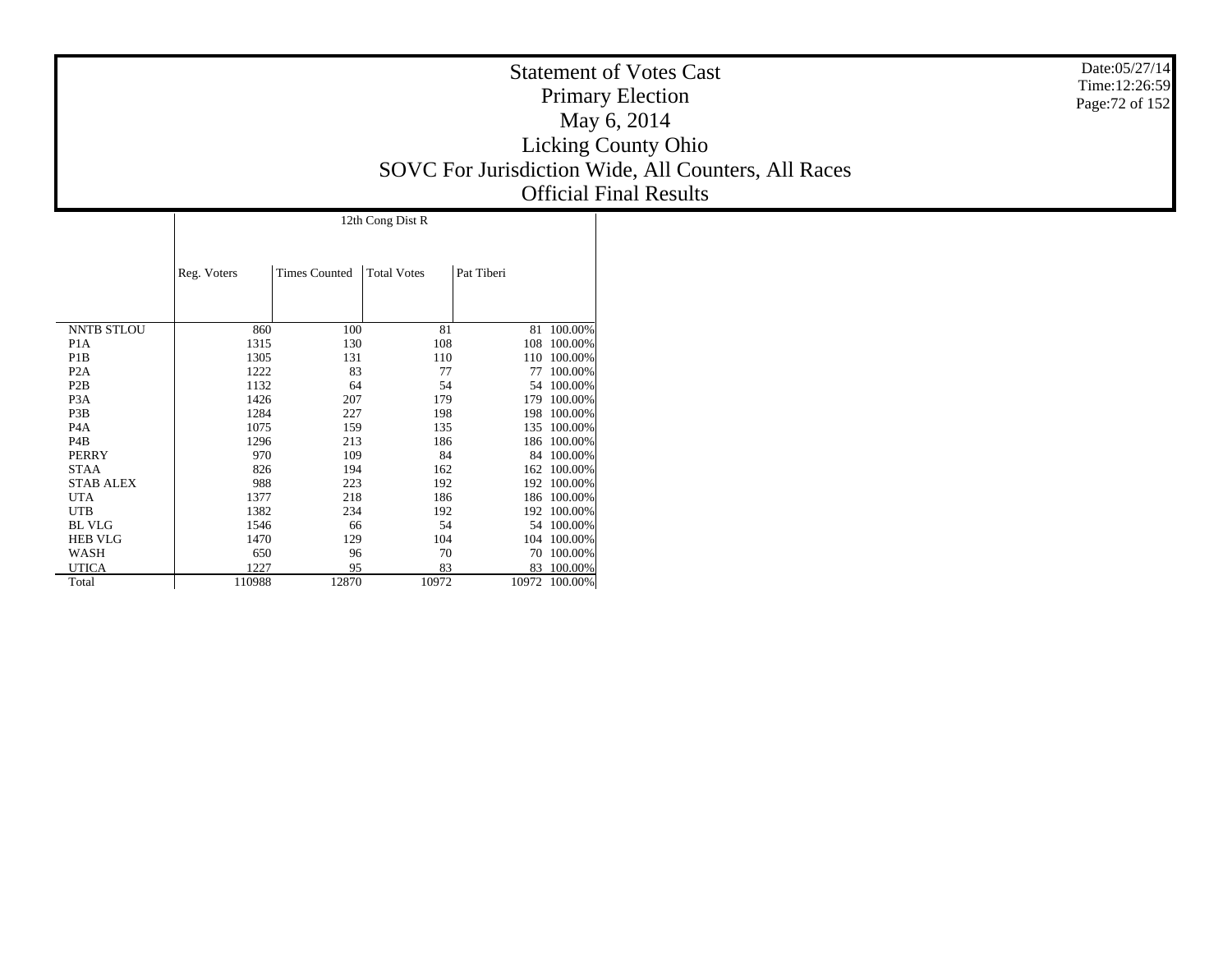|                          |              |                      |                        |                                                     | <b>Statement of Votes Cast</b><br><b>Primary Election</b> |
|--------------------------|--------------|----------------------|------------------------|-----------------------------------------------------|-----------------------------------------------------------|
|                          |              |                      |                        |                                                     |                                                           |
|                          |              |                      |                        |                                                     | May 6, 2014                                               |
|                          |              |                      |                        |                                                     | <b>Licking County Ohio</b>                                |
|                          |              |                      |                        | SOVC For Jurisdiction Wide, All Counters, All Races |                                                           |
|                          |              |                      |                        |                                                     | <b>Official Final Results</b>                             |
|                          |              |                      |                        |                                                     |                                                           |
|                          |              |                      | Justice of SC 1-1-15 R |                                                     |                                                           |
|                          |              |                      |                        |                                                     |                                                           |
|                          |              | <b>Times Counted</b> | Total Votes            | Sharon Kennedy                                      |                                                           |
|                          | Reg. Voters  |                      |                        |                                                     |                                                           |
|                          |              |                      |                        |                                                     |                                                           |
|                          |              |                      |                        |                                                     |                                                           |
| Jurisdiction Wide<br>N1A | 1758         | 64                   | 55                     |                                                     | 55 100.00%                                                |
| N1B                      | 1670         | 54                   | 37                     |                                                     | 37 100.00%                                                |
| N2A                      | 1073         | 41                   | 35                     |                                                     | 35 100.00%                                                |
| N2B                      | 1771         | 50                   | 37                     |                                                     | 37 100.00%                                                |
| N2C                      | 859          | 22                   | 19                     |                                                     | 19 100.00%                                                |
| N3A                      | 1585         | 161                  | 109                    |                                                     | 109 100.00%                                               |
| N3B<br>N3C               | 1425<br>1034 | 134<br>65            | 101<br>54              |                                                     | 101 100.00%<br>54 100.00%                                 |
| N <sub>4</sub> A         | 1430         | 134                  | 107                    |                                                     | 107 100.00%                                               |
| N4B                      | 1338         | 92                   | 64                     |                                                     | 64 100.00%                                                |
| N4C                      | 888          | 112                  | 84                     | 84                                                  | 100.00%                                                   |
| N4D                      | 912          | 64                   | 50                     |                                                     | 50 100.00%                                                |
| N5A                      | 1007         | 203                  | 171                    |                                                     | 171 100.00%                                               |
| N5B<br>N5C               | 1282<br>901  | 194<br>112           | 153<br>78              |                                                     | 153 100.00%<br>78 100.00%                                 |
| N5D                      | 894          | 100                  | 79                     |                                                     | 79 100.00%                                                |
| N5E                      | 710          | 59                   | 50                     |                                                     | 50 100.00%                                                |
| N6A                      | 1038         | 96                   | 68                     |                                                     | 68 100.00%                                                |
| N6B                      | 1127         | 83                   | 62                     |                                                     | 62 100.00%                                                |
| N <sub>6</sub> C         | 813          | 81                   | 66                     |                                                     | 66 100.00%                                                |
| N <sub>6</sub> D<br>N6E  | 843<br>981   | 36<br>105            | 31<br>$72\,$           |                                                     | 31 100.00%<br>72 100.00%                                  |
| N7A                      | 1143         | 39                   | 31                     |                                                     | 31 100.00%                                                |
| N7B                      | 1735         | 68                   | 53                     |                                                     | 53 100.00%                                                |
| N7C                      | 837          | 31                   | 24                     |                                                     | 24 100.00%                                                |
| H1A                      | 1254         | 110                  | $92\,$                 |                                                     | 92 100.00%                                                |
| H1B                      | 974          | 44                   | $37\,$                 |                                                     | 37 100.00%                                                |
| H <sub>2</sub> A<br>H2B  | 1044<br>1092 | 106<br>70            | 81<br>56               |                                                     | 81 100.00%<br>56 100.00%                                  |
| H3A                      | 1049         | 87                   | 66                     |                                                     | 66 100.00%                                                |
| H3B                      | 1236         | 117                  | 84                     |                                                     | 84 100.00%                                                |
| $\operatorname{BEN}$     | 1126         | 233                  | 145                    |                                                     | 145 100.00%                                               |
| BG                       | 1198         | 94                   | 69                     |                                                     | 69 100.00%                                                |
| <b>BUR</b>               | 856          | 202                  | 145                    |                                                     | 145 100.00%                                               |
| <b>EDEN FALL</b><br>ETA  | 1349<br>1589 | 158<br>189           | 103<br>129             |                                                     | 103 100.00%<br>129 100.00%                                |
| ETB SWL                  | 1049         | 214                  | 150                    |                                                     | 150 100.00%                                               |
| ETC SWL                  | 1455         | 241                  | 158                    |                                                     | 158 100.00%                                               |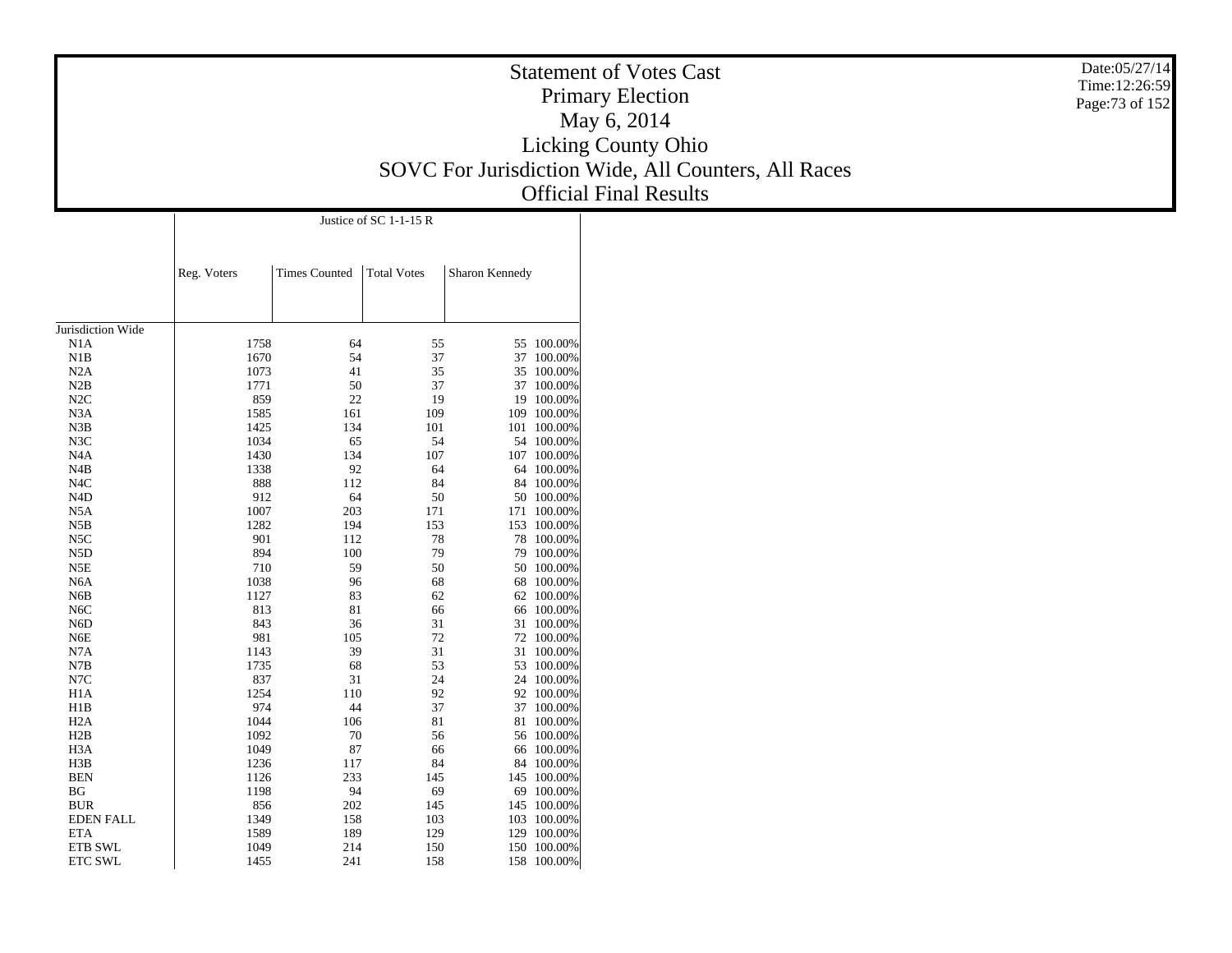4 247 156 156 100.00%

328 240 240 100.00%

236 161 161 100.00%

130 90 90 100.00%

193 147 147 100.00%

884

1428

15821508

1283

 R2A R3A RCS R3B R3CR3D RCS

 GTA GTB GTC GVA GVBGVC

 HAN VHR A

 HR C HR D HR E HFT HWG JRA JRB LBA LBB LKA LKB LKC MADAMADB

 MK MONA MONB JOHNA JOHNB NK TWP NNTA

Date:05/27/14Time:12:26:59Page:74 of 152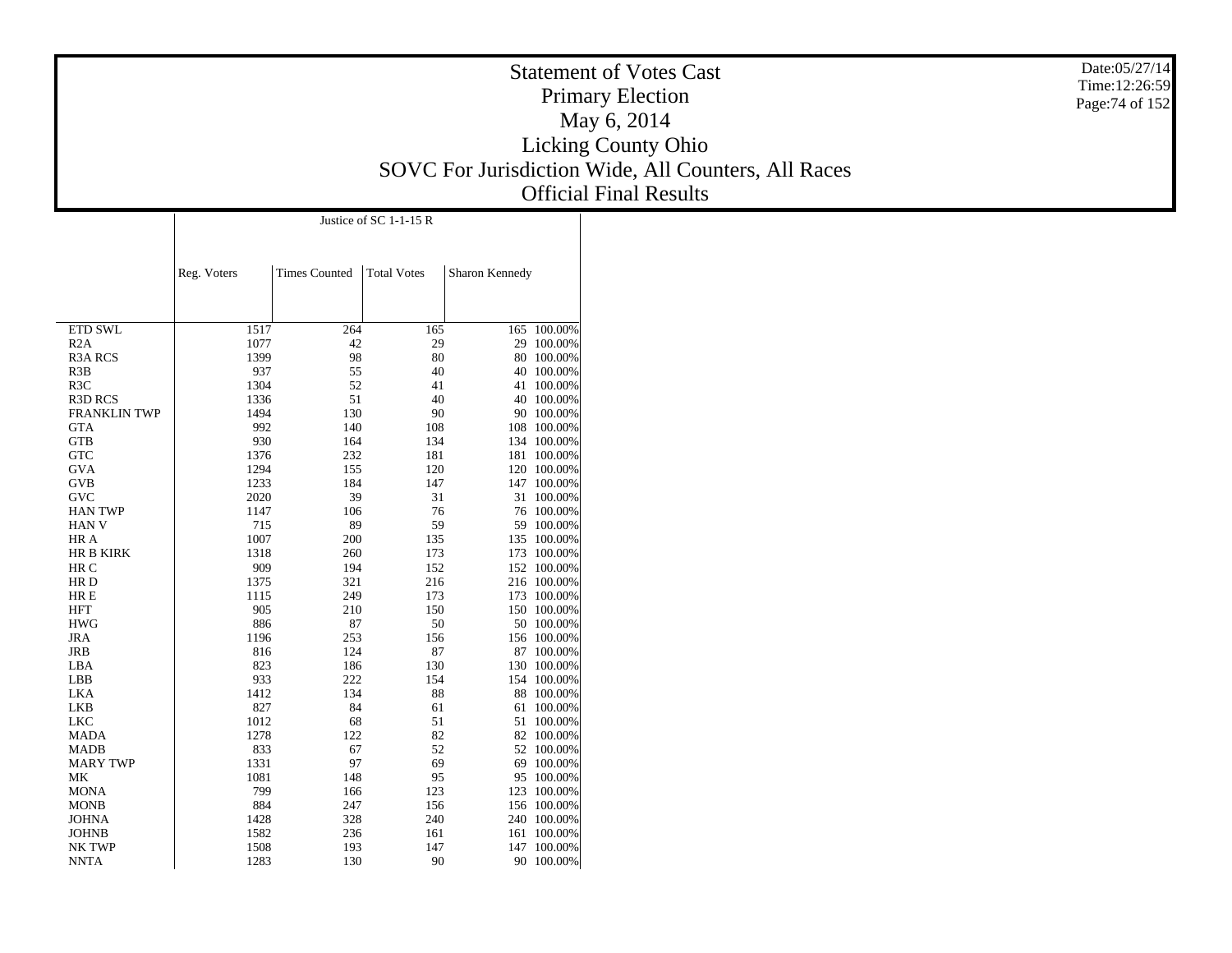Date:05/27/14 Time:12:26:59Page:75 of 152

|                   |             |                      | Justice of SC 1-1-15 $R$ |                |         |
|-------------------|-------------|----------------------|--------------------------|----------------|---------|
|                   | Reg. Voters | <b>Times Counted</b> | <b>Total Votes</b>       | Sharon Kennedy |         |
| <b>NNTB STLOU</b> | 860         | 100                  | 67                       | 67             | 100.00% |
| P <sub>1</sub> A  | 1315        | 130                  | 92                       | 92             | 100.00% |
| P <sub>1</sub> B  | 1305        | 131                  | 91                       | 91             | 100.00% |
| P <sub>2</sub> A  | 1222        | 83                   | 63                       | 63             | 100.00% |
| P <sub>2</sub> B  | 1132        | 64                   | 50                       | 50             | 100.00% |
| P <sub>3</sub> A  | 1426        | 207                  | 139                      | 139            | 100.00% |
| P3B               | 1284        | 227                  | 159                      | 159            | 100.00% |
| P <sub>4</sub> A  | 1075        | 159                  | 110                      | 110            | 100.00% |
| P <sub>4</sub> B  | 1296        | 213                  | 145                      | 145            | 100.00% |
| <b>PERRY</b>      | 970         | 109                  | 72                       | 72             | 100.00% |
| <b>STAA</b>       | 826         | 194                  | 131                      | 131            | 100.00% |
| <b>STAB ALEX</b>  | 988         | 223                  | 138                      | 138            | 100.00% |
| <b>UTA</b>        | 1377        | 218                  | 158                      | 158            | 100.00% |
| UTB               | 1382        | 234                  | 165                      | 165            | 100.00% |
| <b>BL VLG</b>     | 1546        | 66                   | 47                       | 47             | 100.00% |
| <b>HEB VLG</b>    | 1470        | 129                  | 87                       | 87             | 100.00% |
| WASH              | 650         | 96                   | 67                       | 67             | 100.00% |
| <b>UTICA</b>      | 1227        | 95                   | 68                       | 68             | 100.00% |
| Total             | 110988      | 12870                | 9186                     | 9186           | 100.00% |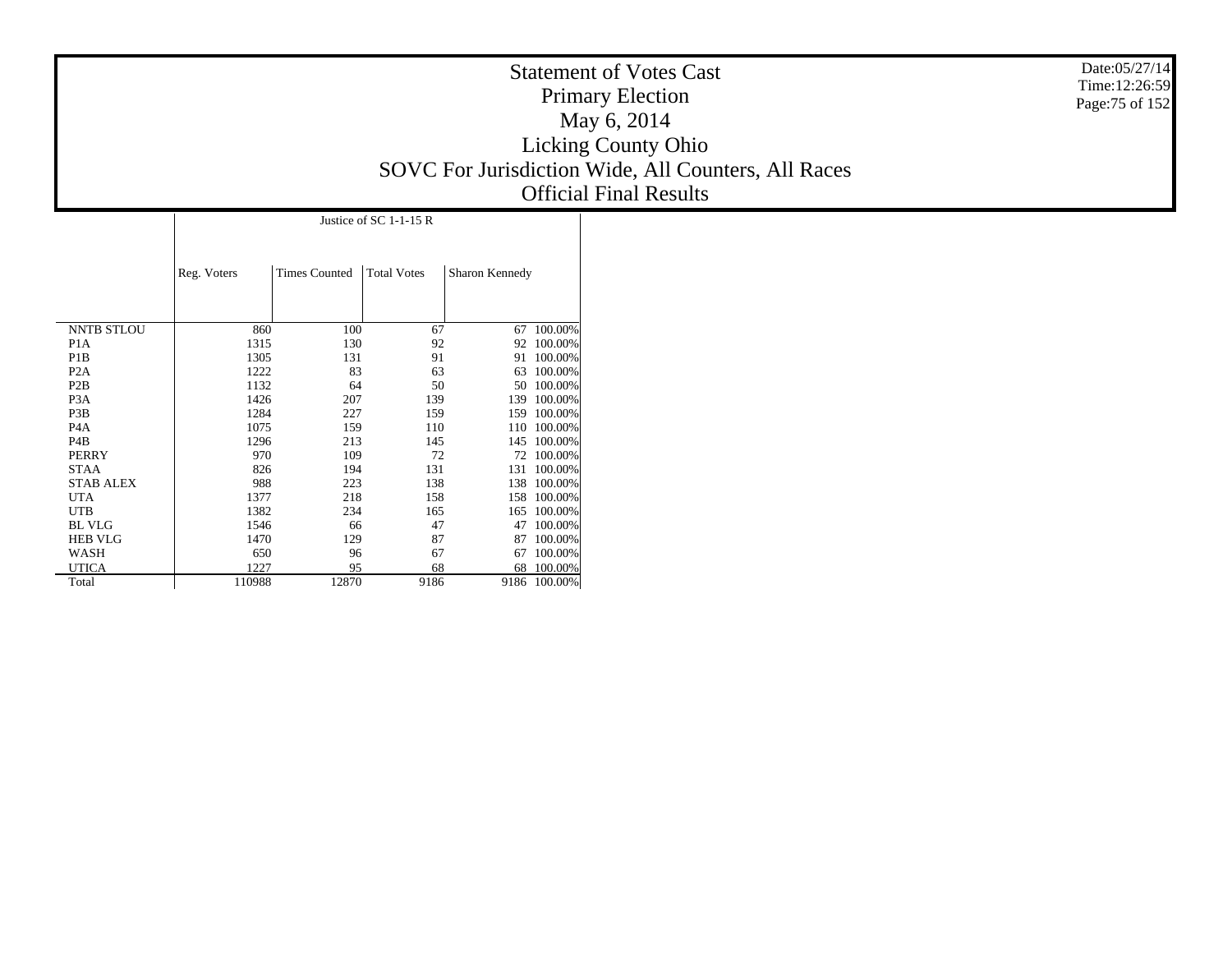|                                  |              |                      |                        |                                                     | <b>Statement of Votes Cast</b> |
|----------------------------------|--------------|----------------------|------------------------|-----------------------------------------------------|--------------------------------|
|                                  |              |                      |                        |                                                     | <b>Primary Election</b>        |
|                                  |              |                      |                        |                                                     |                                |
|                                  |              |                      |                        |                                                     | May 6, 2014                    |
|                                  |              |                      |                        |                                                     | <b>Licking County Ohio</b>     |
|                                  |              |                      |                        | SOVC For Jurisdiction Wide, All Counters, All Races |                                |
|                                  |              |                      |                        |                                                     |                                |
|                                  |              |                      |                        |                                                     | <b>Official Final Results</b>  |
|                                  |              |                      | Justice of SC 1-2-15 R |                                                     |                                |
|                                  |              |                      |                        |                                                     |                                |
|                                  |              |                      |                        |                                                     |                                |
|                                  | Reg. Voters  | <b>Times Counted</b> | <b>Total Votes</b>     | Judi French                                         |                                |
|                                  |              |                      |                        |                                                     |                                |
|                                  |              |                      |                        |                                                     |                                |
|                                  |              |                      |                        |                                                     |                                |
| Jurisdiction Wide                |              |                      |                        |                                                     |                                |
| N1A<br>N1B                       | 1758<br>1670 | 64<br>54             | 53<br>34               |                                                     | 53 100.00%<br>34 100.00%       |
| N2A                              | 1073         | 41                   | 33                     |                                                     | 33 100.00%                     |
| N2B                              | 1771         | 50                   | 32                     |                                                     | 32 100.00%                     |
| $\rm N2C$                        | 859          | 22                   | 16                     |                                                     | 16 100.00%                     |
| N <sub>3</sub> A                 | 1585         | 161                  | 108                    |                                                     | 108 100.00%                    |
| N3B                              | 1425         | 134                  | 97                     |                                                     | 97 100.00%                     |
| N3C                              | 1034         | 65                   | 53                     |                                                     | 53 100.00%                     |
| N <sub>4</sub> A<br>N4B          | 1430<br>1338 | 134<br>92            | 99<br>63               |                                                     | 99 100.00%<br>63 100.00%       |
| N4C                              | 888          | 112                  | 79                     |                                                     | 79 100.00%                     |
| N <sub>4</sub> D                 | 912          | 64                   | 44                     |                                                     | 44 100.00%                     |
| N5A                              | 1007         | 203                  | 162                    |                                                     | 162 100.00%                    |
| N5B                              | 1282         | 194                  | 141                    |                                                     | 141 100.00%                    |
| N5C                              | 901          | 112                  | 68                     |                                                     | 68 100.00%                     |
| N <sub>5</sub> D                 | 894          | 100                  | 76                     |                                                     | 76 100.00%                     |
| N5E<br>N <sub>6</sub> A          | 710<br>1038  | 59<br>96             | 41<br>65               |                                                     | 41 100.00%<br>65 100.00%       |
| N <sub>6</sub> B                 | 1127         | 83                   | 58                     |                                                     | 58 100.00%                     |
| N <sub>6</sub> C                 | 813          | 81                   | 64                     |                                                     | 64 100.00%                     |
| N <sub>6</sub> D                 | 843          | 36                   | 30                     |                                                     | 30 100.00%                     |
| N <sub>6</sub> E                 | 981          | 105                  | 71                     |                                                     | 71 100.00%                     |
| N7A                              | 1143         | 39                   | 29                     |                                                     | 29 100.00%                     |
| N7B                              | 1735         | 68                   | 48                     |                                                     | 48 100.00%                     |
| $_{\rm N7C}$<br>H <sub>1</sub> A | 837<br>1254  | 31<br>110            | 23<br>86               |                                                     | 23 100.00%<br>86 100.00%       |
| H1B                              | 974          | 44                   | 33                     |                                                     | 33 100.00%                     |
| H2A                              | 1044         | 106                  | 83                     |                                                     | 83 100.00%                     |
| H2B                              | 1092         | 70                   | 54                     |                                                     | 54 100.00%                     |
| H3A                              | 1049         | 87                   | 65                     |                                                     | 65 100.00%                     |
| H3B                              | 1236         | 117                  | 84                     |                                                     | 84 100.00%                     |
| <b>BEN</b>                       | 1126         | 233                  | 139                    |                                                     | 139 100.00%                    |
| BG<br><b>BUR</b>                 | 1198         | 94                   | 64                     |                                                     | 64 100.00%                     |
| <b>EDEN FALL</b>                 | 856<br>1349  | 202<br>158           | 141<br>102             |                                                     | 141 100.00%<br>102 100.00%     |
| <b>ETA</b>                       | 1589         | 189                  | 124                    |                                                     | 124 100.00%                    |
| ETB SWL                          | 1049         | $214\,$              | 144                    |                                                     | 144 100.00%                    |
| $\ensuremath{\text{ETC}}$ SWL    | 1455         | 241                  | 147                    |                                                     | 147 100.00%                    |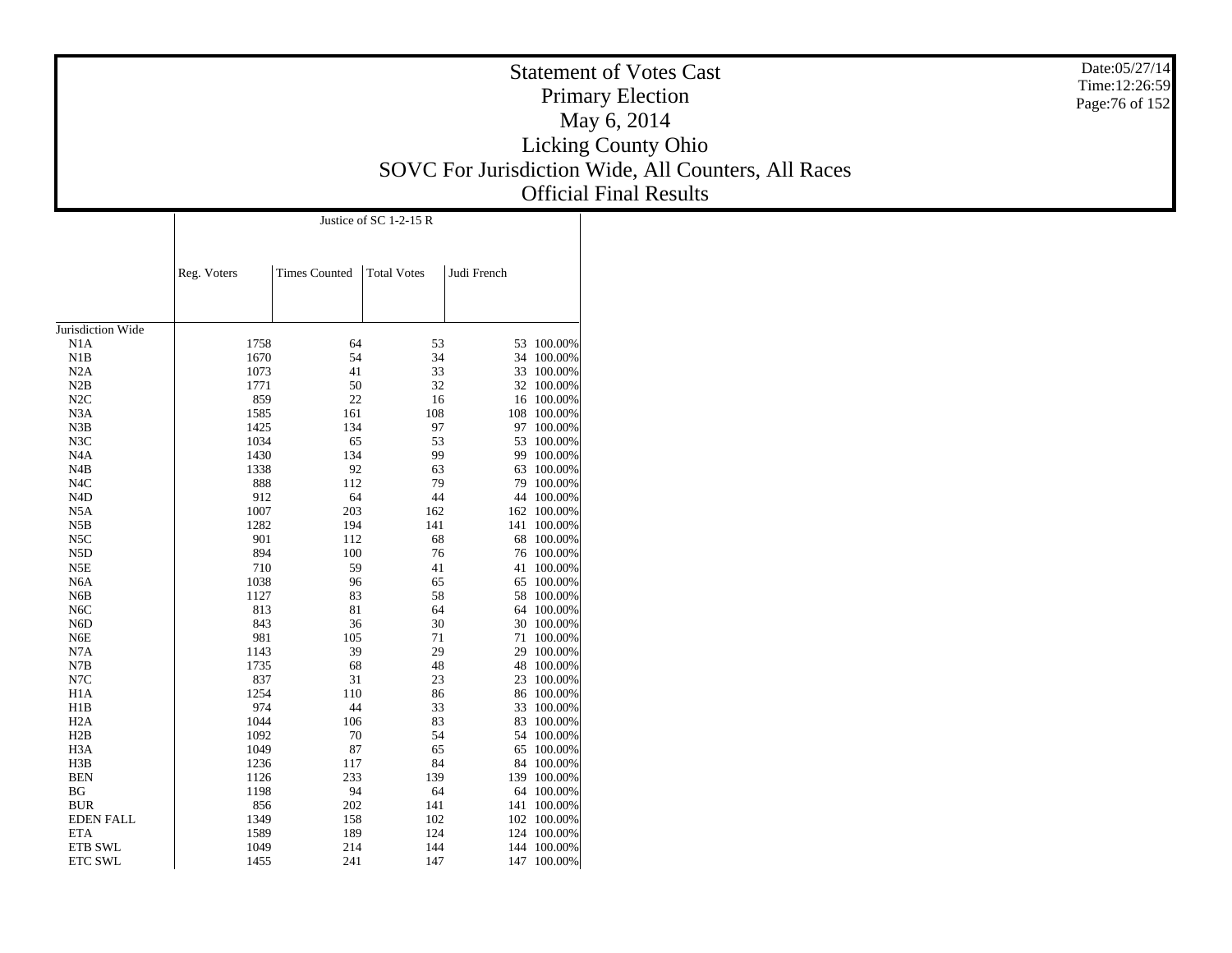Date:05/27/14 Time:12:26:59Page:77 of 152

|                         | Justice of SC 1-2-15 R |                      |                    |             |                          |  |
|-------------------------|------------------------|----------------------|--------------------|-------------|--------------------------|--|
|                         | Reg. Voters            | <b>Times Counted</b> | <b>Total Votes</b> | Judi French |                          |  |
|                         |                        |                      |                    |             |                          |  |
| ETD SWL                 | 1517                   | 264                  | 163                |             | 163 100.00%              |  |
| R2A                     | 1077<br>1399           | 42<br>98             | 28                 |             | 28 100.00%               |  |
| <b>R3A RCS</b>          | 937                    | 55                   | 70                 |             | 70 100.00%               |  |
| R3B<br>R <sub>3</sub> C | 1304                   | 52                   | 36<br>34           |             | 36 100.00%<br>34 100.00% |  |
| R3D RCS                 | 1336                   | 51                   | 43                 |             | 43 100.00%               |  |
| <b>FRANKLIN TWP</b>     | 1494                   | 130                  | 85                 |             | 85 100.00%               |  |
| GTA                     | 992                    | 140                  | 97                 |             | 97 100.00%               |  |
| <b>GTB</b>              | 930                    | 164                  | 128                |             | 128 100.00%              |  |
| GTC                     | 1376                   | 232                  | 167                |             | 167 100.00%              |  |
| GVA                     | 1294                   | 155                  | 107                |             | 107 100.00%              |  |
| GVB                     | 1233                   | 184                  | 143                | 143         | 100.00%                  |  |
| GVC                     | 2020                   | 39                   | 28                 |             | 28 100.00%               |  |
| <b>HAN TWP</b>          | 1147                   | 106                  | 71                 |             | 71 100.00%               |  |
| <b>HAN V</b>            | 715                    | 89                   | 53                 |             | 53 100.00%               |  |
| HR A                    | 1007                   | 200                  | 125                |             | 125 100.00%              |  |
| <b>HR B KIRK</b>        | 1318                   | 260                  | 159                |             | 159 100.00%              |  |
| HR C                    | 909                    | 194                  | 149                |             | 149 100.00%              |  |
| HR D                    | 1375                   | 321                  | 202                |             | 202 100.00%              |  |
| HR E                    | 1115                   | 249                  | 160                |             | 160 100.00%              |  |
| HFT                     | 905                    | 210                  | 141                |             | 141 100.00%              |  |
| <b>HWG</b>              | 886                    | 87                   | 50                 |             | 50 100.00%               |  |
| JRA                     | 1196                   | 253                  | 159                |             | 159 100.00%              |  |
| <b>JRB</b>              | 816                    | 124                  | 83                 |             | 83 100.00%               |  |
| LBA                     | 823                    | 186                  | 123                |             | 123 100.00%              |  |
| LBB                     | 933                    | 222                  | 148                |             | 148 100.00%              |  |
| LKA                     | 1412                   | 134                  | 82                 |             | 82 100.00%               |  |
| LKB                     | 827                    | 84                   | 56                 |             | 56 100.00%               |  |
| <b>LKC</b>              | 1012                   | 68                   | 45                 |             | 45 100.00%               |  |
| MADA                    | 1278                   | 122                  | 77                 |             | 77 100.00%               |  |
| MADB                    | 833                    | 67                   | 49                 |             | 49 100.00%               |  |
| <b>MARY TWP</b>         | 1331                   | 97                   | 63                 |             | 63 100.00%               |  |
| МK                      | 1081                   | 148                  | 89                 |             | 89 100.00%               |  |
| <b>MONA</b>             | 799                    | 166                  | 115                |             | 115 100.00%              |  |
| <b>MONB</b>             | 884                    | 247                  | 139                |             | 139 100.00%              |  |
| <b>JOHNA</b>            | 1428                   | 328                  | 230                |             | 230 100.00%              |  |
| JOHNB                   | 1582                   | 236                  | 158                |             | 158 100.00%              |  |
| NK TWP                  | 1508                   | 193                  | 142                |             | 142 100.00%              |  |
| NNTA                    | 1283                   | 130                  | 86                 |             | 86 100.00%               |  |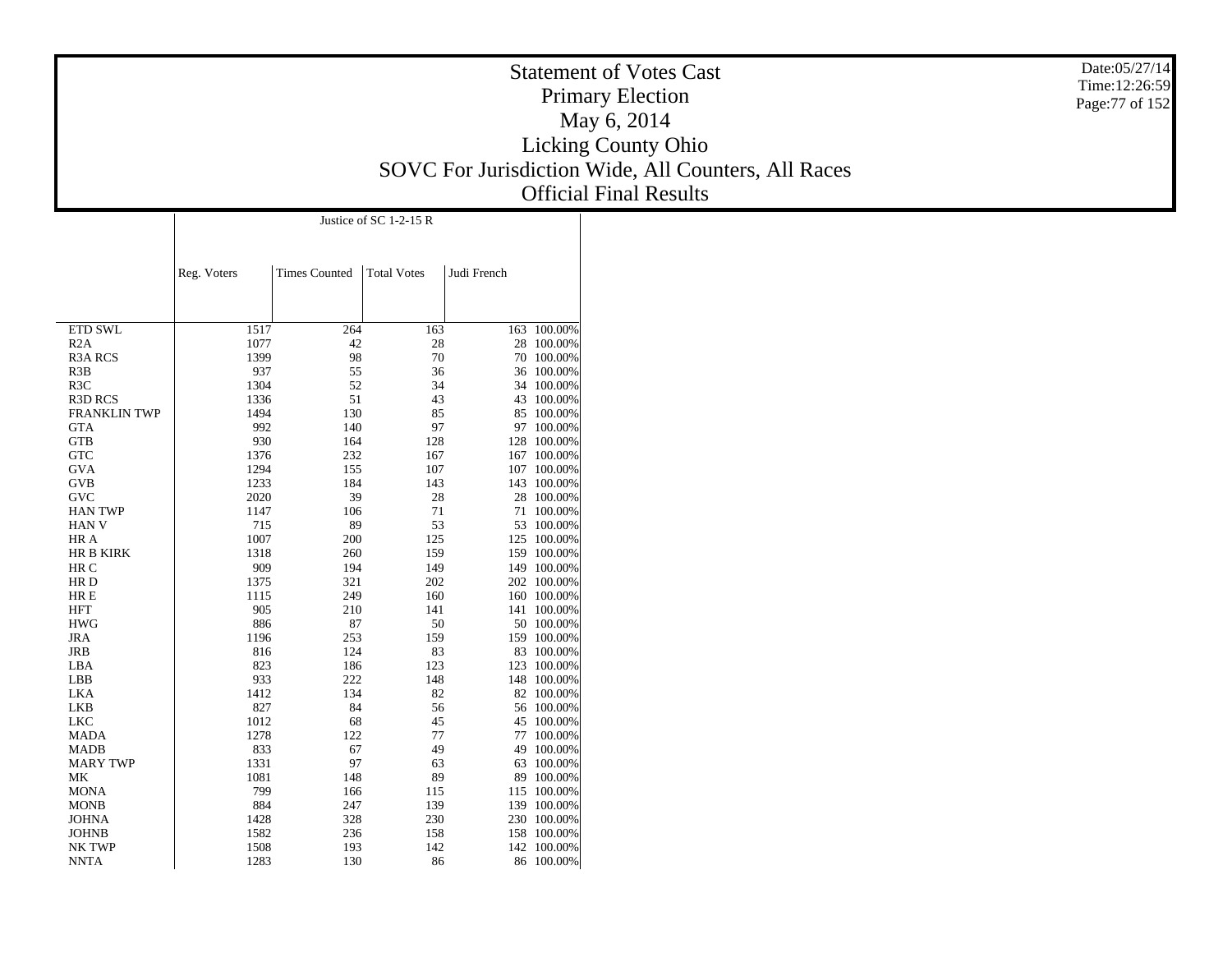NNTB STLOU P1A P1B P2A P2B P3A P3B P4A P4B PERRY STAA STAB ALEX UTA UTB BL VLG HEB VLG WASH UTICA Total Reg. Voters | Times Counted | Total Votes | Judi French Justice of SC 1-2-15 R860100 64 64 100.00% 130 83 83 100.00%1315 131 84 84 100.00% 13051222 83 55 55 100.00%2 64 49 49 100.00% 1132 207 130 130 100.00%14264 227 153 153 100.00% 12845 159 111 111 100.00% 1075 213 139 139 100.00%12960 109 69 69 100.00% 970 194 128 128 100.00%826 223 124 124 100.00%9887 218 153 153 100.00% 1377 234 158 158 100.00% 13821546 66 42 42 100.00%0 129 89 89 100.00% 14700 96 59 59 100.00% 650 95 67 67 100.00%1227 12870 8693 8693 100.00%110988

Date:05/27/14 Time:12:26:59 Page:78 of 152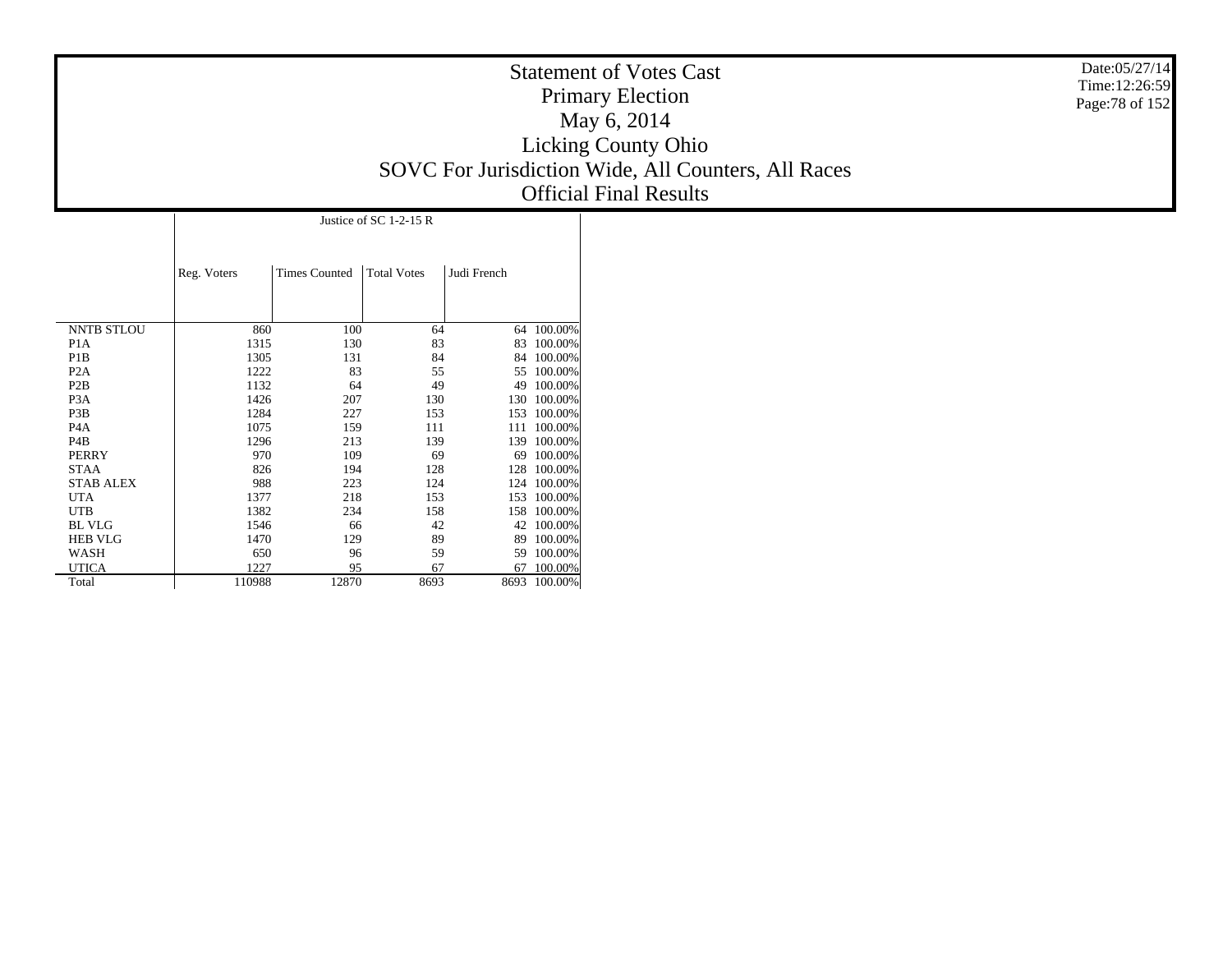|                         |              |                      |                            |                              | <b>Statement of Votes Cast</b>                      |  |
|-------------------------|--------------|----------------------|----------------------------|------------------------------|-----------------------------------------------------|--|
|                         |              |                      |                            |                              | <b>Primary Election</b>                             |  |
|                         |              |                      |                            |                              |                                                     |  |
|                         |              |                      |                            |                              | May 6, 2014                                         |  |
|                         |              |                      |                            |                              | <b>Licking County Ohio</b>                          |  |
|                         |              |                      |                            |                              | SOVC For Jurisdiction Wide, All Counters, All Races |  |
|                         |              |                      |                            |                              |                                                     |  |
|                         |              |                      |                            |                              | <b>Official Final Results</b>                       |  |
|                         |              |                      | Judge 5th Dist Unexpired R |                              |                                                     |  |
|                         |              |                      |                            |                              |                                                     |  |
|                         | Reg. Voters  | <b>Times Counted</b> | Total Votes                | Craig R. Baldwin             |                                                     |  |
|                         |              |                      |                            |                              |                                                     |  |
| Jurisdiction Wide       |              |                      |                            |                              |                                                     |  |
| N1A                     | 1758         | 64                   | 57                         | 57 100.00%                   |                                                     |  |
| N1B                     | 1670         | 54                   | 44                         | 44 100.00%                   |                                                     |  |
| N2A                     | 1073         | 41                   | 35                         | 35 100.00%                   |                                                     |  |
| N2B                     | 1771         | 50                   | 39                         | 39 100.00%                   |                                                     |  |
| N2C                     | 859          | $22\,$               | 21                         | 21<br>100.00%                |                                                     |  |
| N3A                     | 1585         | 161                  | 124                        | 124 100.00%                  |                                                     |  |
| N3B<br>N3C              | 1425<br>1034 | 134<br>65            | 108<br>53                  | 108<br>100.00%<br>53 100.00% |                                                     |  |
| N <sub>4</sub> A        | 1430         | 134                  | 115                        | 100.00%<br>115               |                                                     |  |
| N4B                     | 1338         | 92                   | 79                         | 79 100.00%                   |                                                     |  |
| N <sub>4</sub> C        | 888          | 112                  | 89                         | 89<br>100.00%                |                                                     |  |
| N <sub>4</sub> D        | 912          | 64                   | 55                         | 55 100.00%                   |                                                     |  |
| N5A                     | 1007         | 203                  | 183                        | 183<br>100.00%               |                                                     |  |
| N5B                     | 1282         | 194                  | 164                        | 164 100.00%                  |                                                     |  |
| N5C                     | 901          | 112                  | 90                         | 90<br>100.00%                |                                                     |  |
| N <sub>5</sub> D        | 894          | 100                  | 87                         | 87 100.00%                   |                                                     |  |
| N5E                     | 710          | 59                   | 50                         | 100.00%<br>50                |                                                     |  |
| N6A                     | 1038<br>1127 | 96<br>83             | 74<br>$72\,$               | 74 100.00%<br>72 100.00%     |                                                     |  |
| N6B<br>N <sub>6</sub> C | 813          | 81                   | 73                         | 73 100.00%                   |                                                     |  |
| N <sub>6</sub> D        | 843          | 36                   | 30                         | 100.00%<br>30                |                                                     |  |
| N6E                     | 981          | 105                  | 85                         | 85 100.00%                   |                                                     |  |
| N7A                     | 1143         | 39                   | 33                         | 33<br>100.00%                |                                                     |  |
| N7B                     | 1735         | 68                   | 55                         | 55 100.00%                   |                                                     |  |
| N7C                     | 837          | 31                   | 25                         | 25 100.00%                   |                                                     |  |
| H <sub>1</sub> A        | 1254         | 110                  | 92                         | 92 100.00%                   |                                                     |  |
| H1B                     | 974          | 44                   | 37                         | 37 100.00%                   |                                                     |  |
| H <sub>2</sub> A        | 1044         | 106                  | 88                         | 88 100.00%                   |                                                     |  |
| H2B                     | 1092         | 70                   | 62                         | 62 100.00%                   |                                                     |  |
| H <sub>3</sub> A<br>H3B | 1049<br>1236 | 87<br>117            | 76<br>95                   | 76 100.00%<br>95 100.00%     |                                                     |  |
| <b>BEN</b>              | 1126         | 233                  | 150                        | 150 100.00%                  |                                                     |  |
| BG                      | 1198         | 94                   | 73                         | 73 100.00%                   |                                                     |  |
| <b>BUR</b>              | 856          | 202                  | 142                        | 142 100.00%                  |                                                     |  |
| <b>EDEN FALL</b>        | 1349         | 158                  | 110                        | 110 100.00%                  |                                                     |  |
| ETA                     | 1589         | 189                  | 129                        | 129 100.00%                  |                                                     |  |
| ${\rm ETB}$ SWL         | 1049         | 214                  | 144                        | 144 100.00%                  |                                                     |  |
| ETC SWL                 | 1455         | $241\,$              | 161                        | 161 100.00%                  |                                                     |  |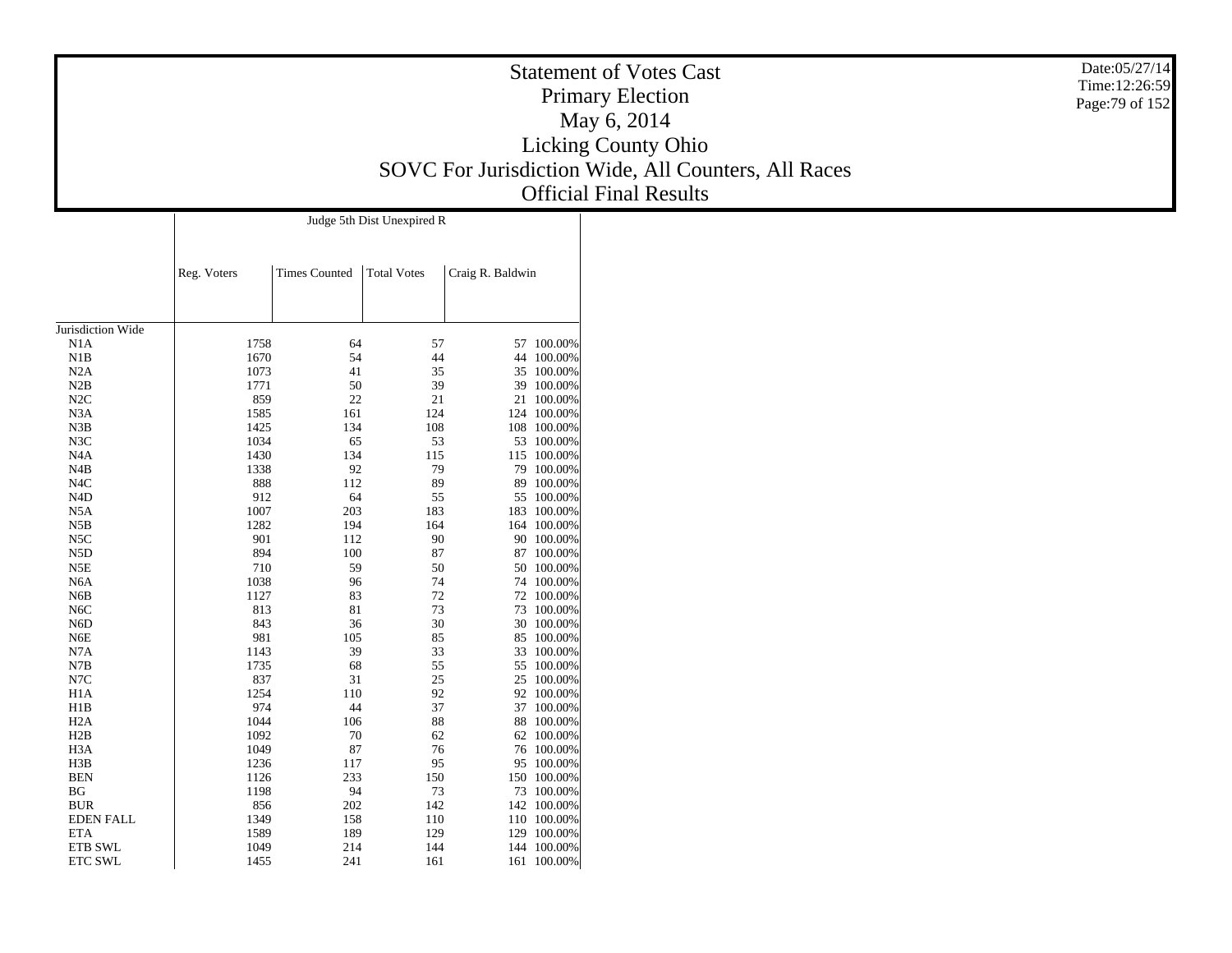| <b>Statement of Votes Cast</b>                      |
|-----------------------------------------------------|
| <b>Primary Election</b>                             |
| May 6, 2014                                         |
| <b>Licking County Ohio</b>                          |
| SOVC For Jurisdiction Wide, All Counters, All Races |
| <b>Official Final Results</b>                       |

Date:05/27/14 Time:12:26:59 Page:80 of 152

|                      |              |                      | Judge 5th Dist Unexpired R |                  |                           |
|----------------------|--------------|----------------------|----------------------------|------------------|---------------------------|
|                      | Reg. Voters  | <b>Times Counted</b> | <b>Total Votes</b>         | Craig R. Baldwin |                           |
|                      |              |                      |                            |                  |                           |
| ETD SWL<br>R2A       | 1517<br>1077 | 264<br>42            | 174<br>28                  |                  | 174 100.00%<br>28 100.00% |
| <b>R3A RCS</b>       | 1399         | 98                   | 78                         |                  | 78 100.00%                |
| R3B                  | 937          | 55                   | 41                         | 41               | 100.00%                   |
| R <sub>3</sub> C     | 1304         | 52                   | 38                         |                  | 38 100.00%                |
| R3D RCS              | 1336         | 51                   | 44                         |                  | 44 100.00%                |
| <b>FRANKLIN TWP</b>  | 1494         | 130                  | 100                        |                  | 100 100.00%               |
| <b>GTA</b>           | 992          | 140                  | 115                        |                  | 115 100.00%               |
| <b>GTB</b>           | 930          | 164                  | 141                        |                  | 141 100.00%               |
| <b>GTC</b>           | 1376         | 232                  | 197                        |                  | 197 100.00%               |
| <b>GVA</b>           | 1294         | 155                  | 127                        |                  | 127 100.00%               |
| <b>GVB</b>           | 1233         | 184                  | 153                        |                  | 153 100.00%               |
| GVC                  | 2020         | 39                   | 32                         |                  | 32 100.00%                |
| <b>HAN TWP</b>       | 1147<br>715  | 106<br>89            | 84<br>72                   |                  | 84 100.00%                |
| <b>HAN V</b><br>HR A | 1007         | 200                  | 137                        |                  | 72 100.00%<br>137 100.00% |
| <b>HR B KIRK</b>     | 1318         | 260                  | 166                        |                  | 166 100.00%               |
| HR C                 | 909          | 194                  | 153                        |                  | 153 100.00%               |
| HR D                 | 1375         | 321                  | 210                        |                  | 210 100.00%               |
| HR E                 | 1115         | 249                  | 168                        |                  | 168 100.00%               |
| <b>HFT</b>           | 905          | 210                  | 150                        |                  | 150 100.00%               |
| <b>HWG</b>           | 886          | 87                   | 59                         |                  | 59 100.00%                |
| <b>JRA</b>           | 1196         | 253                  | 159                        |                  | 159 100.00%               |
| <b>JRB</b>           | 816          | 124                  | 87                         |                  | 87 100.00%                |
| LBA                  | 823          | 186                  | 132                        |                  | 132 100.00%               |
| LBB                  | 933          | 222                  | 156                        |                  | 156 100.00%               |
| <b>LKA</b>           | 1412         | 134                  | 94                         |                  | 94 100.00%                |
| <b>LKB</b>           | 827          | 84                   | 65                         |                  | 65 100.00%                |
| <b>LKC</b><br>MADA   | 1012<br>1278 | 68<br>122            | 51<br>91                   |                  | 51 100.00%<br>91 100.00%  |
| <b>MADB</b>          | 833          | 67                   | 53                         |                  | 53 100.00%                |
| <b>MARY TWP</b>      | 1331         | 97                   | 78                         |                  | 78 100.00%                |
| МK                   | 1081         | 148                  | 107                        |                  | 107 100.00%               |
| <b>MONA</b>          | 799          | 166                  | 119                        |                  | 119 100.00%               |
| <b>MONB</b>          | 884          | 247                  | 155                        |                  | 155 100.00%               |
| <b>JOHNA</b>         | 1428         | 328                  | 246                        |                  | 246 100.00%               |
| <b>JOHNB</b>         | 1582         | 236                  | 169                        |                  | 169 100.00%               |
| NK TWP               | 1508         | 193                  | 158                        |                  | 158 100.00%               |
| <b>NNTA</b>          | 1283         | 130                  | 102                        |                  | 102 100.00%               |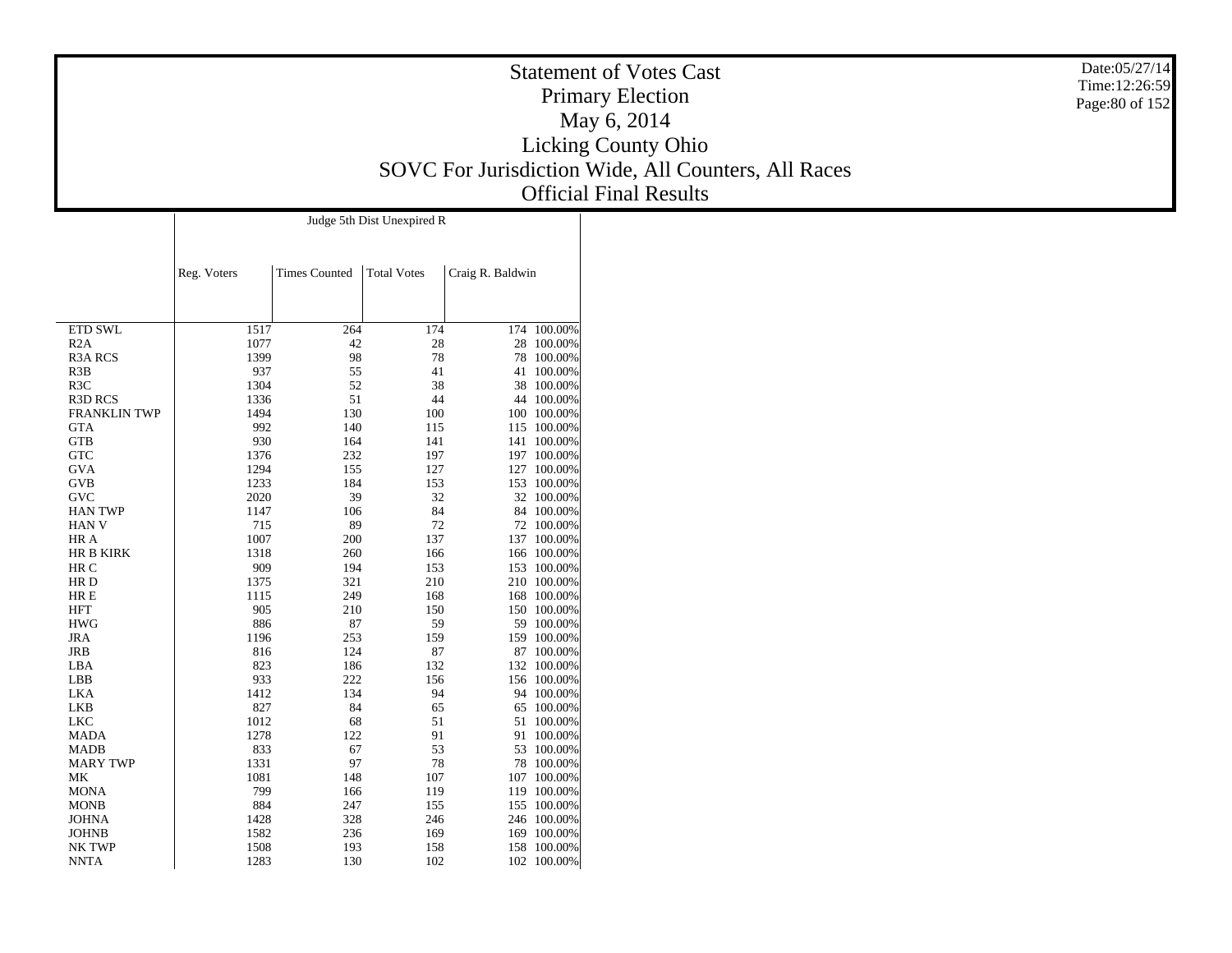Date:05/27/14 Time:12:26:59Page:81 of 152

|                   |             |                      | Judge 5th Dist Unexpired R |                  |         |
|-------------------|-------------|----------------------|----------------------------|------------------|---------|
|                   |             |                      |                            |                  |         |
|                   | Reg. Voters | <b>Times Counted</b> | <b>Total Votes</b>         | Craig R. Baldwin |         |
|                   |             |                      |                            |                  |         |
|                   |             |                      |                            |                  |         |
| <b>NNTB STLOU</b> | 860         | 100                  | 69                         | 69               | 100.00% |
| P <sub>1</sub> A  | 1315        | 130                  | 91                         | 91               | 100.00% |
| P <sub>1</sub> B  | 1305        | 131                  | 87                         | 87               | 100.00% |
| P <sub>2</sub> A  | 1222        | 83                   | 62                         | 62               | 100.00% |
| P <sub>2</sub> B  | 1132        | 64                   | 53                         | 53               | 100.00% |
| P <sub>3</sub> A  | 1426        | 207                  | 141                        | 141              | 100.00% |
| P3B               | 1284        | 227                  | 160                        | 160              | 100.00% |
| P <sub>4</sub> A  | 1075        | 159                  | 116                        | 116              | 100.00% |
| P4B               | 1296        | 213                  | 146                        | 146              | 100.00% |
| <b>PERRY</b>      | 970         | 109                  | 82                         | 82               | 100.00% |
| <b>STAA</b>       | 826         | 194                  | 142                        | 142              | 100.00% |
| <b>STAB ALEX</b>  | 988         | 223                  | 142                        | 142              | 100.00% |
| UTA               | 1377        | 218                  | 167                        | 167              | 100.00% |
| <b>UTB</b>        | 1382        | 234                  | 179                        | 179              | 100.00% |
| <b>BL VLG</b>     | 1546        | 66                   | 52                         | 52               | 100.00% |
| <b>HEB VLG</b>    | 1470        | 129                  | 94                         | 94               | 100.00% |
| WASH              | 650         | 96                   | 72                         | 72               | 100.00% |
| <b>UTICA</b>      | 1227        | 95                   | 76                         | 76               | 100.00% |
| Total             | 110988      | 12870                | 9619                       | 9619             | 100.00% |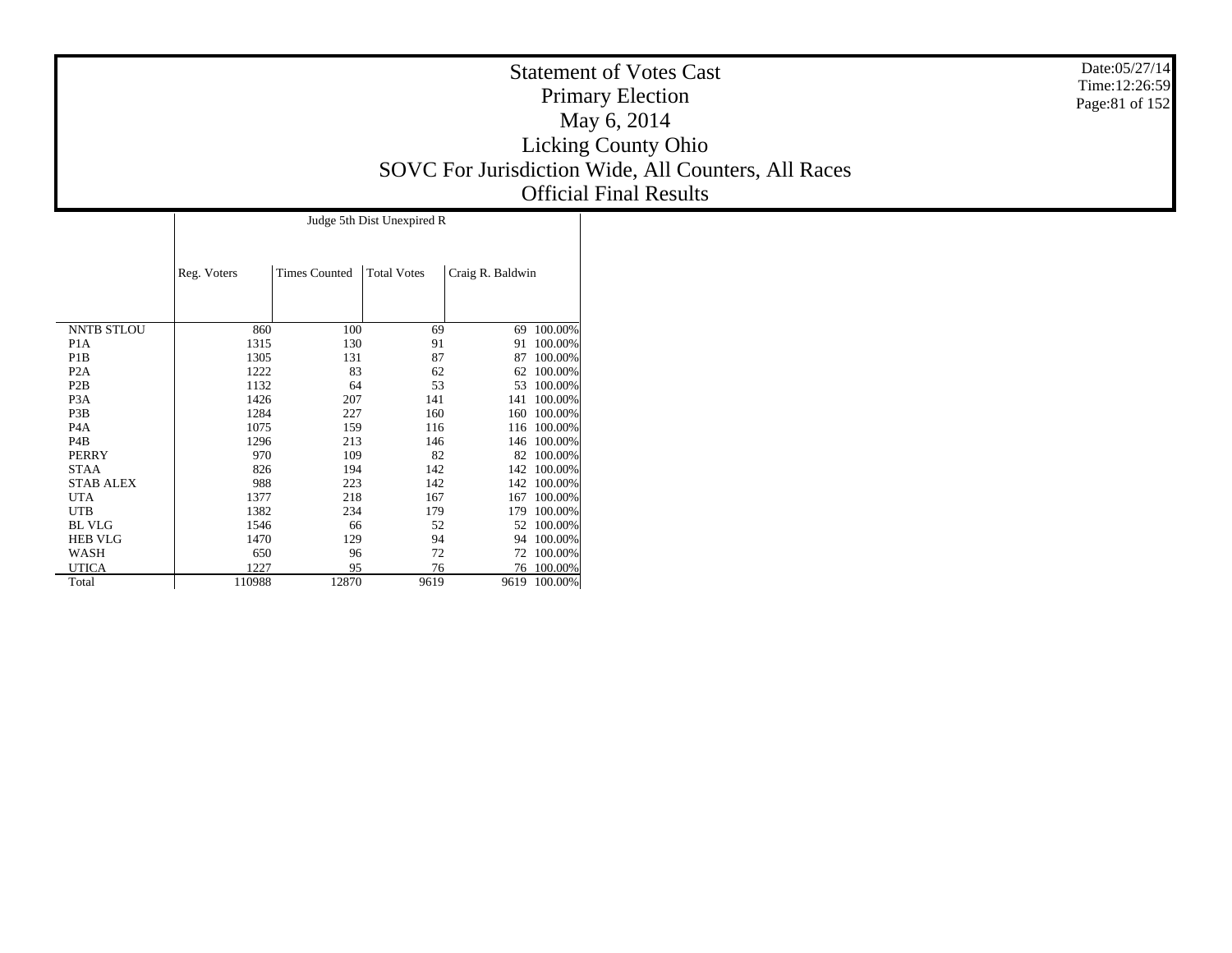State CC Man R

|                   | Reg. Voters | <b>Times Counted</b> | <b>Total Votes</b> | James Aslanides |        | Gary Burkholder |        |
|-------------------|-------------|----------------------|--------------------|-----------------|--------|-----------------|--------|
|                   |             |                      |                    |                 |        |                 |        |
|                   |             |                      |                    |                 |        |                 |        |
| Jurisdiction Wide |             |                      |                    |                 |        |                 |        |
| N1A               | 1758        | 64                   | 47                 | 6               | 12.77% | 41              | 87.23% |
| N1B               | 1670        | 54                   | 36                 | 4               | 11.11% | 32              | 88.89% |
| N2A               | 1073        | 41                   | 28                 | 8               | 28.57% | 20              | 71.43% |
| N2B               | 1771        | 50                   | 38                 | 8               | 21.05% | 30              | 78.95% |
| N2C               | 859         | 22                   | 17                 | $\overline{4}$  | 23.53% | 13              | 76.47% |
| N <sub>3</sub> A  | 1585        | 161                  | 105                | 20              | 19.05% | 85              | 80.95% |
| N3B               | 1425        | 134                  | 86                 | 14              | 16.28% | 72              | 83.72% |
| N3C               | 1034        | 65                   | 43                 | 9               | 20.93% | 34              | 79.07% |
| N <sub>4</sub> A  | 1430        | 134                  | 94                 | 21              | 22.34% | 73              | 77.66% |
| N4B               | 1338        | 92                   | 68                 | 9               | 13.24% | 59              | 86.76% |
| N <sub>4</sub> C  | 888         | 112                  | 78                 | 13              | 16.67% | 65              | 83.33% |
| N <sub>4</sub> D  | 912         | 64                   | 39                 | 6               | 15.38% | 33              | 84.62% |
| N <sub>5</sub> A  | 1007        | 203                  | 139                | 31              | 22.30% | 108             | 77.70% |
| N5B               | 1282        | 194                  | 137                | 29              | 21.17% | 108             | 78.83% |
| N <sub>5</sub> C  | 901         | 112                  | 67                 | 17              | 25.37% | 50              | 74.63% |
| N <sub>5</sub> D  | 894         | 100                  | 63                 | 13              | 20.63% | 50              | 79.37% |
| N5E               | 710         | 59                   | 45                 | 7               | 15.56% | 38              | 84.44% |
| N <sub>6</sub> A  | 1038        | 96                   | 61                 | 5               | 8.20%  | 56              | 91.80% |
| N <sub>6</sub> B  | 1127        | 83                   | 65                 | 15              | 23.08% | 50              | 76.92% |
| N <sub>6</sub> C  | 813         | 81                   | 59                 | 13              | 22.03% | 46              | 77.97% |
| N <sub>6</sub> D  | 843         | 36                   | 30                 | 8               | 26.67% | 22              | 73.33% |
| N <sub>6</sub> E  | 981         | 105                  | 71                 | 18              | 25.35% | 53              | 74.65% |
| N7A               | 1143        | 39                   | 28                 | 5               | 17.86% | 23              | 82.14% |
| N7B               | 1735        | 68                   | 50                 | 14              | 28.00% | 36              | 72.00% |
| N7C               | 837         | 31                   | 20                 | 8               | 40.00% | 12              | 60.00% |
| H1A               | 1254        | 110                  | 75                 | 9               | 12.00% | 66              | 88.00% |
| H1B               | 974         | 44                   | 35                 | $\mathfrak{2}$  | 5.71%  | 33              | 94.29% |
| H <sub>2</sub> A  | 1044        | 106                  | 74                 | 9               | 12.16% | 65              | 87.84% |
| H2B               | 1092        | 70                   | 50                 | 11              | 22.00% | 39              | 78.00% |
| H <sub>3</sub> A  | 1049        | 87                   | 60                 | $\overline{4}$  | 6.67%  | 56              | 93.33% |
| H3B               | 1236        | 117                  | 82                 | 21              | 25.61% | 61              | 74.39% |
| <b>BEN</b>        | 1126        | 233                  | 106                | 12              | 11.32% | 94              | 88.68% |
| BG                | 1198        | 94                   | 61                 | 13              | 21.31% | 48              | 78.69% |
| <b>BUR</b>        | 856         | 202                  | 118                | 20              | 16.95% | 98              | 83.05% |
| <b>EDEN FALL</b>  | 1349        | 158                  | 106                | 25              | 23.58% | 81              | 76.42% |
| <b>ETA</b>        | 1589        | 189                  | 123                | 19              | 15.45% | 104             | 84.55% |
| ETB SWL           | 1049        | 214                  | 148                | 26              | 17.57% | 122             | 82.43% |
| <b>ETC SWL</b>    | 1455        | 241                  | 136                | 16              | 11.76% | 120             | 88.24% |

Date:05/27/14 Time:12:26:59Page:82 of 152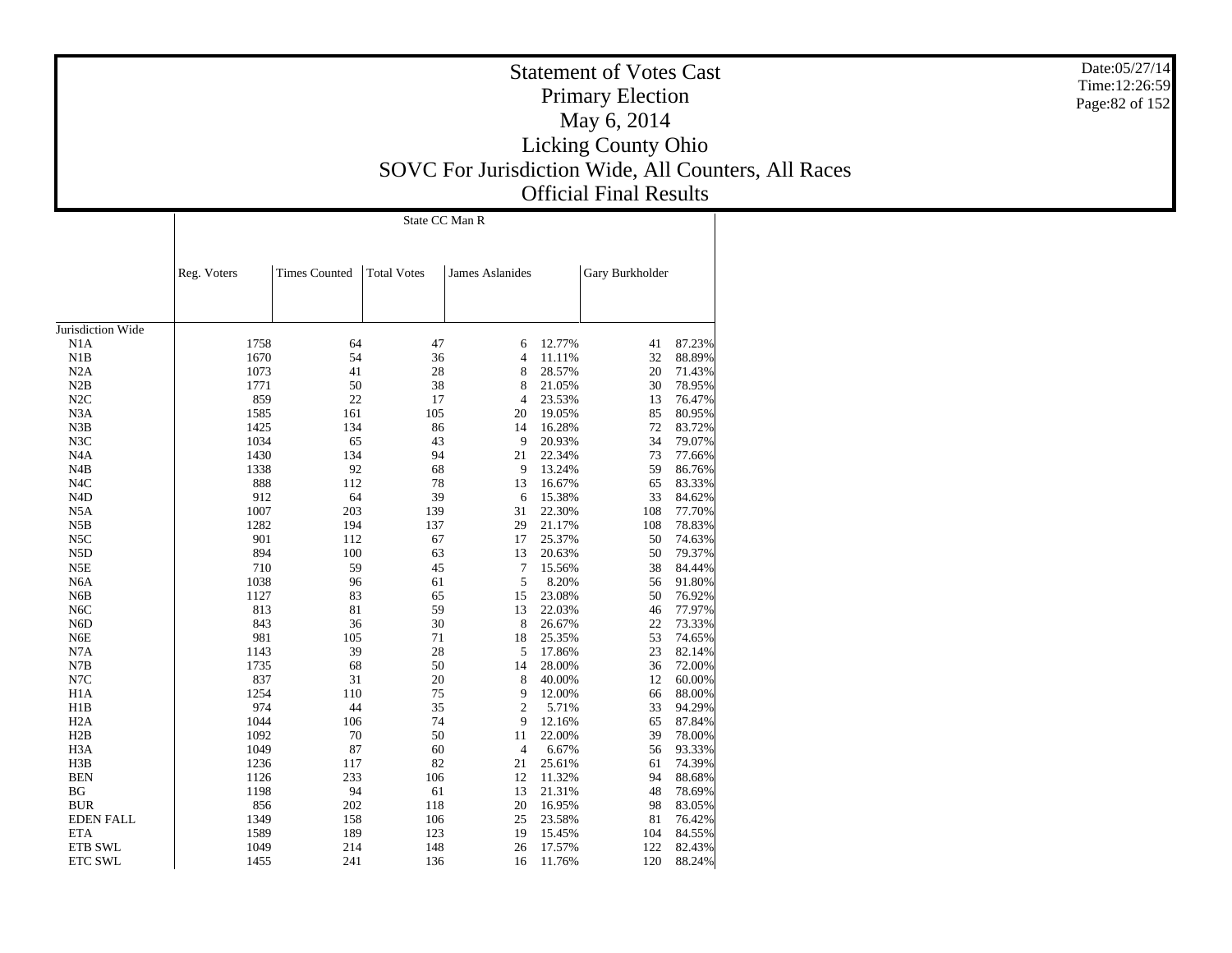Reg. Voters | Times Counted | Total Votes | James Aslanides | Gary Burkholder State CC Man R1517 264 139 14 10.07% 125 89.93% 1077 42 23 1 4.35% 22 95.65% 1399 98 75 14 18.67% 61 81.33% 937 55 41 7 17.07% 34 82.93% 13044 52 41 1 2.44% 40 97.56% 1336 51 43 9 20.93% 34 79.07% 1494 130 92 15 16.30% 77 83.70% 9922 140 91 9 9.89% 82 90.11% 930 164 99 26 26.26%73 73.74%

| <b>ETD SWL</b>      | 1517 | 264 | 139 | 14             | 10.07% | 125 | 89.93% |
|---------------------|------|-----|-----|----------------|--------|-----|--------|
| R2A                 | 1077 | 42  | 23  | $\mathbf{1}$   | 4.35%  | 22  | 95.65% |
| <b>R3A RCS</b>      | 1399 | 98  | 75  | 14             | 18.67% | 61  | 81.33% |
| R3B                 | 937  | 55  | 41  | 7              | 17.07% | 34  | 82.93% |
| R <sub>3</sub> C    | 1304 | 52  | 41  | $\mathbf{1}$   | 2.44%  | 40  | 97.56% |
| <b>R3D RCS</b>      | 1336 | 51  | 43  | 9              | 20.93% | 34  | 79.07% |
| <b>FRANKLIN TWP</b> | 1494 | 130 | 92  | 15             | 16.30% | 77  | 83.70% |
| <b>GTA</b>          | 992  | 140 | 91  | 9              | 9.89%  | 82  | 90.11% |
| <b>GTB</b>          | 930  | 164 | 99  | 26             | 26.26% | 73  | 73.74% |
| <b>GTC</b>          | 1376 | 232 | 155 | 24             | 15.48% | 131 | 84.52% |
| <b>GVA</b>          | 1294 | 155 | 94  | 20             | 21.28% | 74  | 78.72% |
| <b>GVB</b>          | 1233 | 184 | 111 | 28             | 25.23% | 83  | 74.77% |
| <b>GVC</b>          | 2020 | 39  | 17  | 3              | 17.65% | 14  | 82.35% |
| <b>HAN TWP</b>      | 1147 | 106 | 82  | 3              | 3.66%  | 79  | 96.34% |
| <b>HAN V</b>        | 715  | 89  | 57  | 2              | 3.51%  | 55  | 96.49% |
| HR A                | 1007 | 200 | 110 | 21             | 19.09% | 89  | 80.91% |
| <b>HR B KIRK</b>    | 1318 | 260 | 152 | 20             | 13.16% | 132 | 86.84% |
| HR C                | 909  | 194 | 126 | 22             | 17.46% | 104 | 82.54% |
| HR D                | 1375 | 321 | 174 | 23             | 13.22% | 151 | 86.78% |
| HR E                | 1115 | 249 | 160 | 13             | 8.13%  | 147 | 91.88% |
| <b>HFT</b>          | 905  | 210 | 133 | 34             | 25.56% | 99  | 74.44% |
| <b>HWG</b>          | 886  | 87  | 55  | 9              | 16.36% | 46  | 83.64% |
| <b>JRA</b>          | 1196 | 253 | 128 | 27             | 21.09% | 101 | 78.91% |
| <b>JRB</b>          | 816  | 124 | 78  | 15             | 19.23% | 63  | 80.77% |
| LBA                 | 823  | 186 | 103 | 14             | 13.59% | 89  | 86.41% |
| LBB                 | 933  | 222 | 140 | 26             | 18.57% | 114 | 81.43% |
| <b>LKA</b>          | 1412 | 134 | 84  | 9              | 10.71% | 75  | 89.29% |
| LKB                 | 827  | 84  | 55  | 8              | 14.55% | 47  | 85.45% |
| <b>LKC</b>          | 1012 | 68  | 43  | 3              | 6.98%  | 40  | 93.02% |
| <b>MADA</b>         | 1278 | 122 | 88  | $\tau$         | 7.95%  | 81  | 92.05% |
| <b>MADB</b>         | 833  | 67  | 52  | 7              | 13.46% | 45  | 86.54% |
| <b>MARY TWP</b>     | 1331 | 97  | 66  | $\overline{4}$ | 6.06%  | 62  | 93.94% |
| <b>MK</b>           | 1081 | 148 | 94  | 13             | 13.83% | 81  | 86.17% |
| <b>MONA</b>         | 799  | 166 | 86  | 9              | 10.47% | 77  | 89.53% |
| <b>MONB</b>         | 884  | 247 | 132 | 16             | 12.12% | 116 | 87.88% |
| <b>JOHNA</b>        | 1428 | 328 | 175 | 32             | 18.29% | 143 | 81.71% |
| <b>JOHNB</b>        | 1582 | 236 | 133 | 18             | 13.53% | 115 | 86.47% |
| NK TWP              | 1508 | 193 | 142 | 22             | 15.49% | 120 | 84.51% |
| <b>NNTA</b>         | 1283 | 130 | 77  | 9              | 11.69% | 68  | 88.31% |
|                     |      |     |     |                |        |     |        |

Date:05/27/14 Time:12:26:59Page:83 of 152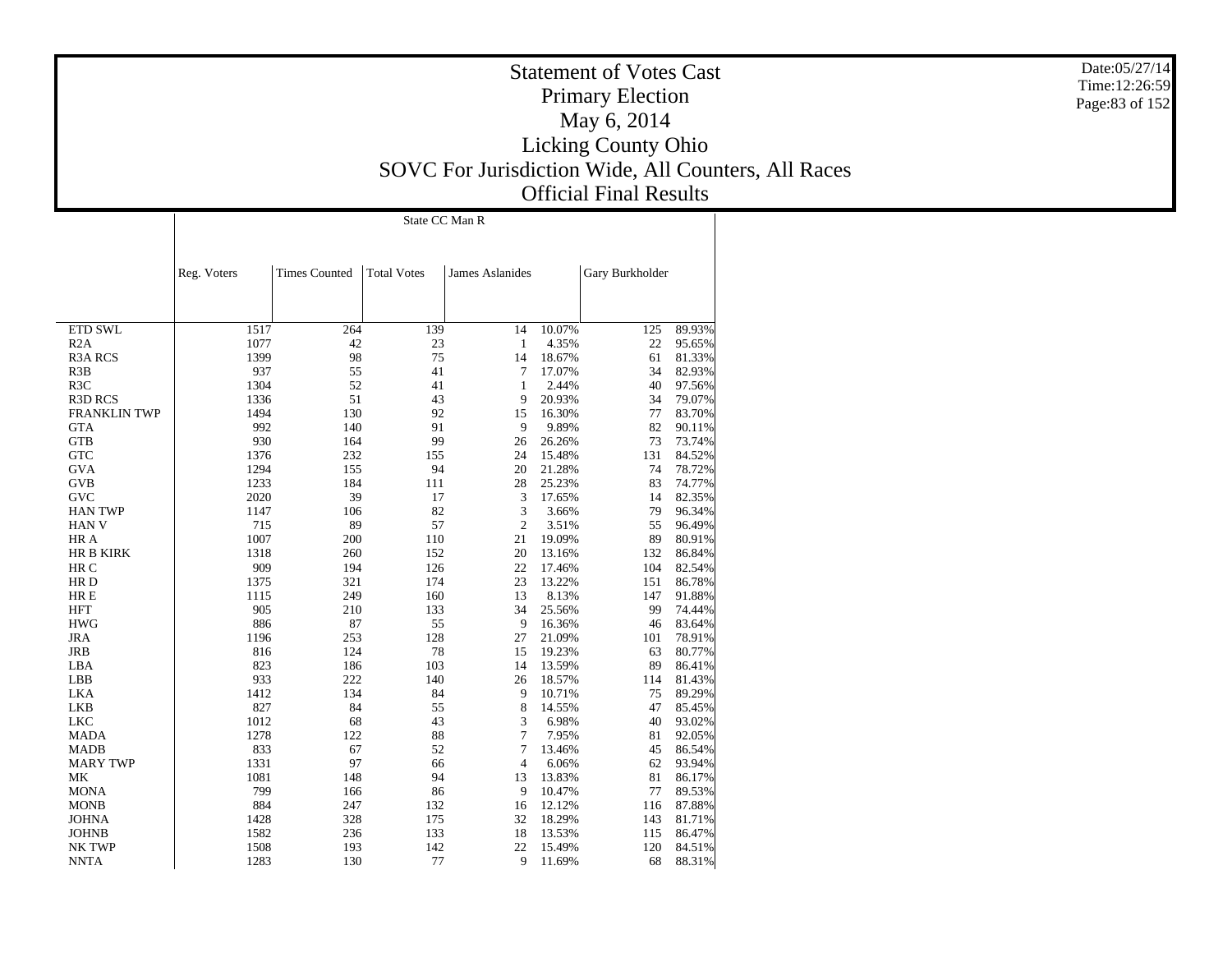Date:05/27/14 Time:12:26:59 Page:84 of 152

|                   |             |                      | State CC Man R     |                 |        |                 |        |
|-------------------|-------------|----------------------|--------------------|-----------------|--------|-----------------|--------|
|                   | Reg. Voters | <b>Times Counted</b> | <b>Total Votes</b> | James Aslanides |        | Gary Burkholder |        |
| <b>NNTB STLOU</b> | 860         | 100                  | 66                 | 14              | 21.21% | 52              | 78.79% |
| P <sub>1</sub> A  | 1315        | 130                  | 90                 | 11              | 12.22% | 79              | 87.78% |
| P <sub>1</sub> B  | 1305        | 131                  | 87                 | 15              | 17.24% | 72              | 82.76% |
| P <sub>2</sub> A  | 1222        | 83                   | 48                 | 11              | 22.92% | 37              | 77.08% |
| P <sub>2</sub> B  | 1132        | 64                   | 47                 | 14              | 29.79% | 33              | 70.21% |
| P <sub>3</sub> A  | 1426        | 207                  | 142                | 24              | 16.90% | 118             | 83.10% |
| P3B               | 1284        | 227                  | 134                | 22              | 16.42% | 112             | 83.58% |
| P <sub>4</sub> A  | 1075        | 159                  | 102                | 19              | 18.63% | 83              | 81.37% |
| P <sub>4</sub> B  | 1296        | 213                  | 108                | 16              | 14.81% | 92              | 85.19% |
| <b>PERRY</b>      | 970         | 109                  | 80                 | 13              | 16.25% | 67              | 83.75% |
| <b>STAA</b>       | 826         | 194                  | 112                | 17              | 15.18% | 95              | 84.82% |
| <b>STAB ALEX</b>  | 988         | 223                  | 131                | 17              | 12.98% | 114             | 87.02% |
| <b>UTA</b>        | 1377        | 218                  | 133                | 24              | 18.05% | 109             | 81.95% |
| <b>UTB</b>        | 1382        | 234                  | 155                | 14              | 9.03%  | 141             | 90.97% |
| <b>BL VLG</b>     | 1546        | 66                   | 40                 | 7               | 17.50% | 33              | 82.50% |
| <b>HEB VLG</b>    | 1470        | 129                  | 84                 | 9               | 10.71% | 75              | 89.29% |
| WASH              | 650         | 96                   | 66                 | 8               | 12.12% | 58              | 87.88% |
| <b>UTICA</b>      | 1227        | 95                   | 64                 | 14              | 21.88% | 50              | 78.13% |
| Total             | 110988      | 12870                | 8123               | 1318            | 16.23% | 6805            | 83.77% |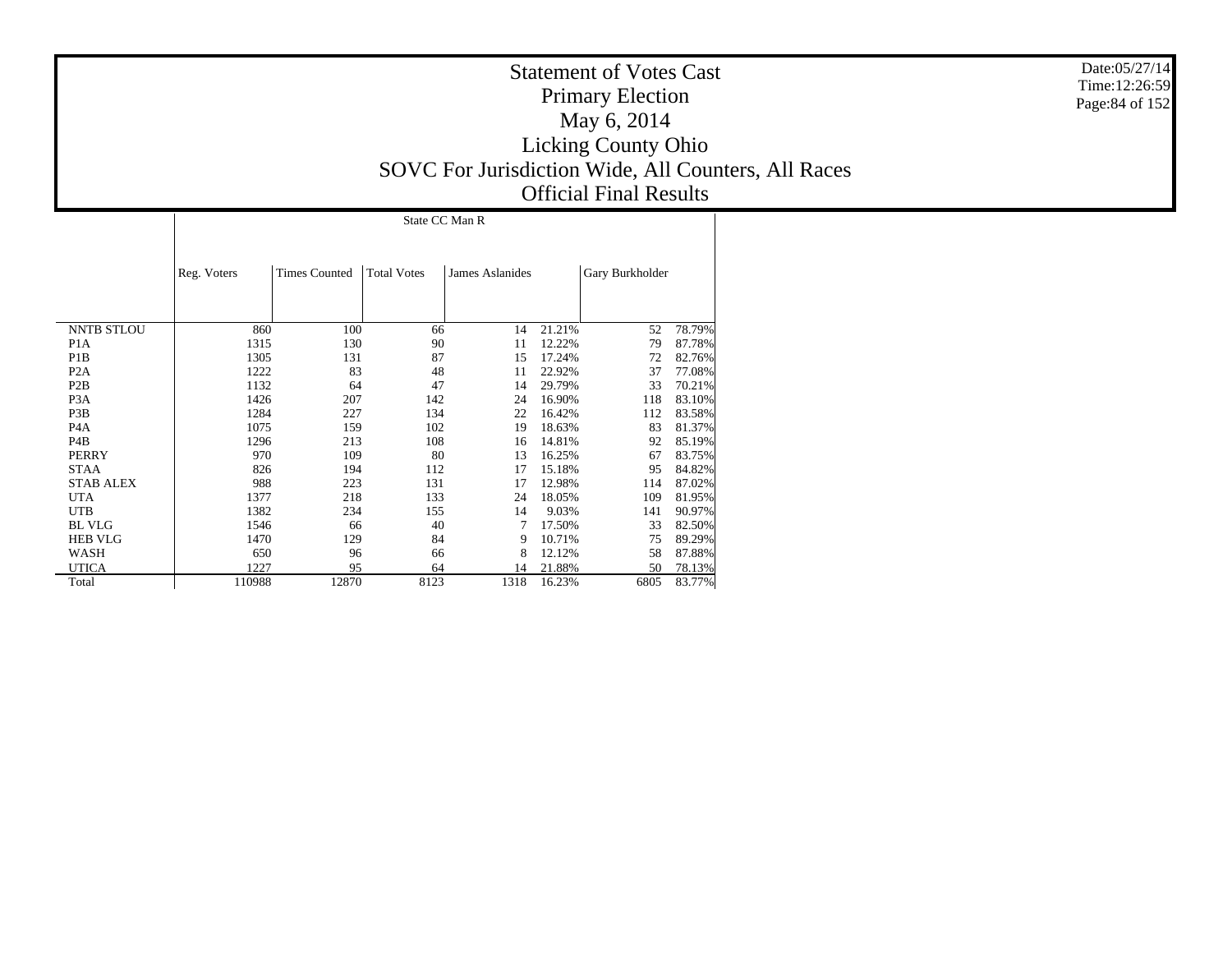|                               |                         |                      |                  |                             | <b>Statement of Votes Cast</b>                      | Date:05/27/14 |  |
|-------------------------------|-------------------------|----------------------|------------------|-----------------------------|-----------------------------------------------------|---------------|--|
|                               |                         | Time:12:27:00        |                  |                             |                                                     |               |  |
|                               | <b>Primary Election</b> |                      |                  |                             |                                                     |               |  |
|                               | May 6, 2014             |                      |                  |                             |                                                     |               |  |
|                               |                         |                      |                  |                             | <b>Licking County Ohio</b>                          |               |  |
|                               |                         |                      |                  |                             |                                                     |               |  |
|                               |                         |                      |                  |                             | SOVC For Jurisdiction Wide, All Counters, All Races |               |  |
|                               |                         |                      |                  |                             | <b>Official Final Results</b>                       |               |  |
|                               |                         |                      | State CC Woman R |                             |                                                     |               |  |
|                               |                         |                      |                  |                             |                                                     |               |  |
|                               | Reg. Voters             | <b>Times Counted</b> | Total Votes      | Betty D. Montgomery         |                                                     |               |  |
|                               |                         |                      |                  |                             |                                                     |               |  |
|                               |                         |                      |                  |                             |                                                     |               |  |
| Jurisdiction Wide             |                         |                      |                  |                             |                                                     |               |  |
| N1A                           | 1758                    | 64                   | 54               | 54 100.00%                  |                                                     |               |  |
| N1B                           | 1670                    | 54                   | 40               | 40 100.00%                  |                                                     |               |  |
| N2A                           | 1073                    | 41                   | 37               | 37 100.00%                  |                                                     |               |  |
| N2B                           | 1771                    | 50                   | 40               | 40 100.00%                  |                                                     |               |  |
| N2C                           | 859                     | 22                   | 20               | 20 100.00%                  |                                                     |               |  |
| N3A<br>N3B                    | 1585                    | 161                  | 118              | 118 100.00%                 |                                                     |               |  |
| N3C                           | 1425<br>1034            | 134<br>65            | 103<br>53        | 103 100.00%<br>53 100.00%   |                                                     |               |  |
| N <sub>4</sub> A              | 1430                    | 134                  | $111\,$          | 111 100.00%                 |                                                     |               |  |
| N4B                           | 1338                    | 92                   | 78               | 78 100.00%                  |                                                     |               |  |
| N <sub>4</sub> C              | 888                     | 112                  | 88               | 100.00%<br>88               |                                                     |               |  |
| N <sub>4</sub> D              | 912                     | 64                   | 48               | 48 100.00%                  |                                                     |               |  |
| N5A                           | 1007                    | 203                  | 174              | 174 100.00%                 |                                                     |               |  |
| N5B                           | 1282                    | 194                  | 158              | 158 100.00%                 |                                                     |               |  |
| N5C                           | 901                     | 112                  | 78               | 78 100.00%                  |                                                     |               |  |
| N5D                           | 894                     | 100                  | 76               | 76 100.00%                  |                                                     |               |  |
| N5E                           | 710                     | 59                   | $50\,$           | 50 100.00%                  |                                                     |               |  |
| N6A<br>N6B                    | 1038<br>1127            | 96<br>83             | 69<br>62         | 69 100.00%<br>100.00%<br>62 |                                                     |               |  |
| N <sub>6</sub> C              | 813                     | 81                   | 68               | 68 100.00%                  |                                                     |               |  |
| N <sub>6</sub> D              | 843                     | 36                   | 32               | 100.00%<br>32               |                                                     |               |  |
| N6E                           | 981                     | 105                  | 85               | 85 100.00%                  |                                                     |               |  |
| N7A                           | 1143                    | 39                   | 33               | 100.00%<br>33               |                                                     |               |  |
| N7B                           | 1735                    | 68                   | 53               | 53 100.00%                  |                                                     |               |  |
| N7C                           | 837                     | 31                   | 23               | 100.00%<br>23               |                                                     |               |  |
| H <sub>1</sub> A              | 1254                    | 110                  | 95               | 95 100.00%                  |                                                     |               |  |
| H1B                           | 974                     | 44                   | 32               | 32 100.00%                  |                                                     |               |  |
| H <sub>2</sub> A              | 1044                    | 106                  | 91               | 91 100.00%                  |                                                     |               |  |
| H2B                           | 1092                    | 70                   | 60               | 60 100.00%                  |                                                     |               |  |
| H <sub>3</sub> A<br>H3B       | 1049<br>1236            | 87<br>117            | 71<br>92         | 71 100.00%<br>92 100.00%    |                                                     |               |  |
| <b>BEN</b>                    | 1126                    | 233                  | 147              | 147 100.00%                 |                                                     |               |  |
| BG                            | 1198                    | 94                   | 71               | 71 100.00%                  |                                                     |               |  |
| <b>BUR</b>                    | 856                     | 202                  | 148              | 148 100.00%                 |                                                     |               |  |
| <b>EDEN FALL</b>              | 1349                    | 158                  | 105              | 105 100.00%                 |                                                     |               |  |
| ETA                           | 1589                    | 189                  | 135              | 135 100.00%                 |                                                     |               |  |
| <b>ETB SWL</b>                | 1049                    | $214\,$              | 157              | 157 100.00%                 |                                                     |               |  |
| $\ensuremath{\text{ETC}}$ SWL | 1455                    | 241                  | 172              | 172 100.00%                 |                                                     |               |  |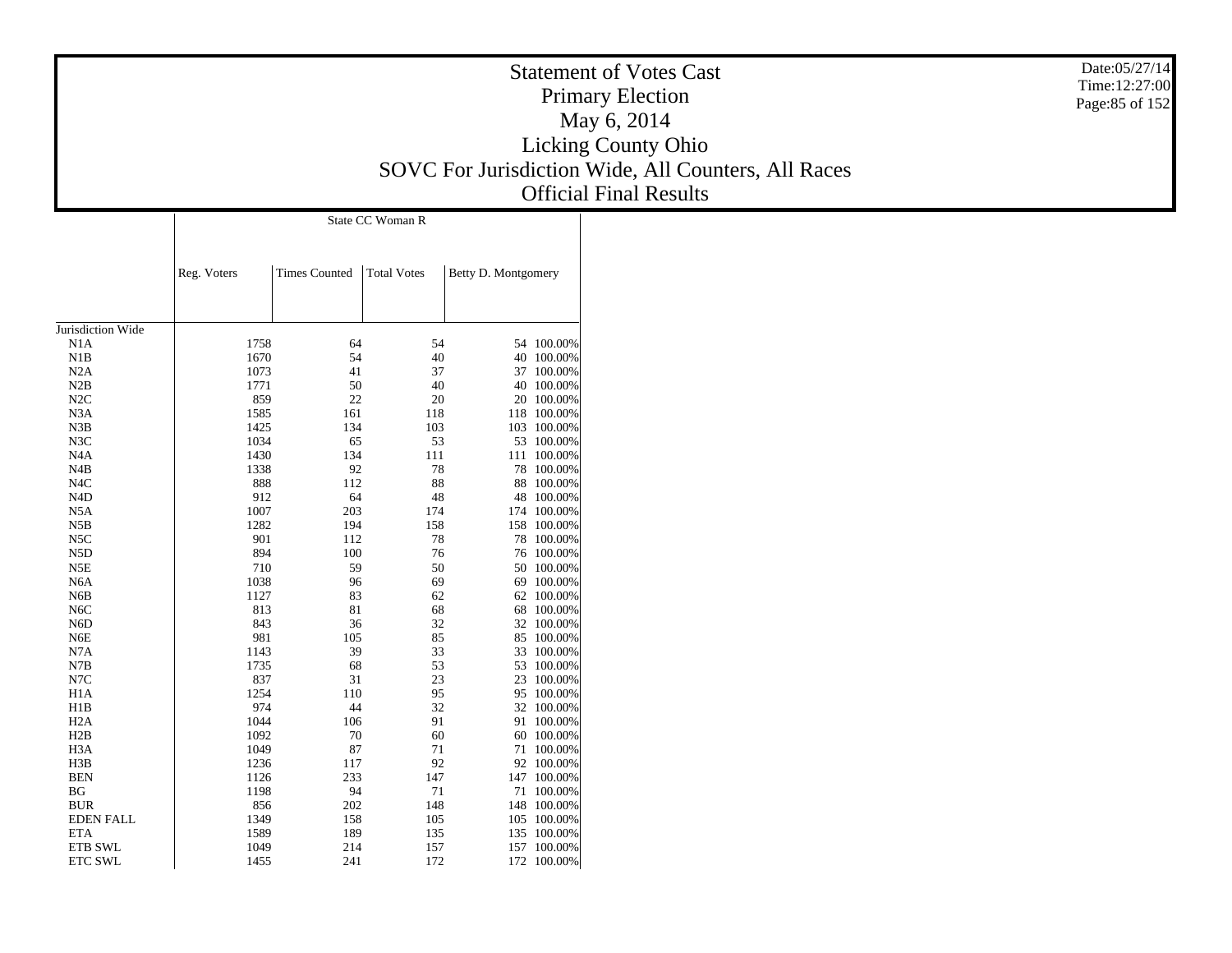Date:05/27/14Time:12:27:00Page:86 of 152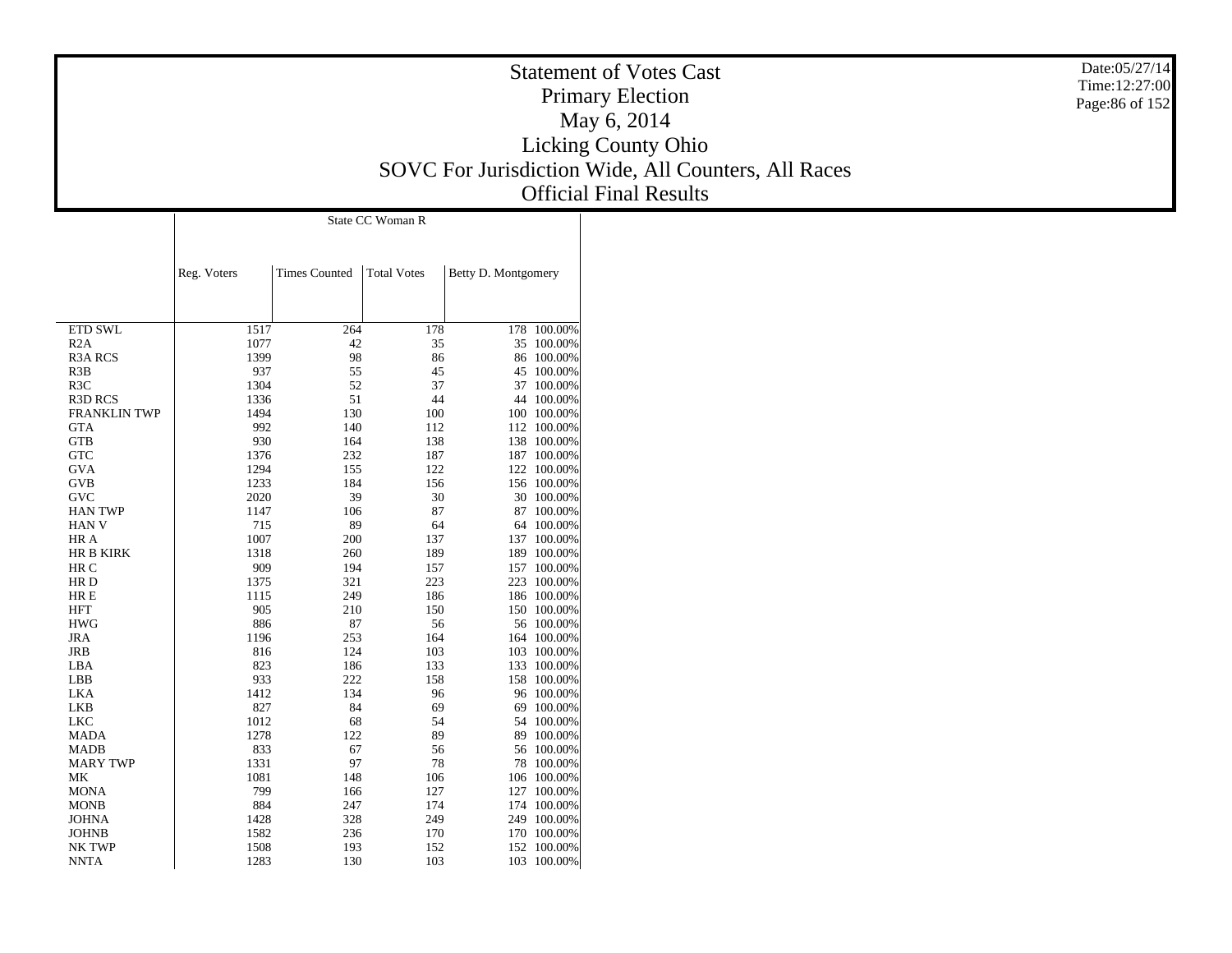Date:05/27/14 Time:12:27:00Page:87 of 152

|                   | State CC Woman R |                      |                    |                     |         |  |  |  |
|-------------------|------------------|----------------------|--------------------|---------------------|---------|--|--|--|
|                   | Reg. Voters      | <b>Times Counted</b> | <b>Total Votes</b> | Betty D. Montgomery |         |  |  |  |
| <b>NNTB STLOU</b> | 860              | 100                  | 74                 | 74                  | 100.00% |  |  |  |
| P <sub>1</sub> A  | 1315             | 130                  | 98                 | 98                  | 100.00% |  |  |  |
| P <sub>1</sub> B  | 1305             | 131                  | 99                 | 99                  | 100.00% |  |  |  |
| P <sub>2</sub> A  | 1222             | 83                   | 63                 | 63                  | 100.00% |  |  |  |
| P <sub>2</sub> B  | 1132             | 64                   | 51                 | 51                  | 100.00% |  |  |  |
| P <sub>3</sub> A  | 1426             | 207                  | 146                | 146                 | 100.00% |  |  |  |
| P3B               | 1284             | 227                  | 168                | 168                 | 100.00% |  |  |  |
| P <sub>4</sub> A  | 1075             | 159                  | 122                | 122                 | 100.00% |  |  |  |
| P4B               | 1296             | 213                  | 152                | 152                 | 100.00% |  |  |  |
| <b>PERRY</b>      | 970              | 109                  | 81                 | 81                  | 100.00% |  |  |  |
| <b>STAA</b>       | 826              | 194                  | 135                | 135                 | 100.00% |  |  |  |
| <b>STAB ALEX</b>  | 988              | 223                  | 155                | 155                 | 100.00% |  |  |  |
| UTA               | 1377             | 218                  | 161                | 161                 | 100.00% |  |  |  |
| UTB               | 1382             | 234                  | 172                | 172                 | 100.00% |  |  |  |
| <b>BL VLG</b>     | 1546             | 66                   | 54                 | 54                  | 100.00% |  |  |  |
| <b>HEB VLG</b>    | 1470             | 129                  | 93                 | 93                  | 100.00% |  |  |  |
| WASH              | 650              | 96                   | 69                 | 69                  | 100.00% |  |  |  |
| <b>UTICA</b>      | 1227             | 95                   | 77                 | 77                  | 100.00% |  |  |  |
| Total             | 110988           | 12870                | 9697               | 9697                | 100.00% |  |  |  |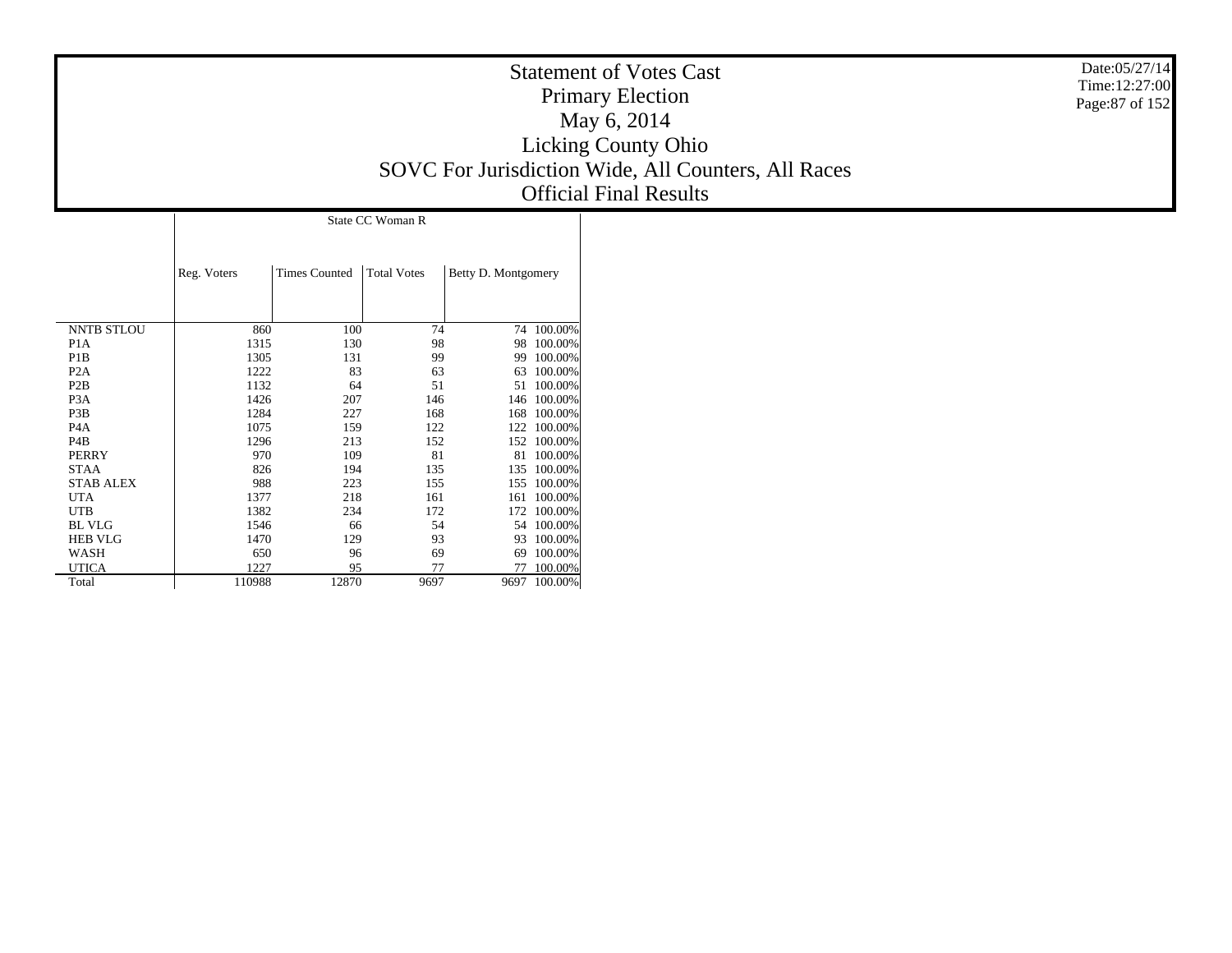|                                      | <b>Statement of Votes Cast</b> |                                            |                    |               |                           | Date:05/27/14<br>Time:12:27:00                      |
|--------------------------------------|--------------------------------|--------------------------------------------|--------------------|---------------|---------------------------|-----------------------------------------------------|
|                                      |                                | <b>Primary Election</b><br>Page: 88 of 152 |                    |               |                           |                                                     |
|                                      |                                | May 6, 2014                                |                    |               |                           |                                                     |
|                                      |                                |                                            |                    |               |                           | Licking County Ohio                                 |
|                                      |                                |                                            |                    |               |                           |                                                     |
|                                      |                                |                                            |                    |               |                           | SOVC For Jurisdiction Wide, All Counters, All Races |
|                                      |                                |                                            |                    |               |                           | <b>Official Final Results</b>                       |
|                                      |                                |                                            | State Senator R    |               |                           |                                                     |
|                                      |                                |                                            |                    |               |                           |                                                     |
|                                      |                                |                                            |                    |               |                           |                                                     |
|                                      | Reg. Voters                    | <b>Times Counted</b>                       | <b>Total Votes</b> | Jay Hottinger |                           |                                                     |
|                                      |                                |                                            |                    |               |                           |                                                     |
| Jurisdiction Wide                    |                                |                                            |                    |               |                           |                                                     |
| N1A                                  | 1758                           | 64                                         | 58                 |               | 58 100.00%                |                                                     |
| N1B                                  | 1670                           | 54                                         | 44                 |               | 44 100.00%                |                                                     |
| N2A                                  | 1073                           | 41                                         | 36                 |               | 36 100.00%                |                                                     |
| N2B                                  | 1771                           | 50                                         | 41                 |               | 41 100.00%                |                                                     |
| N2C                                  | 859                            | 22                                         | 20                 |               | 20 100.00%                |                                                     |
| N <sub>3</sub> A                     | 1585                           | 161                                        | 131                |               | 131 100.00%               |                                                     |
| N3B                                  | 1425                           | 134                                        | 103                |               | 103 100.00%               |                                                     |
| N3C                                  | 1034<br>1430                   | 65                                         | 57                 |               | 57 100.00%                |                                                     |
| N <sub>4</sub> A<br>N4B              | 1338                           | 134<br>92                                  | 115<br>77          |               | 115 100.00%<br>77 100.00% |                                                     |
| N4C                                  | 888                            | 112                                        | 96                 |               | 96 100.00%                |                                                     |
| N4D                                  | 912                            | 64                                         | 50                 |               | 50 100.00%                |                                                     |
| N5A                                  | 1007                           | 203                                        | 176                |               | 176 100.00%               |                                                     |
| N5B                                  | 1282                           | 194                                        | 166                |               | 166 100.00%               |                                                     |
| $_{\rm NSC}$                         | 901                            | 112                                        | $88\,$             |               | 88 100.00%                |                                                     |
| N <sub>5</sub> D                     | 894                            | 100                                        | 84                 |               | 84 100.00%                |                                                     |
| N5E                                  | 710                            | 59                                         | 53                 |               | 53 100.00%                |                                                     |
| N <sub>6</sub> A                     | 1038                           | 96                                         | 77                 |               | 77 100.00%                |                                                     |
| N <sub>6</sub> B                     | 1127                           | 83                                         | 73                 |               | 73 100.00%                |                                                     |
| N <sub>6</sub> C<br>N <sub>6</sub> D | 813<br>843                     | $81\,$                                     | $73\,$<br>$32\,$   |               | 73 100.00%                |                                                     |
| N6E                                  | 981                            | 36<br>105                                  | 86                 |               | 32 100.00%<br>86 100.00%  |                                                     |
| N7A                                  | 1143                           | 39                                         | 37                 |               | 37 100.00%                |                                                     |
| N7B                                  | 1735                           | 68                                         | 57                 |               | 57 100.00%                |                                                     |
| N7C                                  | 837                            | 31                                         | 28                 |               | 28 100.00%                |                                                     |
| H1A                                  | 1254                           | 110                                        | 101                |               | 101 100.00%               |                                                     |
| H1B                                  | 974                            | 44                                         | 36                 |               | 36 100.00%                |                                                     |
| H <sub>2</sub> A                     | 1044                           | 106                                        | 91                 |               | 91 100.00%                |                                                     |
| H2B                                  | 1092                           | 70                                         | 60                 |               | 60 100.00%                |                                                     |
| H <sub>3</sub> A                     | 1049                           | 87                                         | 67                 |               | 67 100.00%                |                                                     |
| H3B                                  | 1236                           | 117                                        | 93                 |               | 93 100.00%                |                                                     |
| <b>BEN</b>                           | 1126                           | 233                                        | 174                |               | 174 100.00%               |                                                     |
| BG<br><b>BUR</b>                     | 1198                           | 94                                         | 72<br>158          |               | 72 100.00%<br>158 100.00% |                                                     |
| <b>EDEN FALL</b>                     | 856<br>1349                    | 202<br>158                                 | 122                |               | 122 100.00%               |                                                     |
| <b>ETA</b>                           | 1589                           | 189                                        | 141                |               | 141 100.00%               |                                                     |
| <b>ETB SWL</b>                       | 1049                           | 214                                        | 157                |               | 157 100.00%               |                                                     |
| <b>ETC SWL</b>                       | 1455                           | 241                                        | 183                |               | 183 100.00%               |                                                     |
|                                      |                                |                                            |                    |               |                           |                                                     |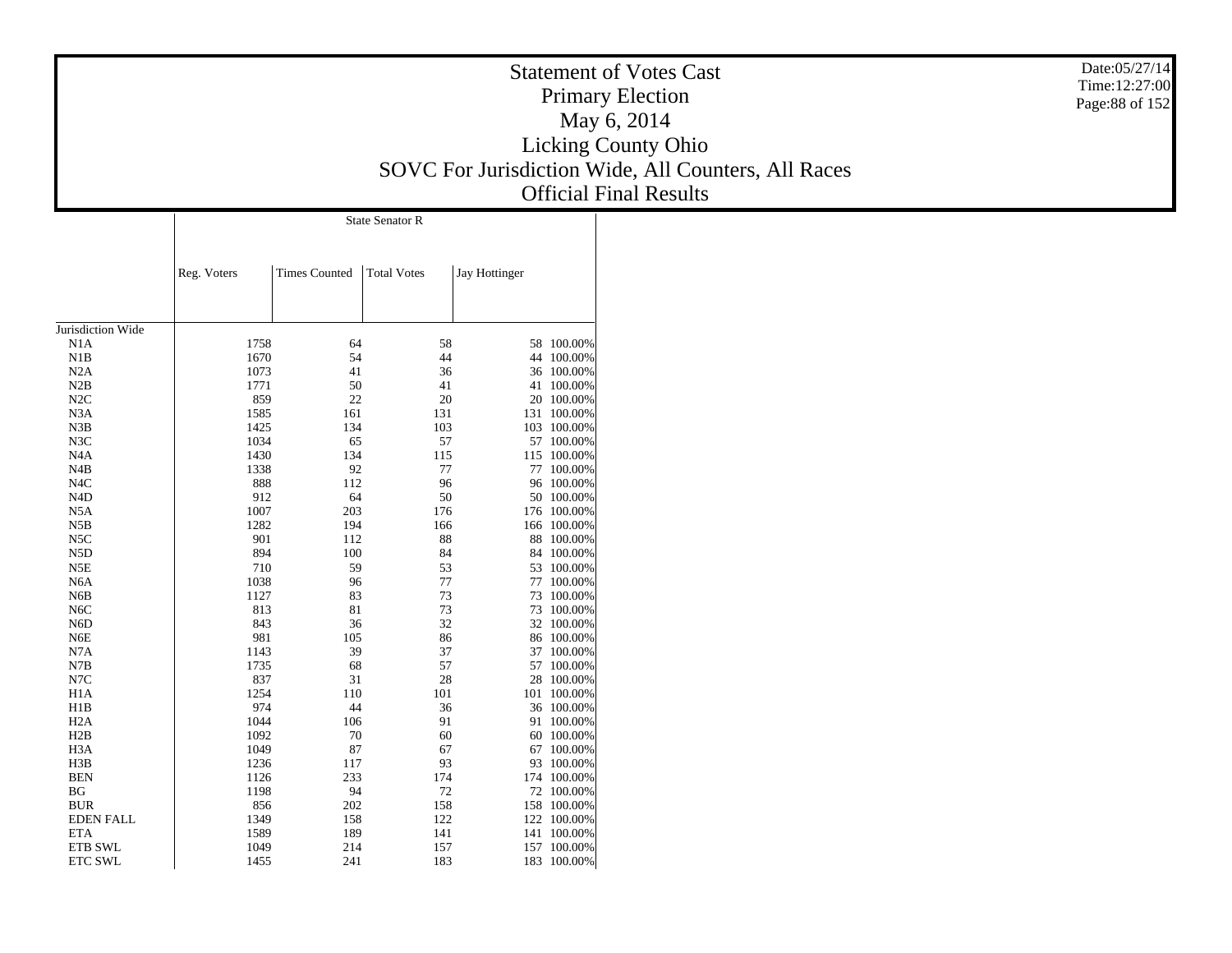|                     | <b>State Senator R</b> |                      |                    |                      |             |  |  |
|---------------------|------------------------|----------------------|--------------------|----------------------|-------------|--|--|
|                     | Reg. Voters            | <b>Times Counted</b> | <b>Total Votes</b> | <b>Jay Hottinger</b> |             |  |  |
|                     |                        |                      |                    |                      |             |  |  |
| <b>ETD SWL</b>      | 1517                   | 264                  | 183                | 183                  | 100.00%     |  |  |
| R2A                 | 1077                   | 42                   | 28                 | 28                   | 100.00%     |  |  |
| <b>R3A RCS</b>      | 1399                   | 98                   | 85                 | 85                   | 100.00%     |  |  |
| R3B                 | 937                    | 55                   | 40                 |                      | 40 100.00%  |  |  |
| R <sub>3</sub> C    | 1304                   | 52                   | 39                 |                      | 39 100.00%  |  |  |
| <b>R3D RCS</b>      | 1336                   | 51                   | 43                 | 43                   | 100.00%     |  |  |
| <b>FRANKLIN TWP</b> | 1494                   | 130                  | 103                | 103                  | 100.00%     |  |  |
| <b>GTA</b>          | 992                    | 140                  | 115                |                      | 115 100.00% |  |  |
| <b>GTB</b>          | 930                    | 164                  | 146                |                      | 146 100.00% |  |  |
| <b>GTC</b>          | 1376                   | 232                  | 187                | 187                  | 100.00%     |  |  |
| <b>GVA</b>          | 1294                   | 155                  | 127                | 127                  | 100.00%     |  |  |
| <b>GVB</b>          | 1233                   | 184                  | 159                | 159                  | 100.00%     |  |  |
| <b>GVC</b>          | 2020                   | 39                   | 32                 |                      | 32 100.00%  |  |  |
| <b>HAN TWP</b>      | 1147                   | 106                  | 88                 | 88                   | 100.00%     |  |  |
| <b>HAN V</b>        | 715                    | 89                   | 72                 | 72                   | 100.00%     |  |  |
| HR A                | 1007                   | 200                  | 147                | 147                  | 100.00%     |  |  |
| HR B KIRK           | 1318                   | 260                  | 200                | 200                  | 100.00%     |  |  |
| HR C                | 909                    | 194                  | 164                |                      | 164 100.00% |  |  |
| HR D                | 1375                   | 321                  | 242                |                      | 242 100.00% |  |  |
| HR E                | 1115                   | 249                  | 192                | 192                  | 100.00%     |  |  |
| <b>HFT</b>          | 905                    | 210                  | 167                | 167                  | 100.00%     |  |  |
| <b>HWG</b>          | 886                    | 87                   | 65                 | 65                   | 100.00%     |  |  |
| <b>JRA</b>          | 1196                   | 253                  | 183                | 183                  | 100.00%     |  |  |
| <b>JRB</b>          | 816                    | 124                  | 106                |                      | 106 100.00% |  |  |
| LBA                 | 823                    | 186                  | 153                | 153                  | 100.00%     |  |  |
| LBB                 | 933                    | 222                  | 172                |                      | 172 100.00% |  |  |
| <b>LKA</b>          | 1412                   | 134                  | 107                | 107                  | 100.00%     |  |  |
| <b>LKB</b>          | 827                    | 84                   | 66                 |                      | 66 100.00%  |  |  |
| <b>LKC</b>          | 1012                   | 68                   | 54                 | 54                   | 100.00%     |  |  |
| <b>MADA</b>         | 1278                   | 122                  | 102                | 102                  | 100.00%     |  |  |
| MADB                | 833                    | 67                   | 58                 |                      | 58 100.00%  |  |  |
| <b>MARY TWP</b>     | 1331                   | 97                   | 79                 | 79                   | 100.00%     |  |  |
| МK                  | 1081                   | 148                  | 127                | 127                  | 100.00%     |  |  |
| <b>MONA</b>         | 799                    | 166                  | 133                | 133                  | 100.00%     |  |  |
| MONB                | 884                    | 247                  | 195                | 195                  | 100.00%     |  |  |
| <b>JOHNA</b>        | 1428                   | 328                  | 271                | 271                  | 100.00%     |  |  |
| <b>JOHNB</b>        | 1582                   | 236                  | 193                | 193                  | 100.00%     |  |  |
| NK TWP              | 1508                   | 193                  | 168                | 168                  | 100.00%     |  |  |
| NNTA                | 1283                   | 130                  | 106                |                      | 106 100.00% |  |  |

Date:05/27/14 Time:12:27:00Page:89 of 152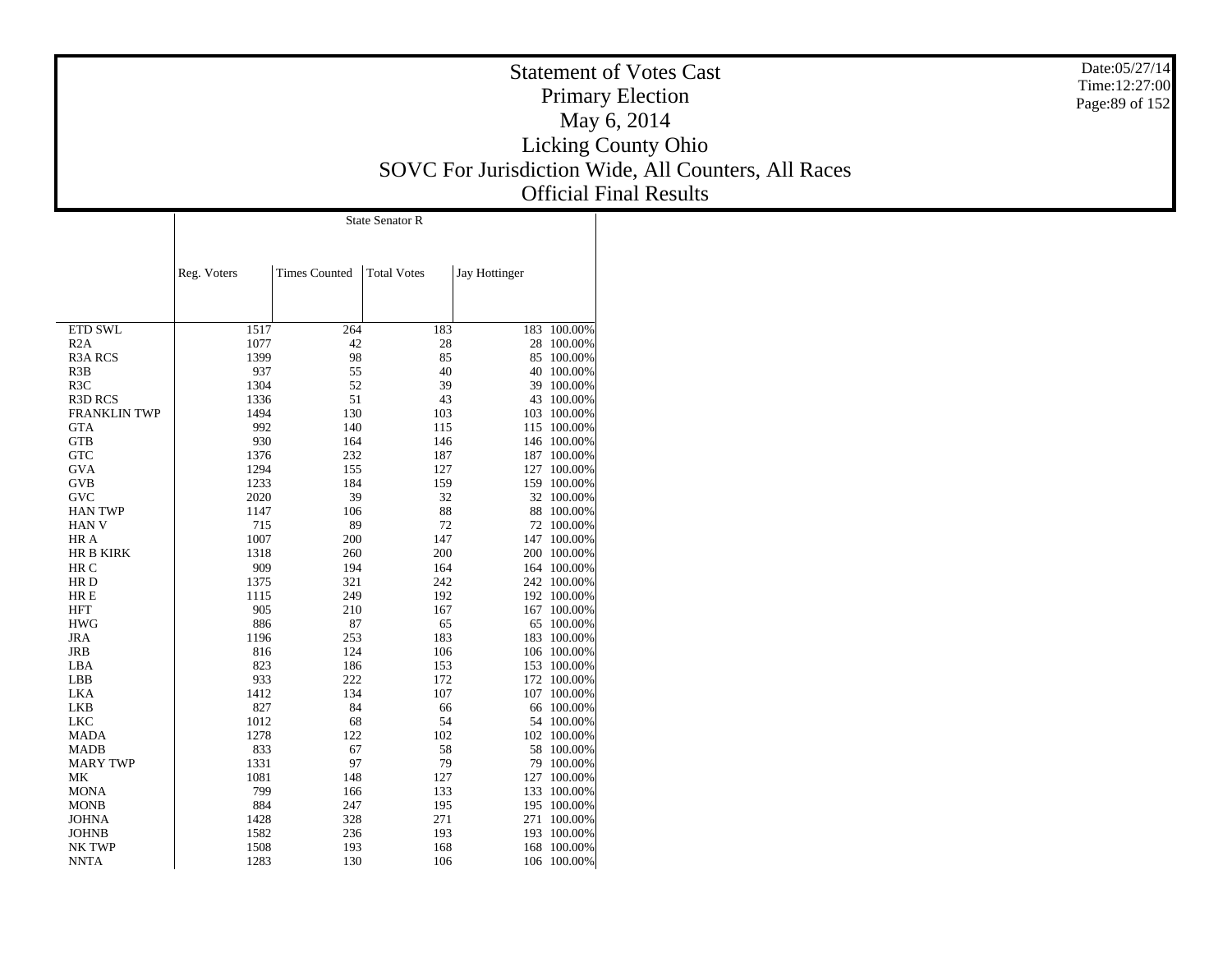|                   | <b>State Senator R</b> |                      |                    |                      |         |  |  |
|-------------------|------------------------|----------------------|--------------------|----------------------|---------|--|--|
|                   | Reg. Voters            | <b>Times Counted</b> | <b>Total Votes</b> | <b>Jay Hottinger</b> |         |  |  |
|                   |                        |                      |                    |                      |         |  |  |
| <b>NNTB STLOU</b> | 860                    | 100                  | 79                 | 79                   | 100.00% |  |  |
| P <sub>1</sub> A  | 1315                   | 130                  | 106                | 106                  | 100.00% |  |  |
| P <sub>1</sub> B  | 1305                   | 131                  | 101                | 101                  | 100.00% |  |  |
| P <sub>2</sub> A  | 1222                   | 83                   | 65                 | 65                   | 100.00% |  |  |
| P <sub>2</sub> B  | 1132                   | 64                   | 52                 | 52                   | 100.00% |  |  |
| P <sub>3</sub> A  | 1426                   | 207                  | 163                | 163                  | 100.00% |  |  |
| P3B               | 1284                   | 227                  | 172                | 172                  | 100.00% |  |  |
| P <sub>4</sub> A  | 1075                   | 159                  | 129                | 129                  | 100.00% |  |  |
| P4B               | 1296                   | 213                  | 163                | 163                  | 100.00% |  |  |
| PERRY             | 970                    | 109                  | 90                 | 90                   | 100.00% |  |  |
| <b>STAA</b>       | 826                    | 194                  | 150                | 150                  | 100.00% |  |  |
| <b>STAB ALEX</b>  | 988                    | 223                  | 175                | 175                  | 100.00% |  |  |
| UTA               | 1377                   | 218                  | 169                | 169                  | 100.00% |  |  |
| UTB               | 1382                   | 234                  | 193                | 193                  | 100.00% |  |  |
| <b>BL VLG</b>     | 1546                   | 66                   | 55                 | 55                   | 100.00% |  |  |
| <b>HEB VLG</b>    | 1470                   | 129                  | 102                | 102                  | 100.00% |  |  |
| WASH              | 650                    | 96                   | 67                 | 67                   | 100.00% |  |  |
| UTICA             | 1227                   | 95                   | 86                 | 86                   | 100.00% |  |  |
| Total             | 110988                 | 12870                | 10327              | 10327                | 100.00% |  |  |

Date:05/27/14 Time:12:27:00Page:90 of 152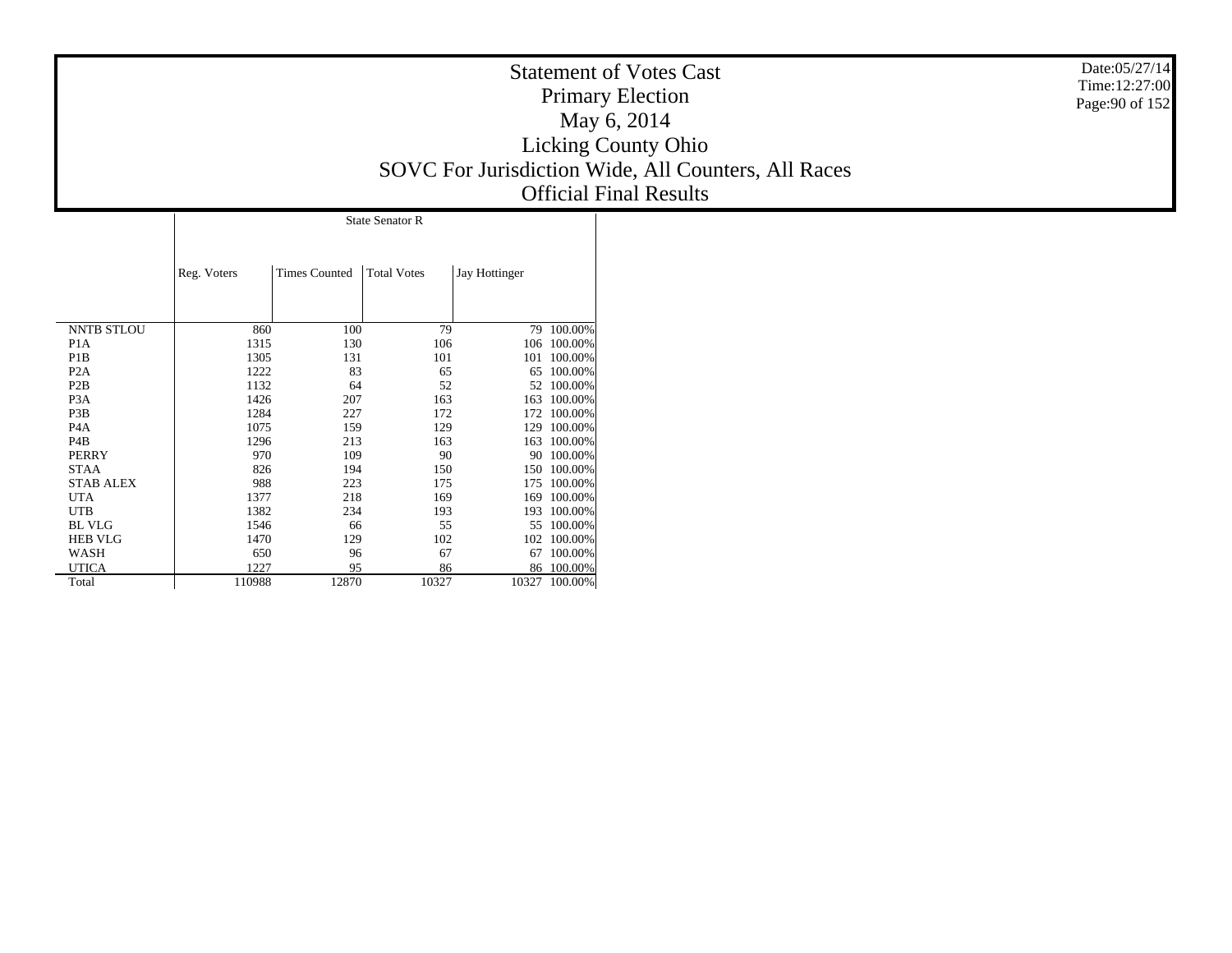State Rep 71st R

|                   | Reg. Voters | <b>Times</b><br>Counted | <b>Total Votes</b> | James W. Cannon, III |        | Scott K. Ryan |        |
|-------------------|-------------|-------------------------|--------------------|----------------------|--------|---------------|--------|
| Jurisdiction Wide |             |                         |                    |                      |        |               |        |
| N1A               | 1758        | 64                      | 63                 | 12                   | 19.05% | 51            | 80.95% |
| N1B               | 1670        | 54                      | 49                 | 16                   | 32.65% | 33            | 67.35% |
| N2A               | 1073        | 41                      | 39                 | $\overline{4}$       | 10.26% | 35            | 89.74% |
| N2B               | 1771        | 50                      | 43                 | 5                    | 11.63% | 38            | 88.37% |
| N2C               | 859         | 22                      | 21                 | $\overline{4}$       | 19.05% | 17            | 80.95% |
| N3A               | 1585        | 161                     | 147                | 19                   | 12.93% | 128           | 87.07% |
| N3B               | 1425        | 134                     | 119                | 15                   | 12.61% | 104           | 87.39% |
| N3C               | 1034        | 65                      | 60                 | 13                   | 21.67% | 47            | 78.33% |
| N <sub>4</sub> A  | 1430        | 134                     | 126                | 17                   | 13.49% | 109           | 86.51% |
| N4B               | 1338        | 92                      | 85                 | 10                   | 11.76% | 75            | 88.24% |
| N <sub>4</sub> C  | 888         | 112                     | 105                | 11                   | 10.48% | 94            | 89.52% |
| N <sub>4</sub> D  | 912         | 64                      | 57                 | 6                    | 10.53% | 51            | 89.47% |
| N <sub>5</sub> A  | 1007        | 203                     | 188                | 10                   | 5.32%  | 178           | 94.68% |
| N5B               | 1282        | 194                     | 182                | 18                   | 9.89%  | 164           | 90.11% |
| N5C               | 901         | 112                     | 102                | 16                   | 15.69% | 86            | 84.31% |
| N <sub>5</sub> D  | 894         | 100                     | 89                 | 11                   | 12.36% | 78            | 87.64% |
| N <sub>5</sub> E  | 710         | 59                      | 54                 | 8                    | 14.81% | 46            | 85.19% |
| N <sub>6</sub> A  | 1038        | 96                      | 82                 | 6                    | 7.32%  | 76            | 92.68% |
| N <sub>6</sub> B  | 1127        | 83                      | 74                 | 8                    | 10.81% | 66            | 89.19% |
| N <sub>6</sub> C  | 813         | 81                      | 75                 | 13                   | 17.33% | 62            | 82.67% |
| N <sub>6</sub> D  | 843         | 36                      | 34                 | $\overline{4}$       | 11.76% | 30            | 88.24% |
| N <sub>6</sub> E  | 981         | 105                     | 103                | 15                   | 14.56% | 88            | 85.44% |
| N7A               | 1143        | 39                      | 36                 | 7                    | 19.44% | 29            | 80.56% |
| N7B               | 1735        | 68                      | 64                 | 18                   | 28.13% | 46            | 71.88% |
| N7C               | 837         | 31                      | 29                 | $\overline{c}$       | 6.90%  | 27            | 93.10% |
| H1A               | 1254        | 110                     | 98                 | 17                   | 17.35% | 81            | 82.65% |
| H1B               | 974         | 44                      | 40                 | 5                    | 12.50% | 35            | 87.50% |
| H <sub>2</sub> A  | 1044        | 106                     | 95                 | 14                   | 14.74% | 81            | 85.26% |
| H2B               | 1092        | 70                      | 66                 | 14                   | 21.21% | 52            | 78.79% |
| H <sub>3</sub> A  | 1049        | 87                      | 78                 | 8                    | 10.26% | 70            | 89.74% |
| H3B               | 1236        | 117                     | 103                | 9                    | 8.74%  | 94            | 91.26% |
| <b>BEN</b>        | 1126        | 233                     | 170                | 25                   | 14.71% | 145           | 85.29% |
| <b>BUR</b>        | 856         | 202                     | 164                | 23                   | 14.02% | 141           | 85.98% |
| <b>EDEN FALL</b>  | 736         | 75                      | 65                 | 8                    | 12.31% | 57            | 87.69% |
| R2A               | 1077        | 42                      | 32                 | 5                    | 15.63% | 27            | 84.38% |
| <b>R3A RCS</b>    | 1399        | 98                      | 86                 | 17                   | 19.77% | 69            | 80.23% |
| R <sub>3</sub> B  | 937         | 55                      | 48                 | 7                    | 14.58% | 41            | 85.42% |
| R <sub>3</sub> C  | 1304        | 52                      | 45                 | 11                   | 24.44% | 34            | 75.56% |

Date:05/27/14 Time:12:27:00Page:91 of 152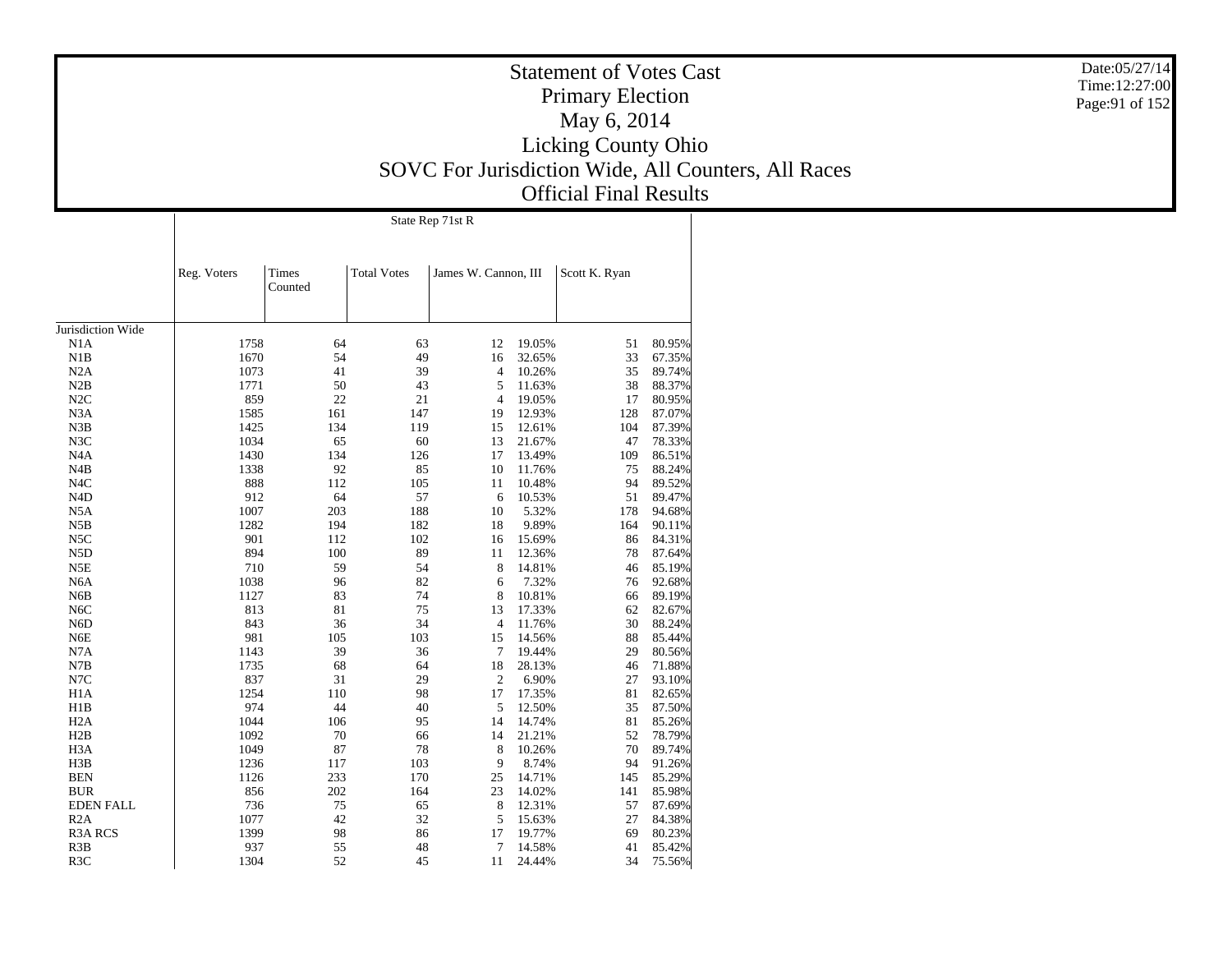State Rep 71st R

|                   | Reg. Voters | Times<br>Counted | <b>Total Votes</b> | James W. Cannon, III |        | Scott K. Ryan |         |
|-------------------|-------------|------------------|--------------------|----------------------|--------|---------------|---------|
| <b>R3D RCS</b>    | 1336        | 51               | 47                 | 13                   | 27.66% | 34            | 72.34%  |
| <b>GTA</b>        | 992         | 140              | 131                | 8                    | 6.11%  | 123           | 93.89%  |
| <b>GTB</b>        | 930         | 164              | 145                | 19                   | 13.10% | 126           | 86.90%  |
| <b>GTC</b>        | 1376        | 232              | 214                | 20                   | 9.35%  | 194           | 90.65%  |
| <b>GVA</b>        | 1294        | 155              | 142                | 17                   | 11.97% | 125           | 88.03%  |
| <b>GVB</b>        | 1233        | 184              | 172                | 15                   | 8.72%  | 157           | 91.28%  |
| <b>GVC</b>        | 2020        | 39               | 33                 | $\theta$             | 0.00%  | 33            | 100.00% |
| <b>HFT</b>        | 905         | 210              | 167                | 23                   | 13.77% | 144           | 86.23%  |
| <b>JRA</b>        | 1196        | 253              | 183                | 22                   | 12.02% | 161           | 87.98%  |
| <b>JRB</b>        | 816         | 124              | 103                | 14                   | 13.59% | 89            | 86.41%  |
| LBA               | 823         | 186              | 133                | 13                   | 9.77%  | 120           | 90.23%  |
| LBB               | 933         | 222              | 182                | 34                   | 18.68% | 148           | 81.32%  |
| MK                | 1081        | 148              | 131                | 20                   | 15.27% | 111           | 84.73%  |
| <b>MONA</b>       | 799         | 166              | 124                | 16                   | 12.90% | 108           | 87.10%  |
| <b>MONB</b>       | 884         | 247              | 173                | 29                   | 16.76% | 144           | 83.24%  |
| <b>JOHNA</b>      | 1428        | 328              | 254                | 39                   | 15.35% | 215           | 84.65%  |
| <b>JOHNB</b>      | 1582        | 236              | 177                | 34                   | 19.21% | 143           | 80.79%  |
| NK TWP            | 1508        | 193              | 175                | 25                   | 14.29% | 150           | 85.71%  |
| <b>NNTA</b>       | 1283        | 130              | 118                | 12                   | 10.17% | 106           | 89.83%  |
| <b>NNTB STLOU</b> | 860         | 100              | 87                 | 20                   | 22.99% | 67            | 77.01%  |
| P <sub>1</sub> A  | 1315        | 130              | 109                | 16                   | 14.68% | 93            | 85.32%  |
| P <sub>1</sub> B  | 1305        | 131              | 101                | 26                   | 25.74% | 75            | 74.26%  |
| P <sub>2</sub> A  | 1222        | 83               | 68                 | 13                   | 19.12% | 55            | 80.88%  |
| P <sub>2</sub> B  | 1132        | 64               | 58                 | 16                   | 27.59% | 42            | 72.41%  |
| P <sub>3</sub> A  | 1426        | 207              | 163                | 16                   | 9.82%  | 147           | 90.18%  |
| P <sub>3</sub> B  | 1284        | 227              | 183                | 29                   | 15.85% | 154           | 84.15%  |
| P <sub>4</sub> A  | 1075        | 159              | 125                | 8                    | 6.40%  | 117           | 93.60%  |
| P <sub>4</sub> B  | 1296        | 213              | 162                | 19                   | 11.73% | 143           | 88.27%  |
| WASH              | 650         | 96               | 84                 | 10                   | 11.90% | 74            | 88.10%  |
| <b>UTICA</b>      | 1227        | 95               | 89                 | 10                   | 11.24% | 79            | 88.76%  |
| Total             | 78349       | 8404             | 7149               | 987                  | 13.81% | 6162          | 86.19%  |

Date:05/27/14 Time:12:27:00Page:92 of 152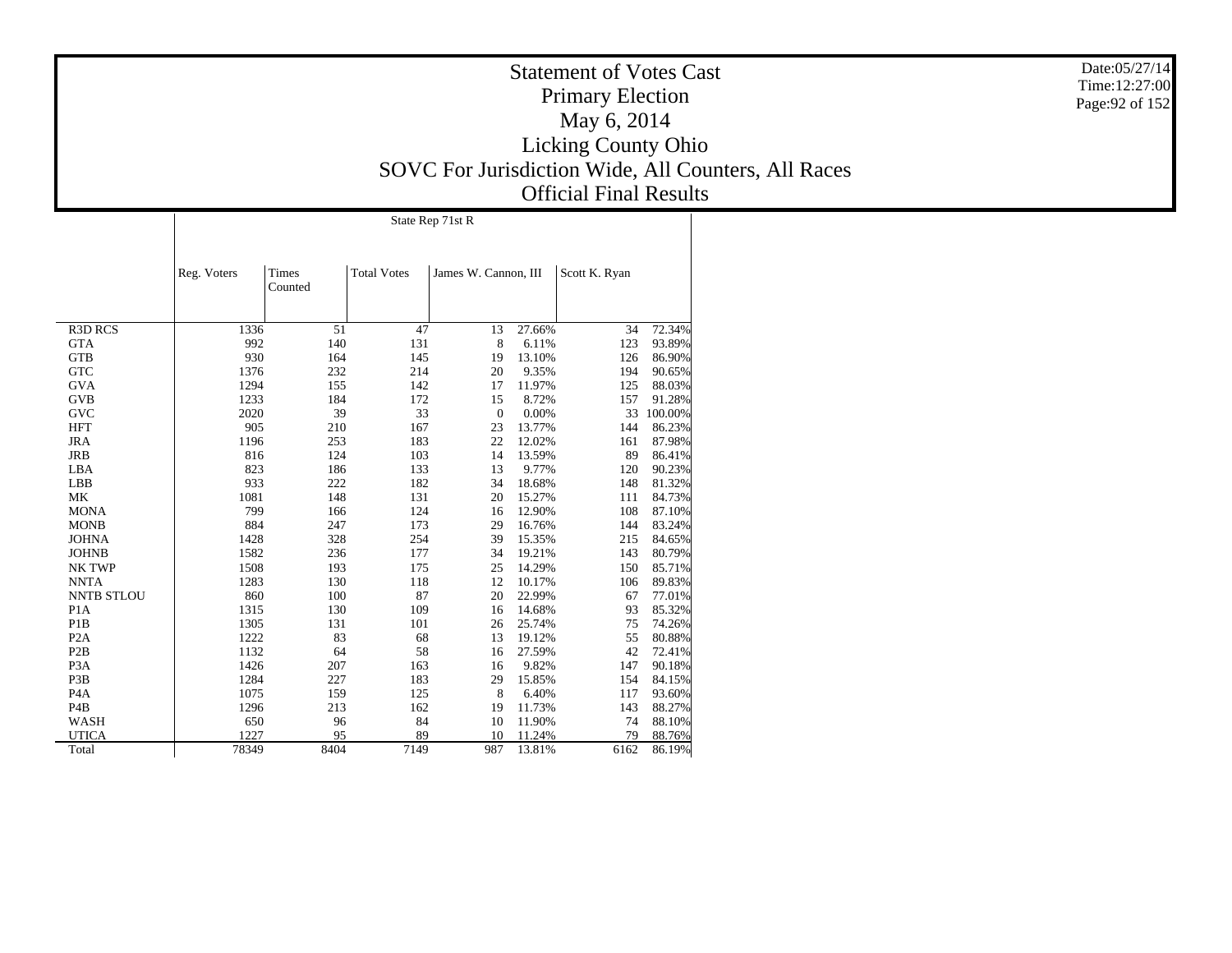Date:05/27/14 Time:12:27:00Page:93 of 152

|                     | State Rep 72nd R |                  |                    |                   |             |  |  |  |
|---------------------|------------------|------------------|--------------------|-------------------|-------------|--|--|--|
|                     | Reg. Voters      | Times<br>Counted | <b>Total Votes</b> | <b>Bill Hayes</b> |             |  |  |  |
| Jurisdiction Wide   |                  |                  |                    |                   |             |  |  |  |
| <b>BG</b>           | 1198             | 94               | 70                 |                   | 70 100.00%  |  |  |  |
| <b>EDEN FALL</b>    | 613              | 83               | 61                 | 61                | 100.00%     |  |  |  |
| <b>ETA</b>          | 1589             | 189              | 142                |                   | 142 100.00% |  |  |  |
| <b>ETB SWL</b>      | 1049             | 214              | 161                | 161               | 100.00%     |  |  |  |
| <b>ETC SWL</b>      | 1455             | 241              | 179                |                   | 179 100.00% |  |  |  |
| <b>ETD SWL</b>      | 1517             | 264              | 194                | 194               | 100.00%     |  |  |  |
| <b>FRANKLIN TWP</b> | 1494             | 130              | 101                | 101               | 100.00%     |  |  |  |
| <b>HAN TWP</b>      | 1147             | 106              | 85                 | 85                | 100.00%     |  |  |  |
| <b>HAN V</b>        | 715              | 89               | 69                 | 69                | 100.00%     |  |  |  |
| HR A                | 1007             | 200              | 166                | 166               | 100.00%     |  |  |  |
| HR B KIRK           | 1318             | 260              | 207                | 207               | 100.00%     |  |  |  |
| HR C                | 909              | 194              | 164                | 164               | 100.00%     |  |  |  |
| HR D                | 1375             | 321              | 268                | 268               | 100.00%     |  |  |  |
| HR E                | 1115             | 249              | 194                | 194               | 100.00%     |  |  |  |
| <b>HWG</b>          | 886              | 87               | 60                 | 60                | 100.00%     |  |  |  |
| LKA                 | 1412             | 134              | 99                 | 99                | 100.00%     |  |  |  |
| LKB                 | 827              | 84               | 68                 | 68                | 100.00%     |  |  |  |
| <b>LKC</b>          | 1012             | 68               | 53                 | 53                | 100.00%     |  |  |  |
| <b>MADA</b>         | 1278             | 122              | 89                 | 89                | 100.00%     |  |  |  |
| <b>MADB</b>         | 833              | 67               | 53                 | 53                | 100.00%     |  |  |  |
| <b>MARY TWP</b>     | 1331             | 97               | 74                 | 74                | 100.00%     |  |  |  |
| PERRY               | 970              | 109              | 82                 | 82                | 100.00%     |  |  |  |
| <b>STAA</b>         | 826              | 194              | 136                | 136               | 100.00%     |  |  |  |
| <b>STAB ALEX</b>    | 988              | 223              | 162                | 162               | 100.00%     |  |  |  |
| <b>UTA</b>          | 1377             | 218              | 163                | 163               | 100.00%     |  |  |  |
| UTB                 | 1382             | 234              | 183                | 183               | 100.00%     |  |  |  |
| <b>BL VLG</b>       | 1546             | 66               | 48                 | 48                | 100.00%     |  |  |  |
| <b>HEB VLG</b>      | 1470             | 129              | 98                 | 98                | 100.00%     |  |  |  |
| Total               | 32639            | 4466             | 3429               | 3429              | 100.00%     |  |  |  |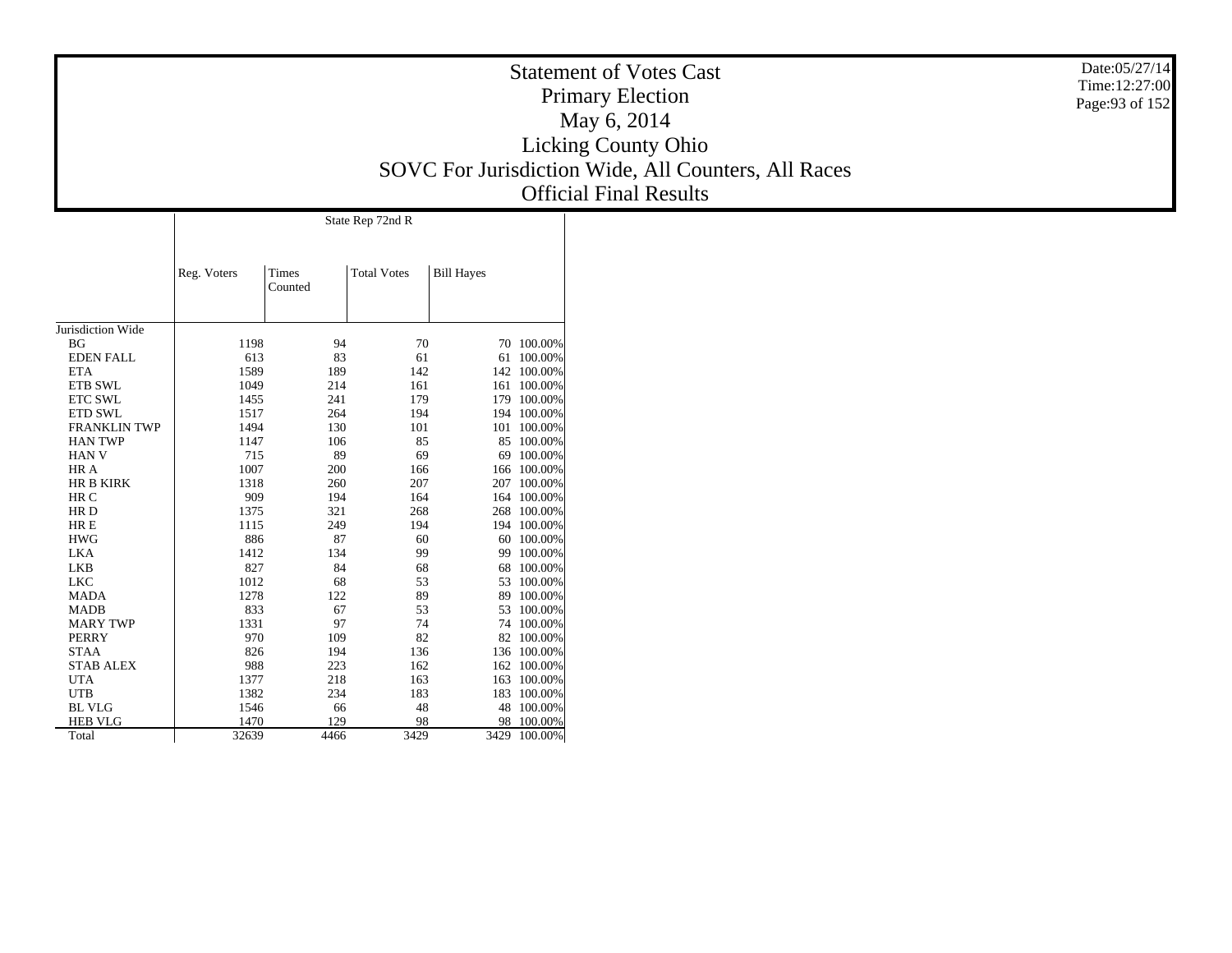|                                     |             | Date:05/27/14<br><b>Statement of Votes Cast</b> |                       |                           |                                                     |  |
|-------------------------------------|-------------|-------------------------------------------------|-----------------------|---------------------------|-----------------------------------------------------|--|
|                                     |             | Time:12:27:00                                   |                       |                           |                                                     |  |
|                                     |             | <b>Primary Election</b><br>Page: 94 of 152      |                       |                           |                                                     |  |
|                                     | May 6, 2014 |                                                 |                       |                           |                                                     |  |
|                                     |             |                                                 |                       |                           | <b>Licking County Ohio</b>                          |  |
|                                     |             |                                                 |                       |                           |                                                     |  |
|                                     |             |                                                 |                       |                           | SOVC For Jurisdiction Wide, All Counters, All Races |  |
|                                     |             |                                                 |                       |                           | <b>Official Final Results</b>                       |  |
|                                     |             |                                                 | Judge Com Pleas Gen R |                           |                                                     |  |
|                                     |             |                                                 |                       |                           |                                                     |  |
|                                     |             |                                                 |                       |                           |                                                     |  |
|                                     | Reg. Voters | <b>Times Counted</b>                            | <b>Total Votes</b>    | Thomas M. Marcelain       |                                                     |  |
|                                     |             |                                                 |                       |                           |                                                     |  |
| Jurisdiction Wide                   |             |                                                 |                       |                           |                                                     |  |
| N1A                                 | 1758        | 64                                              | 56                    | 56 100.00%                |                                                     |  |
| N1B                                 | 1670        | 54                                              | 45                    | 45 100.00%                |                                                     |  |
| N2A                                 | 1073        | 41                                              | 36                    | 36 100.00%                |                                                     |  |
| N2B                                 | 1771        | 50                                              | 42                    | 42 100.00%                |                                                     |  |
| N2C                                 | 859         | 22                                              | 21                    | 21 100.00%                |                                                     |  |
| N3A                                 | 1585        | 161                                             | 136                   | 136 100.00%               |                                                     |  |
| N3B                                 | 1425        | 134                                             | 108                   | 108 100.00%               |                                                     |  |
| N3C                                 | 1034        | 65                                              | 58                    | 58 100.00%                |                                                     |  |
| N4A                                 | 1430        | 134                                             | 118                   | 118 100.00%               |                                                     |  |
| N4B                                 | 1338        | 92                                              | 76                    | 76 100.00%                |                                                     |  |
| N4C<br>N <sub>4</sub> D             | 888<br>912  | 112<br>64                                       | 93<br>55              | 93 100.00%<br>55 100.00%  |                                                     |  |
| N5A                                 | 1007        | 203                                             | 176                   | 176 100.00%               |                                                     |  |
| N5B                                 | 1282        | 194                                             | 162                   | 162 100.00%               |                                                     |  |
| N5C                                 | 901         | 112                                             | 89                    | 89 100.00%                |                                                     |  |
| N5D                                 | 894         | 100                                             | 81                    | 81 100.00%                |                                                     |  |
| N5E                                 | 710         | 59                                              | 48                    | 48 100.00%                |                                                     |  |
| N6A                                 | 1038        | 96                                              | 75                    | 75 100.00%                |                                                     |  |
| N6B                                 | 1127        | 83                                              | 71                    | 71 100.00%                |                                                     |  |
| N <sub>6</sub> C                    | 813         | 81                                              | 74                    | 74 100.00%                |                                                     |  |
| N <sub>6</sub> D                    | 843         | 36                                              | 33                    | 33 100.00%                |                                                     |  |
| N6E<br>N7A                          | 981<br>1143 | 105<br>39                                       | 89<br>35              | 89 100.00%<br>35 100.00%  |                                                     |  |
| N7B                                 | 1735        | 68                                              | 54                    | 54 100.00%                |                                                     |  |
| N7C                                 | 837         | 31                                              | 27                    | 27 100.00%                |                                                     |  |
| H <sub>1</sub> A                    | 1254        | 110                                             | 100                   | 100 100.00%               |                                                     |  |
| H1B                                 | 974         | 44                                              | 37                    | 37 100.00%                |                                                     |  |
| H <sub>2</sub> A                    | 1044        | 106                                             | 88                    | 88 100.00%                |                                                     |  |
| H2B                                 | 1092        | 70                                              | 62                    | 62 100.00%                |                                                     |  |
| H <sub>3</sub> A                    | 1049        | 87                                              | 74                    | 74 100.00%                |                                                     |  |
| $_{\rm H3B}$                        | 1236        | 117                                             | 99                    | 99 100.00%                |                                                     |  |
| <b>BEN</b>                          | 1126        | 233                                             | 152                   | 152 100.00%               |                                                     |  |
| $\mathbf{B}\mathbf{G}$<br>$\rm BUR$ | 1198<br>856 | 94<br>202                                       | $72\,$<br>148         | 72 100.00%<br>148 100.00% |                                                     |  |
| <b>EDEN FALL</b>                    | 1349        | 158                                             | 119                   | 119 100.00%               |                                                     |  |
| ETA                                 | 1589        | 189                                             | 126                   | 126 100.00%               |                                                     |  |
| ETB SWL                             | 1049        | 214                                             | 141                   | 141 100.00%               |                                                     |  |
| ETC SWL                             | 1455        | 241                                             | 153                   | 153 100.00%               |                                                     |  |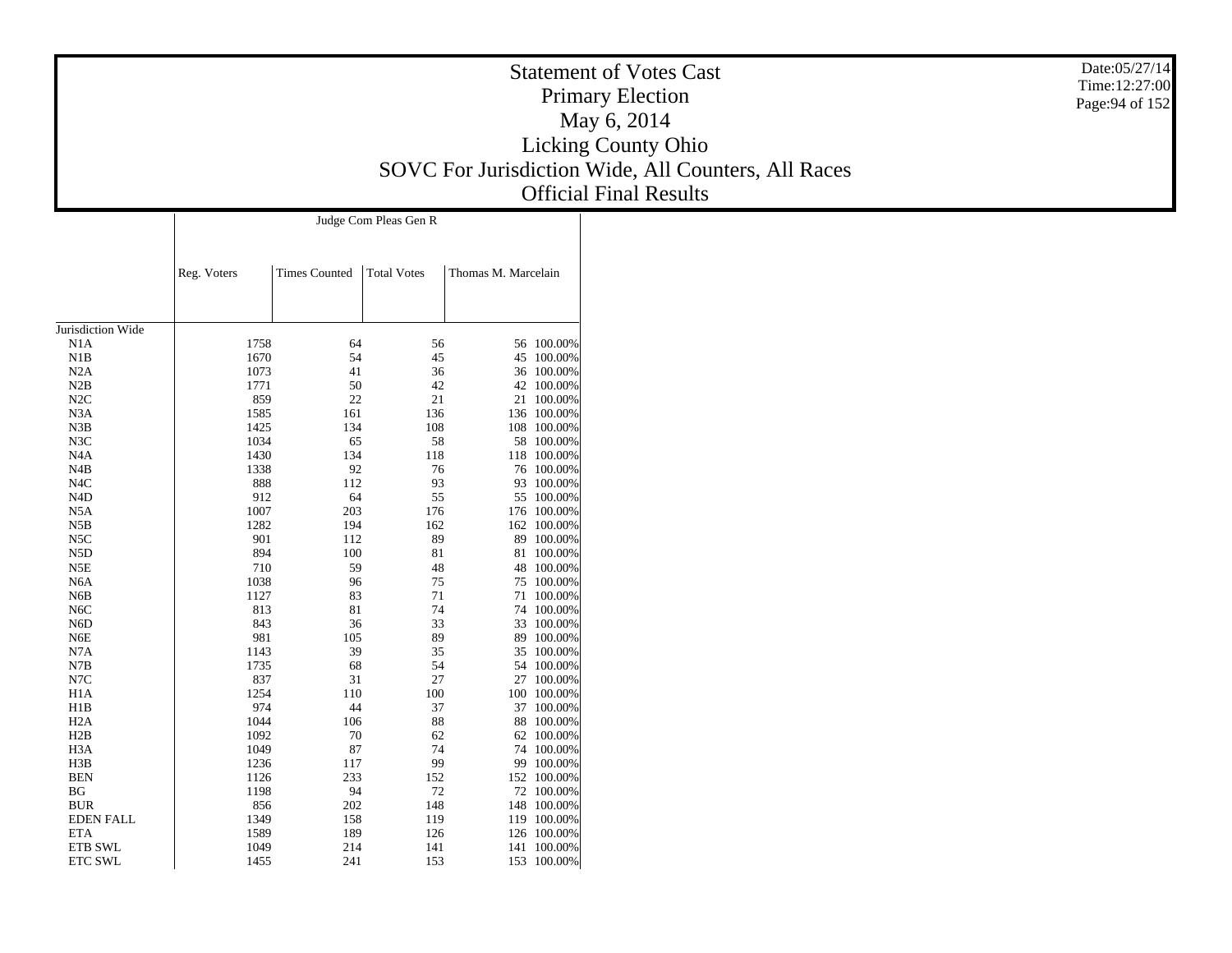| <b>Statement of Votes Cast</b>                      |
|-----------------------------------------------------|
| <b>Primary Election</b>                             |
| May 6, 2014                                         |
| <b>Licking County Ohio</b>                          |
| SOVC For Jurisdiction Wide, All Counters, All Races |
| <b>Official Final Results</b>                       |

| Date:05/27/14   |
|-----------------|
| Time: 12:27:00  |
| Page: 95 of 152 |

|                       | Judge Com Pleas Gen R |                      |                    |                     |                            |  |  |
|-----------------------|-----------------------|----------------------|--------------------|---------------------|----------------------------|--|--|
|                       | Reg. Voters           | <b>Times Counted</b> | <b>Total Votes</b> | Thomas M. Marcelain |                            |  |  |
|                       |                       |                      |                    |                     |                            |  |  |
| ETD SWL               | 1517                  | 264                  | 162                |                     | 162 100.00%                |  |  |
| R2A                   | 1077                  | 42                   | 27                 | 27                  | 100.00%                    |  |  |
| <b>R3A RCS</b>        | 1399                  | 98                   | 74                 |                     | 74 100.00%                 |  |  |
| R3B                   | 937                   | 55                   | 40                 |                     | 40 100.00%                 |  |  |
| R <sub>3</sub> C      | 1304                  | 52                   | 34                 |                     | 34 100.00%                 |  |  |
| R3D RCS               | 1336                  | 51                   | 41                 |                     | 41 100.00%                 |  |  |
| <b>FRANKLIN TWP</b>   | 1494                  | 130                  | 100                |                     | 100 100.00%                |  |  |
| <b>GTA</b>            | 992                   | 140                  | 116                |                     | 116 100.00%                |  |  |
| <b>GTB</b>            | 930                   | 164                  | 137                |                     | 137 100.00%                |  |  |
| <b>GTC</b>            | 1376                  | 232                  | 194                |                     | 194 100.00%                |  |  |
| GVA                   | 1294<br>1233          | 155                  | 128<br>147         |                     | 128 100.00%<br>147 100.00% |  |  |
| GVB                   |                       | 184<br>39            | 32                 |                     | 32 100.00%                 |  |  |
| GVC<br><b>HAN TWP</b> | 2020<br>1147          | 106                  | 91                 |                     | 91 100.00%                 |  |  |
| <b>HAN V</b>          | 715                   | 89                   | 74                 |                     | 74 100.00%                 |  |  |
| HR A                  | 1007                  | 200                  | 137                | 137                 | 100.00%                    |  |  |
| HR B KIRK             | 1318                  | 260                  | 172                |                     | 172 100.00%                |  |  |
| HR C                  | 909                   | 194                  | 149                |                     | 149 100.00%                |  |  |
| HR D                  | 1375                  | 321                  | 216                |                     | 216 100.00%                |  |  |
| HR E                  | 1115                  | 249                  | 171                |                     | 171 100.00%                |  |  |
| <b>HFT</b>            | 905                   | 210                  | 149                |                     | 149 100.00%                |  |  |
| <b>HWG</b>            | 886                   | 87                   | 59                 |                     | 59 100.00%                 |  |  |
| JRA                   | 1196                  | 253                  | 157                |                     | 157 100.00%                |  |  |
| JRB                   | 816                   | 124                  | 97                 |                     | 97 100.00%                 |  |  |
| LBA                   | 823                   | 186                  | 126                |                     | 126 100.00%                |  |  |
| LBB                   | 933                   | 222                  | 159                |                     | 159 100.00%                |  |  |
| <b>LKA</b>            | 1412                  | 134                  | 98                 |                     | 98 100.00%                 |  |  |
| LKB                   | 827                   | 84                   | 66                 |                     | 66 100.00%                 |  |  |
| <b>LKC</b>            | 1012                  | 68                   | 56                 |                     | 56 100.00%                 |  |  |
| MADA                  | 1278                  | 122                  | 101                |                     | 101 100.00%                |  |  |
| MADB                  | 833                   | 67                   | 59                 |                     | 59 100.00%                 |  |  |
| <b>MARY TWP</b>       | 1331                  | 97                   | 80                 |                     | 80 100.00%                 |  |  |
| MK                    | 1081                  | 148                  | 107                |                     | 107 100.00%                |  |  |
| <b>MONA</b>           | 799                   | 166                  | 118                |                     | 118 100.00%                |  |  |
| <b>MONB</b>           | 884                   | 247                  | 164                |                     | 164 100.00%                |  |  |
| <b>JOHNA</b>          | 1428                  | 328                  | 244                |                     | 244 100.00%                |  |  |
| JOHNB                 | 1582                  | 236                  | 163                |                     | 163 100.00%                |  |  |
| NK TWP                | 1508                  | 193                  | 166                |                     | 166 100.00%                |  |  |
| <b>NNTA</b>           | 1283                  | 130                  | 104                |                     | 104 100.00%                |  |  |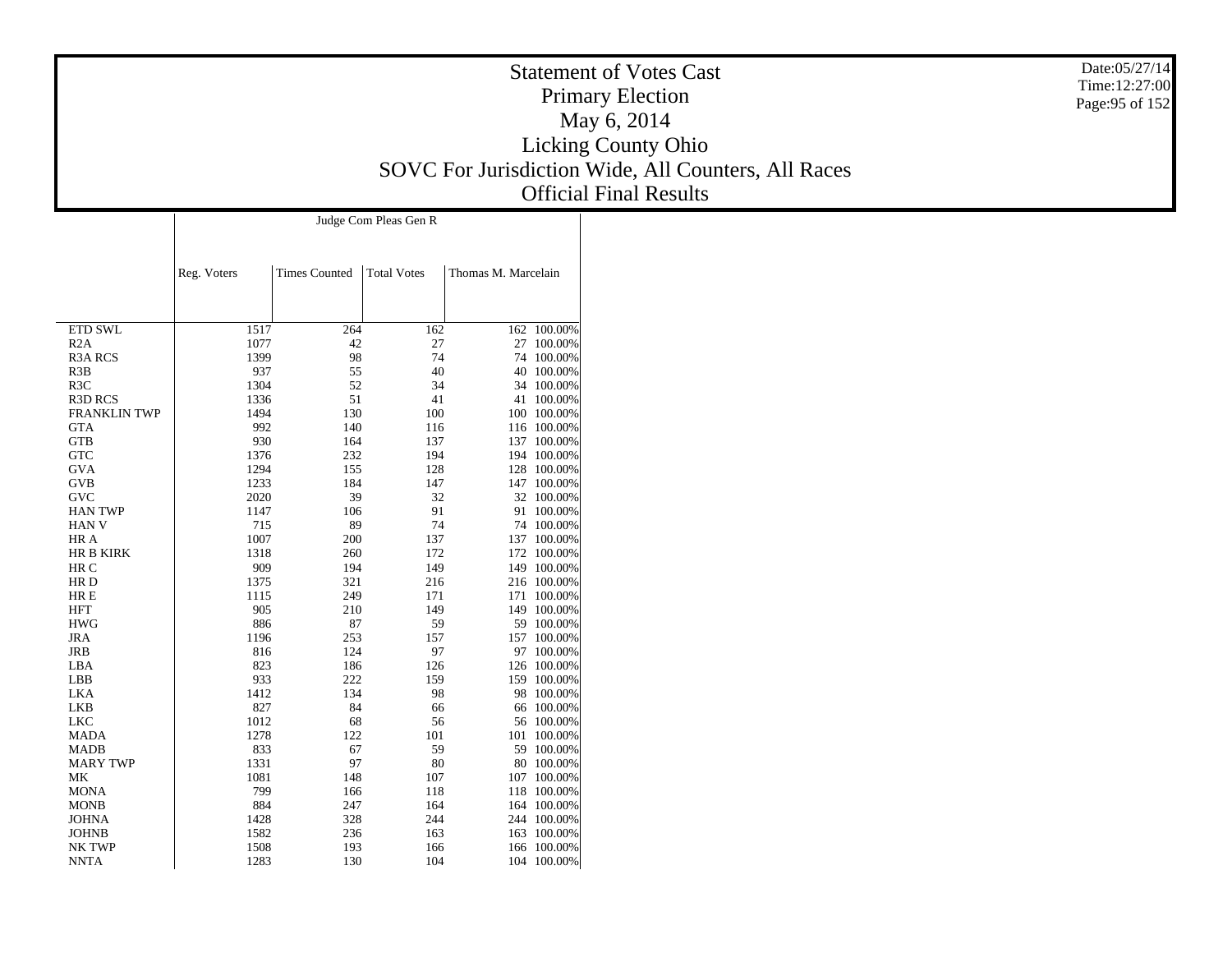|                   | Judge Com Pleas Gen R |                      |                    |                     |         |  |  |  |
|-------------------|-----------------------|----------------------|--------------------|---------------------|---------|--|--|--|
|                   | Reg. Voters           | <b>Times Counted</b> | <b>Total Votes</b> | Thomas M. Marcelain |         |  |  |  |
|                   |                       |                      |                    |                     |         |  |  |  |
| <b>NNTB STLOU</b> | 860                   | 100                  | 81                 | 81                  | 100.00% |  |  |  |
| P <sub>1</sub> A  | 1315                  | 130                  | 88                 | 88                  | 100.00% |  |  |  |
| P <sub>1</sub> B  | 1305                  | 131                  | 86                 | 86                  | 100.00% |  |  |  |
| P <sub>2</sub> A  | 1222                  | 83                   | 62                 | 62                  | 100.00% |  |  |  |
| P <sub>2</sub> B  | 1132                  | 64                   | 51                 | 51                  | 100.00% |  |  |  |
| P <sub>3</sub> A  | 1426                  | 207                  | 143                | 143                 | 100.00% |  |  |  |
| P3B               | 1284                  | 227                  | 159                | 159                 | 100.00% |  |  |  |
| P <sub>4</sub> A  | 1075                  | 159                  | 118                | 118                 | 100.00% |  |  |  |
| P4B               | 1296                  | 213                  | 132                | 132                 | 100.00% |  |  |  |
| PERRY             | 970                   | 109                  | 90                 | 90                  | 100.00% |  |  |  |
| <b>STAA</b>       | 826                   | 194                  | 140                | 140                 | 100.00% |  |  |  |
| <b>STAB ALEX</b>  | 988                   | 223                  | 155                | 155                 | 100.00% |  |  |  |
| UTA               | 1377                  | 218                  | 166                | 166                 | 100.00% |  |  |  |
| <b>UTB</b>        | 1382                  | 234                  | 184                | 184                 | 100.00% |  |  |  |
| <b>BL VLG</b>     | 1546                  | 66                   | 51                 | 51                  | 100.00% |  |  |  |
| <b>HEB VLG</b>    | 1470                  | 129                  | 98                 | 98                  | 100.00% |  |  |  |
| WASH              | 650                   | 96                   | 73                 | 73                  | 100.00% |  |  |  |
| <b>UTICA</b>      | 1227                  | 95                   | 83                 | 83                  | 100.00% |  |  |  |
| Total             | 110988                | 12870                | 9704               | 9704                | 100.00% |  |  |  |

Date:05/27/14 Time:12:27:00Page:96 of 152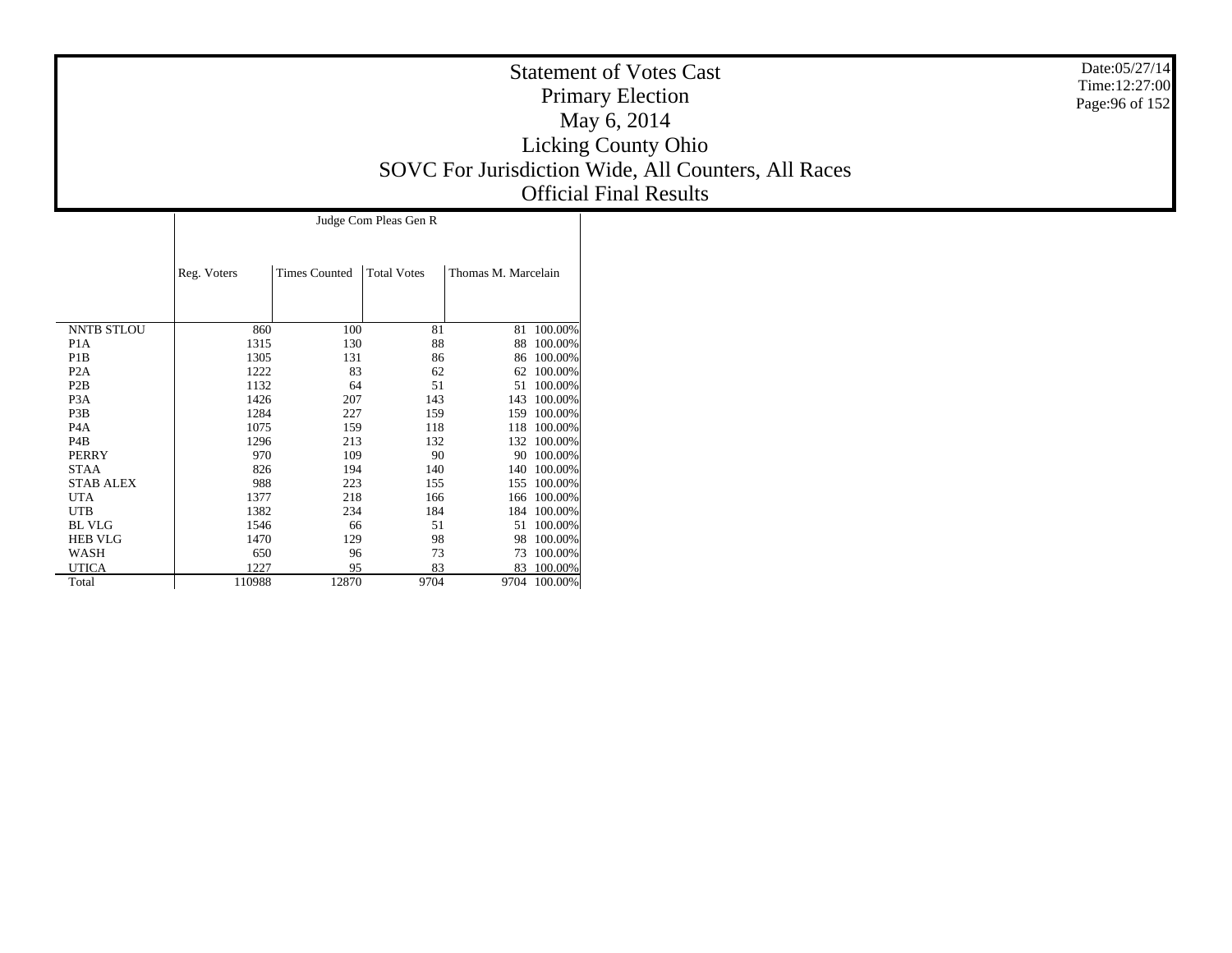|                               | <b>Statement of Votes Cast</b>         |                      |                            |                                                     |                               |  |  |  |  |
|-------------------------------|----------------------------------------|----------------------|----------------------------|-----------------------------------------------------|-------------------------------|--|--|--|--|
|                               | <b>Primary Election</b><br>May 6, 2014 |                      |                            |                                                     |                               |  |  |  |  |
|                               |                                        |                      |                            |                                                     |                               |  |  |  |  |
|                               |                                        |                      |                            |                                                     |                               |  |  |  |  |
|                               |                                        |                      |                            |                                                     | <b>Licking County Ohio</b>    |  |  |  |  |
|                               |                                        |                      |                            | SOVC For Jurisdiction Wide, All Counters, All Races |                               |  |  |  |  |
|                               |                                        |                      |                            |                                                     | <b>Official Final Results</b> |  |  |  |  |
|                               |                                        |                      |                            |                                                     |                               |  |  |  |  |
|                               |                                        |                      | Judge Com Pleas Prob/Juv R |                                                     |                               |  |  |  |  |
|                               |                                        |                      |                            |                                                     |                               |  |  |  |  |
|                               |                                        | <b>Times Counted</b> | <b>Total Votes</b>         | Robert H. Hoover                                    |                               |  |  |  |  |
|                               | Reg. Voters                            |                      |                            |                                                     |                               |  |  |  |  |
|                               |                                        |                      |                            |                                                     |                               |  |  |  |  |
|                               |                                        |                      |                            |                                                     |                               |  |  |  |  |
| Jurisdiction Wide<br>N1A      | 1758                                   | 64                   | 55                         |                                                     | 55 100.00%                    |  |  |  |  |
| N1B                           | 1670                                   | 54                   | 42                         |                                                     | 42 100.00%                    |  |  |  |  |
| N2A                           | 1073                                   | 41                   | 38                         |                                                     | 38 100.00%                    |  |  |  |  |
| N2B                           | 1771                                   | 50                   | 41                         |                                                     | 41 100.00%                    |  |  |  |  |
| N2C<br>N3A                    | 859<br>1585                            | 22<br>161            | 20<br>126                  |                                                     | 20 100.00%<br>126 100.00%     |  |  |  |  |
| N3B                           | 1425                                   | 134                  | 108                        |                                                     | 108 100.00%                   |  |  |  |  |
| N3C                           | 1034                                   | 65                   | 58                         |                                                     | 58 100.00%                    |  |  |  |  |
| N4A                           | 1430                                   | 134                  | 117                        |                                                     | 117 100.00%                   |  |  |  |  |
| N4B                           | 1338                                   | 92                   | 73                         |                                                     | 73 100.00%                    |  |  |  |  |
| N4C                           | 888<br>912                             | 112                  | 92                         |                                                     | 92 100.00%                    |  |  |  |  |
| N4D<br>N5A                    | 1007                                   | 64<br>203            | 54<br>175                  |                                                     | 54 100.00%<br>175 100.00%     |  |  |  |  |
| N5B                           | 1282                                   | 194                  | 159                        |                                                     | 159 100.00%                   |  |  |  |  |
| N5C                           | 901                                    | 112                  | 89                         |                                                     | 89 100.00%                    |  |  |  |  |
| N5D                           | 894                                    | 100                  | 81                         |                                                     | 81 100.00%                    |  |  |  |  |
| N5E<br>N6A                    | 710<br>1038                            | 59<br>96             | 50<br>72                   |                                                     | 50 100.00%<br>72 100.00%      |  |  |  |  |
| N6B                           | 1127                                   | 83                   | 67                         |                                                     | 67 100.00%                    |  |  |  |  |
| N6C                           | 813                                    | 81                   | 75                         |                                                     | 75 100.00%                    |  |  |  |  |
| N <sub>6</sub> D              | 843                                    | 36                   | 32                         | 32                                                  | 100.00%                       |  |  |  |  |
| N6E                           | 981                                    | 105                  | 89                         |                                                     | 89 100.00%                    |  |  |  |  |
| N7A<br>N7B                    | 1143<br>1735                           | 39<br>68             | 34<br>57                   | 34                                                  | 100.00%<br>57 100.00%         |  |  |  |  |
| N7C                           | 837                                    | 31                   | 26                         |                                                     | 26 100.00%                    |  |  |  |  |
| H <sub>1</sub> A              | 1254                                   | 110                  | 97                         |                                                     | 97 100.00%                    |  |  |  |  |
| H1B                           | 974                                    | 44                   | 37                         |                                                     | 37 100.00%                    |  |  |  |  |
| H <sub>2</sub> A              | 1044                                   | 106                  | 91                         |                                                     | 91 100.00%                    |  |  |  |  |
| H2B<br>H <sub>3</sub> A       | 1092<br>1049                           | 70<br>87             | 58<br>74                   |                                                     | 58 100.00%<br>74 100.00%      |  |  |  |  |
| H3B                           | 1236                                   | 117                  | 95                         |                                                     | 95 100.00%                    |  |  |  |  |
| <b>BEN</b>                    | 1126                                   | 233                  | 153                        |                                                     | 153 100.00%                   |  |  |  |  |
| BG                            | 1198                                   | 94                   | 72                         |                                                     | 72 100.00%                    |  |  |  |  |
| <b>BUR</b>                    | 856                                    | 202                  | 148                        |                                                     | 148 100.00%                   |  |  |  |  |
| <b>EDEN FALL</b><br>ETA       | 1349<br>1589                           | 158<br>189           | 124<br>130                 |                                                     | 124 100.00%<br>130 100.00%    |  |  |  |  |
| ETB SWL                       | 1049                                   | 214                  | 142                        |                                                     | 142 100.00%                   |  |  |  |  |
| $\ensuremath{\text{ETC}}$ SWL | 1455                                   | $241\,$              | 163                        |                                                     | 163 100.00%                   |  |  |  |  |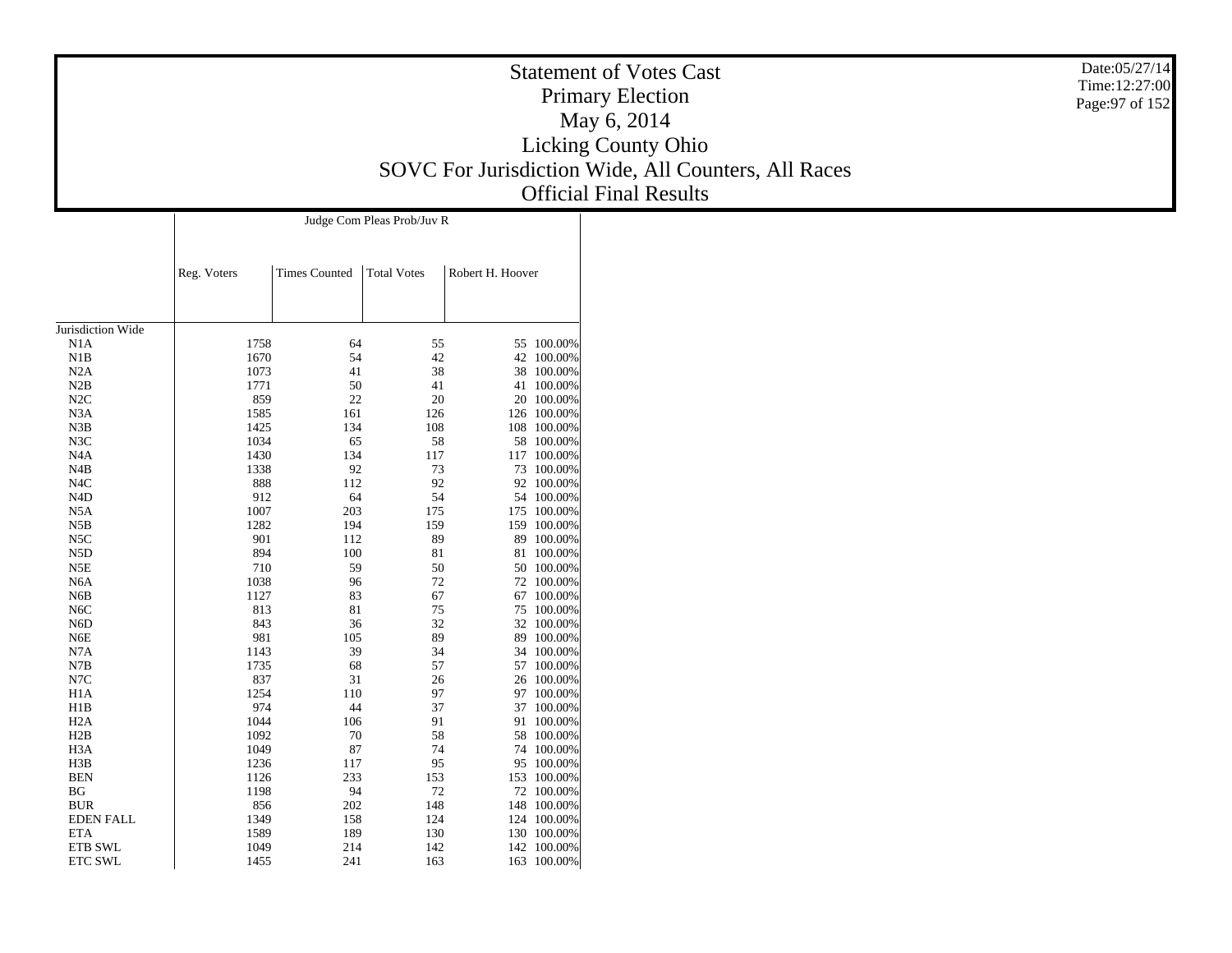Date:05/27/14 Time:12:27:00Page:98 of 152

|                            | Judge Com Pleas Prob/Juv R |                      |                    |                  |                            |  |  |  |  |
|----------------------------|----------------------------|----------------------|--------------------|------------------|----------------------------|--|--|--|--|
|                            | Reg. Voters                | <b>Times Counted</b> | <b>Total Votes</b> | Robert H. Hoover |                            |  |  |  |  |
| <b>ETD SWL</b>             | 1517                       | 264                  | 171                | 171              | 100.00%                    |  |  |  |  |
| R2A                        | 1077                       | 42                   | 29                 | 29               | 100.00%                    |  |  |  |  |
| <b>R3A RCS</b>             | 1399                       | 98                   | 80                 | 80               | 100.00%                    |  |  |  |  |
| R <sub>3</sub> B           | 937                        | 55                   | 38                 |                  | 38 100.00%                 |  |  |  |  |
| R3C                        | 1304                       | 52                   | 36                 |                  | 36 100.00%                 |  |  |  |  |
| <b>R3D RCS</b>             | 1336                       | 51                   | 42                 |                  | 42 100.00%                 |  |  |  |  |
| <b>FRANKLIN TWP</b><br>GTA | 1494<br>992                | 130<br>140           | 97<br>116          |                  | 97 100.00%<br>116 100.00%  |  |  |  |  |
| GTB                        | 930                        | 164                  | 140                |                  | 140 100.00%                |  |  |  |  |
| <b>GTC</b>                 | 1376                       | 232                  | 191                | 191              | 100.00%                    |  |  |  |  |
| <b>GVA</b>                 | 1294                       | 155                  | 126                |                  | 126 100.00%                |  |  |  |  |
| <b>GVB</b>                 | 1233                       | 184                  | 147                |                  | 147 100.00%                |  |  |  |  |
| <b>GVC</b>                 | 2020                       | 39                   | 30                 |                  | 30 100.00%                 |  |  |  |  |
| <b>HAN TWP</b>             | 1147                       | 106                  | 90                 |                  | 90 100.00%                 |  |  |  |  |
| <b>HAN V</b>               | 715                        | 89                   | 74                 |                  | 74 100.00%                 |  |  |  |  |
| HR A                       | 1007                       | 200                  | 132                |                  | 132 100.00%                |  |  |  |  |
| HR B KIRK                  | 1318                       | 260                  | 181                | 181              | 100.00%                    |  |  |  |  |
| HR C                       | 909                        | 194                  | 153                |                  | 153 100.00%                |  |  |  |  |
| HR D                       | 1375                       | 321                  | 225                |                  | 225 100.00%                |  |  |  |  |
| HR E                       | 1115                       | 249                  | 176                |                  | 176 100.00%                |  |  |  |  |
| HFT                        | 905                        | 210                  | 148                |                  | 148 100.00%                |  |  |  |  |
| <b>HWG</b><br><b>JRA</b>   | 886<br>1196                | 87<br>253            | 62<br>159          |                  | 62 100.00%<br>159 100.00%  |  |  |  |  |
| <b>JRB</b>                 | 816                        | 124                  | 94                 |                  | 94 100.00%                 |  |  |  |  |
| LBA                        | 823                        | 186                  | 127                |                  | 127 100.00%                |  |  |  |  |
| LBB                        | 933                        | 222                  | 160                |                  | 160 100.00%                |  |  |  |  |
| <b>LKA</b>                 | 1412                       | 134                  | 102                |                  | 102 100.00%                |  |  |  |  |
| LKB                        | 827                        | 84                   | 66                 |                  | 66 100.00%                 |  |  |  |  |
| <b>LKC</b>                 | 1012                       | 68                   | 57                 |                  | 57 100.00%                 |  |  |  |  |
| MADA                       | 1278                       | 122                  | 99                 |                  | 99 100.00%                 |  |  |  |  |
| MADB                       | 833                        | 67                   | 58                 |                  | 58 100.00%                 |  |  |  |  |
| <b>MARY TWP</b>            | 1331                       | 97                   | 84                 |                  | 84 100.00%                 |  |  |  |  |
| MK                         | 1081                       | 148                  | 110                |                  | 110 100.00%                |  |  |  |  |
| <b>MONA</b>                | 799                        | 166                  | 122                |                  | 122 100.00%                |  |  |  |  |
| <b>MONB</b>                | 884                        | 247                  | 170                |                  | 170 100.00%                |  |  |  |  |
| JOHNA                      | 1428                       | 328                  | 246                |                  | 246 100.00%                |  |  |  |  |
| JOHNB<br>NK TWP            | 1582<br>1508               | 236<br>193           | 169<br>162         |                  | 169 100.00%<br>162 100.00% |  |  |  |  |
| <b>NNTA</b>                | 1283                       | 130                  | 106                |                  | 106 100.00%                |  |  |  |  |
|                            |                            |                      |                    |                  |                            |  |  |  |  |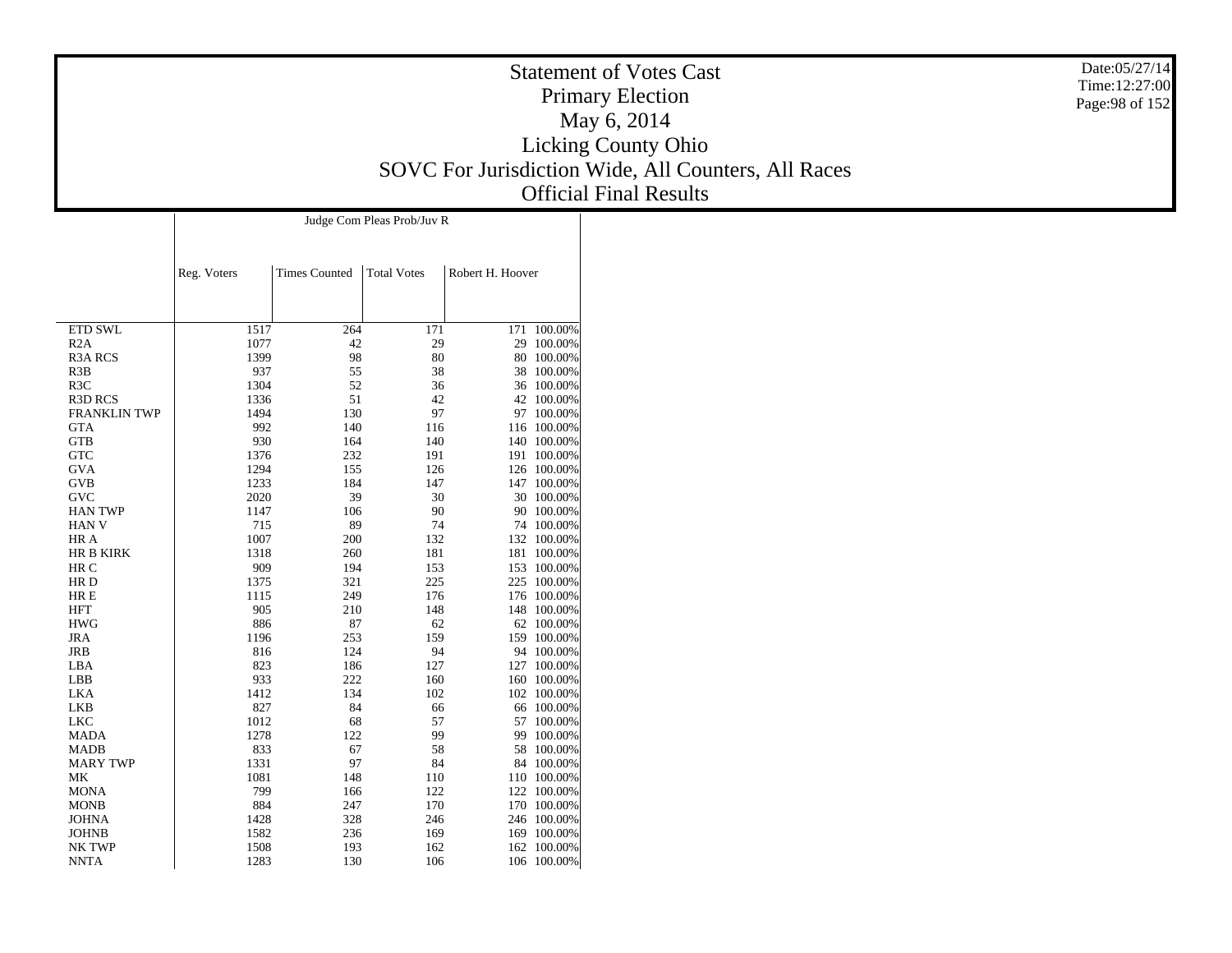|                   | Judge Com Pleas Prob/Juv R |                      |                    |                  |         |  |  |  |  |  |  |
|-------------------|----------------------------|----------------------|--------------------|------------------|---------|--|--|--|--|--|--|
|                   |                            |                      |                    |                  |         |  |  |  |  |  |  |
|                   | Reg. Voters                | <b>Times Counted</b> | <b>Total Votes</b> | Robert H. Hoover |         |  |  |  |  |  |  |
|                   |                            |                      |                    |                  |         |  |  |  |  |  |  |
| <b>NNTB STLOU</b> | 860                        | 100                  | 79                 | 79               | 100.00% |  |  |  |  |  |  |
| P <sub>1</sub> A  | 1315                       | 130                  | 93                 | 93               | 100.00% |  |  |  |  |  |  |
| P <sub>1</sub> B  | 1305                       | 131                  | 93                 | 93               | 100.00% |  |  |  |  |  |  |
| P <sub>2</sub> A  | 1222                       | 83                   | 65                 | 65               | 100.00% |  |  |  |  |  |  |
| P <sub>2</sub> B  | 1132                       | 64                   | 52                 | 52               | 100.00% |  |  |  |  |  |  |
| P <sub>3</sub> A  | 1426                       | 207                  | 141                | 141              | 100.00% |  |  |  |  |  |  |
| P3B               | 1284                       | 227                  | 164                | 164              | 100.00% |  |  |  |  |  |  |
| P <sub>4</sub> A  | 1075                       | 159                  | 121                | 121              | 100.00% |  |  |  |  |  |  |
| P <sub>4</sub> B  | 1296                       | 213                  | 144                | 144              | 100.00% |  |  |  |  |  |  |
| PERRY             | 970                        | 109                  | 89                 | 89               | 100.00% |  |  |  |  |  |  |
| <b>STAA</b>       | 826                        | 194                  | 130                | 130              | 100.00% |  |  |  |  |  |  |
| <b>STAB ALEX</b>  | 988                        | 223                  | 162                | 162              | 100.00% |  |  |  |  |  |  |
| UTA               | 1377                       | 218                  | 161                | 161              | 100.00% |  |  |  |  |  |  |
| UTB               | 1382                       | 234                  | 186                | 186              | 100.00% |  |  |  |  |  |  |
| <b>BL VLG</b>     | 1546                       | 66                   | 51                 | 51               | 100.00% |  |  |  |  |  |  |
| <b>HEB VLG</b>    | 1470                       | 129                  | 95                 | 95               | 100.00% |  |  |  |  |  |  |
| WASH              | 650                        | 96                   | 67                 | 67               | 100.00% |  |  |  |  |  |  |
| UTICA             | 1227                       | 95                   | 79                 | 79               | 100.00% |  |  |  |  |  |  |
| Total             | 110988                     | 12870                | 9761               | 9761             | 100.00% |  |  |  |  |  |  |

Date:05/27/14 Time:12:27:01Page:99 of 152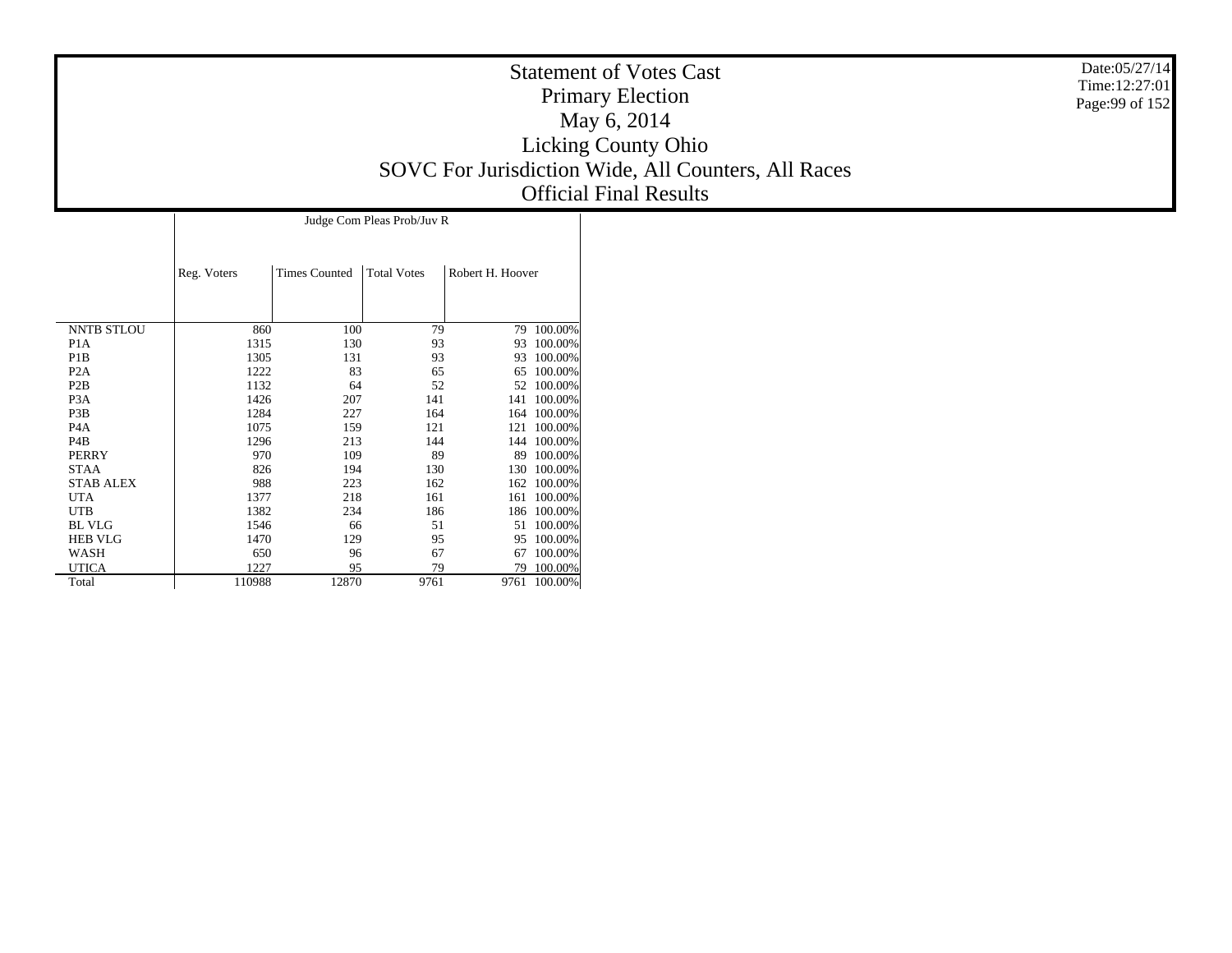|                         |              |                      |                       | <b>Statement of Votes Cast</b>                      |                               |
|-------------------------|--------------|----------------------|-----------------------|-----------------------------------------------------|-------------------------------|
|                         |              |                      |                       |                                                     | <b>Primary Election</b>       |
|                         |              |                      |                       |                                                     | May 6, 2014                   |
|                         |              |                      |                       |                                                     | <b>Licking County Ohio</b>    |
|                         |              |                      |                       |                                                     |                               |
|                         |              |                      |                       | SOVC For Jurisdiction Wide, All Counters, All Races |                               |
|                         |              |                      |                       |                                                     | <b>Official Final Results</b> |
|                         |              |                      | Judge Com Pleas Dom R |                                                     |                               |
|                         |              |                      |                       |                                                     |                               |
|                         |              |                      |                       |                                                     |                               |
|                         | Reg. Voters  | <b>Times Counted</b> | <b>Total Votes</b>    | Richard P. Wright                                   |                               |
|                         |              |                      |                       |                                                     |                               |
|                         |              |                      |                       |                                                     |                               |
| Jurisdiction Wide       |              |                      |                       |                                                     |                               |
| N1A<br>N1B              | 1758<br>1670 | 64<br>54             | 48<br>42              | 48 100.00%<br>42 100.00%                            |                               |
| N2A                     | 1073         | 41                   | 35                    | 35 100.00%                                          |                               |
| N2B                     | 1771         | 50                   | 38                    | 38 100.00%                                          |                               |
| N2C                     | 859          | 22                   | 18                    | 18 100.00%                                          |                               |
| N3A                     | 1585         | 161                  | 114                   | 114 100.00%                                         |                               |
| N3B                     | 1425         | 134                  | 103                   | 103 100.00%                                         |                               |
| N3C                     | 1034         | 65                   | 53                    | 53 100.00%                                          |                               |
| N <sub>4</sub> A<br>N4B | 1430<br>1338 | 134<br>92            | 106<br>69             | 106 100.00%<br>69 100.00%                           |                               |
| N4C                     | 888          | 112                  | 92                    | 92 100.00%                                          |                               |
| N4D                     | 912          | 64                   | 51                    | 51 100.00%                                          |                               |
| N5A                     | 1007         | 203                  | 169                   | 169 100.00%                                         |                               |
| N5B                     | 1282         | 194                  | 154                   | 154 100.00%                                         |                               |
| N5C                     | 901          | 112                  | 80                    | 80 100.00%                                          |                               |
| N5D<br>N5E              | 894<br>710   | 100<br>59            | 78<br>49              | 78 100.00%<br>49 100.00%                            |                               |
| N6A                     | 1038         | 96                   | 63                    | 63 100.00%                                          |                               |
| N6B                     | 1127         | 83                   | 63                    | 63                                                  | 100.00%                       |
| N6C                     | 813          | 81                   | 66                    | 66 100.00%                                          |                               |
| N <sub>6</sub> D        | 843          | 36                   | 33                    | 33 100.00%                                          |                               |
| N6E                     | 981          | 105                  | 83                    | 83 100.00%                                          |                               |
| N7A<br>N7B              | 1143<br>1735 | 39<br>68             | $32\,$<br>54          | 32 100.00%<br>54 100.00%                            |                               |
| N7C                     | 837          | 31                   | 25                    | 25 100.00%                                          |                               |
| H <sub>1</sub> A        | 1254         | 110                  | 95                    | 95 100.00%                                          |                               |
| H1B                     | 974          | 44                   | 33                    | 33 100.00%                                          |                               |
| H2A                     | 1044         | 106                  | 80                    | 80 100.00%                                          |                               |
| H2B                     | 1092         | 70                   | 54                    | 54 100.00%                                          |                               |
| H3A<br>H3B              | 1049<br>1236 | 87<br>117            | 70<br>89              | 70 100.00%<br>89 100.00%                            |                               |
| $\operatorname{BEN}$    | 1126         | 233                  | 140                   | 140 100.00%                                         |                               |
| $\mathbf{B}\mathbf{G}$  | 1198         | 94                   | 71                    | 71 100.00%                                          |                               |
| <b>BUR</b>              | 856          | 202                  | 140                   | 140 100.00%                                         |                               |
| <b>EDEN FALL</b>        | 1349         | 158                  | 111                   | 111 100.00%                                         |                               |
| ETA                     | 1589         | 189                  | 129                   | 129 100.00%                                         |                               |
| ETB SWL                 | 1049         | 214                  | 139                   | 139 100.00%                                         |                               |
| ${\rm ETC}$ SWL         | 1455         | $241\,$              | 150                   | 150 100.00%                                         |                               |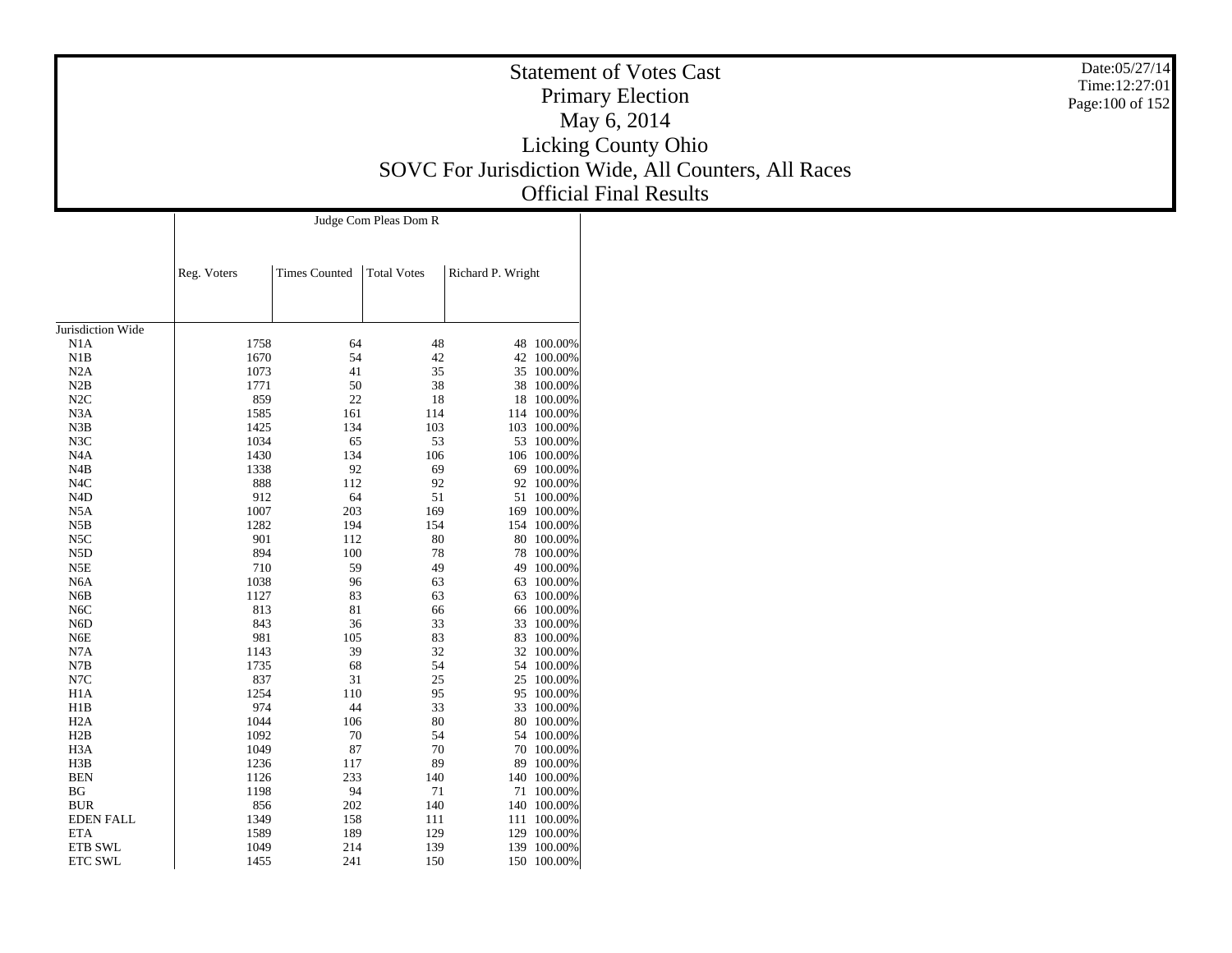Date:05/27/14 Time:12:27:01Page:101 of 152

|                     | Judge Com Pleas Dom R |                      |                    |                   |             |  |  |  |
|---------------------|-----------------------|----------------------|--------------------|-------------------|-------------|--|--|--|
|                     | Reg. Voters           | <b>Times Counted</b> | <b>Total Votes</b> | Richard P. Wright |             |  |  |  |
| <b>ETD SWL</b>      | 1517                  | 264                  | 161                | 161               | 100.00%     |  |  |  |
| R2A                 | 1077                  | 42                   | 28                 |                   | 28 100.00%  |  |  |  |
| <b>R3A RCS</b>      | 1399                  | 98                   | 78                 |                   | 78 100.00%  |  |  |  |
| R3B                 | 937                   | 55                   | 41                 | 41                | 100.00%     |  |  |  |
| R <sub>3</sub> C    | 1304                  | 52                   | 34                 |                   | 34 100.00%  |  |  |  |
| <b>R3D RCS</b>      | 1336                  | 51                   | 40                 |                   | 40 100.00%  |  |  |  |
| <b>FRANKLIN TWP</b> | 1494                  | 130                  | 95                 |                   | 95 100.00%  |  |  |  |
| <b>GTA</b>          | 992                   | 140                  | 107                | 107               | 100.00%     |  |  |  |
| GTB                 | 930                   | 164                  | 126                |                   | 126 100.00% |  |  |  |
| <b>GTC</b>          | 1376                  | 232                  | 179                |                   | 179 100.00% |  |  |  |
| <b>GVA</b>          | 1294                  | 155                  | 114                |                   | 114 100.00% |  |  |  |
| <b>GVB</b>          | 1233                  | 184                  | 142                |                   | 142 100.00% |  |  |  |
| GVC                 | 2020                  | 39                   | 29                 |                   | 29 100.00%  |  |  |  |
| <b>HAN TWP</b>      | 1147                  | 106                  | 83                 |                   | 83 100.00%  |  |  |  |
| <b>HAN V</b>        | 715                   | 89                   | 67                 | 67                | 100.00%     |  |  |  |
| HR A                | 1007                  | 200                  | 125                |                   | 125 100.00% |  |  |  |
| HR B KIRK           | 1318                  | 260                  | 170                |                   | 170 100.00% |  |  |  |
| HR C                | 909                   | 194                  | 152                |                   | 152 100.00% |  |  |  |
| HR <sub>D</sub>     | 1375                  | 321                  | 206                |                   | 206 100.00% |  |  |  |
| HR E                | 1115                  | 249                  | 159                |                   | 159 100.00% |  |  |  |
| <b>HFT</b>          | 905                   | 210                  | 145                |                   | 145 100.00% |  |  |  |
| <b>HWG</b>          | 886                   | 87                   | 58                 |                   | 58 100.00%  |  |  |  |
| <b>JRA</b>          | 1196                  | 253                  | 152                |                   | 152 100.00% |  |  |  |
| <b>JRB</b>          | 816                   | 124                  | 88                 |                   | 88 100.00%  |  |  |  |
| LBA                 | 823                   | 186                  | 124                |                   | 124 100.00% |  |  |  |
| LBB                 | 933                   | 222                  | 147                |                   | 147 100.00% |  |  |  |
| LKA                 | 1412                  | 134                  | 88                 |                   | 88 100.00%  |  |  |  |
| LKB                 | 827                   | 84                   | 60                 |                   | 60 100.00%  |  |  |  |
| <b>LKC</b>          | 1012                  | 68                   | 49                 |                   | 49 100.00%  |  |  |  |
| <b>MADA</b>         | 1278                  | 122                  | 85                 |                   | 85 100.00%  |  |  |  |
| MADB                | 833                   | 67                   | 53                 |                   | 53 100.00%  |  |  |  |
| MARY TWP            | 1331                  | 97                   | 73                 | 73                | 100.00%     |  |  |  |
| МK                  | 1081                  | 148                  | 98                 |                   | 98 100.00%  |  |  |  |
| <b>MONA</b>         | 799                   | 166                  | 117                |                   | 117 100.00% |  |  |  |
| <b>MONB</b>         | 884                   | 247                  | 150                |                   | 150 100.00% |  |  |  |
| <b>JOHNA</b>        | 1428                  | 328                  | 232                |                   | 232 100.00% |  |  |  |
| <b>JOHNB</b>        | 1582                  | 236                  | 160                |                   | 160 100.00% |  |  |  |
| NK TWP              | 1508                  | 193                  | 147                |                   | 147 100.00% |  |  |  |
| NNTA                | 1283                  | 130                  | 96                 |                   | 96 100.00%  |  |  |  |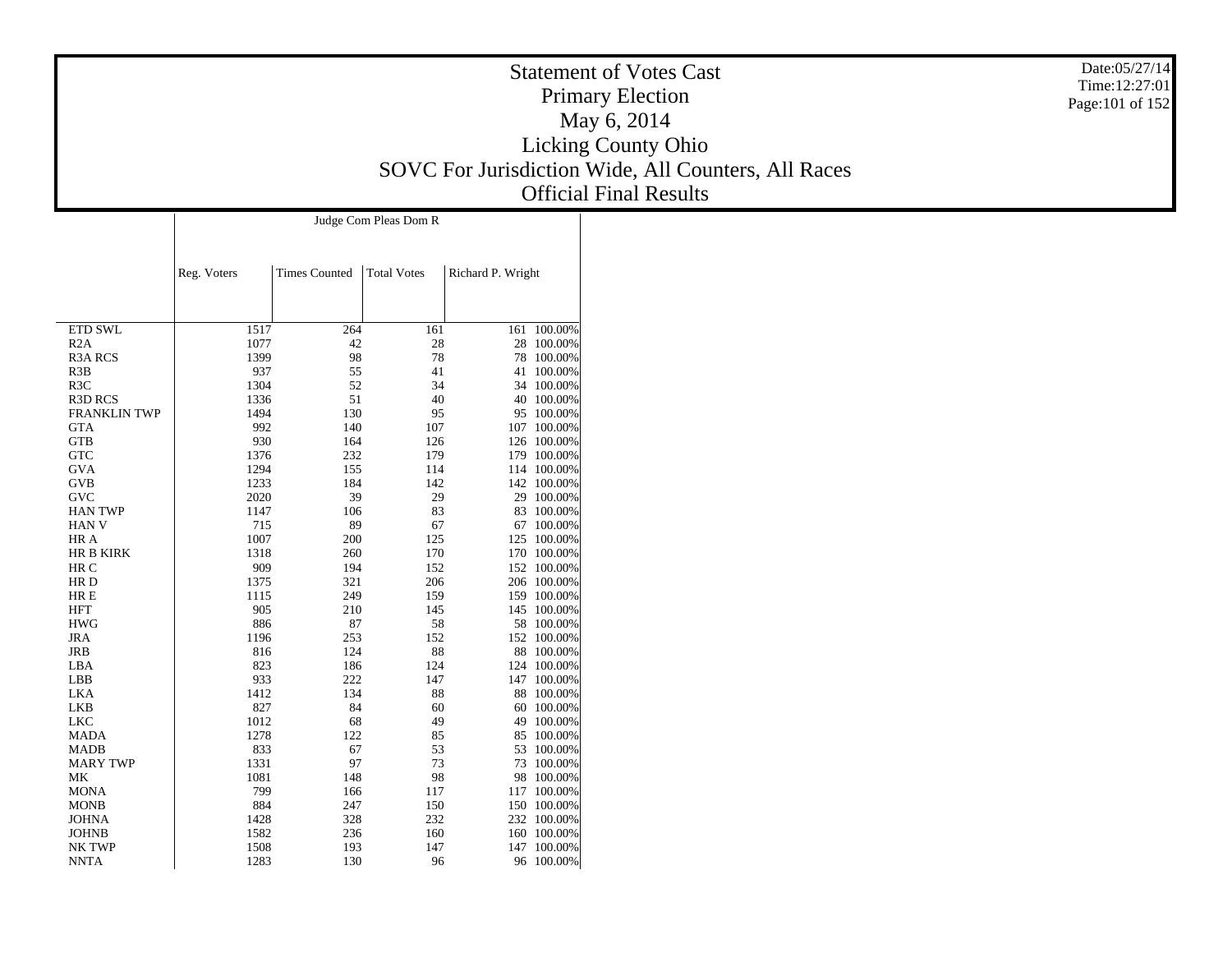Date:05/27/14 Time:12:27:01Page:102 of 152

|                   |             | Judge Com Pleas Dom R |                    |                   |         |  |  |  |  |  |  |  |
|-------------------|-------------|-----------------------|--------------------|-------------------|---------|--|--|--|--|--|--|--|
|                   | Reg. Voters | <b>Times Counted</b>  | <b>Total Votes</b> | Richard P. Wright |         |  |  |  |  |  |  |  |
| <b>NNTB STLOU</b> | 860         | 100                   | 74                 | 74                | 100.00% |  |  |  |  |  |  |  |
| P <sub>1</sub> A  | 1315        | 130                   | 84                 | 84                | 100.00% |  |  |  |  |  |  |  |
| P <sub>1</sub> B  | 1305        | 131                   | 90                 | 90                | 100.00% |  |  |  |  |  |  |  |
| P <sub>2</sub> A  | 1222        | 83                    | 64                 | 64                | 100.00% |  |  |  |  |  |  |  |
| P <sub>2</sub> B  | 1132        | 64                    | 52                 | 52                | 100.00% |  |  |  |  |  |  |  |
| P <sub>3</sub> A  | 1426        | 207                   | 137                | 137               | 100.00% |  |  |  |  |  |  |  |
| P3B               | 1284        | 227                   | 152                | 152               | 100.00% |  |  |  |  |  |  |  |
| P <sub>4</sub> A  | 1075        | 159                   | 117                | 117               | 100.00% |  |  |  |  |  |  |  |
| P4B               | 1296        | 213                   | 133                | 133               | 100.00% |  |  |  |  |  |  |  |
| PERRY             | 970         | 109                   | 74                 | 74                | 100.00% |  |  |  |  |  |  |  |
| <b>STAA</b>       | 826         | 194                   | 127                | 127               | 100.00% |  |  |  |  |  |  |  |
| <b>STAB ALEX</b>  | 988         | 223                   | 140                | 140               | 100.00% |  |  |  |  |  |  |  |
| UTA               | 1377        | 218                   | 156                | 156               | 100.00% |  |  |  |  |  |  |  |
| UTB               | 1382        | 234                   | 176                | 176               | 100.00% |  |  |  |  |  |  |  |
| <b>BL VLG</b>     | 1546        | 66                    | 55                 | 55                | 100.00% |  |  |  |  |  |  |  |
| <b>HEB VLG</b>    | 1470        | 129                   | 97                 | 97                | 100.00% |  |  |  |  |  |  |  |
| WASH              | 650         | 96                    | 68                 | 68                | 100.00% |  |  |  |  |  |  |  |
| UTICA             | 1227        | 95                    | 75                 | 75                | 100.00% |  |  |  |  |  |  |  |
| Total             | 110988      | 12870                 | 9148               | 9148              | 100.00% |  |  |  |  |  |  |  |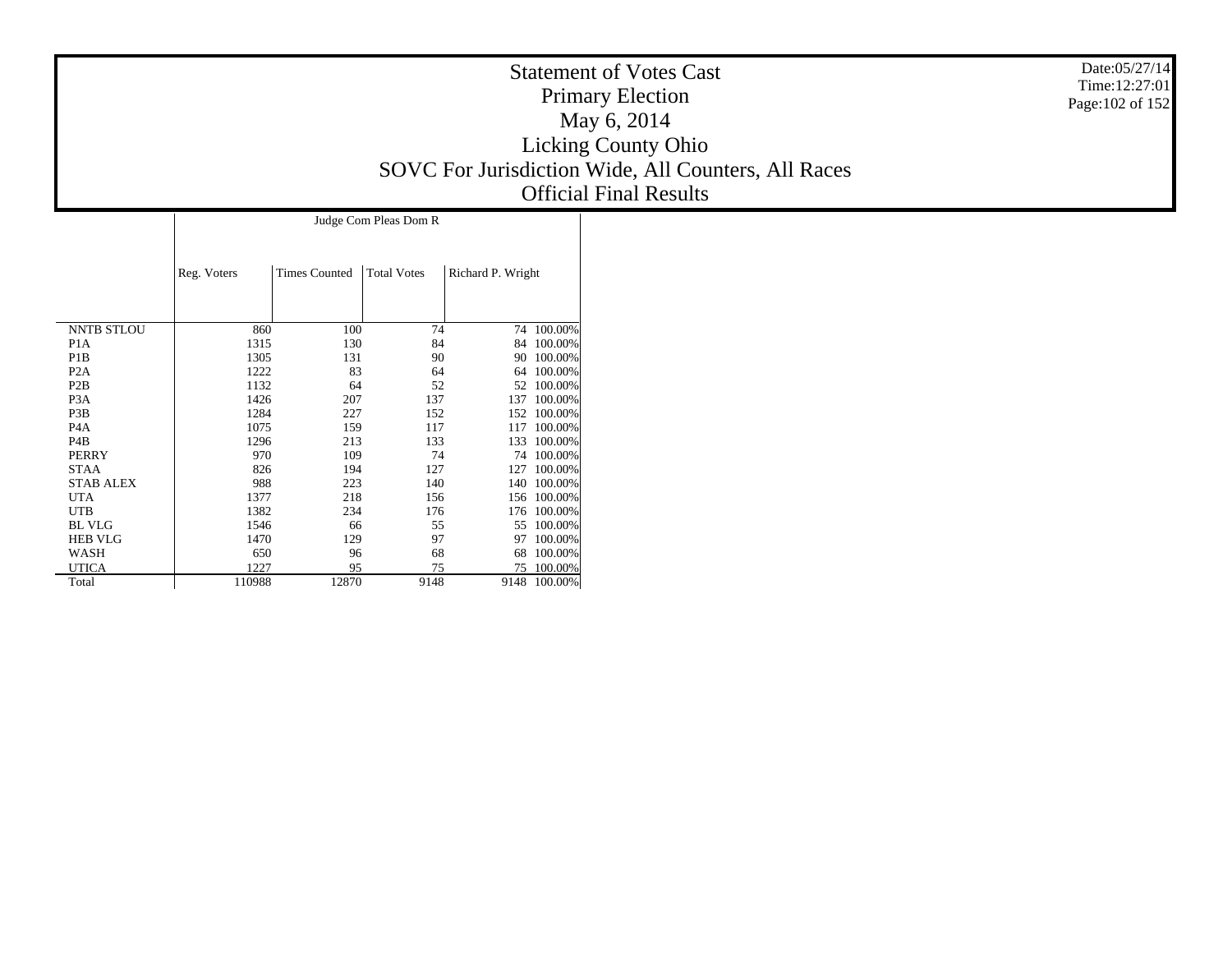|                                | <b>Statement of Votes Cast</b> |                            |                        |                                                     |                               |  |  |  |
|--------------------------------|--------------------------------|----------------------------|------------------------|-----------------------------------------------------|-------------------------------|--|--|--|
| <b>Primary Election</b>        |                                |                            |                        |                                                     |                               |  |  |  |
|                                | May 6, 2014                    |                            |                        |                                                     |                               |  |  |  |
|                                |                                |                            |                        |                                                     |                               |  |  |  |
|                                |                                |                            |                        |                                                     | <b>Licking County Ohio</b>    |  |  |  |
|                                |                                |                            |                        | SOVC For Jurisdiction Wide, All Counters, All Races |                               |  |  |  |
|                                |                                |                            |                        |                                                     | <b>Official Final Results</b> |  |  |  |
|                                |                                |                            |                        |                                                     |                               |  |  |  |
|                                |                                |                            | Judge Com Pleas Unex R |                                                     |                               |  |  |  |
|                                |                                |                            |                        |                                                     |                               |  |  |  |
|                                |                                |                            |                        |                                                     |                               |  |  |  |
|                                | Reg. Voters                    | <b>Times Counted</b>       | Total Votes            | Duke Frost                                          |                               |  |  |  |
|                                |                                |                            |                        |                                                     |                               |  |  |  |
|                                |                                |                            |                        |                                                     |                               |  |  |  |
| Jurisdiction Wide              |                                |                            |                        |                                                     |                               |  |  |  |
| N1A                            |                                | 1758<br>64                 | 57                     |                                                     | 57 100.00%                    |  |  |  |
| N1B<br>N2A                     |                                | 1670<br>54<br>1073<br>41   | 41<br>34               |                                                     | 41 100.00%<br>34 100.00%      |  |  |  |
| N2B                            |                                | 1771<br>50                 | 39                     |                                                     | 39 100.00%                    |  |  |  |
| $\rm N2C$                      |                                | 859<br>22                  | 18                     |                                                     | 18 100.00%                    |  |  |  |
| N3A                            |                                | 1585<br>161                | 122                    |                                                     | 122 100.00%                   |  |  |  |
| N3B                            |                                | 1425<br>134                | 104                    |                                                     | 104 100.00%                   |  |  |  |
| N3C<br>N4A                     |                                | 1034<br>65<br>1430<br>134  | 56<br>114              |                                                     | 56 100.00%<br>114 100.00%     |  |  |  |
| N4B                            |                                | 1338<br>92                 | 69                     |                                                     | 69 100.00%                    |  |  |  |
| N <sub>4</sub> C               |                                | 888<br>112                 | 86                     |                                                     | 86 100.00%                    |  |  |  |
| N4D                            |                                | 912<br>64                  | 55                     |                                                     | 55 100.00%                    |  |  |  |
| N5A                            |                                | 1007<br>203                | 168                    |                                                     | 168 100.00%                   |  |  |  |
| N5B                            |                                | 1282<br>194                | 151                    |                                                     | 151 100.00%                   |  |  |  |
| N5C<br>N5D                     |                                | 901<br>112<br>894<br>100   | 83<br>82               | 83                                                  | 100.00%<br>82 100.00%         |  |  |  |
| N5E                            |                                | 710<br>59                  | 48                     |                                                     | 48 100.00%                    |  |  |  |
| N <sub>6</sub> A               |                                | 1038<br>96                 | 62                     |                                                     | 62 100.00%                    |  |  |  |
| N6B                            |                                | 1127<br>83                 | 67                     |                                                     | 67 100.00%                    |  |  |  |
| N6C                            |                                | 813<br>81                  | 71                     |                                                     | 71 100.00%                    |  |  |  |
| N <sub>6</sub> D<br>N6E        |                                | 843<br>36<br>981<br>105    | $30\,$<br>86           |                                                     | 30 100.00%<br>86 100.00%      |  |  |  |
| N7A                            |                                | 1143<br>39                 | 34                     |                                                     | 34 100.00%                    |  |  |  |
| N7B                            |                                | 1735<br>68                 | 55                     |                                                     | 55 100.00%                    |  |  |  |
| $_{\rm N7C}$                   |                                | 837<br>31                  | 24                     |                                                     | 24 100.00%                    |  |  |  |
| H <sub>1</sub> A               |                                | 1254<br>110                | 90                     |                                                     | 90 100.00%                    |  |  |  |
| H1B                            |                                | 974<br>44                  | 33                     |                                                     | 33 100.00%                    |  |  |  |
| H <sub>2</sub> A<br>H2B        |                                | 1044<br>106<br>1092<br>70  | 82<br>57               |                                                     | 82 100.00%<br>57 100.00%      |  |  |  |
| H3A                            |                                | 87<br>1049                 | 75                     |                                                     | 75 100.00%                    |  |  |  |
| H3B                            |                                | 117<br>1236                | $90\,$                 |                                                     | 90 100.00%                    |  |  |  |
| $\operatorname{BEN}$           |                                | 1126<br>233                | 143                    |                                                     | 143 100.00%                   |  |  |  |
| BG                             |                                | 1198<br>94                 | 68                     |                                                     | 68 100.00%                    |  |  |  |
| <b>BUR</b>                     |                                | 856<br>$202\,$             | 136                    |                                                     | 136 100.00%                   |  |  |  |
| <b>EDEN FALL</b><br><b>ETA</b> |                                | 1349<br>158<br>1589<br>189 | 110<br>$125\,$         |                                                     | 110 100.00%<br>125 100.00%    |  |  |  |
| ETB SWL                        |                                | 1049<br>214                | 132                    |                                                     | 132 100.00%                   |  |  |  |
| $\ensuremath{\text{ETC}}$ SWL  |                                | 241<br>1455                | 139                    |                                                     | 139 100.00%                   |  |  |  |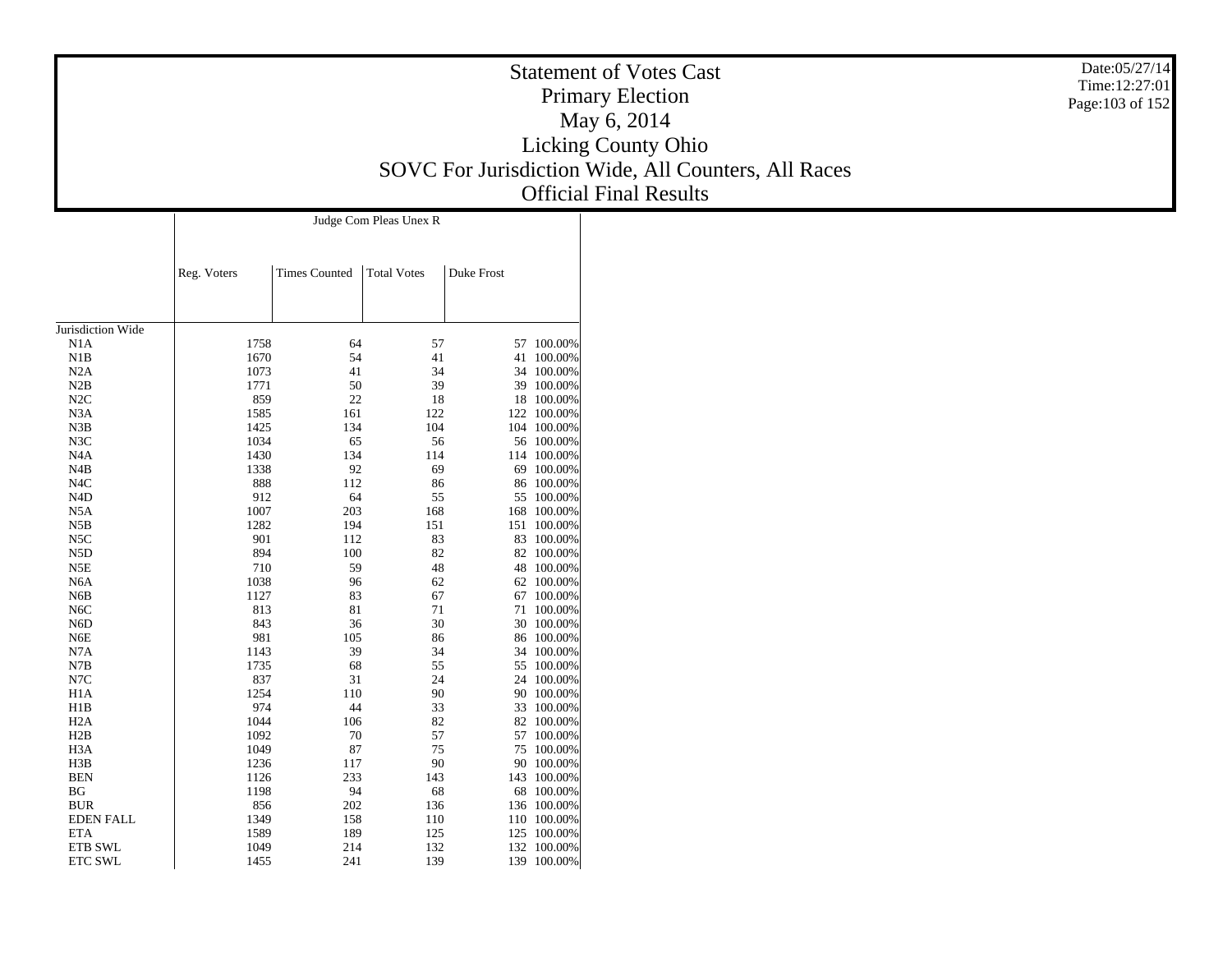| <b>Statement of Votes Cast</b>                      |
|-----------------------------------------------------|
| <b>Primary Election</b>                             |
| May 6, 2014                                         |
| <b>Licking County Ohio</b>                          |
| SOVC For Jurisdiction Wide, All Counters, All Races |
| <b>Official Final Results</b>                       |

Date:05/27/14 Time:12:27:01 Page:104 of 152

|                         | Judge Com Pleas Unex R |                      |                    |            |                       |  |  |  |  |
|-------------------------|------------------------|----------------------|--------------------|------------|-----------------------|--|--|--|--|
|                         |                        |                      |                    |            |                       |  |  |  |  |
|                         | Reg. Voters            | <b>Times Counted</b> | <b>Total Votes</b> | Duke Frost |                       |  |  |  |  |
|                         |                        |                      |                    |            |                       |  |  |  |  |
|                         |                        |                      |                    |            |                       |  |  |  |  |
| ETD SWL                 | 1517                   | 264                  | 150                |            | 150 100.00%           |  |  |  |  |
| R2A                     | 1077                   | 42                   | 26                 | 26         | 100.00%               |  |  |  |  |
| <b>R3A RCS</b>          | 1399                   | 98                   | 72                 |            | 72 100.00%            |  |  |  |  |
| R3B<br>R <sub>3</sub> C | 937<br>1304            | 55<br>52             | 40<br>33           | 40<br>33   | 100.00%<br>100.00%    |  |  |  |  |
| R3D RCS                 | 1336                   | 51                   | 43                 |            | 43 100.00%            |  |  |  |  |
| <b>FRANKLIN TWP</b>     | 1494                   | 130                  | 87                 |            | 87 100.00%            |  |  |  |  |
| <b>GTA</b>              | 992                    | 140                  | 97                 | 97         | 100.00%               |  |  |  |  |
| <b>GTB</b>              | 930                    | 164                  | 122                |            | 122 100.00%           |  |  |  |  |
| <b>GTC</b>              | 1376                   | 232                  | 174                |            | 174 100.00%           |  |  |  |  |
| <b>GVA</b>              | 1294                   | 155                  | 114                |            | 114 100.00%           |  |  |  |  |
| <b>GVB</b>              | 1233                   | 184                  | 139                |            | 139 100.00%           |  |  |  |  |
| GVC                     | 2020                   | 39                   | 26                 |            | 26 100.00%            |  |  |  |  |
| <b>HAN TWP</b>          | 1147                   | 106                  | 84                 | 84         | 100.00%               |  |  |  |  |
| <b>HAN V</b>            | 715                    | 89                   | 65                 | 65         | 100.00%               |  |  |  |  |
| HR A                    | 1007                   | 200                  | 123                | 123        | 100.00%               |  |  |  |  |
| <b>HR B KIRK</b>        | 1318                   | 260                  | 158                | 158        | 100.00%               |  |  |  |  |
| HR C                    | 909                    | 194                  | 146                |            | 146 100.00%           |  |  |  |  |
| HR D                    | 1375                   | 321                  | 201                | 201        | 100.00%               |  |  |  |  |
| HR E                    | 1115                   | 249                  | 159                | 159        | 100.00%               |  |  |  |  |
| <b>HFT</b>              | 905                    | 210                  | 137                |            | 137 100.00%           |  |  |  |  |
| <b>HWG</b>              | 886                    | 87                   | 52                 |            | 52 100.00%            |  |  |  |  |
| JRA                     | 1196                   | 253                  | 152                |            | 152 100.00%           |  |  |  |  |
| JRB                     | 816                    | 124                  | 84                 |            | 84 100.00%            |  |  |  |  |
| LBA                     | 823                    | 186                  | 123                | 123        | 100.00%               |  |  |  |  |
| LBB<br><b>LKA</b>       | 933<br>1412            | 222<br>134           | 146<br>92          | 146        | 100.00%<br>92 100.00% |  |  |  |  |
| <b>LKB</b>              | 827                    | 84                   | 63                 | 63         | 100.00%               |  |  |  |  |
| LKC                     | 1012                   | 68                   | 53                 | 53         | 100.00%               |  |  |  |  |
| MADA                    | 1278                   | 122                  | 86                 | 86         | 100.00%               |  |  |  |  |
| <b>MADB</b>             | 833                    | 67                   | 56                 | 56         | 100.00%               |  |  |  |  |
| <b>MARY TWP</b>         | 1331                   | 97                   | 70                 | 70         | 100.00%               |  |  |  |  |
| MK                      | 1081                   | 148                  | 98                 | 98         | 100.00%               |  |  |  |  |
| <b>MONA</b>             | 799                    | 166                  | 117                | 117        | 100.00%               |  |  |  |  |
| <b>MONB</b>             | 884                    | 247                  | 151                | 151        | 100.00%               |  |  |  |  |
| <b>JOHNA</b>            | 1428                   | 328                  | 231                | 231        | 100.00%               |  |  |  |  |
| <b>JOHNB</b>            | 1582                   | 236                  | 165                | 165        | 100.00%               |  |  |  |  |
| <b>NK TWP</b>           | 1508                   | 193                  | 153                | 153        | 100.00%               |  |  |  |  |
| <b>NNTA</b>             | 1283                   | 130                  | 99                 | 99         | 100.00%               |  |  |  |  |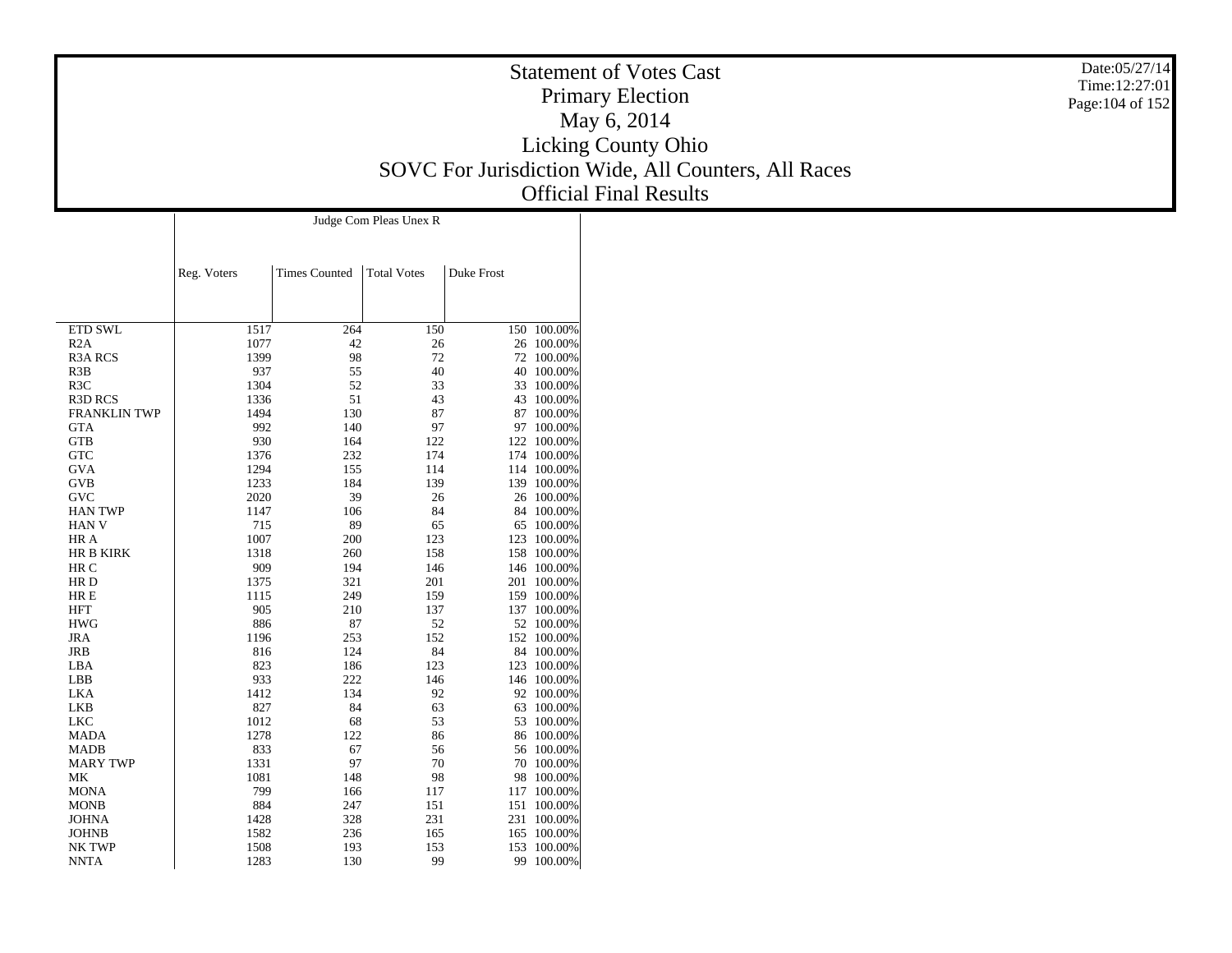Date:05/27/14 Time:12:27:01Page:105 of 152

|                   | Judge Com Pleas Unex R |                      |                    |            |         |  |  |  |  |
|-------------------|------------------------|----------------------|--------------------|------------|---------|--|--|--|--|
|                   | Reg. Voters            | <b>Times Counted</b> | <b>Total Votes</b> | Duke Frost |         |  |  |  |  |
| <b>NNTB STLOU</b> | 860                    | 100                  | 68                 | 68         | 100.00% |  |  |  |  |
| P <sub>1</sub> A  | 1315                   | 130                  | 84                 | 84         | 100.00% |  |  |  |  |
| P <sub>1</sub> B  | 1305                   | 131                  | 89                 | 89         | 100.00% |  |  |  |  |
| P <sub>2</sub> A  | 1222                   | 83                   | 59                 | 59         | 100.00% |  |  |  |  |
| P <sub>2</sub> B  | 1132                   | 64                   | 49                 | 49         | 100.00% |  |  |  |  |
| P <sub>3</sub> A  | 1426                   | 207                  | 132                | 132        | 100.00% |  |  |  |  |
| P3B               | 1284                   | 227                  | 152                | 152        | 100.00% |  |  |  |  |
| P <sub>4</sub> A  | 1075                   | 159                  | 108                | 108        | 100.00% |  |  |  |  |
| P4B               | 1296                   | 213                  | 134                | 134        | 100.00% |  |  |  |  |
| PERRY             | 970                    | 109                  | 79                 | 79         | 100.00% |  |  |  |  |
| <b>STAA</b>       | 826                    | 194                  | 131                | 131        | 100.00% |  |  |  |  |
| <b>STAB ALEX</b>  | 988                    | 223                  | 138                | 138        | 100.00% |  |  |  |  |
| UTA               | 1377                   | 218                  | 153                | 153        | 100.00% |  |  |  |  |
| <b>UTB</b>        | 1382                   | 234                  | 167                | 167        | 100.00% |  |  |  |  |
| <b>BL VLG</b>     | 1546                   | 66                   | 43                 | 43         | 100.00% |  |  |  |  |
| <b>HEB VLG</b>    | 1470                   | 129                  | 91                 | 91         | 100.00% |  |  |  |  |
| WASH              | 650                    | 96                   | 67                 | 67         | 100.00% |  |  |  |  |
| UTICA             | 1227                   | 95                   | 71                 | 71         | 100.00% |  |  |  |  |
| Total             | 110988                 | 12870                | 9038               | 9038       | 100.00% |  |  |  |  |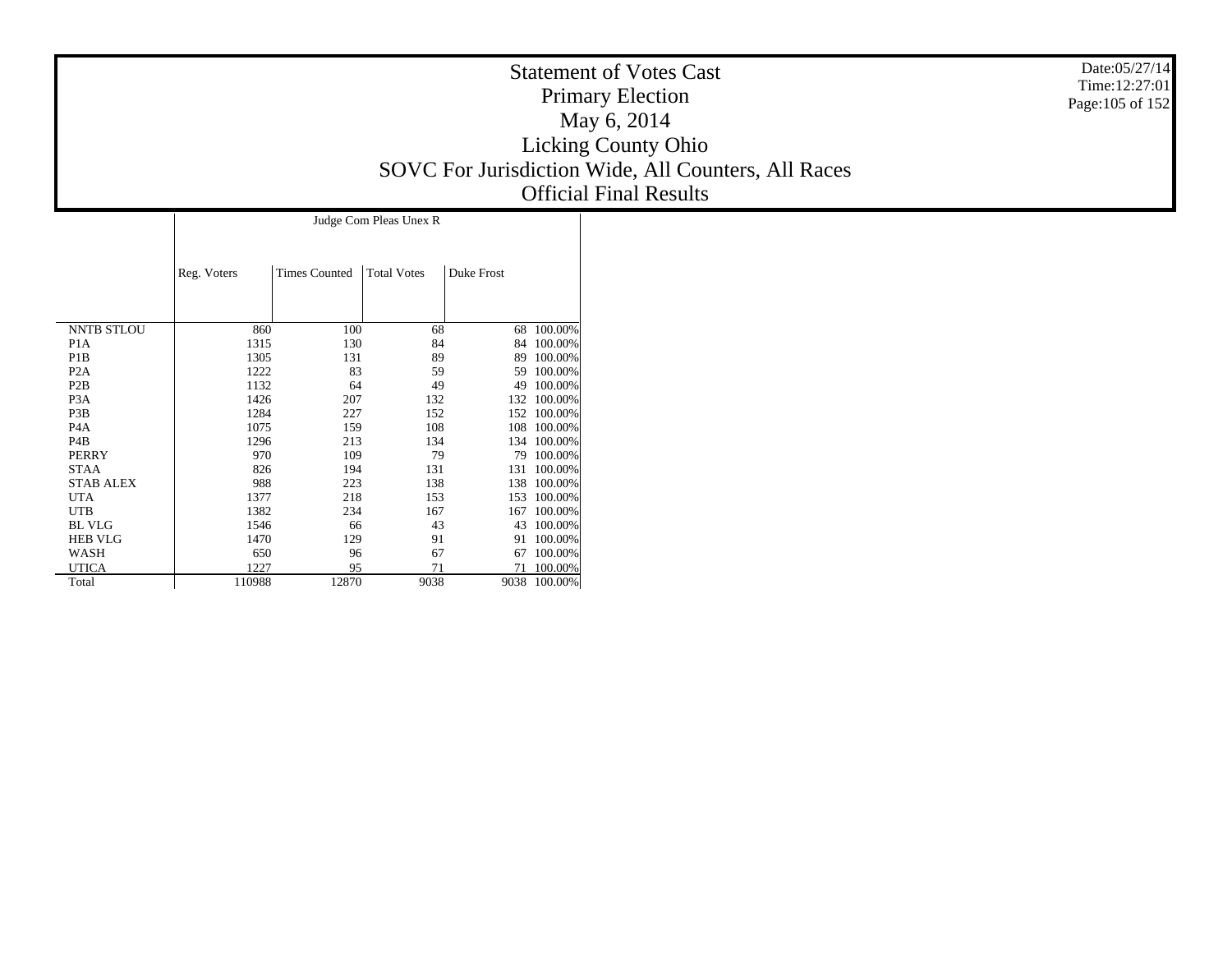Jurisdiction Wide N1A N1B N2A N2B N2C N3A N3B N3C N4A N4B N4C N4D N5A N5B N5C N5D N5E N6A N6B N6C N6D N6E N7A N7B N7C H1A H1B H2A H2B H3A H3B BEN BG BUR EDEN FALL ETA ETB SWL ETC SWL Reg. Voters Times Counted | Total Votes | Rick Black | Michael P. Fox | Doug Kanuckel County Commissioner R 1758 64 61 18 29.51% 21 34.43% 22 36.07% 1670 54 51 18 35.29% 11 21.57% 22 43.14% 1073 41 36 23 63.89% 7 19.44% 6 16.67% 1771 50 48 15 31.25% 21 43.75% 12 25.00% 859 22 20 11 55.00% 6 30.00% 3 15.00% 1585 161 139 71 51.08% 30 21.58% 38 27.34% 1425 134 119 69 57.98% 28 23.53% 22 18.49% 1034 65 63 36 57.14% 12 19.05% 15 23.81% 1430 134 124 61 49.19% 23 18.55% 40 32.26% 1338 92 84 38 45.24% 25 29.76% 21 25.00% 888 112 100 56 56.00% 16 16.00% 28 28.00% 912 64 59 35 59.32% 13 22.03% 11 18.64% 1007 203 178 123 69.10% 28 15.73% 27 15.17% 1282 194 183 120 65.57% 27 14.75% 36 19.67% 901 112 104 61 58.65% 25 24.04% 18 17.31% 894 100 92 42 45.65% 24 26.09% 26 28.26% 710 59 53 31 58.49% 13 24.53% 9 16.98% 1038 96 85 41 48.24% 21 24.71% 23 27.06% 1127 83 77 40 51.95% 14 18.18% 23 29.87% 813 81 77 46 59.74% 12 15.58% 19 24.68% 843 36 36 19 52.78% 11 30.56% 6 16.67% 981 105 99 57 57.58% 22 22.22% 20 20.20% 1143 39 37 17 45.95% 11 29.73% 9 24.32% 1735 68 66 28 42.42% 24 36.36% 14 21.21% 837 31 29 12 41.38% 6 20.69% 11 37.93% 1254 110 99 50 50.51% 29 29.29% 20 20.20% 974 44 41 18 43.90% 6 14.63% 17 41.46% 1044 106 95 43 45.26% 25 26.32% 27 28.42% 1092 70 67 39 58.21% 12 17.91% 16 23.88% 1049 87 77 43 55.84% 13 16.88% 21 27.27% 1236 117 106 68 64.15% 21 19.81% 17 16.04% 1126 233 187 71 37.97% 65 34.76% 51 27.27% 1198 94 86 36 41.86% 20 23.26% 30 34.88% 856 202 166 71 42.77% 55 33.13% 40 24.10% 1349 158 153 46 30.07% 25 16.34% 82 53.59% 1589 189 151 40 26.49% 86 56.95% 25 16.56% 1049 214 179 69 38.55% 85 47.49% 25 13.97% 1455 241 204 73 35.78%103 50.49% 28 13.73%

Date:05/27/14Time:12:27:01Page:106 of 152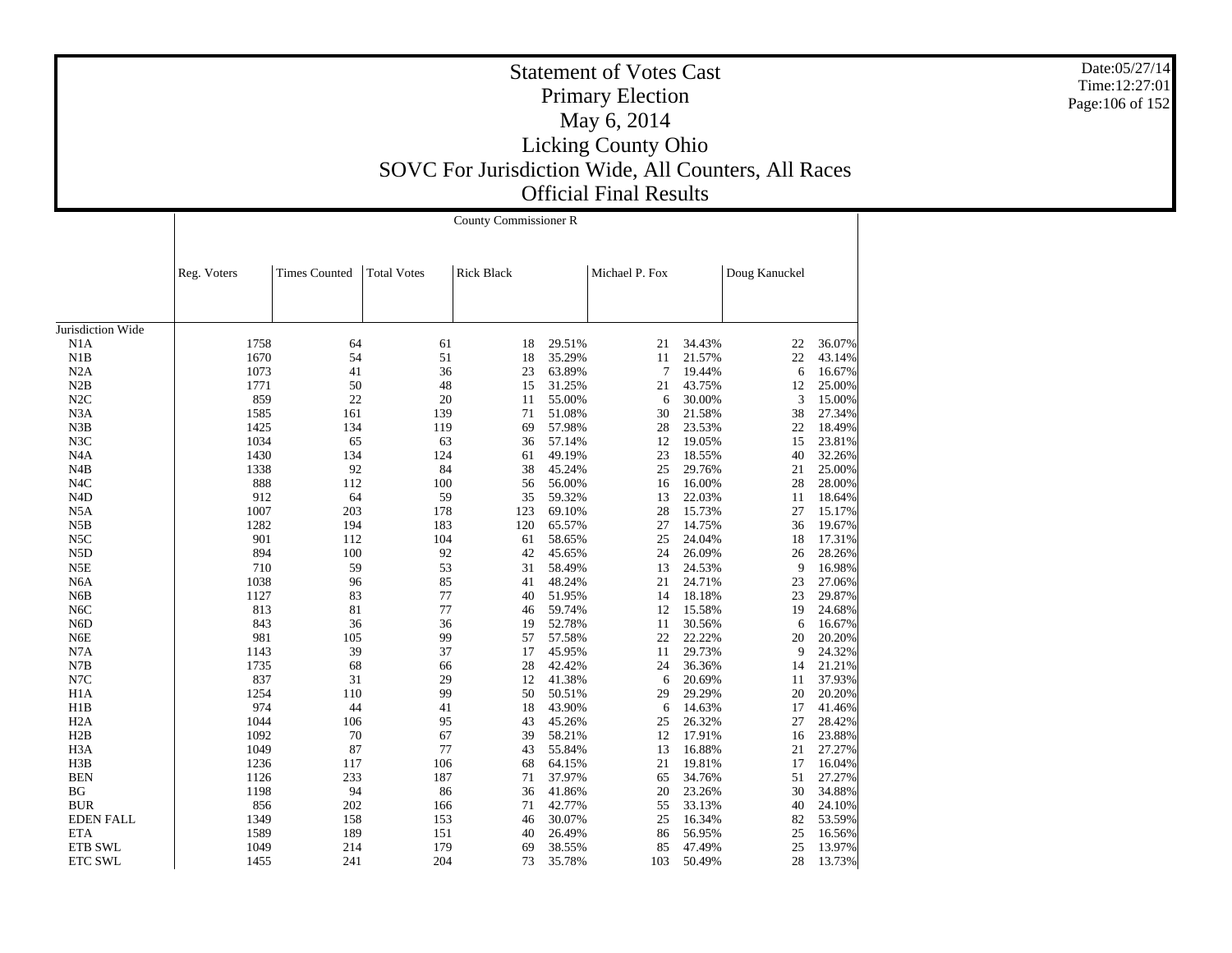ETD SWL R2A R3A RCS R3B R3C R3D RCS FRANKLIN TWP GTA GTB GTC GVA GVB GVC HAN TWP HAN V HR A HR B KIRK HR C HR D HR E HFT HWG JRA JRB LBA LBB LKA LKB LKC MADA MADB MARY TWP MK MONA MONB JOHNA JOHNB NK TWP NNTAReg. Voters Times Counted | Total Votes | Rick Black | Michael P. Fox | Doug Kanuckel County Commissioner R  $1517$ 264 203 82 40.39% 94 46.31% 27 13.30% 1077 42 33 10 30.30% 18 54.55% 5 15.15% 1399 98 79 29 36.71% 36 45.57% 14 17.72% 937 55 50 27 54.00% 18 36.00% 5 10.00% 1304 52 44 9 20.45% 27 61.36% 8 18.18% 1336 51 39 10 25.64% 19 48.72% 10 25.64% 1494 130 124 60 48.39% 28 22.58% 36 29.03% 992 140 118 80 67.80% 20 16.95% 18 15.25% 930 164 141 92 65.25% 32 22.70% 17 12.06% 1376 232 203 120 59.11% 36 17.73% 47 23.15% 1294 155 128 93 72.66% 19 14.84% 16 12.50% 1233 184 153 103 67.32% 28 18.30% 22 14.38% 2020 39 29 13 44.83% 9 31.03% 7 24.14% 1147 106 102 35 34.31% 23 22.55% 44 43.14% 715 89 83 29 34.94% 12 14.46% 42 50.60% 1007 200 173 58 33.53% 84 48.55% 31 17.92% 1318 260 219 72 32.88% 113 51.60% 34 15.53% 909 194 174 56 32.18% 83 47.70% 35 20.11% 1375 321 272 110 40.44% 118 43.38% 44 16.18% 1115 249 214 97 45.33% 82 38.32% 35 16.36% 905 210 160 73 45.63% 57 35.63% 30 18.75% 886 87 79 40 50.63% 17 21.52% 22 27.85% 1196 253 193 85 44.04% 72 37.31% 36 18.65% 816 124 113 48 42.48% 37 32.74% 28 24.78% 823 186 141 59 41.84% 50 35.46% 32 22.70% 933 222 175 73 41.71% 65 37.14% 37 21.14% 1412 134 124 55 44.35% 32 25.81% 37 29.84% 827 84 79 42 53.16% 12 15.19% 25 31.65% 1012 68 60 29 48.33% 12 20.00% 19 31.67% 1278 122 113 44 38.94% 20 17.70% 49 43.36% 833 67 66 36 54.55% 11 16.67% 19 28.79% 1331 97 90 29 32.22% 28 31.11% 33 36.67% 1081 148 130 69 53.08% 33 25.38% 28 21.54% 799 166 119 43 36.13% 45 37.82% 31 26.05% 884 247 184 78 42.39% 72 39.13% 34 18.48% 1428 328 256 100 39.06% 102 39.84% 54 21.09% 1582 236 189 79 41.80% 75 39.68% 35 18.52% 1508 193 180 107 59.44% 39 21.67% 34 18.89% 1283 130 120 57 47.50%25 20.83% 38 31.67%

Date:05/27/14Time:12:27:01Page:107 of 152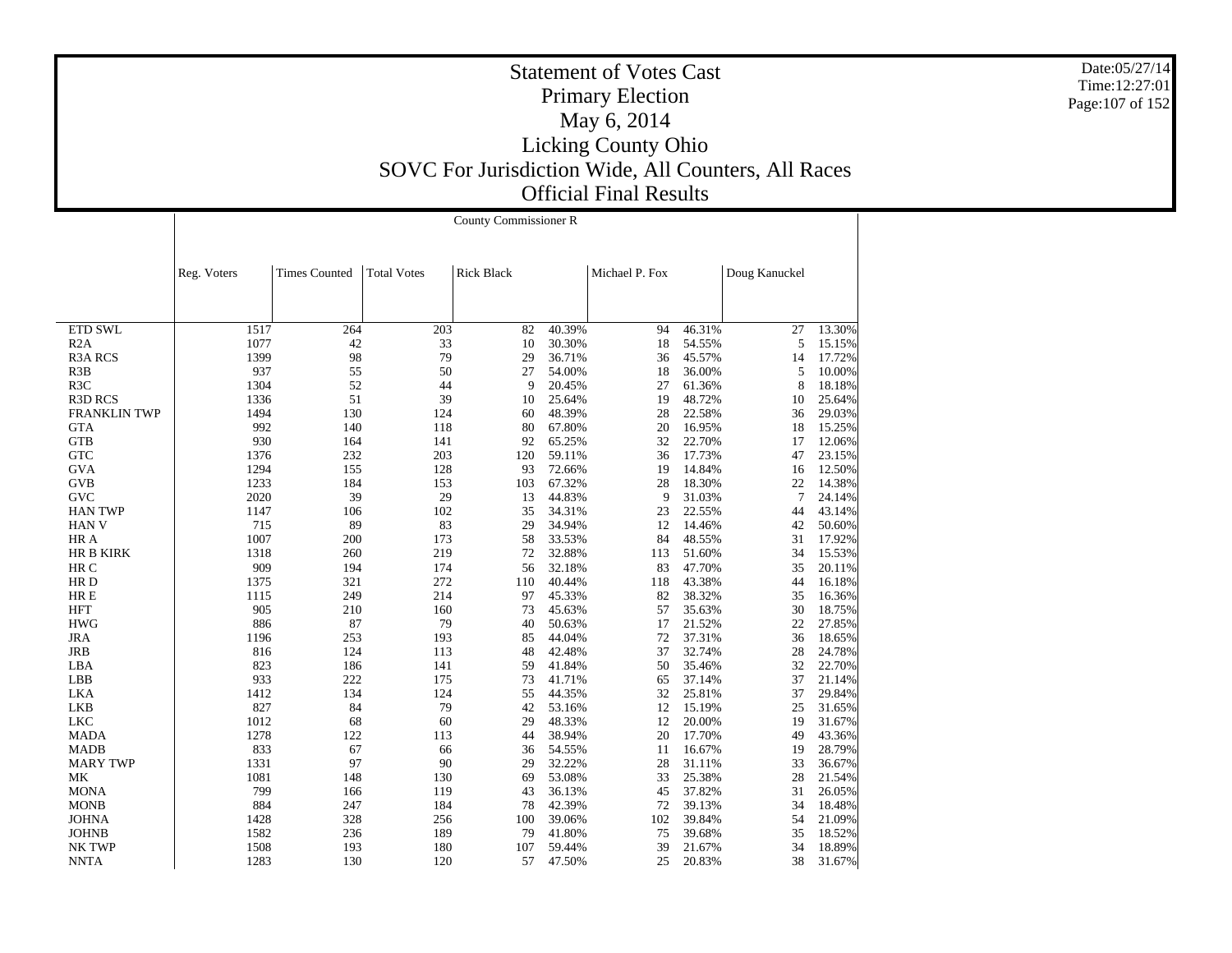NNTB STLOU P1A P1B P2A P2B P3A P3B P4A P4B PERRY STAA STAB ALEX UTA UTB BL VLG HEB VLG WASH UTICA Total Reg. Voters Times Counted | Total Votes | Rick Black | Michael P. Fox | Doug Kanuckel County Commissioner R 860100 90 44 48.89% 26 28.89% 20 22.22% 1315 130 118 31 26.27% 67 56.78% 20 16.95% 1305 131 122 32 26.23% 67 54.92% 23 18.85% 1222 83 72 24 33.33% 34 47.22% 14 19.44% 1132 64 56 14 25.00% 32 57.14% 10 17.86% 1426 207 190 42 22.11% 113 59.47% 35 18.42% 1284 227 204 54 26.47% 109 53.43% 41 20.10% 1075 159 147 55 37.41% 59 40.14% 33 22.45% 1296 213 184 51 27.72% 101 54.89% 32 17.39% 970 109 108 41 37.96%19 17.59% 48 826 194 163 59 36.20% 73 44.79% 31 19.02% 988 223 180 75 41.67% 74 41.11% 31 17.22% 1377 218 204 137 67.16% 27 13.24% 40 19.61% 1382 234 223 156 69.96% 30 13.45% 37 16.59% 1546 66 60 35 58.33%7 11.67% 18 30.00%<br>15 12.10% 46 37.10% 1470 129 124 63 50.81% 15 12.10% 46 37.10% 650 96 86 30 34.88% 24 27.91% 32 37.21% 1227 95 91 38 41.76% 25 27.47% 28 30.77% 110988 12870 11205 5067 45.22%3601 32.14% 2537 22.64%

Date:05/27/14 Time:12:27:01Page:108 of 152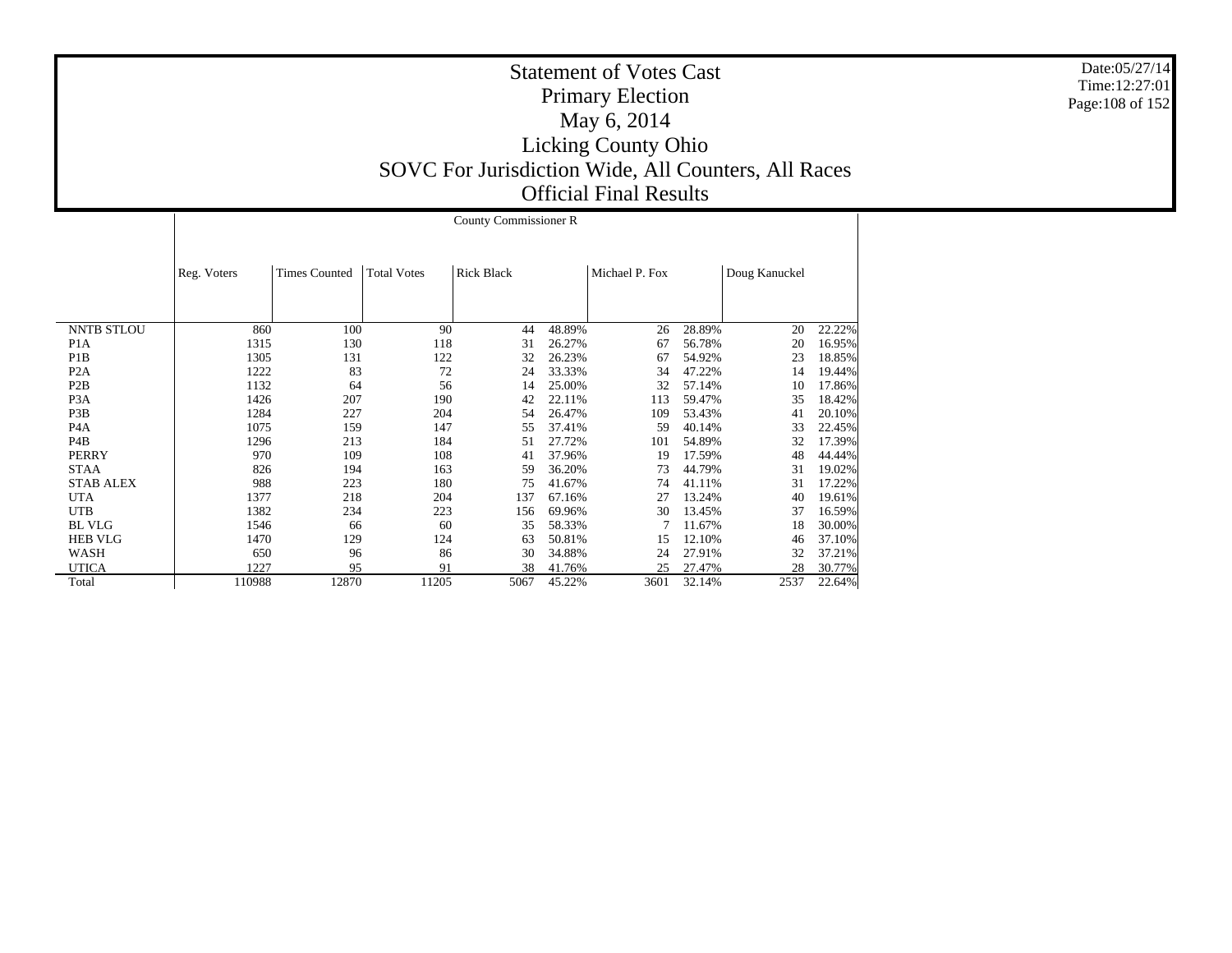|                               |              |                      |                         |                  |                           | <b>Statement of Votes Cast</b>                      | Date:05/27/14    |
|-------------------------------|--------------|----------------------|-------------------------|------------------|---------------------------|-----------------------------------------------------|------------------|
|                               |              |                      |                         |                  |                           | <b>Primary Election</b>                             | Time:12:27:01    |
|                               |              |                      |                         |                  |                           | May 6, 2014                                         | Page: 109 of 152 |
|                               |              |                      |                         |                  |                           |                                                     |                  |
|                               |              |                      |                         |                  |                           | <b>Licking County Ohio</b>                          |                  |
|                               |              |                      |                         |                  |                           | SOVC For Jurisdiction Wide, All Counters, All Races |                  |
|                               |              |                      |                         |                  |                           | <b>Official Final Results</b>                       |                  |
|                               |              |                      |                         |                  |                           |                                                     |                  |
|                               |              |                      | <b>County Auditor R</b> |                  |                           |                                                     |                  |
|                               |              |                      |                         |                  |                           |                                                     |                  |
|                               | Reg. Voters  | <b>Times Counted</b> | Total Votes             | Michael L. Smith |                           |                                                     |                  |
|                               |              |                      |                         |                  |                           |                                                     |                  |
|                               |              |                      |                         |                  |                           |                                                     |                  |
| Jurisdiction Wide             |              |                      |                         |                  |                           |                                                     |                  |
| N1A                           | 1758         | 64                   | 58                      |                  | 58 100.00%                |                                                     |                  |
| N1B                           | 1670         | 54                   | 43                      |                  | 43 100.00%                |                                                     |                  |
| N2A                           | 1073         | 41                   | 33                      |                  | 33 100.00%                |                                                     |                  |
| N2B                           | 1771         | 50                   | 43                      |                  | 43 100.00%                |                                                     |                  |
| N2C                           | 859          | 22                   | 17                      |                  | 17 100.00%                |                                                     |                  |
| N <sub>3</sub> A              | 1585         | 161                  | 133                     |                  | 133 100.00%               |                                                     |                  |
| N3B                           | 1425<br>1034 | 134                  | 112                     |                  | 112 100.00%               |                                                     |                  |
| N3C<br>N <sub>4</sub> A       | 1430         | 65<br>134            | 53<br>117               |                  | 53 100.00%<br>117 100.00% |                                                     |                  |
| N4B                           | 1338         | 92                   | 76                      |                  | 76 100.00%                |                                                     |                  |
| N <sub>4</sub> C              | 888          | 112                  | 95                      |                  | 95 100.00%                |                                                     |                  |
| N4D                           | 912          | 64                   | 56                      |                  | 56 100.00%                |                                                     |                  |
| N <sub>5</sub> A              | 1007         | 203                  | 179                     |                  | 179 100.00%               |                                                     |                  |
| N5B                           | 1282         | 194                  | 161                     |                  | 161 100.00%               |                                                     |                  |
| N5C                           | 901          | 112                  | 83                      |                  | 83 100.00%                |                                                     |                  |
| N5D                           | 894          | 100                  | 87                      |                  | 87 100.00%                |                                                     |                  |
| N5E                           | 710          | 59                   | 56                      |                  | 56 100.00%<br>77 100.00%  |                                                     |                  |
| N <sub>6</sub> A<br>N6B       | 1038<br>1127 | 96<br>83             | 77<br>71                |                  | 71 100.00%                |                                                     |                  |
| N <sub>6</sub> C              | 813          | 81                   | 67                      |                  | 67 100.00%                |                                                     |                  |
| N <sub>6</sub> D              | 843          | 36                   | 33                      |                  | 33 100.00%                |                                                     |                  |
| N6E                           | 981          | 105                  | 90                      |                  | 90 100.00%                |                                                     |                  |
| N7A                           | 1143         | 39                   | 36                      |                  | 36 100.00%                |                                                     |                  |
| N7B                           | 1735         | 68                   | 55                      |                  | 55 100.00%                |                                                     |                  |
| $_{\rm N7C}$                  | 837          | 31                   | 26                      |                  | 26 100.00%                |                                                     |                  |
| H <sub>1</sub> A              | 1254         | 110                  | 101                     |                  | 101 100.00%               |                                                     |                  |
| H1B                           | 974          | 44                   | 37                      |                  | 37 100.00%                |                                                     |                  |
| H <sub>2</sub> A<br>H2B       | 1044<br>1092 | 106<br>70            | 93<br>63                |                  | 93 100.00%<br>63 100.00%  |                                                     |                  |
| H3A                           | 1049         | 87                   | 78                      |                  | 78 100.00%                |                                                     |                  |
| H3B                           | 1236         | 117                  | 95                      |                  | 95 100.00%                |                                                     |                  |
| $\operatorname{BEN}$          | 1126         | 233                  | 167                     |                  | 167 100.00%               |                                                     |                  |
| BG                            | 1198         | 94                   | 72                      |                  | 72 100.00%                |                                                     |                  |
| <b>BUR</b>                    | 856          | 202                  | 153                     |                  | 153 100.00%               |                                                     |                  |
| <b>EDEN FALL</b>              | 1349         | 158                  | 129                     |                  | 129 100.00%               |                                                     |                  |
| ETA                           | 1589         | 189                  | 146                     |                  | 146 100.00%               |                                                     |                  |
| ETB SWL                       | 1049         | 214                  | 167                     |                  | 167 100.00%               |                                                     |                  |
| $\ensuremath{\text{ETC}}$ SWL | 1455         | 241                  | 186                     |                  | 186 100.00%               |                                                     |                  |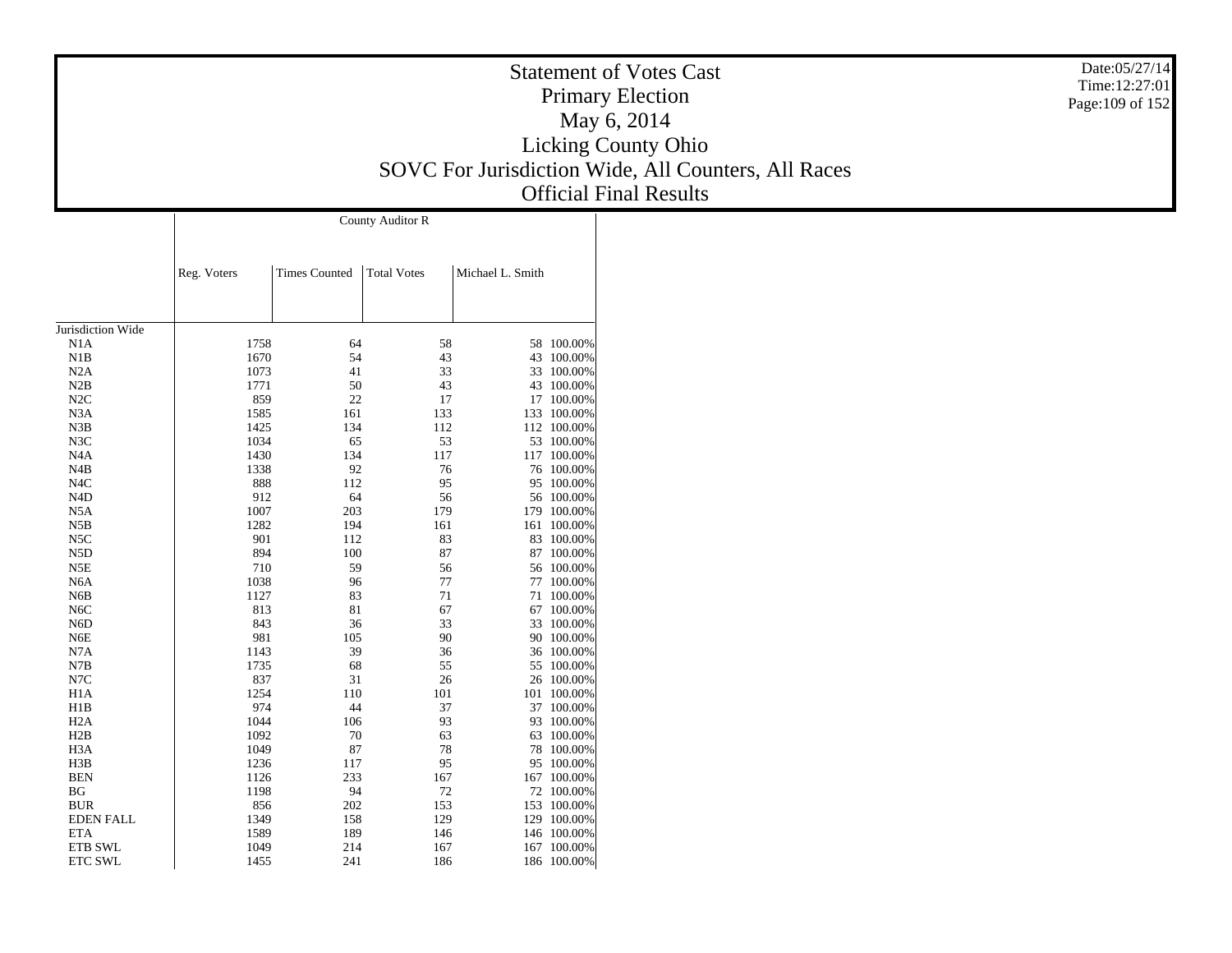| <b>Statement of Votes Cast</b>                      |
|-----------------------------------------------------|
| <b>Primary Election</b>                             |
| May 6, 2014                                         |
| <b>Licking County Ohio</b>                          |
| SOVC For Jurisdiction Wide, All Counters, All Races |
| <b>Official Final Results</b>                       |

Date:05/27/14 Time:12:27:01 Page:110 of 152

|                     |             |                      | <b>County Auditor R</b> |                  |             |
|---------------------|-------------|----------------------|-------------------------|------------------|-------------|
|                     |             |                      |                         |                  |             |
|                     | Reg. Voters | <b>Times Counted</b> | <b>Total Votes</b>      | Michael L. Smith |             |
|                     |             |                      |                         |                  |             |
| <b>ETD SWL</b>      | 1517        | 264                  | 191                     | 191              | 100.00%     |
| R2A                 | 1077        | 42                   | 33                      | 33               | 100.00%     |
| R3A RCS             | 1399        | 98                   | 87                      |                  | 87 100.00%  |
| R3B                 | 937         | 55                   | 44                      | 44               | 100.00%     |
| R <sub>3</sub> C    | 1304        | 52                   | 40                      | 40               | 100.00%     |
| <b>R3D RCS</b>      | 1336        | 51                   | 44                      | 44               | 100.00%     |
| <b>FRANKLIN TWP</b> | 1494        | 130                  | 106                     |                  | 106 100.00% |
| <b>GTA</b>          | 992         | 140                  | 119                     |                  | 119 100.00% |
| <b>GTB</b>          | 930         | 164                  | 139                     |                  | 139 100.00% |
| <b>GTC</b>          | 1376        | 232                  | 195                     |                  | 195 100.00% |
| <b>GVA</b>          | 1294        | 155                  | 129                     |                  | 129 100.00% |
| <b>GVB</b>          | 1233        | 184                  | 155                     |                  | 155 100.00% |
| <b>GVC</b>          | 2020        | 39                   | 33                      |                  | 33 100.00%  |
| <b>HAN TWP</b>      | 1147        | 106                  | 91                      | 91               | 100.00%     |
| HAN V               | 715         | 89                   | 76                      |                  | 76 100.00%  |
| HR A                | 1007        | 200                  | 154                     | 154              | 100.00%     |
| <b>HR B KIRK</b>    | 1318        | 260                  | 201                     | 201              | 100.00%     |
| HR C                | 909         | 194                  | 167                     |                  | 167 100.00% |
| HR D                | 1375        | 321                  | 250                     |                  | 250 100.00% |
| HR E                | 1115        | 249                  | 190                     |                  | 190 100.00% |
| <b>HFT</b>          | 905         | 210                  | 160                     |                  | 160 100.00% |
| <b>HWG</b>          | 886         | 87                   | 68                      |                  | 68 100.00%  |
| <b>JRA</b>          | 1196        | 253                  | 178                     |                  | 178 100.00% |
| JRB                 | 816         | 124                  | 104                     |                  | 104 100.00% |
| LBA                 | 823         | 186                  | 142                     |                  | 142 100.00% |
| LBB                 | 933         | 222                  | 171                     | 171              | 100.00%     |
| <b>LKA</b>          | 1412        | 134                  | 111                     | 111              | 100.00%     |
| LKB                 | 827         | 84                   | 71                      | 71               | 100.00%     |
| <b>LKC</b>          | 1012        | 68                   | 58                      |                  | 58 100.00%  |
| MADA                | 1278        | 122                  | 99                      |                  | 99 100.00%  |
| <b>MADB</b>         | 833         | 67                   | 59                      |                  | 59 100.00%  |
| <b>MARY TWP</b>     | 1331        | 97                   | 79                      | 79               | 100.00%     |
| MK                  | 1081        | 148                  | 116                     |                  | 116 100.00% |
| <b>MONA</b>         | 799         | 166                  | 138                     |                  | 138 100.00% |
| <b>MONB</b>         | 884         | 247                  | 180                     |                  | 180 100.00% |
| <b>JOHNA</b>        | 1428        | 328                  | 259                     |                  | 259 100.00% |
| <b>JOHNB</b>        | 1582        | 236                  | 186                     |                  | 186 100.00% |
| NK TWP              | 1508        | 193                  | 166                     |                  | 166 100.00% |
| <b>NNTA</b>         | 1283        | 130                  | 106                     | 106              | 100.00%     |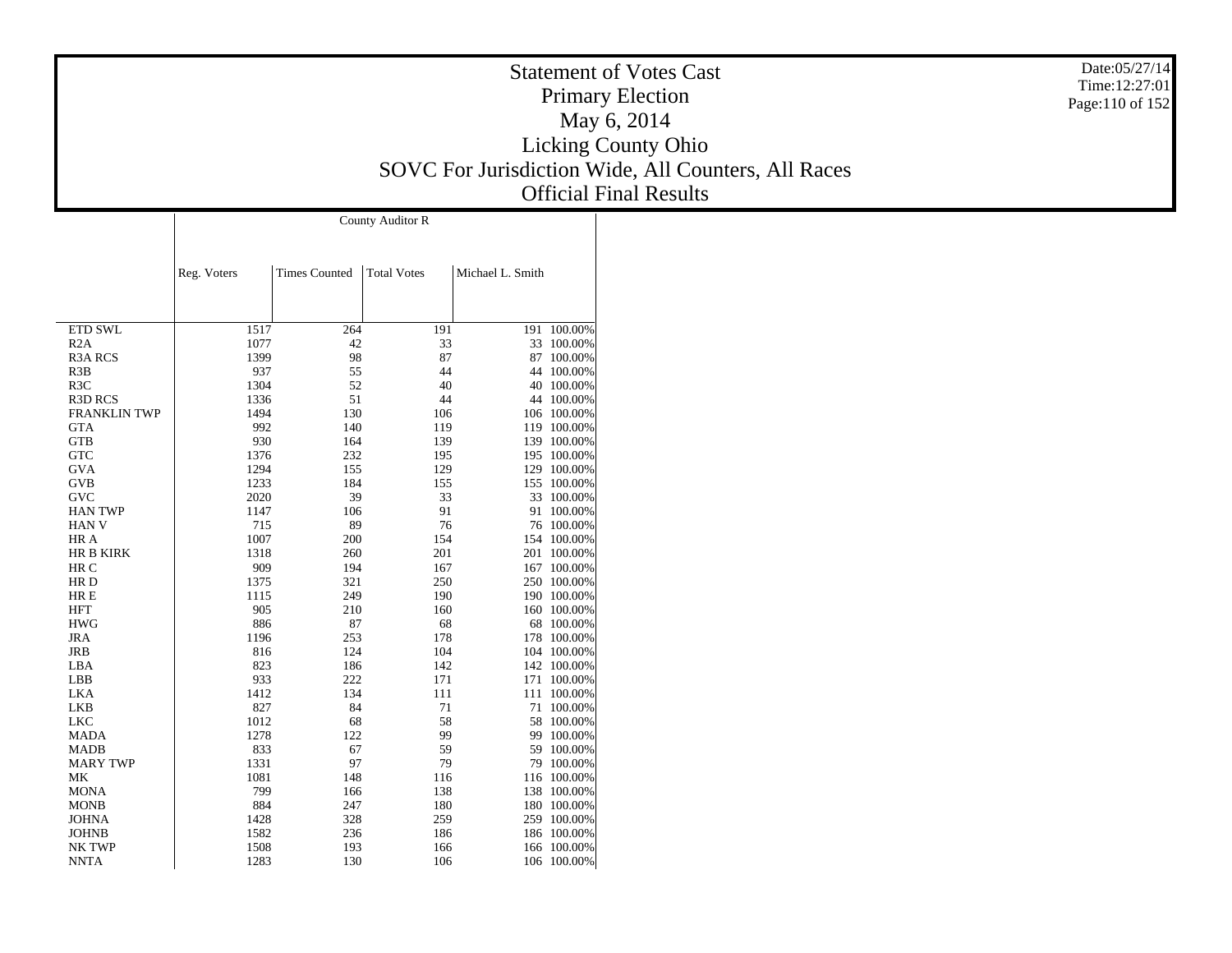Date:05/27/14 Time:12:27:01Page:111 of 152

|                   |             |                      | County Auditor R   |                  |         |
|-------------------|-------------|----------------------|--------------------|------------------|---------|
|                   |             |                      |                    |                  |         |
|                   | Reg. Voters | <b>Times Counted</b> | <b>Total Votes</b> | Michael L. Smith |         |
|                   |             |                      |                    |                  |         |
|                   |             |                      |                    |                  |         |
| <b>NNTB STLOU</b> | 860         | 100                  | 82                 | 82               | 100.00% |
| P <sub>1</sub> A  | 1315        | 130                  | 99                 | 99               | 100.00% |
| P <sub>1</sub> B  | 1305        | 131                  | 99                 | 99               | 100.00% |
| P <sub>2</sub> A  | 1222        | 83                   | 69                 | 69               | 100.00% |
| P <sub>2</sub> B  | 1132        | 64                   | 50                 | 50               | 100.00% |
| P <sub>3</sub> A  | 1426        | 207                  | 157                | 157              | 100.00% |
| P3B               | 1284        | 227                  | 184                | 184              | 100.00% |
| P <sub>4</sub> A  | 1075        | 159                  | 132                | 132              | 100.00% |
| P4B               | 1296        | 213                  | 161                | 161              | 100.00% |
| PERRY             | 970         | 109                  | 85                 | 85               | 100.00% |
| <b>STAA</b>       | 826         | 194                  | 146                | 146              | 100.00% |
| <b>STAB ALEX</b>  | 988         | 223                  | 173                | 173              | 100.00% |
| UTA               | 1377        | 218                  | 183                | 183              | 100.00% |
| UTB               | 1382        | 234                  | 198                | 198              | 100.00% |
| <b>BL VLG</b>     | 1546        | 66                   | 53                 | 53               | 100.00% |
| <b>HEB VLG</b>    | 1470        | 129                  | 102                | 102              | 100.00% |
| WASH              | 650         | 96                   | 71                 | 71               | 100.00% |
| <b>UTICA</b>      | 1227        | 95                   | 86                 | 86               | 100.00% |
| Total             | 110988      | 12870                | 10369              | 10369            | 100.00% |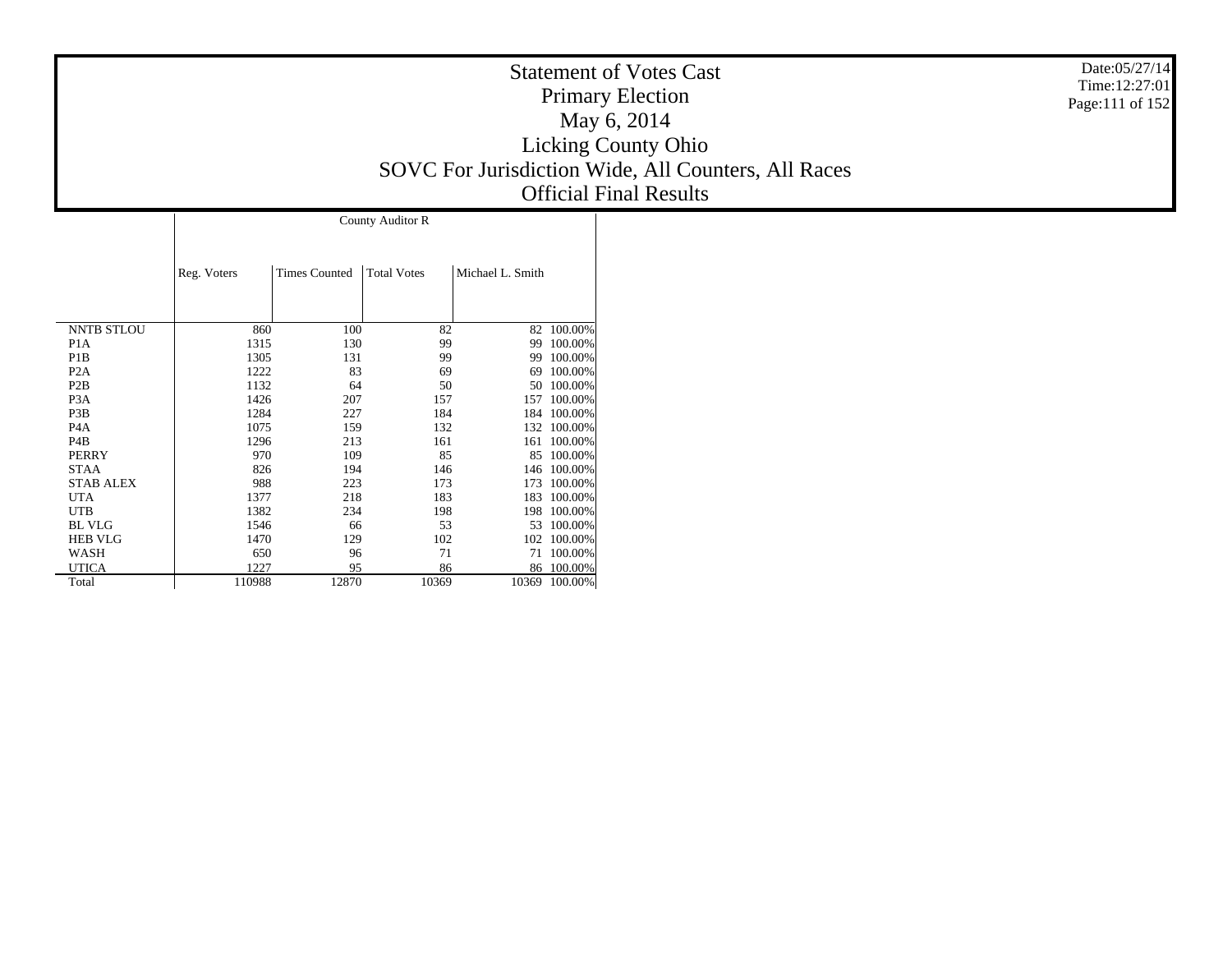| <b>Statement of Votes Cast</b>                      |
|-----------------------------------------------------|
| <b>Primary Election</b>                             |
| May 6, 2014                                         |
| <b>Licking County Ohio</b>                          |
| SOVC For Jurisdiction Wide, All Counters, All Races |
| <b>Official Final Results</b>                       |

Date:05/27/14 Time:12:27:01 Page:112 of 152

|                   |             |                         | Gov Lt Gov G     |                             |         |                  |         |
|-------------------|-------------|-------------------------|------------------|-----------------------------|---------|------------------|---------|
|                   | Reg. Voters | <b>Times</b><br>Counted |                  | Total Votes   Rios Fitrakis |         | Write-In Votes   |         |
|                   |             |                         |                  |                             |         |                  |         |
| Jurisdiction Wide |             |                         |                  |                             |         |                  |         |
| N1A               | 1758        | $\boldsymbol{0}$        | $\boldsymbol{0}$ | $\boldsymbol{0}$            |         | $\boldsymbol{0}$ |         |
| N1B               | 1670        | $\boldsymbol{0}$        | $\mathbf{0}$     | $\mathbf{0}$                |         | $\boldsymbol{0}$ |         |
| N2A               | 1073        | $\mathbf{0}$            | $\mathbf{0}$     | $\overline{0}$              |         | $\mathbf{0}$     |         |
| N2B               | 1771        | 1                       | 1                | 1                           | 100.00% | $\boldsymbol{0}$ | 0.00%   |
| N2C               | 859         | $\boldsymbol{0}$        | $\boldsymbol{0}$ | $\mathbf{0}$                |         | $\boldsymbol{0}$ |         |
| N3A               | 1585        | $\overline{0}$          | $\mathbf{0}$     | $\overline{0}$              |         | $\mathbf{0}$     |         |
| N3B               | 1425        | 0                       | $\mathbf{0}$     | $\mathbf{0}$                |         | $\boldsymbol{0}$ |         |
| N <sub>3</sub> C  | 1034        | $\boldsymbol{0}$        | $\boldsymbol{0}$ | $\mathbf{0}$                |         | 0                |         |
| N <sub>4</sub> A  | 1430        | $\mathbf{0}$            | $\mathbf{0}$     | $\overline{0}$              |         | $\overline{0}$   |         |
| N4B               | 1338        | $\mathbf{0}$            | $\boldsymbol{0}$ | $\boldsymbol{0}$            |         | $\boldsymbol{0}$ |         |
| N <sub>4</sub> C  | 888         | $\mathbf{0}$            | $\boldsymbol{0}$ | $\mathbf{0}$                |         | $\boldsymbol{0}$ |         |
| N <sub>4</sub> D  | 912         | 0                       | $\Omega$         | $\overline{0}$              |         | 0                |         |
| N <sub>5</sub> A  | 1007        | $\boldsymbol{0}$        | $\boldsymbol{0}$ | $\boldsymbol{0}$            |         | 0                |         |
| N5B               | 1282        | 0                       | $\mathbf{0}$     | $\overline{0}$              |         | $\boldsymbol{0}$ |         |
| N5C               | 901         | $\overline{0}$          | $\mathbf{0}$     | $\overline{0}$              |         | $\boldsymbol{0}$ |         |
| N <sub>5</sub> D  | 894         | $\mathbf{0}$            | $\boldsymbol{0}$ | $\boldsymbol{0}$            |         | 0                |         |
| N5E               | 710         | 0                       | $\mathbf{0}$     | $\overline{0}$              |         | 0                |         |
| N <sub>6</sub> A  | 1038        | $\boldsymbol{0}$        | $\mathbf{0}$     | $\overline{0}$              |         | $\boldsymbol{0}$ |         |
| N <sub>6</sub> B  | 1127        | $\boldsymbol{0}$        | $\mathbf{0}$     | $\boldsymbol{0}$            |         | $\boldsymbol{0}$ |         |
| N <sub>6</sub> C  | 813         | $\mathbf{0}$            | $\mathbf{0}$     | $\boldsymbol{0}$            |         | $\boldsymbol{0}$ |         |
| N <sub>6</sub> D  | 843         | 1                       | 1                | $\mathbf{0}$                | 0.00%   | 1                | 100.00% |
| N <sub>6</sub> E  | 981         | 0                       | $\mathbf{0}$     | $\mathbf{0}$                |         | $\boldsymbol{0}$ |         |
| N7A               | 1143        | $\boldsymbol{0}$        | $\boldsymbol{0}$ | $\mathbf{0}$                |         | $\boldsymbol{0}$ |         |
| N7B               | 1735        | $\overline{0}$          | $\mathbf{0}$     | $\overline{0}$              |         | $\overline{0}$   |         |
| N7C               | 837         | $\mathbf{0}$            | $\boldsymbol{0}$ | $\boldsymbol{0}$            |         | $\boldsymbol{0}$ |         |
| H1A               | 1254        | 0                       | 0                | $\overline{0}$              |         | 0                |         |
| H1B               | 974         | $\overline{0}$          | $\Omega$         | $\overline{0}$              |         | $\overline{0}$   |         |
| H <sub>2</sub> A  | 1044        | 1                       | 1                | 1                           | 100.00% | $\boldsymbol{0}$ | 0.00%   |
| H2B               | 1092        | $\overline{0}$          | $\mathbf{0}$     | $\mathbf{0}$                |         | $\boldsymbol{0}$ |         |
| H <sub>3</sub> A  | 1049        | 1                       | 1                | 1                           | 100.00% | $\mathbf{0}$     | 0.00%   |
| H3B               | 1236        | 0                       | $\boldsymbol{0}$ | $\boldsymbol{0}$            |         | 0                |         |
| <b>BEN</b>        | 1126        | 1                       | $\mathbf{0}$     | $\boldsymbol{0}$            |         | $\mathbf{0}$     |         |
| BG                | 1198        | $\overline{2}$          | $\mathbf{0}$     | $\overline{0}$              |         | $\boldsymbol{0}$ |         |
| <b>BUR</b>        | 856         | $\boldsymbol{0}$        | $\boldsymbol{0}$ | $\boldsymbol{0}$            |         | $\boldsymbol{0}$ |         |
| <b>EDEN FALL</b>  | 1349        | $\mathbf{0}$            | $\mathbf{0}$     | $\boldsymbol{0}$            |         | $\boldsymbol{0}$ |         |
| <b>ETA</b>        | 1589        | 0                       | 0                | $\overline{0}$              |         | 0                |         |
| ETB SWL           | 1049        | $\mathbf{0}$            | 0                | $\boldsymbol{0}$            |         | 0                |         |
| <b>ETC SWL</b>    | 1455        | $\overline{2}$          | $\mathbf{0}$     | $\overline{0}$              |         | $\overline{0}$   |         |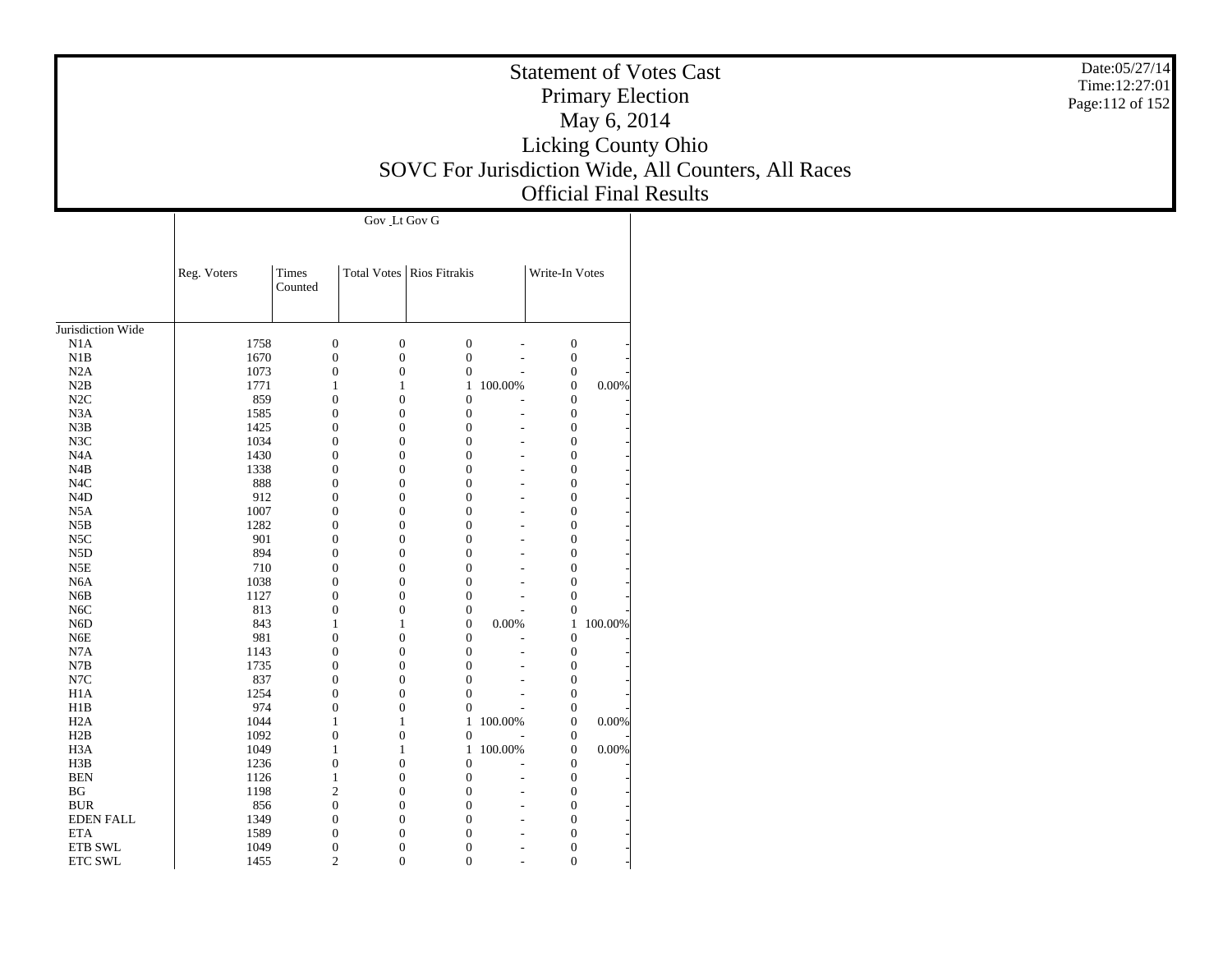Date:05/27/14 Time:12:27:01Page:113 of 152

|                     |             |                         | Gov Lt Gov G     |                             |         |                  |         |
|---------------------|-------------|-------------------------|------------------|-----------------------------|---------|------------------|---------|
|                     | Reg. Voters | <b>Times</b><br>Counted |                  | Total Votes   Rios Fitrakis |         | Write-In Votes   |         |
| <b>ETD SWL</b>      | 1517        | $\mathbf{1}$            | $\mathbf{0}$     | $\mathbf{0}$                |         | $\mathbf{0}$     |         |
| R2A                 | 1077        | $\boldsymbol{0}$        | $\boldsymbol{0}$ | $\mathbf{0}$                |         | $\mathbf{0}$     |         |
| <b>R3A RCS</b>      | 1399        | $\mathbf{1}$            | 1                | $\mathbf{1}$                | 100.00% | $\overline{0}$   | 0.00%   |
| R3B                 | 937         | 0                       | $\Omega$         | $\Omega$                    |         | $\mathbf{0}$     |         |
| R <sub>3</sub> C    | 1304        | 0                       | $\mathbf{0}$     | $\mathbf{0}$                |         | $\mathbf{0}$     |         |
| <b>R3D RCS</b>      | 1336        | 0                       | $\mathbf{0}$     | $\mathbf{0}$                |         | $\boldsymbol{0}$ |         |
| <b>FRANKLIN TWP</b> | 1494        | $\overline{0}$          | $\overline{0}$   | $\boldsymbol{0}$            |         | $\overline{0}$   |         |
| <b>GTA</b>          | 992         | 1                       | 1                | $\overline{0}$              | 0.00%   | 1                | 100.00% |
| <b>GTB</b>          | 930         | $\overline{0}$          | $\overline{0}$   | $\overline{0}$              |         | $\overline{0}$   |         |
| <b>GTC</b>          | 1376        | 1                       | $\overline{0}$   | $\overline{0}$              |         | $\overline{0}$   |         |
| <b>GVA</b>          | 1294        | 0                       | $\Omega$         | $\Omega$                    |         | $\mathbf{0}$     |         |
| <b>GVB</b>          | 1233        | 1                       | 1                | 1                           | 100.00% | $\boldsymbol{0}$ | 0.00%   |
| <b>GVC</b>          | 2020        | $\overline{2}$          | 1                | 1                           | 100.00% | $\mathbf{0}$     | 0.00%   |
| <b>HAN TWP</b>      | 1147        | $\overline{0}$          | $\mathbf{0}$     | $\mathbf{0}$                |         | $\boldsymbol{0}$ |         |
| <b>HAN V</b>        | 715         | $\overline{0}$          | $\overline{0}$   | $\mathbf{0}$                |         | $\overline{0}$   |         |
| HR A                | 1007        | $\overline{0}$          | $\overline{0}$   | $\overline{0}$              |         | $\overline{0}$   |         |
| <b>HR B KIRK</b>    | 1318        | $\mathbf{1}$            | 1                | 1                           | 100.00% | $\overline{0}$   | 0.00%   |
| HR C                | 909         | $\overline{0}$          | $\mathbf{0}$     | $\overline{0}$              |         | $\mathbf{0}$     |         |
| HR D                | 1375        | $\overline{2}$          | $\overline{2}$   | $\overline{2}$              | 100.00% | $\boldsymbol{0}$ | 0.00%   |
| HR E                | 1115        | $\mathbf{1}$            | $\overline{0}$   | $\overline{0}$              |         | $\boldsymbol{0}$ |         |
| <b>HFT</b>          | 905         | $\overline{2}$          | $\mathbf{0}$     | $\mathbf{0}$                |         | $\mathbf{0}$     |         |
| <b>HWG</b>          | 886         | $\boldsymbol{0}$        | $\overline{0}$   | $\overline{0}$              |         | $\overline{0}$   |         |
| <b>JRA</b>          | 1196        | $\overline{0}$          | $\overline{0}$   | $\overline{0}$              |         | $\overline{0}$   |         |
| <b>JRB</b>          | 816         | 0                       | $\mathbf{0}$     | $\overline{0}$              |         | $\mathbf{0}$     |         |
| LBA                 | 823         | 0                       | $\overline{0}$   | $\mathbf{0}$                |         | $\mathbf{0}$     |         |
| LBB                 | 933         | $\overline{2}$          | $\overline{0}$   | $\overline{0}$              |         | $\mathbf{0}$     |         |
| <b>LKA</b>          | 1412        | $\boldsymbol{0}$        | $\overline{0}$   | $\boldsymbol{0}$            |         | $\boldsymbol{0}$ |         |
| <b>LKB</b>          | 827         | $\overline{0}$          | $\overline{0}$   | $\overline{0}$              |         | $\overline{0}$   |         |
| <b>LKC</b>          | 1012        | $\overline{0}$          | $\mathbf{0}$     | $\overline{0}$              |         | $\overline{0}$   |         |
| <b>MADA</b>         | 1278        | $\overline{0}$          | $\Omega$         | $\overline{0}$              |         | $\overline{0}$   |         |
| <b>MADB</b>         | 833         | 0                       | $\Omega$         | $\overline{0}$              |         | $\mathbf{0}$     |         |
| <b>MARY TWP</b>     | 1331        | 0                       | $\mathbf{0}$     | $\mathbf{0}$                |         | $\mathbf{0}$     |         |
| MK                  | 1081        | 1                       | $\overline{0}$   | $\overline{0}$              |         | $\boldsymbol{0}$ |         |
| <b>MONA</b>         | 799         | $\mathbf{1}$            | $\mathbf{0}$     | $\mathbf{0}$                |         | $\mathbf{0}$     |         |
| <b>MONB</b>         | 884         | $\boldsymbol{0}$        | $\overline{0}$   | $\overline{0}$              |         | $\boldsymbol{0}$ |         |
| <b>JOHNA</b>        | 1428        | $\overline{0}$          | $\overline{0}$   | $\mathbf{0}$                |         | $\overline{0}$   |         |
| <b>JOHNB</b>        | 1582        | $\mathbf{1}$            | $\overline{0}$   | $\overline{0}$              |         | $\overline{0}$   |         |
| NK TWP              | 1508        | $\overline{2}$          | 1                | $\mathbf{0}$                | 0.00%   | 1                | 100.00% |
| <b>NNTA</b>         | 1283        | 0                       | $\theta$         | $\overline{0}$              |         | $\mathbf{0}$     |         |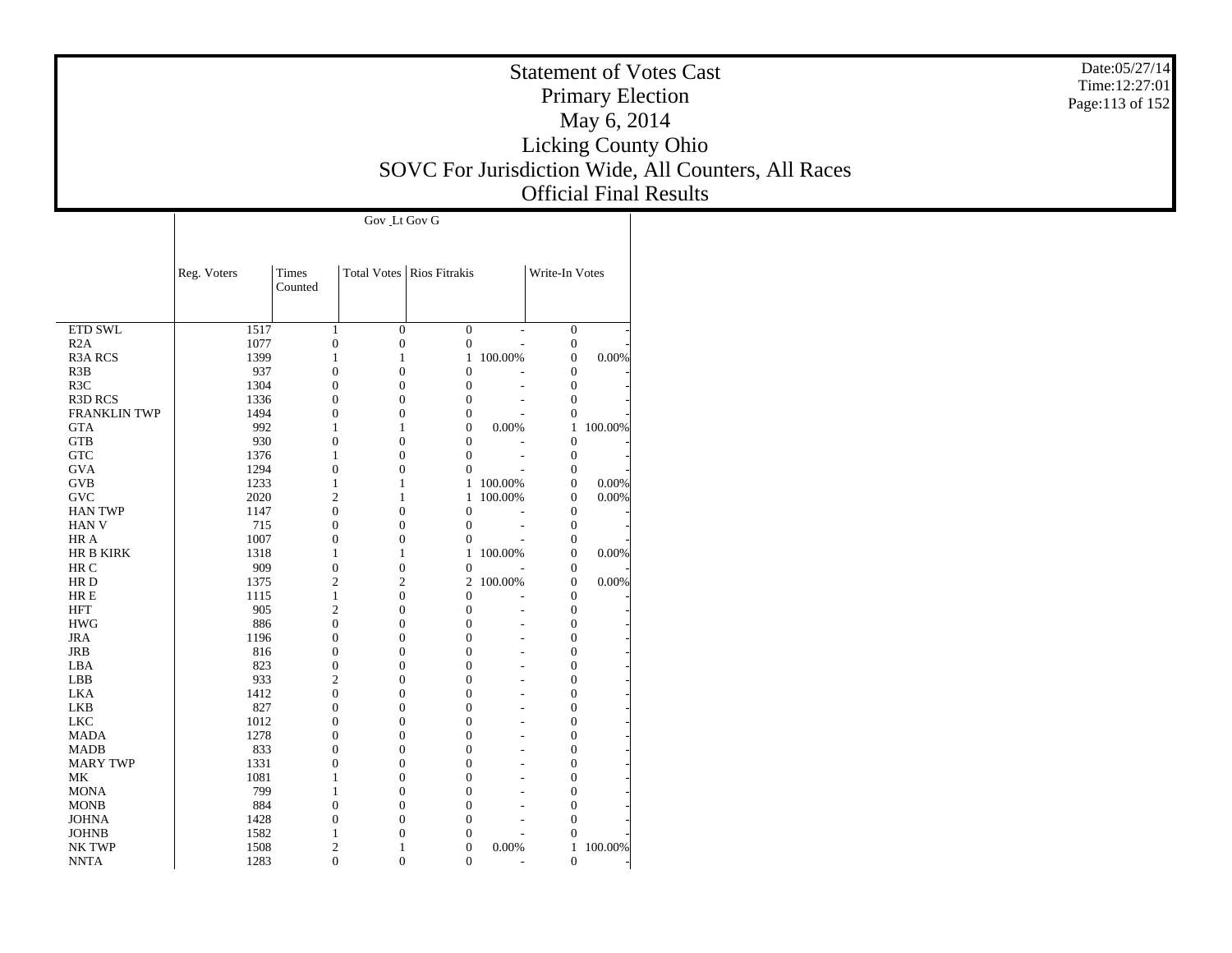| <b>Statement of Votes Cast</b>                      |
|-----------------------------------------------------|
| <b>Primary Election</b>                             |
| May 6, 2014                                         |
| <b>Licking County Ohio</b>                          |
| SOVC For Jurisdiction Wide, All Counters, All Races |
| <b>Official Final Results</b>                       |

|                   |             |                  | Gov Lt Gov G      |                             |         |                |        |
|-------------------|-------------|------------------|-------------------|-----------------------------|---------|----------------|--------|
|                   |             |                  |                   |                             |         |                |        |
|                   | Reg. Voters | Times<br>Counted |                   | Total Votes   Rios Fitrakis |         | Write-In Votes |        |
|                   |             |                  |                   |                             |         |                |        |
| <b>NNTB STLOU</b> | 860         |                  | $\Omega$          | $\Omega$                    |         | $\Omega$       |        |
| P <sub>1</sub> A  | 1315        |                  |                   |                             |         |                |        |
| P <sub>1</sub> B  | 1305        |                  |                   | 1                           | 100.00% | $\theta$       | 0.00%  |
| P <sub>2</sub> A  | 1222        | 0                | 0                 | 0                           |         | 0              |        |
| P <sub>2</sub> B  | 1132        | 0                | 0                 | 0                           |         |                |        |
| P <sub>3</sub> A  | 1426        | $\overline{c}$   | 0                 | 0                           |         | 0              |        |
| P3B               | 1284        | 3                | 0                 | 0                           |         |                |        |
| P <sub>4</sub> A  | 1075        |                  | 0                 | 0                           |         | 0              |        |
| P4B               | 1296        | 0                | 0                 | 0                           |         | 0              |        |
| <b>PERRY</b>      | 970         | $\Omega$         | $\mathbf{\Omega}$ | 0                           |         | 0              |        |
| <b>STAA</b>       | 826         | $\Omega$         | 0                 | 0                           |         | 0              |        |
| <b>STAB ALEX</b>  | 988         | 0                | $\mathbf{\Omega}$ | 0                           |         | 0              |        |
| <b>UTA</b>        | 1377        |                  | 0                 | 0                           |         | 0              |        |
| <b>UTB</b>        | 1382        | $\Omega$         | 0                 | 0                           |         | 0              |        |
| <b>BL VLG</b>     | 1546        | 0                | 0                 | 0                           |         |                |        |
| <b>HEB VLG</b>    | 1470        |                  | 0                 | 0                           |         |                |        |
| WASH              | 650         |                  | 0                 | 0                           |         | $\theta$       |        |
| <b>UTICA</b>      | 1227        |                  | 0                 |                             |         | 0              |        |
| Total             | 110988      | 37               | 13                | 10                          | 76.92%  | 3              | 23.08% |

Date:05/27/14 Time:12:27:02 Page:114 of 152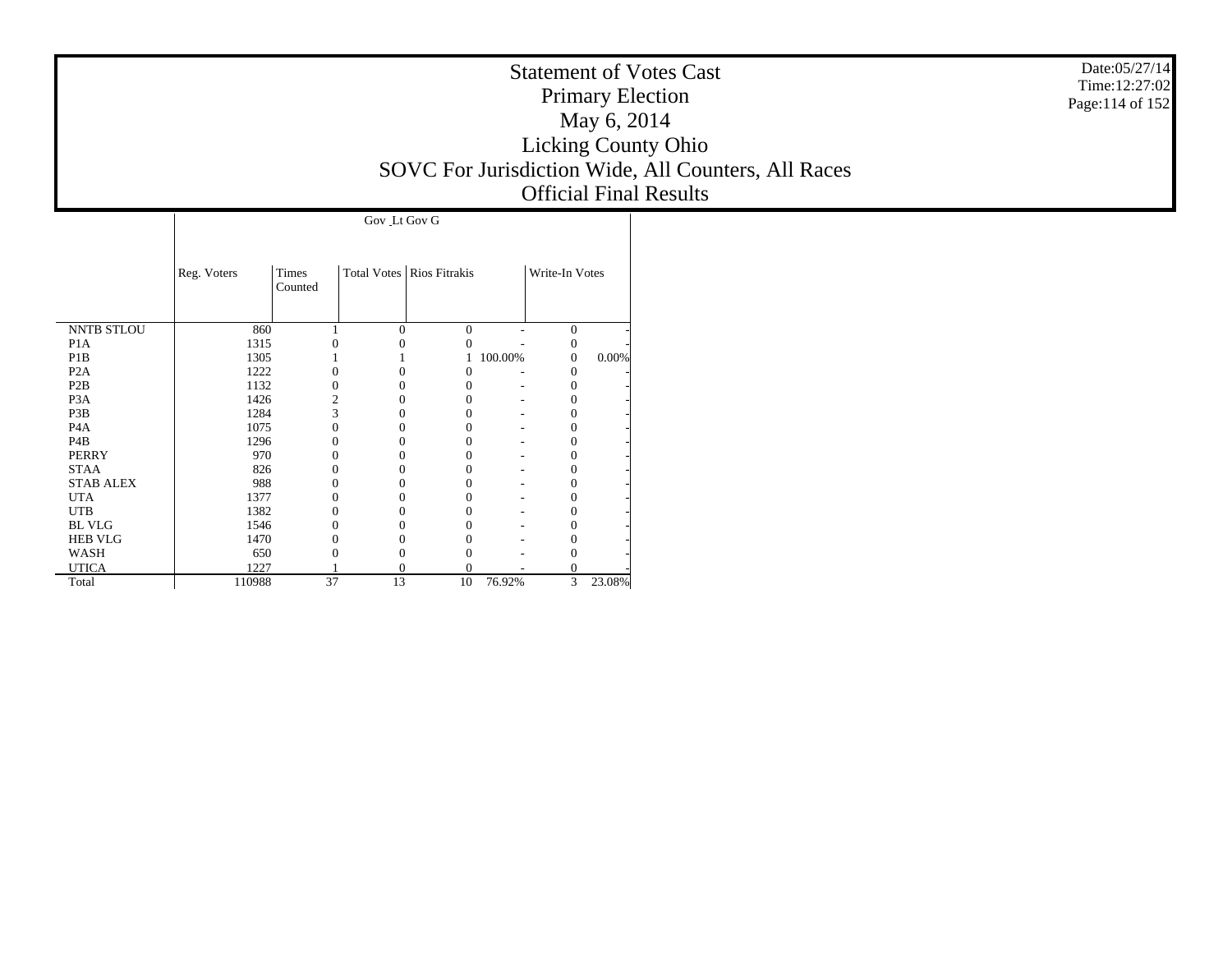|                               |              |                                      |                                |                                      |           | Date:05/27/14<br><b>Statement of Votes Cast</b>     |
|-------------------------------|--------------|--------------------------------------|--------------------------------|--------------------------------------|-----------|-----------------------------------------------------|
|                               |              |                                      |                                |                                      |           | Time: 12:27:02                                      |
|                               |              |                                      |                                |                                      |           | <b>Primary Election</b><br>Page:115 of 152          |
|                               |              |                                      |                                |                                      |           | May 6, 2014                                         |
|                               |              |                                      |                                |                                      |           | Licking County Ohio                                 |
|                               |              |                                      |                                |                                      |           |                                                     |
|                               |              |                                      |                                |                                      |           | SOVC For Jurisdiction Wide, All Counters, All Races |
|                               |              |                                      |                                |                                      |           | <b>Official Final Results</b>                       |
|                               |              |                                      | 12th Cong Dist G               |                                      |           |                                                     |
|                               |              |                                      |                                |                                      |           |                                                     |
|                               | Reg. Voters  | Times                                | Total Votes   Bob Hart         |                                      |           |                                                     |
|                               |              | Counted                              |                                |                                      |           |                                                     |
|                               |              |                                      |                                |                                      |           |                                                     |
| Jurisdiction Wide             |              |                                      |                                |                                      |           |                                                     |
| N1A                           | 1758         | $\boldsymbol{0}$                     | $\mathbf{0}$                   | $\boldsymbol{0}$                     |           |                                                     |
| N1B                           | 1670         | $\boldsymbol{0}$                     | $\mathbf{0}$                   | $\boldsymbol{0}$                     |           |                                                     |
| N2A                           | 1073         | $\boldsymbol{0}$                     | $\mathbf{0}$                   | $\boldsymbol{0}$                     |           |                                                     |
| $\rm N2B$<br>$\rm N2C$        | 1771<br>859  | $\mathbf{1}$<br>$\boldsymbol{0}$     | $\Omega$                       | $\mathbf{1}$<br>$\boldsymbol{0}$     | 100.00%   |                                                     |
| $_{\rm N3A}$                  | 1585         | $\boldsymbol{0}$                     | $\Omega$                       | $\boldsymbol{0}$                     |           |                                                     |
| ${\bf N3B}$                   | 1425         | $\boldsymbol{0}$                     | $\Omega$                       | $\boldsymbol{0}$                     |           |                                                     |
| $_{\rm N3C}$                  | 1034         | $\boldsymbol{0}$                     | $\Omega$                       | $\boldsymbol{0}$                     |           |                                                     |
| N4A                           | 1430         | $\boldsymbol{0}$                     | $\Omega$                       | $\mathbf{0}$                         |           |                                                     |
| $\rm N4B$                     | 1338         | $\boldsymbol{0}$                     | $\Omega$                       | $\boldsymbol{0}$                     |           |                                                     |
| N <sub>4</sub> C<br>$\rm N4D$ | 888<br>912   | $\boldsymbol{0}$<br>$\boldsymbol{0}$ | $\Omega$<br>$\Omega$           | $\mathbf{0}$<br>$\boldsymbol{0}$     |           |                                                     |
| N5A                           | 1007         | $\boldsymbol{0}$                     | $\Omega$                       | $\boldsymbol{0}$                     |           |                                                     |
| $_{\rm N5B}$                  | 1282         | $\boldsymbol{0}$                     | $\Omega$                       | $\boldsymbol{0}$                     |           |                                                     |
| N5C                           | 901          | $\boldsymbol{0}$                     | $\Omega$                       | $\boldsymbol{0}$                     |           |                                                     |
| ${\rm N5D}$                   | 894          | $\boldsymbol{0}$                     | $\Omega$                       | $\boldsymbol{0}$                     |           |                                                     |
| $_{\rm N5E}$                  | 710          | $\boldsymbol{0}$                     | $\Omega$                       | $\mathbf{0}$                         |           |                                                     |
| N6A<br>N <sub>6</sub> B       | 1038<br>1127 | $\boldsymbol{0}$<br>$\mathbf{0}$     | $\Omega$<br>$\Omega$           | $\boldsymbol{0}$<br>$\boldsymbol{0}$ |           |                                                     |
| $_{\mathrm{N6C}}$             | 813          | $\boldsymbol{0}$                     | $\Omega$                       | $\boldsymbol{0}$                     |           |                                                     |
| N <sub>6</sub> D              | 843          | $\mathbf{1}$                         |                                | 1                                    | 100.00%   |                                                     |
| ${\rm N6E}$                   | 981          | $\boldsymbol{0}$                     | $\Omega$                       | $\mathbf{0}$                         |           |                                                     |
| N7A                           | 1143         | $\boldsymbol{0}$                     | $\Omega$                       | $\boldsymbol{0}$                     |           |                                                     |
| ${\bf N7B}$                   | 1735         | $\boldsymbol{0}$                     | $\Omega$                       | $\boldsymbol{0}$                     |           |                                                     |
| N7C                           | 837          | $\boldsymbol{0}$                     | $\Omega$                       | $\boldsymbol{0}$                     |           |                                                     |
| H1A<br>H1B                    | 1254<br>974  | $\boldsymbol{0}$<br>$\boldsymbol{0}$ | $\Omega$<br>$\Omega$           | $\boldsymbol{0}$<br>$\boldsymbol{0}$ |           |                                                     |
| H <sub>2</sub> A              | 1044         |                                      |                                | $\mathbf{1}$                         | 100.00%   |                                                     |
| H2B                           | 1092         | $\mathbf{0}$                         | $\Omega$                       | $\mathbf{0}$                         |           |                                                     |
| H3A                           | 1049         | $\perp$                              | -1                             |                                      | 1 100.00% |                                                     |
| H3B                           | 1236         | $\mathbf{0}$                         | $\mathbf{0}$                   | $\overline{0}$                       |           |                                                     |
| $\operatorname{BEN}$          | 1126         | $\mathbf{1}$                         | 1                              |                                      | 1 100.00% |                                                     |
| $\mathbf{B}\mathbf{G}$        | 1198         | 2                                    |                                |                                      | 1 100.00% |                                                     |
| <b>BUR</b>                    | 856          | $\boldsymbol{0}$                     | $\overline{0}$                 | $\mathbf{0}$                         |           |                                                     |
| EDEN FALL                     | 1349         | $\mathbf{0}$                         | $\overline{0}$<br>$\mathbf{0}$ | $\mathbf{0}$                         |           |                                                     |
| ETA<br>ETB SWL                | 1589<br>1049 | $\overline{0}$                       | $\overline{0}$<br>$\mathbf{0}$ | $\mathbf{0}$<br>$\mathbf{0}$         |           |                                                     |
| ETC SWL                       | 1455         |                                      | $\overline{2}$                 |                                      | 1 100.00% |                                                     |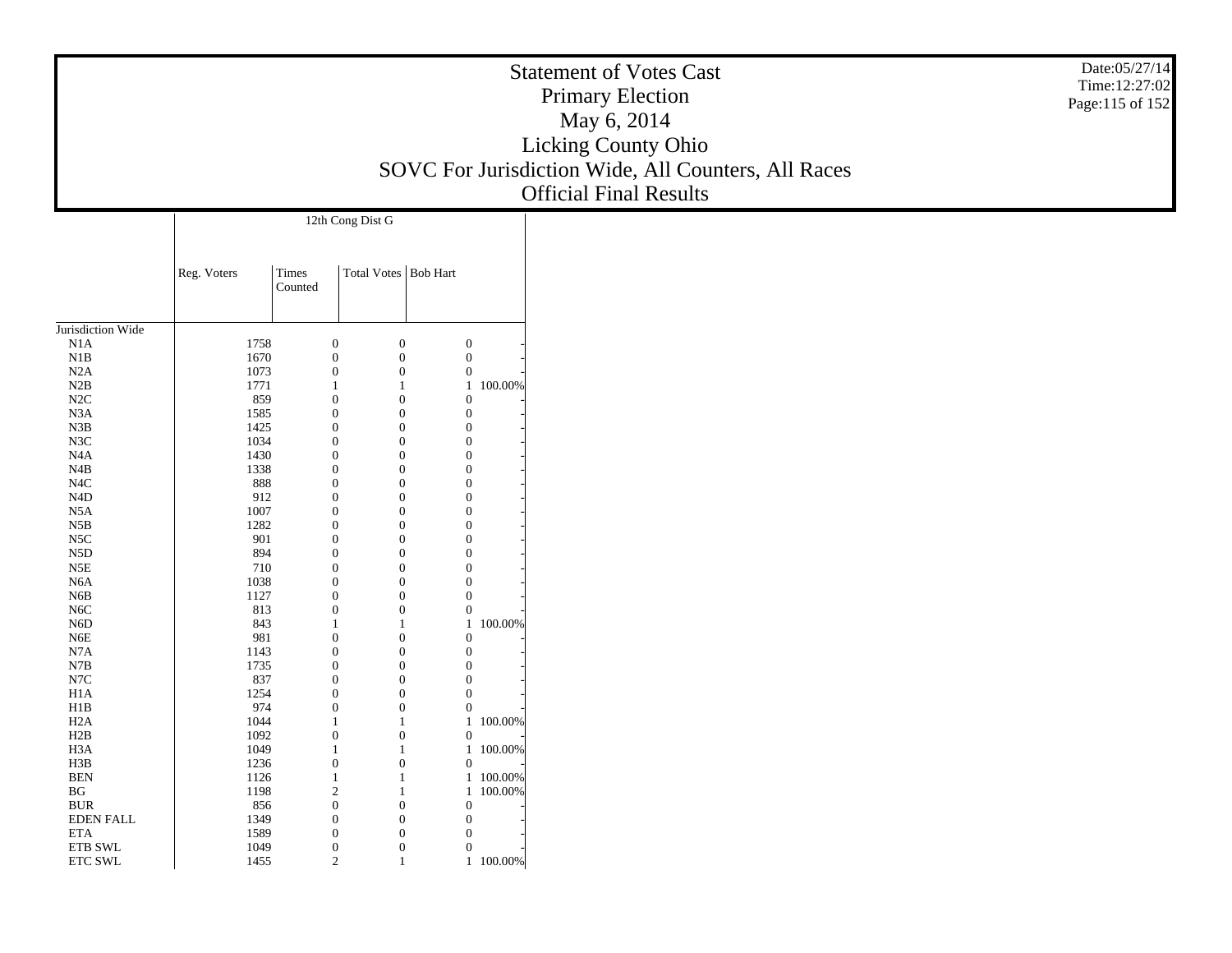|                               |              |              |                                                                            |                                                     | <b>Statement of Votes Cast</b>   |
|-------------------------------|--------------|--------------|----------------------------------------------------------------------------|-----------------------------------------------------|----------------------------------|
|                               |              |              |                                                                            |                                                     |                                  |
|                               |              |              |                                                                            |                                                     |                                  |
|                               |              |              |                                                                            |                                                     |                                  |
|                               |              |              |                                                                            |                                                     | Licking County Ohio              |
|                               |              |              |                                                                            | SOVC For Jurisdiction Wide, All Counters, All Races |                                  |
|                               |              |              |                                                                            |                                                     | <b>Official Final Results</b>    |
|                               |              |              |                                                                            |                                                     |                                  |
|                               |              |              | 12th Cong Dist G                                                           |                                                     |                                  |
|                               |              |              |                                                                            |                                                     |                                  |
|                               | Reg. Voters  | Times        | Total Votes   Bob Hart                                                     |                                                     |                                  |
|                               |              | Counted      |                                                                            |                                                     |                                  |
|                               |              |              |                                                                            |                                                     |                                  |
| ETD SWL                       | 1517         |              | 1<br>1                                                                     |                                                     | $1 - 100.00\%$                   |
| R2A                           | 1077         |              | $\mathbf{0}$<br>$\theta$                                                   |                                                     | $\mathbf{0}$                     |
| <b>R3A RCS</b>                | 1399         | $\mathbf{1}$ | 1                                                                          |                                                     | 100.00%<br>$\mathbf{1}$          |
| R3B<br>R3C                    | 937<br>1304  |              | $\boldsymbol{0}$<br>0<br>$\overline{0}$<br>$\theta$                        |                                                     | $\mathbf{0}$<br>$\mathbf{0}$     |
| R3D RCS                       | 1336         |              | $\boldsymbol{0}$<br>$\overline{0}$                                         |                                                     | $\mathbf{0}$                     |
| <b>FRANKLIN TWP</b>           | 1494         |              | $\mathbf{0}$<br>$\overline{0}$                                             |                                                     | $\mathbf{0}$                     |
| <b>GTA</b><br><b>GTB</b>      | 992<br>930   |              | $\mathbf{1}$<br>1<br>$\boldsymbol{0}$<br>$\overline{0}$                    |                                                     | 1 100.00%<br>$\mathbf{0}$        |
| ${\rm GTC}$                   | 1376         |              | $\mathbf{1}$<br>1                                                          |                                                     | 1 100.00%                        |
| <b>GVA</b>                    | 1294         |              | $\mathbf{0}$<br>$\boldsymbol{0}$                                           |                                                     | $\mathbf{0}$                     |
| $\rm GVB$                     | 1233         |              | 1<br>1                                                                     |                                                     | 1 100.00%                        |
| ${\rm GVC}$<br><b>HAN TWP</b> | 2020<br>1147 |              | $\overline{2}$<br>2<br>$\boldsymbol{0}$<br>0                               |                                                     | 2 100.00%<br>$\mathbf{0}$        |
| <b>HAN V</b>                  | 715          |              | $\mathbf{0}$<br>$\boldsymbol{0}$                                           |                                                     | $\mathbf{0}$                     |
| HR A                          | 1007         |              | $\overline{0}$<br>$\overline{0}$                                           |                                                     | $\overline{0}$                   |
| HR B KIRK                     | 1318         |              | 1<br>1                                                                     |                                                     | 1 100.00%                        |
| HR C<br>HR D                  | 909<br>1375  |              | $\mathbf{0}$<br>$\boldsymbol{0}$<br>$\boldsymbol{2}$<br>$\overline{c}$     |                                                     | $\mathbf{0}$<br>2 100.00%        |
| HR E                          | 1115         |              | $\mathbf{1}$<br>$\mathbf{1}$                                               |                                                     | 1 100.00%                        |
| <b>HFT</b>                    | 905          |              | 2<br>1                                                                     |                                                     | 1 100.00%                        |
| <b>HWG</b><br><b>JRA</b>      | 886<br>1196  |              | $\boldsymbol{0}$<br>$\boldsymbol{0}$<br>$\boldsymbol{0}$<br>$\overline{0}$ |                                                     | $\mathbf{0}$<br>$\mathbf{0}$     |
| JRB                           | 816          |              | $\boldsymbol{0}$<br>$\overline{0}$                                         |                                                     | $\mathbf{0}$                     |
| LBA                           | 823          |              | $\boldsymbol{0}$<br>0                                                      |                                                     | $\mathbf{0}$                     |
| LBB                           | 933          |              | 2<br>1                                                                     |                                                     | 100.00%<br>$\mathbf{1}$          |
| <b>LKA</b><br>LKB             | 1412<br>827  |              | $\mathbf{0}$<br>$\boldsymbol{0}$<br>$\boldsymbol{0}$<br>$\boldsymbol{0}$   |                                                     | $\boldsymbol{0}$<br>$\mathbf{0}$ |
| LKC                           | 1012         |              | $\boldsymbol{0}$<br>$\overline{0}$                                         |                                                     | $\overline{0}$                   |
| <b>MADA</b>                   | 1278         |              | $\boldsymbol{0}$<br>$\overline{0}$                                         |                                                     | $\boldsymbol{0}$                 |
| <b>MADB</b>                   | 833          |              | $\boldsymbol{0}$<br>$\overline{0}$<br>$\mathbf{0}$<br>$\overline{0}$       |                                                     | $\mathbf{0}$<br>$\overline{0}$   |
| <b>MARY TWP</b><br>MK         | 1331<br>1081 |              | $\mathbf{1}$<br>1                                                          |                                                     | 1 100.00%                        |
| <b>MONA</b>                   | 799          |              | $\mathbf{1}$<br>1                                                          |                                                     | 100.00%<br>$\mathbf{1}$          |
| <b>MONB</b>                   | 884          |              | $\overline{0}$<br>$\overline{0}$                                           |                                                     | $\boldsymbol{0}$                 |
| <b>JOHNA</b><br><b>JOHNB</b>  | 1428<br>1582 |              | $\boldsymbol{0}$<br>$\overline{0}$<br>$\boldsymbol{0}$<br>1                |                                                     | $\boldsymbol{0}$<br>$\mathbf{0}$ |
| NK TWP                        | 1508         |              | $\sqrt{2}$<br>$\overline{c}$                                               |                                                     | 2 100.00%                        |
| <b>NNTA</b>                   | 1283         |              | $\overline{0}$<br>$\overline{0}$                                           |                                                     | $\overline{0}$                   |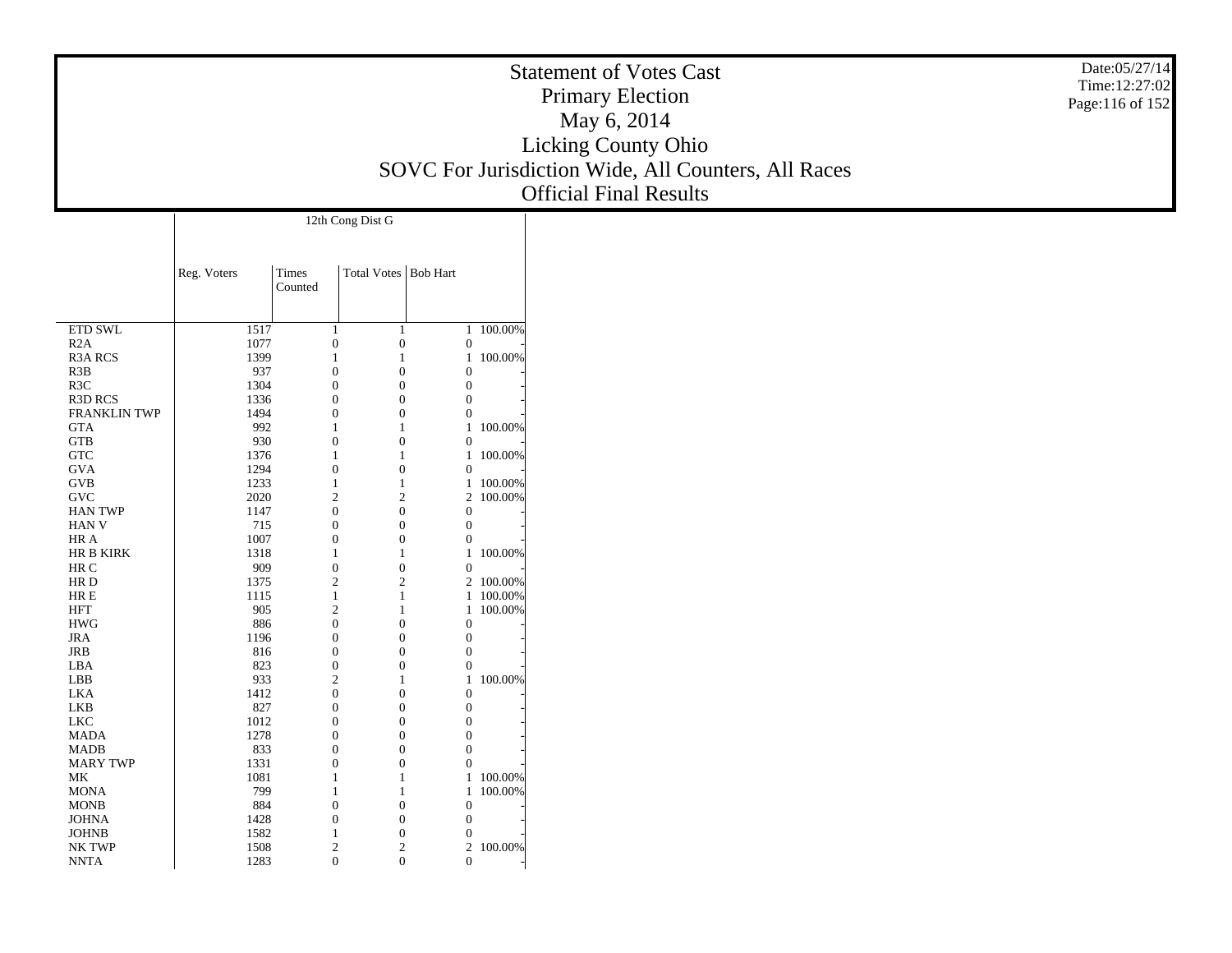|                   |             |                  |                        | <b>Statement of Votes Cast</b><br><b>Licking County Ohio</b><br>SOVC For Jurisdiction Wide, All Counters, All Races<br><b>Official Final Results</b> |
|-------------------|-------------|------------------|------------------------|------------------------------------------------------------------------------------------------------------------------------------------------------|
|                   |             |                  | 12th Cong Dist G       |                                                                                                                                                      |
|                   |             |                  |                        |                                                                                                                                                      |
|                   | Reg. Voters | Times<br>Counted | Total Votes   Bob Hart |                                                                                                                                                      |
|                   |             |                  |                        |                                                                                                                                                      |
| <b>NNTB STLOU</b> | 860         |                  |                        | $\mathbf{0}$                                                                                                                                         |
| P <sub>1</sub> A  | 1315        |                  |                        |                                                                                                                                                      |
| P1B               | 1305        |                  |                        | 100.00%                                                                                                                                              |
| P <sub>2</sub> A  | 1222        | $\boldsymbol{0}$ |                        |                                                                                                                                                      |
| P <sub>2</sub> B  | 1132        | $\mathbf{0}$     |                        |                                                                                                                                                      |
| P <sub>3</sub> A  | 1426        | $\overline{c}$   |                        | 100.00%<br>2                                                                                                                                         |
| P3B               | 1284        | $\mathfrak{Z}$   |                        | $\overline{2}$<br>100.00%                                                                                                                            |
| P <sub>4</sub> A  | 1075        | $\mathbf{0}$     |                        |                                                                                                                                                      |
| P4B               | 1296        | $\mathbf{0}$     |                        |                                                                                                                                                      |
| <b>PERRY</b>      | 970         | $\mathbf{0}$     |                        |                                                                                                                                                      |
| <b>STAA</b>       | 826         | $\mathbf{0}$     |                        |                                                                                                                                                      |
| <b>STAB ALEX</b>  | 988         | $\theta$         | $\Omega$               | $\Omega$                                                                                                                                             |

UTA UTB

 BL VLG HEB VLG WASHUTICA Total

1377

1382

1546

1470

1227

110988

650

0 0 0 -

0 0 0 -

0 0 0 -

 $0 \qquad 0 \qquad 0 \qquad 0 \qquad -$ 

 $0 \qquad 0 \qquad 0 \qquad 0 \qquad -$ 

1 0 0 -

 $\frac{1}{37}$  0 0 100.00%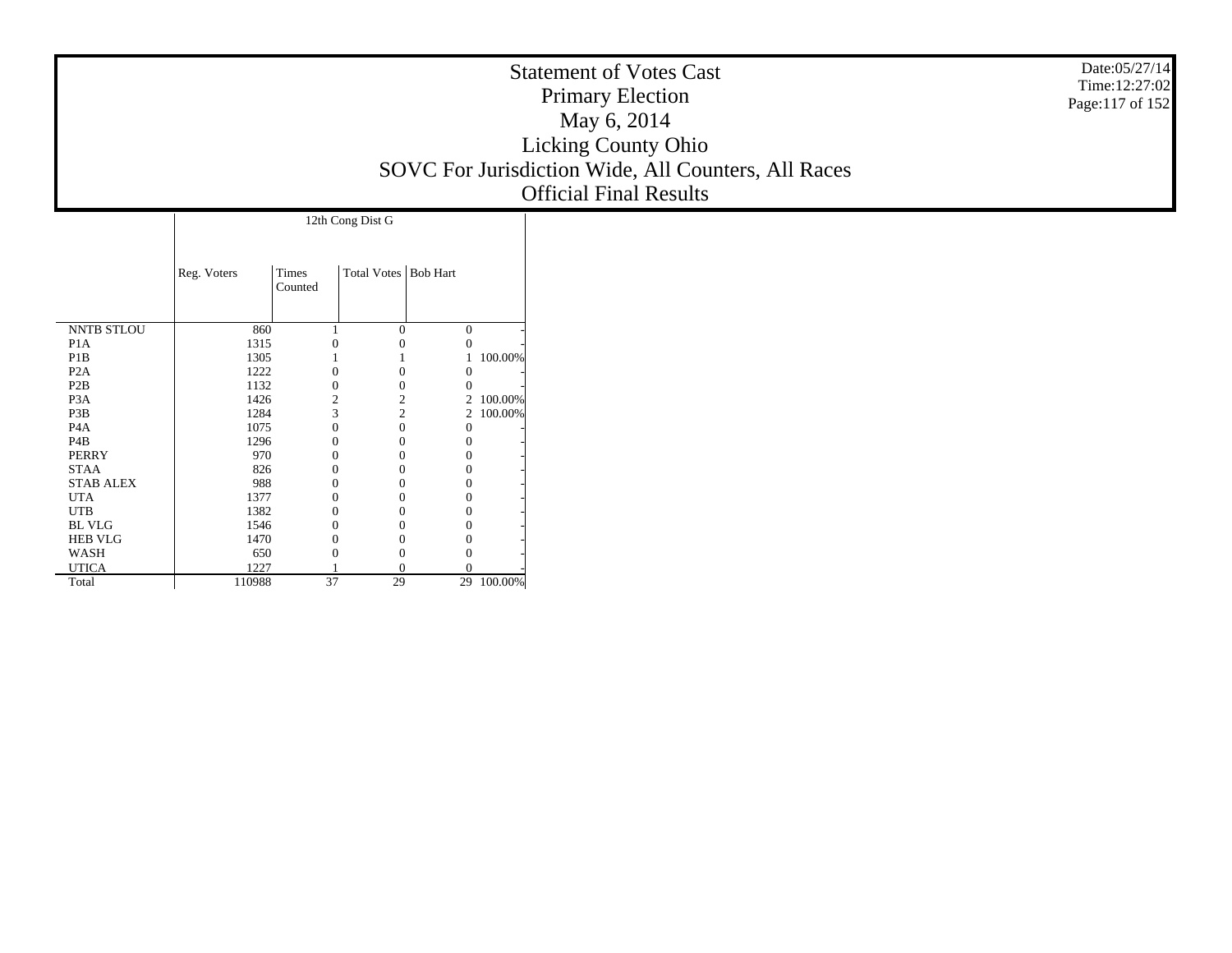|                                  | <b>Statement of Votes Cast</b> |         |                                    |                                    |                                                     |                               |                                  |                         |  |  |  |  |  |
|----------------------------------|--------------------------------|---------|------------------------------------|------------------------------------|-----------------------------------------------------|-------------------------------|----------------------------------|-------------------------|--|--|--|--|--|
|                                  |                                |         |                                    |                                    |                                                     |                               |                                  | <b>Primary Election</b> |  |  |  |  |  |
|                                  |                                |         |                                    |                                    |                                                     |                               |                                  | May 6, 2014             |  |  |  |  |  |
|                                  |                                |         |                                    |                                    |                                                     |                               |                                  |                         |  |  |  |  |  |
|                                  |                                |         |                                    |                                    |                                                     | Licking County Ohio           |                                  |                         |  |  |  |  |  |
|                                  |                                |         |                                    |                                    | SOVC For Jurisdiction Wide, All Counters, All Races |                               |                                  |                         |  |  |  |  |  |
|                                  |                                |         |                                    |                                    |                                                     | <b>Official Final Results</b> |                                  |                         |  |  |  |  |  |
|                                  |                                |         |                                    |                                    |                                                     |                               |                                  |                         |  |  |  |  |  |
|                                  |                                |         |                                    | Auditor of State L                 |                                                     |                               |                                  |                         |  |  |  |  |  |
|                                  |                                |         |                                    |                                    |                                                     |                               |                                  |                         |  |  |  |  |  |
|                                  |                                |         |                                    |                                    |                                                     |                               |                                  |                         |  |  |  |  |  |
|                                  | Reg. Voters                    | Times   |                                    | Total Votes   Bob Bridges          |                                                     |                               | Write-In Votes                   |                         |  |  |  |  |  |
|                                  |                                | Counted |                                    |                                    |                                                     |                               |                                  |                         |  |  |  |  |  |
|                                  |                                |         |                                    |                                    |                                                     |                               |                                  |                         |  |  |  |  |  |
| Jurisdiction Wide                |                                |         |                                    |                                    |                                                     |                               |                                  |                         |  |  |  |  |  |
| N1A                              | 1758                           |         | $\sqrt{2}$                         | $\boldsymbol{0}$                   | $\boldsymbol{0}$                                    |                               | $\boldsymbol{0}$                 |                         |  |  |  |  |  |
| N1B                              | 1670                           |         | $\sqrt{2}$                         | $\boldsymbol{0}$                   | $\mathbf{0}$                                        |                               | $\mathbf{0}$                     |                         |  |  |  |  |  |
| N2A                              | 1073                           |         | $\boldsymbol{0}$                   | $\boldsymbol{0}$                   | $\boldsymbol{0}$                                    |                               | $\boldsymbol{0}$                 |                         |  |  |  |  |  |
| N2B<br>N2C                       | 1771                           | 859     | $\mathbf{2}$<br>$\mathbf{1}$       | $\mathbf{0}$<br>$\overline{1}$     | $\boldsymbol{0}$<br>1 100.00%                       |                               | $\mathbf{0}$<br>$\mathbf{0}$     | 0.00%                   |  |  |  |  |  |
| N3A                              | 1585                           |         | $\boldsymbol{0}$                   | $\Omega$                           | $\mathbf{0}$                                        |                               | $\boldsymbol{0}$                 |                         |  |  |  |  |  |
| N3B                              | 1425                           |         | $\overline{4}$                     | $\boldsymbol{0}$                   | $\mathbf{0}$                                        |                               | $\mathbf{0}$                     |                         |  |  |  |  |  |
| N3C                              | 1034                           |         |                                    | $\mathbf{0}$                       | $\boldsymbol{0}$                                    |                               | $\mathbf{0}$                     |                         |  |  |  |  |  |
| N <sub>4</sub> A                 | 1430                           |         | $\boldsymbol{0}$                   | $\mathbf{0}$                       | $\mathbf{0}$                                        |                               | $\boldsymbol{0}$                 |                         |  |  |  |  |  |
| N4B                              | 1338                           |         | $\mathbf{0}$                       | $\overline{0}$                     | $\mathbf{0}$                                        |                               | $\boldsymbol{0}$                 |                         |  |  |  |  |  |
| N4C                              |                                | 888     | $\boldsymbol{0}$                   | $\overline{0}$                     | $\overline{0}$                                      |                               | $\mathbf{0}$                     |                         |  |  |  |  |  |
| N <sub>4</sub> D                 |                                | 912     | $\boldsymbol{0}$                   | $\mathbf{0}$                       | $\mathbf{0}$                                        |                               | $\boldsymbol{0}$                 |                         |  |  |  |  |  |
| N <sub>5</sub> A                 | 1007                           |         | $\overline{0}$                     | $\overline{0}$                     | $\overline{0}$                                      |                               | $\mathbf{0}$                     |                         |  |  |  |  |  |
| N5B                              | 1282                           |         |                                    | $\theta$                           | $\theta$                                            |                               | $\mathbf{0}$                     |                         |  |  |  |  |  |
| $_{\rm NSC}$                     |                                | 901     | $\boldsymbol{0}$                   | $\overline{0}$                     | $\boldsymbol{0}$                                    |                               | $\boldsymbol{0}$                 |                         |  |  |  |  |  |
| N5D                              |                                | 894     | $\overline{0}$                     | $\overline{0}$                     | $\theta$                                            |                               | $\mathbf{0}$                     |                         |  |  |  |  |  |
| $_{\rm N5E}$<br>N <sub>6</sub> A | 1038                           | 710     | $\overline{0}$<br>$\boldsymbol{0}$ | $\theta$<br>$\boldsymbol{0}$       | $\overline{0}$<br>$\overline{0}$                    |                               | $\mathbf{0}$<br>$\boldsymbol{0}$ |                         |  |  |  |  |  |
| N6B                              | 1127                           |         |                                    | $\theta$                           | $\Omega$                                            |                               | $\mathbf{0}$                     |                         |  |  |  |  |  |
| N6C                              |                                | 813     | $\boldsymbol{0}$                   | $\Omega$                           | $\mathbf{0}$                                        |                               | $\mathbf{0}$                     |                         |  |  |  |  |  |
| N <sub>6</sub> D                 |                                | 843     | $\boldsymbol{0}$                   | $\overline{0}$                     | $\mathbf{0}$                                        |                               | $\mathbf{0}$                     |                         |  |  |  |  |  |
| N6E                              | 981                            |         |                                    |                                    | 100.00%<br>$\mathbf{1}$                             |                               | $\theta$                         | $0.00\%$                |  |  |  |  |  |
| N7A                              | 1143                           |         |                                    | $\overline{0}$                     | $\mathbf{0}$                                        |                               | $\boldsymbol{0}$                 |                         |  |  |  |  |  |
| N7B                              | 1735                           |         |                                    |                                    | 100.00%<br>$\mathbf{1}$                             |                               | $\boldsymbol{0}$                 | 0.00%                   |  |  |  |  |  |
| $_{\mathrm{N7C}}$                |                                | 837     | $\overline{0}$                     | $\boldsymbol{0}$                   | $\mathbf{0}$                                        |                               | $\mathbf{0}$                     |                         |  |  |  |  |  |
| H <sub>1</sub> A                 | 1254                           |         |                                    | $\mathbf{0}$                       | $\mathbf{0}$                                        |                               | $\boldsymbol{0}$                 |                         |  |  |  |  |  |
| H1B                              |                                | 974     |                                    | $\overline{0}$                     | $\overline{0}$                                      |                               | $\mathbf{0}$                     |                         |  |  |  |  |  |
| H <sub>2</sub> A<br>H2B          | 1044                           |         | $\overline{0}$                     | $\overline{0}$                     | $\overline{0}$                                      |                               | $\mathbf{0}$                     |                         |  |  |  |  |  |
| H <sub>3</sub> A                 | 1092<br>1049                   |         |                                    | $\boldsymbol{0}$<br>$\overline{0}$ | $\mathbf{0}$<br>$\overline{0}$                      |                               | $\mathbf{0}$<br>$\mathbf{0}$     |                         |  |  |  |  |  |
| H3B                              | 1236                           |         | $\boldsymbol{0}$                   | $\mathbf{0}$                       | $\mathbf{0}$                                        |                               | $\boldsymbol{0}$                 |                         |  |  |  |  |  |
| $\operatorname{BEN}$             | 1126                           |         | 4                                  | $\overline{0}$                     | $\overline{0}$                                      |                               | $\boldsymbol{0}$                 |                         |  |  |  |  |  |
| $\mathbf{B}\mathbf{G}$           | 1198                           |         |                                    | $\Omega$                           | $\Omega$                                            |                               | $\mathbf{0}$                     |                         |  |  |  |  |  |
| <b>BUR</b>                       |                                | 856     | 3                                  | $\mathbf{0}$                       | $\boldsymbol{0}$                                    | L.                            | $\boldsymbol{0}$                 |                         |  |  |  |  |  |
| <b>EDEN FALL</b>                 | 1349                           |         | $\overline{4}$                     | $\Omega$                           | $\overline{0}$                                      |                               | $\overline{0}$                   |                         |  |  |  |  |  |

ETA<br>ETB SWL<br>ETC SWL

1589

1049

1455

9 0 0 - 0 -

3 0 0 - 0 -

6 0 0 - 0 -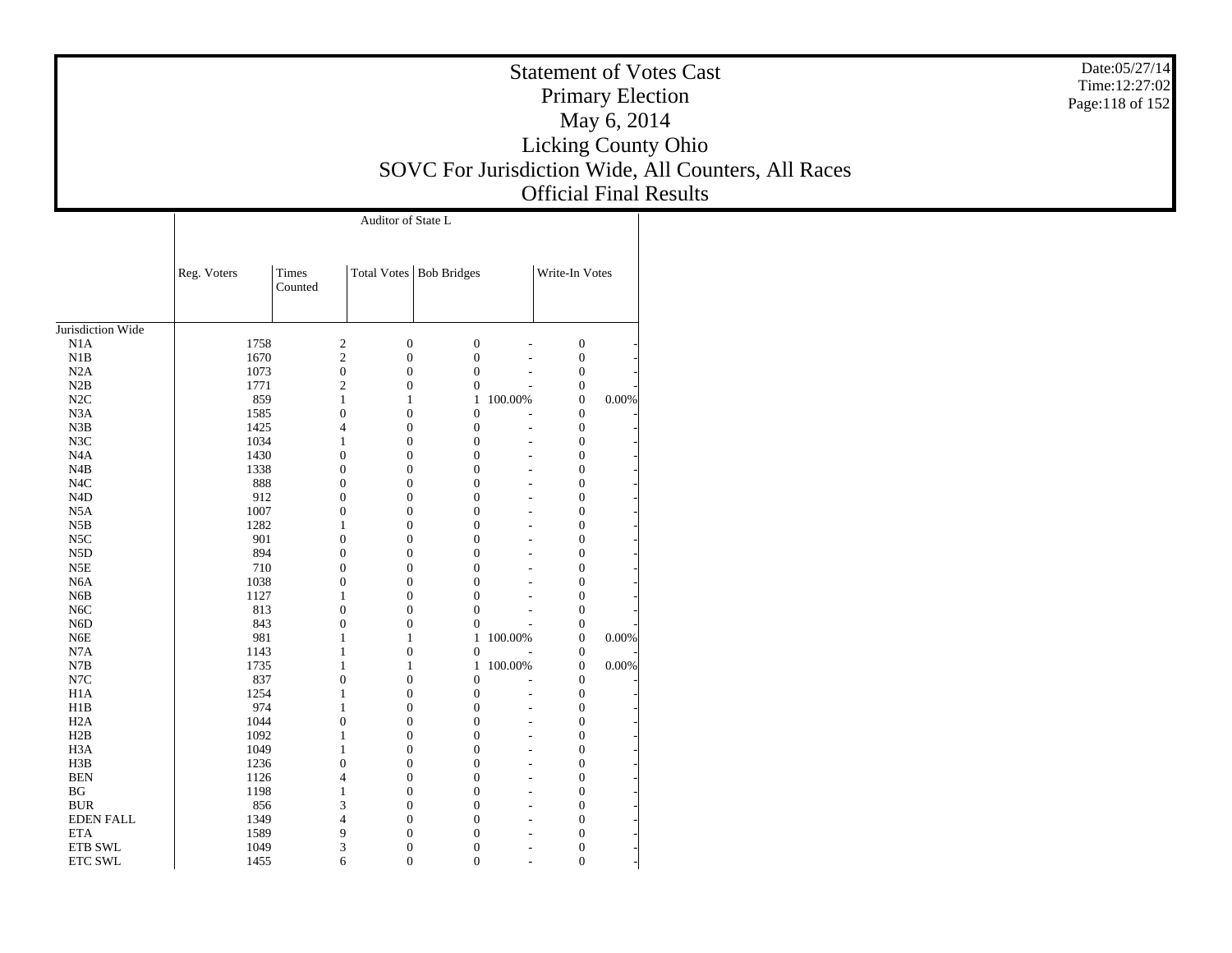|                              |              |         |                                                  |                                               |                |                               | <b>Statement of Votes Cast</b>                      | Date:05/27/14   |
|------------------------------|--------------|---------|--------------------------------------------------|-----------------------------------------------|----------------|-------------------------------|-----------------------------------------------------|-----------------|
|                              |              |         |                                                  | <b>Primary Election</b>                       | Time: 12:27:02 |                               |                                                     |                 |
|                              |              |         |                                                  |                                               |                |                               |                                                     | Page:119 of 152 |
|                              |              |         |                                                  |                                               |                | May 6, 2014                   |                                                     |                 |
|                              |              |         |                                                  |                                               |                | Licking County Ohio           |                                                     |                 |
|                              |              |         |                                                  |                                               |                |                               | SOVC For Jurisdiction Wide, All Counters, All Races |                 |
|                              |              |         |                                                  |                                               |                |                               |                                                     |                 |
|                              |              |         |                                                  |                                               |                | <b>Official Final Results</b> |                                                     |                 |
|                              |              |         | Auditor of State L                               |                                               |                |                               |                                                     |                 |
|                              |              |         |                                                  |                                               |                |                               |                                                     |                 |
|                              |              |         |                                                  |                                               |                |                               |                                                     |                 |
|                              | Reg. Voters  | Times   |                                                  | Total Votes   Bob Bridges                     |                | Write-In Votes                |                                                     |                 |
|                              |              | Counted |                                                  |                                               |                |                               |                                                     |                 |
|                              |              |         |                                                  |                                               |                |                               |                                                     |                 |
| ETD SWL                      | 1517         |         | $\tau$                                           | $\overline{0}$<br>$\boldsymbol{0}$            | $\sim$         | $\boldsymbol{0}$              |                                                     |                 |
| R2A                          | 1077         |         | $\overline{0}$<br>$\mathbf{0}$                   | $\overline{0}$                                |                | $\overline{0}$                |                                                     |                 |
| R3A RCS                      | 1399         |         | $\mathbf{0}$<br>$\mathbf{0}$                     | $\boldsymbol{0}$                              |                | $\theta$                      |                                                     |                 |
| R3B                          | 937          |         | $\overline{0}$<br>$\mathbf{0}$                   | $\theta$                                      |                | $\theta$                      |                                                     |                 |
| R3C                          | 1304         |         | 3<br>$\mathbf{0}$                                | $\mathbf{0}$                                  |                | $\theta$                      |                                                     |                 |
| R3D RCS                      | 1336         |         | 6<br>1                                           | $\mathbf{0}$<br>0.00%                         |                | 1 100.00%                     |                                                     |                 |
| <b>FRANKLIN TWP</b>          | 1494         |         | 1                                                | $100.00\%$                                    |                | 0.00%<br>$\mathbf{0}$         |                                                     |                 |
| <b>GTA</b>                   | 992          |         | $\mathbf{0}$<br>3                                | $\theta$                                      |                | $\mathbf{0}$                  |                                                     |                 |
| <b>GTB</b>                   | 930          |         | $\boldsymbol{0}$                                 | $\boldsymbol{0}$                              |                | $\boldsymbol{0}$              |                                                     |                 |
| <b>GTC</b>                   | 1376         |         | $\mathbf{0}$<br>3                                | $\theta$                                      |                | $\overline{0}$                |                                                     |                 |
| <b>GVA</b>                   | 1294         |         | $\mathbf{0}$                                     | $\mathbf{0}$                                  |                | $\mathbf{0}$                  |                                                     |                 |
| <b>GVB</b>                   | 1233         |         | $\overline{0}$<br>$\mathbf{0}$                   | $\boldsymbol{0}$                              |                | $\theta$                      |                                                     |                 |
| $\operatorname{GVC}$         | 2020         |         | $\overline{2}$<br>$\mathbf{1}$                   | 100.00%<br>1                                  |                | 0.00%<br>$\theta$             |                                                     |                 |
| <b>HAN TWP</b>               | 1147         |         | $\overline{0}$<br>$\mathbf{0}$<br>$\overline{0}$ | $\mathbf{0}$                                  |                |                               |                                                     |                 |
| <b>HAN V</b><br>HR A         | 715<br>1007  |         | $\mathbf{0}$<br>$\mathfrak{D}$<br>1              | $\boldsymbol{0}$<br>0.00%<br>$\boldsymbol{0}$ |                | $\mathbf{0}$<br>1 100.00%     |                                                     |                 |
| HR B KIRK                    | 1318         |         | $\mathbf{0}$<br>6                                | $\mathbf{0}$                                  |                | $\mathbf{0}$                  |                                                     |                 |
| HR C                         | 909          |         | $\mathbf{0}$                                     | $\boldsymbol{0}$                              |                | $\overline{0}$                |                                                     |                 |
| HR D                         | 1375         |         | $\mathbf{0}$<br>6                                | $\theta$                                      |                | $\theta$                      |                                                     |                 |
| HR E                         | 1115         |         | $\mathbf{0}$                                     | $\theta$                                      |                | $\theta$                      |                                                     |                 |
| <b>HFT</b>                   | 905          |         | $\overline{c}$<br>$\mathbf{0}$                   | $\theta$                                      |                | $\mathbf{0}$                  |                                                     |                 |
| <b>HWG</b>                   | 886          |         | $\boldsymbol{0}$                                 | $\mathbf{0}$                                  |                | $\overline{0}$                |                                                     |                 |
| JRA                          | 1196         |         | $\overline{2}$<br>$\overline{c}$                 | $\overline{2}$<br>100.00%                     |                | 0.00%<br>$\mathbf{0}$         |                                                     |                 |
| JRB                          | 816          |         | $\overline{0}$<br>$\mathbf{0}$                   | $\mathbf{0}$                                  |                | $\mathbf{0}$                  |                                                     |                 |
| LBA                          | 823          |         | 5                                                | $\mathbf{0}$<br>$\boldsymbol{0}$              |                | $\mathbf{0}$                  |                                                     |                 |
| LBB                          | 933          |         | 3<br>$\mathbf{0}$                                | $\theta$                                      |                | $\overline{0}$                |                                                     |                 |
| LKA                          | 1412         |         | $\theta$<br>$\mathbf{0}$                         | $\theta$                                      |                | $\theta$                      |                                                     |                 |
| LKB                          | 827          |         | $\theta$<br>$\mathbf{0}$                         | $\Omega$                                      |                | $\overline{0}$                |                                                     |                 |
| ${\rm LKC}$                  | 1012         |         | $\theta$<br>$\mathbf{0}$                         | $\Omega$                                      |                | $\theta$                      |                                                     |                 |
| <b>MADA</b>                  | 1278         |         | $\theta$<br>$\mathbf{0}$                         | $\theta$                                      |                | $\theta$                      |                                                     |                 |
| MADB                         | 833          |         | $\Omega$<br>$\overline{0}$                       | $\Omega$                                      |                | $\Omega$                      |                                                     |                 |
| <b>MARY TWP</b>              | 1331         |         | $\mathbf{0}$                                     | $\overline{0}$<br>$\boldsymbol{0}$            |                | $\mathbf{0}$                  |                                                     |                 |
| MK                           | 1081         |         | $\mathbf{0}$<br>$\overline{4}$                   | $\overline{0}$                                |                | $\boldsymbol{0}$              |                                                     |                 |
| <b>MONA</b>                  | 799          |         | $\mathbf{0}$                                     | $\overline{0}$                                |                | 0                             |                                                     |                 |
| <b>MONB</b>                  | 884          |         | $\overline{4}$                                   | $\mathbf{0}$<br>$\mathbf{0}$                  |                | 0                             |                                                     |                 |
| <b>JOHNA</b><br><b>JOHNB</b> | 1428<br>1582 |         | $\overline{4}$<br>$\tau$<br>1                    | $\mathbf{0}$<br>$\mathbf{0}$<br>$\mathbf{0}$  |                | 0<br>1 100.00%                |                                                     |                 |
| NK TWP                       | 1508         |         | -1                                               | $0.00\%$<br>$\mathbf{0}$<br>$\boldsymbol{0}$  |                | 0                             |                                                     |                 |
|                              |              | 1283    | 3<br>$\mathbf{1}$                                | $\overline{0}$<br>$0.00\%$                    |                | 1 100.00%                     |                                                     |                 |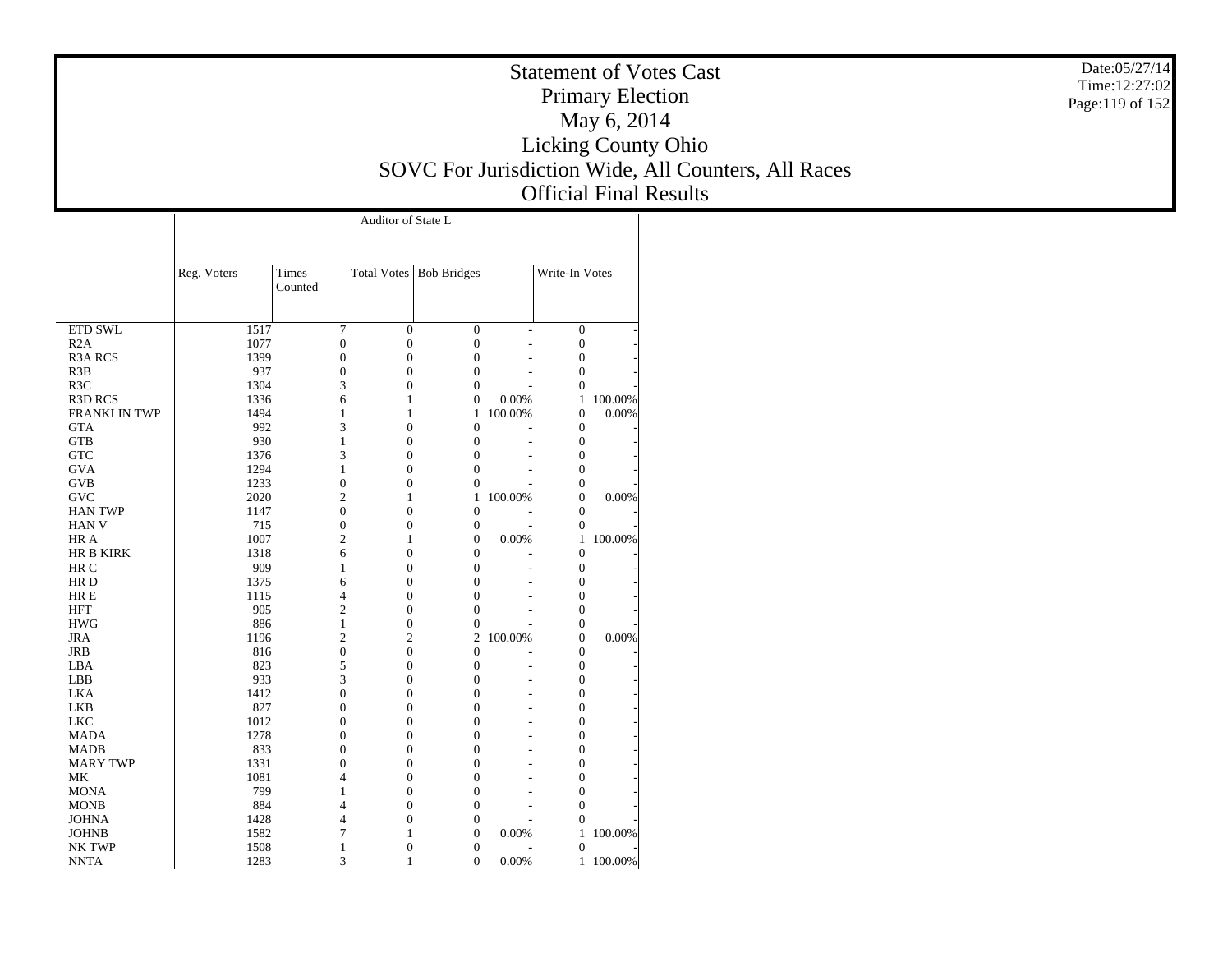| <b>Statement of Votes Cast</b><br><b>Primary Election</b><br>May 6, 2014<br><b>Licking County Ohio</b><br>SOVC For Jurisdiction Wide, All Counters, All Races<br><b>Official Final Results</b> | Date:05/27/14<br>Time: 12:27:02<br>Page: 120 of 152 |
|------------------------------------------------------------------------------------------------------------------------------------------------------------------------------------------------|-----------------------------------------------------|
| Auditor of State I                                                                                                                                                                             |                                                     |

|                   |             |                         | Auguot of State L |                           |         |                |        |
|-------------------|-------------|-------------------------|-------------------|---------------------------|---------|----------------|--------|
|                   | Reg. Voters | <b>Times</b><br>Counted |                   | Total Votes   Bob Bridges |         | Write-In Votes |        |
| <b>NNTB STLOU</b> | 860         |                         | $\Omega$          | $\Omega$                  |         | $\mathbf{0}$   |        |
| P <sub>1</sub> A  | 1315        | 3                       | 0                 |                           |         | 0              |        |
| P <sub>1</sub> B  | 1305        | 0                       | 0                 | $\Omega$                  |         | 0              |        |
| P <sub>2</sub> A  | 1222        |                         | 0                 | 0                         |         | 0              |        |
| P <sub>2</sub> B  | 1132        |                         | 0                 |                           |         | 0              |        |
| P <sub>3</sub> A  | 1426        | 6                       | 0                 | 0                         |         | 0              |        |
| P3B               | 1284        |                         | 0                 |                           |         | 0              |        |
| P <sub>4</sub> A  | 1075        | 3                       | 0                 |                           |         | 0              |        |
| P <sub>4</sub> B  | 1296        | 4                       | 0                 |                           |         | 0              |        |
| <b>PERRY</b>      | 970         | 2                       | $\overline{c}$    | 2                         | 100.00% | 0              | 0.00%  |
| <b>STAA</b>       | 826         | 4                       | 0                 | 0                         |         | 0              |        |
| <b>STAB ALEX</b>  | 988         | 5                       | 0                 |                           |         | 0              |        |
| <b>UTA</b>        | 1377        | 3                       | 0                 |                           |         | 0              |        |
| <b>UTB</b>        | 1382        | $\overline{c}$          | 0                 |                           |         | 0              |        |
| <b>BL VLG</b>     | 1546        | $\theta$                | 0                 | $\theta$                  |         | 0              |        |
| <b>HEB VLG</b>    | 1470        | 0                       |                   |                           |         | 0              |        |
| <b>WASH</b>       | 650         |                         |                   |                           |         | 0              |        |
| <b>UTICA</b>      | 1227        |                         | 2                 | $\mathfrak{D}$            | 100.00% | 0              | 0.00%  |
| Total             | 110988      | 178                     | 15                | 11                        | 73.33%  | 4              | 26.67% |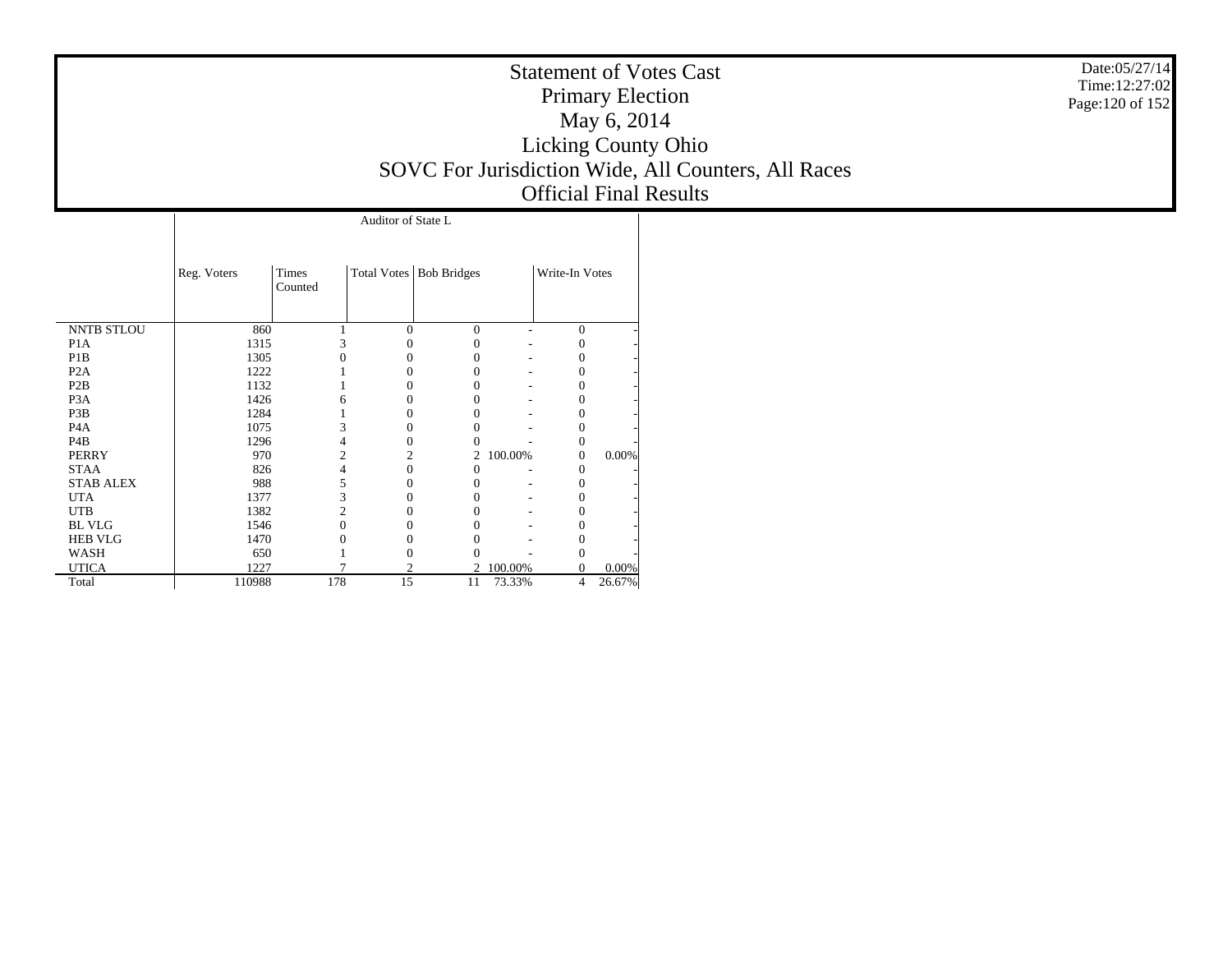|                               |                                                                                  |                                    |                                    |                                      |           |                                    |          | <b>Statement of Votes Cast</b><br><b>Primary Election</b> | Date:05/27/14<br>Time:12:27:02<br>Page: 121 of 152 |
|-------------------------------|----------------------------------------------------------------------------------|------------------------------------|------------------------------------|--------------------------------------|-----------|------------------------------------|----------|-----------------------------------------------------------|----------------------------------------------------|
|                               |                                                                                  |                                    |                                    |                                      |           |                                    |          | May 6, 2014                                               |                                                    |
|                               |                                                                                  |                                    |                                    |                                      |           |                                    |          | Licking County Ohio                                       |                                                    |
|                               |                                                                                  |                                    |                                    |                                      |           |                                    |          |                                                           |                                                    |
|                               |                                                                                  |                                    |                                    |                                      |           |                                    |          | SOVC For Jurisdiction Wide, All Counters, All Races       |                                                    |
|                               |                                                                                  |                                    |                                    |                                      |           |                                    |          | <b>Official Final Results</b>                             |                                                    |
|                               |                                                                                  |                                    | Sec of State L                     |                                      |           |                                    |          |                                                           |                                                    |
|                               |                                                                                  |                                    |                                    |                                      |           |                                    |          |                                                           |                                                    |
|                               | Total Votes   Kevin Knedler<br>Write-In Votes<br>Reg. Voters<br>Times<br>Counted |                                    |                                    |                                      |           |                                    |          |                                                           |                                                    |
|                               |                                                                                  |                                    |                                    |                                      |           |                                    |          |                                                           |                                                    |
| Jurisdiction Wide             |                                                                                  |                                    |                                    |                                      |           |                                    |          |                                                           |                                                    |
| N1A                           | 1758                                                                             | $\sqrt{2}$                         | $\boldsymbol{0}$                   | 0                                    |           | 0                                  |          |                                                           |                                                    |
| N1B                           | 1670                                                                             | $\sqrt{2}$                         | $\boldsymbol{0}$                   | $\boldsymbol{0}$                     |           | $\boldsymbol{0}$                   |          |                                                           |                                                    |
| N2A                           | 1073                                                                             | $\boldsymbol{0}$                   | $\mathbf{0}$                       | $\boldsymbol{0}$                     |           | $\boldsymbol{0}$                   |          |                                                           |                                                    |
| N2B                           | 1771                                                                             | $\overline{2}$                     | $\mathbf{0}$                       | $\mathbf{0}$                         |           | $\boldsymbol{0}$                   |          |                                                           |                                                    |
| $\rm N2C$<br>N3A              | 859<br>1585                                                                      | $\overline{0}$                     | $\mathbf{0}$                       | $\boldsymbol{0}$                     | 1 100.00% | $\boldsymbol{0}$<br>0              | 0.00%    |                                                           |                                                    |
| N3B                           | 1425                                                                             | $\overline{4}$                     | $\mathbf{0}$                       | $\boldsymbol{0}$                     |           | $\boldsymbol{0}$                   |          |                                                           |                                                    |
| N3C                           | 1034                                                                             | $\mathbf{1}$                       | $\mathbf{0}$                       | $\boldsymbol{0}$                     |           | $\overline{0}$                     |          |                                                           |                                                    |
| N <sub>4</sub> A              | 1430                                                                             | $\overline{0}$                     | $\mathbf{0}$                       | $\boldsymbol{0}$                     |           | $\overline{0}$                     |          |                                                           |                                                    |
| N4B                           | 1338                                                                             | $\overline{0}$                     | $\overline{0}$                     | $\boldsymbol{0}$                     |           | $\overline{0}$                     |          |                                                           |                                                    |
| N4C                           | 888                                                                              | $\overline{0}$                     | $\overline{0}$                     | $\boldsymbol{0}$                     |           | $\overline{0}$                     |          |                                                           |                                                    |
| N <sub>4</sub> D              | 912                                                                              | $\overline{0}$                     | $\theta$                           | $\boldsymbol{0}$                     |           | $\overline{0}$                     |          |                                                           |                                                    |
| N5A<br>N5B                    | 1007<br>1282                                                                     | $\overline{0}$<br>$\mathbf{1}$     | $\overline{0}$<br>$\overline{0}$   | $\boldsymbol{0}$<br>$\boldsymbol{0}$ |           | $\overline{0}$<br>$\overline{0}$   |          |                                                           |                                                    |
| N5C                           | 901                                                                              | $\overline{0}$                     | $\overline{0}$                     | $\boldsymbol{0}$                     |           | $\overline{0}$                     |          |                                                           |                                                    |
| N <sub>5</sub> D              | 894                                                                              | $\overline{0}$                     | $\theta$                           | $\boldsymbol{0}$                     |           | $\overline{0}$                     |          |                                                           |                                                    |
| $_{\rm N5E}$                  | 710                                                                              | $\overline{0}$                     | $\mathbf{0}$                       | $\boldsymbol{0}$                     |           | $\overline{0}$                     |          |                                                           |                                                    |
| N <sub>6</sub> A              | 1038                                                                             | $\overline{0}$                     | $\overline{0}$                     | $\boldsymbol{0}$                     |           | $\overline{0}$                     |          |                                                           |                                                    |
| N <sub>6</sub> B              | 1127                                                                             |                                    | $\overline{0}$                     | $\boldsymbol{0}$                     |           | $\overline{0}$                     |          |                                                           |                                                    |
| N <sub>6</sub> C<br>N6D       | 813<br>843                                                                       | $\overline{0}$<br>$\boldsymbol{0}$ | $\overline{0}$<br>$\mathbf{0}$     | $\boldsymbol{0}$<br>$\mathbf{0}$     |           | $\boldsymbol{0}$<br>$\overline{0}$ |          |                                                           |                                                    |
| N <sub>6</sub> E              | 981                                                                              | $\overline{2}$                     |                                    |                                      | 1 100.00% | $\mathbf{0}$                       | 0.00%    |                                                           |                                                    |
| N7A                           | 1143                                                                             | $\mathbf{1}$                       | $\mathbf{0}$                       | 0                                    |           | $\mathbf{0}$                       |          |                                                           |                                                    |
| N7B                           | 1735                                                                             |                                    |                                    | $\mathbf{1}$                         | 100.00%   | $\overline{0}$                     | $0.00\%$ |                                                           |                                                    |
| $_{\rm N7C}$                  | 837                                                                              | $\overline{0}$                     | $\mathbf{0}$                       | $\boldsymbol{0}$                     |           | $\mathbf{0}$                       |          |                                                           |                                                    |
| H <sub>1</sub> A              | 1254                                                                             |                                    | $\mathbf{0}$                       | $\boldsymbol{0}$                     |           | $\boldsymbol{0}$                   |          |                                                           |                                                    |
| H1B                           | 974                                                                              |                                    | $\mathbf{0}$                       | $\boldsymbol{0}$                     |           | $\boldsymbol{0}$                   |          |                                                           |                                                    |
| H <sub>2</sub> A<br>H2B       | 1044<br>1092                                                                     | $\overline{0}$<br>-1               | $\boldsymbol{0}$<br>$\overline{0}$ | $\boldsymbol{0}$<br>$\boldsymbol{0}$ |           | $\mathbf{0}$<br>$\overline{0}$     |          |                                                           |                                                    |
| H3A                           | 1049                                                                             |                                    | $\Omega$                           | $\Omega$                             |           | $\Omega$                           |          |                                                           |                                                    |
| $_{\rm H3B}$                  | 1236                                                                             | $\mathbf{0}$                       | $\mathbf{0}$                       | $\boldsymbol{0}$                     |           | $\overline{0}$                     |          |                                                           |                                                    |
| $\operatorname{BEN}$          | 1126                                                                             | $\overline{4}$                     | $\overline{0}$                     | $\boldsymbol{0}$                     |           | $\mathbf{0}$                       |          |                                                           |                                                    |
| $\mathbf{B}\mathbf{G}$        | 1198                                                                             |                                    | 0                                  | 0                                    |           | $\overline{0}$                     |          |                                                           |                                                    |
| <b>BUR</b>                    | 856                                                                              | 3                                  | 0                                  | $\boldsymbol{0}$                     |           | 0                                  |          |                                                           |                                                    |
| <b>EDEN FALL</b>              | 1349                                                                             | $\overline{4}$                     | 0                                  | $\boldsymbol{0}$                     |           | 0                                  |          |                                                           |                                                    |
| <b>ETA</b><br>ETB SWL         | 1589<br>1049                                                                     | 9<br>3                             | 0<br>0                             | $\mathbf{0}$<br>0                    |           | 0<br>$\boldsymbol{0}$              |          |                                                           |                                                    |
| $\ensuremath{\text{ETC}}$ SWL | 1455                                                                             | 6                                  | $\overline{0}$                     | $\mathbf{0}$                         |           | $\overline{0}$                     |          |                                                           |                                                    |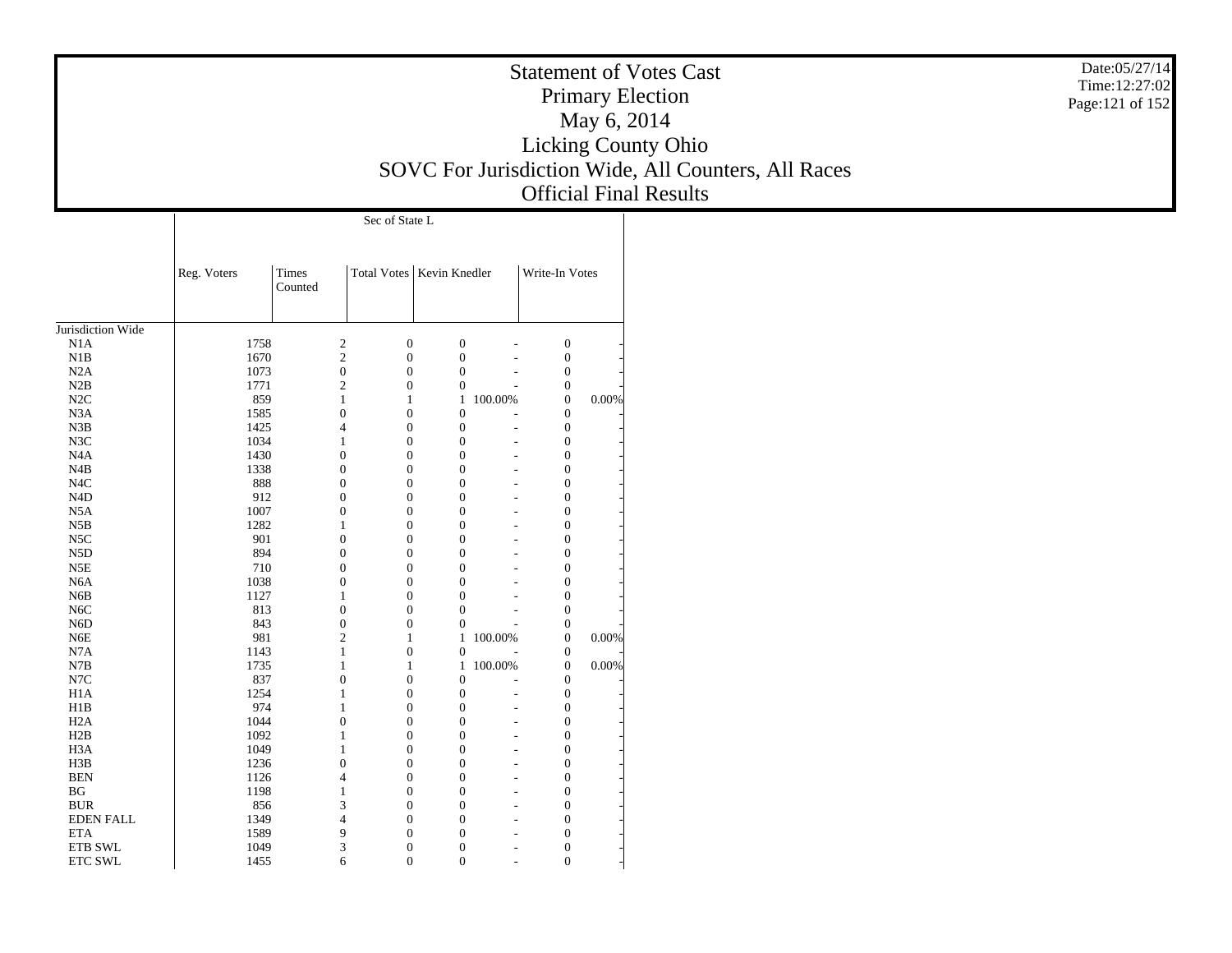|                            |             |                |                                    | <b>Statement of Votes Cast</b>                              | Date:05/27/14 |                                  |           |                                                     |                  |
|----------------------------|-------------|----------------|------------------------------------|-------------------------------------------------------------|---------------|----------------------------------|-----------|-----------------------------------------------------|------------------|
|                            |             |                |                                    |                                                             |               |                                  |           |                                                     | Time: 12:27:02   |
|                            |             |                |                                    |                                                             |               |                                  |           | <b>Primary Election</b>                             | Page: 122 of 152 |
|                            |             |                |                                    |                                                             |               |                                  |           | May 6, 2014                                         |                  |
|                            |             |                |                                    |                                                             |               |                                  |           | Licking County Ohio                                 |                  |
|                            |             |                |                                    |                                                             |               |                                  |           |                                                     |                  |
|                            |             |                |                                    |                                                             |               |                                  |           | SOVC For Jurisdiction Wide, All Counters, All Races |                  |
|                            |             |                |                                    |                                                             |               |                                  |           | <b>Official Final Results</b>                       |                  |
|                            |             |                | Sec of State L                     |                                                             |               |                                  |           |                                                     |                  |
|                            |             |                |                                    |                                                             |               |                                  |           |                                                     |                  |
|                            |             |                |                                    |                                                             |               |                                  |           |                                                     |                  |
|                            | Reg. Voters | Times          | Total Votes   Kevin Knedler        |                                                             |               | Write-In Votes                   |           |                                                     |                  |
|                            |             | Counted        |                                    |                                                             |               |                                  |           |                                                     |                  |
|                            |             |                |                                    |                                                             |               |                                  |           |                                                     |                  |
| ETD SWL                    | 1517        |                | 7                                  | $\overline{0}$<br>$\boldsymbol{0}$                          |               | $\boldsymbol{0}$                 |           |                                                     |                  |
| R2A                        | 1077        |                | $\boldsymbol{0}$                   | $\boldsymbol{0}$<br>$\boldsymbol{0}$                        |               | $\mathbf{0}$                     |           |                                                     |                  |
| <b>R3A RCS</b>             | 1399        |                | $\boldsymbol{0}$                   | $\boldsymbol{0}$<br>$\overline{0}$<br>$\overline{0}$        |               | $\mathbf{0}$                     |           |                                                     |                  |
| R3B<br>R3C                 | 937<br>1304 |                | $\boldsymbol{0}$<br>$\mathfrak{Z}$ | $\boldsymbol{0}$<br>$\boldsymbol{0}$<br>$\overline{0}$      |               | $\mathbf{0}$<br>$\overline{0}$   |           |                                                     |                  |
| <b>R3D RCS</b>             | 1336        |                | 6                                  | $\overline{c}$<br>$\overline{0}$                            | 0.00%         | $\overline{2}$                   | 100.00%   |                                                     |                  |
| <b>FRANKLIN TWP</b>        | 1494        | $\mathbf{1}$   | 1                                  | $\mathbf{1}$                                                | 100.00%       | $\overline{0}$                   | 0.00%     |                                                     |                  |
| <b>GTA</b>                 | 992         |                | 3                                  | $\overline{0}$<br>$\mathbf{0}$                              |               | $\mathbf{0}$                     |           |                                                     |                  |
| <b>GTB</b>                 | 930         | $\mathbf{1}$   |                                    | $\boldsymbol{0}$<br>$\boldsymbol{0}$                        |               | $\mathbf{0}$                     |           |                                                     |                  |
| ${\rm GTC}$                | 1376        |                | $\ensuremath{\mathfrak{Z}}$        | $\boldsymbol{0}$<br>0                                       |               | $\mathbf{0}$                     |           |                                                     |                  |
| <b>GVA</b>                 | 1294        | $\mathbf{1}$   |                                    | $\overline{0}$<br>$\boldsymbol{0}$                          |               | $\mathbf{0}$                     |           |                                                     |                  |
| <b>GVB</b>                 | 1233        |                | $\boldsymbol{0}$                   | $\boldsymbol{0}$<br>$\overline{0}$                          |               | $\boldsymbol{0}$                 |           |                                                     |                  |
| <b>GVC</b>                 | 2020        |                | $\mathfrak{2}$<br>$\boldsymbol{0}$ | $\overline{0}$<br>$\boldsymbol{0}$<br>$\boldsymbol{0}$      |               | $\mathbf{0}$<br>$\boldsymbol{0}$ |           |                                                     |                  |
| <b>HAN TWP</b><br>HAN V    | 1147<br>715 |                | $\boldsymbol{0}$                   | $\boldsymbol{0}$<br>$\boldsymbol{0}$<br>$\overline{0}$      |               | $\overline{0}$                   |           |                                                     |                  |
| HR A                       | 1007        |                | $\boldsymbol{2}$<br>1              | $\boldsymbol{0}$                                            | 0.00%         | $\mathbf{1}$                     | 100.00%   |                                                     |                  |
| HR B KIRK                  | 1318        |                | 6                                  | $\boldsymbol{0}$<br>$\overline{0}$                          |               | $\mathbf{0}$                     |           |                                                     |                  |
| HR C                       | 909         | 1              |                                    | $\boldsymbol{0}$<br>$\boldsymbol{0}$                        |               | $\mathbf{0}$                     |           |                                                     |                  |
| HR D                       | 1375        |                | 6                                  | $\boldsymbol{0}$<br>$\boldsymbol{0}$                        |               | $\mathbf{0}$                     |           |                                                     |                  |
| HR E                       | 1115        |                | $\overline{4}$                     | $\overline{0}$<br>$\mathbf{0}$                              |               | $\mathbf{0}$                     |           |                                                     |                  |
| <b>HFT</b>                 | 905         |                | $\boldsymbol{2}$                   | $\overline{0}$<br>$\overline{0}$                            |               | $\mathbf{0}$                     |           |                                                     |                  |
| <b>HWG</b>                 | 886         | $\mathbf{1}$   |                                    | $\boldsymbol{0}$<br>$\overline{0}$                          |               | $\boldsymbol{0}$                 |           |                                                     |                  |
| JRA                        | 1196        |                | $\sqrt{2}$<br>$\boldsymbol{0}$     | $\overline{c}$<br>1<br>$\boldsymbol{0}$<br>$\boldsymbol{0}$ | 50.00%        | $\mathbf{1}$<br>$\mathbf{0}$     | 50.00%    |                                                     |                  |
| JRB<br>LBA                 | 816<br>823  |                | 5                                  | $\boldsymbol{0}$<br>$\overline{0}$                          |               | $\mathbf{0}$                     |           |                                                     |                  |
| LBB                        | 933         |                | $\mathfrak{Z}$                     | $\boldsymbol{0}$<br>$\boldsymbol{0}$                        |               | $\boldsymbol{0}$                 |           |                                                     |                  |
| <b>LKA</b>                 | 1412        |                | $\boldsymbol{0}$                   | $\overline{0}$<br>$\boldsymbol{0}$                          |               | $\mathbf{0}$                     |           |                                                     |                  |
| <b>LKB</b>                 | 827         |                | $\mathbf{0}$                       | $\overline{0}$<br>$\overline{0}$                            |               | $\mathbf{0}$                     |           |                                                     |                  |
| LKC                        | 1012        |                | $\boldsymbol{0}$<br>$\theta$       | $\overline{0}$                                              |               | $\mathbf{0}$                     |           |                                                     |                  |
| <b>MADA</b>                | 1278        |                | $\mathbf{0}$                       | $\overline{0}$<br>$\Omega$                                  |               | $\mathbf{0}$                     |           |                                                     |                  |
| <b>MADB</b>                | 833         |                | $\boldsymbol{0}$                   | $\Omega$<br>$\Omega$                                        |               | $\mathbf{0}$                     |           |                                                     |                  |
| <b>MARY TWP</b>            | 1331        |                | $\mathbf{0}$                       | $\boldsymbol{0}$<br>$\overline{0}$                          |               | $\mathbf{0}$                     |           |                                                     |                  |
| МK                         | 1081        | $\overline{4}$ |                                    | $\overline{0}$<br>$\Omega$<br>$\overline{0}$                |               | $\mathbf{0}$                     |           |                                                     |                  |
| <b>MONA</b><br><b>MONB</b> | 799<br>884  | 1              | 4                                  | $\overline{0}$<br>$\overline{0}$<br>$\overline{0}$          |               | $\boldsymbol{0}$<br>$\mathbf{0}$ |           |                                                     |                  |
| <b>JOHNA</b>               | 1428        | $\overline{4}$ | $\Omega$                           | $\overline{0}$                                              |               | $\boldsymbol{0}$                 |           |                                                     |                  |
| <b>JOHNB</b>               | 1582        |                | $\tau$                             | $\mathbf{0}$<br>$\overline{0}$                              |               | $\mathbf{0}$                     |           |                                                     |                  |
| <b>NK TWP</b>              | 1508        | $\mathbf{1}$   |                                    | $\boldsymbol{0}$<br>$\boldsymbol{0}$                        |               | $\boldsymbol{0}$                 |           |                                                     |                  |
| <b>NNTA</b>                | 1283        |                | 3<br>1                             | $\mathbf{0}$                                                | 0.00%         |                                  | 1 100.00% |                                                     |                  |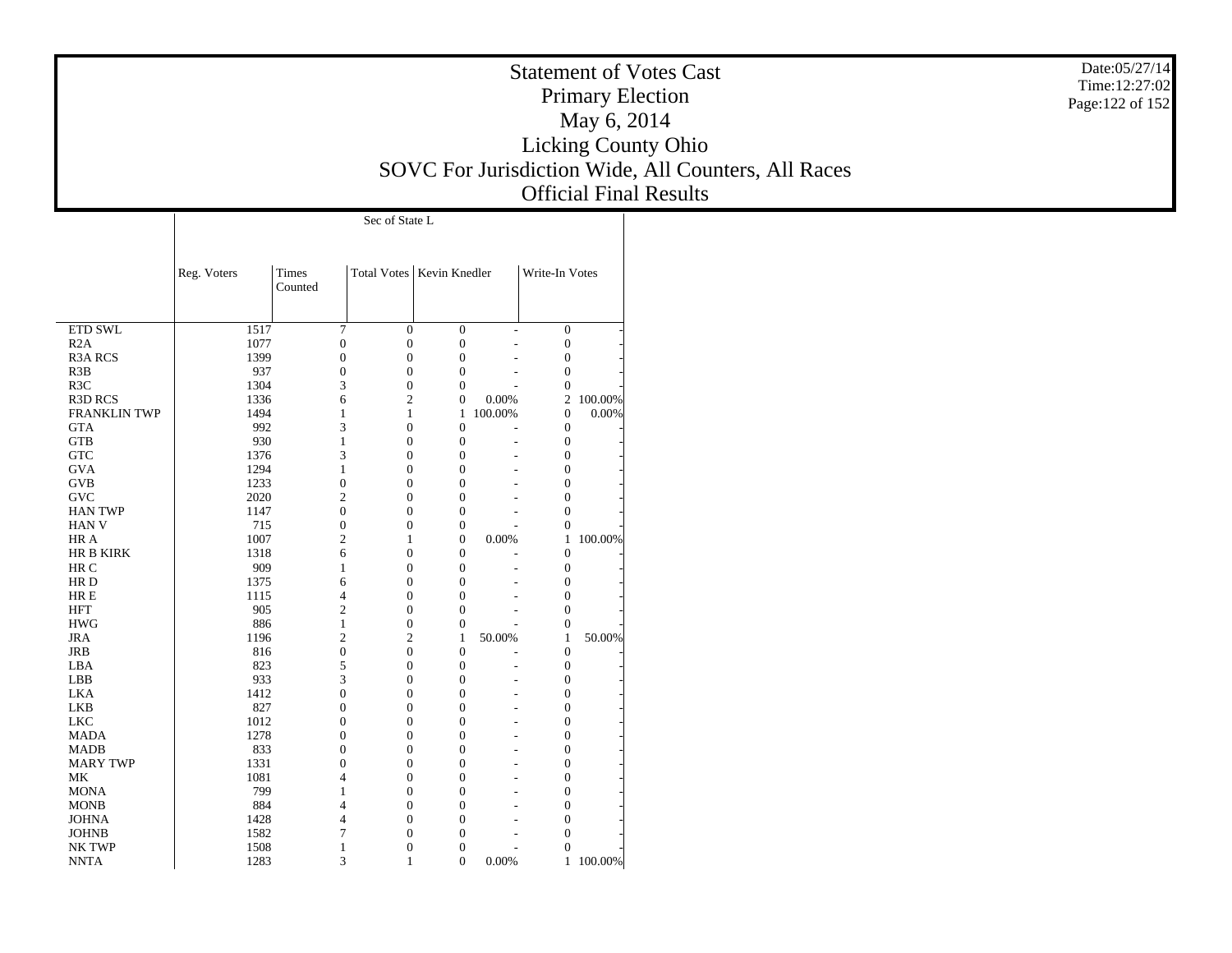| <b>Statement of Votes Cast</b><br><b>Primary Election</b><br>May 6, 2014<br><b>Licking County Ohio</b><br>SOVC For Jurisdiction Wide, All Counters, All Races<br><b>Official Final Results</b> | Date:05/27/14<br>Time: $12:27:02$<br>Page: 123 of 152 |
|------------------------------------------------------------------------------------------------------------------------------------------------------------------------------------------------|-------------------------------------------------------|
| Sec of State L                                                                                                                                                                                 |                                                       |
| Total Votes   Kevin Knedler<br>Times<br>Write-In Votes<br>Reg. Voters<br>Counted                                                                                                               |                                                       |

|                   | Reg. VOICIS | <b>THILE</b><br>Counted | TOtal VOICS   ACVIII Alleulei |          |         | WHIG-HI VOICS |          |
|-------------------|-------------|-------------------------|-------------------------------|----------|---------|---------------|----------|
| <b>NNTB STLOU</b> | 860         |                         | $\Omega$                      | $\Omega$ |         | $\Omega$      |          |
| P <sub>1</sub> A  | 1315        |                         |                               |          |         |               |          |
| P <sub>1</sub> B  | 1305        |                         |                               |          |         | 0             |          |
| P <sub>2</sub> A  | 1222        |                         |                               |          |         |               |          |
| P <sub>2</sub> B  | 1132        |                         |                               |          |         |               |          |
| P <sub>3</sub> A  | 1426        |                         |                               |          |         | 0             |          |
| P3B               | 1284        |                         |                               |          |         |               |          |
| P <sub>4</sub> A  | 1075        |                         |                               |          |         |               |          |
| P <sub>4</sub> B  | 1296        |                         |                               |          |         | 0             |          |
| <b>PERRY</b>      | 970         |                         |                               | 2        | 100.00% |               | $0.00\%$ |
| <b>STAA</b>       | 826         |                         |                               |          |         |               |          |
| <b>STAB ALEX</b>  | 988         |                         |                               |          |         |               |          |
| <b>UTA</b>        | 1377        |                         |                               |          |         |               |          |
| UTB               | 1382        |                         |                               |          |         |               |          |
| <b>BL VLG</b>     | 1546        |                         |                               |          |         |               |          |
| <b>HEB VLG</b>    | 1470        |                         |                               |          |         |               |          |
| WASH              | 650         |                         |                               |          |         |               |          |
| <b>UTICA</b>      | 1227        |                         |                               | 2        | 100.00% | $_{0}$        | $0.00\%$ |
| Total             | 110988      | 179                     | 14                            | 9        | 64.29%  | 5             | 35.71%   |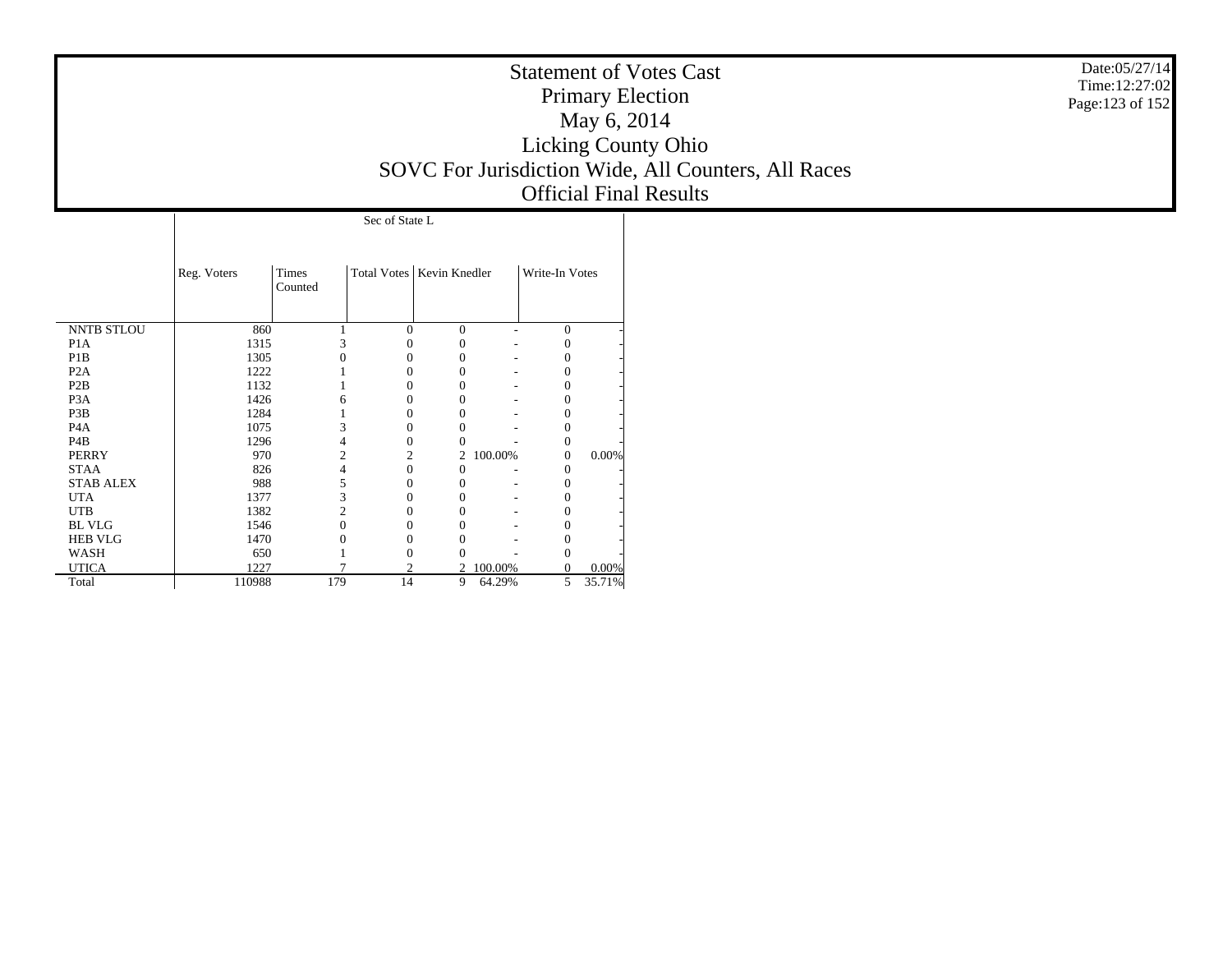|                               |              |                  | <b>Statement of Votes Cast</b> | Date:05/27/14                                         |                        |                                                     |                  |
|-------------------------------|--------------|------------------|--------------------------------|-------------------------------------------------------|------------------------|-----------------------------------------------------|------------------|
|                               |              |                  |                                |                                                       |                        |                                                     | Time: 12:27:02   |
|                               |              |                  |                                |                                                       |                        | <b>Primary Election</b>                             | Page: 124 of 152 |
|                               |              |                  |                                |                                                       |                        | May 6, 2014                                         |                  |
|                               |              |                  |                                |                                                       |                        | Licking County Ohio                                 |                  |
|                               |              |                  |                                |                                                       |                        |                                                     |                  |
|                               |              |                  |                                |                                                       |                        | SOVC For Jurisdiction Wide, All Counters, All Races |                  |
|                               |              |                  |                                |                                                       |                        | <b>Official Final Results</b>                       |                  |
|                               |              |                  | State CC L                     |                                                       |                        |                                                     |                  |
|                               |              |                  |                                |                                                       |                        |                                                     |                  |
|                               |              |                  |                                |                                                       |                        |                                                     |                  |
|                               | Reg. Voters  | Times<br>Counted | <b>Total Votes</b>             | Linda Comstock                                        |                        |                                                     |                  |
|                               |              |                  |                                |                                                       |                        |                                                     |                  |
|                               |              |                  |                                |                                                       |                        |                                                     |                  |
| Jurisdiction Wide             |              |                  |                                |                                                       |                        |                                                     |                  |
| N1A<br>N1B                    | 1758<br>1670 |                  | $\overline{c}$<br>$\sqrt{2}$   | 1<br>$\overline{c}$                                   | 1 100.00%<br>2 100.00% |                                                     |                  |
| N2A                           | 1073         |                  | $\boldsymbol{0}$               | $\boldsymbol{0}$<br>$\mathbf{0}$                      |                        |                                                     |                  |
| N2B                           | 1771         |                  | $\overline{c}$                 | $\overline{c}$                                        | 2 100.00%              |                                                     |                  |
| $\rm N2C$                     | 859          |                  | 1                              | -1                                                    | 1 100.00%              |                                                     |                  |
| N3A                           | 1585         |                  | $\overline{0}$                 | $\boldsymbol{0}$<br>$\boldsymbol{0}$                  |                        |                                                     |                  |
| N3B                           | 1425         |                  |                                | -1                                                    | 1 100.00%              |                                                     |                  |
| $_{\rm N3C}$                  | 1034         |                  |                                | $\boldsymbol{0}$<br>$\mathbf{0}$                      |                        |                                                     |                  |
| N <sub>4</sub> A              | 1430         |                  | $\overline{0}$                 | $\boldsymbol{0}$<br>$\Omega$                          |                        |                                                     |                  |
| N4B                           | 1338         |                  | $\overline{0}$                 | $\boldsymbol{0}$<br>$\theta$                          |                        |                                                     |                  |
| N4C                           | 888          |                  | $\overline{0}$                 | $\boldsymbol{0}$<br>$\Omega$                          |                        |                                                     |                  |
| N <sub>4</sub> D              | 912          |                  | $\overline{0}$                 | $\boldsymbol{0}$                                      |                        |                                                     |                  |
| N5A                           | 1007<br>1282 |                  | $\overline{0}$                 | $\boldsymbol{0}$<br>$\Omega$<br>$\boldsymbol{0}$      |                        |                                                     |                  |
| N5B<br>N5C                    | 901          |                  | $\overline{0}$                 | $\boldsymbol{0}$<br>$\Omega$                          |                        |                                                     |                  |
| N5D                           | 894          |                  | $\overline{0}$                 | $\boldsymbol{0}$<br>$\theta$                          |                        |                                                     |                  |
| N5E                           | 710          |                  | $\mathbf{0}$                   | $\boldsymbol{0}$<br>$\mathbf{0}$                      |                        |                                                     |                  |
| N <sub>6</sub> A              | 1038         |                  | $\overline{0}$                 | $\boldsymbol{0}$<br>$\boldsymbol{0}$                  |                        |                                                     |                  |
| N <sub>6</sub> B              | 1127         |                  |                                |                                                       | 1 100.00%              |                                                     |                  |
| N <sub>6</sub> C              | 813          |                  | $\overline{0}$                 | $\boldsymbol{0}$<br>$\boldsymbol{0}$                  |                        |                                                     |                  |
| N <sub>6</sub> D              | 843          |                  | $\boldsymbol{0}$               | $\mathbf{0}$<br>$\boldsymbol{0}$                      |                        |                                                     |                  |
| N <sub>6</sub> E              | 981          |                  | $\overline{c}$                 | $\overline{c}$                                        | 2 100.00%              |                                                     |                  |
| N7A                           | 1143         |                  |                                | $\mathbf{0}$<br>$\boldsymbol{0}$                      |                        |                                                     |                  |
| N7B                           | 1735         |                  |                                | -1                                                    | 1 100.00%              |                                                     |                  |
| N7C<br>H <sub>1</sub> A       | 837<br>1254  |                  | $\overline{0}$                 | $\mathbf{0}$<br>0<br>$\boldsymbol{0}$<br>$\mathbf{0}$ |                        |                                                     |                  |
| H1B                           | 974          |                  |                                | -1                                                    | 1 100.00%              |                                                     |                  |
| H <sub>2</sub> A              | 1044         |                  | $\overline{0}$                 | $\mathbf{0}$<br>$\boldsymbol{0}$                      |                        |                                                     |                  |
| H2B                           | 1092         |                  | 1                              | -1                                                    | 1 100.00%              |                                                     |                  |
| H3A                           | 1049         |                  |                                |                                                       | 1 100.00%              |                                                     |                  |
| H3B                           | 1236         |                  | $\boldsymbol{0}$               | $\boldsymbol{0}$<br>$\overline{0}$                    |                        |                                                     |                  |
| $\operatorname{BEN}$          | 1126         |                  | $\overline{4}$                 | $\sqrt{2}$                                            | 2 100.00%              |                                                     |                  |
| $\mathbf{B}\mathbf{G}$        | 1198         |                  |                                | $\boldsymbol{0}$<br>$\overline{0}$                    |                        |                                                     |                  |
| <b>BUR</b>                    | 856          |                  | 3                              |                                                       | 1 100.00%              |                                                     |                  |
| <b>EDEN FALL</b>              | 1349         |                  | 4                              | $\overline{c}$                                        | 2 100.00%              |                                                     |                  |
| <b>ETA</b>                    | 1589         |                  | 9                              | $\tau$                                                | 7 100.00%              |                                                     |                  |
| ${\rm ETB}$ SWL               | 1049         |                  | 3                              | $\mathbf{1}$                                          | 1 100.00%              |                                                     |                  |
| $\ensuremath{\text{ETC}}$ SWL | 1455         |                  | 6                              | 6                                                     | 6 100.00%              |                                                     |                  |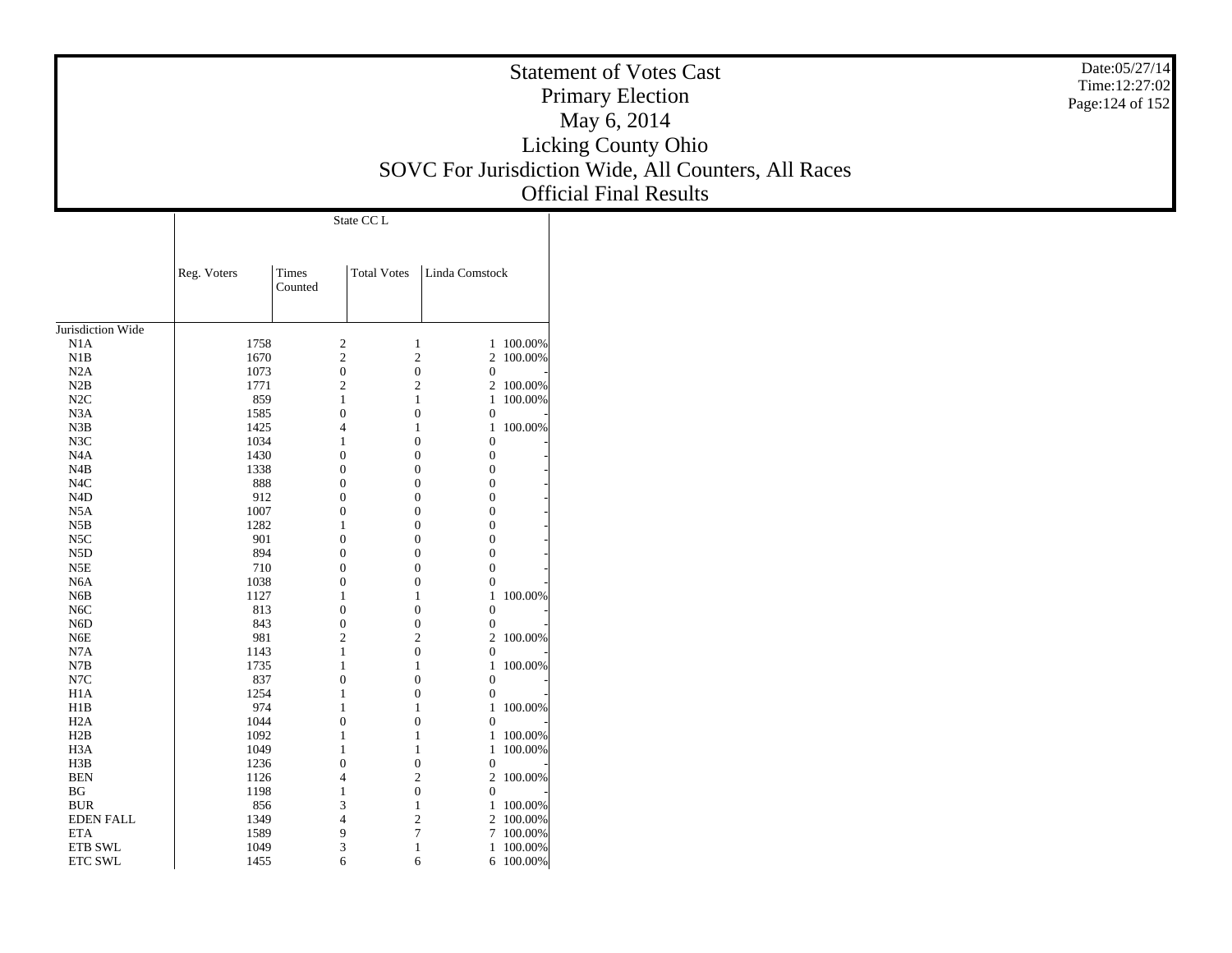|                          |             |         |                                    |                                                  |                | <b>Statement of Votes Cast</b>                      | Date:05/27/14    |
|--------------------------|-------------|---------|------------------------------------|--------------------------------------------------|----------------|-----------------------------------------------------|------------------|
|                          |             |         |                                    |                                                  |                |                                                     | Time: 12:27:02   |
|                          |             |         |                                    |                                                  |                | <b>Primary Election</b>                             | Page: 125 of 152 |
|                          |             |         |                                    |                                                  |                | May 6, 2014                                         |                  |
|                          |             |         |                                    |                                                  |                | Licking County Ohio                                 |                  |
|                          |             |         |                                    |                                                  |                |                                                     |                  |
|                          |             |         |                                    |                                                  |                | SOVC For Jurisdiction Wide, All Counters, All Races |                  |
|                          |             |         |                                    |                                                  |                | <b>Official Final Results</b>                       |                  |
|                          |             |         | State CC L                         |                                                  |                |                                                     |                  |
|                          |             |         |                                    |                                                  |                |                                                     |                  |
|                          | Reg. Voters | Times   | <b>Total Votes</b>                 | Linda Comstock                                   |                |                                                     |                  |
|                          |             | Counted |                                    |                                                  |                |                                                     |                  |
| ETD SWL                  | 1517        |         | 7                                  | $\overline{4}$                                   | $4 - 100.00\%$ |                                                     |                  |
| R2A                      | 1077        |         | $\boldsymbol{0}$                   | $\boldsymbol{0}$<br>$\Omega$                     |                |                                                     |                  |
| R3A RCS                  | 1399        |         | $\boldsymbol{0}$                   | $\mathbf{0}$<br>$\Omega$                         |                |                                                     |                  |
| R3B                      | 937         |         | $\boldsymbol{0}$                   | $\boldsymbol{0}$<br>$\mathbf{0}$                 |                |                                                     |                  |
| R3C                      | 1304        |         | 3                                  |                                                  | 1 100.00%      |                                                     |                  |
| R3D RCS                  | 1336        |         | 6                                  | $\overline{4}$                                   | 4 100.00%      |                                                     |                  |
| FRANKLIN TWP             | 1494        |         | $\mathbf{1}$                       | $\mathbf{1}$                                     | 1 100.00%      |                                                     |                  |
| <b>GTA</b><br><b>GTB</b> | 992         |         | $\ensuremath{\mathfrak{Z}}$        | $\mathbf{1}$<br>$\mathbf{0}$                     | 1 100.00%      |                                                     |                  |
| ${\rm GTC}$              | 930<br>1376 |         | $\mathbf{1}$<br>$\mathfrak{Z}$     | $\theta$<br>$\boldsymbol{0}$<br>$\mathbf{0}$     |                |                                                     |                  |
| <b>GVA</b>               | 1294        |         | $\mathbf{1}$                       | $\mathbf{1}$                                     | 1 100.00%      |                                                     |                  |
| <b>GVB</b>               | 1233        |         | $\overline{0}$                     | $\mathbf{0}$<br>$\mathbf{0}$                     |                |                                                     |                  |
| $\operatorname{GVC}$     | $2020\,$    |         | $\sqrt{2}$                         | $\sqrt{2}$<br>$\overline{2}$                     | 100.00%        |                                                     |                  |
| <b>HAN TWP</b>           | 1147        |         | $\boldsymbol{0}$                   | $\mathbf{0}$<br>$\mathbf{0}$                     |                |                                                     |                  |
| <b>HAN V</b>             | 715         |         | $\boldsymbol{0}$                   | $\mathbf{0}$<br>$\Omega$                         |                |                                                     |                  |
| HR A                     | 1007        |         | $\boldsymbol{2}$                   | $\boldsymbol{2}$                                 | 2 100.00%      |                                                     |                  |
| <b>HR B KIRK</b>         | 1318        |         | 6                                  | $\mathfrak{2}$                                   | 2 100.00%      |                                                     |                  |
| HR C                     | 909         |         | $\mathbf{1}$                       | $\mathbf{1}$                                     | 1 100.00%      |                                                     |                  |
| HR D                     | 1375        |         | 6                                  | 3                                                | 3 100.00%      |                                                     |                  |
| $HRE$                    | 1115        |         | $\overline{4}$                     | 3                                                | 3 100.00%      |                                                     |                  |
| <b>HFT</b>               | 905         |         | $\sqrt{2}$                         | $\mathbf{1}$                                     | 1 100.00%      |                                                     |                  |
| <b>HWG</b>               | 886         |         | $\mathbf{1}$                       | $\mathbf{1}$                                     | 1 100.00%      |                                                     |                  |
| <b>JRA</b><br>JRB        | 1196        |         | $\mathfrak{2}$<br>$\boldsymbol{0}$ | $\mathbf{2}$<br>$\mathbf{0}$<br>$\boldsymbol{0}$ | 2 100.00%      |                                                     |                  |
| LBA                      | 816<br>823  |         | 5                                  | $\sqrt{2}$                                       | 2 100.00%      |                                                     |                  |
| LBB                      | 933         |         | $\mathfrak{Z}$                     | $\mathfrak{2}$<br>$\overline{2}$                 | 100.00%        |                                                     |                  |
| LKA                      | 1412        |         | $\boldsymbol{0}$                   | $\mathbf{0}$<br>$\boldsymbol{0}$                 |                |                                                     |                  |
| <b>LKB</b>               | 827         |         | $\boldsymbol{0}$                   | $\boldsymbol{0}$<br>$\boldsymbol{0}$             |                |                                                     |                  |
| <b>LKC</b>               | 1012        |         | $\boldsymbol{0}$                   | $\mathbf{0}$<br>$\mathbf{0}$                     |                |                                                     |                  |
| <b>MADA</b>              | 1278        |         | $\mathbf{0}$                       | $\mathbf{0}$<br>$\boldsymbol{0}$                 |                |                                                     |                  |
| <b>MADB</b>              | 833         |         | $\boldsymbol{0}$                   | $\boldsymbol{0}$<br>$\overline{0}$               |                |                                                     |                  |
| <b>MARY TWP</b>          | 1331        |         | $\mathbf{0}$                       | $\boldsymbol{0}$<br>$\mathbf{0}$                 |                |                                                     |                  |
| МK                       | 1081        |         | $\overline{4}$                     | $\overline{4}$                                   | 4 100.00%      |                                                     |                  |
| <b>MONA</b>              | 799         |         | 1                                  | -1                                               | 1 100.00%      |                                                     |                  |
| <b>MONB</b>              | 884         |         | $\overline{4}$                     | 3                                                | 3 100.00%      |                                                     |                  |
| <b>JOHNA</b>             | 1428        |         | $\overline{4}$                     | -1                                               | 1 100.00%      |                                                     |                  |
| <b>JOHNB</b>             | 1582        |         | $\tau$                             | 5                                                | 5 100.00%      |                                                     |                  |
| NK TWP                   | 1508        |         | 1                                  | $\theta$<br>$\overline{0}$                       |                |                                                     |                  |
| <b>NNTA</b>              | 1283        |         | 3                                  | $\mathcal{D}$                                    | 2 100.00%      |                                                     |                  |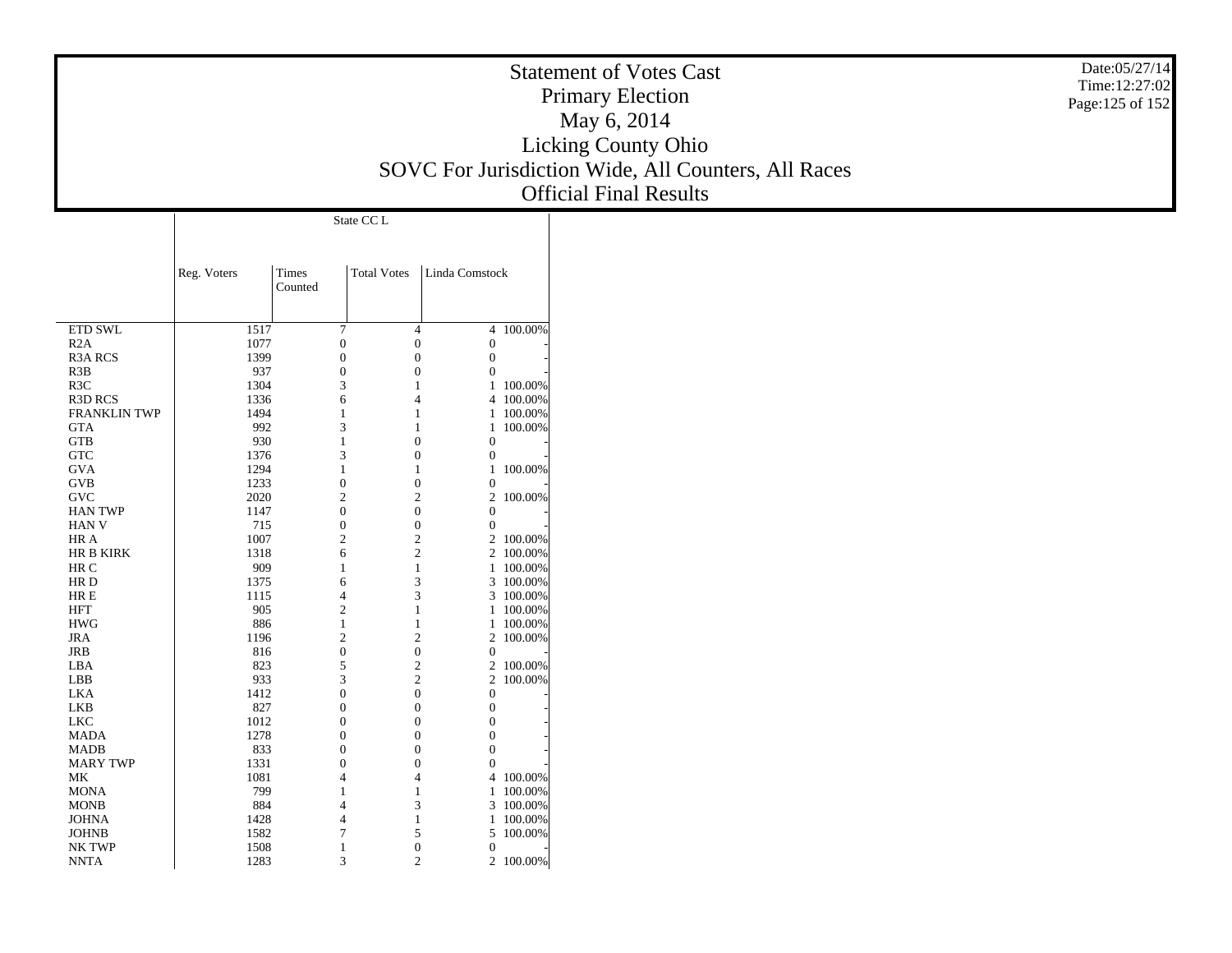|                                      |              |                  |                |                     |                                                     | <b>Statement of Votes Cast</b> |  |  |  |  |  |  |
|--------------------------------------|--------------|------------------|----------------|---------------------|-----------------------------------------------------|--------------------------------|--|--|--|--|--|--|
|                                      |              |                  |                |                     |                                                     | <b>Primary Election</b>        |  |  |  |  |  |  |
|                                      |              |                  |                |                     |                                                     |                                |  |  |  |  |  |  |
|                                      |              |                  |                |                     |                                                     |                                |  |  |  |  |  |  |
|                                      |              |                  |                |                     |                                                     | <b>Licking County Ohio</b>     |  |  |  |  |  |  |
|                                      |              |                  |                |                     | SOVC For Jurisdiction Wide, All Counters, All Races |                                |  |  |  |  |  |  |
|                                      |              |                  |                |                     |                                                     | <b>Official Final Results</b>  |  |  |  |  |  |  |
|                                      |              |                  |                |                     |                                                     |                                |  |  |  |  |  |  |
|                                      |              |                  | State CC L     |                     |                                                     |                                |  |  |  |  |  |  |
|                                      |              |                  |                |                     |                                                     |                                |  |  |  |  |  |  |
|                                      |              |                  |                |                     |                                                     |                                |  |  |  |  |  |  |
|                                      | Reg. Voters  | Times<br>Counted |                | <b>Total Votes</b>  | Linda Comstock                                      |                                |  |  |  |  |  |  |
|                                      |              |                  |                |                     |                                                     |                                |  |  |  |  |  |  |
|                                      |              |                  |                |                     |                                                     |                                |  |  |  |  |  |  |
| <b>NNTB STLOU</b>                    | 860          |                  |                | $\mathbf{0}$        | $\overline{0}$                                      |                                |  |  |  |  |  |  |
| P <sub>1</sub> A<br>P <sub>1</sub> B | 1315<br>1305 |                  |                | $\theta$            | $\Omega$                                            | 2 100.00%                      |  |  |  |  |  |  |
| P <sub>2</sub> A                     | 1222         |                  |                |                     |                                                     | 100.00%                        |  |  |  |  |  |  |
| P <sub>2</sub> B                     | 1132         |                  |                |                     | $\Omega$                                            |                                |  |  |  |  |  |  |
| P <sub>3</sub> A                     | 1426         |                  |                | 5                   |                                                     | 5 100.00%                      |  |  |  |  |  |  |
| P3B                                  | 1284         |                  |                |                     |                                                     | 100.00%                        |  |  |  |  |  |  |
| P <sub>4</sub> A                     | 1075         |                  |                |                     |                                                     | 3 100.00%                      |  |  |  |  |  |  |
| P <sub>4</sub> B<br><b>PERRY</b>     | 1296         | 970              | $\overline{c}$ | 3<br>$\overline{c}$ |                                                     | 3 100.00%<br>2 100.00%         |  |  |  |  |  |  |
| <b>STAA</b>                          |              | 826              |                | $\overline{c}$      |                                                     | 2 100.00%                      |  |  |  |  |  |  |
| <b>STAB ALEX</b>                     | 988          |                  | 5              | $\overline{c}$      |                                                     | 2 100.00%                      |  |  |  |  |  |  |
| <b>UTA</b>                           | 1377         |                  | 3              | 3                   |                                                     | 3 100.00%                      |  |  |  |  |  |  |
| <b>UTB</b>                           | 1382         |                  |                |                     |                                                     |                                |  |  |  |  |  |  |
| BL VLG<br><b>HEB VLG</b>             | 1546         |                  |                |                     |                                                     |                                |  |  |  |  |  |  |
| WASH                                 | 1470         | 650              |                | $\theta$            |                                                     | 100.00%                        |  |  |  |  |  |  |
| <b>UTICA</b>                         | 1227         |                  |                |                     |                                                     | 5 100.00%                      |  |  |  |  |  |  |
| Total                                | 110988       |                  | 179            | 112                 |                                                     | 112 100.00%                    |  |  |  |  |  |  |

 $\overline{\phantom{a}}$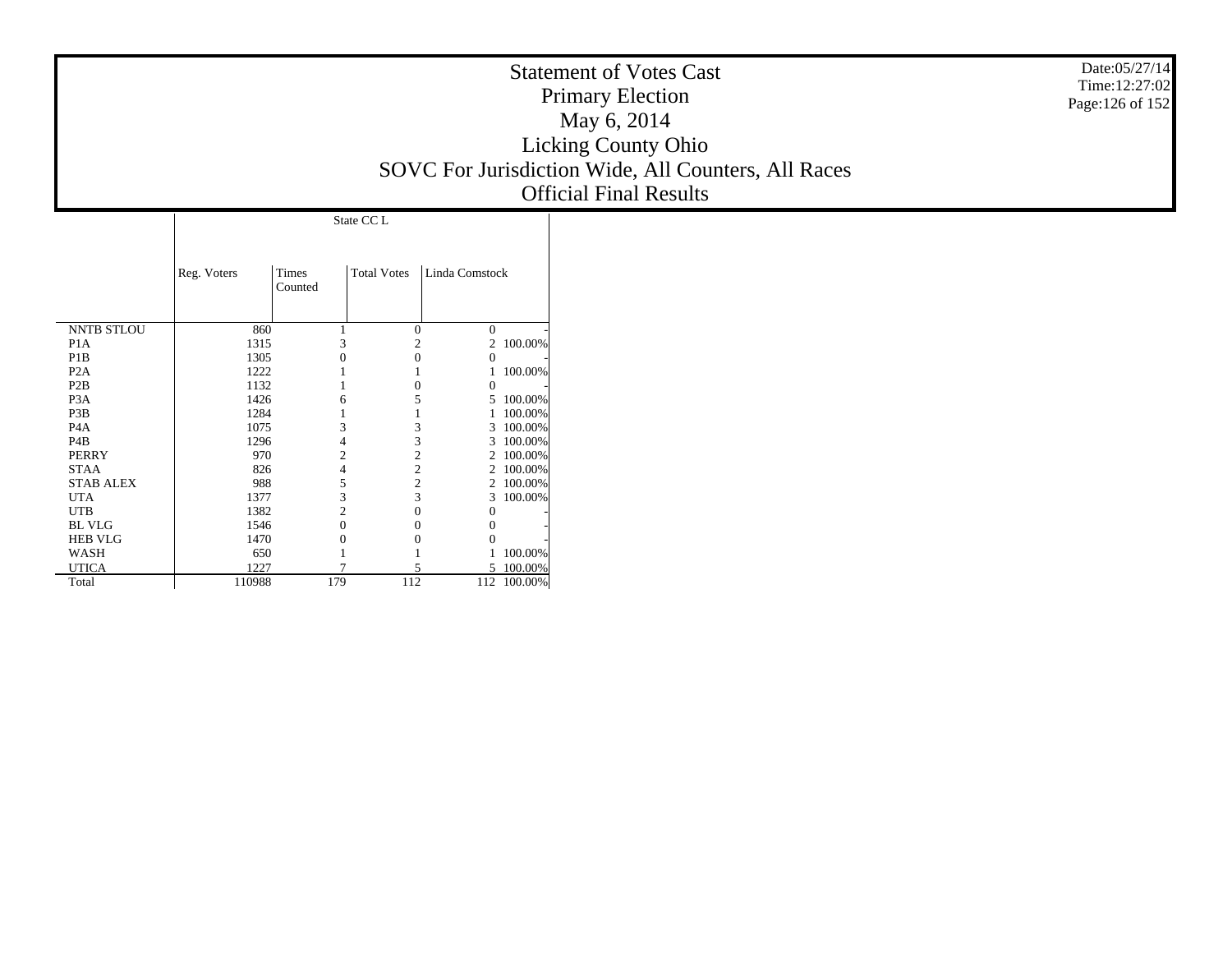|                                      |              |         | <b>Statement of Votes Cast</b>                | Date:05/27/14                        |                              |                                                     |                 |
|--------------------------------------|--------------|---------|-----------------------------------------------|--------------------------------------|------------------------------|-----------------------------------------------------|-----------------|
|                                      |              |         |                                               |                                      |                              | <b>Primary Election</b>                             | Time: 12:27:02  |
|                                      |              |         |                                               |                                      |                              |                                                     | Page:127 of 152 |
|                                      |              |         |                                               |                                      |                              | May 6, 2014                                         |                 |
|                                      |              |         |                                               |                                      |                              | Licking County Ohio                                 |                 |
|                                      |              |         |                                               |                                      |                              |                                                     |                 |
|                                      |              |         |                                               |                                      |                              | SOVC For Jurisdiction Wide, All Counters, All Races |                 |
|                                      |              |         |                                               |                                      |                              | <b>Official Final Results</b>                       |                 |
|                                      |              |         |                                               |                                      |                              |                                                     |                 |
|                                      |              |         | County Commissioner L                         |                                      |                              |                                                     |                 |
|                                      |              |         |                                               |                                      |                              |                                                     |                 |
|                                      | Reg. Voters  | Times   | <b>Total Votes</b>                            | James Snedden, Jr.                   |                              |                                                     |                 |
|                                      |              | Counted |                                               |                                      |                              |                                                     |                 |
|                                      |              |         |                                               |                                      |                              |                                                     |                 |
| Jurisdiction Wide                    |              |         |                                               |                                      |                              |                                                     |                 |
| N1A                                  | 1758         |         | $\sqrt{2}$                                    | $\sqrt{2}$                           | 2 100.00%                    |                                                     |                 |
| N1B                                  | 1670         |         | $\sqrt{2}$                                    | $\sqrt{2}$                           | 2 100.00%                    |                                                     |                 |
| N2A                                  | 1073         |         | $\boldsymbol{0}$                              | $\boldsymbol{0}$                     | $\mathbf{0}$                 |                                                     |                 |
| N2B                                  | 1771         |         | $\sqrt{2}$                                    | $\sqrt{2}$                           | 2 100.00%                    |                                                     |                 |
| N2C                                  | 859          |         | $\mathbf{1}$                                  | $\mathbf{1}$                         | $\mathbf{1}$<br>100.00%      |                                                     |                 |
| N3A                                  | 1585         |         | $\boldsymbol{0}$                              | $\boldsymbol{0}$                     | $\mathbf{0}$                 |                                                     |                 |
| N3B                                  | 1425         |         | $\overline{4}$                                | $\mathbf{1}$                         | 100.00%<br>$\mathbf{1}$      |                                                     |                 |
| N3C                                  | 1034         |         | $\mathbf{1}$                                  | $\boldsymbol{0}$                     | $\overline{0}$               |                                                     |                 |
| N <sub>4</sub> A                     | 1430         |         | $\boldsymbol{0}$                              | $\boldsymbol{0}$                     | $\mathbf{0}$                 |                                                     |                 |
| N4B<br>N <sub>4</sub> C              | 1338         | 888     | $\boldsymbol{0}$<br>$\boldsymbol{0}$          | $\boldsymbol{0}$<br>$\boldsymbol{0}$ | $\boldsymbol{0}$<br>$\theta$ |                                                     |                 |
| N <sub>4</sub> D                     | 912          |         | $\boldsymbol{0}$                              | $\boldsymbol{0}$                     | $\mathbf{0}$                 |                                                     |                 |
| N <sub>5</sub> A                     | 1007         |         | $\boldsymbol{0}$                              | $\boldsymbol{0}$                     | $\boldsymbol{0}$             |                                                     |                 |
| N5B                                  | 1282         |         | $\mathbf{1}$                                  | $\mathbf{0}$                         | $\theta$                     |                                                     |                 |
| N5C                                  | 901          |         | $\boldsymbol{0}$                              | $\boldsymbol{0}$                     | $\boldsymbol{0}$             |                                                     |                 |
| N <sub>5</sub> D                     | 894          |         | $\overline{0}$                                | $\boldsymbol{0}$                     | $\boldsymbol{0}$             |                                                     |                 |
| N5E                                  |              | 710     | $\boldsymbol{0}$                              | $\boldsymbol{0}$                     | $\mathbf{0}$                 |                                                     |                 |
| N <sub>6</sub> A                     | 1038         |         | $\boldsymbol{0}$                              | $\boldsymbol{0}$                     | $\mathbf{0}$                 |                                                     |                 |
| N6B                                  | 1127         |         | $\mathbf{1}$                                  | $\mathbf{1}$                         | 100.00%<br>1                 |                                                     |                 |
| N <sub>6</sub> C                     | 813          |         | $\boldsymbol{0}$                              | $\boldsymbol{0}$                     | $\overline{0}$               |                                                     |                 |
| N <sub>6</sub> D<br>N <sub>6</sub> E | 843<br>981   |         | $\boldsymbol{0}$<br>$\sqrt{2}$                | $\boldsymbol{0}$<br>$\sqrt{2}$       | $\mathbf{0}$<br>2 100.00%    |                                                     |                 |
| N7A                                  | 1143         |         | $\mathbf{1}$                                  | $\boldsymbol{0}$                     | $\mathbf{0}$                 |                                                     |                 |
| N7B                                  | 1735         |         | $\mathbf{1}$                                  | 1                                    | 1 100.00%                    |                                                     |                 |
| N7C                                  | 837          |         | $\boldsymbol{0}$                              | $\boldsymbol{0}$                     | $\mathbf{0}$                 |                                                     |                 |
| H <sub>1</sub> A                     | 1254         |         | $\mathbf{1}$                                  | $\boldsymbol{0}$                     | $\mathbf{0}$                 |                                                     |                 |
| H1B                                  | 974          |         | $\mathbf{1}$                                  | $\mathbf{1}$                         | 1 100.00%                    |                                                     |                 |
| H <sub>2</sub> A                     | 1044         |         | $\mathbf{0}$                                  | $\boldsymbol{0}$                     | $\mathbf{0}$                 |                                                     |                 |
| H2B                                  | 1092         |         | $\mathbf{1}$                                  | 1                                    | 1 100.00%                    |                                                     |                 |
| H <sub>3</sub> A                     | 1049         |         | $\mathbf{1}$                                  | 1                                    | 100.00%<br>$\mathbf{1}$      |                                                     |                 |
| H3B                                  | 1236         |         | $\boldsymbol{0}$                              | $\boldsymbol{0}$                     | $\boldsymbol{0}$             |                                                     |                 |
| <b>BEN</b>                           | 1126         |         | $\overline{4}$                                | $\sqrt{2}$                           | 2 100.00%                    |                                                     |                 |
| BG                                   | 1198         |         | $\mathbf{1}$                                  | $\boldsymbol{0}$                     | $\mathbf{0}$                 |                                                     |                 |
| <b>BUR</b>                           | 856          |         | $\ensuremath{\mathfrak{Z}}$<br>$\overline{4}$ | $\sqrt{2}$                           | 2 100.00%                    |                                                     |                 |
| <b>EDEN FALL</b><br>ETA              | 1349<br>1589 |         | 9                                             | $\overline{4}$<br>6                  | 4 100.00%<br>6 100.00%       |                                                     |                 |
| <b>ETB SWL</b>                       | 1049         |         | $\ensuremath{\mathfrak{Z}}$                   | $\boldsymbol{0}$                     | $\mathbf{0}$                 |                                                     |                 |
| <b>ETC SWL</b>                       | 1455         |         | 6                                             | 6                                    | 6 100.00%                    |                                                     |                 |
|                                      |              |         |                                               |                                      |                              |                                                     |                 |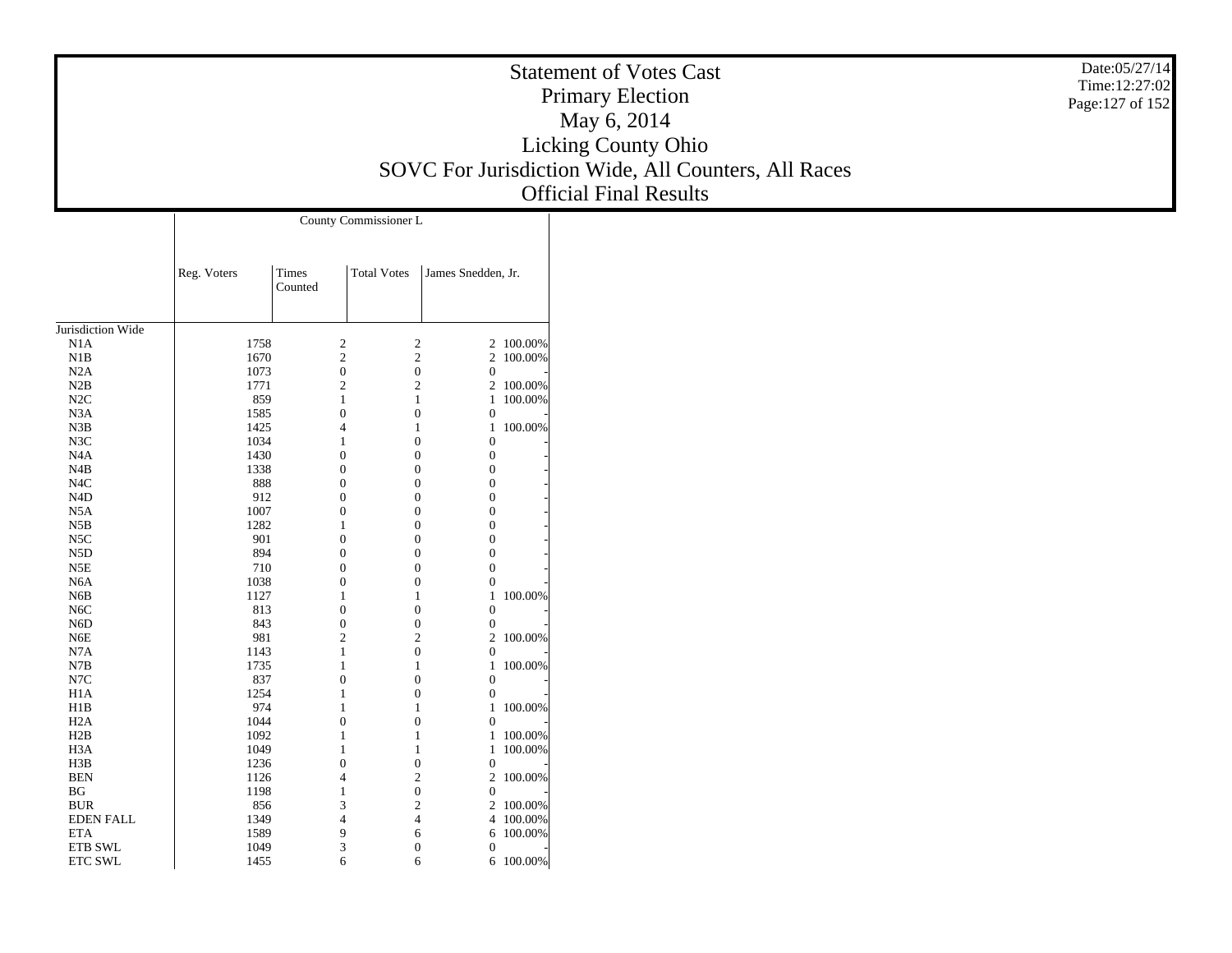|                          | <b>Statement of Votes Cast</b><br><b>Primary Election</b><br>May 6, 2014 |                  |                                                 |                                    |                                |                        |                                                     | Date:05/27/14<br>Time: 12:27:03<br>Page: 128 of 152 |
|--------------------------|--------------------------------------------------------------------------|------------------|-------------------------------------------------|------------------------------------|--------------------------------|------------------------|-----------------------------------------------------|-----------------------------------------------------|
|                          |                                                                          |                  |                                                 |                                    |                                |                        | Licking County Ohio                                 |                                                     |
|                          |                                                                          |                  |                                                 |                                    |                                |                        | SOVC For Jurisdiction Wide, All Counters, All Races |                                                     |
|                          |                                                                          |                  |                                                 |                                    |                                |                        |                                                     |                                                     |
|                          |                                                                          |                  |                                                 |                                    |                                |                        | <b>Official Final Results</b>                       |                                                     |
|                          |                                                                          |                  | County Commissioner L                           |                                    |                                |                        |                                                     |                                                     |
|                          |                                                                          |                  |                                                 |                                    |                                |                        |                                                     |                                                     |
|                          |                                                                          |                  |                                                 |                                    |                                |                        |                                                     |                                                     |
|                          | Reg. Voters                                                              | Times<br>Counted | <b>Total Votes</b>                              |                                    | James Snedden, Jr.             |                        |                                                     |                                                     |
|                          |                                                                          |                  |                                                 |                                    |                                |                        |                                                     |                                                     |
| <b>ETD SWL</b>           | 1517                                                                     |                  | $\tau$                                          | $\overline{4}$                     |                                | $4 - 100.00\%$         |                                                     |                                                     |
| R2A                      | 1077                                                                     |                  | $\boldsymbol{0}$                                | $\boldsymbol{0}$                   | $\Omega$                       |                        |                                                     |                                                     |
| <b>R3A RCS</b>           | 1399                                                                     |                  | $\boldsymbol{0}$                                | $\boldsymbol{0}$                   | $\mathbf{0}$                   |                        |                                                     |                                                     |
| R3B<br>R3C               | 937<br>1304                                                              |                  | $\boldsymbol{0}$<br>$\ensuremath{\mathfrak{Z}}$ | $\boldsymbol{0}$<br>$\overline{2}$ | $\mathbf{0}$                   | 2 100.00%              |                                                     |                                                     |
| R3D RCS                  | 1336                                                                     |                  | 6                                               | $\overline{4}$                     | $\overline{4}$                 | 100.00%                |                                                     |                                                     |
| <b>FRANKLIN TWP</b>      | 1494                                                                     |                  | 1                                               | $\mathbf{1}$                       | 1                              | 100.00%                |                                                     |                                                     |
| <b>GTA</b>               | 992                                                                      |                  | $\mathfrak{Z}$                                  | $\overline{2}$                     |                                | 2 100.00%              |                                                     |                                                     |
| <b>GTB</b>               | 930                                                                      |                  | $\mathbf{1}$                                    | $\boldsymbol{0}$                   | $\mathbf{0}$                   |                        |                                                     |                                                     |
| <b>GTC</b>               | 1376                                                                     |                  | $\mathfrak{Z}$                                  | $\boldsymbol{0}$                   | $\mathbf{0}$                   |                        |                                                     |                                                     |
| <b>GVA</b><br><b>GVB</b> | 1294<br>1233                                                             |                  | $\mathbf{1}$<br>$\boldsymbol{0}$                | 1<br>$\boldsymbol{0}$              | 1                              | 100.00%                |                                                     |                                                     |
| ${\rm GVC}$              | 2020                                                                     |                  | $\sqrt{2}$                                      | $\sqrt{2}$                         | 0<br>$\sqrt{2}$                | 100.00%                |                                                     |                                                     |
| <b>HAN TWP</b>           | 1147                                                                     |                  | $\boldsymbol{0}$                                | $\boldsymbol{0}$                   | $\mathbf{0}$                   |                        |                                                     |                                                     |
| <b>HAN V</b>             | 715                                                                      |                  | $\boldsymbol{0}$                                | $\boldsymbol{0}$                   | $\mathbf{0}$                   |                        |                                                     |                                                     |
| HR A                     | 1007                                                                     |                  | $\boldsymbol{2}$                                | $\sqrt{2}$                         |                                | 2 100.00%              |                                                     |                                                     |
| HR B KIRK                | 1318                                                                     |                  | $\sqrt{6}$                                      | $\ensuremath{\mathfrak{Z}}$        |                                | 3 100.00%              |                                                     |                                                     |
| HR C                     | 909                                                                      |                  | $\mathbf{1}$                                    | $\mathbf{1}$                       |                                | 1 100.00%              |                                                     |                                                     |
| HR D<br>HR E             | 1375<br>1115                                                             |                  | 6<br>$\overline{4}$                             | $\overline{4}$<br>3                |                                | 4 100.00%<br>3 100.00% |                                                     |                                                     |
| <b>HFT</b>               | 905                                                                      |                  | $\mathfrak{2}$                                  | $\mathbf{1}$                       |                                | 1 100.00%              |                                                     |                                                     |
| $\rm HWG$                | 886                                                                      |                  | $\mathbf{1}$                                    | $\mathbf{1}$                       |                                | 1 100.00%              |                                                     |                                                     |
| <b>JRA</b>               | 1196                                                                     |                  | $\sqrt{2}$                                      | $\sqrt{2}$                         |                                | 2 100.00%              |                                                     |                                                     |
| JRB                      | 816                                                                      |                  | $\boldsymbol{0}$                                | $\boldsymbol{0}$                   | $\mathbf{0}$                   |                        |                                                     |                                                     |
| LBA                      | 823                                                                      |                  | $\sqrt{5}$                                      | $\overline{2}$<br>$\mathbf{1}$     |                                | 2 100.00%              |                                                     |                                                     |
| LBB<br><b>LKA</b>        | 933<br>1412                                                              |                  | $\mathfrak{Z}$<br>$\boldsymbol{0}$              | $\boldsymbol{0}$                   | $\mathbf{1}$<br>$\overline{0}$ | 100.00%                |                                                     |                                                     |
| <b>LKB</b>               | 827                                                                      |                  | $\overline{0}$                                  | $\boldsymbol{0}$                   | $\theta$                       |                        |                                                     |                                                     |
| LKC                      | 1012                                                                     |                  | $\boldsymbol{0}$                                | $\boldsymbol{0}$                   | $\theta$                       |                        |                                                     |                                                     |
| <b>MADA</b>              | 1278                                                                     |                  | $\boldsymbol{0}$                                | $\boldsymbol{0}$                   | $\theta$                       |                        |                                                     |                                                     |
| <b>MADB</b>              | 833                                                                      |                  | $\overline{0}$                                  | $\boldsymbol{0}$                   | $\theta$                       |                        |                                                     |                                                     |
| <b>MARY TWP</b>          | 1331                                                                     |                  | $\overline{0}$                                  | $\boldsymbol{0}$                   | $\overline{0}$                 |                        |                                                     |                                                     |
| MK<br><b>MONA</b>        | 1081<br>799                                                              |                  | $\overline{4}$<br>$\mathbf{1}$                  | $\overline{4}$<br>$\mathbf{1}$     | $\mathbf{1}$                   | 4 100.00%<br>100.00%   |                                                     |                                                     |
| <b>MONB</b>              | 884                                                                      |                  | $\overline{4}$                                  | 3                                  |                                | 3 100.00%              |                                                     |                                                     |
| <b>JOHNA</b>             | 1428                                                                     |                  | $\overline{4}$                                  | $\sqrt{2}$                         |                                | 2 100.00%              |                                                     |                                                     |
| <b>JOHNB</b>             | 1582                                                                     |                  | $\overline{7}$                                  | $\overline{4}$                     |                                | 4 100.00%              |                                                     |                                                     |
| NK TWP                   | 1508                                                                     |                  | $\mathbf{1}$                                    | $\mathbf{1}$                       |                                | 1 100.00%              |                                                     |                                                     |
| <b>NNTA</b>              | 1283                                                                     |                  | $\overline{3}$                                  | $\overline{3}$                     |                                | 3 100.00%              |                                                     |                                                     |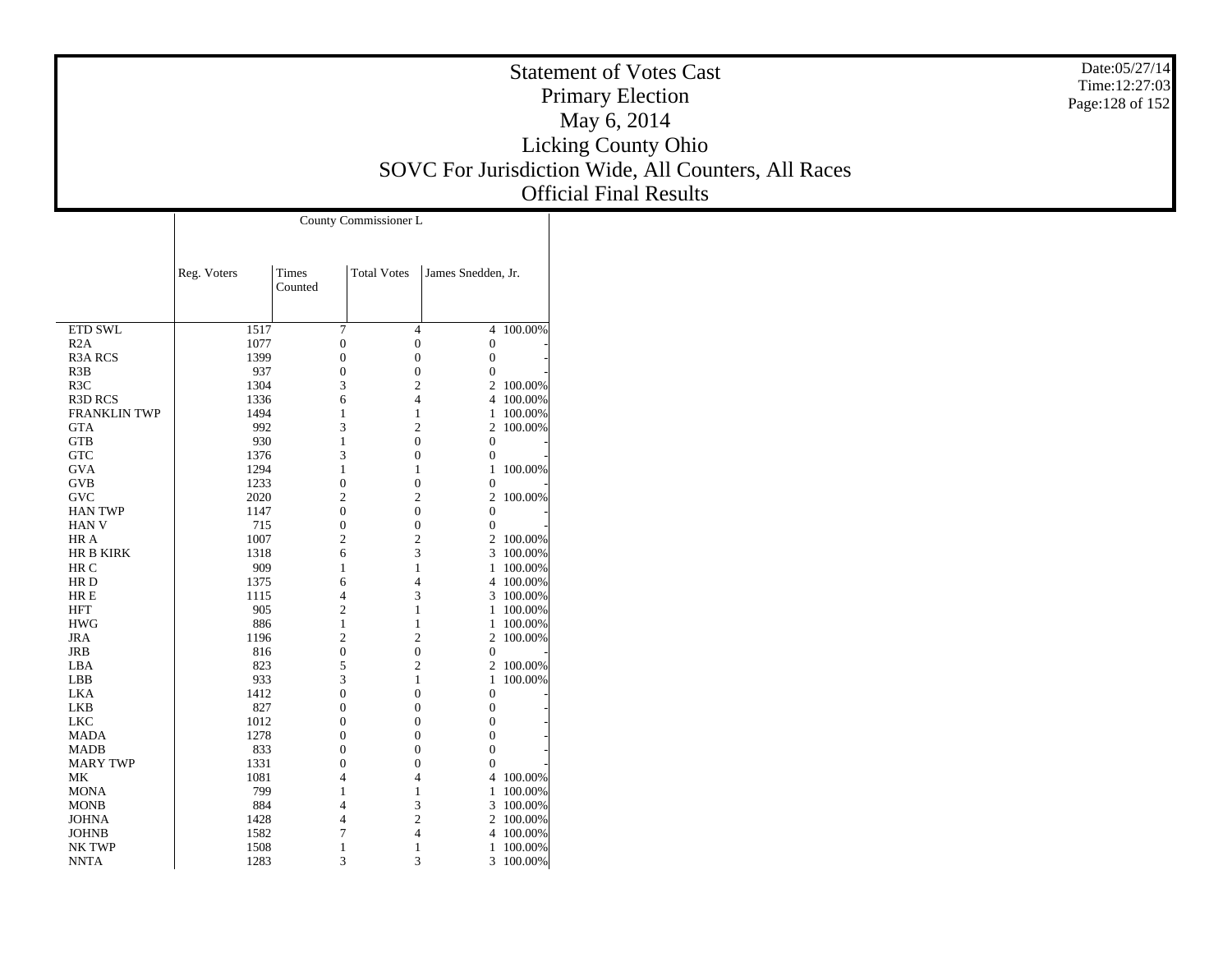| <b>Statement of Votes Cast</b>                      |  |
|-----------------------------------------------------|--|
| <b>Primary Election</b>                             |  |
| May 6, 2014                                         |  |
| <b>Licking County Ohio</b>                          |  |
| SOVC For Jurisdiction Wide, All Counters, All Races |  |
| <b>Official Final Results</b>                       |  |

Date:05/27/14 Time:12:27:03 Page:129 of 152

|                   |             |                  | County Commissioner L |                    |         |
|-------------------|-------------|------------------|-----------------------|--------------------|---------|
|                   | Reg. Voters | Times<br>Counted | <b>Total Votes</b>    | James Snedden, Jr. |         |
| <b>NNTB STLOU</b> | 860         |                  | $\Omega$              | $\Omega$           |         |
| P <sub>1</sub> A  | 1315        | 3                | 2                     | 2                  | 100.00% |
| P <sub>1</sub> B  | 1305        | 0                | 0                     | $\Omega$           |         |
| P <sub>2</sub> A  | 1222        |                  |                       |                    | 100.00% |
| P2B               | 1132        |                  |                       |                    | 100.00% |
| P <sub>3</sub> A  | 1426        | 6                | 6                     | 6                  | 100.00% |
| P <sub>3</sub> B  | 1284        |                  |                       |                    | 100.00% |
| P <sub>4</sub> A  | 1075        | 3                |                       |                    | 100.00% |
| P <sub>4</sub> B  | 1296        | 4                | 2                     | 2                  | 100.00% |
| <b>PERRY</b>      | 970         | $\overline{c}$   | $\overline{c}$        | 2                  | 100.00% |
| <b>STAA</b>       | 826         | 4                |                       |                    | 100.00% |
| <b>STAB ALEX</b>  | 988         | 5                |                       | 1                  | 100.00% |
| <b>UTA</b>        | 1377        | 3                | 3                     | 3                  | 100.00% |
| <b>UTB</b>        | 1382        | $\overline{c}$   | 0                     | 0                  |         |
| <b>BL VLG</b>     | 1546        | $\Omega$         |                       | $\Omega$           |         |
| <b>HEB VLG</b>    | 1470        | 0                |                       | $\Omega$           |         |
| WASH              | 650         |                  |                       |                    | 100.00% |
| <b>UTICA</b>      | 1227        | 7                | 6                     | 6                  | 100.00% |
| Total             | 110988      | 179              | 117                   | 117                | 100.00% |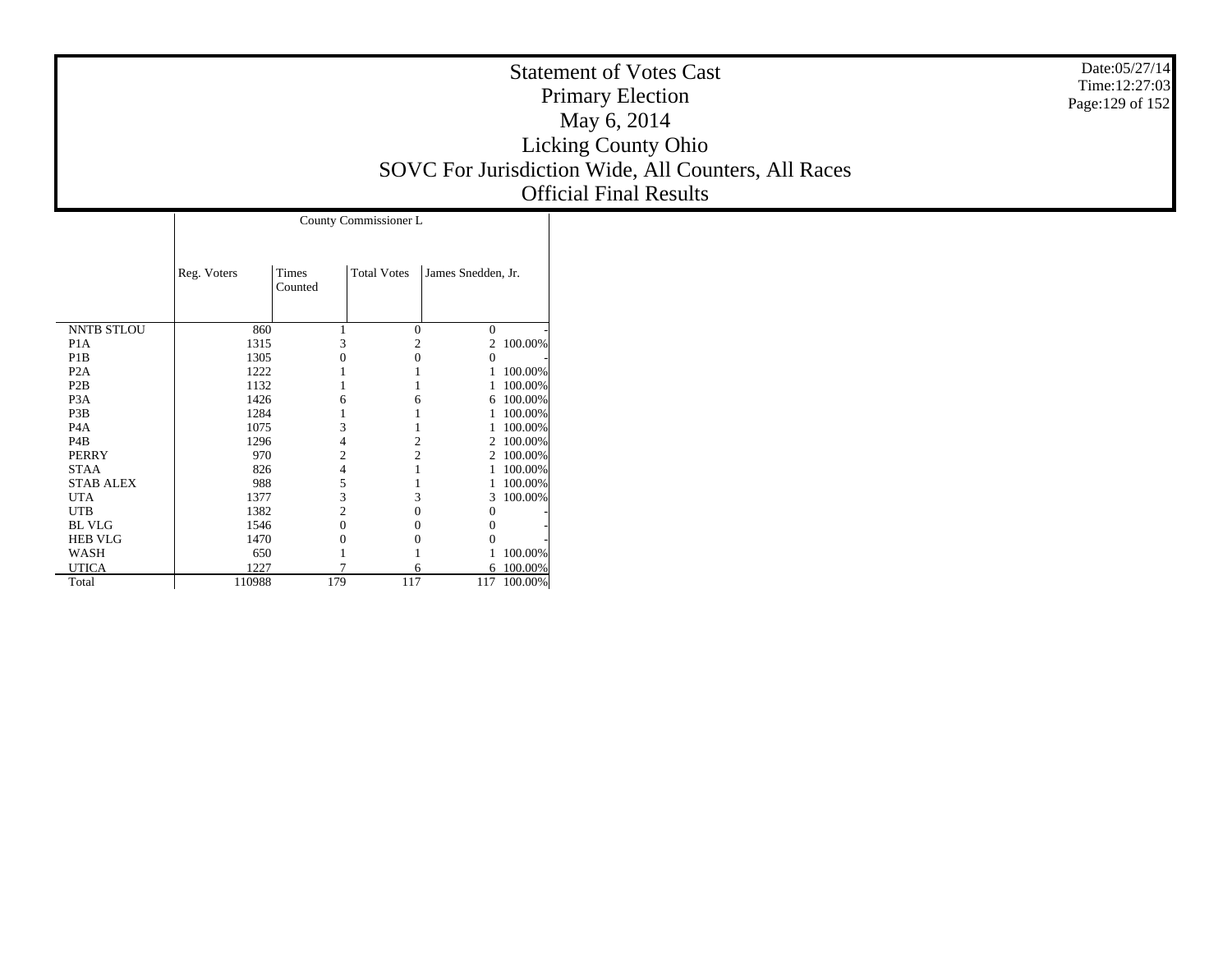243 56.12%

Jurisdiction Wide N1A N1B N2A N2B N2C N3A N3B N3C N4A N4B N4C N4D N5A N5B N5C N5D N5E N6A N6B N6C N6D N6E N7A N7B N7C H1A H1B H2A H2B H3A H3B BEN BG BUR EDEN FALL ETA ETB SWL Reg. Voters | Times Counted | Total Votes | YES | NO State Issue 11758 129 128 76 59.38% 52 40.63% 1670 116 113 60 53.10% 53 46.90% 1073 83 81 46 56.79% 35 43.21% 1771 117 113 57 50.44% 56 49.56% 859 59 58 33 56.90% 25 43.10% 1585 249 241 159 65.98% 82 34.02% 1425 205 193 139 72.02% 54 27.98% 1034 109 108 67 62.04% 41 37.96% 1430 202 195 115 58.97% 80 41.03% 1338 168 163 102 62.58% 61 37.42% 888 156 152 97 63.82% 55 36.18% 912 111 105 65 61.90% 40 38.10% 1007 266 260 198 76.15% 62 23.85% 1282 250 233 176 75.54% 57 24.46% 901 176 168 116 69.05% 52 30.95% 894 159 151 100 66.23% 51 33.77% 710104 100 60.00% 40 40.00% 1038 143 134 82 61.19% 52 38.81% 1127 133 129 88 68.22% 41 31.78% 813 105 104 67 64.42% 37 35.58% 843 56 55 36 65.45% 19 34.55% 981 156 149 87 58.39% 62 41.61% 1143 77 76 51 67.11% 25 32.89% 1735 124 124 64 51.61% 60 48.39% 837 69 69 44 63.77% 25 36.23% 1254 174 168 105 62.50% 63 37.50% 974 80 79 56 70.89% 23 29.11% 1044 180 170 109 64.12% 61 35.88% 1092 113 111 71 63.96% 40 36.04% 1049 133 129 90 69.77% 39 30.23% 1236 167 163 112 68.71% 51 31.29% 1126 385 352 179 50.85% 173 49.15% 1198 140 130 73 56.15% 57 43.85% 856 322 298 124 41.61% 174 58.39% 1349 254 243 111 45.68% 132 54.32% 1589 378 364 181 49.73% 183 50.27% 1049 341 330 173 52.42%157 47.58%

452 433 190 43.88%

ETC SWL

1455

Date:05/27/14Time:12:27:03 Page:130 of 152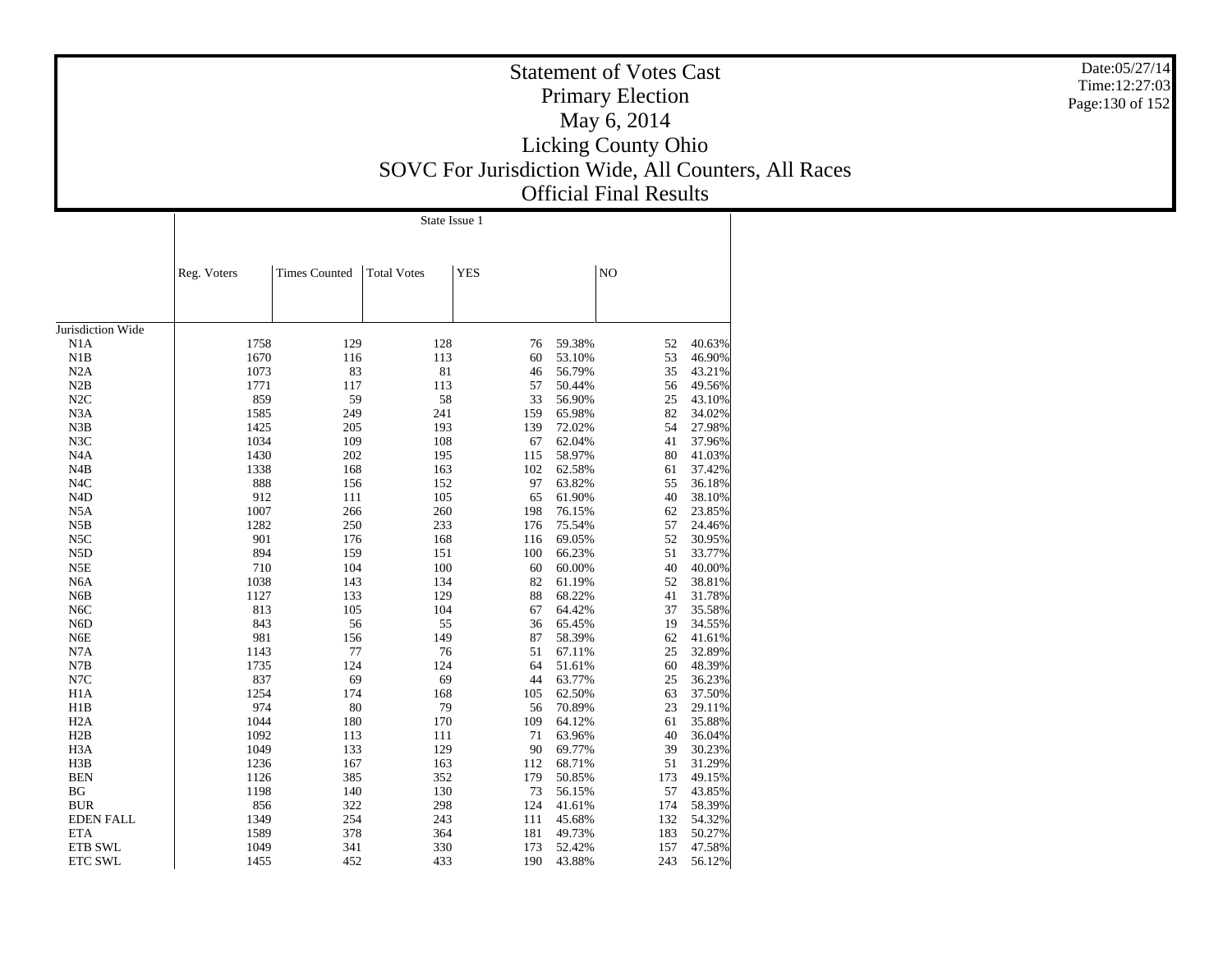ETD SWL R2A R3A RCS R3B R3C R3D RCS FRANKLIN TWP GTA GTB GTC GVA GVB GVC HAN TWP HAN V HR A HR B KIRK HR C HR D HR E HFT HWG JRA JRB LBA LBB LKA LKB LKC MADA MADB MARY TWP MK MONA MONB JOHNA JOHNB NK TWP NNTAReg. Voters | Times Counted | Total Votes | YES | NO  $1517$ 495 452 236 52.21%  $216 - 47.79%$ 1077 72 71 45 63.38% 26 36.62% 1399 149 147 84 57.14% 63 42.86% 937 79 77 51 66.23% 26 33.77% 1304 107 106 54 50.94% 52 49.06% 1336 116 114 61 53.51% 53 46.49% 1494 204 203 118 58.13% 85 41.87% 992 243 238 164 68.91% 74 31.09% 930 272 266 203 76.32% 63 23.68% 1376 408 400 312 78.00% 88 22.00% 1294 352 338 277 81.95% 61 18.05% 1233 290 277 207 74.73% 70 25.27% 2020 124 113 88 77.88% 25 22.12% 1147 157 151 86 56.95% 65 43.05% 715 136 128 80 62.50% 48 37.50% 1007 347 329 187 56.84% 142 43.16% 1318 469 436 230 52.75% 206 47.25% 909 334 318 188 59.12% 130 40.88% 1375 520 485 246 50.72% 239 49.28% 1115 396 372 207 55.65% 165 44.35% 905 308 292 152 52.05% 140 47.95% 886 144 143 70 48.95% 73 51.05% 1196 400 374 185 49.47% 189 50.53% 816 179 175 88 50.29% 87 49.71% 823 309 279 167 59.86% 112 40.14% 933 333 306 176 57.52% 130 42.48% 1412 187 174 93 53.45% 81 46.55% 827 124 122 86 70.49% 36 29.51% 1012 122 117 74 63.25% 43 36.75% 1278 188 182 108 59.34% 74 40.66% 833 100 99 58 58.59% 41 41.41% 1331 149 145 71 48.97% 74 51.03% 1081 254 246 148 60.16% 98 39.84% 799 283 270 144 53.33% 126 46.67% 884 378 347 182 52.45% 165 47.55% 1428 585 539 339 62.89% 200 37.11% 1582 426 397 193 48.61% 204 51.39% 1508 274 272 146 53.68% 126 46.32% 1283 226 222 119 53.60%103 46.40%

State Issue 1

Date:05/27/14Time:12:27:03 Page:131 of 152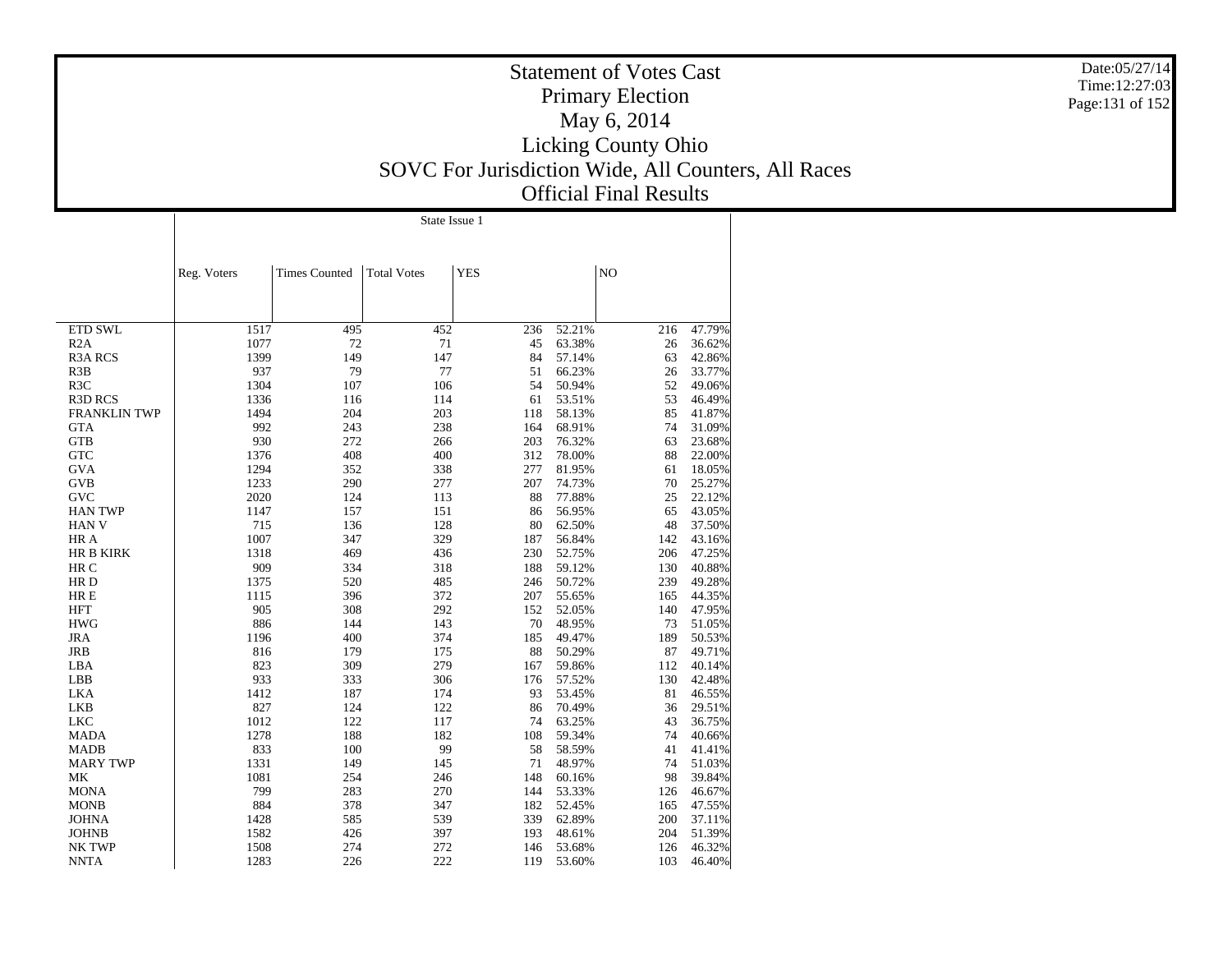|                   |             |                      | State Issue 1      |            |        |                |        |
|-------------------|-------------|----------------------|--------------------|------------|--------|----------------|--------|
|                   |             |                      |                    |            |        |                |        |
|                   |             |                      |                    |            |        |                |        |
|                   | Reg. Voters | <b>Times Counted</b> | <b>Total Votes</b> | <b>YES</b> |        | N <sub>O</sub> |        |
|                   |             |                      |                    |            |        |                |        |
|                   |             |                      |                    |            |        |                |        |
|                   |             |                      |                    |            |        |                |        |
| <b>NNTB STLOU</b> | 860         | 166                  | 161                | 86         | 53.42% | 75             | 46.58% |
| P <sub>1</sub> A  | 1315        | 206                  | 205                | 115        | 56.10% | 90             | 43.90% |
| P <sub>1</sub> B  | 1305        | 229                  | 215                | 102        | 47.44% | 113            | 52.56% |
| P <sub>2</sub> A  | 1222        | 155                  | 152                | 70         | 46.05% | 82             | 53.95% |
| P <sub>2</sub> B  | 1132        | 96                   | 93                 | 45         | 48.39% | 48             | 51.61% |
| P <sub>3</sub> A  | 1426        | 348                  | 333                | 169        | 50.75% | 164            | 49.25% |
| P3B               | 1284        | 417                  | 398                | 245        | 61.56% | 153            | 38.44% |
| P <sub>4</sub> A  | 1075        | 274                  | 258                | 141        | 54.65% | 117            | 45.35% |
| P <sub>4</sub> B  | 1296        | 351                  | 337                | 198        | 58.75% | 139            | 41.25% |
| <b>PERRY</b>      | 970         | 150                  | 145                | 77         | 53.10% | 68             | 46.90% |
| <b>STAA</b>       | 826         | 293                  | 277                | 166        | 59.93% | 111            | 40.07% |
| <b>STAB ALEX</b>  | 988         | 345                  | 322                | 186        | 57.76% | 136            | 42.24% |
| <b>UTA</b>        | 1377        | 321                  | 306                | 206        | 67.32% | 100            | 32.68% |
| UTB               | 1382        | 342                  | 330                | 177        | 53.64% | 153            | 46.36% |
| <b>BL VLG</b>     | 1546        | 124                  | 121                | 70         | 57.85% | 51             | 42.15% |
| <b>HEB VLG</b>    | 1470        | 205                  | 201                | 131        | 65.17% | 70             | 34.83% |
| WASH              | 650         | 147                  | 146                | 82         | 56.16% | 64             | 43.84% |
| <b>UTICA</b>      | 1227        | 206                  | 203                | 116        | 57.14% | 87             | 42.86% |
| Total             | 110988      | 21255                | 20297              | 11864      | 58.45% | 8433           | 41.55% |

Date:05/27/14 Time:12:27:03Page:132 of 152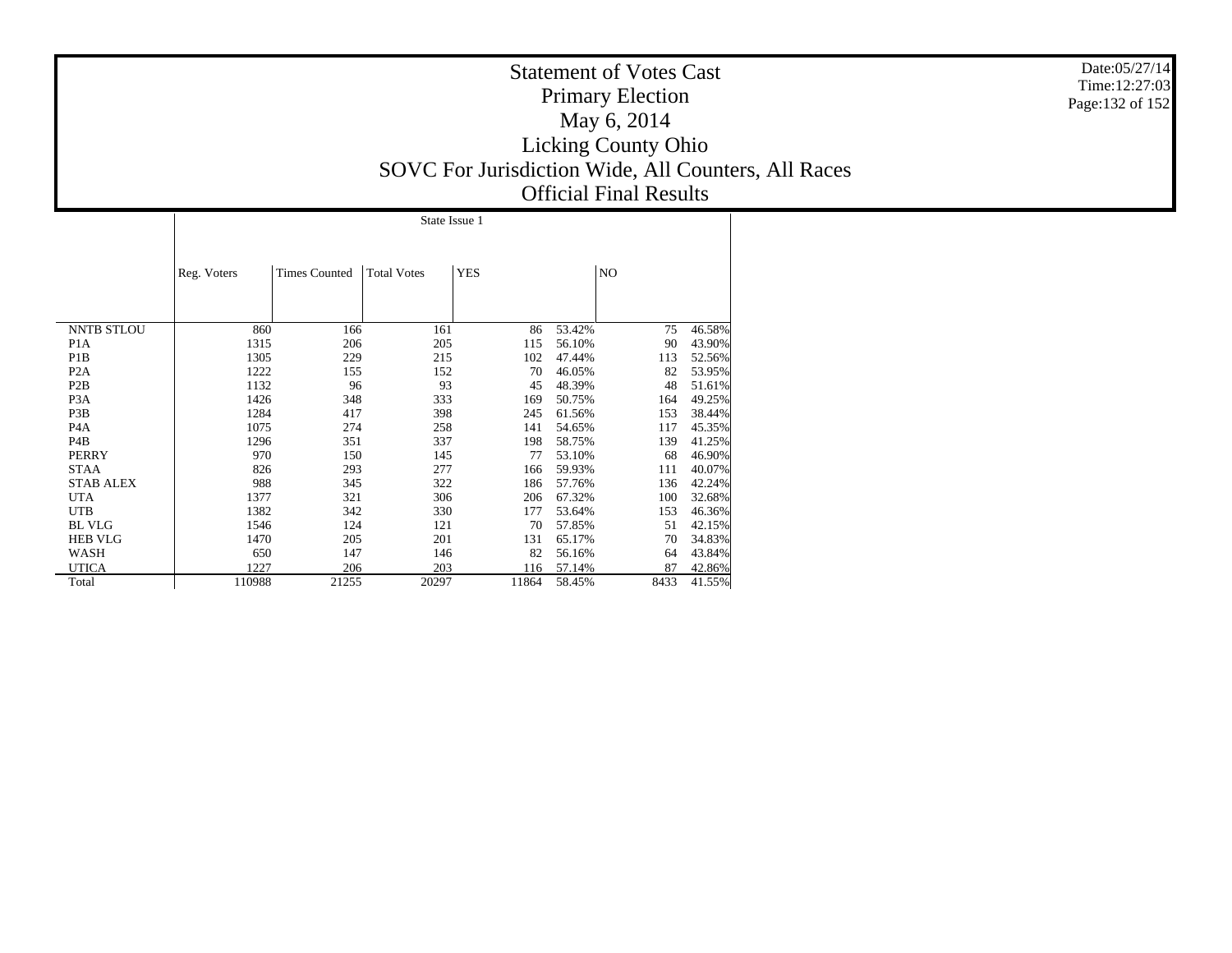|                                                        |                |                  |                |                                                       |                                       | <b>Statement of Votes Cast</b><br><b>Primary Election</b><br>May 6, 2014<br><b>Licking County Ohio</b><br>SOVC For Jurisdiction Wide, All Counters, All Races<br><b>Official Final Results</b> | Date:05/27/14<br>Time: 12:27:03<br>Page: 133 of 152 |
|--------------------------------------------------------|----------------|------------------|----------------|-------------------------------------------------------|---------------------------------------|------------------------------------------------------------------------------------------------------------------------------------------------------------------------------------------------|-----------------------------------------------------|
|                                                        | Reg.<br>Voters | Times<br>Counted | Total<br>Votes | Centerburg Rec Dist Add<br>FOR THE TAX<br><b>LEVY</b> | <b>AGAINST THE</b><br><b>TAX LEVY</b> |                                                                                                                                                                                                |                                                     |
| Jurisdiction Wide<br><b>BEN</b><br><b>HFT</b><br>Total | 41<br>46       |                  | 3              | 100.00%<br>0.00%<br>33.33%                            | 0.00%<br>2 100.00%<br>2 66.67%        |                                                                                                                                                                                                |                                                     |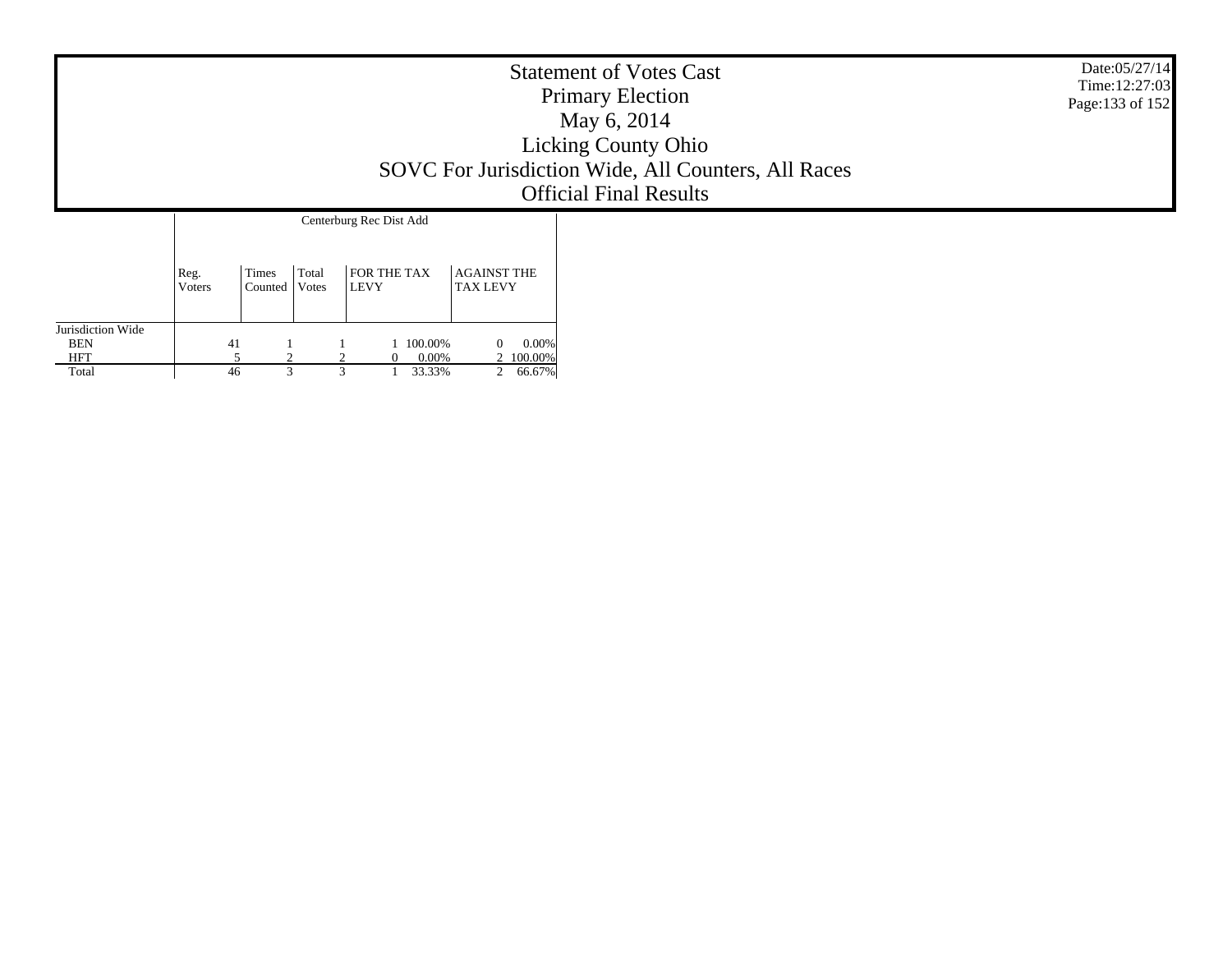| <b>Statement of Votes Cast</b><br><b>Primary Election</b><br>May 6, 2014<br><b>Licking County Ohio</b><br>SOVC For Jurisdiction Wide, All Counters, All Races<br><b>Official Final Results</b> |             |                       |          |                                                   |                                            | Date:05/27/14<br>Time: 12:27:03<br>Page: 134 of 152 |
|------------------------------------------------------------------------------------------------------------------------------------------------------------------------------------------------|-------------|-----------------------|----------|---------------------------------------------------|--------------------------------------------|-----------------------------------------------------|
|                                                                                                                                                                                                | Reg. Voters | Times                 |          | Coshocton JVS Add 1M<br>Total Votes   FOR THE TAX | <b>AGAINST THE TAX</b>                     |                                                     |
| Jurisdiction Wide<br><b>EDEN FALL</b><br>Total                                                                                                                                                 | 517<br>517  | Counted<br>103<br>103 | 99<br>99 | <b>LEVY</b><br>36.36%<br>36<br>36<br>36.36%       | <b>LEV</b><br>63.64%<br>63<br>63<br>63.64% |                                                     |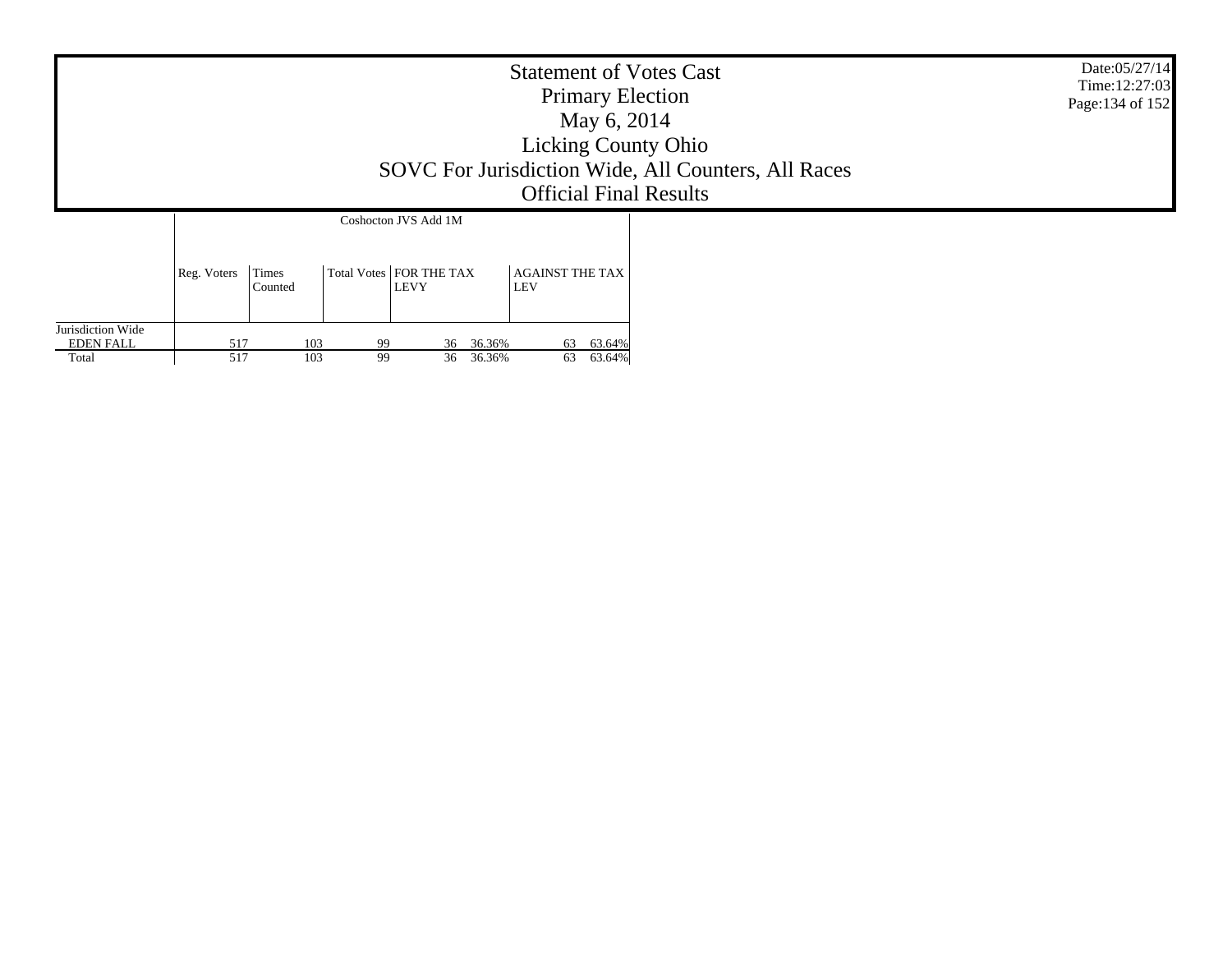Jurisdiction Wide N3B N5A H2A GTA GTB GTC GVA GVB GVC MK NK TWP NNTA STAB ALEX UTA UTB**Total** Reg. Voters | Times CountedTotal Votes FOR THE TAX LEVY AGAINST THE TAX LEVYGEVSD 1.7 M Perm Imp 732 113 112 92 82.14% 20 17.86% 118 26 25 23 92.00% 2 8.00% 10 2 2 1 50.00% 1 50.00% 992 243 242 125 51.65% 117 48.35% 930 272 272 187 68.75% 85 31.25% 1359 405 404 236 58.42% 168 41.58% 1294 352 352 240 68.18% 112 31.82% 1233 290 288 178 61.81% 110 38.19% 2020 124 121 86 71.07% 35 28.93% 49 7 7 4 57.14% 3 42.86% 62 16 16 6 37.50% 10 62.50% 121 1 100.00% 0 0.00% 3 2 2 0 0.00% 2 100.00% 935 195 195 124 63.59% 71 36.41% 272 58 58 25 43.10% 33 56.90% 10021 2106 2097 1328 63.33%769 36.67%

Date:05/27/14 Time:12:27:03 Page:135 of 152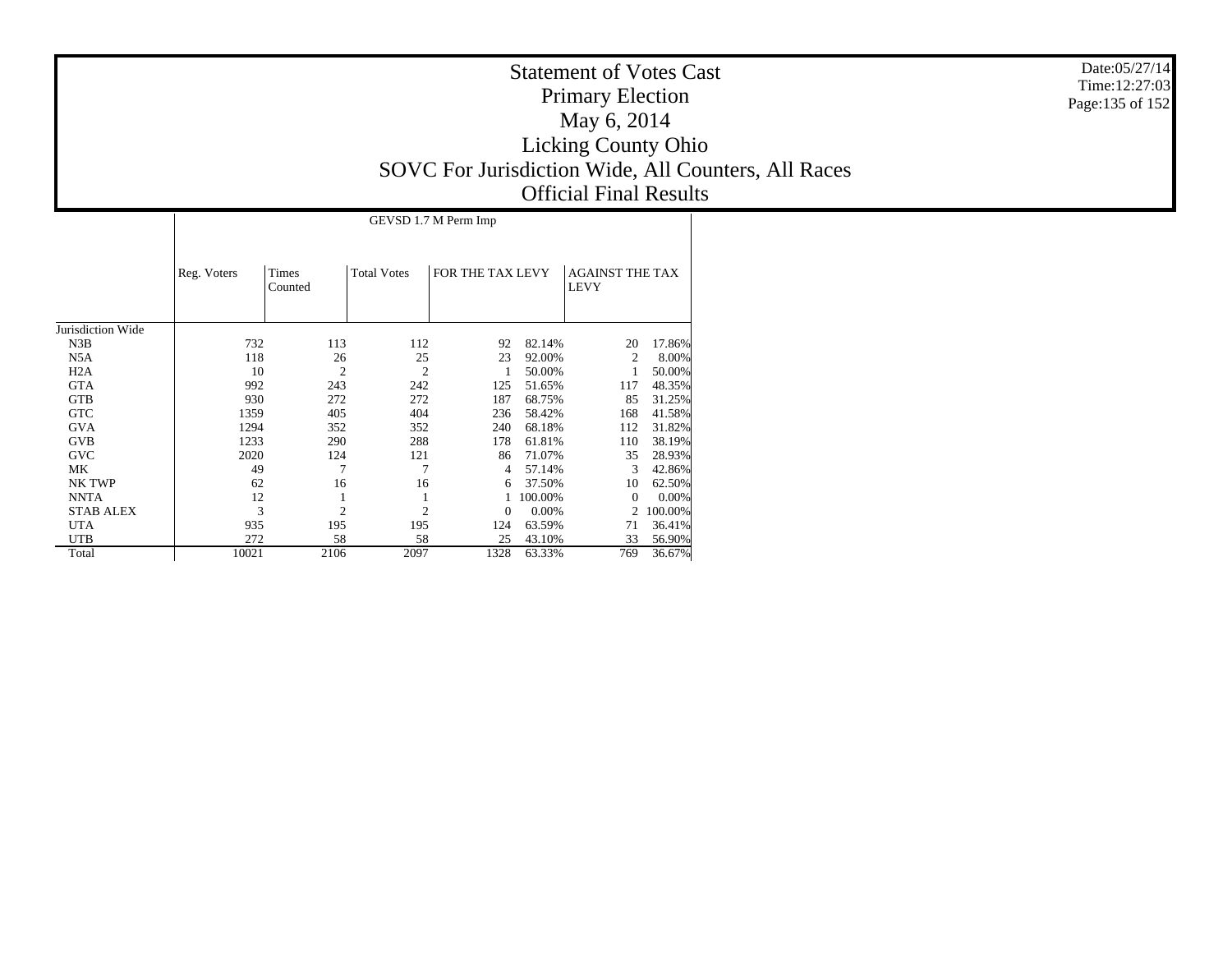|                   |             | Johnstown Bond Tax Levy |                    |                                |        |                                       |        |  |  |  |  |
|-------------------|-------------|-------------------------|--------------------|--------------------------------|--------|---------------------------------------|--------|--|--|--|--|
|                   | Reg. Voters | Times<br>Counted        | <b>Total Votes</b> | FOR THE BOND<br><b>ISSUE A</b> |        | <b>AGAINST THE BOND</b><br><b>ISS</b> |        |  |  |  |  |
| Jurisdiction Wide |             |                         |                    |                                |        |                                       |        |  |  |  |  |
| <b>JRA</b>        | 759         | 271                     | 270                | 104                            | 38.52% | 166                                   | 61.48% |  |  |  |  |
| LBA               | 565         | 206                     | 206                | 108                            | 52.43% | 98                                    | 47.57% |  |  |  |  |
| <b>LBB</b>        | 565         | 210                     | 210                | 102                            | 48.57% | 108                                   | 51.43% |  |  |  |  |
| <b>MONA</b>       | 799         | 283                     | 280                | 109                            | 38.93% | 171                                   | 61.07% |  |  |  |  |
| <b>MONB</b>       | 884         | 378                     | 377                | 203                            | 53.85% | 174                                   | 46.15% |  |  |  |  |
| <b>JOHNA</b>      | 1428        | 585                     | 583                | 410                            | 70.33% | 173                                   | 29.67% |  |  |  |  |
| <b>JOHNB</b>      | 1582        | 426                     | 425                | 228                            | 53.65% | 197                                   | 46.35% |  |  |  |  |
| Total             | 6582        | 2359                    | 2351               | 1264                           | 53.76% | 1087                                  | 46.24% |  |  |  |  |

Date:05/27/14 Time:12:27:03 Page:136 of 152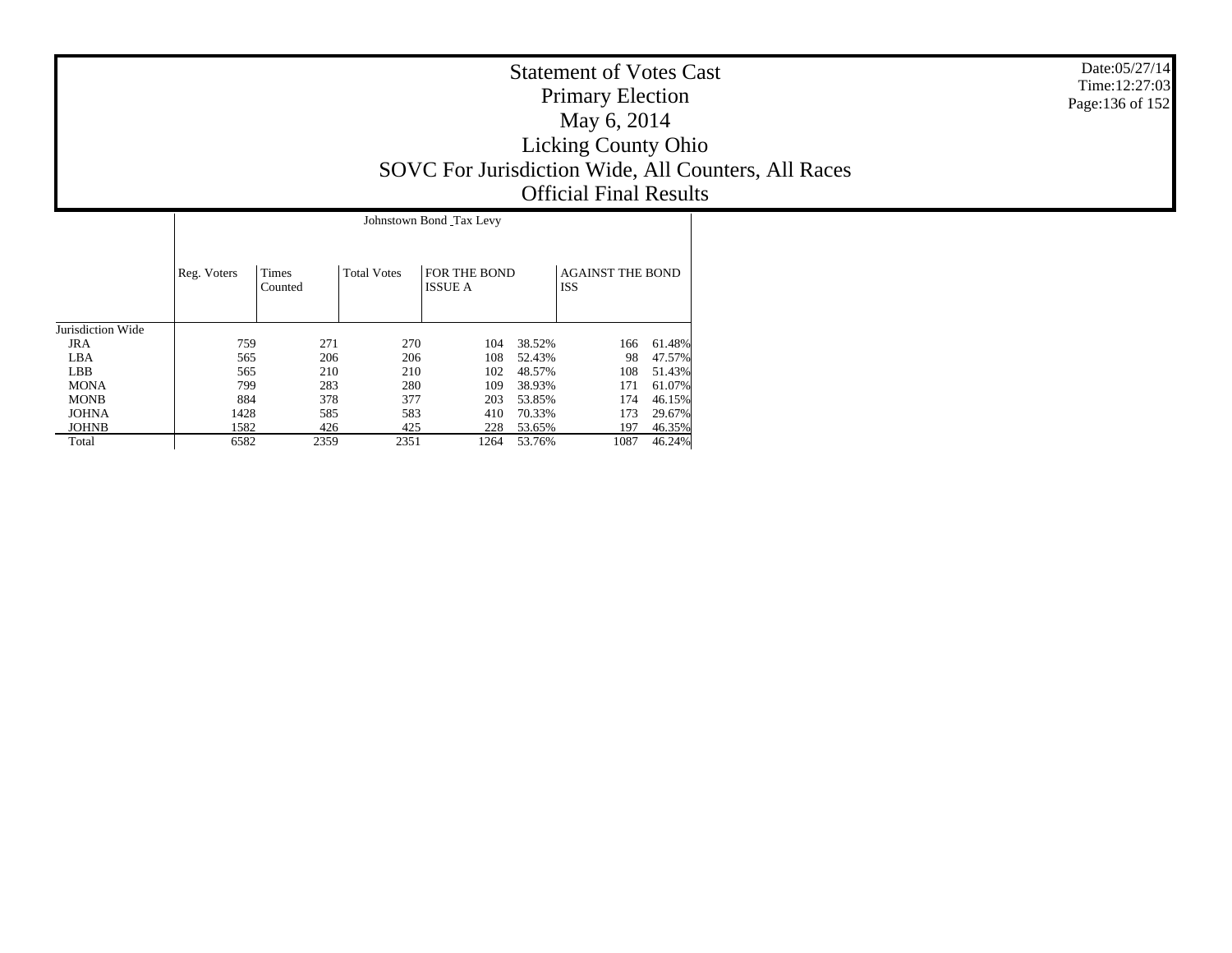|                   |             | Northridge 8.8 Renew Emer |                    |                  |         |                                       |        |  |  |  |  |
|-------------------|-------------|---------------------------|--------------------|------------------|---------|---------------------------------------|--------|--|--|--|--|
|                   | Reg. Voters | Times<br>Counted          | <b>Total Votes</b> | FOR THE TAX LEVY |         | <b>AGAINST THE TAX</b><br><b>LEVY</b> |        |  |  |  |  |
| Jurisdiction Wide |             |                           |                    |                  |         |                                       |        |  |  |  |  |
| <b>BEN</b>        | 1085        | 384                       | 383                | 220              | 57.44%  | 163                                   | 42.56% |  |  |  |  |
| <b>BUR</b>        | 856         | 322                       | 320                | 141              | 44.06%  | 179                                   | 55.94% |  |  |  |  |
| HR C              | 15          | 4                         | 4                  | 2                | 50.00%  | 2                                     | 50.00% |  |  |  |  |
| HR E              | 32          | 18                        | 18                 | 11               | 61.11%  | 7                                     | 38.89% |  |  |  |  |
| <b>HFT</b>        | 900         | 306                       | 306                | 177              | 57.84%  | 129                                   | 42.16% |  |  |  |  |
| JRA               | 363         | 108                       | 108                | 55               | 50.93%  | 53                                    | 49.07% |  |  |  |  |
| <b>JRB</b>        | 22          | 8                         | 8                  | 2                | 25.00%  | 6                                     | 75.00% |  |  |  |  |
| LBA               | 258         | 103                       | 103                | 68               | 66.02%  | 35                                    | 33.98% |  |  |  |  |
| <b>LBB</b>        | 368         | 123                       | 121                | 72               | 59.50%  | 49                                    | 40.50% |  |  |  |  |
| <b>MK</b>         | 3           | $\overline{c}$            | 2                  | 2                | 100.00% | $\Omega$                              | 0.00%  |  |  |  |  |
| <b>STAA</b>       | 826         | 293                       | 290                | 167              | 57.59%  | 123                                   | 42.41% |  |  |  |  |
| <b>STAB ALEX</b>  | 959         | 331                       | 327                | 199              | 60.86%  | 128                                   | 39.14% |  |  |  |  |
| WASH              | 2           |                           | 2                  |                  | 100.00% | $\Omega$                              | 0.00%  |  |  |  |  |
| Total             | 5689        | 2004                      | 1992               | 1118             | 56.12%  | 874                                   | 43.88% |  |  |  |  |

Date:05/27/14 Time:12:27:03Page:137 of 152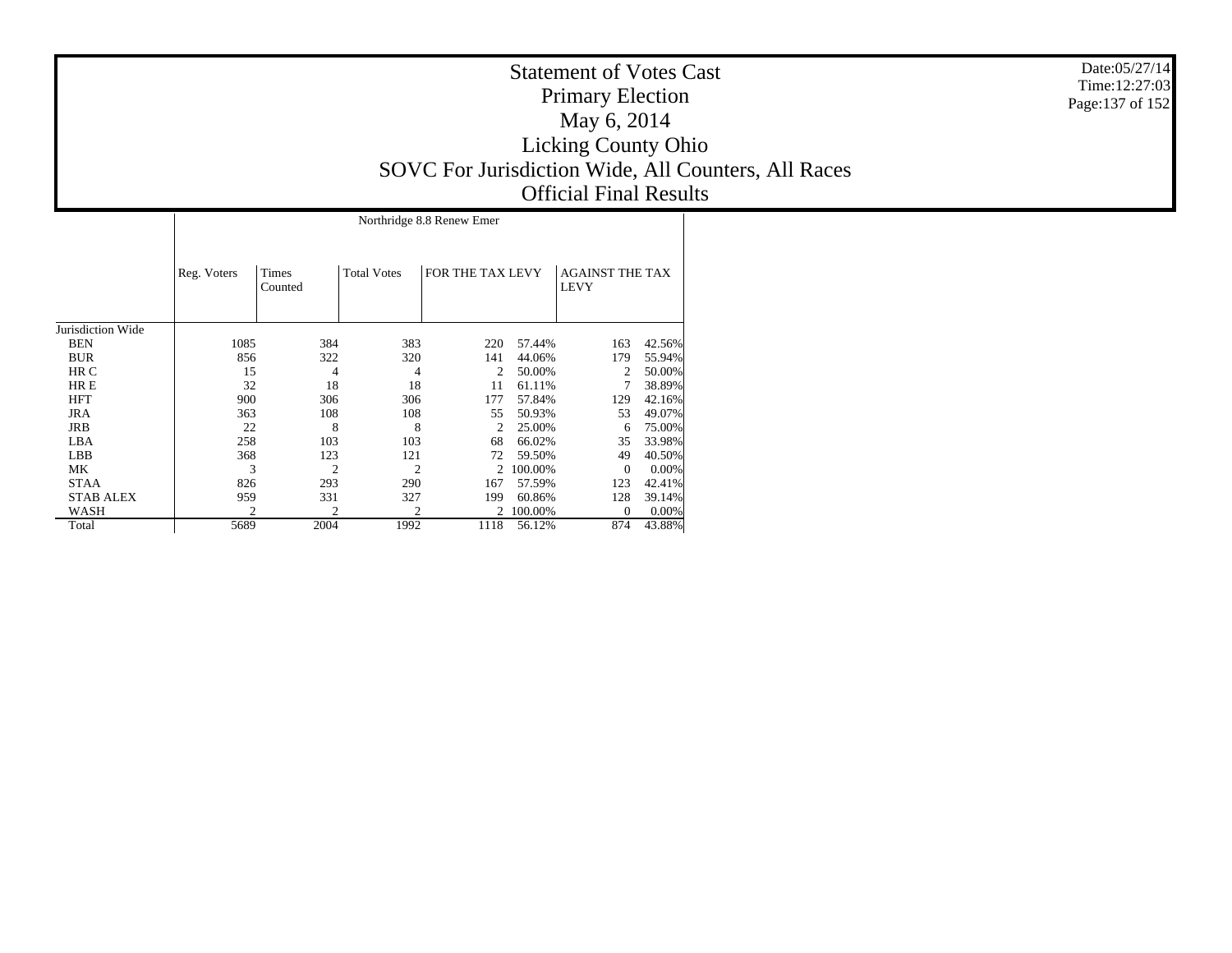|                   |             |                  |                    | <b>SWL Bond Issue</b>        |        |                                       |        |
|-------------------|-------------|------------------|--------------------|------------------------------|--------|---------------------------------------|--------|
|                   | Reg. Voters | Times<br>Counted | <b>Total Votes</b> | FOR THE BOND<br><b>ISSUE</b> |        | <b>AGAINST THE BOND</b><br><b>ISS</b> |        |
| Jurisdiction Wide |             |                  |                    |                              |        |                                       |        |
| <b>ETA</b>        | 1235        | 335              | 335                | 141                          | 42.09% | 194                                   | 57.91% |
| <b>ETB SWL</b>    | 1049        | 341              | 340                | 168                          | 49.41% | 172                                   | 50.59% |
| <b>ETC SWL</b>    | 1455        | 452              | 448                | 183                          | 40.85% | 265                                   | 59.15% |
| <b>ETD SWL</b>    | 1517        | 495              | 494                | 273                          | 55.26% | 221                                   | 44.74% |
| HR A              | 1007        | 347              | 347                | 148                          | 42.65% | 199                                   | 57.35% |
| <b>HR B KIRK</b>  | 1318        | 469              | 468                | 183                          | 39.10% | 285                                   | 60.90% |
| HR C              | 894         | 330              | 328                | 149                          | 45.43% | 179                                   | 54.57% |
| HR D              | 1375        | 520              | 518                | 196                          | 37.84% | 322                                   | 62.16% |
| HR E              | 1083        | 378              | 378                | 183                          | 48.41% | 195                                   | 51.59% |
| P <sub>1</sub> B  | 437         | 144              | 144                | 68                           | 47.22% | 76                                    | 52.78% |
| P <sub>3</sub> A  | 773         | 207              | 207                | 120                          | 57.97% | 87                                    | 42.03% |
| P3B               | 1161        | 384              | 384                | 194                          | 50.52% | 190                                   | 49.48% |
| P <sub>4</sub> A  | 1009        | 270              | 268                | 122                          | 45.52% | 146                                   | 54.48% |
| P <sub>4</sub> B  | 1296        | 351              | 351                | 193                          | 54.99% | 158                                   | 45.01% |
| <b>STAB ALEX</b>  | 22          | 10               | 9                  | 3                            | 33.33% | 6                                     | 66.67% |
| <b>UTA</b>        | 129         | 50               | 50                 | 19                           | 38.00% | 31                                    | 62.00% |
| <b>UTB</b>        | 71          | 28               | 28                 | 6                            | 21.43% | 22                                    | 78.57% |
| Total             | 15831       | 5111             | 5097               | 2349                         | 46.09% | 2748                                  | 53.91% |

Date:05/27/14 Time:12:27:03 Page:138 of 152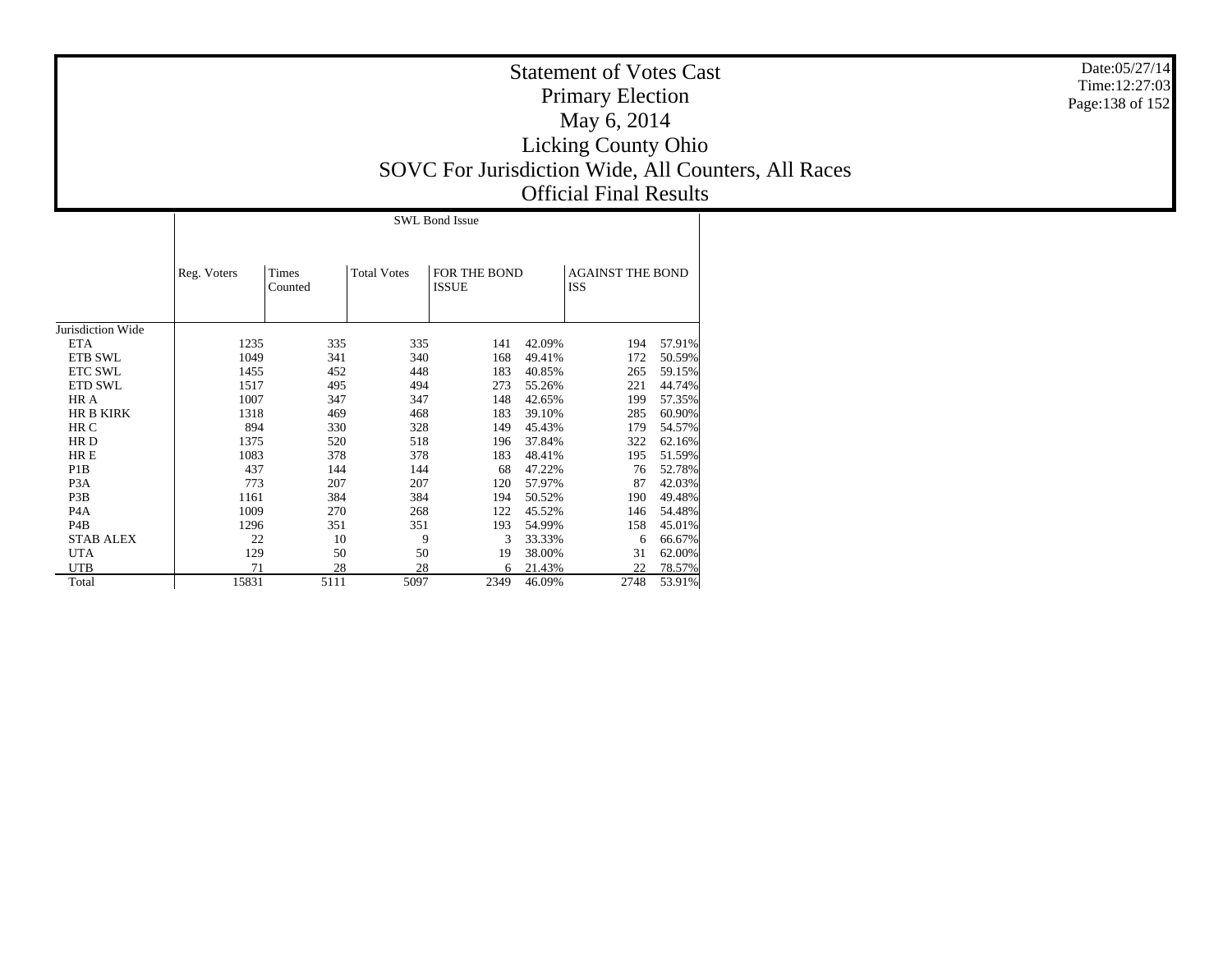|                   |             | Bd Of Dev Dis Rep and Inc |                    |                  |        |                        |        |  |  |  |  |  |
|-------------------|-------------|---------------------------|--------------------|------------------|--------|------------------------|--------|--|--|--|--|--|
|                   | Reg. Voters | <b>Times Counted</b>      | <b>Total Votes</b> | FOR THE TAX LEVY |        | <b>AGAINST THE TAX</b> |        |  |  |  |  |  |
|                   |             |                           |                    |                  |        | <b>LEVY</b>            |        |  |  |  |  |  |
| Jurisdiction Wide |             |                           |                    |                  |        |                        |        |  |  |  |  |  |
| N1A               | 1758        | 129                       | 127                | 65               | 51.18% | 62                     | 48.82% |  |  |  |  |  |
| N1B               | 1670        | 116                       | 114                | 53               | 46.49% | 61                     | 53.51% |  |  |  |  |  |
| N2A               | 1073        | 83                        | 82                 | 41               | 50.00% | 41                     | 50.00% |  |  |  |  |  |
| N2B               | 1771        | 117                       | 115                | 55               | 47.83% | 60                     | 52.17% |  |  |  |  |  |
| N2C               | 859         | 59                        | 58                 | 23               | 39.66% | 35                     | 60.34% |  |  |  |  |  |
| N3A               | 1585        | 249                       | 242                | 141              | 58.26% | 101                    | 41.74% |  |  |  |  |  |
| N3B               | 1425        | 205                       | 200                | 140              | 70.00% | 60                     | 30.00% |  |  |  |  |  |
| N3C               | 1034        | 109                       | 109                | 58               | 53.21% | 51                     | 46.79% |  |  |  |  |  |
| N <sub>4</sub> A  | 1430        | 202                       | 198                | 100              | 50.51% | 98                     | 49.49% |  |  |  |  |  |
| N4B               | 1338        | 168                       | 168                | 121              | 72.02% | 47                     | 27.98% |  |  |  |  |  |
| N <sub>4</sub> C  | 888         | 156                       | 155                | 86               | 55.48% | 69                     | 44.52% |  |  |  |  |  |
| N <sub>4</sub> D  | 912         | 111                       | 109                | 58               | 53.21% | 51                     | 46.79% |  |  |  |  |  |
| N <sub>5</sub> A  | 1007        | 266                       | 264                | 170              | 64.39% | 94                     | 35.61% |  |  |  |  |  |
| N5B               | 1282        | 250                       | 243                | 172              | 70.78% | 71                     | 29.22% |  |  |  |  |  |
| N <sub>5</sub> C  | 901         | 176                       | 173                | 113              | 65.32% | 60                     | 34.68% |  |  |  |  |  |
| N <sub>5</sub> D  | 894         | 159                       | 155                | 89               | 57.42% | 66                     | 42.58% |  |  |  |  |  |
| N5E               | 710         | 104                       | 104                | 59               | 56.73% | 45                     | 43.27% |  |  |  |  |  |
| N <sub>6</sub> A  | 1038        | 143                       | 141                | 78               | 55.32% | 63                     | 44.68% |  |  |  |  |  |
| N <sub>6</sub> B  | 1127        | 133                       | 130                | 71               | 54.62% | 59                     | 45.38% |  |  |  |  |  |
| N <sub>6</sub> C  | 813         | 105                       | 105                | 58               | 55.24% | 47                     | 44.76% |  |  |  |  |  |
| N <sub>6</sub> D  | 843         | 56                        | 55                 | 26               | 47.27% | 29                     | 52.73% |  |  |  |  |  |
| N <sub>6</sub> E  | 981         | 156                       | 152                | 78               | 51.32% | 74                     | 48.68% |  |  |  |  |  |
| N7A               | 1143        | 77                        | 77                 | 48               | 62.34% | 29                     | 37.66% |  |  |  |  |  |
| N7B               | 1735        | 124                       | 124                | 50               | 40.32% | 74                     | 59.68% |  |  |  |  |  |
| N7C               | 837         | 69                        | 69                 | 43               | 62.32% | 26                     | 37.68% |  |  |  |  |  |
| H <sub>1</sub> A  | 1254        | 174                       | 173                | 103              | 59.54% | 70                     | 40.46% |  |  |  |  |  |
| H1B               | 974         | 80                        | 80                 | 50               | 62.50% | 30                     | 37.50% |  |  |  |  |  |
| H <sub>2</sub> A  | 1044        | 180                       | 177                | 105              | 59.32% | 72                     | 40.68% |  |  |  |  |  |
| H2B               | 1092        | 113                       | 111                | 50               | 45.05% | 61                     | 54.95% |  |  |  |  |  |
| H <sub>3</sub> A  | 1049        | 133                       | 132                | 75               | 56.82% | 57                     | 43.18% |  |  |  |  |  |
| H3B               | 1236        | 167                       | 162                | 84               | 51.85% | 78                     | 48.15% |  |  |  |  |  |
| <b>BEN</b>        | 1126        | 385                       | 370                | 152              | 41.08% | 218                    | 58.92% |  |  |  |  |  |
| BG                | 1198        | 140                       | 136                | 55               | 40.44% | 81                     | 59.56% |  |  |  |  |  |
| <b>BUR</b>        | 856         | 322                       | 317                | 106              | 33.44% | 211                    | 66.56% |  |  |  |  |  |
| <b>EDEN FALL</b>  | 1349        | 254                       | 248                | 88               | 35.48% | 160                    | 64.52% |  |  |  |  |  |
| <b>ETA</b>        | 1589        | 378                       | 373                | 154              | 41.29% | 219                    | 58.71% |  |  |  |  |  |
| ETB SWL           | 1049        | 341                       | 336                | 155              | 46.13% | 181                    | 53.87% |  |  |  |  |  |
| <b>ETC SWL</b>    | 1455        | 452                       | 444                | 156              | 35.14% | 288                    | 64.86% |  |  |  |  |  |

Date:05/27/14 Time:12:27:03 Page:139 of 152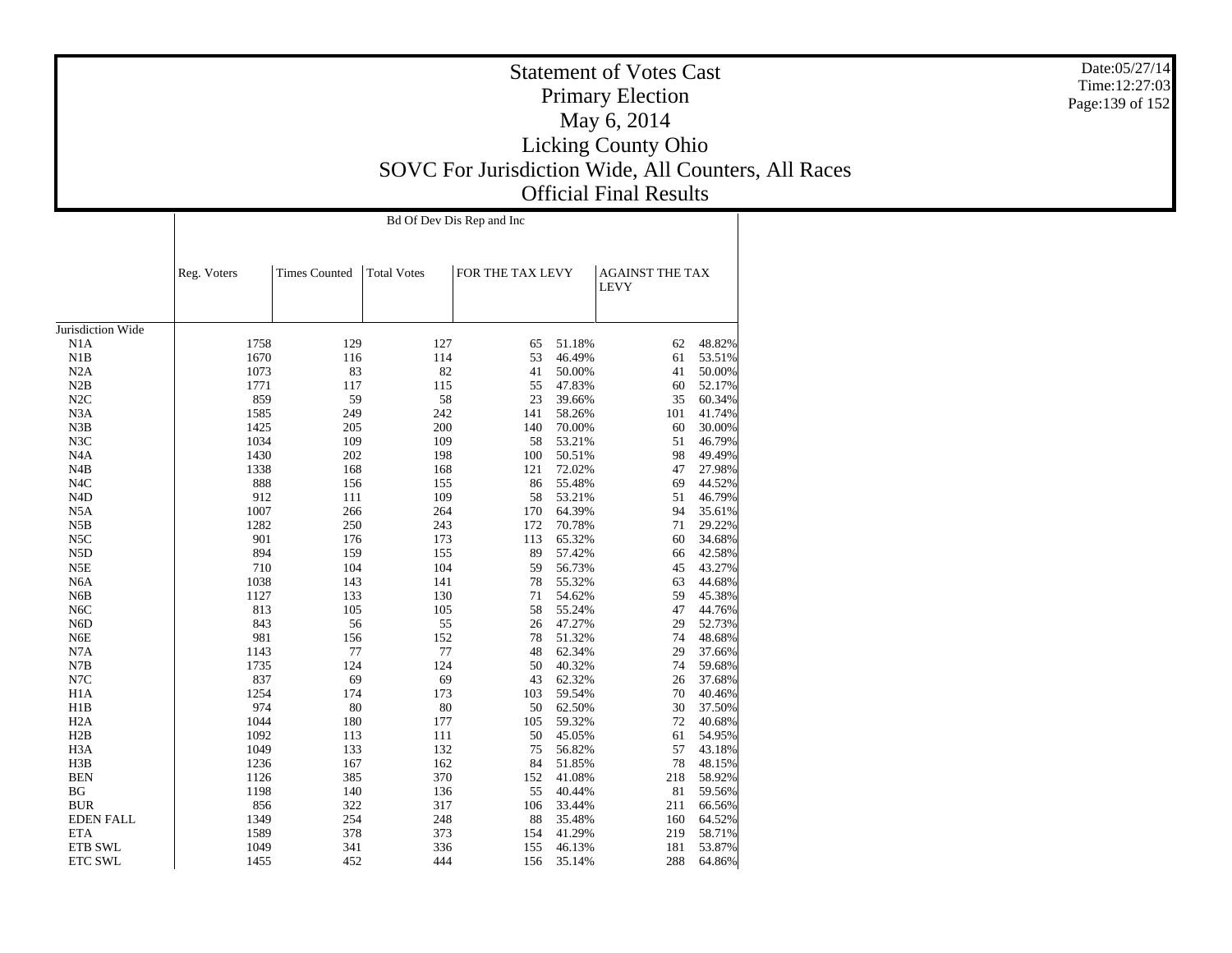ETD SWL R2A R3A RCS R3B R3C R3D RCS FRANKLIN TWP GTA GTB GTC GVA GVB GVC HAN TWP HAN V HR A HR B KIRK HR C HR D HR E HFT HWG JRA JRB LBA LBB LKA LKB LKC MADA MADB MARY TWP MK MONA MONB JOHNA JOHNB NK TWP NNTAReg. Voters Times Counted | Total Votes | FOR THE TAX LEVY | AGAINST THE TAX LEVYBd Of Dev Dis Rep and Inc  $1517$ 495 474 238 50.21%  $236 - 49.79%$ 1077 72 70 23 32.86% 47 67.14% 1399 149 148 57 38.51% 91 61.49% 937 79 77 29 37.66% 48 62.34% 1304 107 107 36 33.64% 71 66.36% 1336 116 114 42 36.84% 72 63.16% 1494 204 203 92 45.32% 111 54.68% 992 243 239 138 57.74% 101 42.26% 930 272 269 191 71.00% 78 29.00% 1376 408 400 281 70.25% 119 29.75% 1294 352 351 259 73.79% 92 26.21% 1233 290 287 193 67.25% 94 32.75% 2020 124 121 89 73.55%26.45% 1147 157 155 88 56.77% 67 43.23% 715 136 131 79 60.31% 52 39.69% 1007 347 340 166 48.82% 174 51.18% 1318 469 456 225 49.34% 231 50.66% 909 334 330 159 48.18% 171 51.82% 1375 520 506 206 40.71% 300 59.29% 1115 396 386 199 51.55% 187 48.45% 905 308 299 128 42.81% 171 57.19% 886 144 144 63 43.75% 81 56.25% 1196 400 390 146 37.44% 244 62.56% 816 179 178 60 33.71% 118 66.29% 823 309 304 146 48.03% 158 51.97% 933 333 320 141 44.06% 179 55.94% 1412 187 185 85 45.95% 100 54.05% 827 124 124 70 56.45% 54 43.55% 1012 122 120 50 41.67% 70 58.33% 1278 188 185 88 47.57% 97 52.43% 833 100 100 57 57.00% 43 43.00% 1331 149 147 69 46.94% 78 53.06% 1081 254 250 124 49.60% 126 50.40% 799 283 276 119 43.12% 157 56.88% 884 378 363 153 42.15% 210 57.85% 1428 585 569 325 57.12% 244 42.88% 1582 426 409 191 46.70% 218 53.30% 1508 274 270 138 51.11% 132 48.89% 1283 226 222 99 44.59%123 55.41%

Date:05/27/14Time:12:27:03Page:140 of 152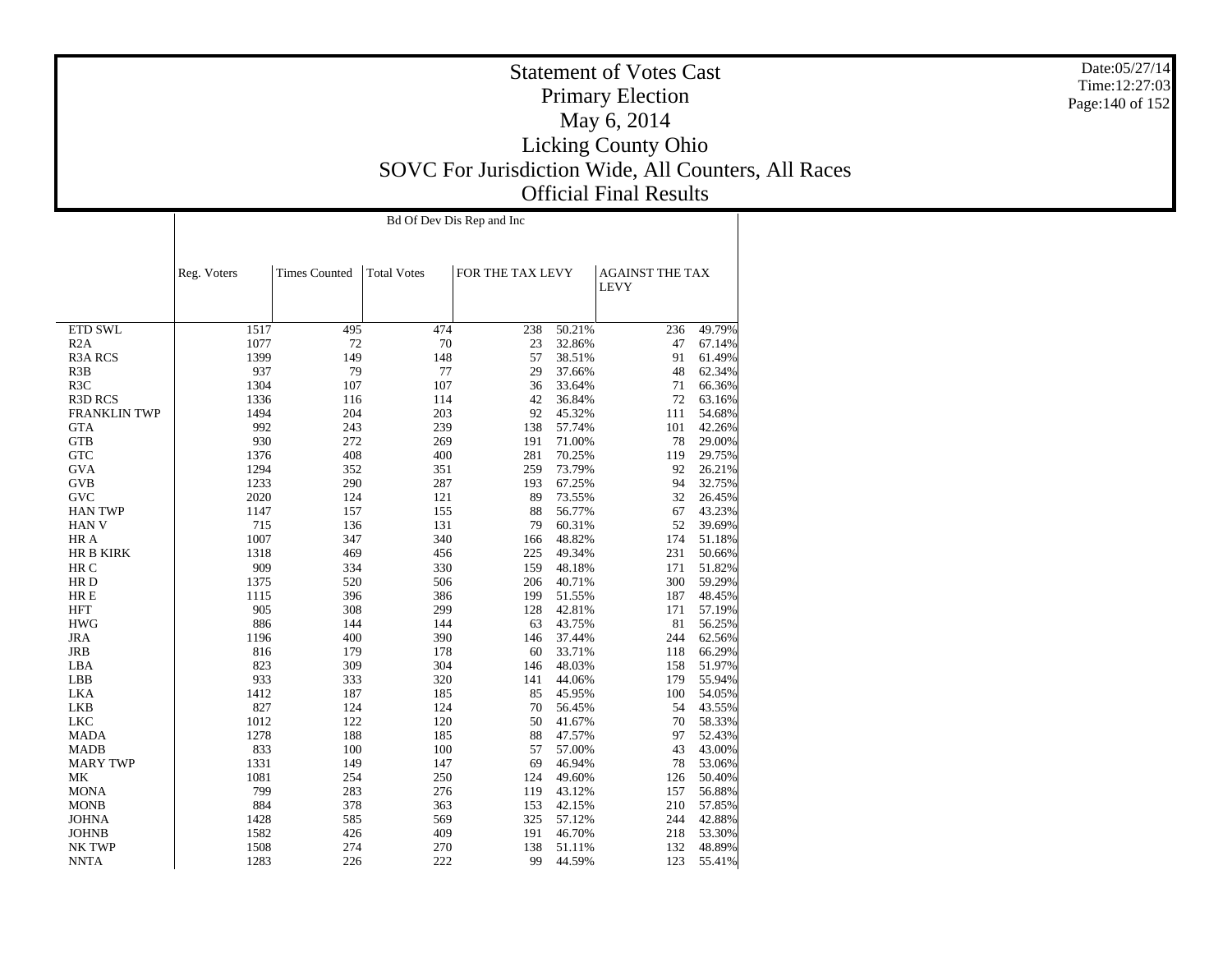NNTB STLOU P1A P1B P2A P2B P3A P3B P4A P4B PERRY STAA STAB ALEX UTA UTB BL VLG HEB VLG WASH UTICA Total Reg. Voters | Times Counted | Total Votes | FOR THE TAX LEVY | AGAINST THE TAX LEVYBd Of Dev Dis Rep and Inc 860166 163 76 46.63%  $87 - 53.37%$ 1315 206 206 75 36.41% 131 63.59% 1305 229 226 109 48.23% 117 51.77% 1222 155 154 43 27.92% 111 72.08% 1132 96 95 22 23.16% 73 76.84% 1426 348 344 132 38.37% 212 61.63% 1284 417 409 210 51.34% 199 48.66% 1075 274 271 130 47.97% 141 52.03% 1296 351 345 180 52.17% 165 47.83% 970 150 150 87 58.00% 63 42.00% 826 293 289 135 46.71% 154 53.29% 988 345 342 173 50.58% 169 49.42% 1377 321 316 184 58.23% 132 41.77% 1382 342 338 154 45.56% 184 54.44% 1546 124 122 66 54.10% 56 45.90% 1470 205 202 111 54.95% 91 45.05% 650 147 147 67 45.58% 80 54.42% 1227 206 203 120 59.11% 83 40.89% 110988 21255 20869 10445 50.05%10424 49.95%

Date:05/27/14 Time:12:27:03Page:141 of 152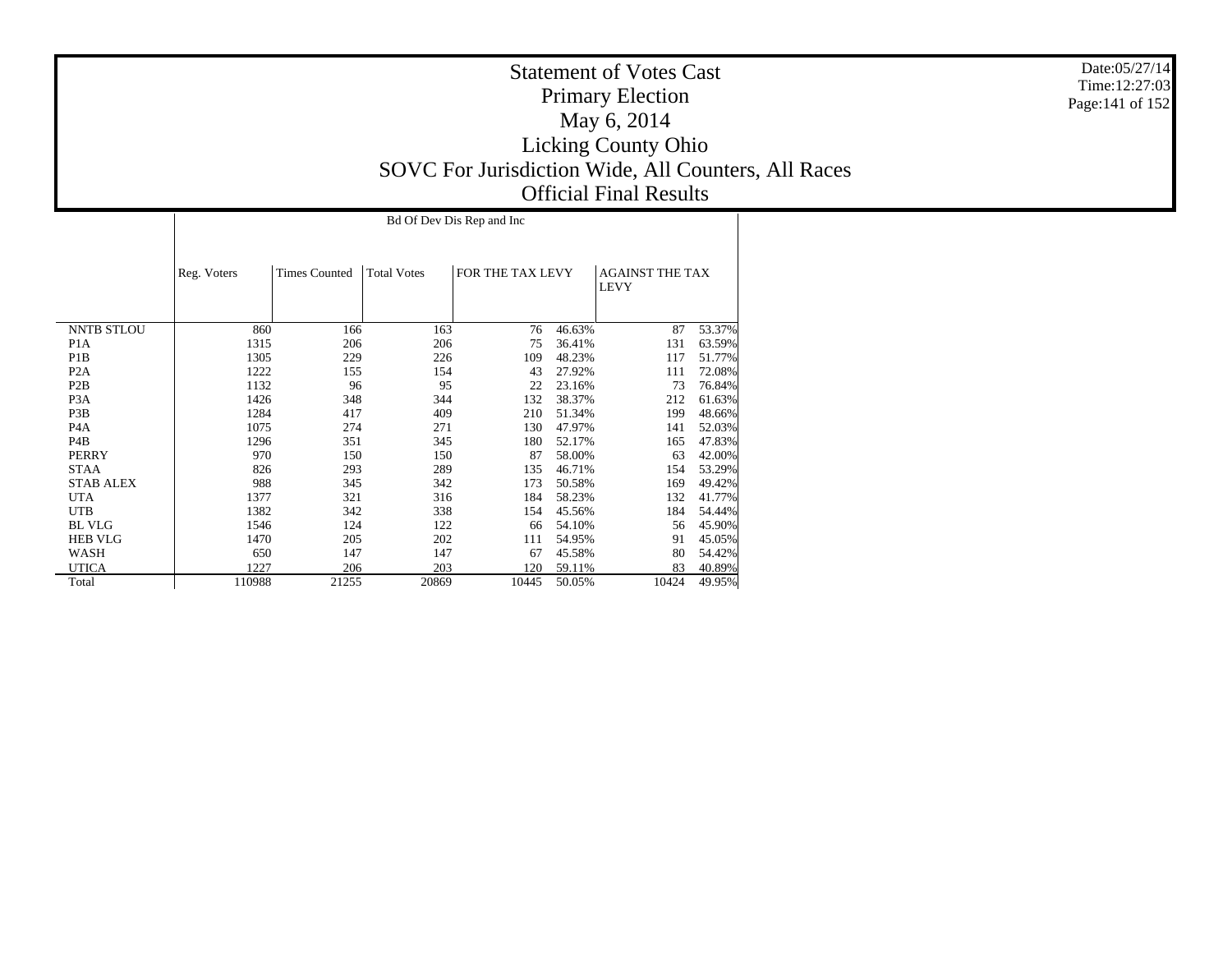Soil Water Add

|                   | Reg. Voters | <b>Times Counted</b> | <b>Total Votes</b> | FOR THE TAX LEVY |        | <b>AGAINST THE TAX</b><br><b>LEVY</b> |        |
|-------------------|-------------|----------------------|--------------------|------------------|--------|---------------------------------------|--------|
| Jurisdiction Wide |             |                      |                    |                  |        |                                       |        |
| N1A               | 1758        | 129                  | 128                | 46               | 35.94% | 82                                    | 64.06% |
| N1B               | 1670        | 116                  | 114                | 31               | 27.19% | 83                                    | 72.81% |
| N2A               | 1073        | 83                   | 82                 | 31               | 37.80% | 51                                    | 62.20% |
| N2B               | 1771        | 117                  | 115                | 40               | 34.78% | 75                                    | 65.22% |
| N2C               | 859         | 59                   | 57                 | 19               | 33.33% | 38                                    | 66.67% |
| N <sub>3</sub> A  | 1585        | 249                  | 242                | 107              | 44.21% | 135                                   | 55.79% |
| N3B               | 1425        | 205                  | 198                | 116              | 58.59% | 82                                    | 41.41% |
| N3C               | 1034        | 109                  | 108                | 52               | 48.15% | 56                                    | 51.85% |
| N <sub>4</sub> A  | 1430        | 202                  | 196                | 79               | 40.31% | 117                                   | 59.69% |
| N4B               | 1338        | 168                  | 166                | 83               | 50.00% | 83                                    | 50.00% |
| N <sub>4</sub> C  | 888         | 156                  | 153                | 64               | 41.83% | 89                                    | 58.17% |
| N <sub>4</sub> D  | 912         | 111                  | 107                | 46               | 42.99% | 61                                    | 57.01% |
| N <sub>5</sub> A  | 1007        | 266                  | 261                | 142              | 54.41% | 119                                   | 45.59% |
| N5B               | 1282        | 250                  | 244                | 133              | 54.51% | 111                                   | 45.49% |
| N <sub>5</sub> C  | 901         | 176                  | 169                | 84               | 49.70% | 85                                    | 50.30% |
| N <sub>5</sub> D  | 894         | 159                  | 155                | 74               | 47.74% | 81                                    | 52.26% |
| N5E               | 710         | 104                  | 103                | 52               | 50.49% | 51                                    | 49.51% |
| N <sub>6</sub> A  | 1038        | 143                  | 140                | 66               | 47.14% | 74                                    | 52.86% |
| N <sub>6</sub> B  | 1127        | 133                  | 127                | 49               | 38.58% | 78                                    | 61.42% |
| N <sub>6</sub> C  | 813         | 105                  | 104                | 45               | 43.27% | 59                                    | 56.73% |
| N <sub>6</sub> D  | 843         | 56                   | 54                 | 25               | 46.30% | 29                                    | 53.70% |
| N <sub>6</sub> E  | 981         | 156                  | 153                | 64               | 41.83% | 89                                    | 58.17% |
| N7A               | 1143        | 77                   | 77                 | 41               | 53.25% | 36                                    | 46.75% |
| N7B               | 1735        | 124                  | 124                | 42               | 33.87% | 82                                    | 66.13% |
| N7C               | 837         | 69                   | 68                 | 32               | 47.06% | 36                                    | 52.94% |
| H1A               | 1254        | 174                  | 173                | 60               | 34.68% | 113                                   | 65.32% |
| H1B               | 974         | 80                   | 78                 | 39               | 50.00% | 39                                    | 50.00% |
| H <sub>2</sub> A  | 1044        | 180                  | 176                | 75               | 42.61% | 101                                   | 57.39% |
| H2B               | 1092        | 113                  | 110                | 38               | 34.55% | 72                                    | 65.45% |
| H <sub>3</sub> A  | 1049        | 133                  | 130                | 52               | 40.00% | 78                                    | 60.00% |
| H3B               | 1236        | 167                  | 164                | 73               | 44.51% | 91                                    | 55.49% |
| <b>BEN</b>        | 1126        | 385                  | 369                | 126              | 34.15% | 243                                   | 65.85% |
| BG                | 1198        | 140                  | 136                | 44               | 32.35% | 92                                    | 67.65% |
| <b>BUR</b>        | 856         | 322                  | 309                | 90               | 29.13% | 219                                   | 70.87% |
| <b>EDEN FALL</b>  | 1349        | 254                  | 248                | 66               | 26.61% | 182                                   | 73.39% |
| <b>ETA</b>        | 1589        | 378                  | 372                | 119              | 31.99% | 253                                   | 68.01% |
| ETB SWL           | 1049        | 341                  | 336                | 122              | 36.31% | 214                                   | 63.69% |
| <b>ETC SWL</b>    | 1455        | 452                  | 435                | 94               | 21.61% | 341                                   | 78.39% |

Date:05/27/14 Time:12:27:03Page:142 of 152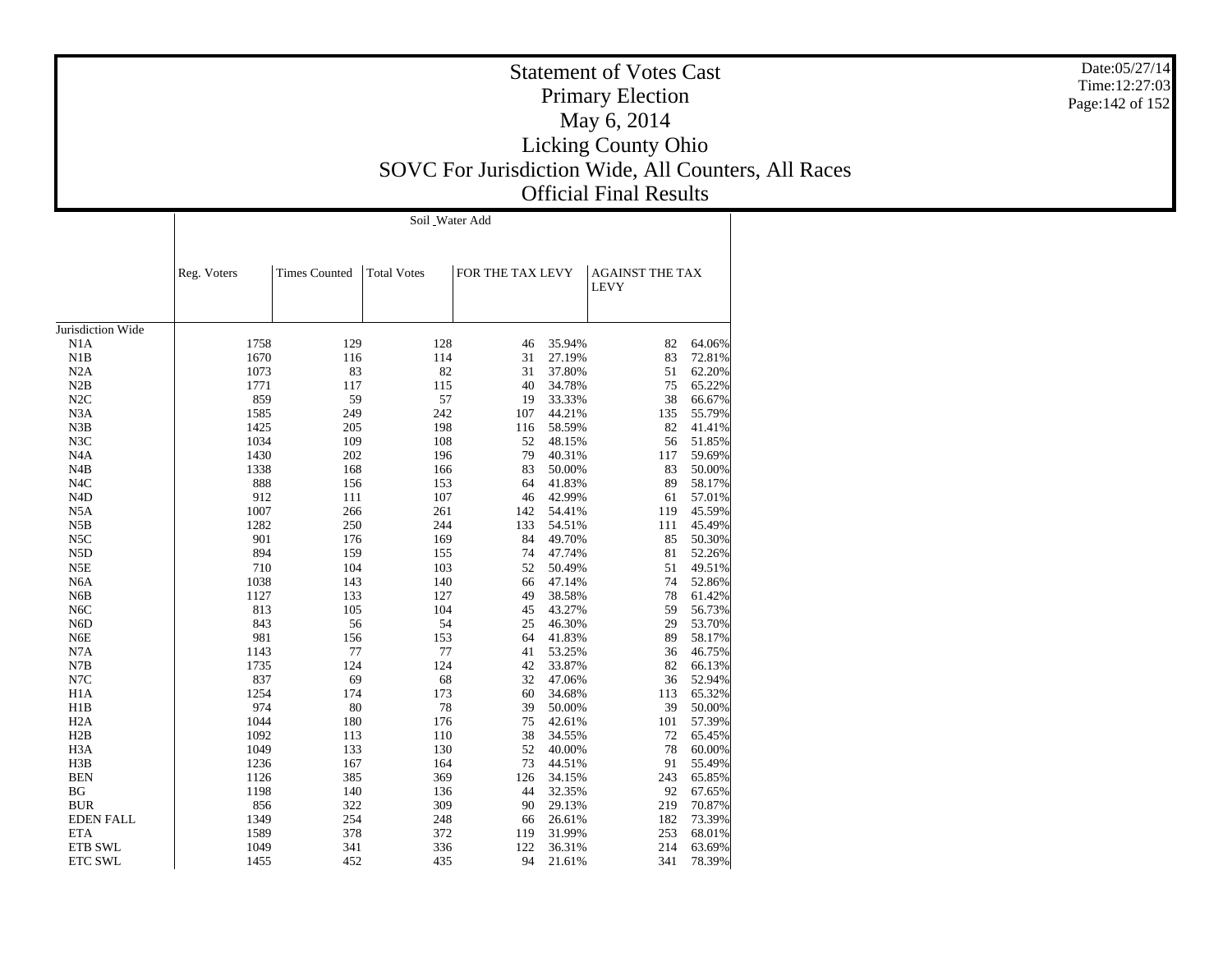Date:05/27/14 Time:12:27:03Page:143 of 152

Soil Water Add

|                     | Reg. Voters | <b>Times Counted</b> | <b>Total Votes</b> | FOR THE TAX LEVY |        | <b>AGAINST THE TAX</b> |        |
|---------------------|-------------|----------------------|--------------------|------------------|--------|------------------------|--------|
|                     |             |                      |                    |                  |        | <b>LEVY</b>            |        |
|                     |             |                      |                    |                  |        |                        |        |
|                     |             |                      |                    |                  |        |                        |        |
| <b>ETD SWL</b>      | 1517        | 495                  | 469                | 168              | 35.82% | 301                    | 64.18% |
| R2A                 | 1077        | 72                   | 70                 | 21               | 30.00% | 49                     | 70.00% |
| <b>R3A RCS</b>      | 1399        | 149                  | 147                | 38               | 25.85% | 109                    | 74.15% |
| R3B                 | 937         | 79                   | 77                 | 24               | 31.17% | 53                     | 68.83% |
| R <sub>3</sub> C    | 1304        | 107                  | 107                | 26               | 24.30% | 81                     | 75.70% |
| <b>R3D RCS</b>      | 1336        | 116                  | 115                | 42               | 36.52% | 73                     | 63.48% |
| <b>FRANKLIN TWP</b> | 1494        | 204                  | 204                | 79               | 38.73% | 125                    | 61.27% |
| <b>GTA</b>          | 992         | 243                  | 238                | 129              | 54.20% | 109                    | 45.80% |
| <b>GTB</b>          | 930         | 272                  | 270                | 164              | 60.74% | 106                    | 39.26% |
| <b>GTC</b>          | 1376        | 408                  | 400                | 224              | 56.00% | 176                    | 44.00% |
| <b>GVA</b>          | 1294        | 352                  | 351                | 234              | 66.67% | 117                    | 33.33% |
| <b>GVB</b>          | 1233        | 290                  | 287                | 161              | 56.10% | 126                    | 43.90% |
| <b>GVC</b>          | 2020        | 124                  | 120                | 83               | 69.17% | 37                     | 30.83% |
| <b>HAN TWP</b>      | 1147        | 157                  | 156                | 67               | 42.95% | 89                     | 57.05% |
| <b>HAN V</b>        | 715         | 136                  | 128                | 57               | 44.53% | 71                     | 55.47% |
| HR A                | 1007        | 347                  | 339                | 123              | 36.28% | 216                    | 63.72% |
| <b>HR B KIRK</b>    | 1318        | 469                  | 451                | 153              | 33.92% | 298                    | 66.08% |
| HR C                | 909         | 334                  | 332                | 127              | 38.25% | 205                    | 61.75% |
| HR D                | 1375        | 520                  | 506                | 151              | 29.84% | 355                    | 70.16% |
| HR E                | 1115        | 396                  | 385                | 145              | 37.66% | 240                    | 62.34% |
| <b>HFT</b>          | 905         | 308                  | 299                | 106              | 35.45% | 193                    | 64.55% |
| <b>HWG</b>          | 886         | 144                  | 143                | 56               | 39.16% | 87                     | 60.84% |
| <b>JRA</b>          | 1196        | 400                  | 390                | 115              | 29.49% | 275                    | 70.51% |
| <b>JRB</b>          | 816         | 179                  | 178                | 30               | 16.85% | 148                    | 83.15% |
| LBA                 | 823         | 309                  | 303                | 121              | 39.93% | 182                    | 60.07% |
| LBB                 | 933         | 333                  | 319                | 124              | 38.87% | 195                    | 61.13% |
| <b>LKA</b>          | 1412        | 187                  | 180                | 65               | 36.11% | 115                    | 63.89% |
| <b>LKB</b>          | 827         | 124                  | 121                | 54               | 44.63% | 67                     | 55.37% |
| <b>LKC</b>          | 1012        | 122                  | 121                | 39               | 32.23% | 82                     | 67.77% |
| <b>MADA</b>         | 1278        | 188                  | 186                | 73               | 39.25% | 113                    | 60.75% |
| <b>MADB</b>         | 833         | 100                  | 99                 | 51               | 51.52% | 48                     | 48.48% |
| <b>MARY TWP</b>     | 1331        | 149                  | 149                | 56               | 37.58% | 93                     | 62.42% |
| MK                  | 1081        | 254                  | 252                | 110              | 43.65% | 142                    | 56.35% |
| <b>MONA</b>         | 799         | 283                  | 275                | 85               | 30.91% | 190                    | 69.09% |
| <b>MONB</b>         | 884         | 378                  | 361                | 125              | 34.63% | 236                    | 65.37% |
| <b>JOHNA</b>        | 1428        | 585                  | 569                | 271              | 47.63% | 298                    | 52.37% |
| <b>JOHNB</b>        | 1582        | 426                  | 409                | 143              | 34.96% | 266                    | 65.04% |
| NK TWP              | 1508        | 274                  | 272                | 96               | 35.29% | 176                    | 64.71% |
| <b>NNTA</b>         | 1283        | 226                  | 224                | 84               | 37.50% | 140                    | 62.50% |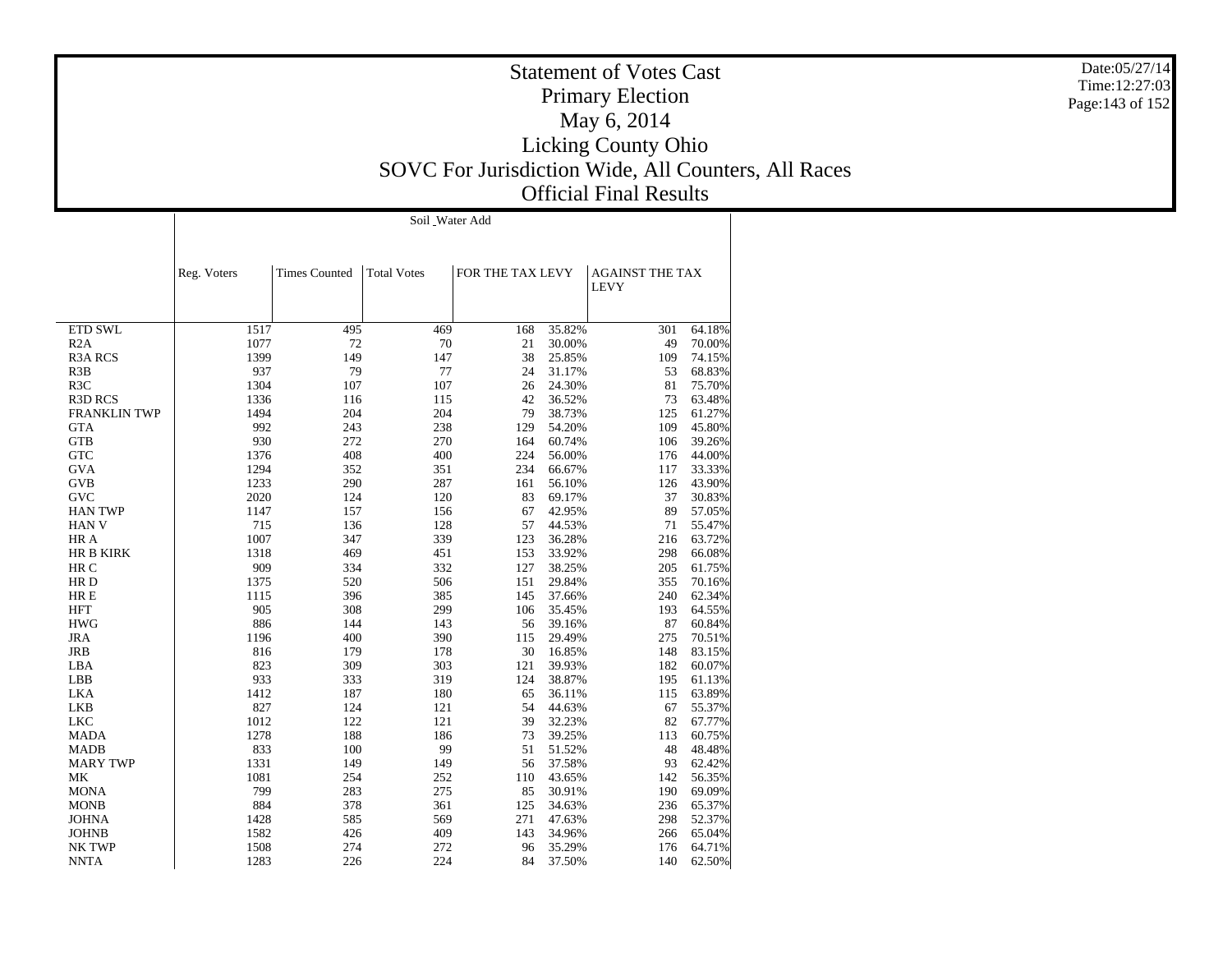NNTB STLOU P1A P1B P2A P2B P3A P3B P4A P4B PERRY STAA STAB ALEX UTA UTB BL VLG HEB VLG WASH UTICA Total Reg. Voters Times Counted Total Votes FOR THE TAX LEVY AGAINST THE TAX LEVYSoil Water Add 860166 163 66 40.49%  $\frac{1}{97}$  59.51% 1315 206 203 51 25.12% 152 74.88% 1305 229 225 79 35.11% 146 64.89% 1222 155 153 28 18.30% 125 81.70% 1132 96 95 20 21.05% 75 78.95% 1426 348 341 101 29.62% 240 70.38% 1284 417 408 169 41.42% 239 58.58% 1075 274 268 118 44.03% 150 55.97% 1296 351 345 155 44.93% 190 55.07% 970 150 148 65 43.92% 83 56.08% 826 293 288 118 40.97% 170 59.03% 988 345 335 145 43.28% 190 56.72% 1377 321 312 128 41.03% 184 58.97% 1382 342 337 112 33.23% 225 66.77% 1546 124 122 46 37.70% 76 62.30% 1470 205 204 78 38.24% 126 61.76% 650 147 147 49 33.33% 98 66.67% 1227 206 203 96 47.29% 107 52.71% 110988 21255 20780 8205 39.49%12575 60.51%

Date:05/27/14 Time:12:27:03Page:144 of 152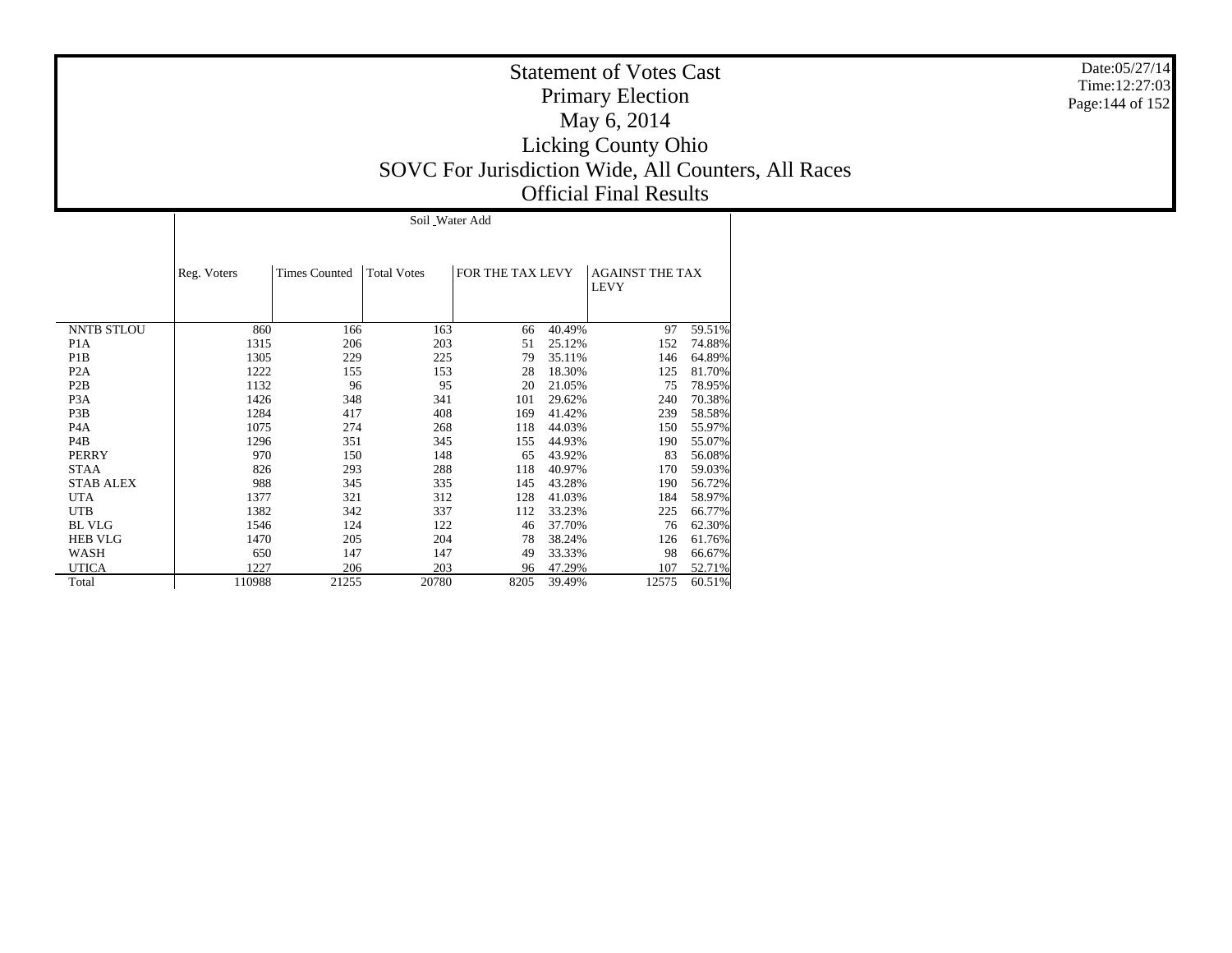|                       |             | <b>Statement of Votes Cast</b><br><b>Primary Election</b><br>May 6, 2014<br><b>Licking County Ohio</b><br>SOVC For Jurisdiction Wide, All Counters, All Races<br><b>Official Final Results</b> | Date:05/27/14<br>Time: 12:27:04<br>Page: 145 of 152 |                              |                                       |  |  |
|-----------------------|-------------|------------------------------------------------------------------------------------------------------------------------------------------------------------------------------------------------|-----------------------------------------------------|------------------------------|---------------------------------------|--|--|
|                       |             |                                                                                                                                                                                                |                                                     | Hanover Vlg Fire 1.5 M       |                                       |  |  |
|                       | Reg. Voters | Times<br>Counted                                                                                                                                                                               | <b>Total Votes</b>                                  | FOR THE TAX<br><b>LEVY</b>   | <b>AGAINST THE TAX</b><br><b>LEVY</b> |  |  |
| Jurisdiction Wide     |             |                                                                                                                                                                                                |                                                     |                              |                                       |  |  |
| <b>HAN V</b><br>Total | 715<br>715  |                                                                                                                                                                                                | 136<br>134<br>136<br>134                            | 71.64%<br>96<br>71.64%<br>96 | 38 28.36%<br>38<br>28.36%             |  |  |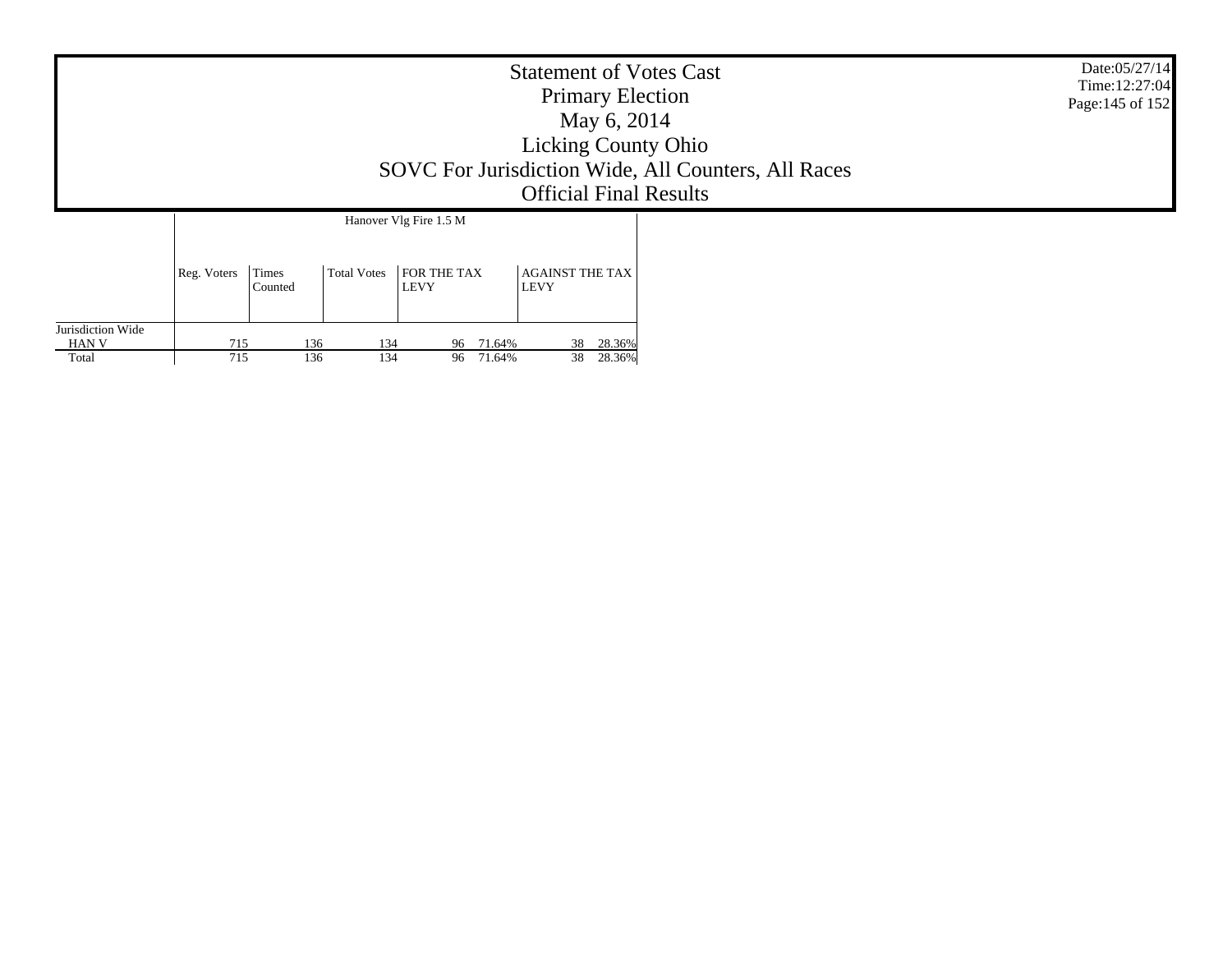|                       |             | <b>Statement of Votes Cast</b><br><b>Primary Election</b><br>May 6, 2014<br><b>Licking County Ohio</b><br>SOVC For Jurisdiction Wide, All Counters, All Races<br><b>Official Final Results</b> | Date:05/27/14<br>Time: 12:27:04<br>Page: 146 of 152 |                              |                                       |                     |  |  |
|-----------------------|-------------|------------------------------------------------------------------------------------------------------------------------------------------------------------------------------------------------|-----------------------------------------------------|------------------------------|---------------------------------------|---------------------|--|--|
|                       |             |                                                                                                                                                                                                |                                                     | Hanover Vlg RB Add 3 M       |                                       |                     |  |  |
|                       | Reg. Voters | Times<br>Counted                                                                                                                                                                               | <b>Total Votes</b>                                  | FOR THE TAX<br><b>LEVY</b>   | <b>AGAINST THE TAX</b><br><b>LEVY</b> |                     |  |  |
| Jurisdiction Wide     |             |                                                                                                                                                                                                |                                                     |                              |                                       |                     |  |  |
| <b>HAN V</b><br>Total | 715<br>715  | 136<br>136                                                                                                                                                                                     | 135<br>135                                          | 64.44%<br>87<br>87<br>64.44% | 48                                    | 48 35.56%<br>35.56% |  |  |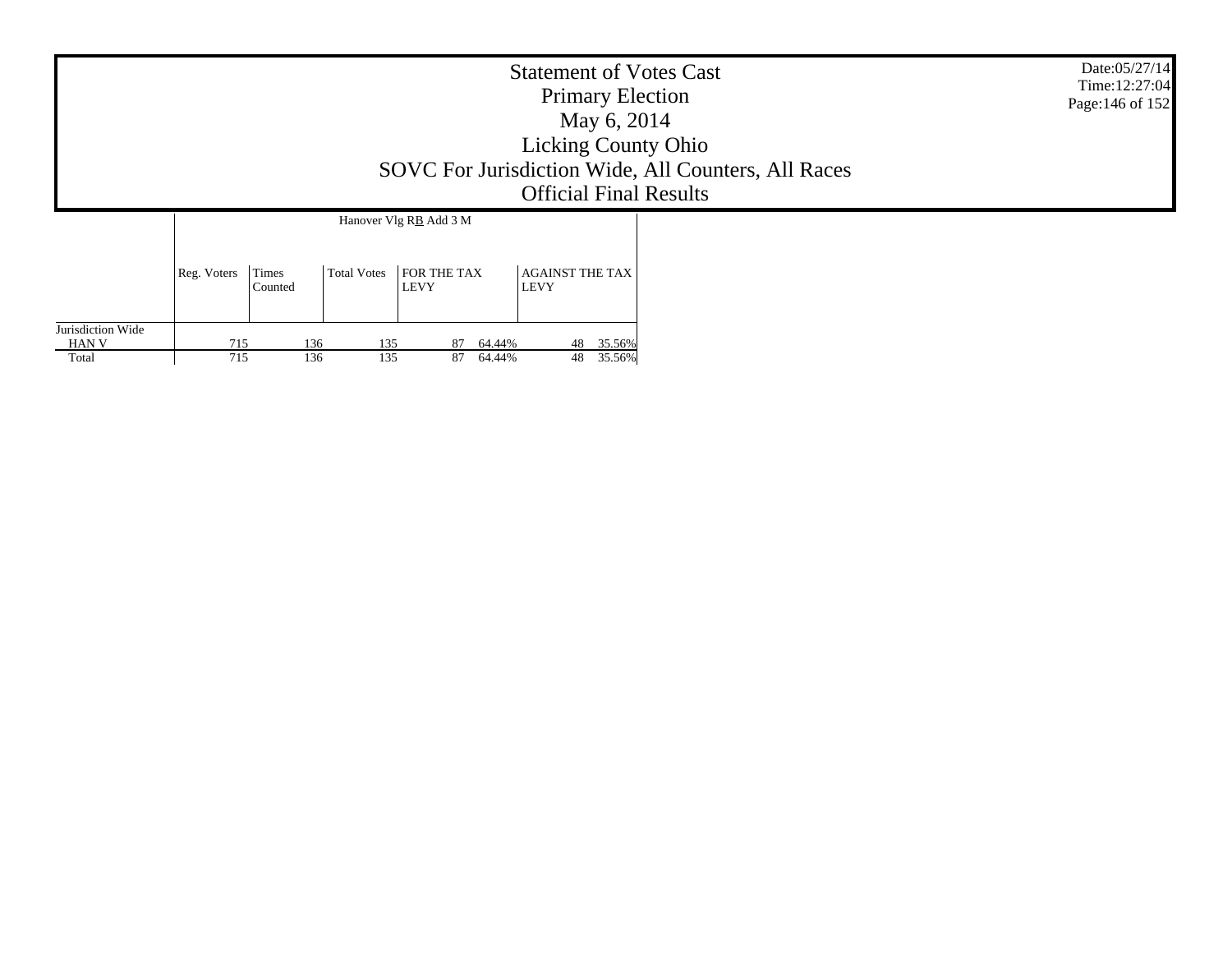| <b>Statement of Votes Cast</b><br><b>Primary Election</b><br>May 6, 2014<br><b>Licking County Ohio</b><br>SOVC For Jurisdiction Wide, All Counters, All Races<br><b>Official Final Results</b> |             |                  |          |                                          |        |                                |  |           |  | Date:05/27/14<br>Time: 12:27:04<br>Page: 147 of 152 |
|------------------------------------------------------------------------------------------------------------------------------------------------------------------------------------------------|-------------|------------------|----------|------------------------------------------|--------|--------------------------------|--|-----------|--|-----------------------------------------------------|
|                                                                                                                                                                                                |             |                  |          | Kirkersville Vlg 3M Current              |        |                                |  |           |  |                                                     |
|                                                                                                                                                                                                | Reg. Voters | Times<br>Counted |          | Total Votes   FOR THE TAX<br><b>LEVY</b> |        | <b>AGAINST THE TAX</b><br>LEVY |  |           |  |                                                     |
| Jurisdiction Wide<br>HR B KIRK                                                                                                                                                                 | 342         |                  | 94<br>91 | 49                                       | 53.85% |                                |  | 42 46.15% |  |                                                     |
| Total                                                                                                                                                                                          | 342         |                  | 91<br>94 | 49                                       | 53.85% |                                |  | 42 46.15% |  |                                                     |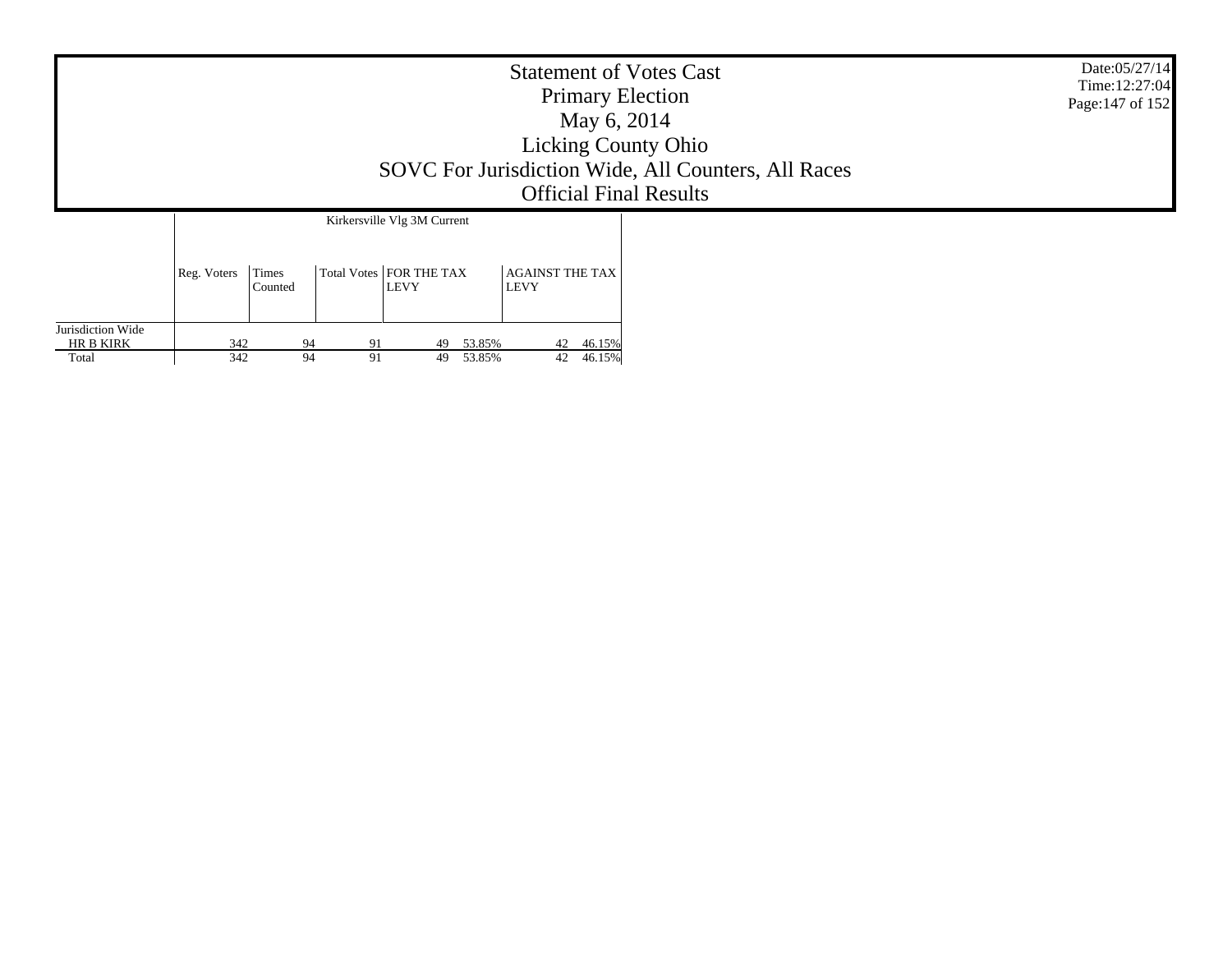|                                   |             |                  |                    |                                | <b>Statement of Votes Cast</b><br><b>Primary Election</b><br>May 6, 2014<br><b>Licking County Ohio</b><br>SOVC For Jurisdiction Wide, All Counters, All Races<br><b>Official Final Results</b> | Date:05/27/14<br>Time: 12:27:04<br>Page: 148 of 152 |  |  |
|-----------------------------------|-------------|------------------|--------------------|--------------------------------|------------------------------------------------------------------------------------------------------------------------------------------------------------------------------------------------|-----------------------------------------------------|--|--|
|                                   |             |                  |                    | Burlington Add 3M RB           |                                                                                                                                                                                                |                                                     |  |  |
|                                   | Reg. Voters | Times<br>Counted | <b>Total Votes</b> | FOR THE TAX LEVY               | <b>AGAINST THE TAX</b><br><b>LEVY</b>                                                                                                                                                          |                                                     |  |  |
| Jurisdiction Wide<br>BUR<br>Total | 856<br>856  | 322<br>322       | 319<br>319         | 47.96%<br>153<br>153<br>47.96% | 166                                                                                                                                                                                            | 166 52.04%<br>52.04%                                |  |  |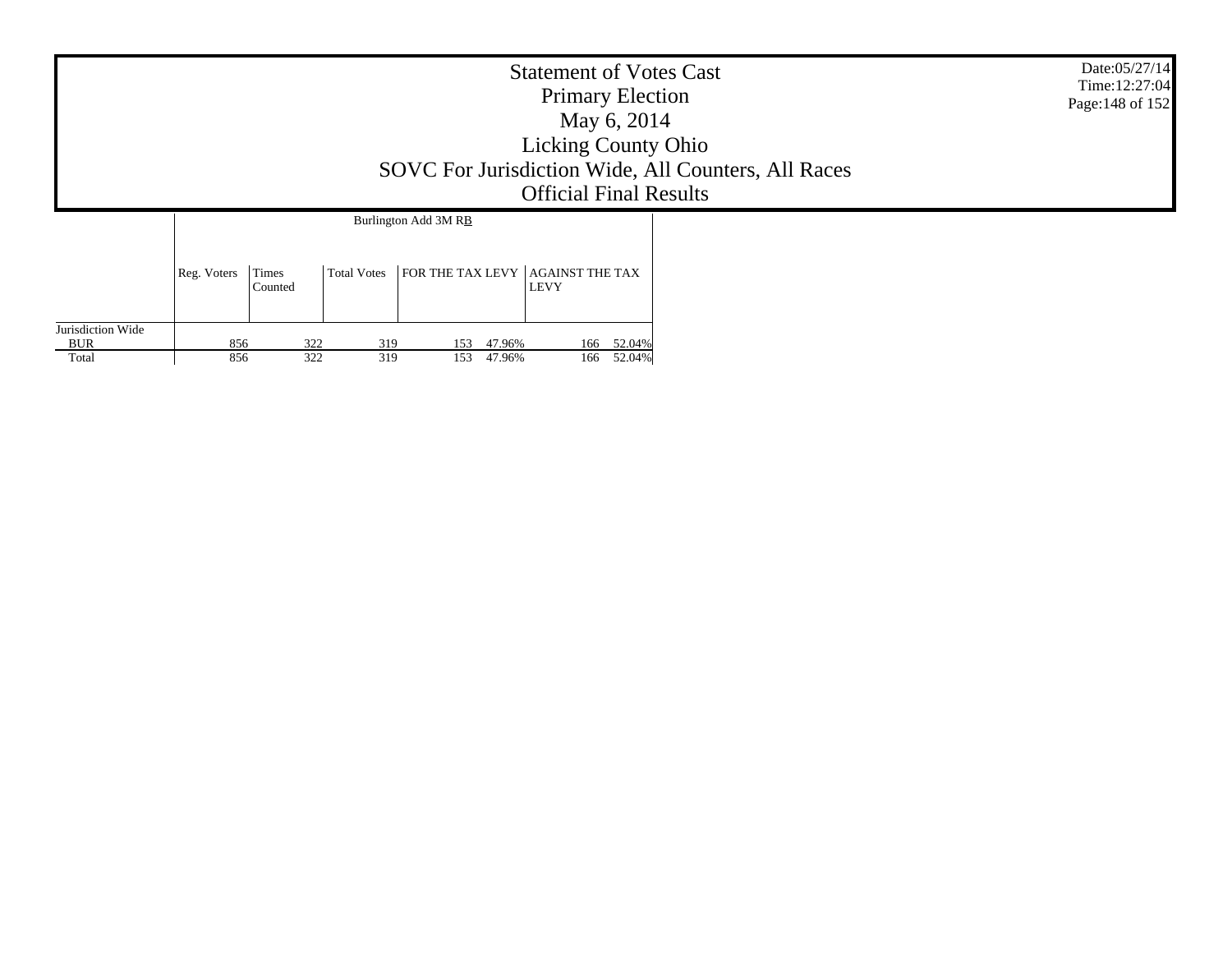## Statement of Votes Cast Primary Election May 6, 2014 Licking County Ohio SOVC For Jurisdiction Wide, All Counters, All Races Official Final Results

Date:05/27/14 Time:12:27:04Page:149 of 152

|                      |             | Etna Add 1.5 M RB |                    |     |        |                                                 |        |  |  |  |  |  |  |  |
|----------------------|-------------|-------------------|--------------------|-----|--------|-------------------------------------------------|--------|--|--|--|--|--|--|--|
|                      | Reg. Voters | Times<br>Counted  | <b>Total Votes</b> |     |        | FOR THE TAX LEVY AGAINST THE TAX<br><b>LEVY</b> |        |  |  |  |  |  |  |  |
| Jurisdiction Wide    |             |                   |                    |     |        |                                                 |        |  |  |  |  |  |  |  |
| <b>ETA</b>           | 1589        | 378               | 375                | 173 | 46.13% | 202                                             | 53.87% |  |  |  |  |  |  |  |
| <b>ETB SWL</b>       | 1049        | 341               | 336                | 177 | 52.68% | 159                                             | 47.32% |  |  |  |  |  |  |  |
| <b>ETC SWL</b>       | 1455        | 452               | 443                | 164 | 37.02% | 279                                             | 62.98% |  |  |  |  |  |  |  |
| ETD SWL              | 1517        | 495               | 483                | 228 | 47.20% | 255                                             | 52.80% |  |  |  |  |  |  |  |
| R2A                  | 1077        | 72                | 71                 | 22  | 30.99% | 49                                              | 69.01% |  |  |  |  |  |  |  |
| R <sub>3</sub> A RCS | 1399        | 149               | 148                | 52  | 35.14% | 96                                              | 64.86% |  |  |  |  |  |  |  |
| R3B                  | 937         | 79                | 78                 | 35  | 44.87% | 43                                              | 55.13% |  |  |  |  |  |  |  |
| R3C                  | 792         | 71                | 71                 | 22  | 30.99% | 49                                              | 69.01% |  |  |  |  |  |  |  |
| R3D RCS              | 1336        | 116               | 116                | 41  | 35.34% | 75                                              | 64.66% |  |  |  |  |  |  |  |
| Total                | 11151       | 2153              | 2121               | 914 | 43.09% | 1207                                            | 56.91% |  |  |  |  |  |  |  |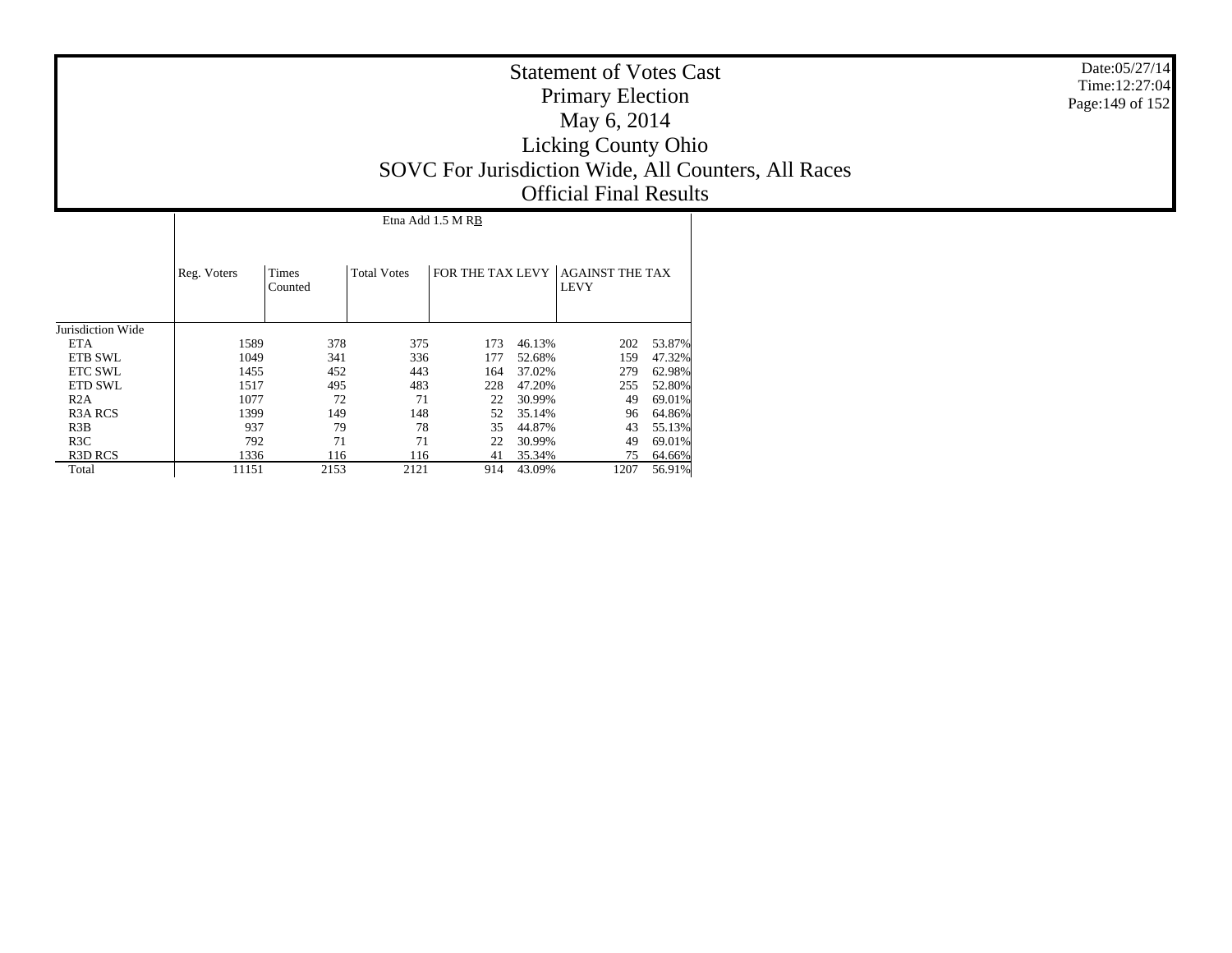|                                                |             |                  |                    |                              | <b>Statement of Votes Cast</b><br><b>Primary Election</b><br>May 6, 2014<br><b>Licking County Ohio</b><br>SOVC For Jurisdiction Wide, All Counters, All Races<br><b>Official Final Results</b> | Date:05/27/14<br>Time: 12:27:04<br>Page: 150 of 152 |  |
|------------------------------------------------|-------------|------------------|--------------------|------------------------------|------------------------------------------------------------------------------------------------------------------------------------------------------------------------------------------------|-----------------------------------------------------|--|
|                                                |             |                  |                    | Fallsbury Renew 2M Fire_EMS  |                                                                                                                                                                                                |                                                     |  |
|                                                | Reg. Voters | Times<br>Counted | <b>Total Votes</b> | FOR THE TAX<br><b>LEVY</b>   | <b>AGAINST THE TAX</b><br>LEVY                                                                                                                                                                 |                                                     |  |
| Jurisdiction Wide<br><b>EDEN FALL</b><br>Total | 613<br>613  | 119<br>119       | 116<br>116         | 80.17%<br>93<br>80.17%<br>93 | 19.83%<br>23<br>23<br>19.83%                                                                                                                                                                   |                                                     |  |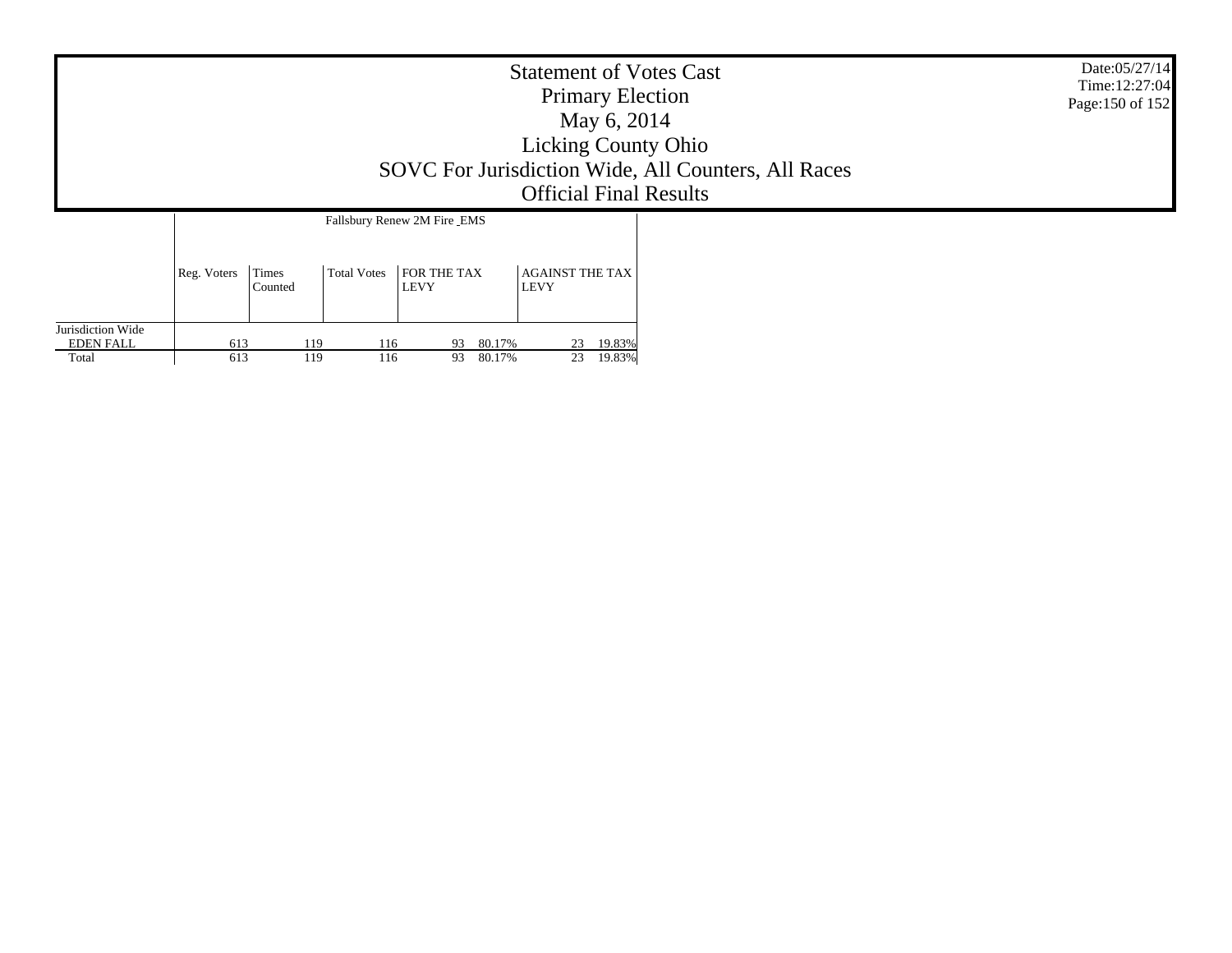|                                  |              |                  |                    | <b>Statement of Votes Cast</b><br><b>Primary Election</b><br>May 6, 2014<br><b>Licking County Ohio</b><br>SOVC For Jurisdiction Wide, All Counters, All Races<br><b>Official Final Results</b> | Date:05/27/14<br>Time: 12:27:04<br>Page:151 of 152 |  |  |
|----------------------------------|--------------|------------------|--------------------|------------------------------------------------------------------------------------------------------------------------------------------------------------------------------------------------|----------------------------------------------------|--|--|
|                                  | Reg. Voters  | Times<br>Counted | <b>Total Votes</b> | McKean Add 2M RB<br>$ $ FOR THE TAX LEVY $ $ AGAINST THE TAX                                                                                                                                   |                                                    |  |  |
| Jurisdiction Wide<br>МK<br>Total | 1081<br>1081 | 254<br>254       | 251<br>251         | 58.57%<br>147<br>147<br>58.57%                                                                                                                                                                 | LEVY<br>41.43%<br>104<br>41.43%<br>104             |  |  |